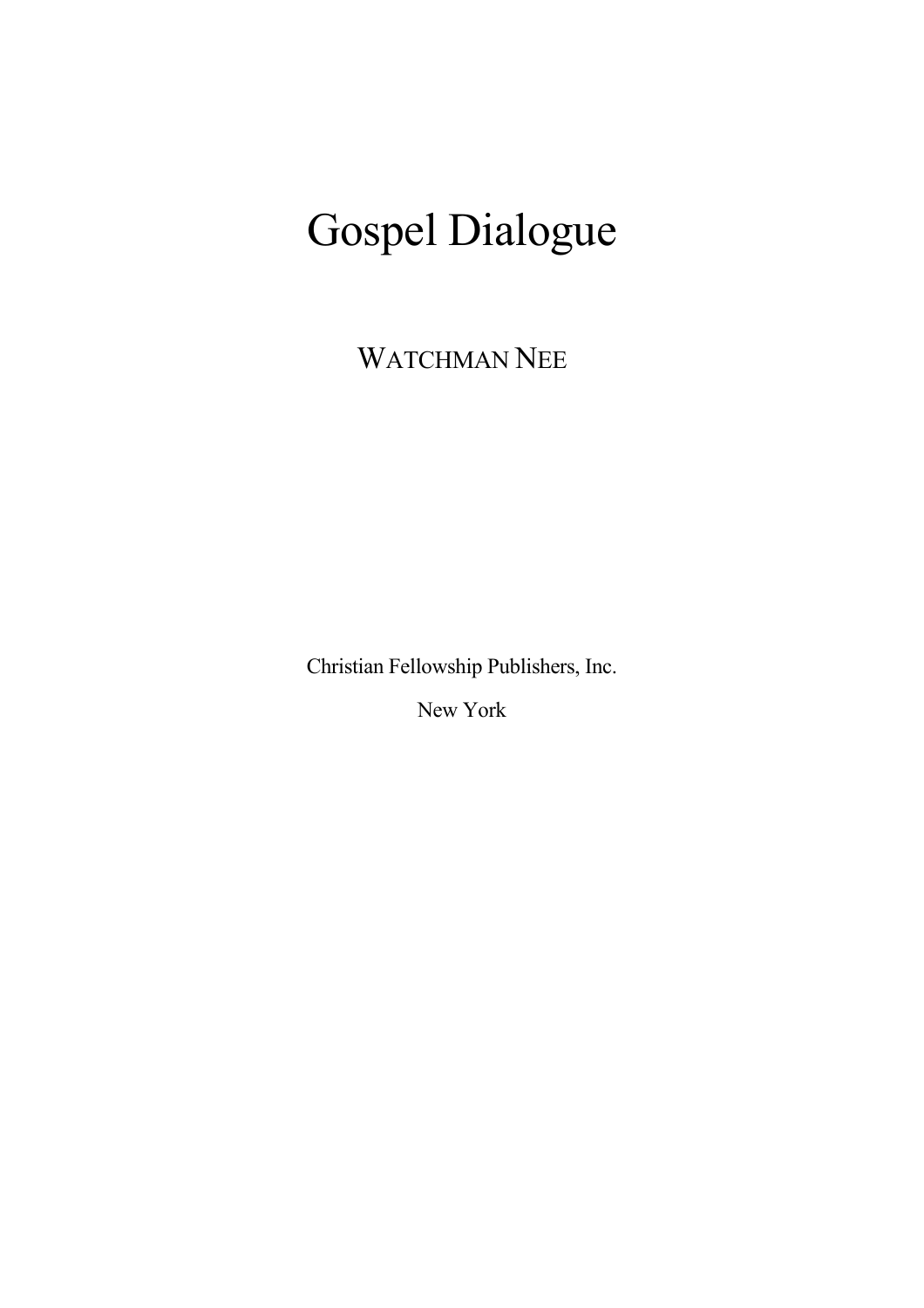Copyright ©1975 Christian Fellowship Publishers, Inc. New York All Rights Reserved ISBN 0-935008-22-5

Available from the Publishers at:

11515 Allecingie Parkway Richmond, Virginia 23235

PRINTED IN U.S.A.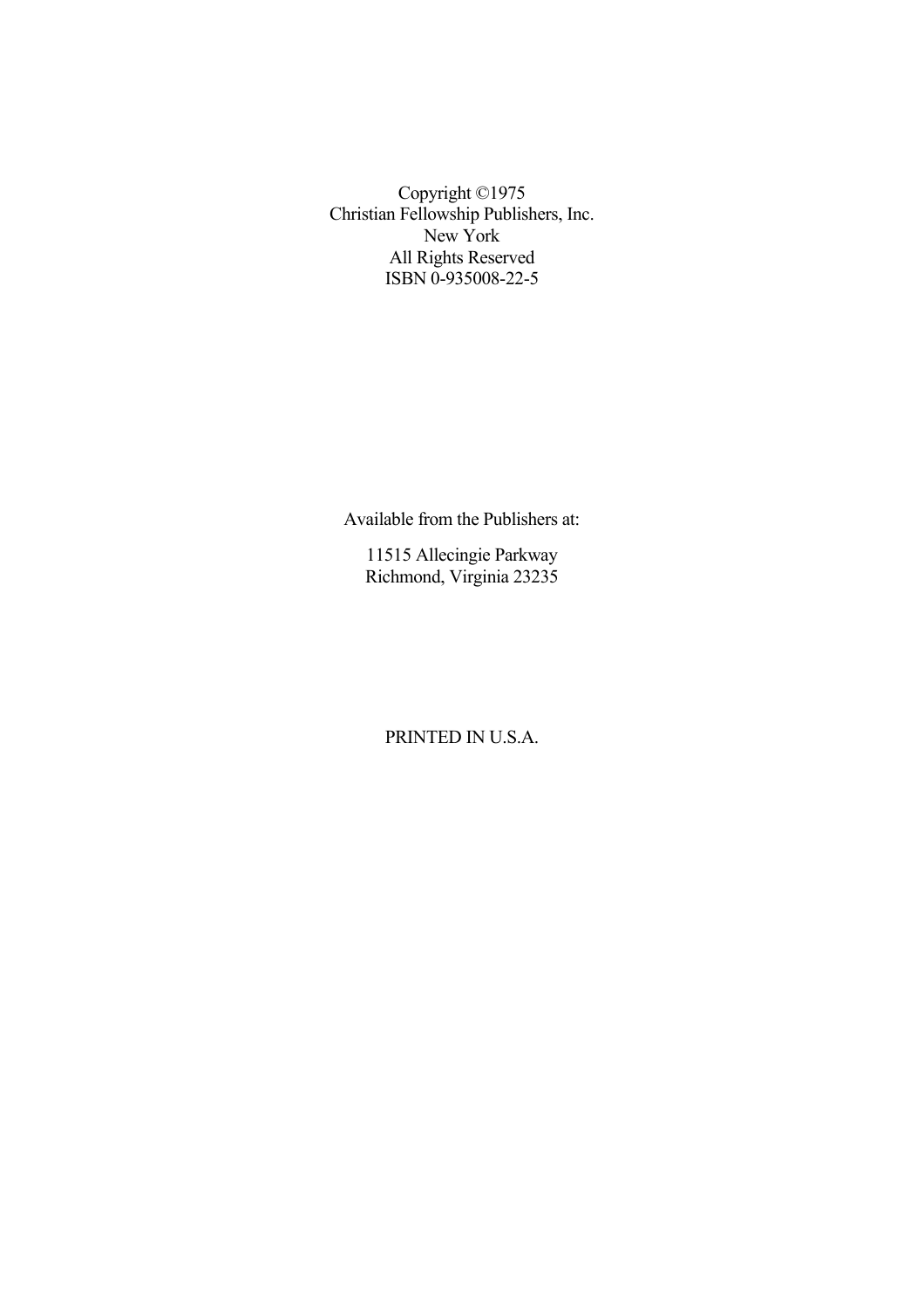### **CONTENTS**

| <b>Question 1: Grace</b>                                                  | 7  |
|---------------------------------------------------------------------------|----|
| Question 2: Transgression vs. Iniquity                                    | 16 |
| Question 3: The "Blessed" in Romans 4.7 vs. the "Blessed" in 4.8          | 18 |
| Question 4: Our Sins: "Covered" or "Put Away"?                            | 19 |
| <b>Question 5: Purification of Sins-Once or Many Times?</b>               | 21 |
| Question 6: The Blood Sprinkled before God and the Blood Sprinkled on Man | 25 |
| <b>Question 7: Sin and Sins</b>                                           | 28 |
| <b>Question 8: God's Grace and God's Righteousness in Salvation</b>       | 37 |
| Question 9: Righteousness of God vs. Righteousness of Christ              | 39 |
| Question 10: Righteousness of Christ vs. Christ as Righteousness          | 42 |
| Question 11: The Persecution of the Lord and the Death of the Lord        | 44 |
| <b>Question 12: Why Christ Must Be the God-Man</b>                        | 46 |
| Question 13: The One Act and the One Man of Romans 5.18,19                | 48 |
| Question 14: Christ's Keeping of the Law and Our Salvation                | 52 |
| Question 15 : The Believer and the Law                                    | 53 |
| Question 16: Christ Fulfills the Law and the Prophets                     | 59 |
| Question 17: Life, Righteousness, and the Law in Galatians 3.21           | 67 |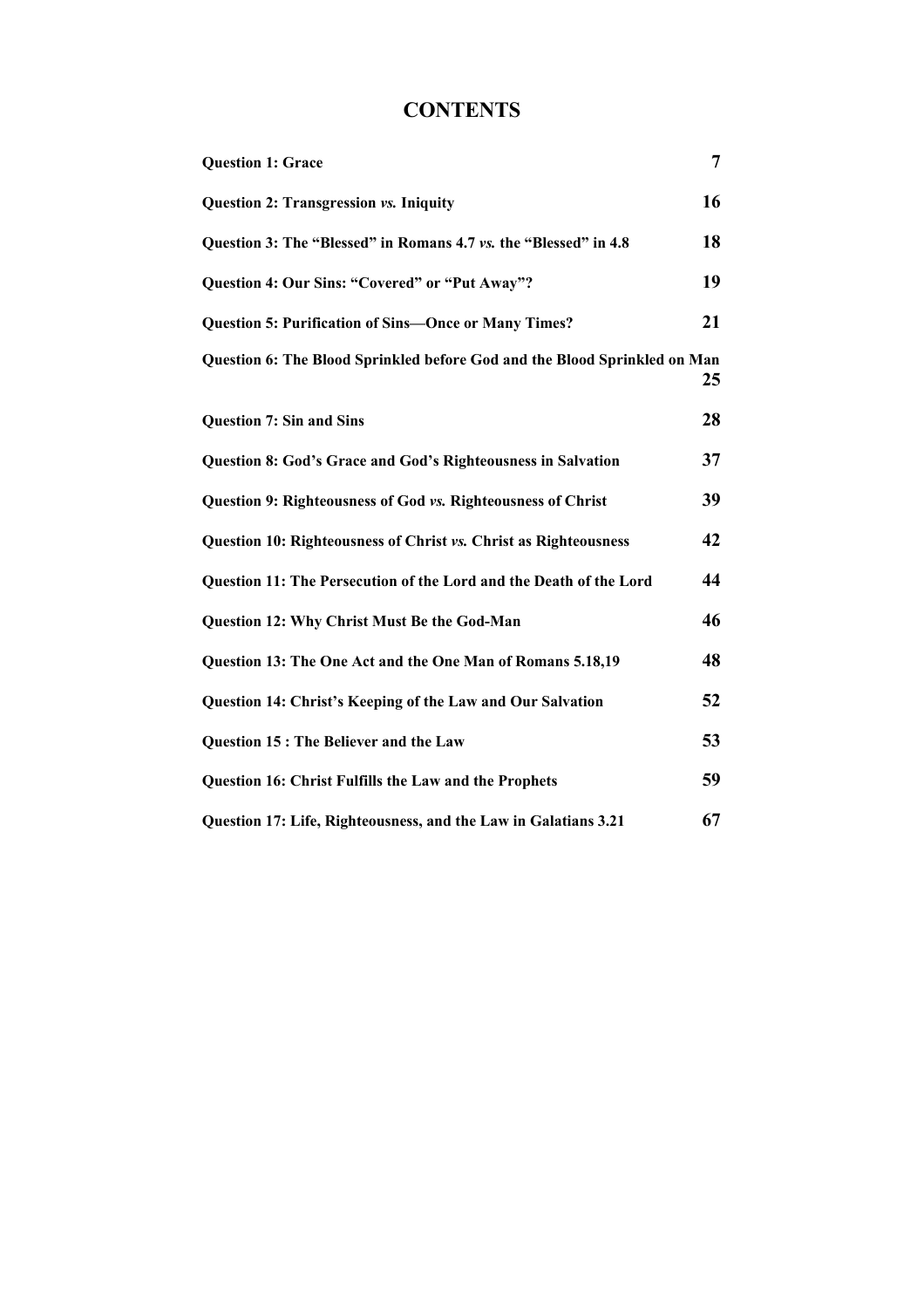| Question 18: From What Are We Redeemed?                                    | 70  |
|----------------------------------------------------------------------------|-----|
| Question 19: The Sinner, Perdition, and Romans 2.12                        | 72  |
| Question 20: Must Believe in Death and Resurrection to Be Saved            | 74  |
| Question 21: Belief in Christ's Resurrection, Continued                    | 76  |
| Question 22: His Resurrection Gives Us a New Life                          | 78  |
| Question 23: Believing in Both the Son of God and the Son of Man           | 81  |
| Question 24: The Story of Jonah and Its Significance                       | 83  |
| Question 25: The Christian: Born of God or Created by God?                 | 86  |
| Question 26: Justification: by Blood and by Resurrection                   | 88  |
| Question 27: Two Sides of Christ's Crucifixion: by Men and by God          | 93  |
| Question 28: "It Is Finished" vs. "Lacking of the Afflictions of Christ"   | 98  |
| Question 29: Christ Died: for Us and for Our Sins                          | 101 |
| Question 30: In Redemption, Do Christians Change Position with Christ? 102 |     |
| Question 31: When Is Our Union with Christ Actualized?                     | 105 |
| Question 32: Why Are We Never "in Jesus" or "in Jesus Christ?"             | 107 |
| Question 33: At Calvary, When Were We Crucified with Christ?               | 110 |
| Question 34: The Blood and the Cross: Their Meanings and Effects           | 111 |
| <b>Question 35: Whoever Does Not Believe Will Perish</b>                   | 117 |
| Question 36: The Will of God vs. the Will of Man in Salvation              | 119 |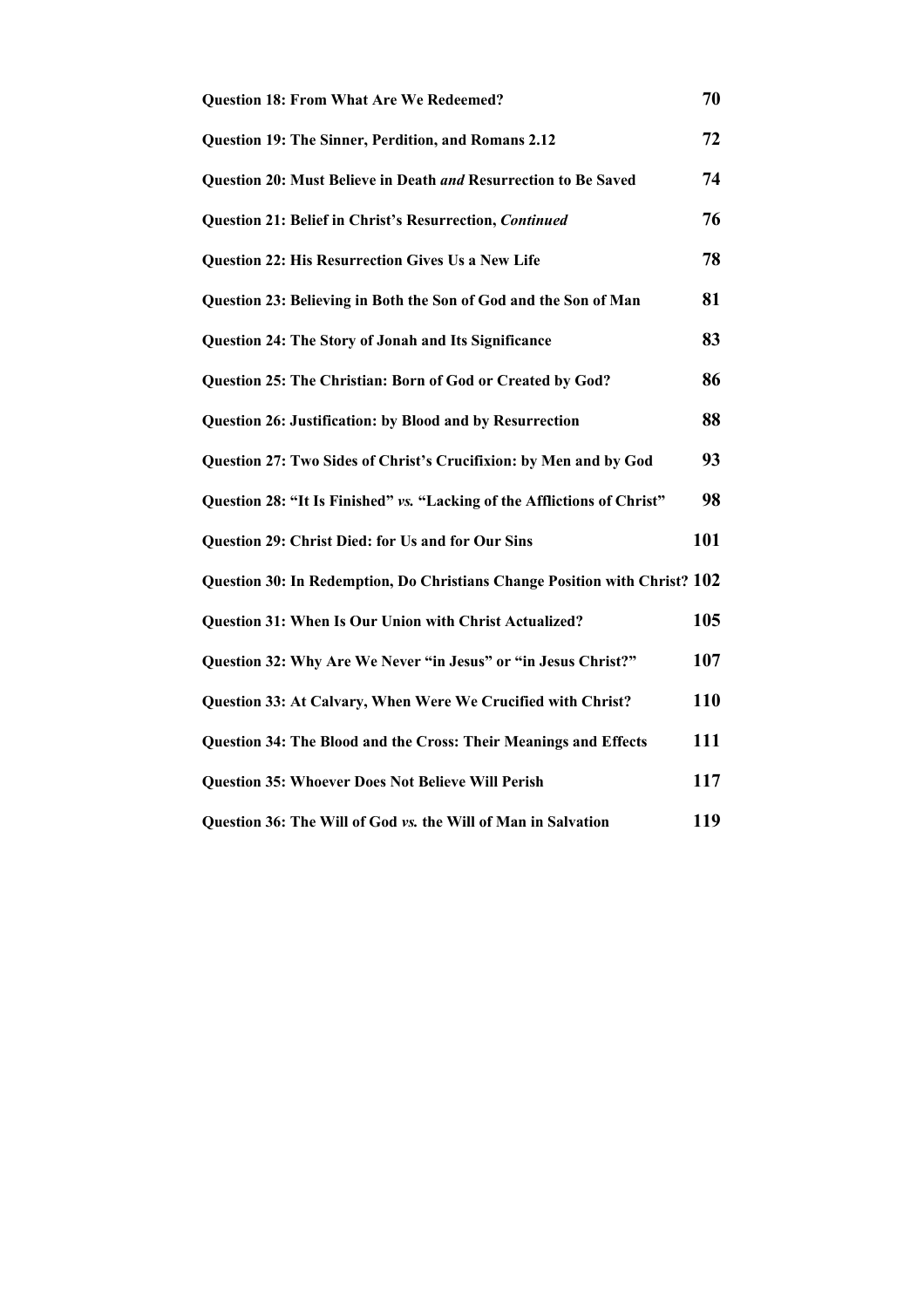| <b>Question 37: Is Eternal Life Obtained by Works?</b>                               | 122 |
|--------------------------------------------------------------------------------------|-----|
| Question 38: The Rich Man and Lazarus-Luke 16                                        | 125 |
| Question 39: Justification by Faith vs. Justification by Works                       | 127 |
| Question 40: How God Treats the Lost: the Three Parables of Luke 15                  | 136 |
| Question 41: The Lord's Death, the Descent of the Spirit, and the Believer's<br>Walk | 141 |
| <b>Question 42: Reconciliation</b>                                                   | 145 |
| <b>Question 43: Salvation: by Grace through Faith Plus Nothing</b>                   | 147 |
| <b>Question 44: The Unpardonable Sin</b>                                             | 156 |
| <b>Question 45: Falling Away from Grace</b>                                          | 161 |
| Question 46: Will Those Mentioned in Hebrews 6.4-8 Perish?                           | 165 |
| <b>Question 47: "There Remaineth No More a Sacrifice for Sins" (Hebrews</b><br>10.26 | 171 |
| <b>Question 48: The Five Kinds of Forgiveness</b>                                    | 177 |
| Question 49: The Six Kinds of Salvation                                              | 193 |
| <b>Question 50: Sanctification</b>                                                   | 203 |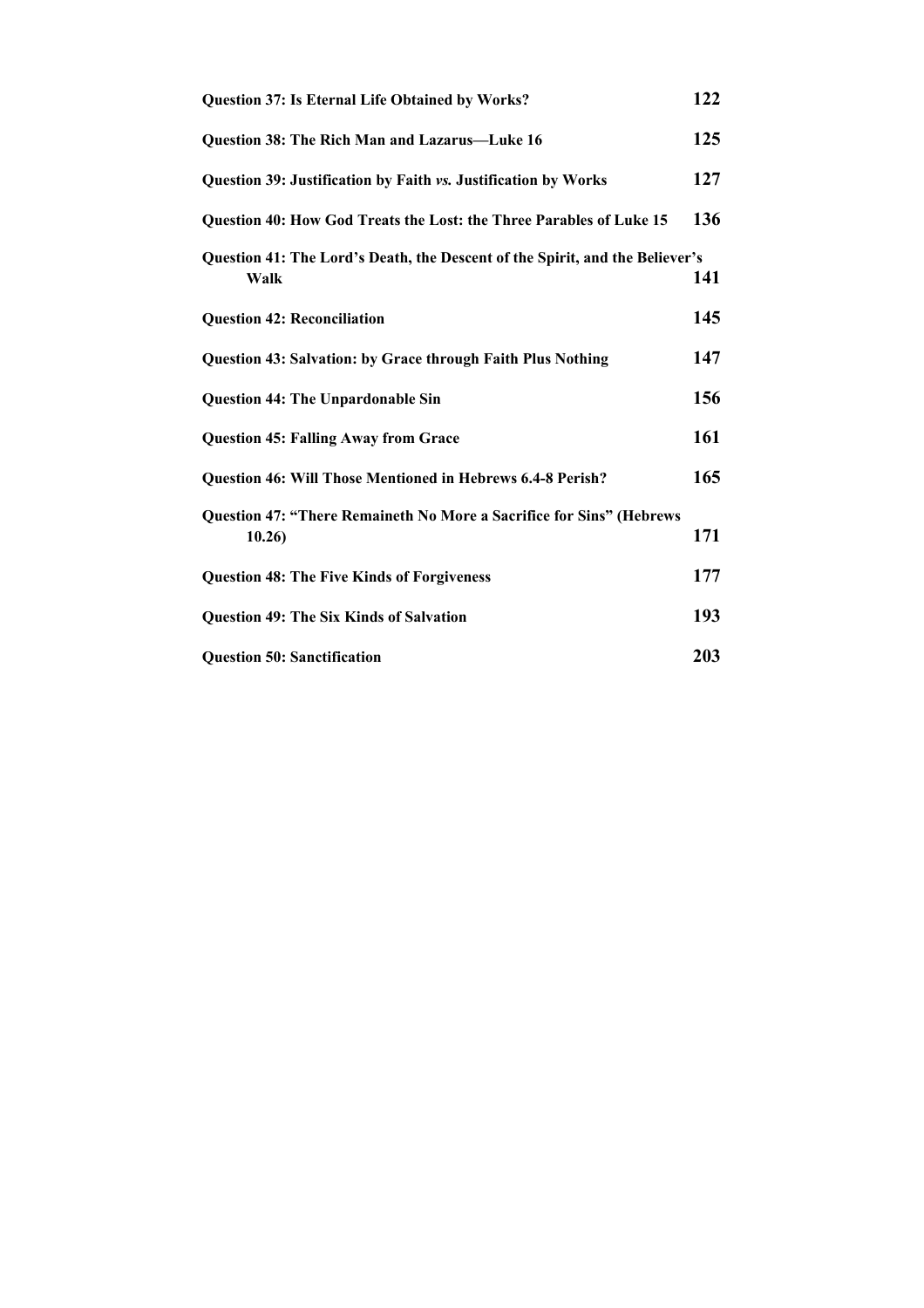This volume contains the gist of a dialogue on the truth of the gospel that was held between the author and other Christian believers in Shanghai, China, during the period of 1930-1931.

Scripture quotations are from the American Standard Version of the Bible (1901), unless otherwise indicated.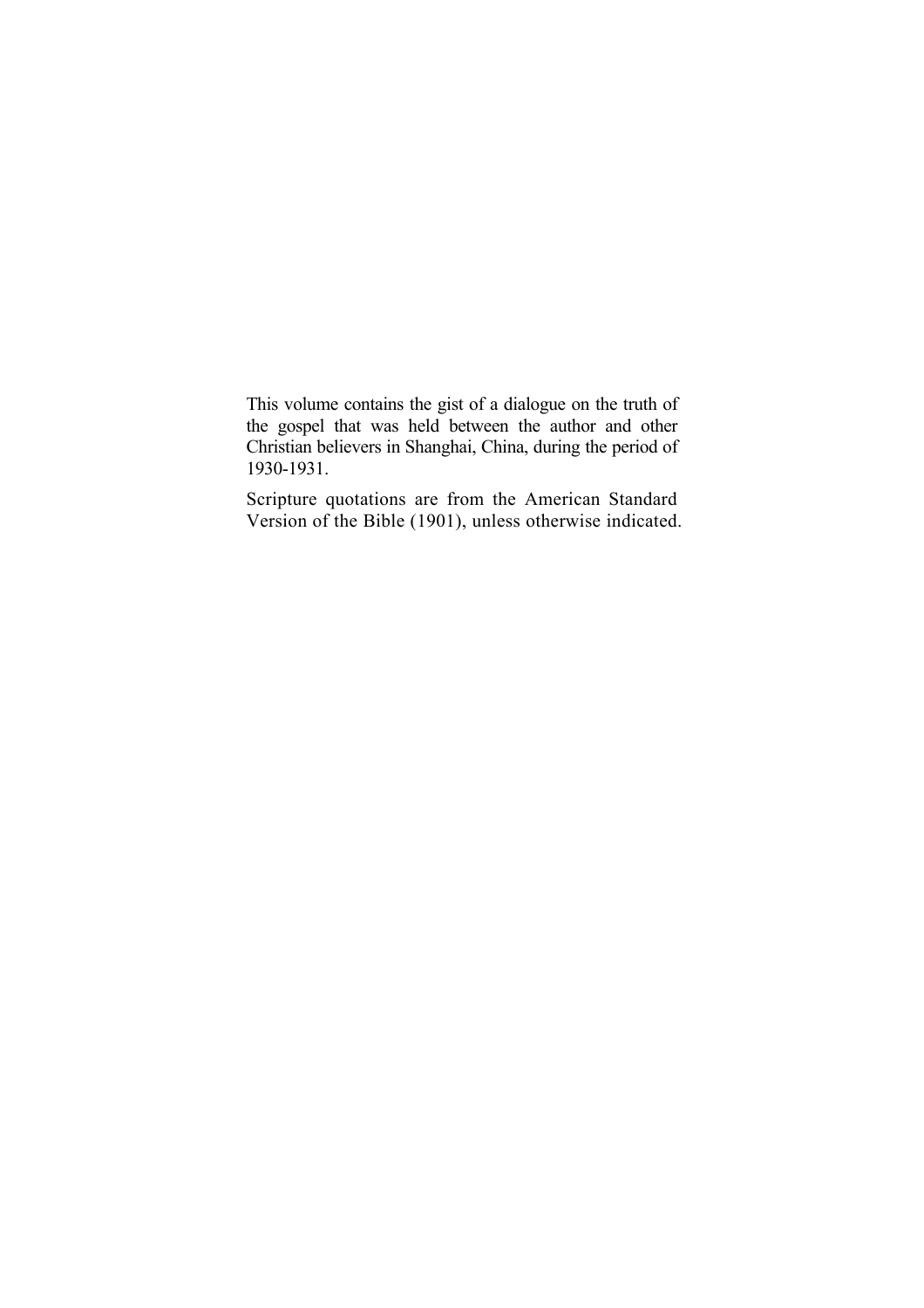## **Question 1: Grace**

<span id="page-6-0"></span>Since the Bible declares that "by grace have ye been saved" (Eph. 2.8), then we need to ask the following questions:

- Is grace (a) given to whoever is *deserving*, that is, does God require man to do good in order to be saved?
	- (b) given to *supplement* what is lacking, that is, does God require man to do his best before he is saved?
	- (c) *withheld* because of the lack of merit, that is, can God refuse to save a person because he is no good?
	- (d) given *less* to the less deserving, that is, can God refuse to save a man because he is not as good as another man?
- Does grace (e) make the recipient a *debtor*, that is to say, is the word "recompense" proper to use here?
	- (f) absolve *directly* the sinner's sin, that is, can God freely forgive a person out of compassion for the sinner?
	- (g) absolve *directly* the believer's sin, that is, can God freely forgive a person out of love for the believer?

*Answer:* 

We human beings possess the greatest of defects, which is, that we tend to measure God's heart by our own. Our human heart is one of law, not one of grace. We always imagine God as having a heart like ours, hence we often misunderstand Him.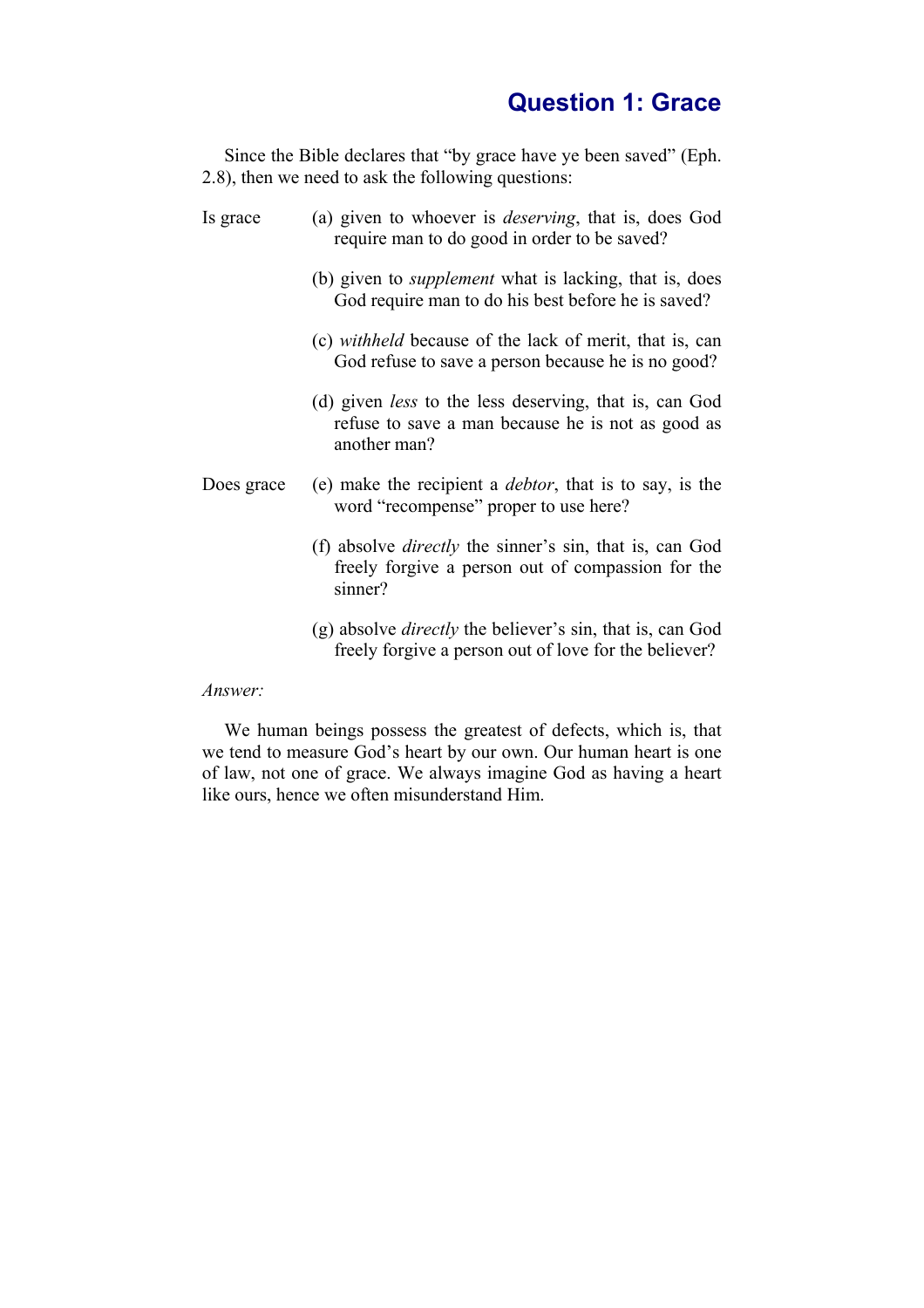We must be clear as to what grace is: (a) Grace is not given to whoever is deserving. "Now to him that worketh, the reward is not reckoned as of grace, but as of debt" (Rom. 4.4). Stated conversely, though, to him who does *not* deserve and yet to whom is given, *that* is grace. If it is deserved, it cancels the very idea of grace. Grace is what it is because there is not the tiniest element of merit in it. "For by grace have ye been saved" (Eph. 2.8). To save the *un*deserved is grace. "Being justified freely by his [God's] grace" (Rom. 3.24). What is meant by "freely"? In the original Greek, "freely" is the same word as is translated "without a cause" in John 15.25 where the Lord is recorded as saying, "They hated me without a cause", quoting from the Old Testament. To say that the grace of God justifies freely simply means that God justifies us without any cause or reason. "The scripture shut up all things under sin" and "God hath shut up all unto disobedience" (Gal. 3.22; Rom. 11.32). God has placed all men on the same footing so that none may be saved by works (that is, by doing good), but that all must be saved by grace. Were you to ask Paul how he was saved, he would surely answer that he was saved by the grace of God. Were you to ask all the saints the same question, they would all give the same answer: saved by grace. God saves us without a cause; and this is grace.

(b) Grace is not given to supplement what is lacking in man. "Not of works, that no man should glory" (Eph. 2.9). This does not mean that there need be no good works after being saved; it simply indicates that man is not saved by works. If man were saved by works he would surely have something of which to boast. Were he saved with just ten percent of works, man would have ten percent of boasting but God would lose ten percent of glory. Yet God will not share His glory with man. He hates man's self-bragging, for His purpose is for Him himself to be glorified. Hence the grace of God is not supplementary to what is lacking in man.

Grace is neither given to him who is deserving nor given as a bonus to the deserved. It is neither a fair reward nor an overabundant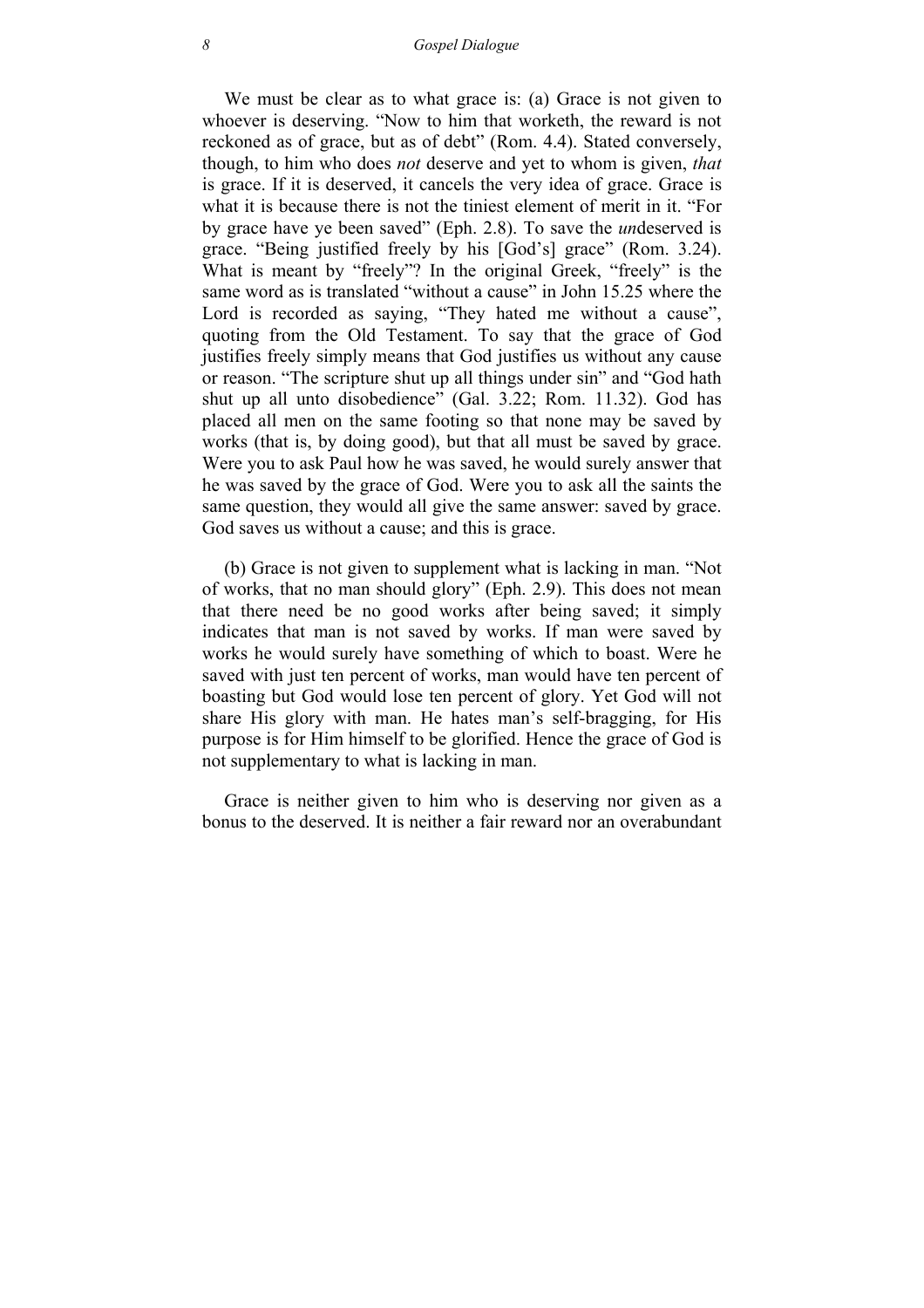#### *<u>Ouestion 1</u>* 9

recompense. The question of "deservingness" or one's worthiness has absolutely no common ground with grace. To receive grace is to cast aside completely this matter of worthiness. The thought of anyone's being more or less worthy to be saved is entirely unfounded. Concerning salvation, none is able to obtain the grace of God by any works of his own.

People often think if they try their best to do good and to keep the law, that they can then depend on the grace of God for what they cannot do. This is plainly a depending on works for a certain percentage and on grace for a certain percentage. On one occasion a man was heard to declare: "We must keep the Ten Commandments, or else we cannot be saved." "Have you ever violated the commandments?" he was asked. "Indeed, I have." "What, then, do you do?" "What I cannot do, I rely on the grace of God for," said he. Such thinking shows an ignorance of grace.

That young man in Matthew 19 asked the Lord Jesus: "What good thing shall I do, that I may have eternal life?" And the Lord said to him: "Keep the commandments." Having heard that this young man had observed all these things, the Lord then said: "If thou wouldst be perfect, go, sell that which thou hast, and give to the poor." In hearing this the young man went away sorrowful, because he could not do it (vv. 16-22). Truly, if a person desires to be saved by keeping the law he must do it "all". He not only must love God with all his heart, all his soul, all his mind, and all his strength, but must also give away all he possesses without exception. But if he depends on the grace of God, he should rely on it wholly. It is never done partly by man and partly by God, for the grace of God is not to supplement the inadequacy of man. It is a case of either purely the grace of God or entirely the works of man. It cannot be partly of man and partly of God.

Why is this so? Because the Lord Jesus has already died. As God has put all sinners on the same footing, therefore, when the Lord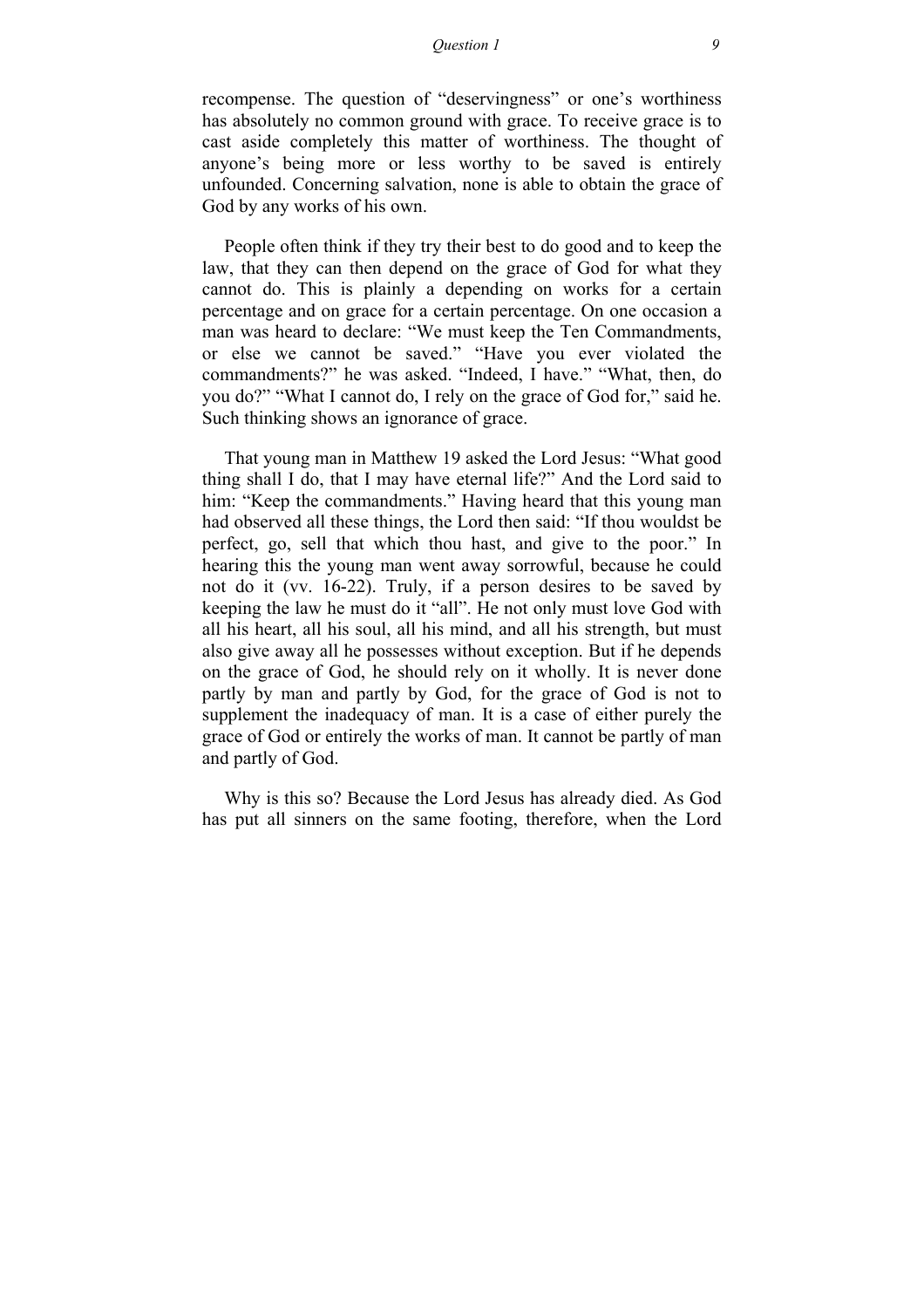Jesus was crucified, God "laid on him the iniquity of us all" (Is. 53.6). The problem of sin is thus solved once and for all. For this reason, man cannot trust in his own merit before God; otherwise the work of Christ would be overturned as though He had died in vain.

(c) Grace is not withheld because of the lack of merit. (This is quite similar to the first point of this question; only here, the matter is approached negatively.) On the contrary, grace is given *because* of man's unworthiness. It is only at the time when man knows his utter helplessness that he will cry out for grace. It is also at this juncture that God will dispense grace. If a man himself has the strength he will not think of asking for grace, and so God need not give grace. Consequently, the lack of merit will not in any way hinder God from giving grace; quite the opposite, it is the sole condition for God to grant His grace.

"Grace is boundless mercy shown in boundless goodness," one brother has said. What is grace? Grace is that which flows from the top to the bottom. What is love? Love is a treating as equal. What is respect? Respect is that which is shown to those who are over you. But grace flows downward. Grace has only this one direction. In order to obtain the grace of God, you must acknowledge yourself as a helpless sinner—this alone gives you the qualification for receiving God's grace.

Many dislike grace because it requires a humbling act on their part. Grace compels you to concur that you are the worst person. For just as no inverted cup can receive water, so no proud person is able or willing to accept the salvation of God. We need to admit our uselessness before we can receive the grace of God.

(d) Grace is not given less to the less deserving. (This is the opposite to what the second point of this question speaks about.) God does not overlook the problem of man's sin. As a matter of fact, He is most strict, definite, and thorough in His dealing with man's sin.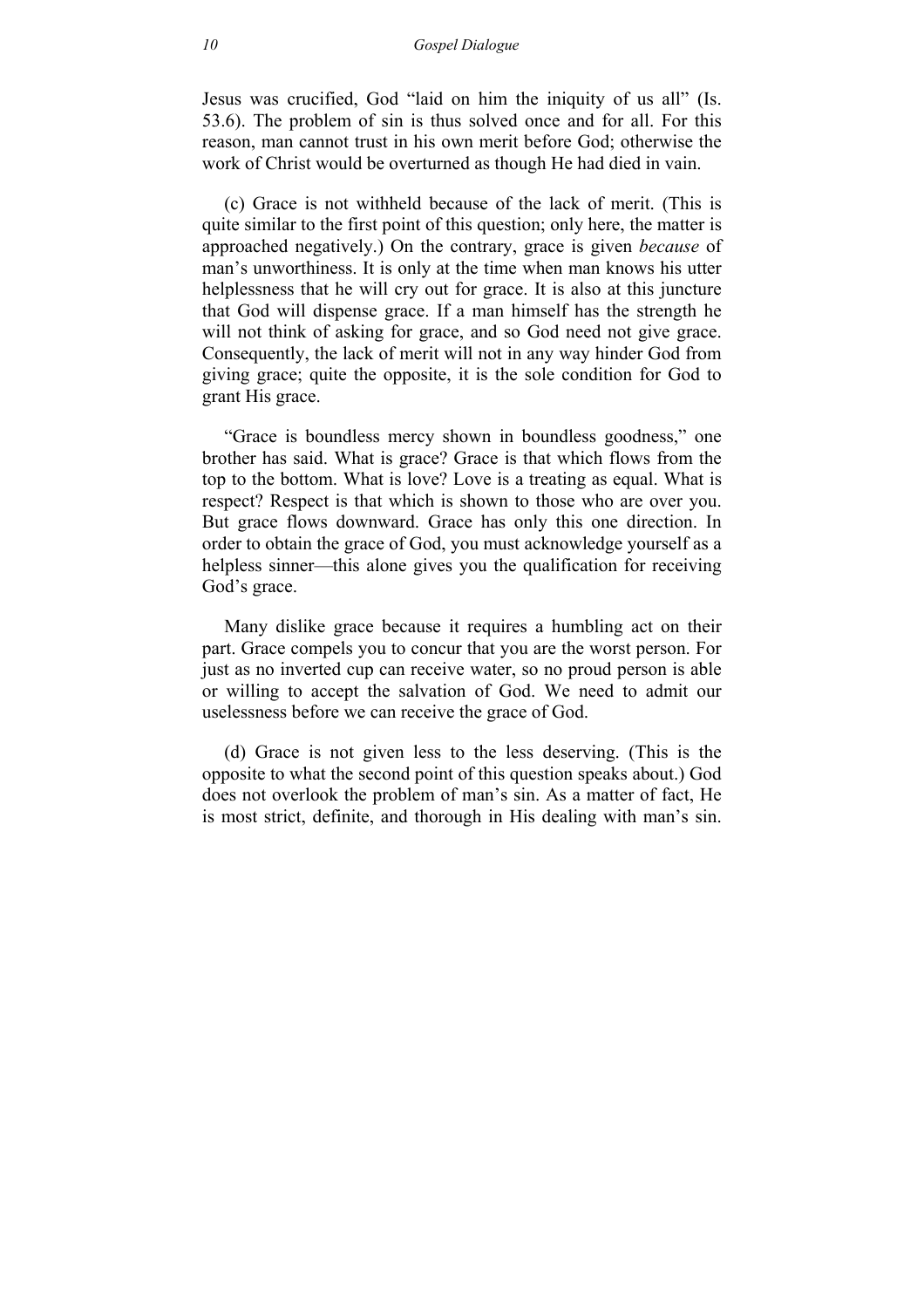Through His Son He has dealt most completely with this problem. Hence how can there be raised the question of deserving or not deserving, the matter of being more worthy or less worthy? The grace of God never questions man's "undeservingness". Before God, all men are the same, and all may have His grace.

Since God will not withhold grace because of man's unworthiness (rather, He gives grace for that very reason), how can He ever make any distinction among the unworthy ones as to who are the less unworthy and who are the least unworthy in His dispensing of grace?

God will not give less grace to those who sin more and more grace to those who sin less. For grace is not used by God to mend the holes of sinners. In the realm of grace, both the sinner himself and his works are completely set aside.

Since grace is gratuitous, it is not at all conditional on the state of the recipient. He on his part does not earn grace for any reason whatsoever. Grace is not withheld because of the lack of merit. It has absolutely no relationship to the condition of the recipient. It will not be given in less measure to the comparatively more unworthy. Otherwise, grace would be conditional on the state of the recipient. Hence grace is given neither according to the man himself nor according to his relative position with other people. God's grace is so vast and measureless that it is intended for all kinds of sinners. Those who consider themselves as fairly good need the grace of God as much as those who are looked upon as the chief of sinners.

People may perhaps speculate that the better ones certainly deserve a little more. But according to God, all are the same. For example, several bowls fall to the ground and are broken. Some may break into two pieces; some, five pieces; and some, into powder. Although their broken condition varies, they are all broken nonetheless. Whether you are "a little better" sinner or you are "the worst" of sinners, you are nevertheless a sinner. The Bible declares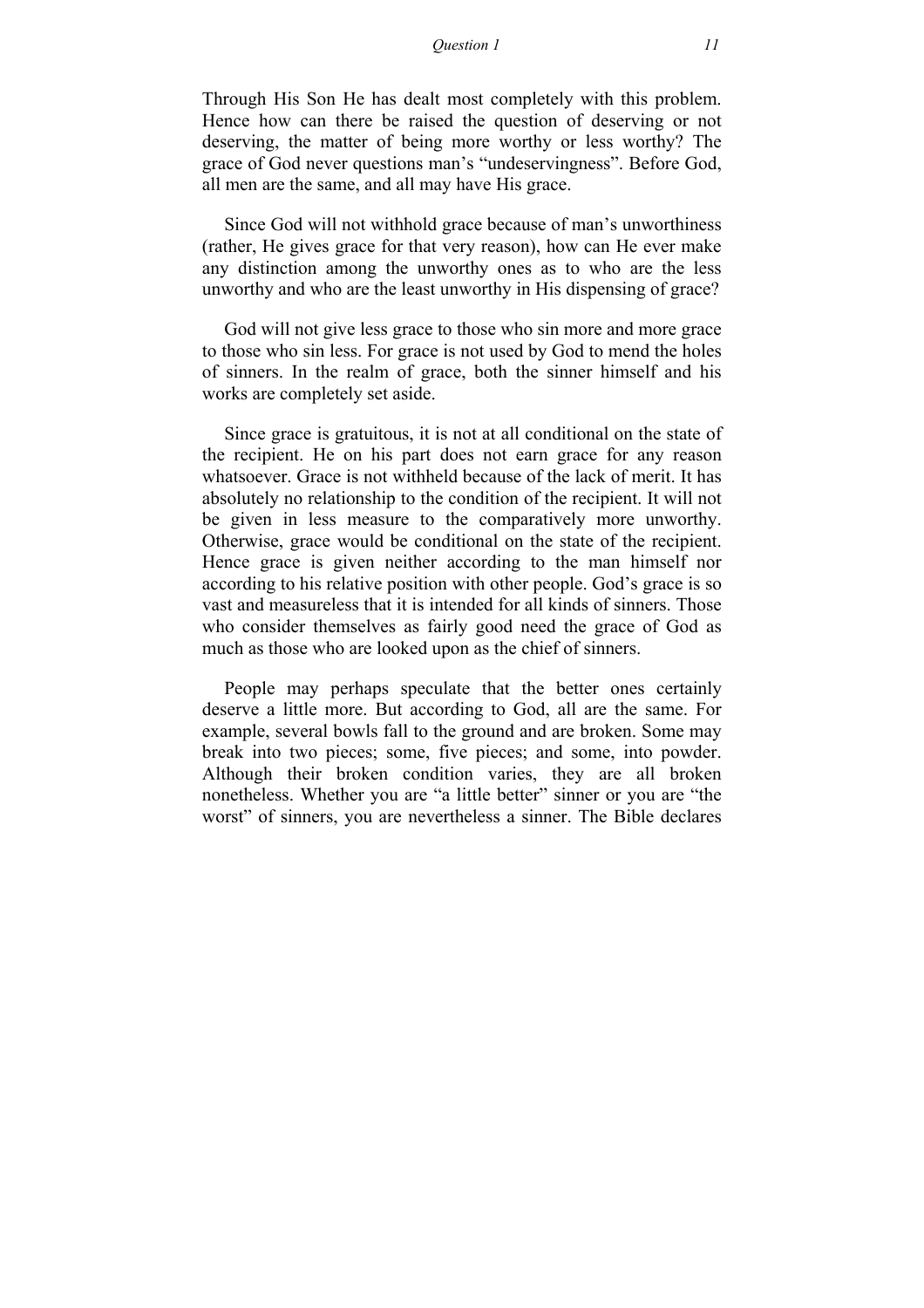that all have sinned. In sending the Lord Jesus to the world to die for sinners, God gives opportunity to all sinners to be saved. Even if there is but a single man in the entire world who needs to be saved, God is still willing to send His Son to die for him. Does not the parable of the shepherd seeking the one lost sheep tell us that he leaves the ninety-nine and goes after the one lost sheep? (Luke 15.3,4) As long as you are a lost sheep, and regardless of your being a great or a small sinner, you need the Lord Jesus to die for you.

(e) Grace does not make the recipient a debtor. When someone advances a certain amount of money to you and lets you enjoy it temporarily but requires you to repay the same amount afterwards that is called a debt. Wages are dispensed according to your works. Grace is neither given as wages according to your works nor lent temporarily as debt to be repaid afterward. God saves us by grace; our salvation is not something God lends out to us. If it is lent, it must be repaid by us later on; but then it cannot be considered as grace. Grace does not mean that, seeing our current lack of merit in works, God lends us salvation at first but requires us to keep our salvation by adding on to it our merit afterward. For grace charges nothing—past, present, and future. Should God give us something now but require us to repay in the future, it is then a debt and not grace. But the grace of God is given freely to all the undeserved, without charging anything at any time.

People conceive an incorrect idea: yes, we are saved by grace, but we must thereafter keep this salvation by our own selves. This is an error. The Bible never tells us that God's grace has made us debtors. "The free gift of God is eternal life in Christ Jesus our Lord" (Rom. 6.23). What is the nature of this eternal life? It is a gift. In other words, it is something which God bestows as a gift. Must it be repaid? Let us be clear that, it not being a debt, grace needs no repayment neither now nor many days later. This is not meant to imply, of course, that a Christian does not need to have good works or to serve God with faithfulness. After one is saved, he should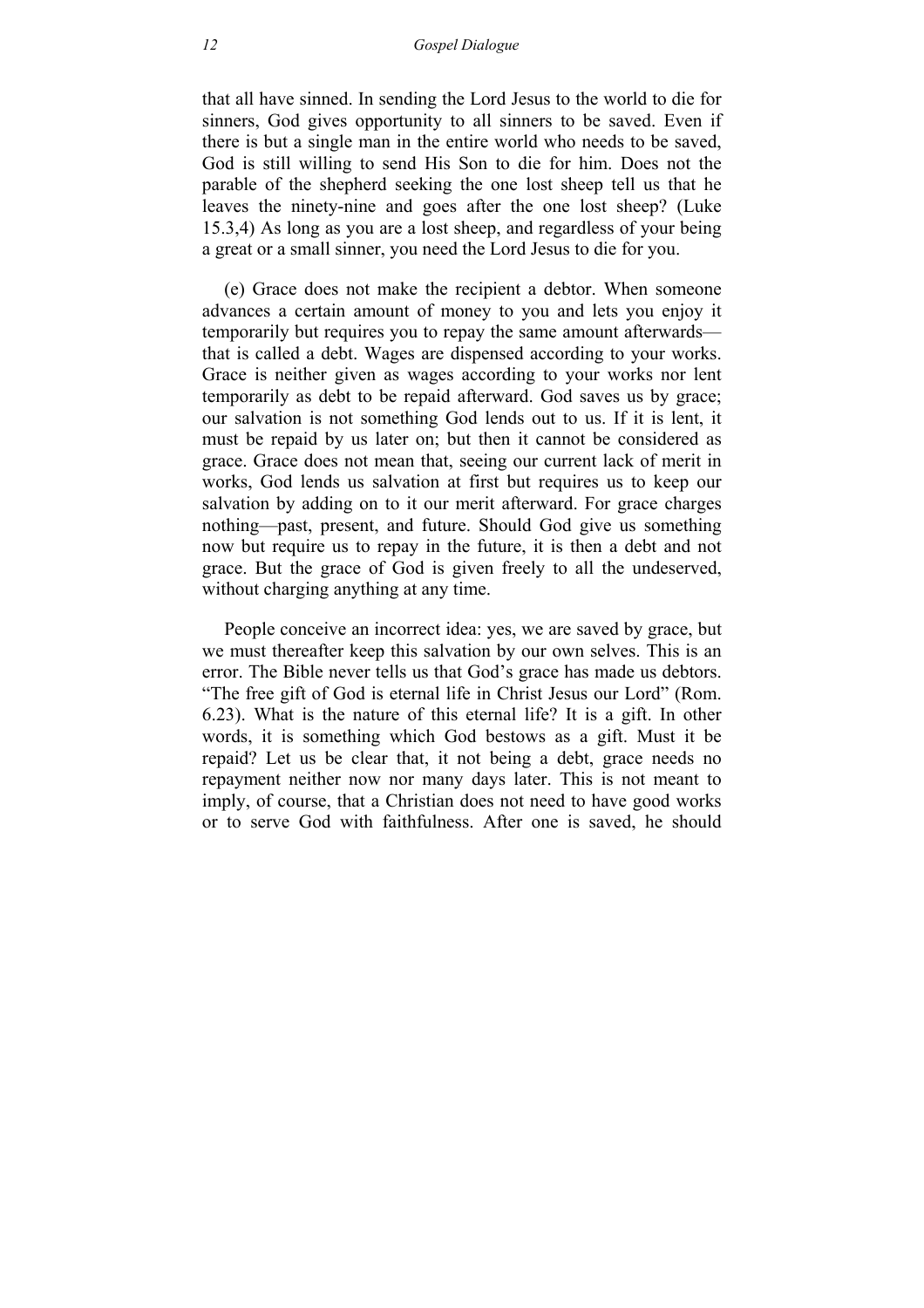#### *<u>Ouestion 1 13</u>*

perform good works and ought to serve God faithfully. Yet the motive behind such actions is the love of Christ, and the power for doing these things is the Holy Spirit. Good works and faithful service we must have, but they are not for the sake of earning salvation nor for the sake of keeping salvation. The works of a Christian are not used to pay back the debt of salvation which God has given. Just as God saves us out of His love for us, even so must we serve God out of our love for Him. Just as God does not give salvation as a loan, so we do not serve God faithfully as a form of repayment.

How many there are who do not understand the grace of God clearly! They assume that before one is saved, and though he is unworthy, God is still willing to save him; but that after he is saved he has to do good, or else God will withdraw His salvation. This is like a purchase which is made on the installment plan. The merchandise is first delivered and subsequently payments are made by installment; failure to pay on time will result in confiscation of the merchandise by the seller. Such a concept plainly distorts the grace of God. When we are saved God gives us eternal life; yet He never asks us to pay back by installments, nor will He take His salvation back even if we perform no good deeds afterward.

Moreover, since eternal life is a gift, how can anyone speak of repaying? Such a word is certainly wrong. We serve God out of love. For instance, suppose my father gives me a gift and yet I say I will repay him. I save for months and years to accumulate enough money to pay him back. By so doing, however, does it not turn out that I am in reality buying that gift? Grace never charges anything, else it would not be grace at all.

(f) Grace does not directly absolve a sinner's sin. This matter is frequently misunderstood by many believers. They reckon that God forgives the sins of a sinner out of His liberality. Not at all. In forgiving a sinner God is not compromising, nor does He pretend either to be deaf or to overlook anything. This the Bible clearly never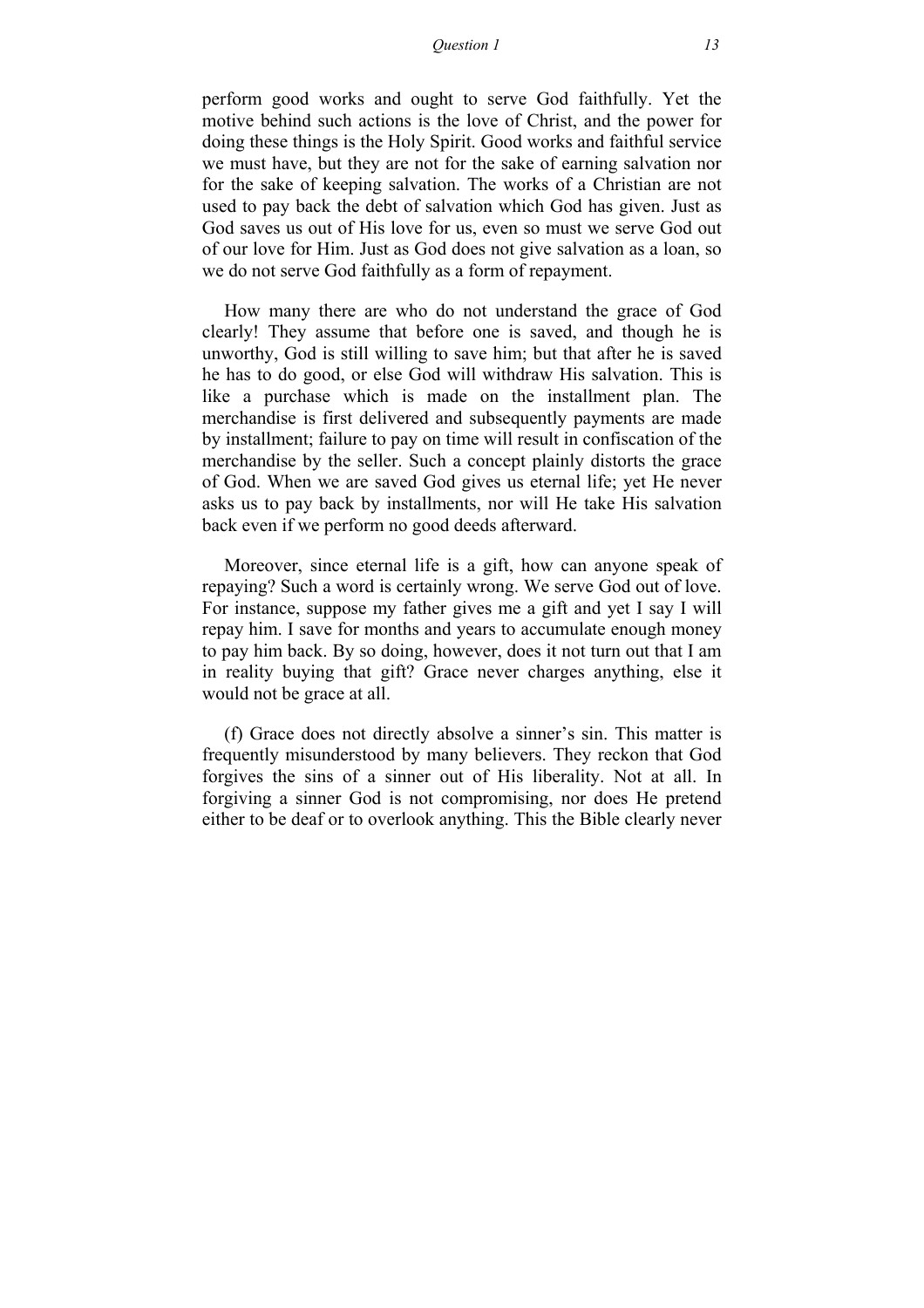says. "As sin reigned in death, even so might grace reign through righteousness unto eternal life through Jesus Christ our Lord" (Rom. 5.21). Sin reigns by itself, but grace reigns through righteousness. Grace does not reign by its own self. Let it be known that God not only has grace but He also has righteousness. He delights in having men saved, but He also delights in protecting their salvation with righteousness. He gives grace to us not because of His carelessness, but because of His having solved the problem of our sin.

If we mistake God's grace as His liberality, then the cross of Christ is both unnecessary and meaningless. True, there can be no cross of Christ without the love of God. Yet God's love alone, in the absence of His righteousness, will never demand the cross of Christ. God is very much aware of our sins; He cannot overlook them. And since we have no way of solving the problem of our sins, God causes His Son to bear them in His body upon the cross in order to have the problem of sin solved forever. This is the grace of God. God's grace solves the problem of sin first before it absolves sin. The Lord must die as our substitute that we may be saved.

A sinner is reckoned as such because (1) his conduct is bad; (2) his nature is corrupted; and (3) God's righteous law has so judged. In saving a sinner, God must (1) forgive the sins of his bad conduct; (2) regenerate him by giving him a new life; and (3) justify him. Now the Lord Jesus has already suffered the penalty of sin and died for us; therefore God cannot but forgive us. It is an erroneous concept among some people that we need to turn the heart of God by much begging. Not so. We are forgiven because God's righteous wrath over our sin has already been discharged upon the Lord Jesus. We may therefore praise and thank God, saying, that since the Lord Jesus has already been judged and that righteousness can demand penalty only once, we shall not be penalized anymore.

(g) Grace does not absolve directly a believer's sin. The principle involved here is the same as the foregoing one. After a person is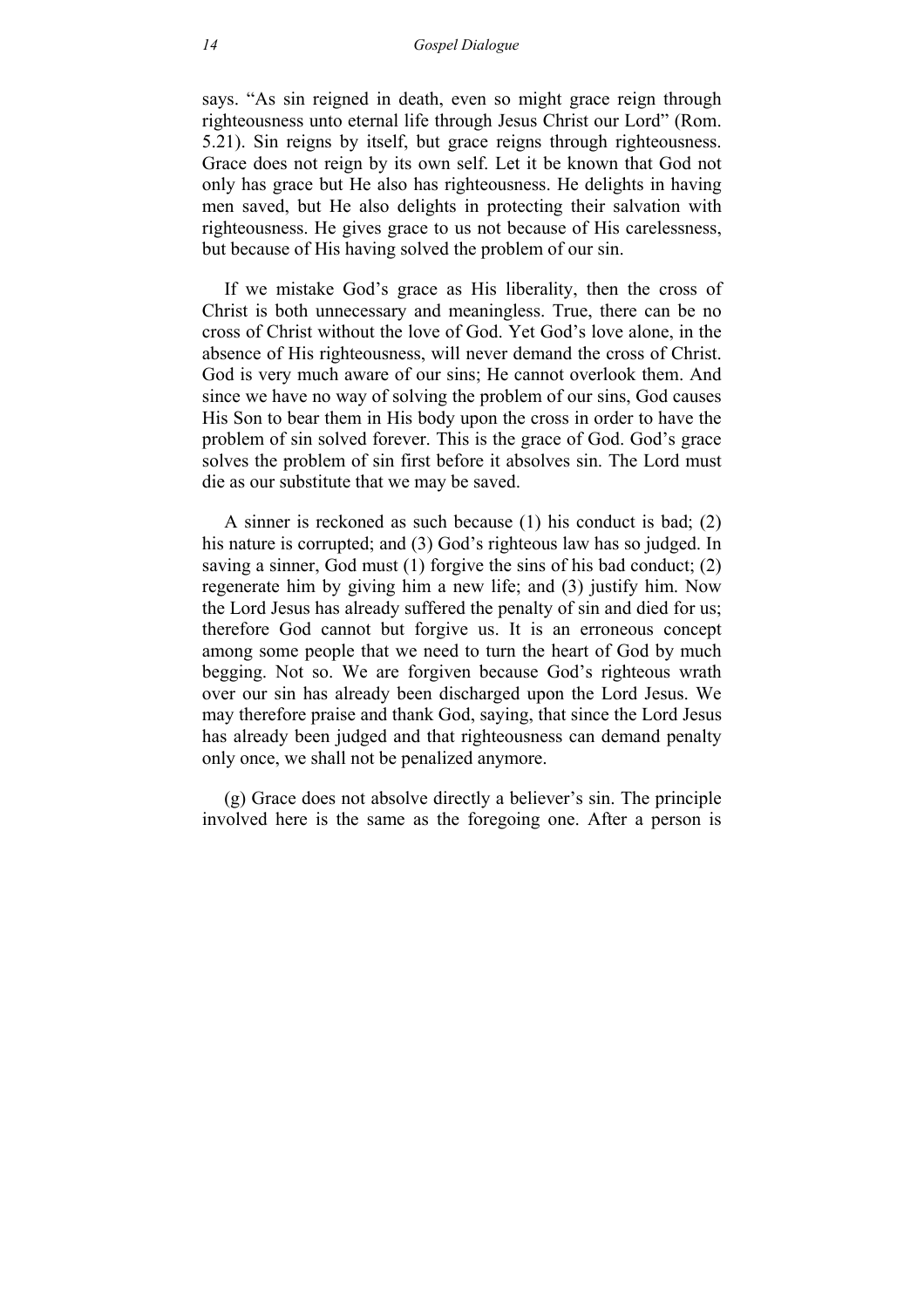saved, if he is incidentally overcome by sin and later repents of his sin, he does not obtain forgiveness through constant begging. It is not by asking God to make provision for forgiveness today; rather, it is by believing in what Christ has already done on the cross. God is righteous; He cannot but forgive those who have accepted salvation since the Lord Jesus has already died. So, if a Christian should inadvertently sin, he needs to be clear on the following four points: (1) that he receives forgiveness by confessing his own sin (1 John 1.9); (2) that forgiveness is available for all sin (1 John 1.7,9—noting especially "cleanseth us from *all* sin" and "cleanse us from *all* unrighteousness"); (3) that before he prays, God is already willing to forgive, because the Lord Jesus acts as the believer's Advocate with the Father (1 John 2.1,2); and (4) that God thus forgives and cleanses because of His faithfulness and righteousness on the one hand and because of Jesus Christ the Righteous on the other.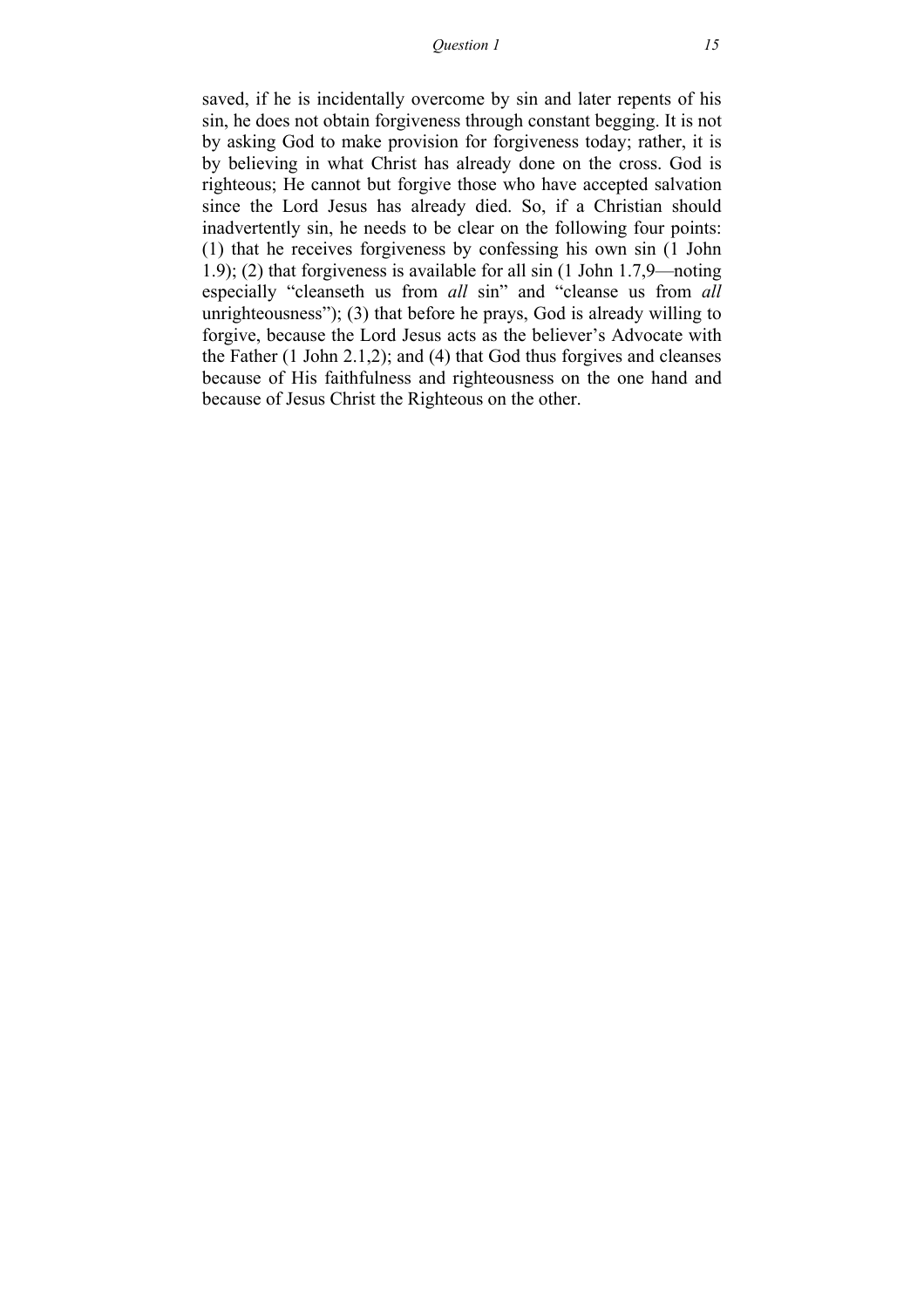### **Question 2: Transgression** *vs.* **Iniquity**

<span id="page-15-0"></span>Is there any difference between "transgression" and "iniquity" in the Bible?

#### *Answer:*

"Transgression" and "iniquity" are two Old Testament terms. These two words reveal the two aspects of the Old Testament concept of sin. Transgression is subjective, while iniquity is objective. Transgression points to our conduct, whereas iniquity points to our condition before God. In the world we have committed transgression, before God we have committed iniquity. "I said, I will confess my transgressions unto Jehovah; and thou forgavest the iniquity of my sin" (Ps. 32.5). "I will cleanse them from all their iniquity, whereby they have sinned against me; and I will pardon all their iniquities, whereby they have sinned against me" (Jer. 33.8). From this we can readily see that iniquity is the condition of man before God after he has sinned or transgressed. When man sins, violates God's law, and offends God, in God's sight he has committed iniquity. In the books of Exodus and Leviticus it is frequently mentioned how the priests who serve in the sanctuary must bear their iniquity under certain situations. The Hebrew word used is *avon*, translated as iniquity, not the word *pesha*, translated as transgression (see Ex. 28.38,43; Lev. 5.1,17). Iniquity is a thing before God, that which is borne and redeemed in the sanctuary. For this reason, when the verse in Daniel 9.24 speaks of "transgression" and "sins", it says "finish" and "make an end of"; but when the same verse speaks of "iniquity", it says "make reconciliation for" (ASV) or "make expiation for" (Darby), thus showing that the latter is a matter before God. We also see that the destruction of Sodom is due to the iniquity of the city (Gen. 19.15; also cf. 15.16).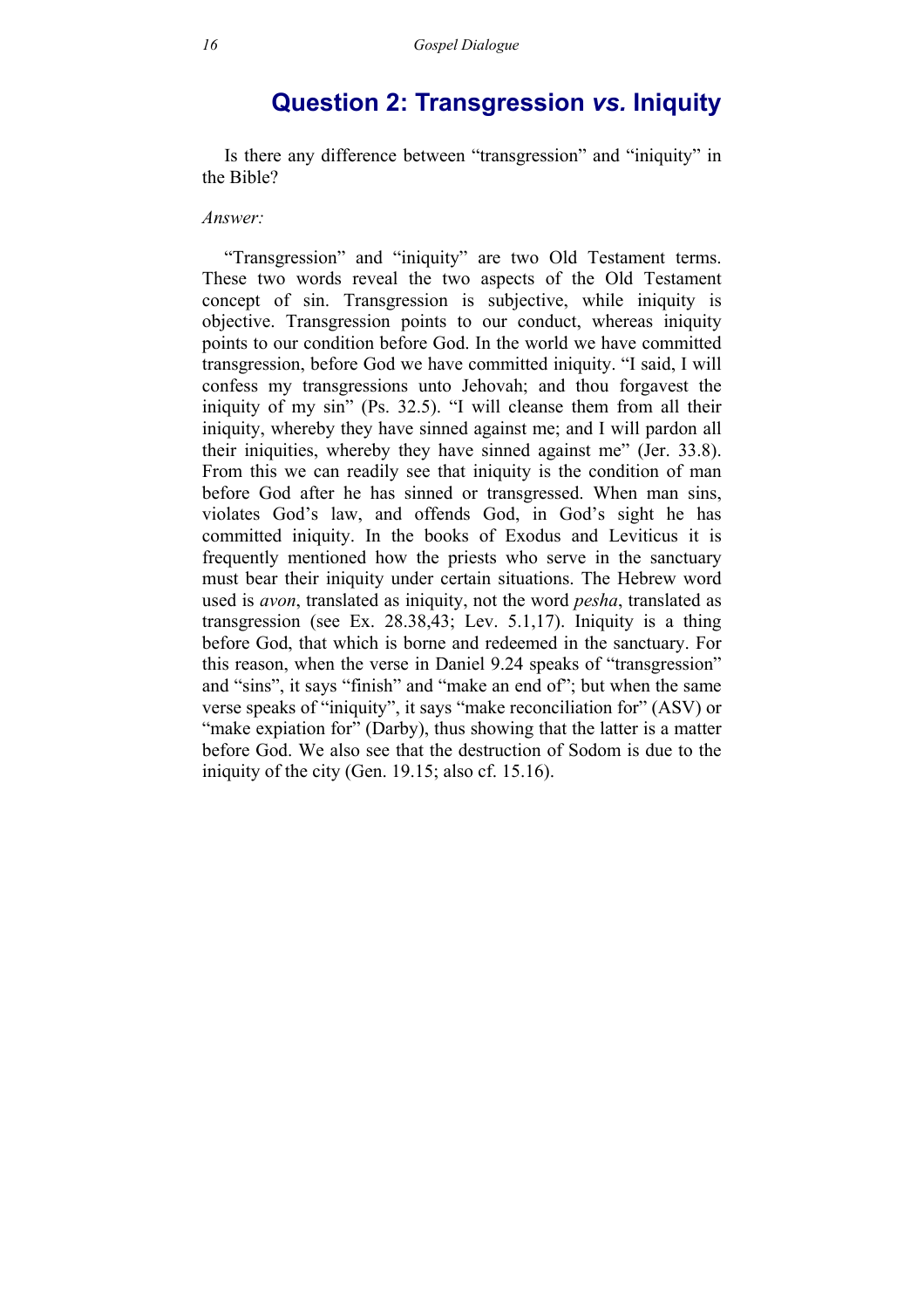Whenever "transgression" is mentioned in the Old Testament, it is always connected with action and conduct. Note, for example, the following: "He showeth them their work, and their transgressions, that they have behaved themselves proudly" (Job 36.9); "In the transgression of the lips is a snare to the evil man" (Prov. 12.13); "Whoso robbeth his father or his mother, and saith, It is no transgression, the same is the companion of a destroyer" (Prov. 28.24); "The transgression of Jacob is all this, and for the sins of the house of Israel. What is the transgression of Jacob? is it not Samaria? and what are the high places of Judah? are they not Jerusalem?" (Micah 1.5) Things such as pride, stealing, and idolatry are all viewed as transgressions.

Note also these verses. "I will judge you, O house of Israel, every one according to his ways, saith the Lord Jehovah. Return ye, and turn yourselves from all your transgressions; so iniquity shall not be your ruin. Cast away from you all your transgressions, wherein ye have transgressed; and make you a new heart and a new spirit: for why will ye die, O house of Israel?" (Ez. 18.30,31); "Thus saith Jehovah: For three transgressions of Damascus, yea, for four, I will not turn away the punishment thereof" (Amos 1.3). Transgression is so serious because it may produce iniquity. But thank God, all the problems of our transgression and iniquity have already been solved through the redemptive work of Christ: "He was wounded for our transgressions, he was bruised for our iniquities" (Is. 53.5).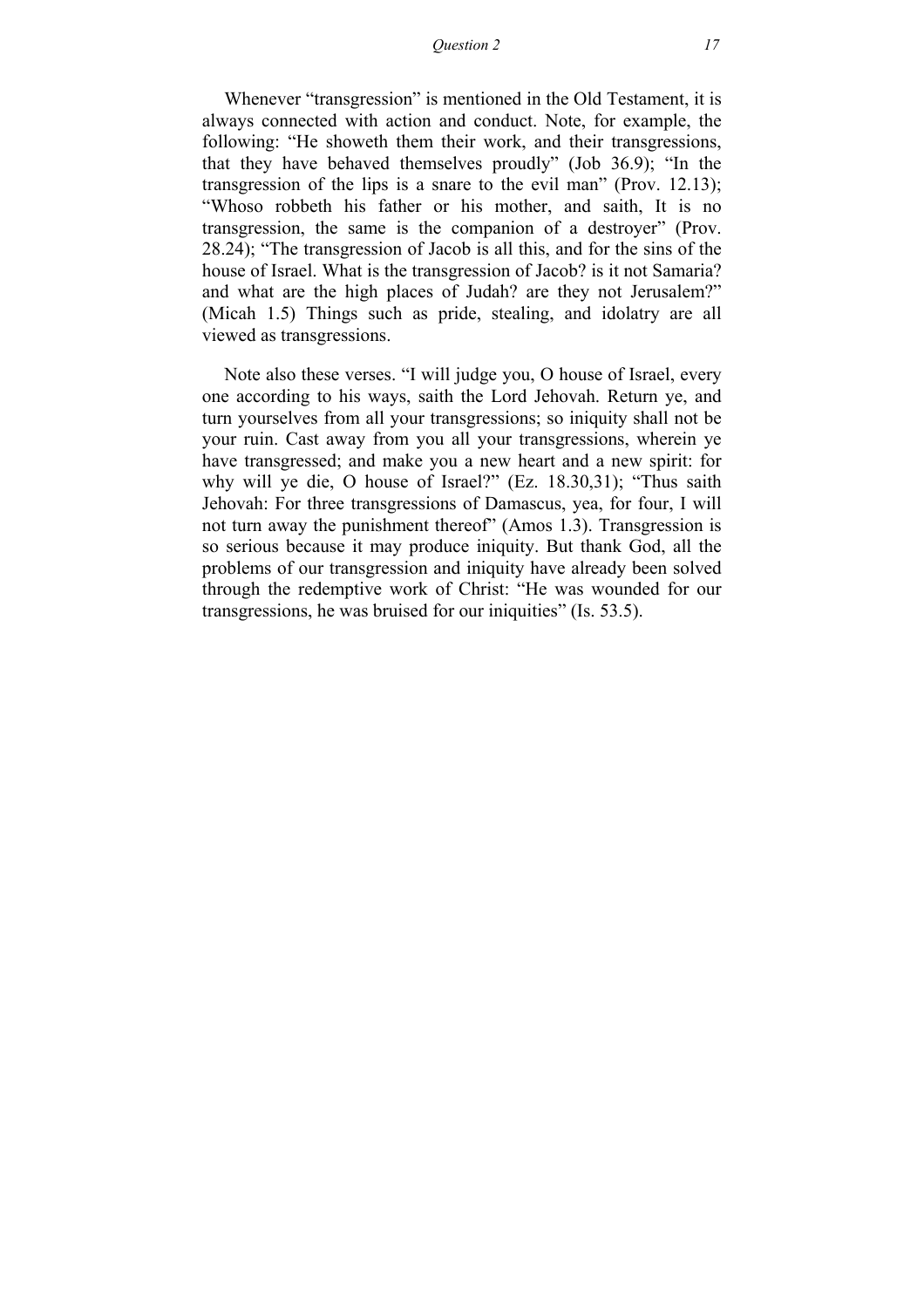### <span id="page-17-0"></span>**Question 3: The "Blessed" in Romans 4.7**  *vs.* **the "Blessed" in 4.8**

Is there any difference between the "blessed" in Romans 4.7 and the "blessed" in Romans 4.8? If there is, what is it?

### *Answer:*

There is a difference, it being the difference between forgiveness of sin and justification. The blessed in verse 7 is negative, while the blessed in verse 8 is positive. Verse 7 speaks of how God forgives iniquities and covers sins; verse 8 speaks of how He so works in a man as to make the latter appear as one who has never sinned—"not reckon sin" means being justified.

What is the difference between forgiveness and justification? Forgiveness is saying that you have sinned but God forgives your sin. Justification is saying that you are a righteous man and you have never sinned. For instance, a person who is judged and condemned by the court to be punished with imprisonment is released by the same court at the time of amnesty—so that such legal action toward the man can be likened to his having received forgiveness. But if he is proclaimed as guiltless after being judged by the court, this to him is justification.

In saving us, the Lord not only forgives us but also justifies us. This is grace! Since the Lord solves the problem of our sins so completely by shedding His blood and since we are raised with Him in His resurrection, God looks upon us as though we had never sinned. God has made us as perfect as Christ by virtue of what He has already done in Christ. "Ye are complete in him [Christ]" (Col. 2.10 Darby). Now just as God looks on Christ and loves Christ, so He also looks on us and loves us. He sees us as being already complete in Christ.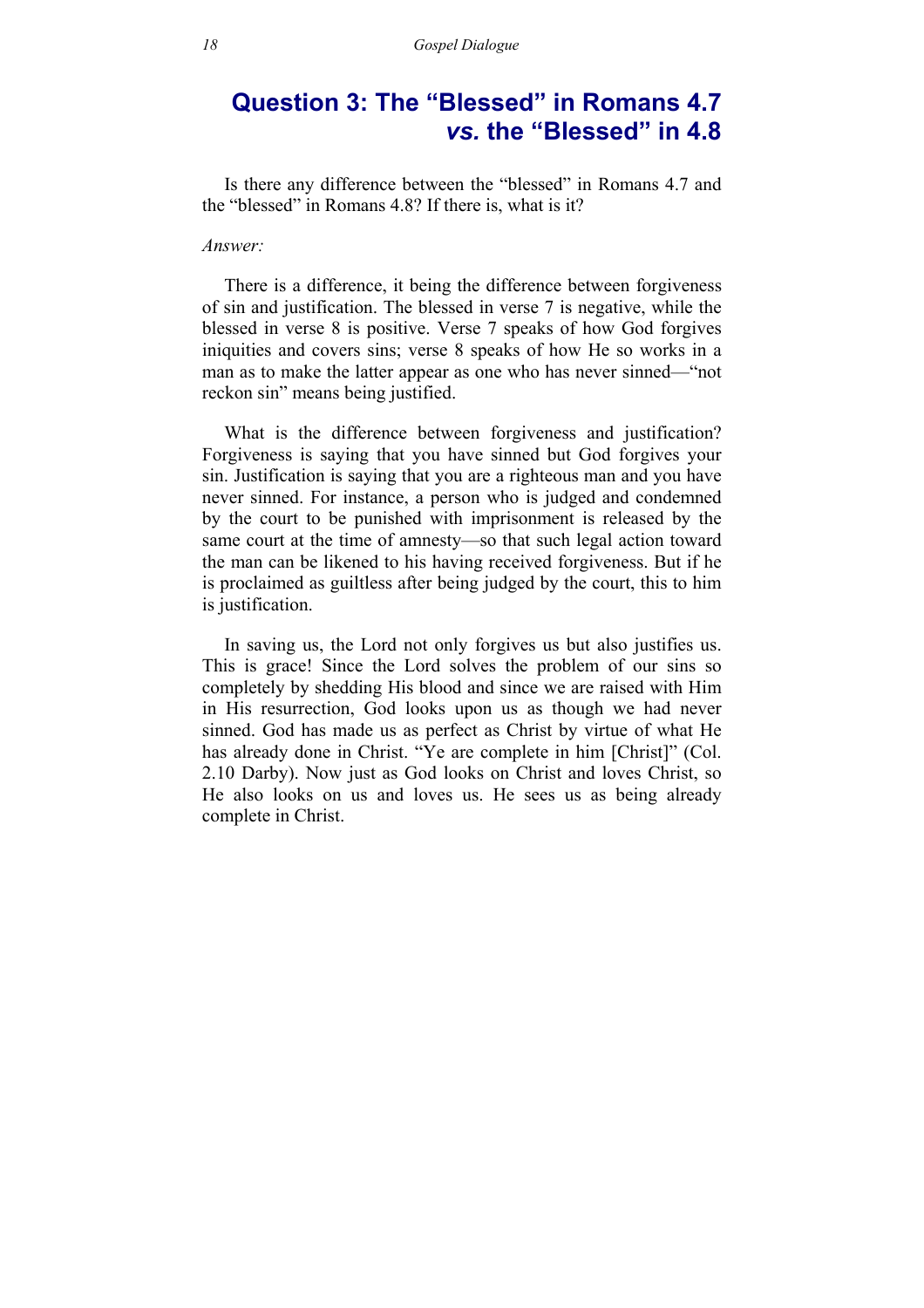### <span id="page-18-0"></span>**Question 4: Our Sins: "Covered" or "Put Away"?**

Are our sins "covered" (Rom. 4.7) or "put away" (Heb. 9.26)? Where is the distinction?

#### *Answer:*

Our sins are "put away", not "covered". For the word of Hebrews 9.26 clearly states that "once at the end of the ages hath he been manifested to *put away* sin by the sacrifice of himself".

Why does Romans 4.7 say "covered"? We should know that this is quoted from Psalm 32.1. Aside from this one place where the word in Psalms is quoted, nowhere else in the entire New Testament can a Scripture verse be found which states that our sins are covered before God. Hence the "covered" here must have reference to the sins of the people in the Old Testament time being covered. As a matter of fact, every sin committed during the Old Testament period was only covered until it was put away at the death of the Lord Jesus. For note this New Testament verse: "He is the mediator of a new covenant . . . for the redemption of the transgressions that were under the first covenant" (Heb. 9.15).

Let us be reminded, first of all, that the Hebrew word for "atonement" (*kaphar*) in the Old Testament means "to cover". Except in Romans 4.7 (which quotes the Old Testament), the New Testament never again uses this word. And secondly, the word "atonement" is connected mostly with sin-offering, that is, a sacrifice offered for the sake of sin. Jesus Christ is our propitiation, because He has offered himself for our sin. He does not merely cover our sin.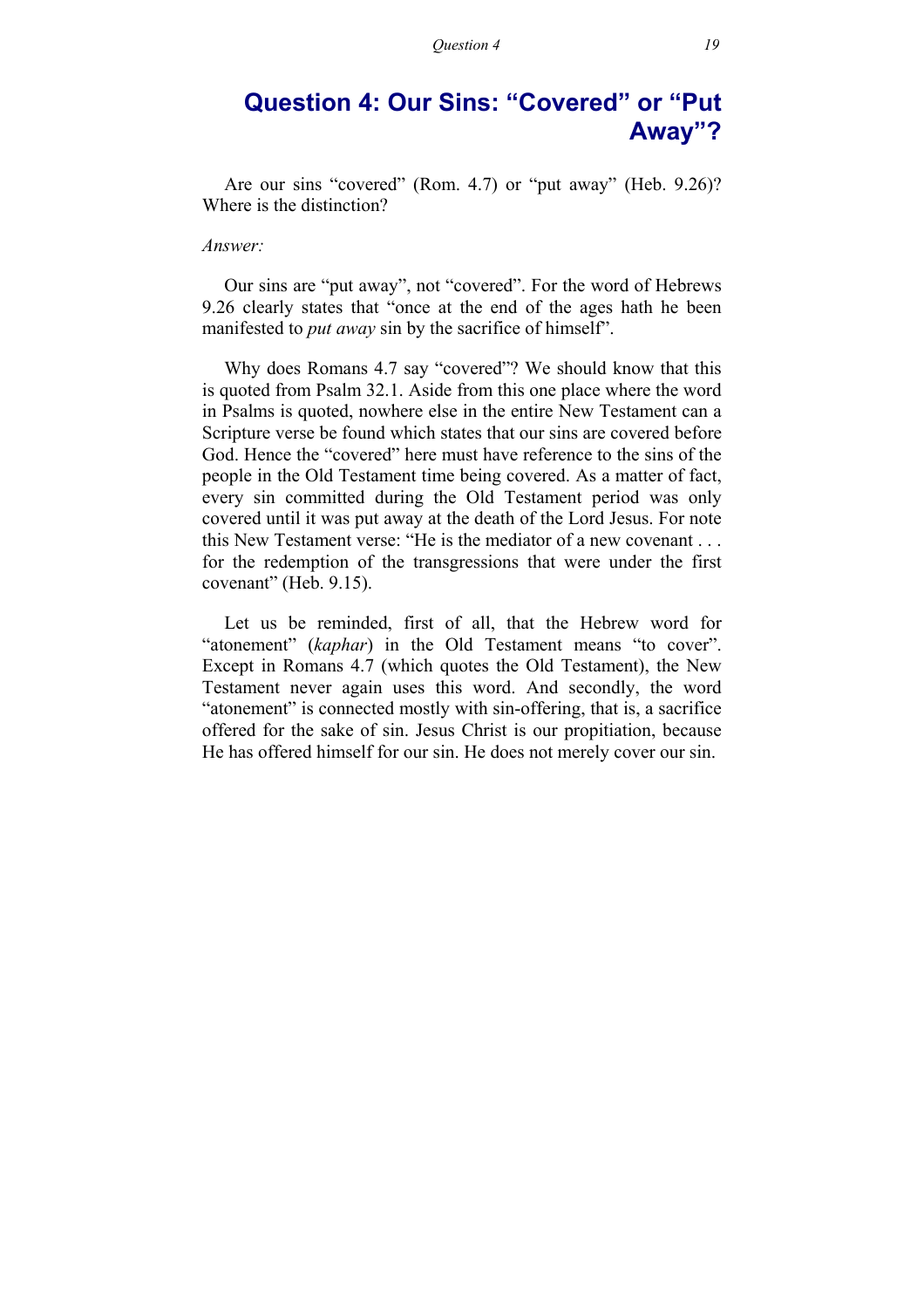Let us recognize that the Lord Jesus comes to take away our sin, and not just to cover it. "Behold, the lamb of God, that taketh away the sin of the world" (John 1.29).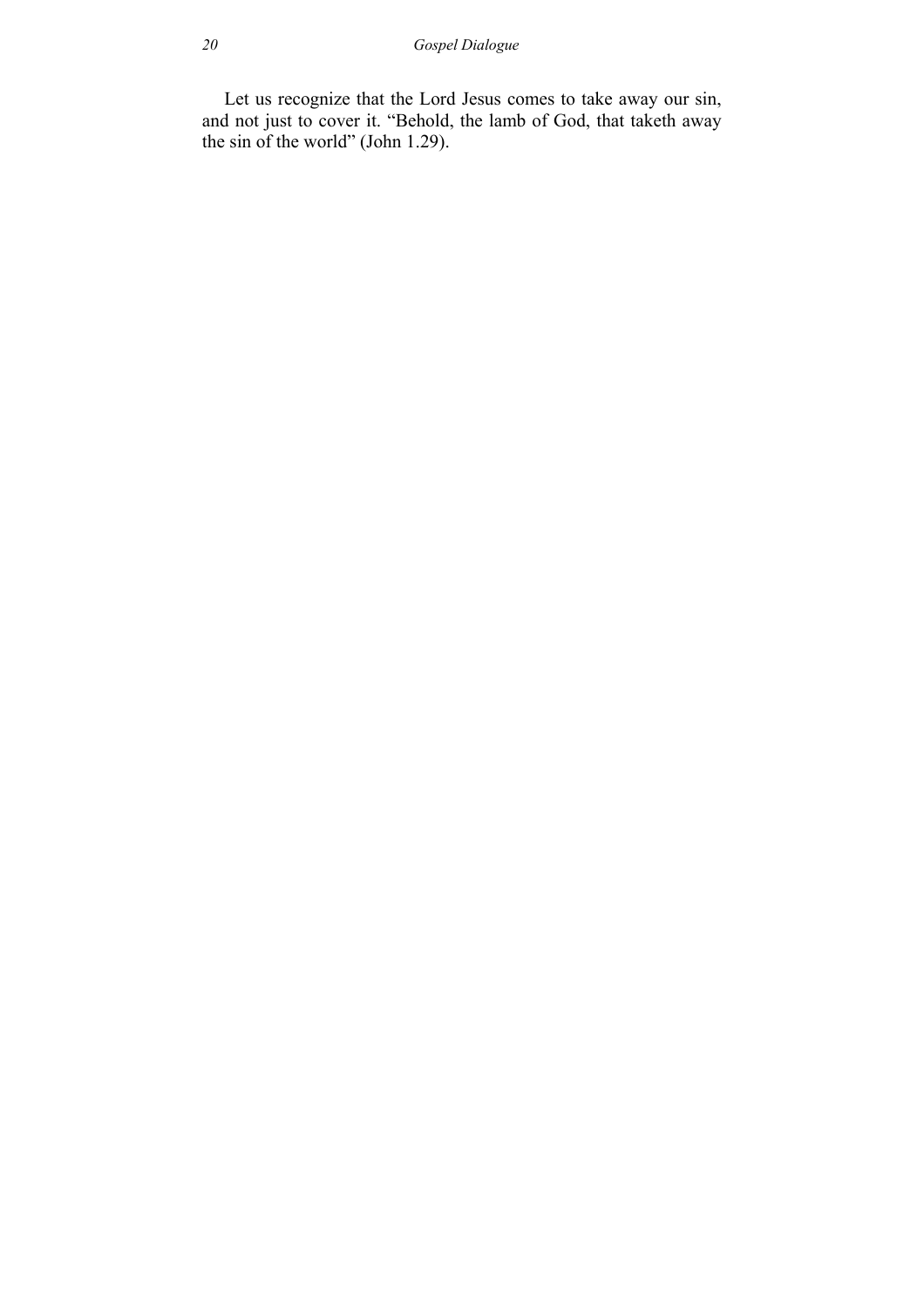### <span id="page-20-0"></span>**Question 5: Purification of Sins—Once or Many Times?**

How often must sins be purified—once or many times?

### *Answer:*

The purification of sins is made only once. "When [Christ] had made purification of sins, [He] sat down on the right hand of the Majesty on high" (Heb. 1.3). This indicates that His work of purification has already been done. "This he did once for all, when he offered up himself" (7.27). "Through his own blood, [Christ] entered in once for all into the holy place, having obtained eternal redemption" (9.12). "Nor yet that he should offer himself often, ... but now once at the end of the ages hath he been manifested to put away sin by the sacrifice of himself" (9.25,26). "By which will we have been sanctified through the offering of the body of Jesus Christ once for all…. But he, when he had offered one sacrifice for sins for ever, sat down on the right hand of God" (10.10-12). All these passages show that sins are once purified.

The preciousness of the blood of Christ lies in its efficacy. Once it is shed, it purifies sins forever. Not so with the blood of bulls and goats, that "can never" by "the same sacrifices year by year" which are offered "continually, make perfect them that draw nigh…. Because the worshippers, having been once cleansed, would have had no more consciousness of sins. But in those sacrifices there is a remembrance made of sins year by year. For it is impossible that the blood of bulls and goats should take away sins" (Heb. 10.1-4). Does not this passage plainly tell us that the blood of bulls and goats only reminds people yearly of their sins, and that therefore the sacrifice must be offered continually? For the blood of bulls and goats cannot take away sins. Only the work of the cross is done once for all; and nothing more can be added.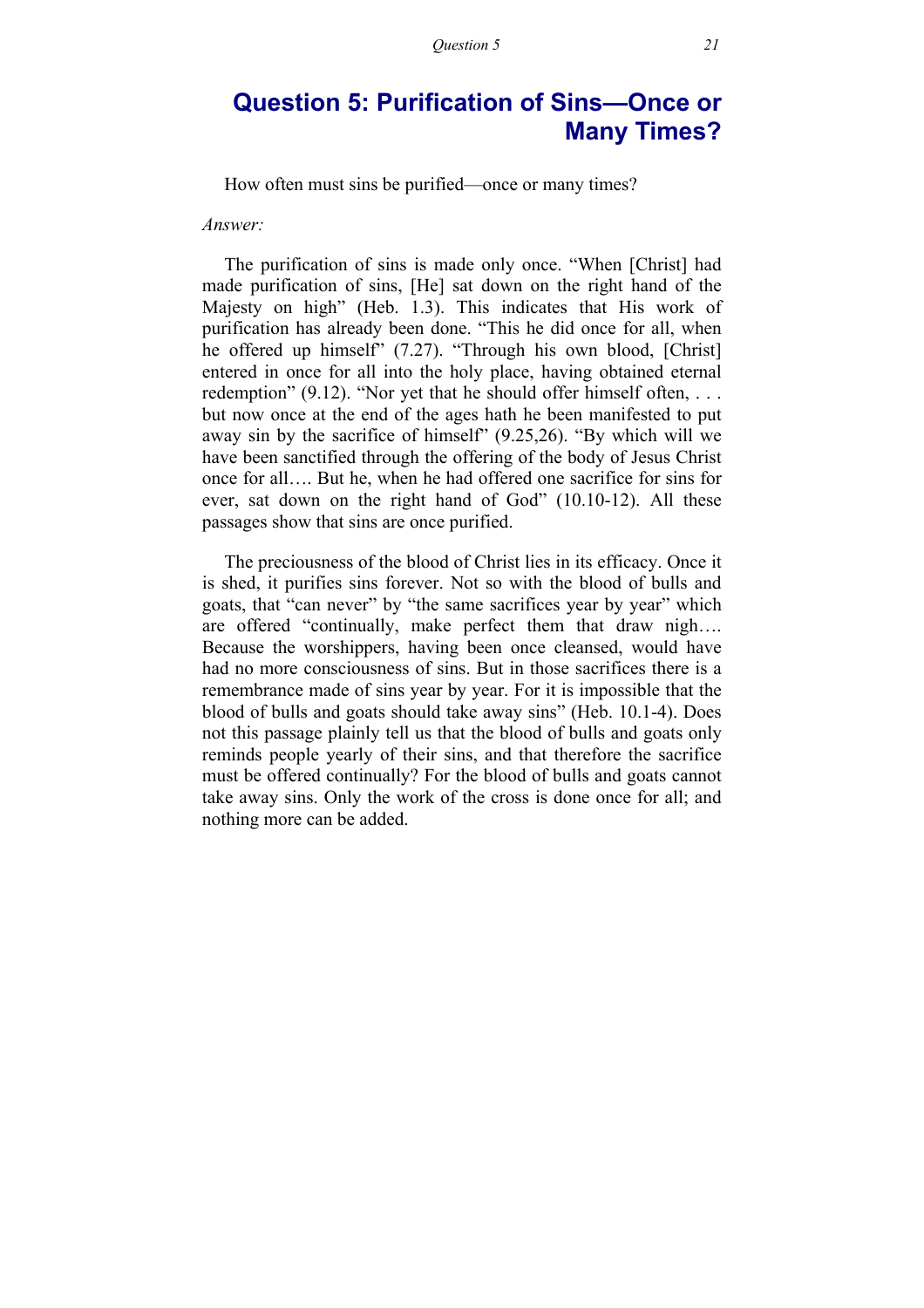How, then, are we to explain the word in 1 John 1.7—"If we walk in the light, as he is in the light, we have fellowship one with another, and the blood of Jesus his Son cleanseth us from all sin"? The cleansing here contains the thought of continual cleansing. Continuance is different from repetition. Repetition is to do something again and again, while continuance is a doing something without interruption. The blood of the Lord has permanent value before God, and it is continuously effective. It does not cleanse intermittently. The precious blood gives us the utmost liberty before God. We will not see the difference between the Lord's blood and the blood of bulls if we do not know how mightily effective is the blood of the Lord Jesus before God. A believer regains peace after he has sinned, not because the blood cleanses him once more but because, as he confesses his sin, he believes that the blood has cleansed him.

For instance, a sinner needs to be saved. Is he saved by believing that Christ has already died for him or by asking Christ to come and die once again for him today? We know without any doubt that a sinner is saved by simply believing on Christ who has died for him. Similarly, we need to ask this: Will a believer gain peace by believing in the blood of Christ that has cleansed his sin or by asking Christ to come and shed His blood once again so as to cleanse his sin? Naturally he obtains peace by believing in the blood of Christ that has cleansed his sin.

Let us consider the type in Numbers 19 concerning the ashes of the red heifer. The red heifer to be offered as a sacrifice must fulfill three qualifications: (1) it must be without spot, having no blemish typifying the sinlessness of the Lord himself; (2) it must never have been under any yoke—signifying how the Lord himself has never been a slave to Satan; and (3) it must be red in color (v.2) representing how the Lord has borne our sins, for is it not written, "Though your sins be as scarlet" (Is. 1.18a)? The redness is in the hide and hair, not in the inside of the heifer, even as the Lord Jesus is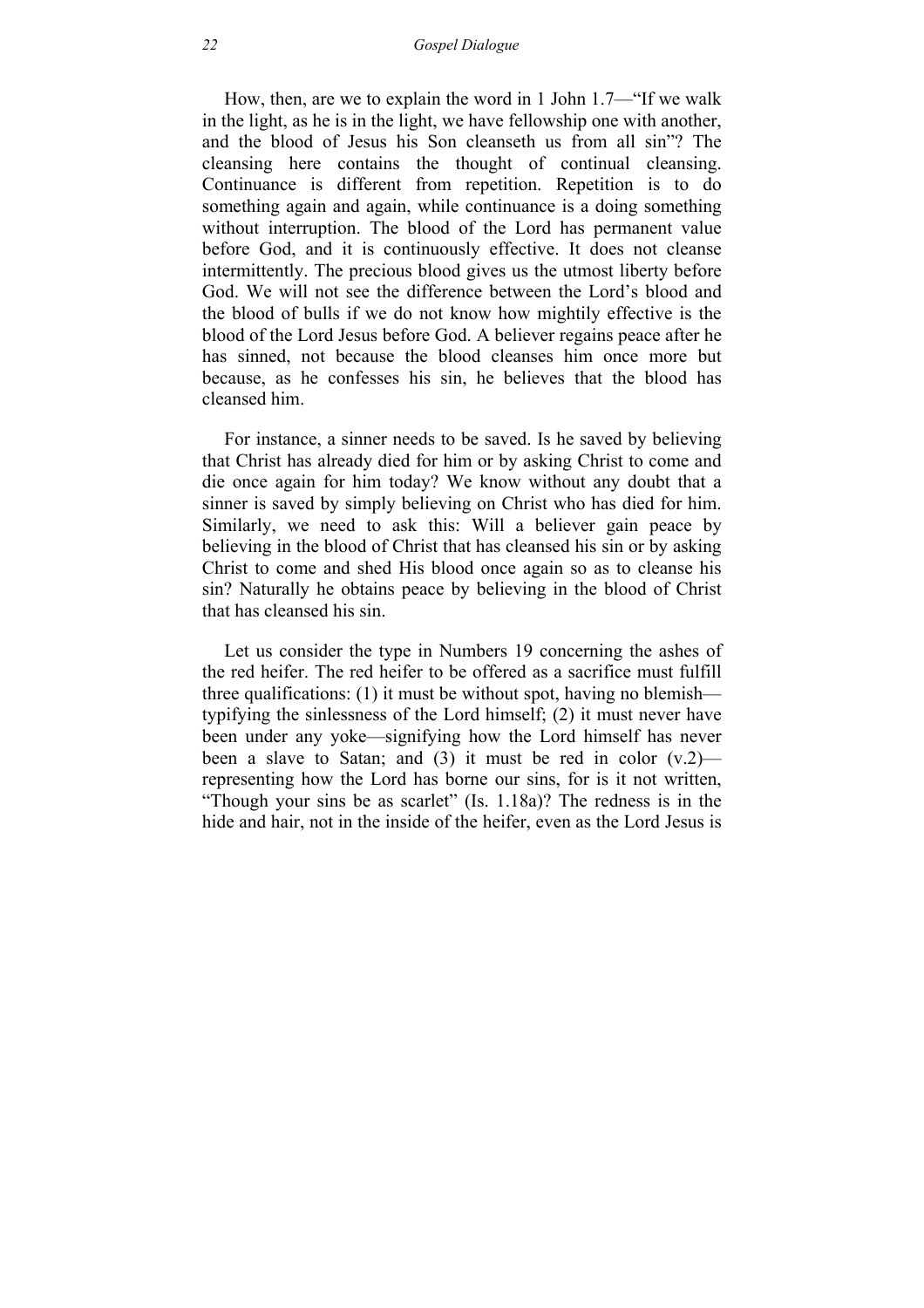#### *Question 5 23*

sinless within himself and so merely bears the sin of many on the outside. The red heifer is burned without the camp (vv.3,5), but so does our Lord suffer "without the gate" (Heb. 13.12). The red heifer is used to atone for sin, because her blood is sprinkled toward the front of the tent of meeting (v.4) as is done in all the sacrifices for sin. If it were for purification, it would be sprinkled upon the man.

The *burning* of the red heifer is also different from the burning of other sacrifices. "And one shall burn the heifer in his sight; her skin, and her flesh, and her blood, with her dung, shall he burn: and the priest shall take cedar wood, and hyssop, and scarlet, and cast it into the midst of the burning of the heifer" (vv.5,6). Speaking representatively, cedarwood and hyssop include the whole creation ("from the cedar . . . even unto the hyssop" (1 Kings 4.33). The scarlet represents sin. And thus we know that at the death of the Lord Jesus the sin of the whole world from Adam onward was included in it. What the Lord has borne on the cross for our sin is absolute, unlimited, and without addition.

The red heifer is dead, but her ashes remain. Now her very ashes prove that a red heifer has been slain. Yet what is the use of the ashes? "For the unclean they shall take of the ashes of the burning of the sin-offering; and running water shall be put thereto in a vessel: . . . and the clean person shall sprinkle upon the unclean . . . and on the seventh day he shall purify him" (vv.17-19). The ashes have the continual efficacy of putting away sin. This indicates that as we once have trusted in the fact of the Lord's substitutionary death and have our sins forgiven, so shall all our sins be continually dealt with by this fact of the Lord's death for our forgiveness. The cleansing in 1 John 1.9-2.1 speaks of the same efficacy as that of the ashes of the red heifer.

Let us be well aware that if we inadvertently sin we do not have *another* red heifer to die for us; no, we have the same Red Heifer that has already died and whose ashes continue to be effectual before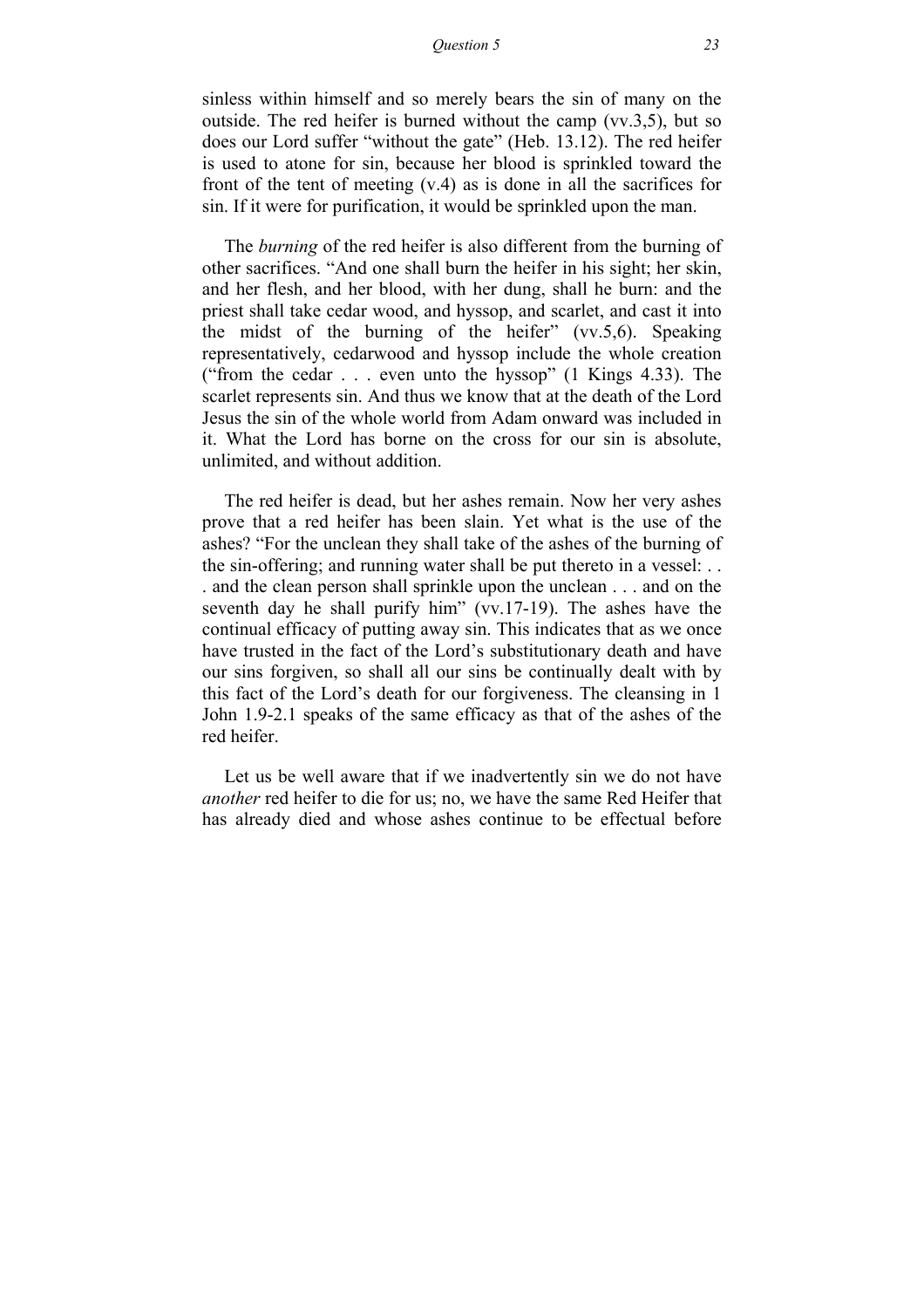God. How we thank God for the fact that Christ has borne all our sins on the cross—this not only pays for our past debts but also leaves enough efficacy left to pay for our future debts. This is the Lord's doing! And this is the gospel!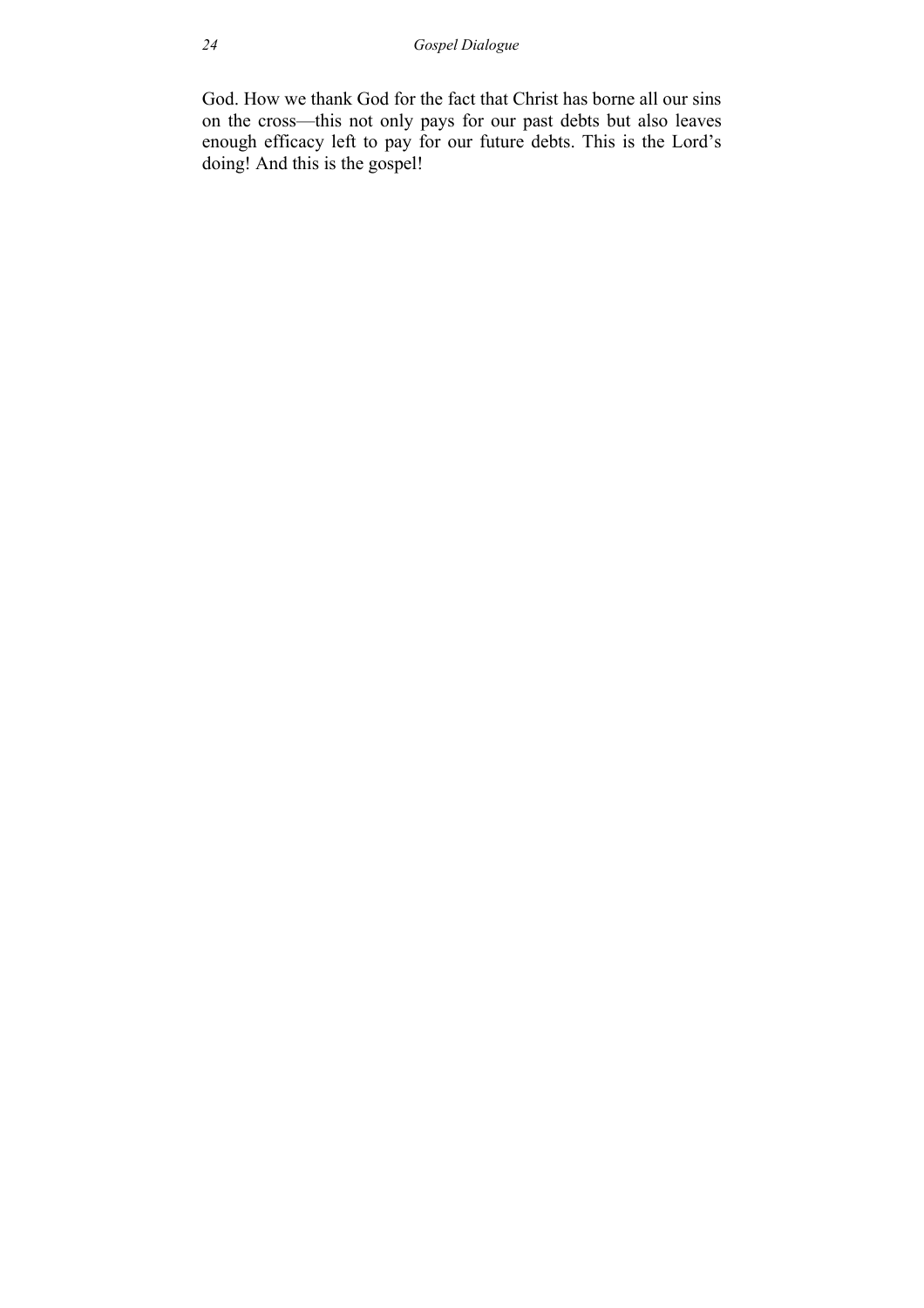### **Question 6: The Blood Sprinkled before God and the Blood Sprinkled on Man**

<span id="page-24-0"></span>Why is the blood of the sin-offering in Leviticus 4.1-7 brought to the tent of meeting and sprinkled seven times before God before the veil of the sanctuary, whereas according to the law of the leper in the day of his cleansing the blood is sprinkled upon the leper seven times?

#### *Answer:*

The first thing for us to notice about this matter is this: in the entire Bible, who makes a demand for blood? It is God himself. Why does He require the blood? Why did He not forgive the sin of the children of Israel out of mercy? Had He done that, however, He would have been unrighteous. But, you may say, was it not enough for that publican mentioned in Luke 18 to cry for mercy? No, because what he actually asked of God was this: "God, be thou propitiated to me the sinner" (v.13 mg.). Sin must be judged and punished. God can forgive only when one comes to Him with the blood, for "apart from shedding of blood there is no remission" (Heb. 9.22). This is God's righteousness.

Some people may pray in this manner: "O God, if it pleases You to forgive, please forgive; if it is Your will to forgive, then forgive." We know, however, that forgiveness is not a question of God's like or dislike, nor is it a matter of His will. Although God is merciful and gracious and pleased to forgive, He nonetheless cannot forgive without the blood. The blood is absolutely necessary for God's forgiveness. For He is a righteous God.

To sprinkle the blood seven times before God is to satisfy or propitiate the righteous demand of God, and thus He is able to forgive man's sin. Where there is sin, there is the need for blood.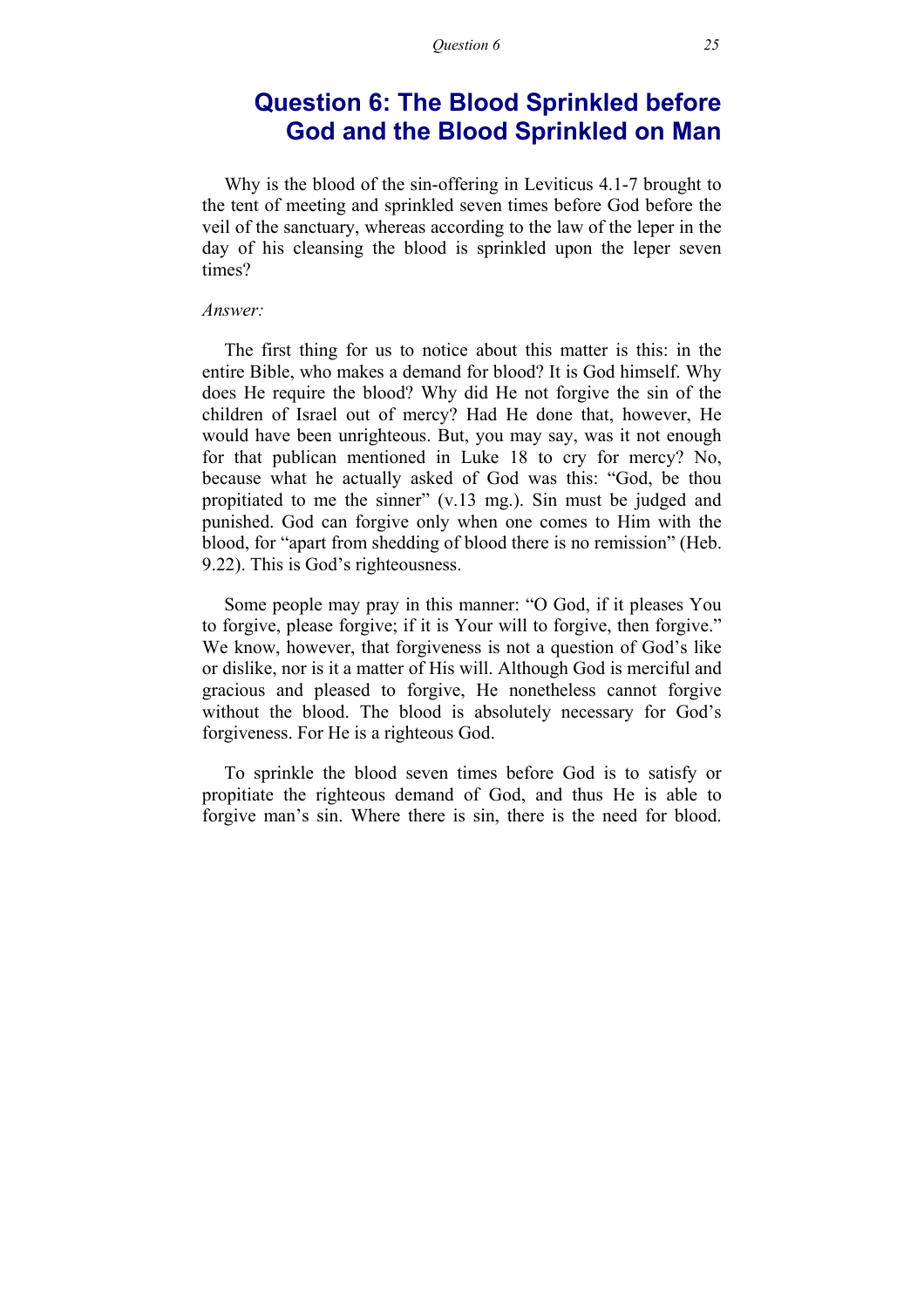This is the righteous demand of God. Let us illustrate it this way: Suppose a person commits the crime of murder and pleads for mercy at the court; and he is then forgiven by the judge out of mercy. Later on, the second and the third person will commit the same crime, plead for the same mercy, and receive the same forgiveness. Even if this would happen only three times in succession, the country would be thrown into chaos. For people will not be afraid to murder as long as they know they will be forgiven simply by asking for mercy. If sin goes unpunished, it would be considered unrighteous.

God's law demands death or a shedding of blood with respect to those who sin. The Lord Jesus has shed His precious blood to propitiate the demand of God's law. Therefore, we are saved not only because God has grace but also because He has righteousness. The blood of the sin-offering must be brought before God. Without the blood God cannot forgive man's sin even though He has the heart to forgive. For His righteousness does not allow Him to forgive a sinner without the "blood".

But what does it mean to sprinkle the blood seven times on the leper? Let us take note that what Leviticus 14.1-7 speaks of is not a being healed through the sprinkling of the blood; rather, it is speaking of a sprinkling that occurs *after* the leper is healed. Why, then, is the blood to be sprinkled at all? This is to tell us that even though the leper is healed, he is only cleansed before man. To be cleansed before God there needs to be the blood applied. God's demand is the blood. After the leper is healed he will be acceptable to man; but he remains unclean before God until there is blood sprinkled on him.

In Matthew 8.1-4 we find that after the Lord Jesus healed a leper He charged him to offer the gift that Moses demanded (for at that moment the Lord had not yet been crucified, and therefore He charged the leper to act in accordance with the ordinance of the Old Testament). Though the Lord had helped him to be cleansed before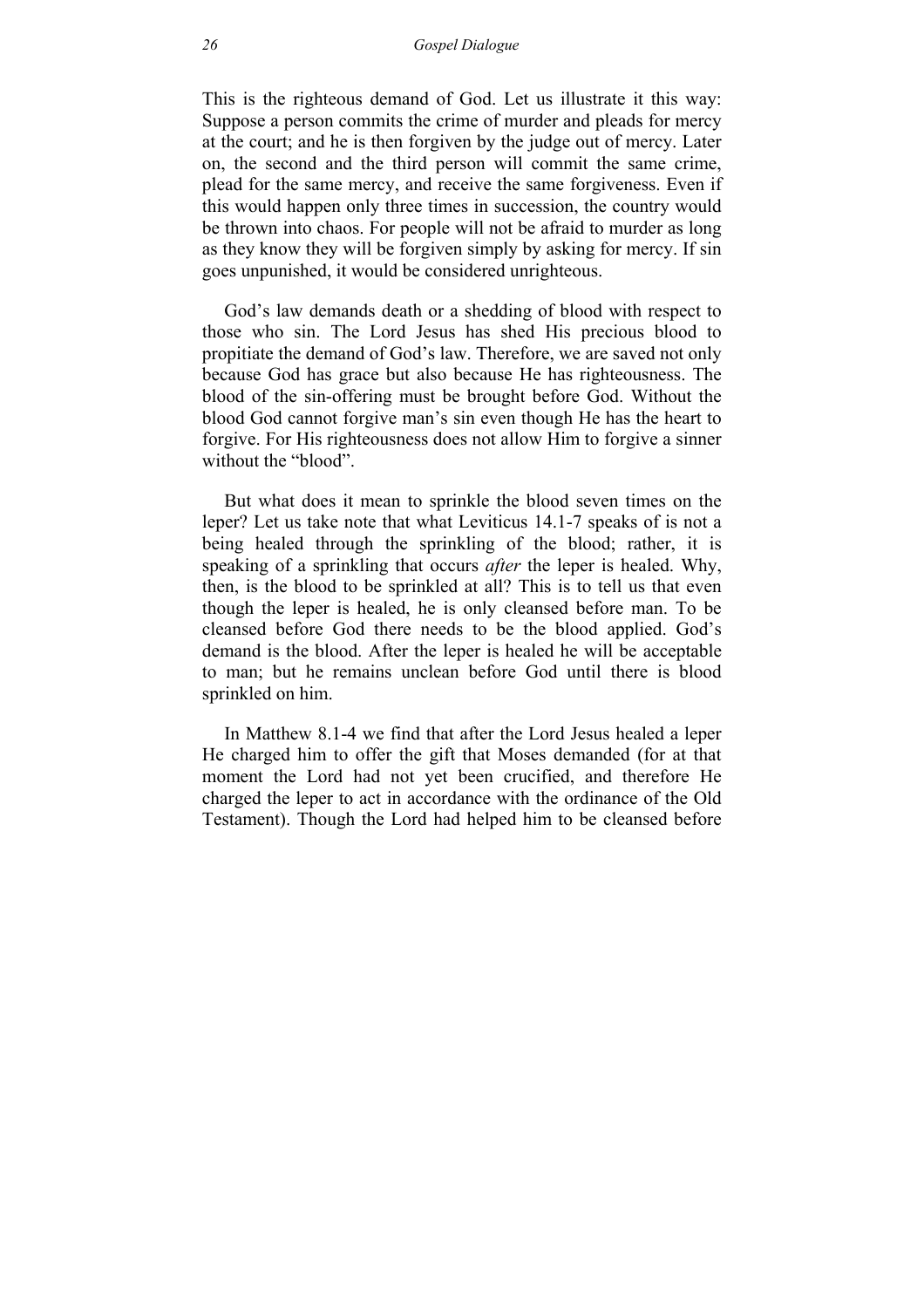man, for him to be cleansed before God the leper still had a need for the blood. This shows us that no matter how good and moral a person may be, he is not cleansed in God's sight without the blood.

The blood is to satisfy God's demand. The blood is shed not just to cleanse our conscience but also to fulfill God's lawful demand. We are sinners; without the blood we cannot be saved. We are saved not because we are worthy, but because the Lord has shed His blood. We are accepted by God only because there is the blood. We dare to approach God not on our own merit but on the merit of the shed blood of the Lord Jesus. The blood alone gives God satisfaction and grants us cleansing before Him.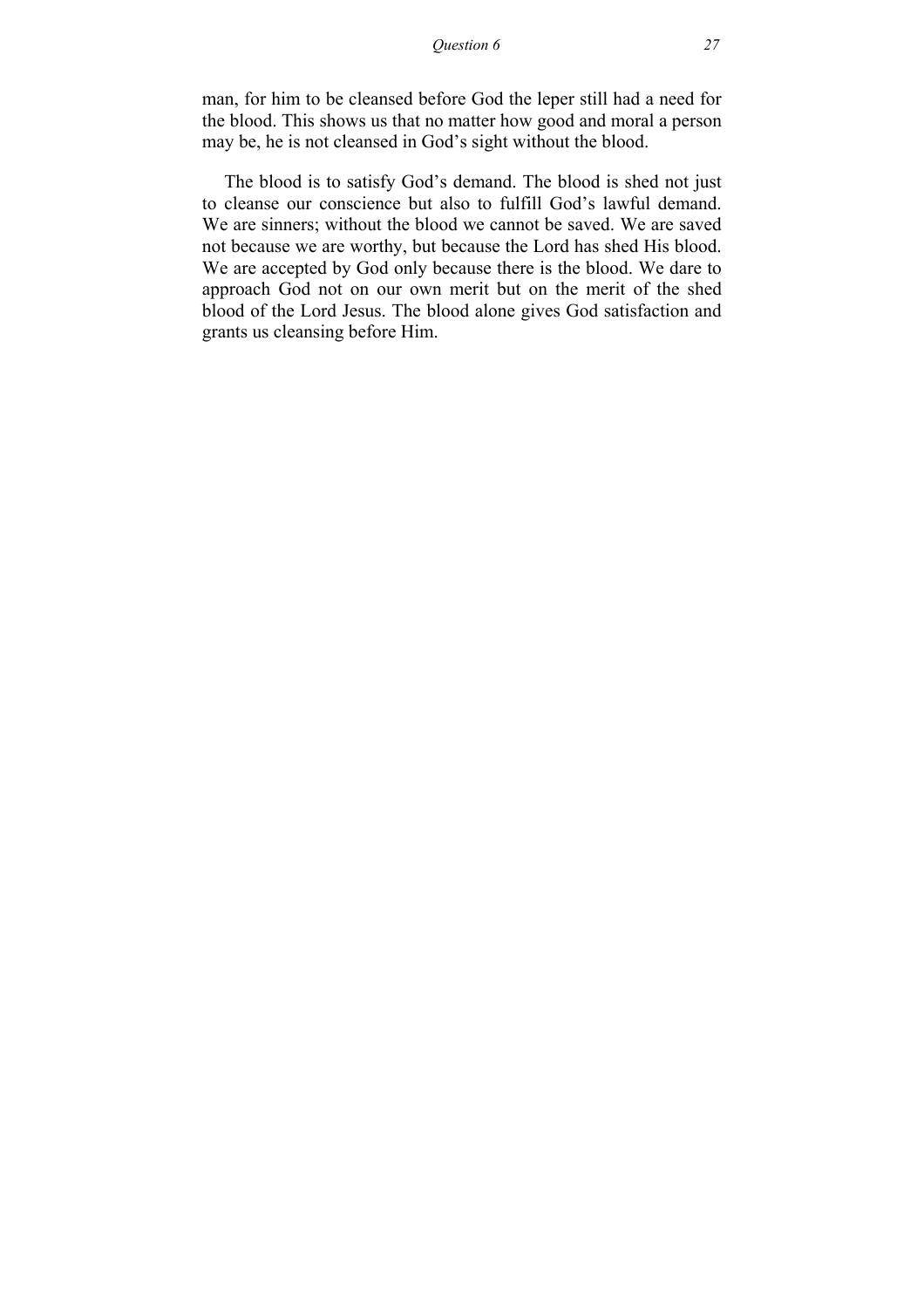### **Question 7: Sin and Sins**

<span id="page-27-0"></span>How are "sin" and "sins" differently used?

*Answer:* 

The difference between sin and sins is that between sin stated in the singular number and sin stated in the plural number. In the Old Testament there is no distinction made of sin in singular and plural numbers. Only the New Testament expresses this difference, and it is a very significant difference too

Let us list all the places in the New Testament where sin (Gk. *hamartia*) both in the singular and in the plural is used.

"Sin" in singular number: Matt.12.31; John 1.29; 8.34 (twice),  $46$ ; 9.41 (twice); 15.22 (twice), 24; 16.8,9; 19.11; Acts 7.60; Rom. 3.9,20; 4.8; 5.12 (twice), 13 (twice), 20,21; 6.1,2,6 (twice), 7,10,11,12,13,14,16,17,18,20,22,23; 7.7 (twice), 8 (twice), 9,11,13 (thrice), 14,17,20,23,25; 8.2,3 (mg., thrice), 10; 14.23; 1 Cor. 15.56 (twice); 2 Cor. 5.21 (twice); 11.7; Gal. 2.17; 3.22; 2 Thess. 2.3; Heb. 3.13; 4.15; 9.26,28 (the second "sin"); 10.6,8,18; 11.25; 12.1,4; 13.11; James 1.15 (twice); 2.9; 4.17; 1 Peter 2.22; 4.1; 2 Peter 2.14; 1 John 1.7,8; 3.4 (twice), 5 (the second "sin"), 8,9; 5.16 (twice), 17 (twice).

"Sins" in plural number: Matt. 1.21; 3.6; 9.2,5,6; 26.28; Mark 1.4,5; 2.5,7,9,10; Luke 1.77; 3.3; 5.20,21,23,24; 7.47,48,49; 11.4; 24.47; John 8.21, 24 (twice); 9.34; 20.23; Acts 2.38; 3.19; 5.31; 10.43; 13.38; 22.16; 26.18; Rom. 4.7; 7.5; 11.27; 1 Cor. 15.3,17; Gal. 1.4; Eph. 2.1; Col. 1.14; 1 Thess. 2.16; 1 Tim. 5.22,24; 2 Tim. 3.6; Heb. 1.3; 2.17; 5.1,3; 7.27; 8.12; 9.28 (the first "sins"); 10.2,3,4,11,12,17,26; James 5.15,20; 1 Peter 2.24 (twice); 3.18; 4.8;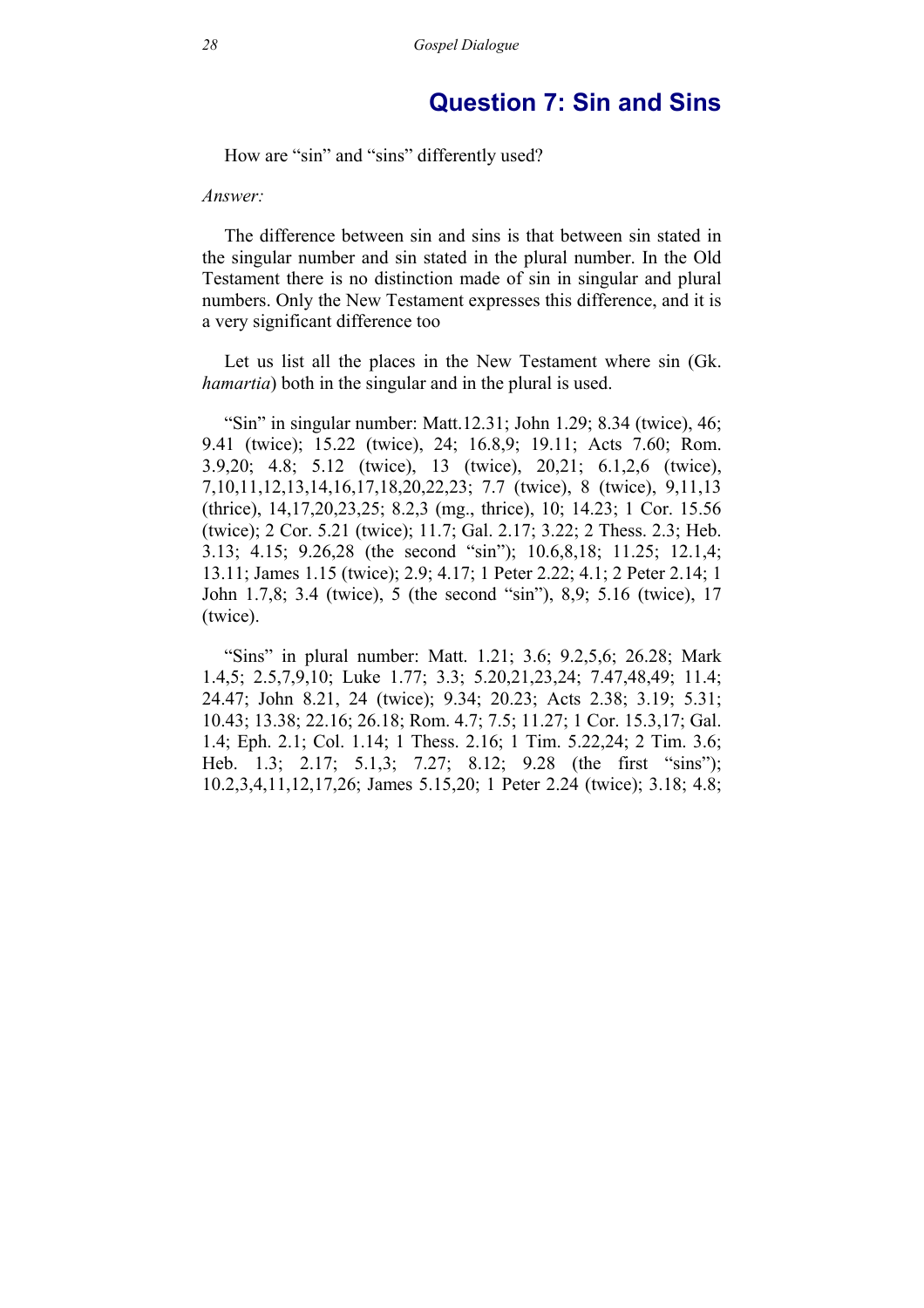2 Peter 1.9; 1 John 1.9 (twice); 2.2,12; 3.5 (the first "sins"); 4.10; Rev. 1.5; 18.4,5.

After we have read these many Scripture verses we may detect how wise is God in writing the Bible. We will truly say to Him: "O God, we worship You!"

The distinctive uses of "sin" and "sins" are as follows. Whenever the Bible refers to man's outward sinful conduct such as pride, jealousy, lying, and so forth, "sin" in the plural number is always used. "Sin" in the singular number is never used in the Bible for outward sin; instead, it is employed in two different ways: (1) *It points to the sin that reigns within or its power and dominion.* This is also commonly known by the terms: the root of sin or the denominator of sin. Actually these terms are not scripturally accurate; they are merely borrowed for the sake of convenience. The Bible never uses either of them, it instead speaks of sin as reigning like a king or having dominion like a master. "Sin" in the singular number is usually employed to specify the power which reigns over us and drives us to commit sins.

(2) *As a collective term, it sometimes refers to the whole problem of sin* (such as is found in John 1.29 and 1 John 1.7 which we discuss later). Whenever the Bible speaks of God forgiving sin it always uses the plural number "sins", because what we need to be forgiven of are the sins we commit in outward behavior. As regards the sinful nature within us, it cannot be solved by forgiveness. It would be a mistake to say God forgives "sin" and use the singular number. For God only forgives "sins". Since "sin" in the singular number is a master, a power, it is something we are not directly responsible for and is not to be settled through forgiveness. But "sins" in the plural number need forgiveness because these are our conduct for which we *are* held responsible, and they will cause a penalty to be levied against us if not forgiven. For this cause, whenever the Bible mentions the matter of confessing our sins, it should always be expressed as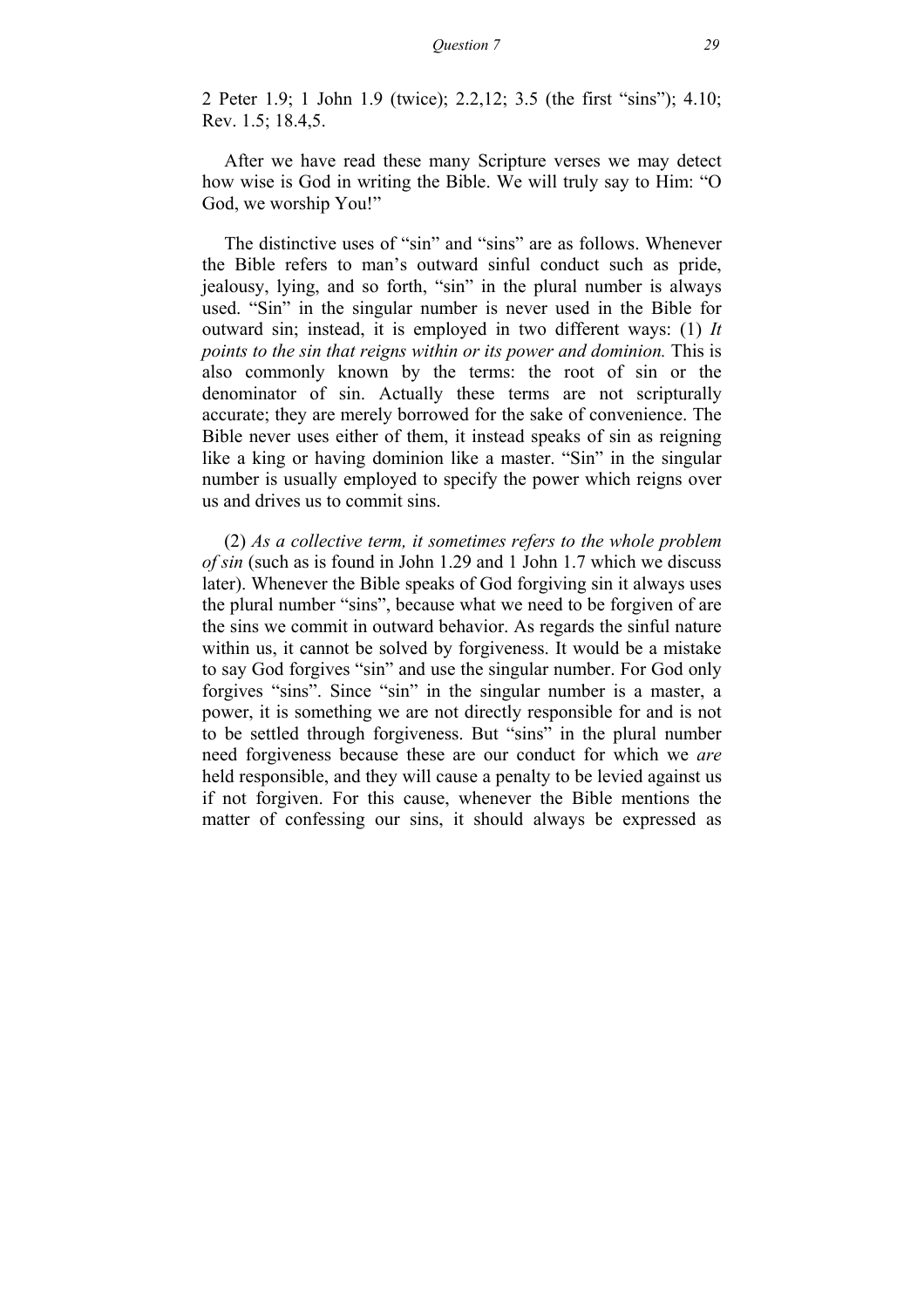"confess our sins" (1 John 1.9), using the plural and not the singular number. "Sin" does not refer to man's conduct, and therefore does not require confession; but the term "sins" does signify man's conduct, requiring confession to be made. Christ's death is to save us from "sins" in the plural number. "Thou shalt call his name Jesus; for it is he that shall save his people from their sins" (Matt. 1.21). This means that the Lord Jesus saves us from all the sins in our conduct.

The Lord Jesus declared to the Jews: "Ye shall die in your sins" (John 8.24). Once again, this refers to sin in the plural number, and not to sin singular. Never once does the Bible say that Christ has died for our sin as expressed in the singular number; it always says that Christ has died for our sins plural.

"Ye were dead through your trespasses and sins" (Eph. 2.1). Note that the word "sin" here is in the plural form and not in the singular. It means that we spend our lives in sins such as pride, uncleanness, jealousy, and so forth. We were dead in plural "sins", not in "sin" in its singular number. Two more examples are these: (1) "should take away sins" in Hebrews 10.4 is a taking away of sins in the plural number; (2) "had no more consciousness of sins" in 10.2 is also an expression of sin in the plural.

Why do we have no more consciousness of sins after the blood of the Lord has cleansed our conscience? Because the sin which our conscience accuses us of before God is sin in the plural number; that is, one sin after another, such as ill-temper, pride, and so forth. Since the blood of the Lord Jesus has already obtained forgiveness for these our sins, naturally our conscience will no longer be conscious of them. Sins there most certainly are, but the blood has dealt with them. Had the blood of the Lord cleansed sin in its singular sense, no one would have been able to experience personally such a cleansing; because in cleansing sin in the singular number, it would have meant that we would never have again been conscious of the power of sin, that power which drives us to sin. But we know that such is not the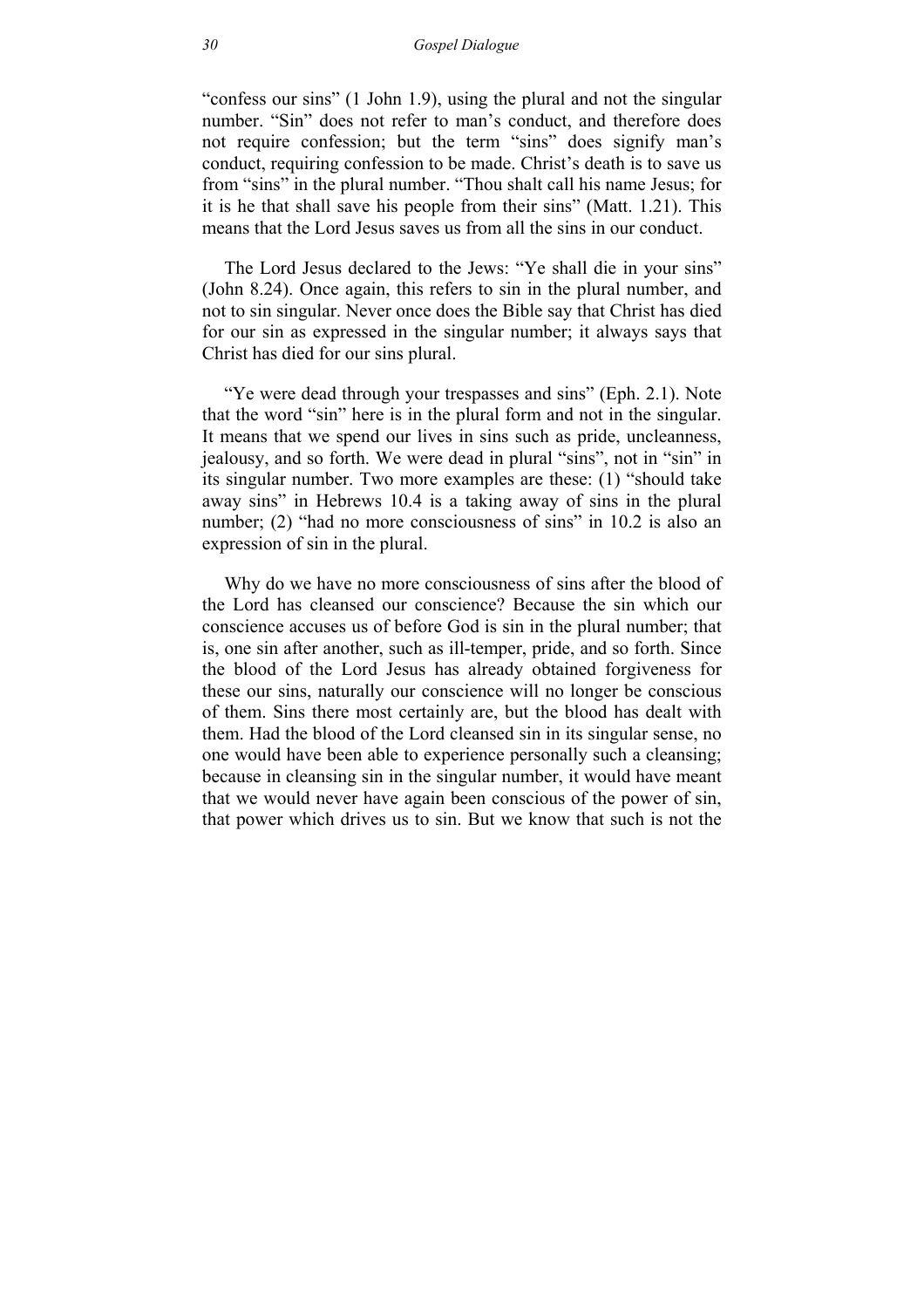case at all. The blood of the Lord Jesus has so cleansed us that our conscience no longer accuses us of our past sins. Yet this does not imply that we no longer have sin; it only affirms that there is no more consciousness of sins. Through the cleansing of the blood we are no more condemned by our conscience.

How, then, are we to be delivered from the sin that masters us, the sin which we have been speaking of in the singular number? "Knowing this, that our old man was crucified with him, that the body of sin might be done away [literally, unemployed], that so we should no longer be in bondage to sin" (Rom. 6.6). Here we have three items: (1) the body of sin, (2) the old man, and (3) sin. The body serves as a figurehead, for what causes the body to sin through the old man is sin. Sin works in the body, so that this body is called the body of sin. The old man stands between sin and the body. It accepts the instigation of sin on the one hand and directs the body to sin on the other. The old man is our personality. Sin tempts, the old man agrees, and accordingly the body acts. Some people have suggested that the death of the Lord Jesus has eradicated the root of sin. This is not true. For what the Lord Jesus has done is to get rid of the old man. Sin is still here, the body of sin is also here; only the intermediary old man is gotten rid of. Man as a person still remains; yet sin is now unable to push the new man around, because sin can never direct the new man. Sin in the singular is still here, though we are no longer in bondage to it. Why are we no longer slaves to sin? Because the old man who directly charges the body to sin is already crucified. How about the body? It is presently unemployed.

"He [the Lord Jesus] had made purification of sins" (Heb. 1.3). The sin here is again cast in the plural, for the passage points to the penalty and not to the root of sin that is purified.

Yet what about the passage in John 1.29: "Behold, the lamb of God, that taketh away the sin of the world"? Since the sin of the world which is taken away is singular in number here, does it really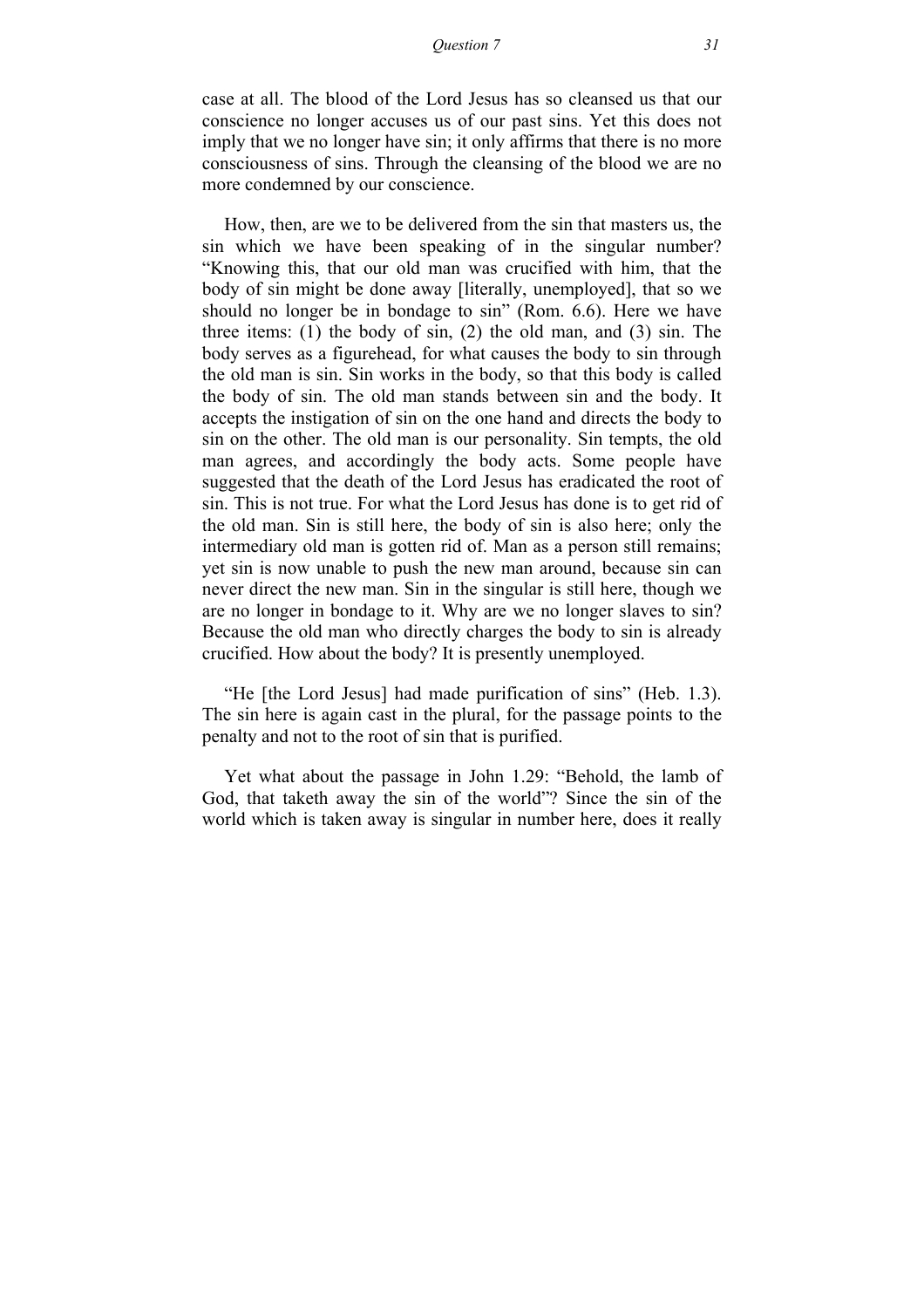indicate that the root of sin is eradicated? If so, then not only the root of sin of the saved but also that of the whole world is eradicated. Obviously, this cannot be the meaning. What it means here is that the Lamb of God has solved the whole problem of the sin of the world. This agrees with the words "as through one man sin entered into the world" of Romans 5.12. Just as sin had entered into the world through one man, so it is taken away by another man. The Lord has already solved the problem of the sin of the world.

How do we deal with sin in the singular number? "Even so, reckon ye also yourselves to be dead unto sin" (Rom. 6.11). Sin in the plural is solved by the death of Christ; sin in the singular is solved by co-death with Christ. This co-death is a *reckoning* as dead. If we reckon ourselves to be dead to sin, we will no longer be under the dominion of sin.

"If we walk in the light, as he is in the light, we have fellowship one with another, and the blood of Jesus his Son cleanseth us from all sin" (1 John 1.7). Once more, the word sin is expressed in the singular. Yet this certainly cannot mean that the blood of the Lord Jesus cleanses the root of sin from us because the cleansing spoken of here is conditional on our walking in the light as He is in the light so as to have fellowship one with another. Had this verse been a reference to our sinful nature, how would we have the sin for the blood of the Lord Jesus to cleanse from us, since we are already able to walk in the light as God is in the light? The truth is: as we walk in the light of the gospel as God is in the light of revelation, we begin to realize that the blood of the Lord Jesus has already solved our whole problem of sin. In the following verse, which is the ninth verse, it uses sin in the plural, showing that we yet have sins. We therefore conclude this: that sin in the singular refers to sin as master in us, sin in the plural refers to the various expressions of outward conduct. Sin in the singular points to the whole problem of sin, while sin in the plural points to sin as individual acts.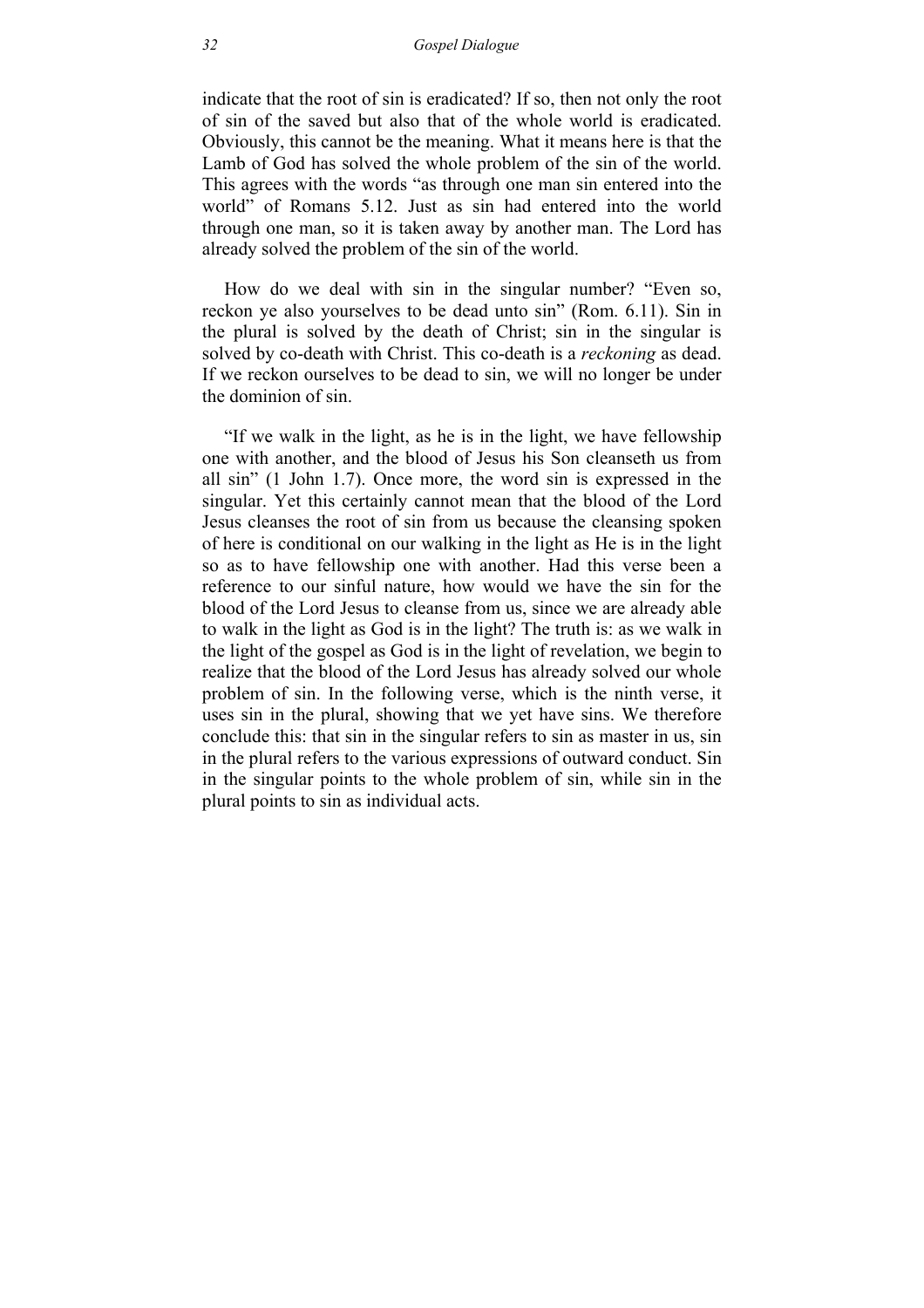"Him who knew no sin he made to be sin on our behalf" (2 Cor. 5.21). The word sin here is singular in form. The Lord was made sin for us, not sins (plural) on our behalf. Why is sin in the singular used here? Because God made Jesus, who knew no sin (that is, who never knew what sin was and who had never served sin nor known the power of sin), to be sin for us, that is, to be made the whole problem of sin so that God could judge it by judging Him. His being made sin simply means that God dealt with Him as God would deal with our own sin problem. If the Lord Jesus should have been made sins, He would have known sinful conduct; and thus He too would have been one who had committed sins, He too would have known sins such as pride, jealousy, uncleanness, and so on. Thank God, He had not made the Lord Jesus sins, He only dealt with the Lord Jesus as He would deal with the problem of sin. Hence when the Lord Jesus died, the problem of the sin of the whole world was solved.

Finally, let us conclude the discussion of this question by referring to the book of Romans. Its first eight chapters treat specifically the question of sin. Romans 1-5.11 is the first section, and it deals with the problem of sin in the plural number, not with sin in the singular. Romans 5.12-8 forms the second section, which deals with the problem of sin in the singular number (for please notice in the second section that, aside from the one instance in Chapter 7 where sin in the plural is mentioned, that is, verse 5, all the rest of the section speaks of sin in the singular). The first section speaks of sins as individual acts, that is, the outward expressions of sinful conduct. These sinful cases and their penalties need to be taken away and eliminated. Hence the Lord Jesus came to bear our sins and to take them away. The second section speaks of how God delivers us from the sin which reigns over us just as He has forgiven us our many sins. He not only forgives our sins and removes their penalty but also delivers us from the power of sin that we may not sin. The first section dwells on the precious blood, while the second dwells on the cross. The resurrection in the first section is the *Lord* being raised for us; the resurrection in the second is *our* being raised with the Lord. The first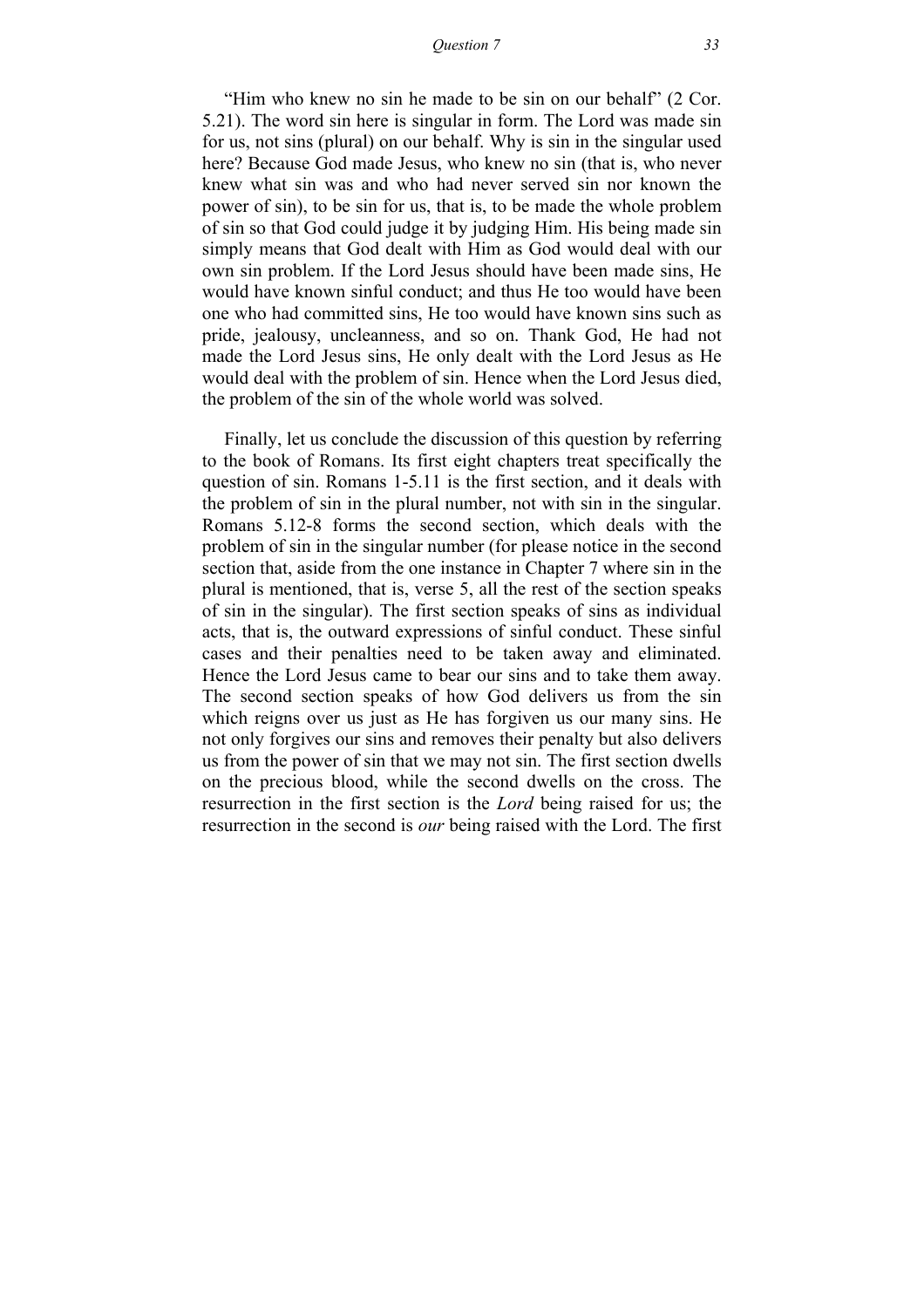section focuses on the *Lord Jesus* being crucified and having shed His blood for us; the second focuses on *our* being crucified with the Lord. The first section treats of forgiveness, the second, of deliverance. The first section deals with justification, the second, with sanctification. The first section solves the penalty of sin, the second dissolves the power of sin. We need to pass through both of these two sections.

When you first believe in the Lord, you are worried about the many sins you have committed. One sin after another is laid before you, and you realize that there is nothing good within and without you. You begin to wonder how the all-just God could forgive your sins. But as you come to know that the Lord Jesus has borne your sins, that His blood has cleansed you of all your sins, and that He has forgiven you of all the sins you committed, you rejoice in Him. Having had your sins forgiven you now stand in the grace of God, expecting joyously the glory of God. You are fully persuaded that you now can do good.

Yet day by day you discover that, for example, you can still lie as you did before. What should be done? You come to the Lord, asking for forgiveness. The Lord is still willing to forgive, and His blood is always efficacious. You make up your mind that you will never lie again. You subsequently seem to do all right during the first few days, but then you begin to relax, and once more you lie. Again you ask the Lord to forgive your sin, and again you will not to sin. After a while, you lie once more and fall. Again and again you ask the Lord to forgive you, and over and over again you sin. Formerly you felt the sinfulness of outward sins; now, after you have become a Christian, you are aware of the sin that reigns within you as well as the sins committed without. To illustrate further, let us consider the person who loves to gamble. Formerly he acknowledged this as a defect in his conduct. But after he has believed in the Lord, he begins to sense that there is a hard master in him who has the power to force him to do what he does not want to do and he cannot but do it.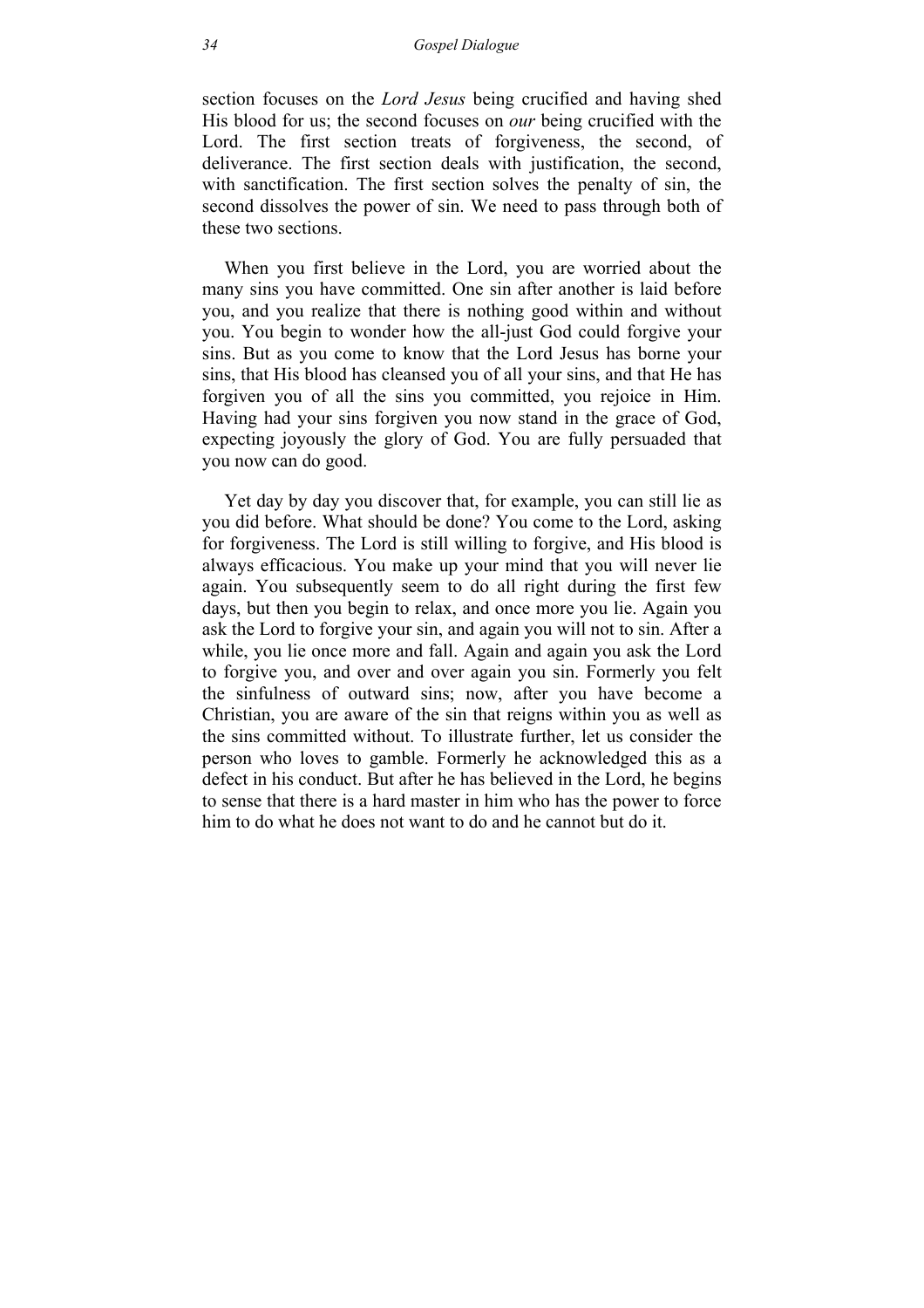Each of us has his own peculiar sin which entangles him. You may recall how happy you were at the time you were saved, but now you are even more miserable than before you were saved. How can you overcome these sins? You inquire of God if He has a greater salvation. That which is described in Romans 5.12 to 8 is that greater salvation. If blood is all that God requires. He could cause the Lord Jesus to shed His blood in a different way. Why must Christ die on the cross? It is because God wants to show you how as a person you were brought to the cross to be crucified with Christ just as the penalty of your sinful acts of conduct was pardoned through Jesus the Savior. The Lord Jesus Christ was crucified for your sins, but at the same time He brought you to the cross with Him. Not only the sins of the sinner, but also the sinner himself; not just our sins, but also all of us in Christ, were on the cross. Just as the Lord Jesus Christ has shed His blood to cleanse your sins, so God has reckoned Christ's death over 1900 years ago as being your death.

At the beginning you believed that the Lord has died for you; today you reckon His death as your death. Since the Lord has died, you too have died. As you believe in His death, so you also believe His death as your death. Though sin is still alive it cannot tempt a dead person, because he who is dead is freed from sin. The person being dead, sin can no longer baffle him. God can forgive our outward sinful acts of conduct, but He cannot forgive our inward sinful nature. Instead, He has crucified our old man so that sin in us has no more power to drag us down. We must therefore believe that we were dead. Believe that we already died, not that we are going to die. Believe that we have died, not that we should die. When you are conscious of your weakness and uncleanness, you should know that the cross has already dealt with these things. If you look at Christ with believing eyes and believe that you have been crucified with Him, you will see the power of Christ in saving and delivering you from the power of sin in you.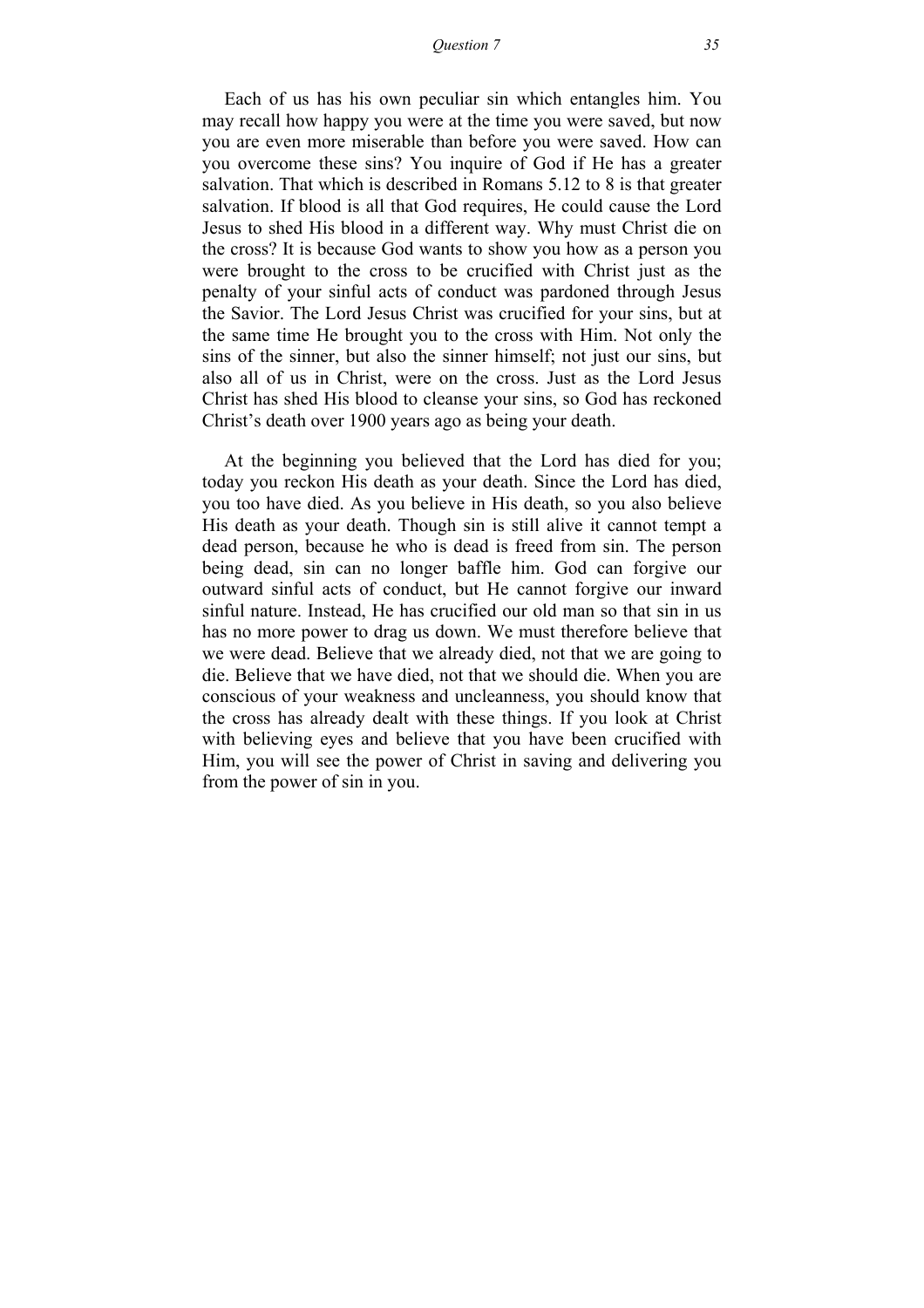The first step in salvation gives us peace and satisfaction and causes us to experience much joy. The second step in salvation gives us power to overcome sin and to walk in His way. Do you sense the power of sin oppressing you within? It is well that you experience the victory over it. Overcoming the power of sin in you is deliverance and emancipation, not forgiveness. Since the master within you has been changed, you are no longer under the rule of the old master. We must all go this way.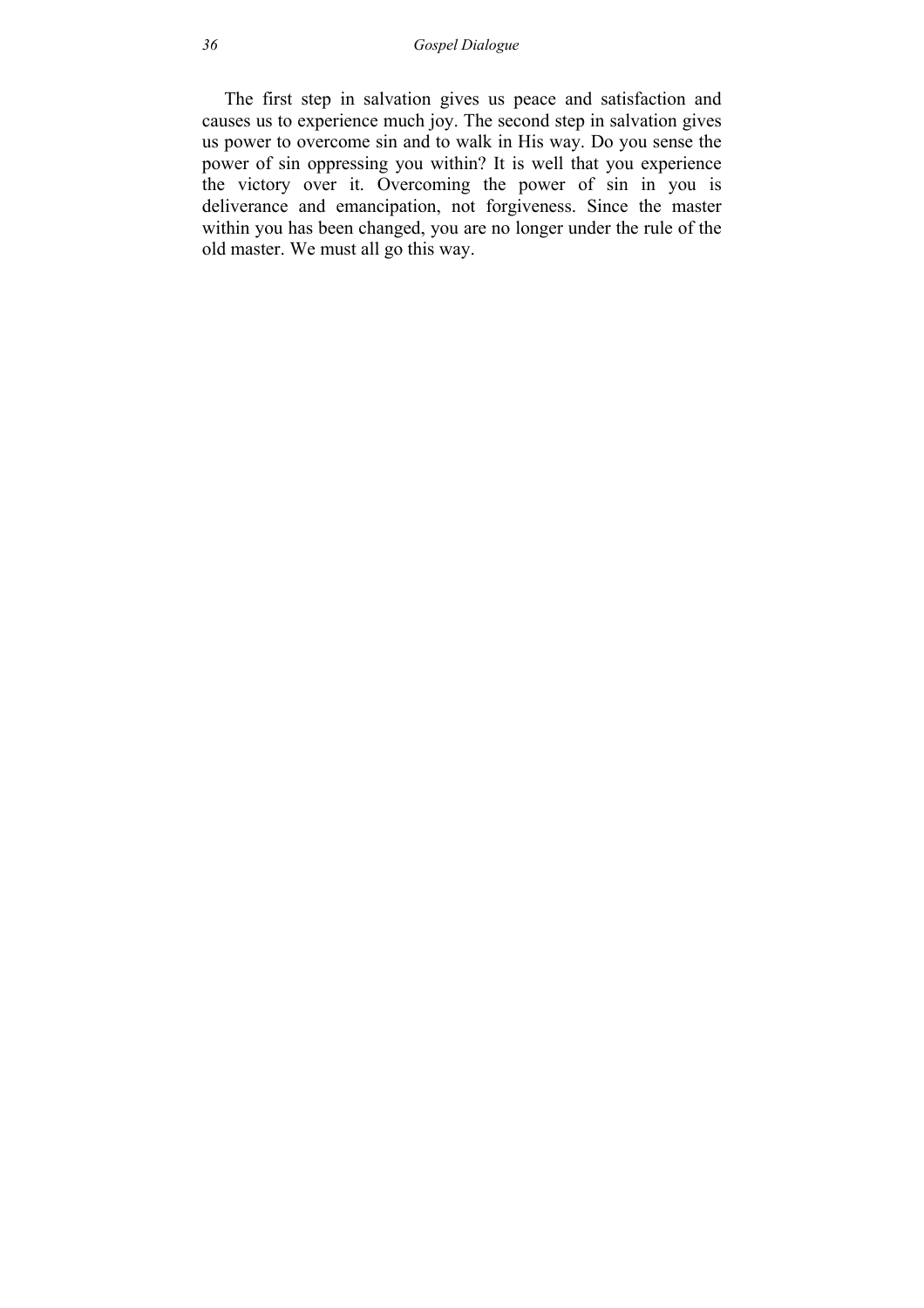# **Question 8: God's Grace and God's Righteousness in Salvation**

Are we saved by the grace of God or by the righteousness of God? Which part of salvation is done for us by God's grace, and which part of it by God's righteousness?

### *Answer:*

"By grace have ye been saved" (Eph. 2.8), thus indicating that we are saved by grace.

"Christ Jesus: whom God set forth to be a propitiation [literally, mercy seat], through faith, in his blood, to show his righteousness . . . ; for the showing, I say, of his righteousness at this present season: that he might himself be just, and the justifier of him that hath faith in Jesus" (Rom. 3.24-26), thus signifying that we are also saved by God's righteousness.

The grace of God provides for us a Savior that we may be saved (see John 3.16). The righteousness of God causes salvation to come upon us, for He cannot but save us. That part of God's provision which extends from the birth of the Lord Jesus to His death and resurrection is done for us through God's grace. And the part from the ascension of the Lord Jesus to the present moment is done for us through God's righteousness.

Grace may be given or withheld according to God's pleasure; but righteousness must be dispensed without favor. Since Christ has died and been raised from the dead, God cannot but save me if I believe. Otherwise, God would be found to be unrighteous. How does 1 John 1.9 read? Does it say: "If we confess our sins, he is merciful and loving to forgive us our sins, and to cleanse us from all unrighteousness"? No, it says that "he is faithful and *righteous* . . ."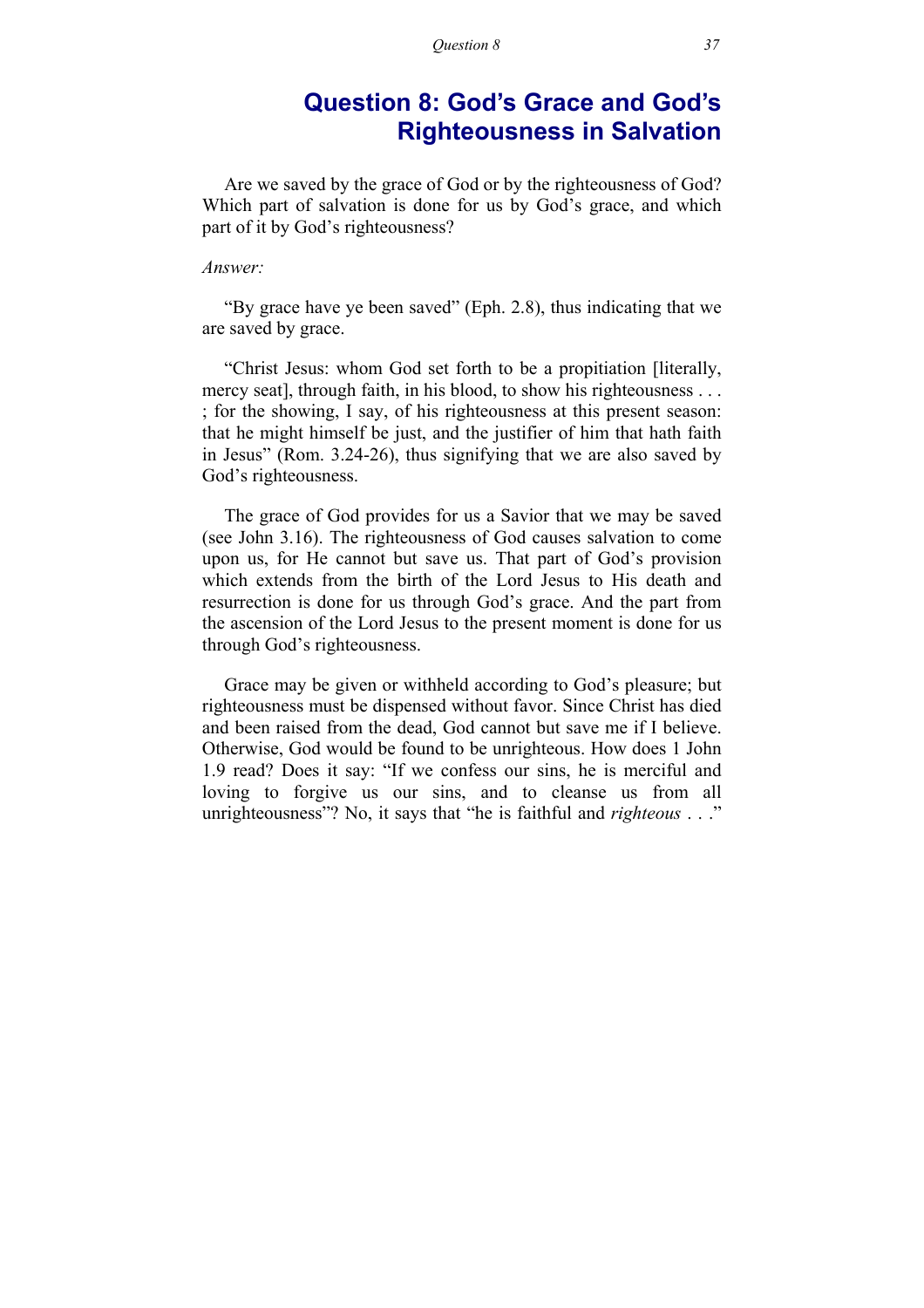The blood of God's Son has already cleansed us from all our sins. As we believe, God must save us. God cannot be unfaithful, because His word has already been spoken. He cannot be unrighteous, because the blood of His Son has already been shed. We thank and praise God, for He cannot but save us!

Whatever is unrighteous is sin. God cannot be unrighteous, hence He cannot but save us. Suppose we say that God may or may not forgive us. This would almost be like saying that He is unfaithful and unrighteous. Let us lay hold of God's righteousness. How God is pleased indeed with our laying hold of His righteousness! For to lay hold of His righteousness is truly honoring Him.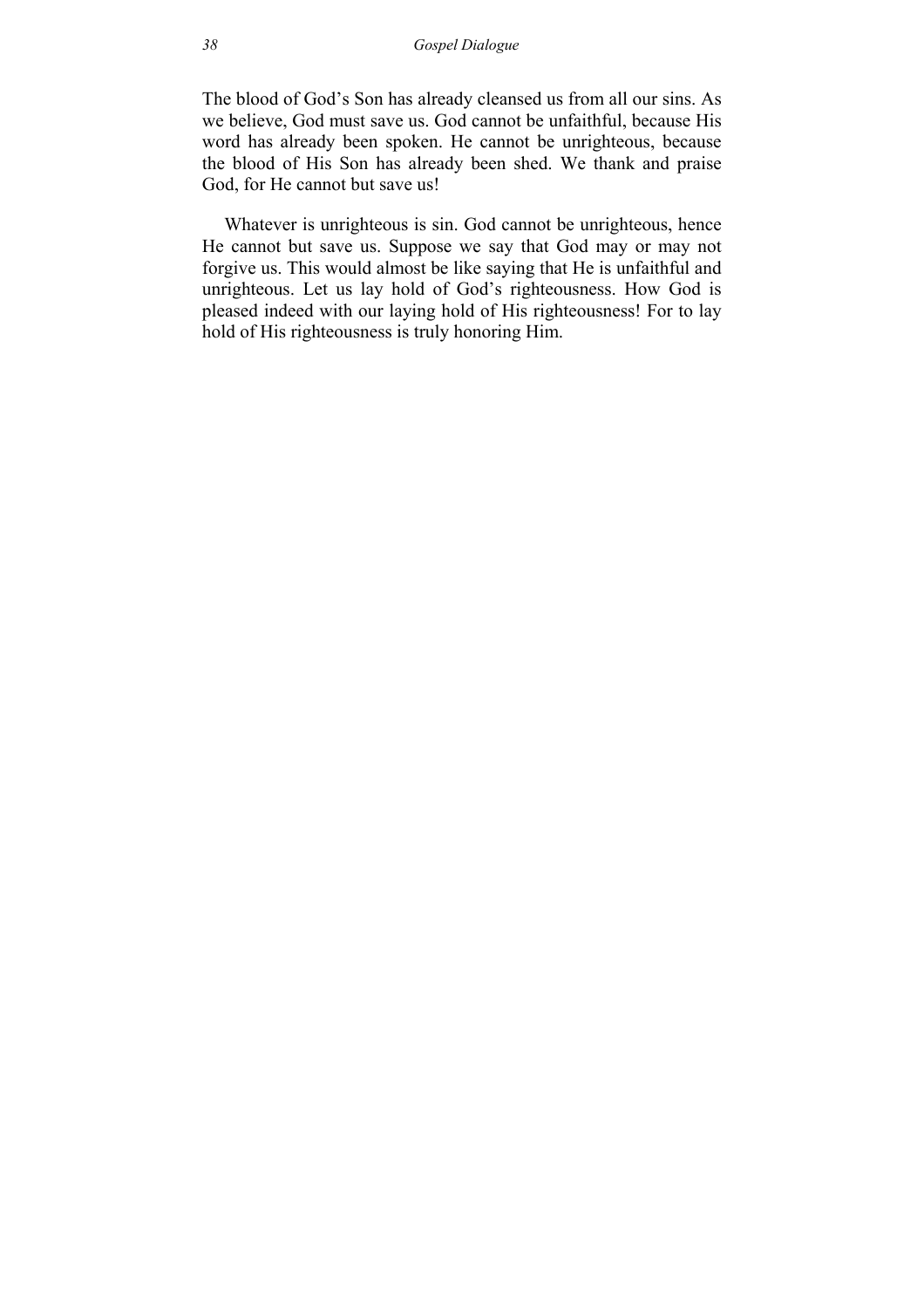# **Question 9: Righteousness of God** *vs.* **Righteousness of Christ**

Which saves us: the righteousness of God (see Rom. 3.21-26) or the righteousness of Christ? What are their meanings and differences?

### *Answer:*

It is the righteousness of God which saves us.

What is the righteousness of God? "Whom [i.e., Christ Jesus] God set forth to be a propitiation [literally, mercy seat], through faith, in his blood, to show his righteousness because of the passing over of the sins done aforetime, in the forbearance of God; for the showing, I say, of his righteousness at this present season: that he might himself be just, and the justifier of him that hath faith in Jesus" (Rom. 3.25,26). The mercy seat sits on the Ark; it is where God meets with men. God has set forth Jesus as the mercy seat, which is to say that He can only communicate in Christ with men. Had there been no mercy seat on the Ark, the law in the Ark would have condemned man's sin. But with the blood on the mercy seat, the law could no longer condemn the sin of man, because its demand has already been met. Thus is manifested the righteousness of God, which means that God is just.

According to the law, he who sins must die. Since the Lord Jesus has died for us, we do not need to die. Hence forgiveness is given according to the righteousness of God. Suppose, for example, that someone owes you a hundred dollars and he gives you an IOU note. As soon as he pays you back the hundred dollars, you should return the note to him so as to conclude the debt. But if you refuse to return the note, and yet still press him for payment, you are an unrighteous person. I have sinned and I deserve to die. But I have availed myself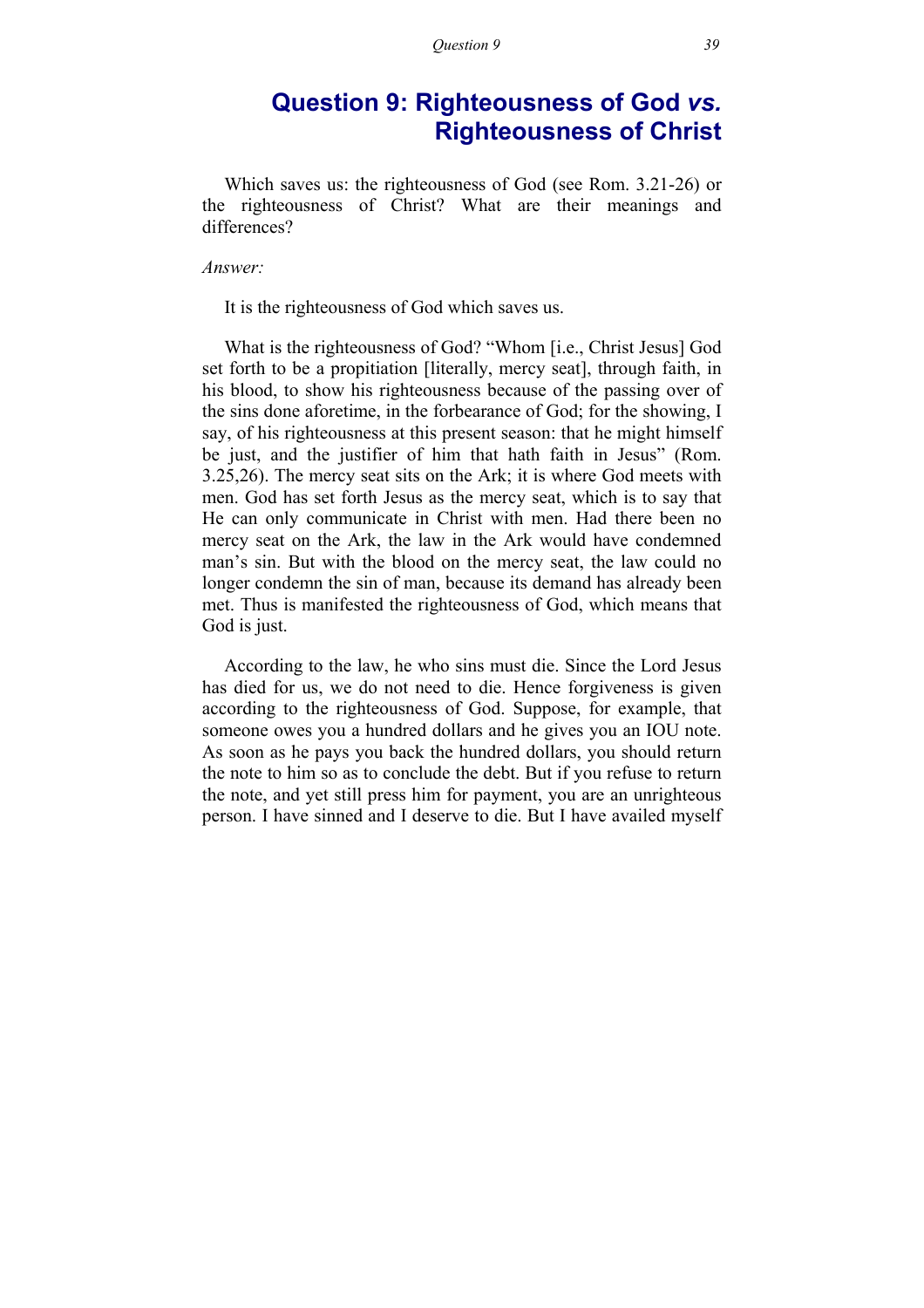of the blood of Christ to repay my sinful debt. God cannot require anything from me any further. For this reason, the forgiveness of my sins is according to the righteousness of God. Under all circumstances, then, God must forgive us because the Lord Jesus has died for us.

"If we confess our sins, he is faithful and righteous to forgive us our sins, and to cleanse us from all unrighteousness" (1 John 1.9). God's being "faithful" here is in regard to His own word: whatever God says is firmly established. And His being "righteous" is in relation to the accomplished work of Christ: Christ having met all God's demands for us, God will require nothing of us any more. His word declares that he who believes is forgiven; we believe, therefore God must forgive us. Christ has died and God's demand is thereby fully met, so He must forgive. In the passing over of the sins done aforetime and in justifying—at this present season—all who believe, God manifests himself as just.

God has not only justified us, He also has convinced us that He is just. He is just in treating us in the way He has done. Jesus is a man, we too are human beings. Now just as sin entered into the world through one man, so it is to be taken away through one man. When Adam sinned, it was more than a personal matter; it became a concern for all mankind: for Adam is the head, and we all are parts of him. But so likewise are we in Christ: when Christ died, we all too died; and when Christ was resurrected, life flows into us. There is no need for us to implore God plaintively for forgiveness. Christ has already died for us, so God cannot but forgive us. If we believe, we shall be saved.

Nowhere in the whole New Testament can a single verse be found affirming that the righteousness of Christ saves us. For the righteousness of Christ is solely used to qualify Christ himself to be the Savior. The righteousness of Christ refers to His own good conduct. He saves us by His death, not by His righteousness. His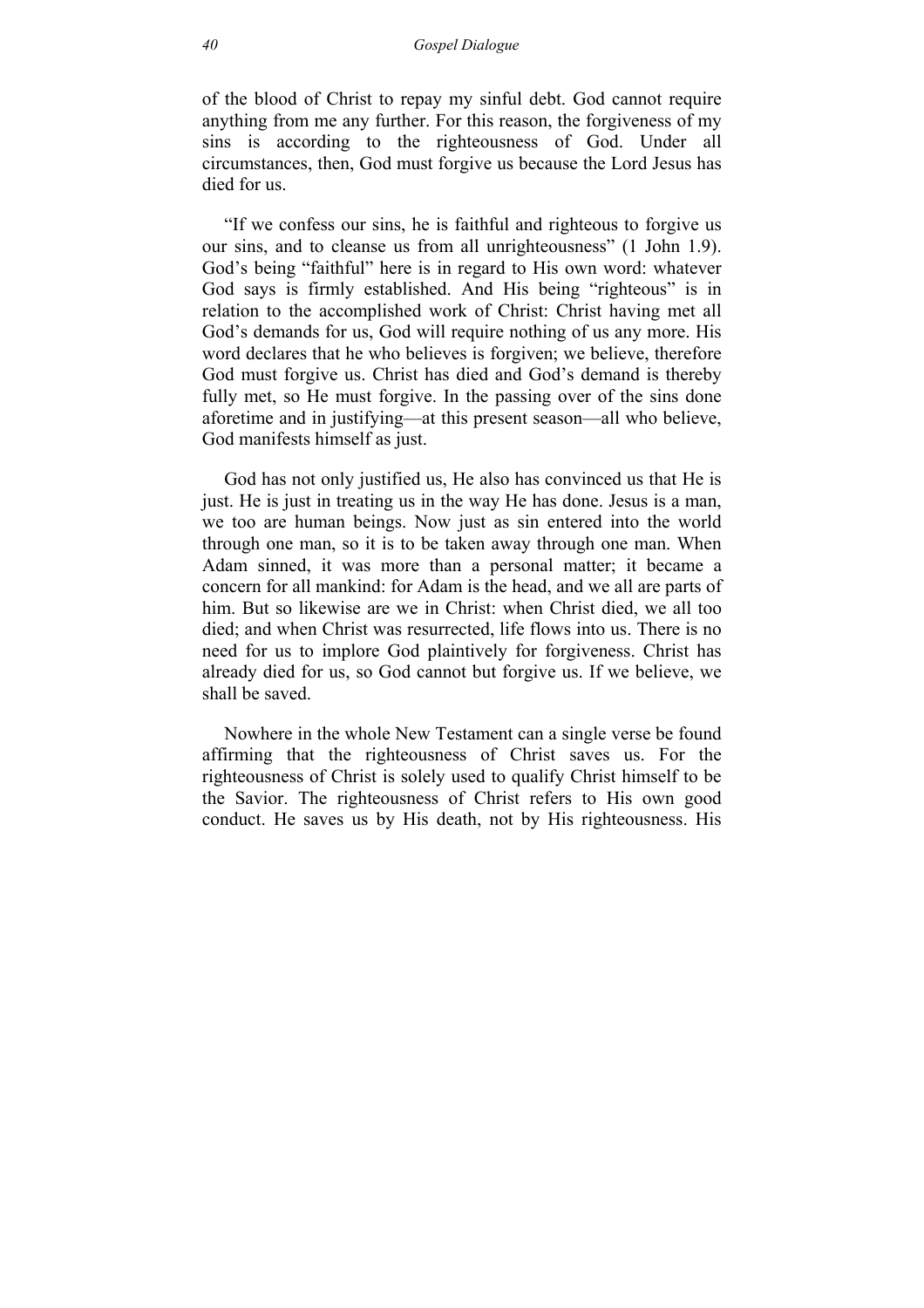#### *Question 9 41*

death fulfills the righteousness of God. His righteousness is like the veil in the tabernacle made of four different colors. He alone can see God, all others are kept away outside the veil. When the veil is rent (that is, when Christ has died), a new and living way is opened for us that we may draw nigh to God (Heb. 10.20,22).

How, then, are we to explain 1 Corinthians 1.30 which says that Christ Jesus "was made unto us . . . from God . . . righteousness" and 1 Peter 3.18 which mentions "the righteous for the unrighteous"? Is the righteousness of Christ actually being mentioned in these two places? Not at all. For in 1 Corinthians 1 it is Christ *himself* who is made our righteousness, and in 1 Peter 3 it is Christ *himself* being righteous who is qualified to be a substitute for us who are unrighteous.

As regards 2 Peter 1.1—which reads: "Simon Peter, a servant and apostle of Jesus Christ, to them that have obtained like precious faith with us in the righteousness of our God and the Savior Jesus Christ"—the "righteousness" here may be translated as "justness" or "fairness", thus signifying that He is not partial to anyone since He gives the same precious faith to the latecomers as well as to the firstcomers, to the Gentiles as well as to the Jews (see Acts 10.34,45; 15.8,9,11).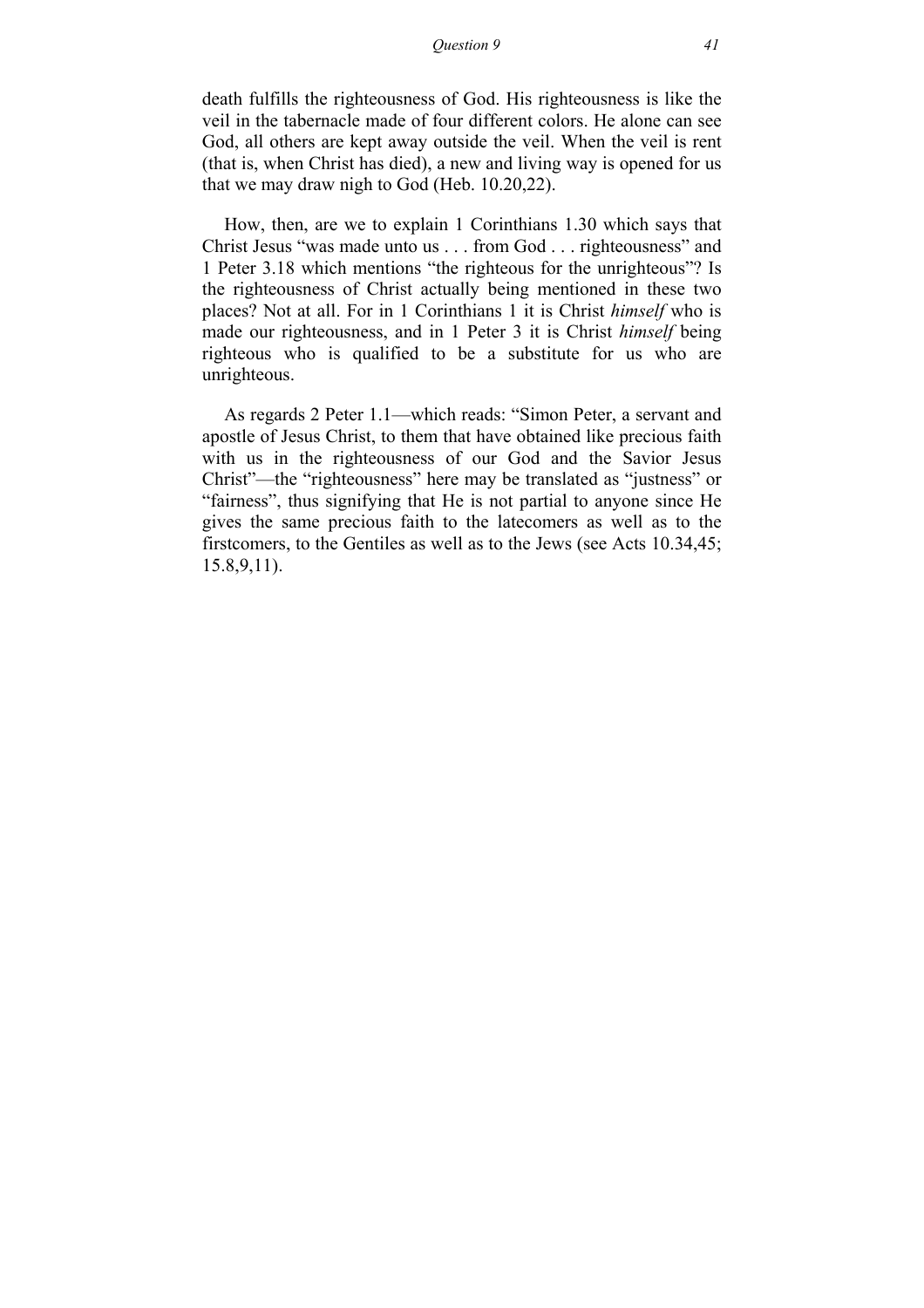## **Question 10: Righteousness of Christ** *vs.* **Christ as Righteousness**

What is the difference between the righteousness of Christ and Christ as righteousness?

### *Answer:*

Christ as righteousness is found in 1 Corinthians 1.30: "Of him [God] are ye in Christ Jesus, who was made unto us wisdom from God, and righteousness and sanctification, and redemption"; this verse tells us that God has made Christ to be our righteousness.

The righteousness of Christ is Christ's good conduct while on earth as a man. It is His personal earthly virtue. But Christ as righteousness is this: that God has given Him to us to be our righteousness. The righteousness of Christ refers to His own goodness, while Christ as righteousness refers to His own Self.

The righteousness of Christ is likened to the meal-offering numbered among the five offerings. There is no blood in the mealoffering because it typifies the earthly life—with its good deeds and virtues—of our Lord Jesus. But Christ as righteousness may be likened to the burnt-offering. As it is an offering of a sweet savor to God, it typifies Christ as being accepted by God. With Christ as our righteousness, we offer Him up as we draw nigh to God, thus being accepted by God even as Christ is accepted. God will look upon us as being as perfect as Christ. On the other hand, the sin-offering signifies how Christ is offered up to atone for the sin of our entire life, and the trespass-offering is offered up to atone for our daily sins. Both of these deal with the matter of sin. Burnt-offering, however, is for God to be able to look upon us as being as good as Christ. In the Old Testament there is a term called "Jehovah our righteousness" (Jer. 33.16). This is to say that God himself is ours. Having Christ as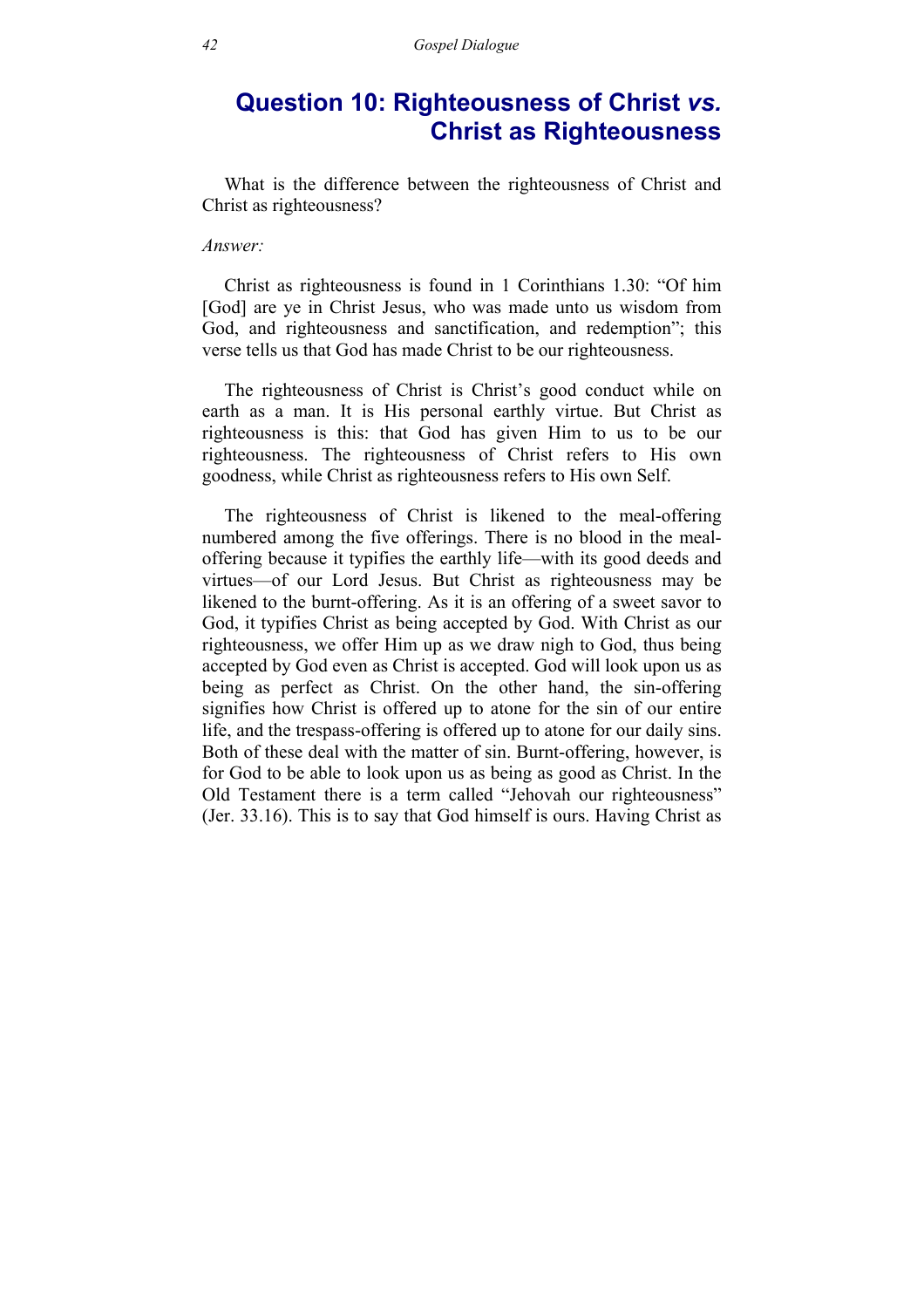our righteousness, we can answer all of God's demands which had been placed upon us.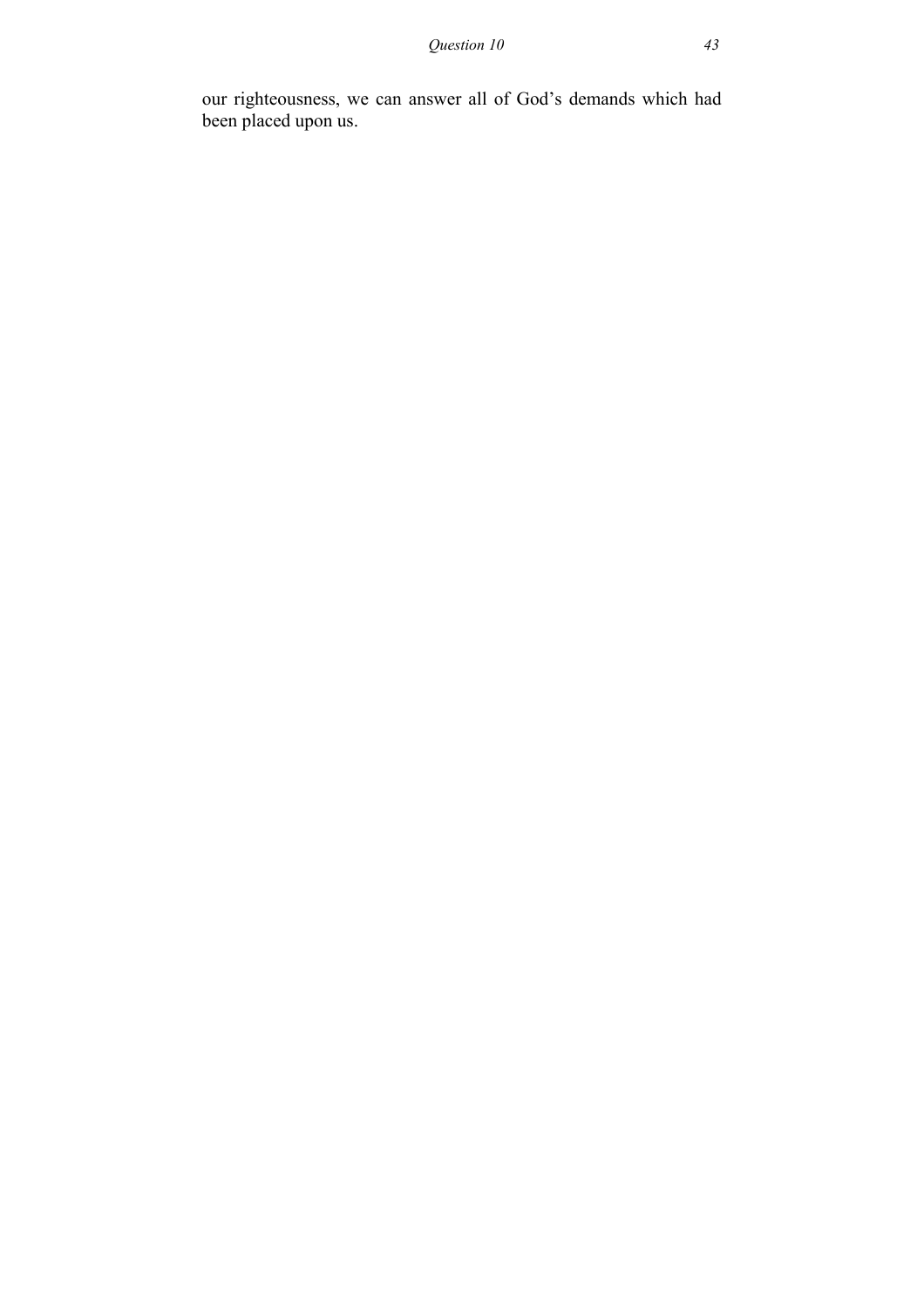# **Question 11: The Persecution of the Lord and the Death of the Lord**

What does the persecution, which the Lord Jesus suffered, signify? And what does the death of the Lord Jesus signify?

### *Answer:*

The persecution of the Lord Jesus expresses the love of God, and the death of the Lord Jesus expresses the righteousness of God.

If the earthly life of our Lord Jesus had only manifested righteousness, He would not have encountered so much opposition. We need to see that His receiving the tax-collectors and sinners showed forth love, not righteousness. And for this the Pharisees criticized Him (Matt. 9.11). Because He healed the sick on the Sabbath day, the Pharisees took counsel against Him to destroy Him (Matt. 12.10-14). Note His answer to the disciples of John: "Go and tell John the things which ye hear and see: the blind receive their sight, and the lame walk, the lepers are cleansed, and the deaf hear, and the dead are raised up, and the poor have good tidings preached to them. And blessed is he, whosoever shall find no occasion of stumbling in me" (Matt. 11.4-6). Whatever the Lord had done here was grace. Yet He was afraid lest people would stumble over such abundant grace, and hence He added, "Blessed is he, whosoever shall find no occasion of stumbling."

Once He spoke to the people at Nazareth, saying, "There were many widows in Israel in the days of Elijah, when the heaven was shut up three years and six months, when there came a great famine over all the land; and unto none of them was Elijah sent, but only to Zarephath, in the land of Sidon, unto a woman that was a widow. And there were many lepers in Israel in the time of Elisha the prophet; and none of them was cleansed, but only Naaman the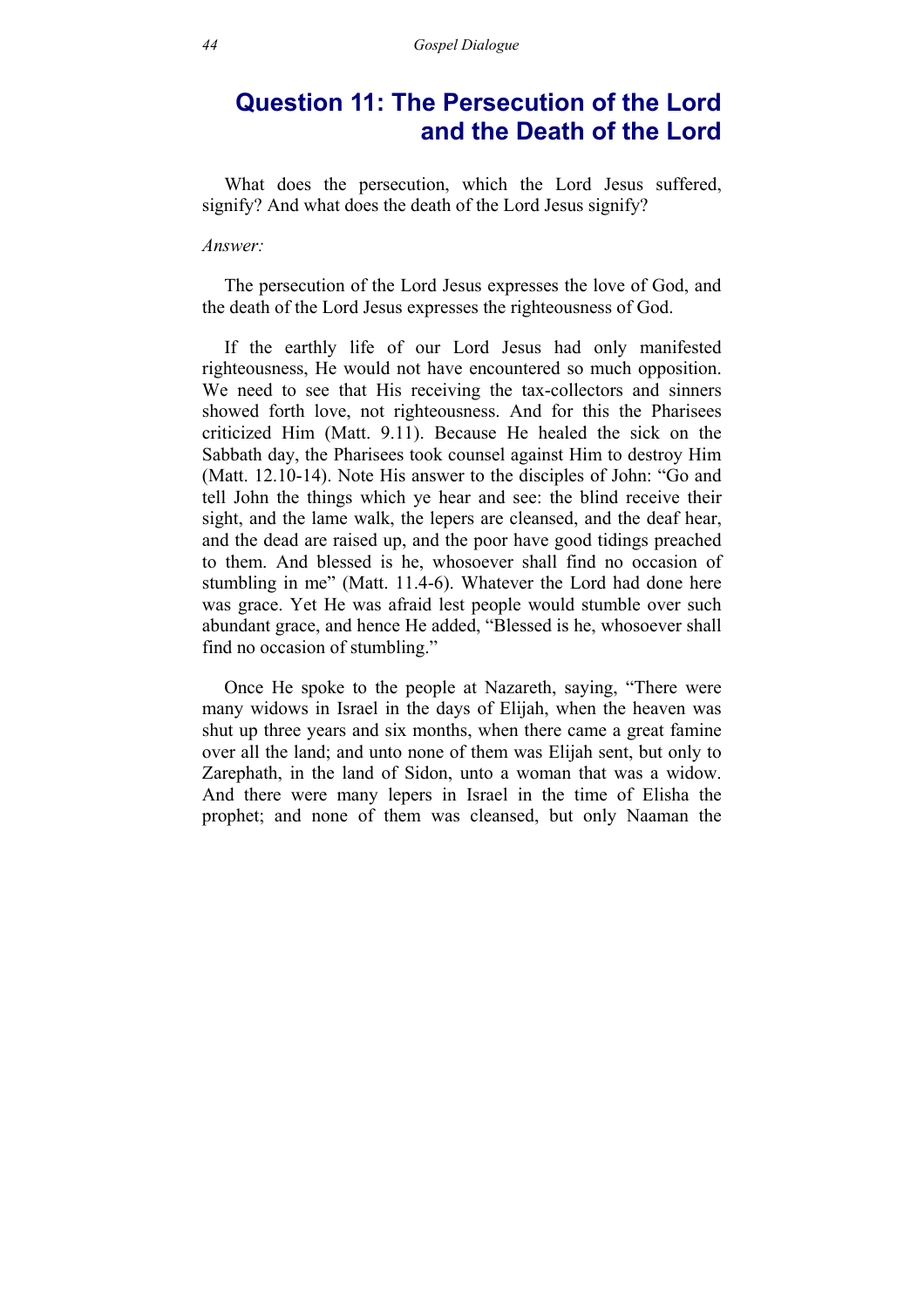#### *Question 11 45*

Syrian" (Luke 4.25-27). This too expresses love, for a widow is most pitiful and the Gentiles are looked down upon by the Jews. As they heard these things, those in the synagogue were all filled with wrath. They rose up and cast Him forth out of the city. They led Him to the brow of a hill that they might throw Him down headlong. It may therefore be said that the Lord suffered immense persecution throughout His life. This was due to the fact that whatever He did was expressive of the love of God.

The death of the Lord, though, expresses the righteousness of God. Because there on the cross the Lord bore the sin of the entire world and suffered the judgment of God in order to fulfill all the demands of the law.

How we thank the Lord that He becomes the sinner's friend before He is the sinner's Savior. He first loves us and so works in us that we may believe and receive the redemption which He has accomplished on the cross.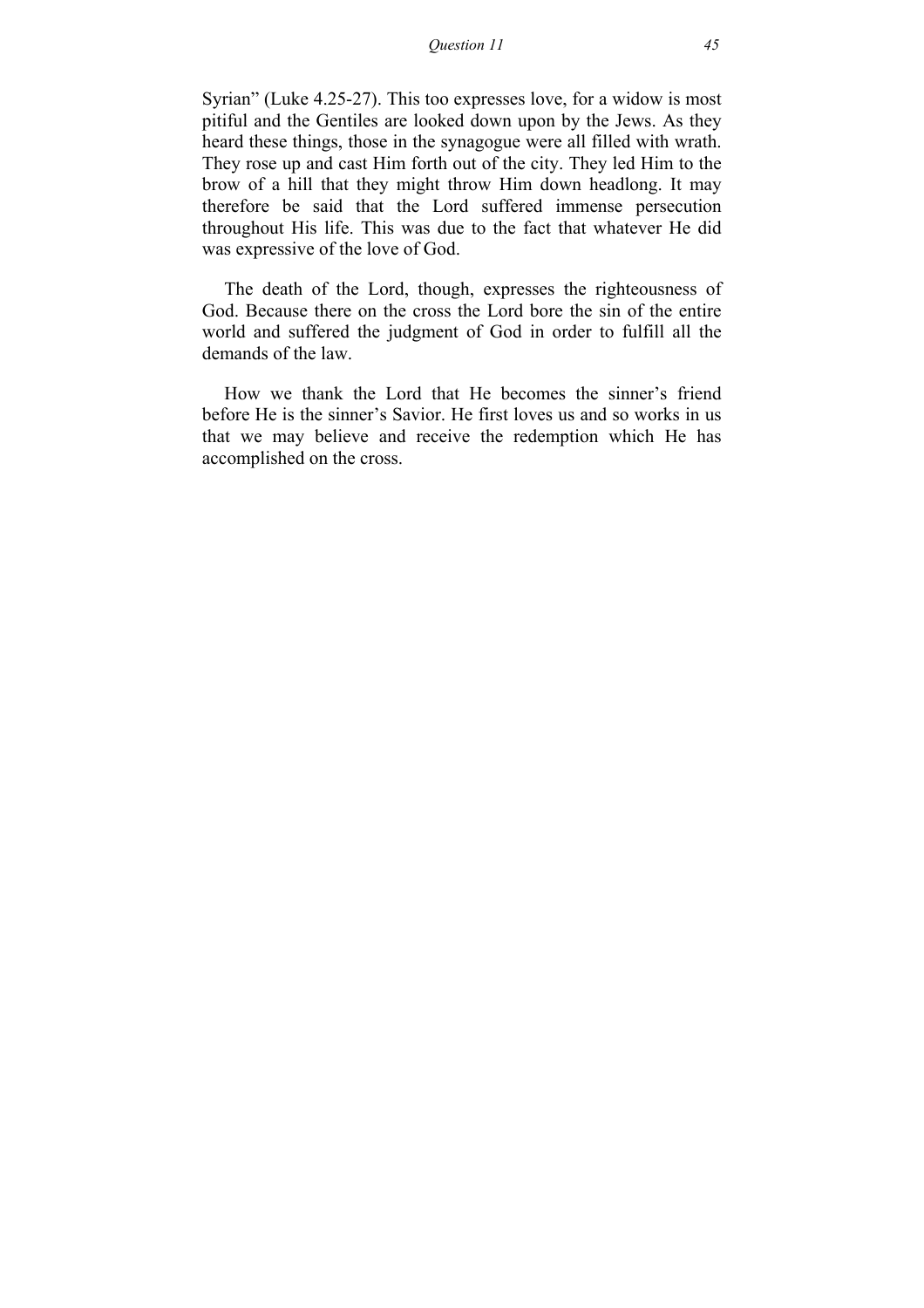### **Question 12: Why Christ Must Be the God-Man**

Why is it that in God's plan of redemption Christ must be simultaneously God and man?

#### *Answer:*

Suppose there are three persons, A, B, and C. C has sinned, and A asks B to die for C. In so doing, A is able to express his love for C, and C is also able to answer the demand of the law, but all this will be rather unjust to B. I have sinned, and God causes Christ to die for me. Thus is manifested the love of God toward me, and in addition I have met the requirement of the law. Yet will it not be highly unrighteous to Christ? Only when Christ is both man and God at the same time can it be truly just.

First of all, then, we need to know what is forgiveness. To forgive presupposes a loss to the forgiver through the offense of the forgiven. For instance, if someone owes you ten dollars and you forgive him, it automatically means that you suffer the loss of ten dollars.

In God's plan of redemption, Christ should not be a third party. If He be a third party, God would be being unjust to Christ since Christ has no sin and hence is not subject to death. The Bible tells us that men have sinned and God is offended. So what is involved is the relation between God and men. To ask a third party to die as a substitute may perhaps fulfill the law's demand on men as well as fulfill God's righteousness, but this will be most unjust to that third party. Only because Christ is simultaneously God and man can this substitution be termed just.

"Wherewith shall I come before Jehovah, and bow myself before the high God? shall I come before him with burnt-offerings, with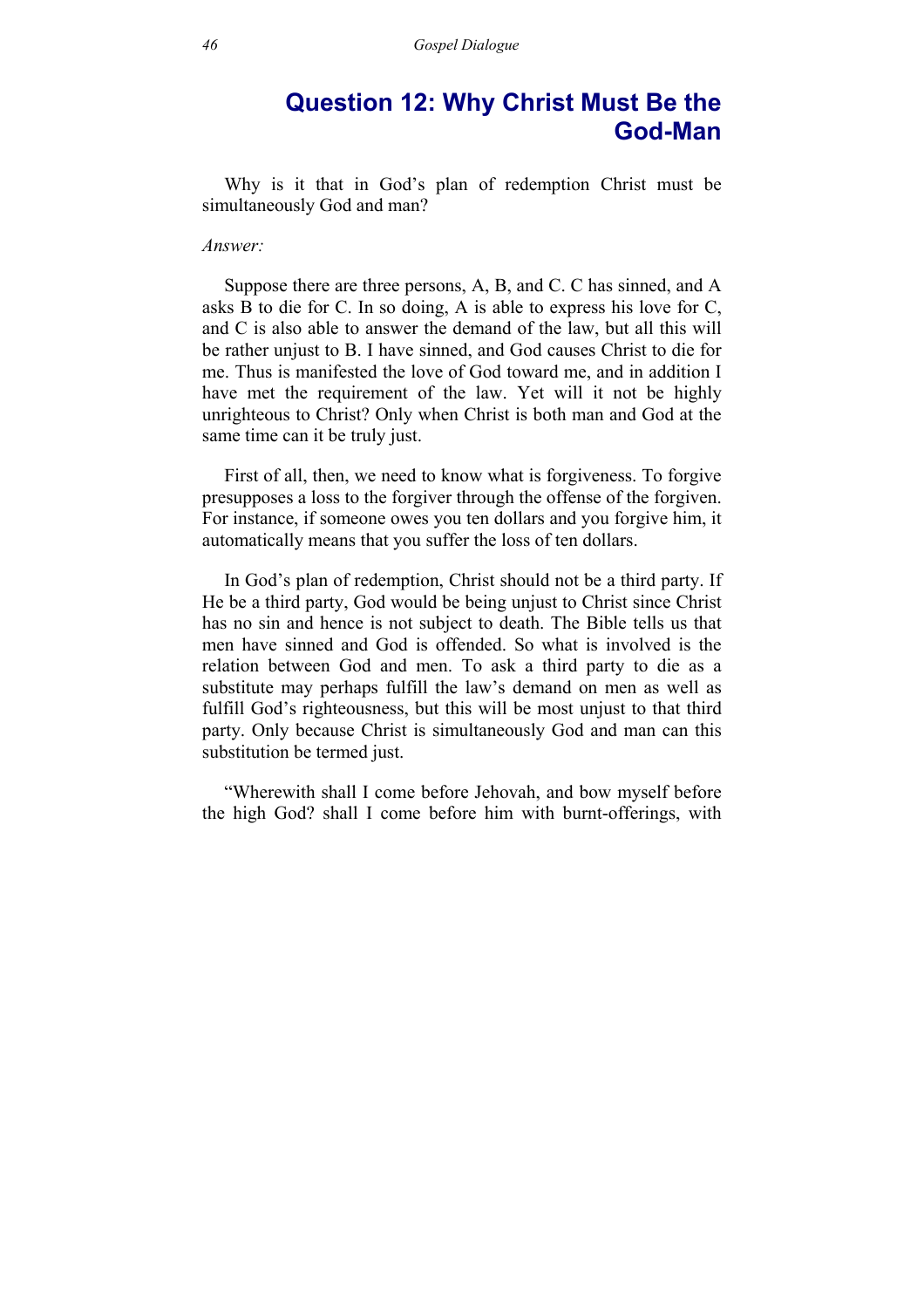calves a year old? will Jehovah be pleased with thousands of rams, or with ten thousands of rivers of oil? shall I give my first-born for my transgression, the fruit of my body for the sin of my soul?" (Micah 6.6,7) Here it is stated that if we sin against God, it is futile to offer calves and rams. All kinds of offerings are of no avail, not even the firstborn ones of our bodies. Christ, therefore, must be God who is himself being offended. For only in this way will He not become a third party. Because Christ is God, the work of redemption is justified. Stating it conversely, since the work of redemption is just, Christ must be God, since only the offended can ever forgive the offender. Who can ever then say that forgiveness is unrighteous? Because Christ is God and He is the One being sinned against, He is therefore able to forgive us.

Consider these two verses: "The commandment, which was unto life, this I found to be unto death" (Rom. 7.10); "The wages of sin is death" (6.23). These passages cause us to see that unless a person keeps all the laws perfectly he must die. In order to make us live, the Lord himself needs to suffer the penalty of sin, which is death. Nevertheless, it is said in 1 Timothy 6.16 that God "[alone] hath immortality"; and hence, for Christ to die as our substitute He must simultaneously be man. And in His body as a man He died for us. So that we can rightly say this: He is God, therefore He has the possibility of saving men.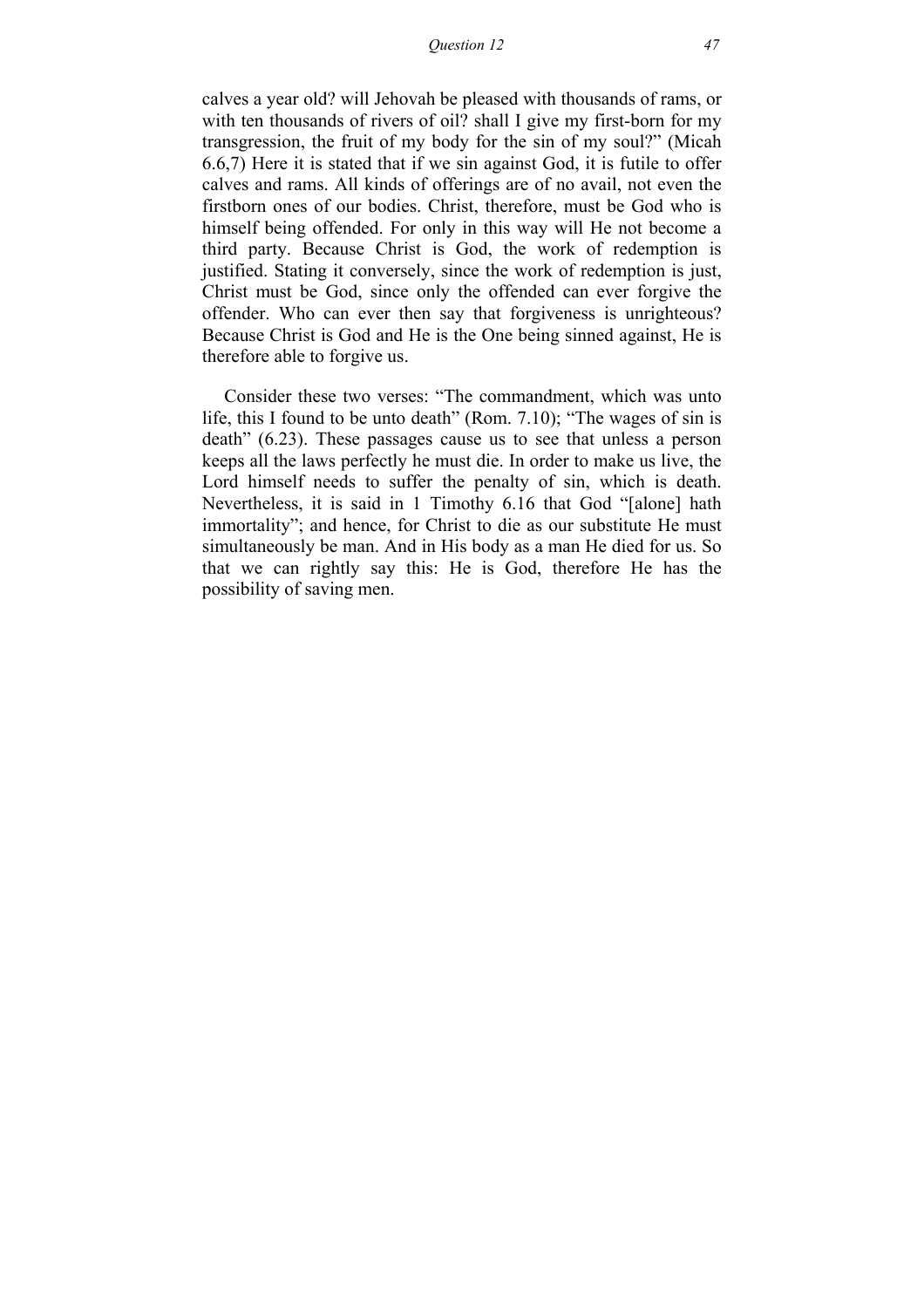## **Question 13: The One Act and the One Man of Romans 5.18,19**

Why does Romans 5.18 say "one (act)" and 5.19 say "one  $(\text{man})"$ ?

### *Answer:*

Let us first dissect Romans 5.12-21. Verses 13-17 serve as a footnote or a kind of parenthetical explanation to verse 12, so verse 18 should follow closely upon verse 12. Let us first proceed with verse 12.

"Therefore, as through one man sin entered into the world, and death through sin; and so death passed unto all men, for that all sinned" (Rom. 5.12). Adam is like a channel through which the sin in him flows into the world. And death trails after sin. Death thus passes not only to one man but to all men because all have sinned. But after Paul had written this verse, he perhaps feared that someone might raise the following questions: Since there was no law in Adam's time, where did sin come from? And if there were no sin, how could there be death? Paul therefore puts in a parenthetical explanation, verses 13 to 17, which may be subdivided into three sections.

"For until the law sin was in the world; but sin is not imputed when there is no law. Nevertheless death reigned from Adam until Moses, even over them that had not sinned after the likeness of Adam's transgression, who is a figure of him that was to come" (vv.13,14). What Paul means is that indeed sin is not imputed when there is no law, yet this does not signify that because there is no law sin is not there. Paul deals with fact—namely, that though there was no law, sin was already in the world. For since there was obviously death in the world, there must also be sin in the world. As all died,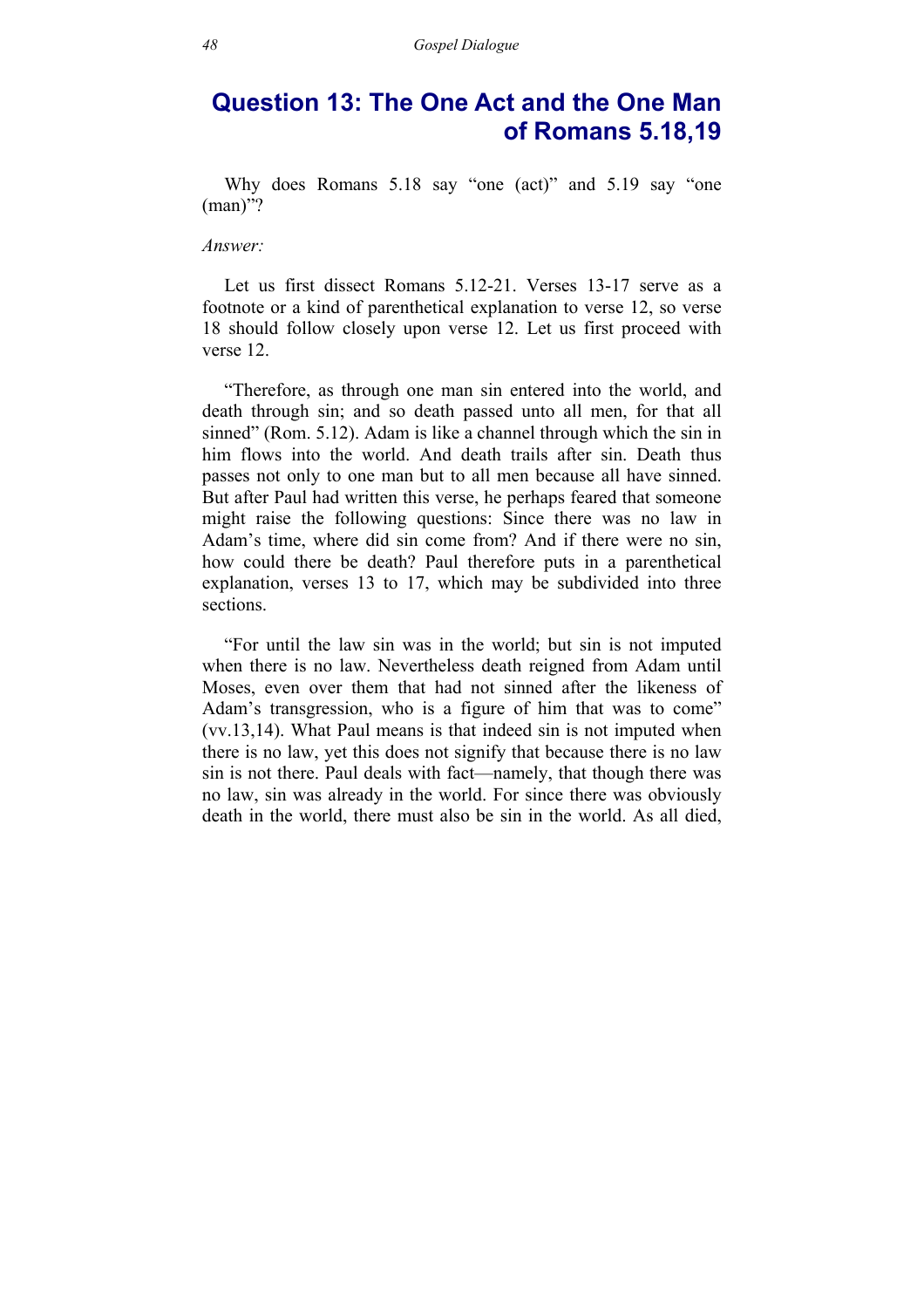death had passed to all men, for all had sinned. And even though not all had sinned after the likeness of Adam's transgression, even so, all came under death. Paul tries to prove one thing, which is, that although it is something perpetrated by this one man, Adam, it nevertheless affects the whole of mankind. Not only Adam himself receives the consequence of it, all the rest of mankind receives the same consequence too. And just as this is true with Adam, it is likewise true with Christ. What Christ has done influences the whole world, since Adam is a figure of Christ.

"But not as the trespass, so also is the free gift. For if by the trespass of the one the many died, much more did the grace of God, and the gift by the grace of the one man, Jesus Christ, abound unto the many" (v.15). This verse compares the nature of trespass with that of the gift of grace. The trespass is not as the free gift. The reason Paul gives for this is that since Adam's transgression has caused all to die, will not the gift of God's grace abound to the many? What kind of grace is the grace of God? The grace of God which comes freely through one man, Jesus Christ, will surely abound to the many.

"And not as through one that sinned, so is the gift; for the judgment came of one unto condemnation, but the free gift came of many trespasses unto justification. For if, by the trespass of the one, death reigned through the one; much more shall they that receive the abundance of grace and of the gift of righteousness reign in life through the one, even Jesus Christ" (vv.16,17). These two verses make a comparison between the consequence (or recompense) of trespass and the consequence of free gift. As regards the consequence, the trespass is again not as the free gift. Because of the transgression of one man, God, according to righteousness, judges not only the one man but also the many. The one man's transgression results in the many being condemned. What, though, about free gift? It forgives many trespasses—not just the one trespass, but the many trespasses. Hence the consequence of free gift far surpasses that of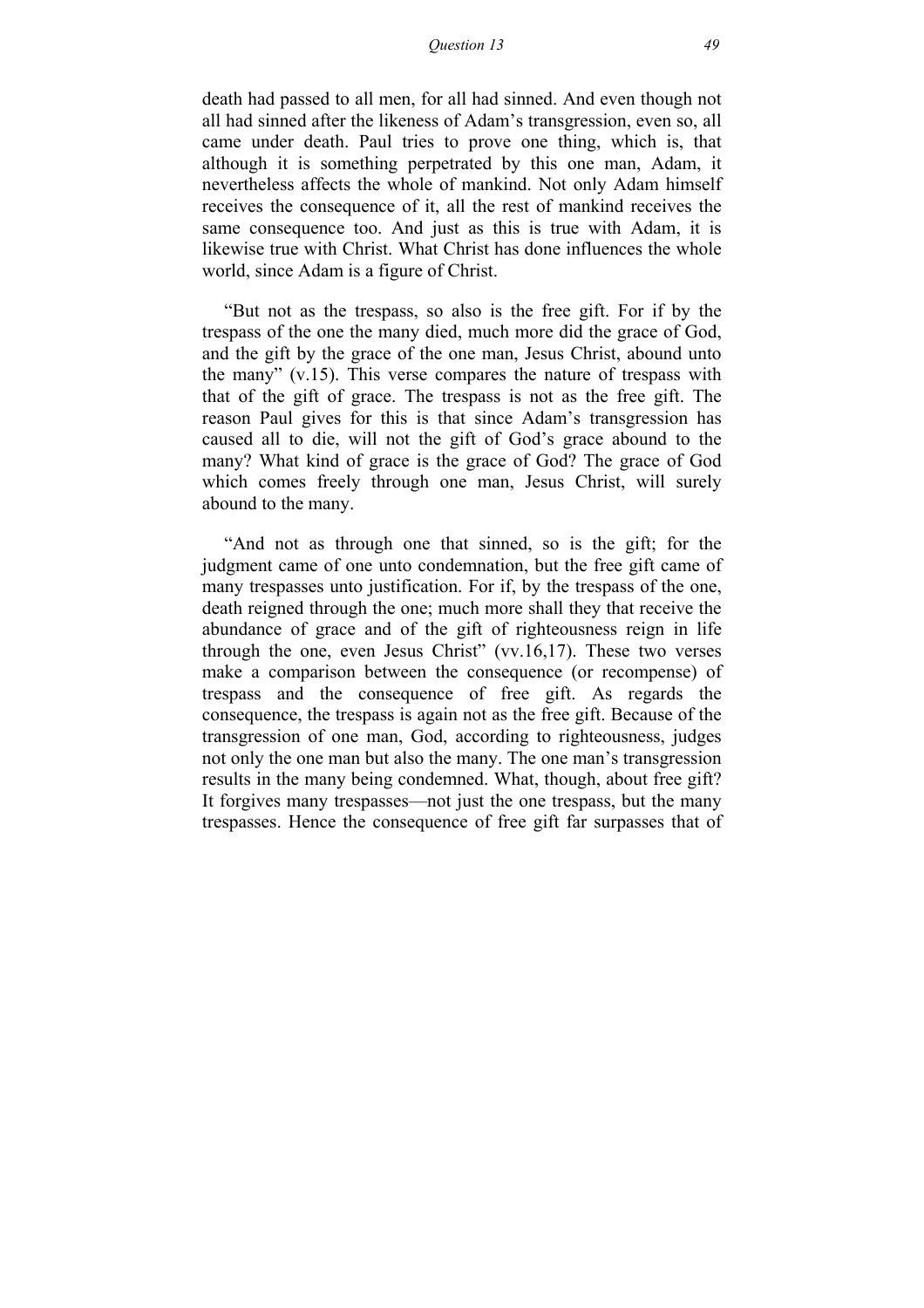trespass. If one transgression can affect so many people, what will be the degree of condemnation should there be ten or a hundred transgressions? Even so, the gift of God can forgive even this much trespass and more. Its effect is far more excellent indeed. Verse 17 thus reinforces verse 16 by stating that, having both grace and righteousness, surely we may reign in life.

"So then as through one trespass the judgment came unto all men to condemnation; even so through one act of righteousness the free gift came unto all men to justification of life" (v.18). This verse 18, as was indicated earlier, follows closely upon the text of verse 12. In verse 12 it is said that, through the transgression of the one man Adam, death passes to all men since all have sinned. Here in verse 18 it is continued with, "so then as through one trespass . . . all men to condemnation; even so through one act of righteousness . . . all men to justification of life": for the one trespass of Adam, all are condemned; and similarly, for the one act of righteousness of Christ (having fulfilled righteousness by being crucified once on the cross), all are justified unto life.

If anyone does not accept this teaching, it will be hard for him to acknowledge himself as a sinner: For the Bible does not say that one becomes a sinner after he has sinned, rather does it say that all men are by very nature sinners. If you are a human, you are a sinner. The reason for our being sinners is because Adam sinned. Many are unclear about the salvation of Christ due to their lack of understanding about Adam. If you can see that in Adam all are condemned, you will have no trouble in seeing that in Christ all are justified to life.

Thanks and praise be to God, for what we obtain in Christ is much more than what we lost in Adam. We are sinners because of the one transgression of Adam; we may be saved because of the one act of righteousness of Christ. The one trespass of Adam produces such a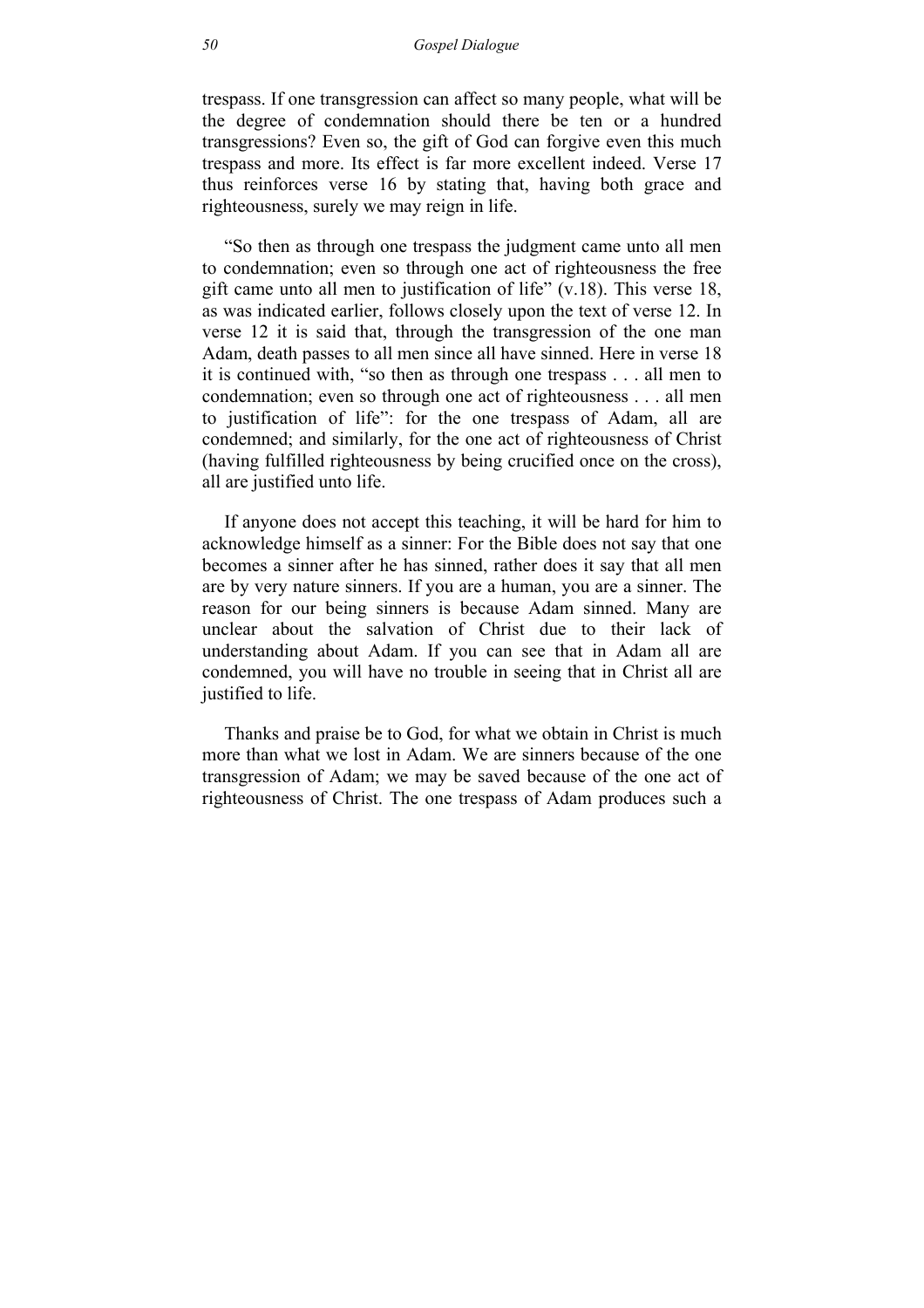consequence, yet how much better a consequence is brought in by the one act of the righteousness of Christ.

"For as through the one man's disobedience the many were made sinners, even so through the obedience of the one shall the many be made righteous" (v.19). This verse explains that the reason for this better consequence lies in this Man being better than the other man. To put it the other way around, the first instance is not as the second instance simply because the first man is not as the second Man. For example: A and B are sweeping the floor: A does not sweep as well as B, because A as a person is inferior to B as a person. Verse 18 declares that what Adam once did is far less than what Christ has done. Verse 19 tells us the reason for such a contrast. Adam as a man is so much inferior to Christ as a man. Adam disobeyed, but Christ has obeyed. As through the disobedience of the one man Adam the many were constituted sinners, so through the obedience of the one man Christ shall the many be constituted righteous.

"And the law came in besides, that the trespass might abound; but where sin abounded, grace did abound more exceedingly" (v.20). The law does not cause trespass to abound, it only makes manifest more trespasses. It does not drive people to sin, it merely exposes men's sins—just as a mirror reveals the dirty spots on my face, although it adds no further dirty spots to my face. The law comes in besides to show us what great sinners we are. As soon as we begin to know ourselves we will be shown by God how His grace surpasses sin.

"That, as sin reigned in death, even so might grace reign through righteousness unto eternal life through Jesus Christ our Lord" (v.21). Adam has passed away, and now the gospel is present. Thanks be to God, our salvation does not depend on us. This is the gospel.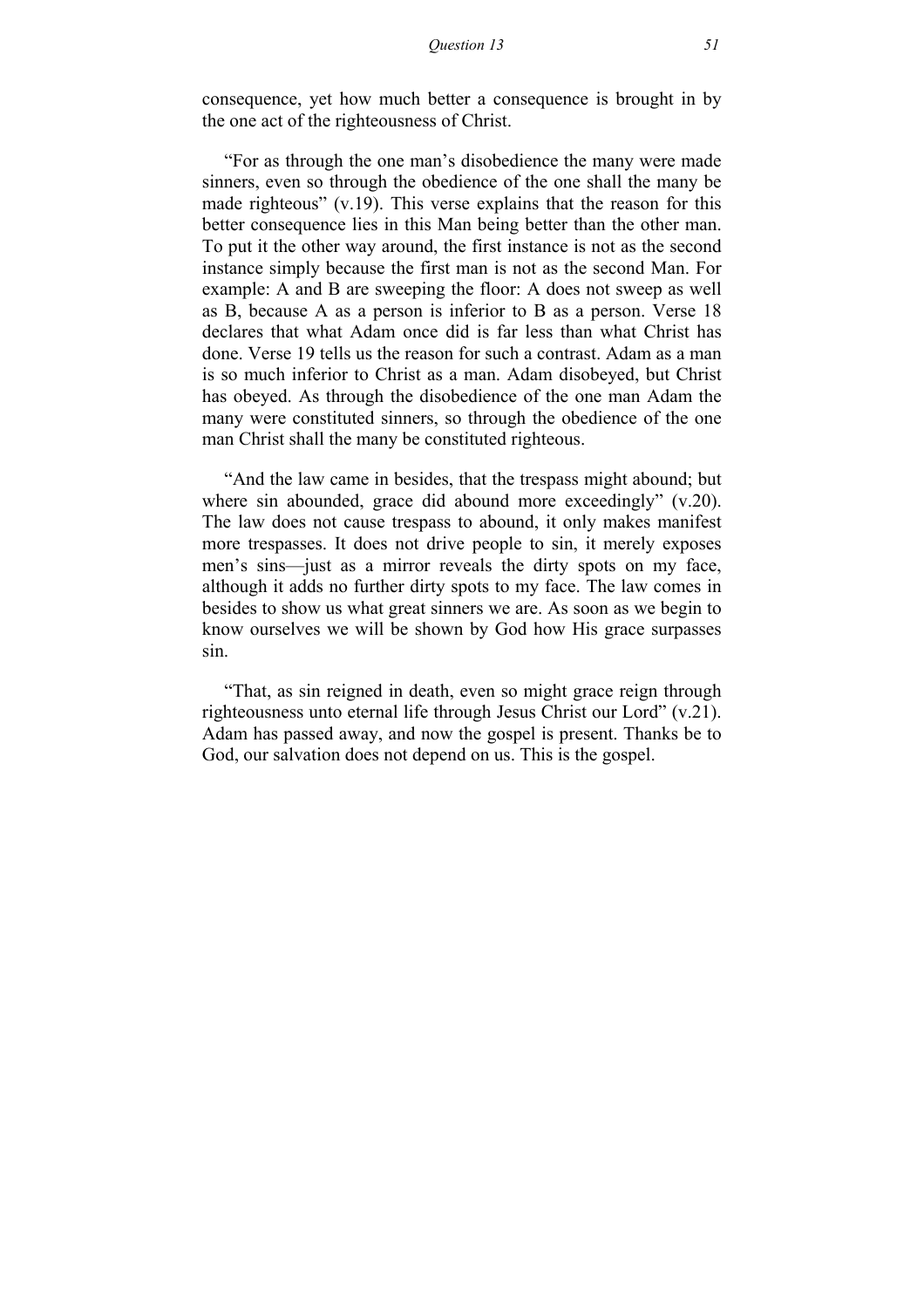# **Question 14: Christ's Keeping of the Law and Our Salvation**

Did Christ keep the law for us? Is there any direct relationship between our salvation and His keeping the law?

### *Answer:*

Christ's keeping the law gives Him the righteousness which qualifies Him to be the Savior. Consequently, Christ's keeping the law has only an indirect relationship to our salvation.

Christ saves us by His death—He suffered for us the penalty imposed by the law. He does not save us by His keeping the law. It is the death of Christ that saves us; it is the righteousness which He fulfills by His death, not the righteousness which He has in life. His personal righteousness is all for His own Self.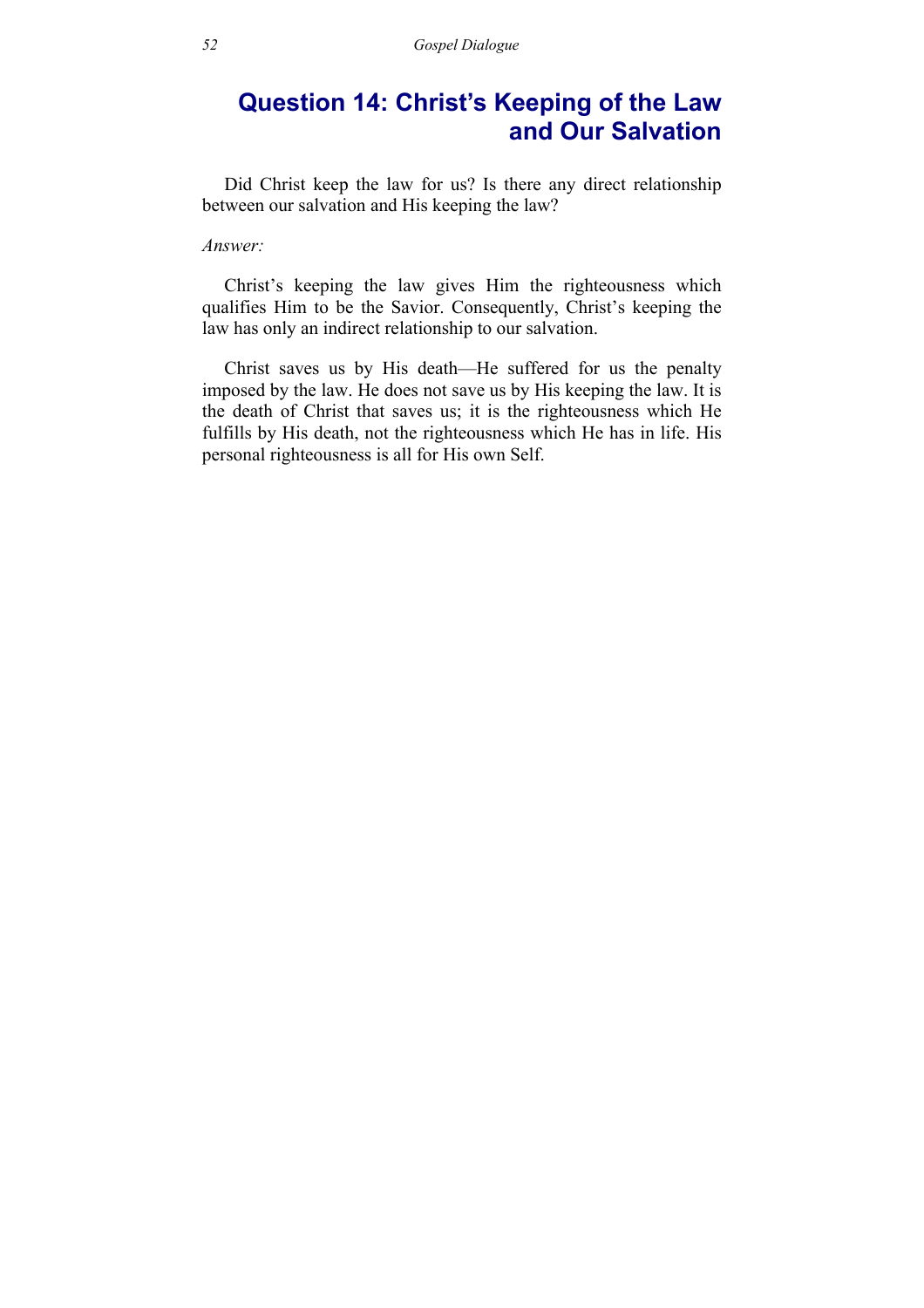### **Question 15 : The Believer and the Law**

How do we establish the law through faith (Rom. 3.31)? Why are believers not under law (Rom. 6.14)? What is meant by not being under the law? Why is Christ the end of the law (Rom. 10.4)?

*Answer:* 

"Do we then make the law of none effect through faith? God forbid: nay, we establish the law" (Rom. 3.31). This is a judgment made by Paul. Since he has maintained earlier that "we reckon therefore that a man is justified by faith apart from the works of the law" (v.28), he may legitimately be asked the question—"Do we then make the law of none effect through faith?" His answer is emphatically, No. Here he employs a Greek form of speech: God forbid! By which he means to say that even *God* forbid us to say that we make the law of none effect through faith.

In the first three chapters of Romans Paul shows us that even as the Gentiles whom God has not chosen are sinners, so the Jews whom God *has* chosen are sinners too—that even those who serve God and have the law of God are also sinners. Therefore, no one is justified by the works of the law, "because by the works of the law shall no flesh be justified in his sight; for through the law cometh the knowledge of sin" (3.20).

"But now apart from the law a righteousness of God hath been manifested, being witnessed by the law and the prophets" (3.21). Praise and thank God, there is a "but now". Now is there a salvation.

"[Christ Jesus] whom God set forth to be a propitiation, through faith, in his blood, to show his righteousness because of the passing over of the sins done aforetime, in the forbearance of God; for the showing, I say, of his righteousness at this present season: that he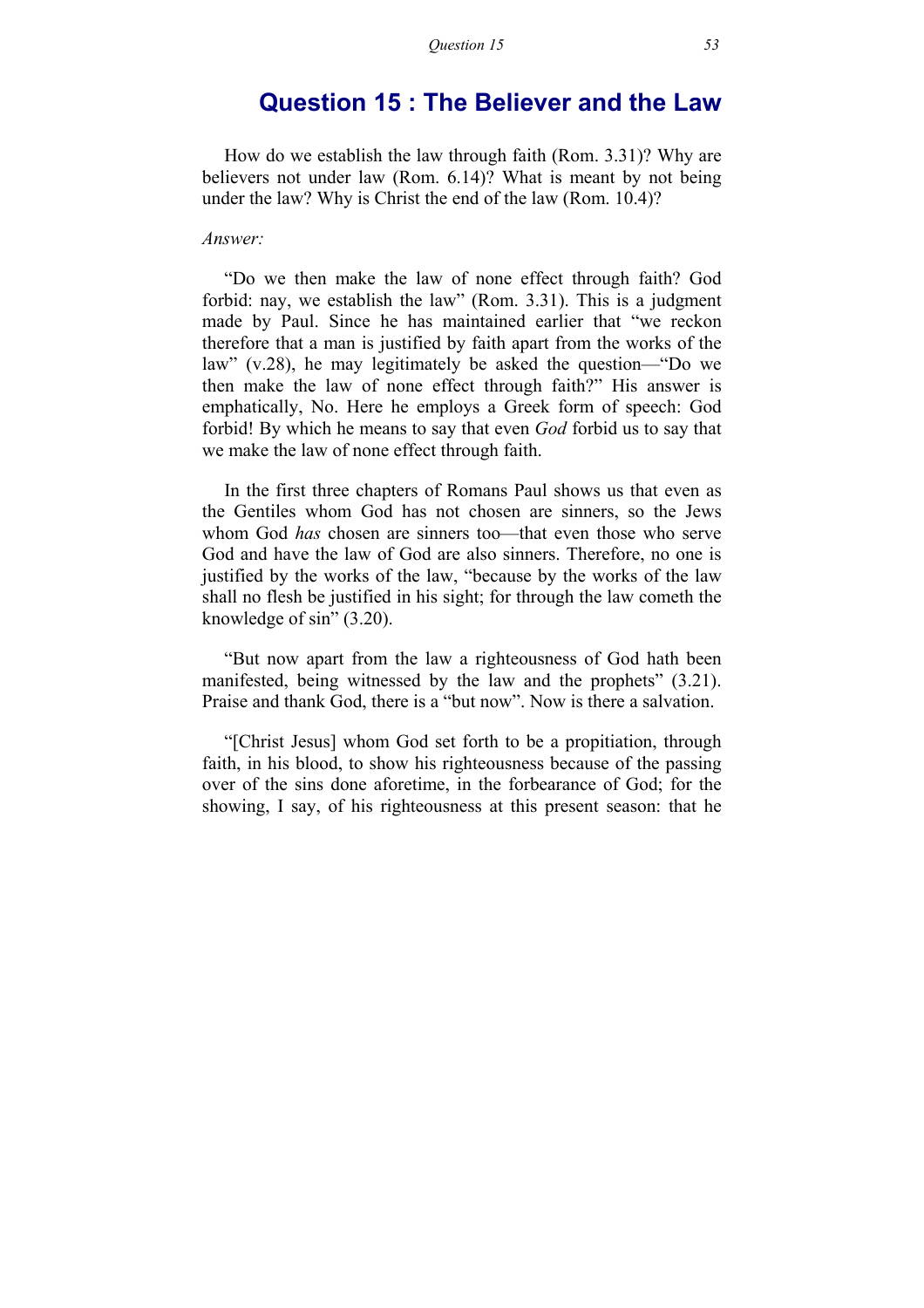might himself be just, and the justifier of him that hath faith in Jesus" (3.25,26). In relation to the people in the Old Testament dispensation God forbears; in relation to the people in this present dispensation He justifies. During the old dispensation the Lord has yet to die and sin has not been taken away, so God forbears with men. Today God justifies us, not just forbears with us. To be justified means more than being forgiven or not reckoned as sinful; it means being counted as righteous. And God gives us this righteousness in Christ Jesus. Because of the death and resurrection of Christ, we come into possession of this righteousness. For this reason, says Paul, "we reckon therefore that a man is justified by faith apart from the works of the law" (v.28). Still, being afraid that some people may assume from this that faith abrogates the law, Paul immediately adds, "God forbid".

How, then, do we establish the law through faith? The law has made only two demands: (1) the law commands all to do good, and (2) the law penalizes those who do not do good. The law must be fulfilled in either of them. If you do not keep the law, you will suffer the penalty of the law. If you fail to establish the law by observing it, you will have to take its penalty to establish it. Apart from the Lord there is not a single person who can keep the law. Even Moses the lawgiver has not wholly kept it. The law demands for all who do not keep it to die. We confess that we have not kept the law and that we have sinned, but we declare that we have already died. Since in Christ we have already been judged and cursed by the law, we have not destroyed the law, but rather, that through faith we have established it. Although we are unable to establish the law by keeping it and therefore we must die, thank God, we have already died in Christ! "But of him [God] are ye in Christ Jesus" (1 Cor. 1.30). It is God who puts us in Christ. When Christ died, we too have died in His death. Consequently, faith has not destroyed the law but instead has established it.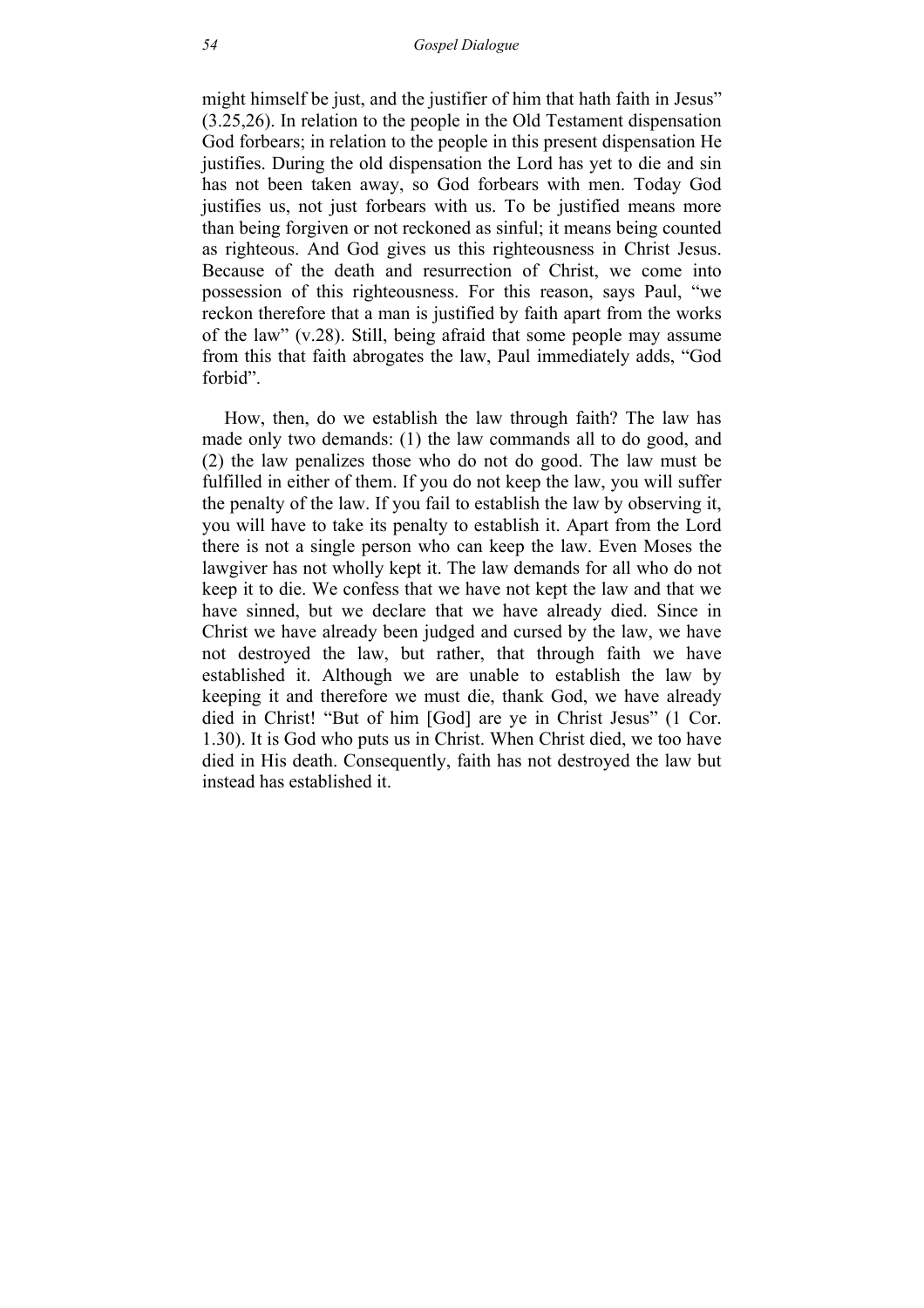#### *<u>Ouestion 15</u> 55*

Why are believers not under law? Believers are not under law because (1) they have already died, and (2) they have also been resurrected. This is proven by Romans 7.1-6. Paul chooses the parable of a woman with her husband. At the outset, let us determine who is the "husband" in this passage. Some say the husband is the law, while others say the husband is our flesh. These two schools of opinion have their respective reasons. By reading the passage carefully we may see that actually both thoughts are included. In verse 2 we are shown first that the husband is the law, but then it also shows us that the husband is different from the law. So the husband in this passage means either the law or the flesh. Should the husband represent merely the law then the clause, "if the husband die", will mean "if the law die". But how can the law die? For this reason, we conclude that the husband here may point to either the flesh or the law.

Before one believes in the Lord he is bound by the law. How can he be delivered? Only through death. If he dies he is freed. Once he dies he is freed from the law. God has already condemned sin in the flesh of Christ. Since we have died in Christ we are freed from the law. You are like a woman, and your flesh is like the husband. As you die you are freed from the flesh. The most the law can demand is death. No matter how many sins a criminal has committed, the law can at the most condemn him to but one death. Once he dies the case is concluded. When we die we are freed from the law.

On the other hand, it is said that "if the husband die, she is discharged from the law of the husband". This terminates your relationship with the law. You are discharged from the law as though by death. The first half of the sentence emphasizes death, whereas the second half of the sentence stresses deliverance.

This same passage also shows us two pictures: one indicates that through the body of Christ I am dead to the law, being wholly freed from the law. On that day when Christ died, I too died. Thus I can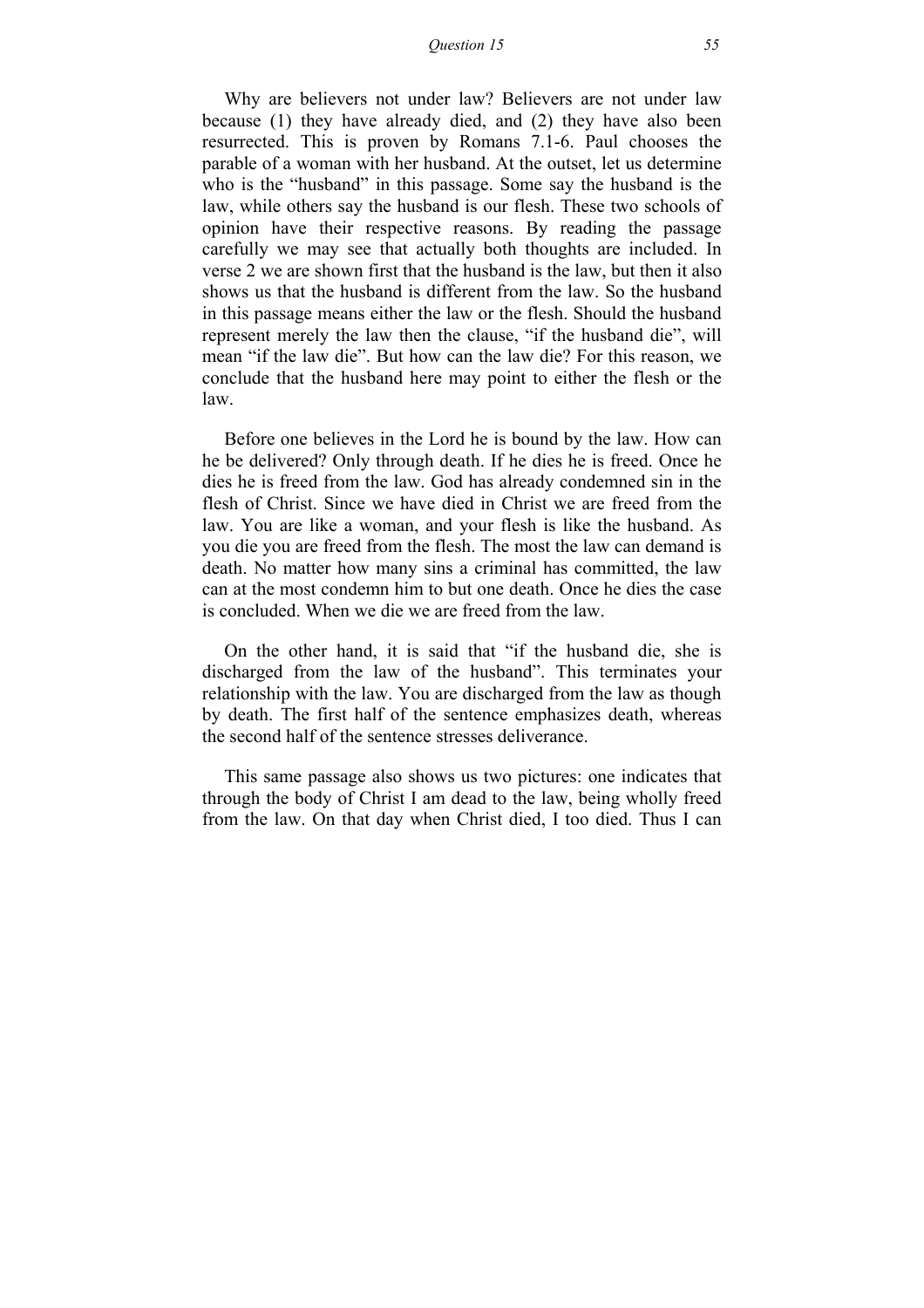say to the law: I am not under law. The other picture indicates that I now may be remarried. Formerly the flesh was my husband, but now I am remarried to the Christ who has been raised from the dead so that I may bring forth fruit to God. Hence no Christian is today under law.

Should anyone tell you: "You must keep the law, you must keep the Sabbath day", you ought to realize that if you try to keep one single item in the book of law you unwittingly declare that Christ has not died for you, and therefore you cast away the work of Christ. Let us compare the words in Romans 6.14 with 3.19—"Sin shall not have dominion over you: for ye are not under law, but under grace." This indicates that believers are not under law. But to whom do the things of the law speak? "Now we know that what things soever the law saith, it speaketh to them that are under the law; that every mouth may be stopped, and all the world may be brought under the judgment of God." The things of the law speak to those who are under the law. Since we Christians are not under law, these things of the law do not speak to us.

Why does Paul write the Galatian letter after he has written his letter to the Romans? Romans informs us that no sinner can be justified by keeping the law; Galatians instructs us that no saint may be sanctified by works of the law. Not only a sinner cannot be saved by works, even a saint cannot be sanctified by works. Just as one begins in grace, so he shall be perfected through grace. How can he who is justified by faith ever imagine himself to be sanctified by keeping the law? If justification is by the Holy Spirit, sanctification must also be by the Holy Spirit. The way of completion is the way of entry, for God has only one working principle. Why is it forbidden to weave together wool and linen (Deut. 22.11)? Because wool is obtained through the shedding of blood, whereas linen comes from man's planting. Whatever is done by God is God's work; whatever is done by man is man's work. God will not mix up His work with man's work.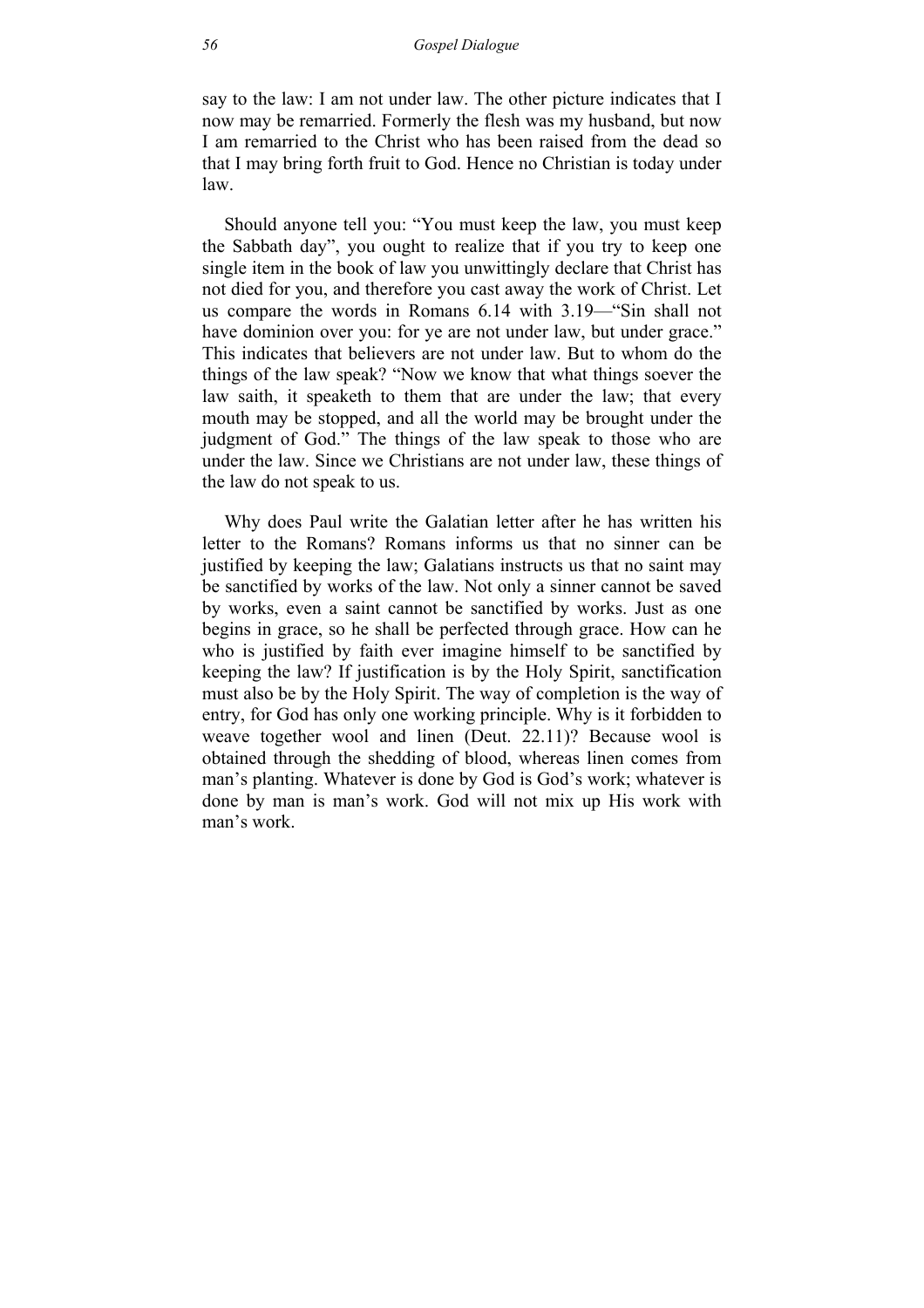What is meant by not being under law? *Not to be under law does not mean lawlessness.* The Bible says: "Sin shall not have dominion over you: for ye are not under law, but under grace" (Rom. 6.14). You are not under law, because you are under grace. Being under grace, you will not be ruled by sin. We need to pay special attention to this word. Not to be under law does not sanction licentiousness; it only means that sin shall not have dominion over you.

What is meant by being under grace? "If it is by grace, it is no more of works: otherwise grace is no more grace" (Rom. 11.6). To be under grace simply means you need not have your own works. What then is meant by being under law? It means you yourself should do the works even though the more you work the worse you become. Being under grace means that the Lord Jesus is doing all; being under law is, you yourself doing all. In being under grace, God so works in you that sin shall have no more dominion over you; in being under law, you are under the dominion of sin because you cannot overcome it. If you are under grace, the grace of God will work in you. Is sin, then, any match for God's grace? Certainly not.

As the Lord Jesus has died for you on the cross, even so today He lives in you. As He has borne your sins on the cross, so now He dwells in you to give you victory over sin. The law is only God's commandment; but grace is the power of God. The law commands you to do, but grace gives you the power to do it. Not to be under law but to be under grace means the risen Christ lives in you and causes you to overcome.

Why is Christ the end of the law? This is because Christ has satisfied all the demands of the law laid upon men.

We must see first of all that Christ in His life sums up the law. Leaving totally aside the aspect of the Lord Jesus as God, let us dwell for a moment on the aspect of His being man. There is only one human being in the whole world who has kept the law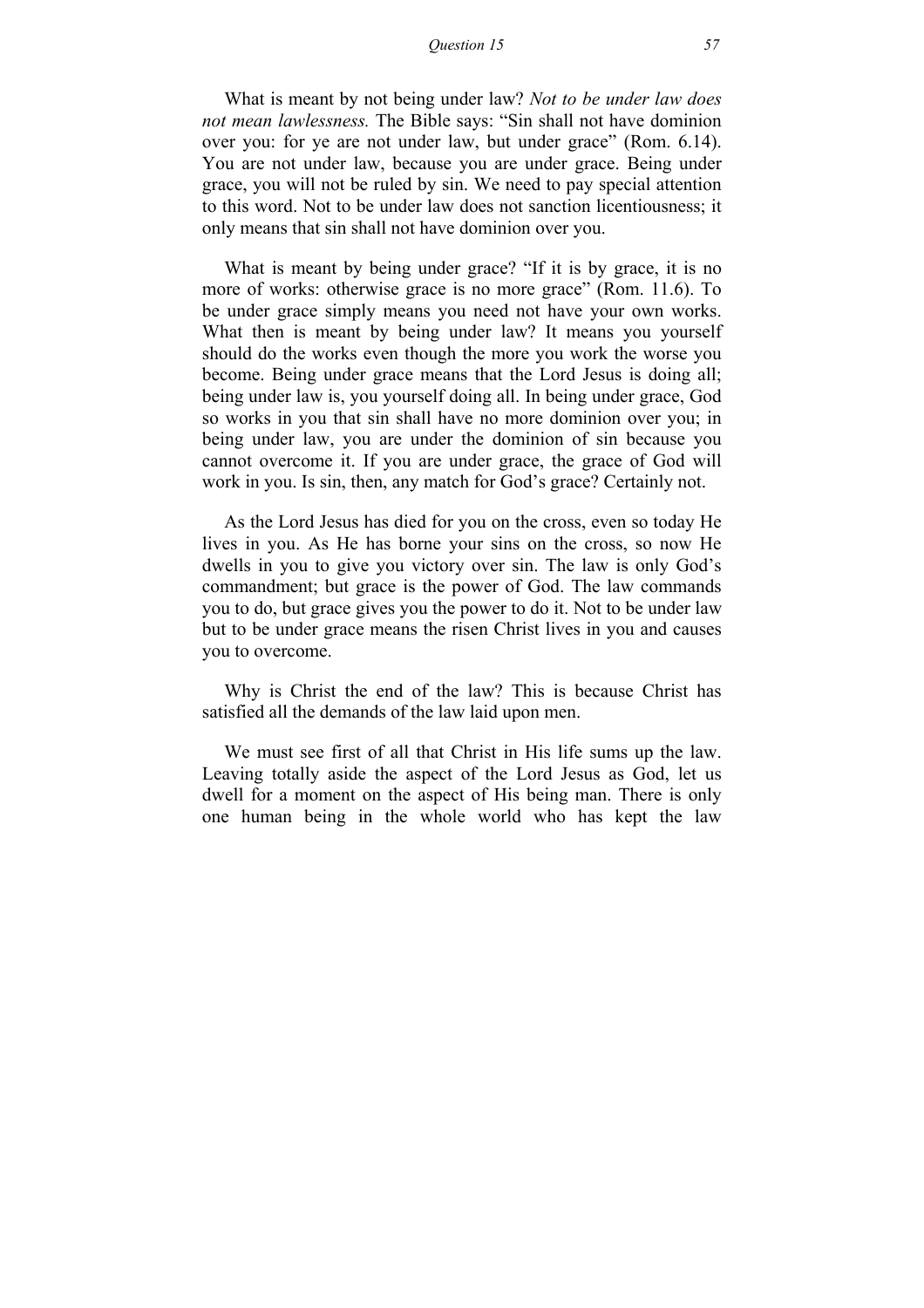completely—and that person is the Lord Jesus. There is none other before Him nor any other after Him. He alone possesses the qualification. He is therefore the sum of the law.

Secondly, the death of Christ concludes the law. The last and highest of its demands is death. Suppose, for example, that a person sinned against the law of a country and was then condemned to be shot. After he is shot, the law of the country can do no more to him. The law can only demand death, and in death everything is solved. The law says that whoever does not keep the law must die. But the Lord Jesus has died, and by that death He concludes the law.

"End" means that which is "final". What can be added after the final thing has been reached? What more can be done afterward? Consequently, let every Christian give praise to God, knowing that Christ has already concluded the law.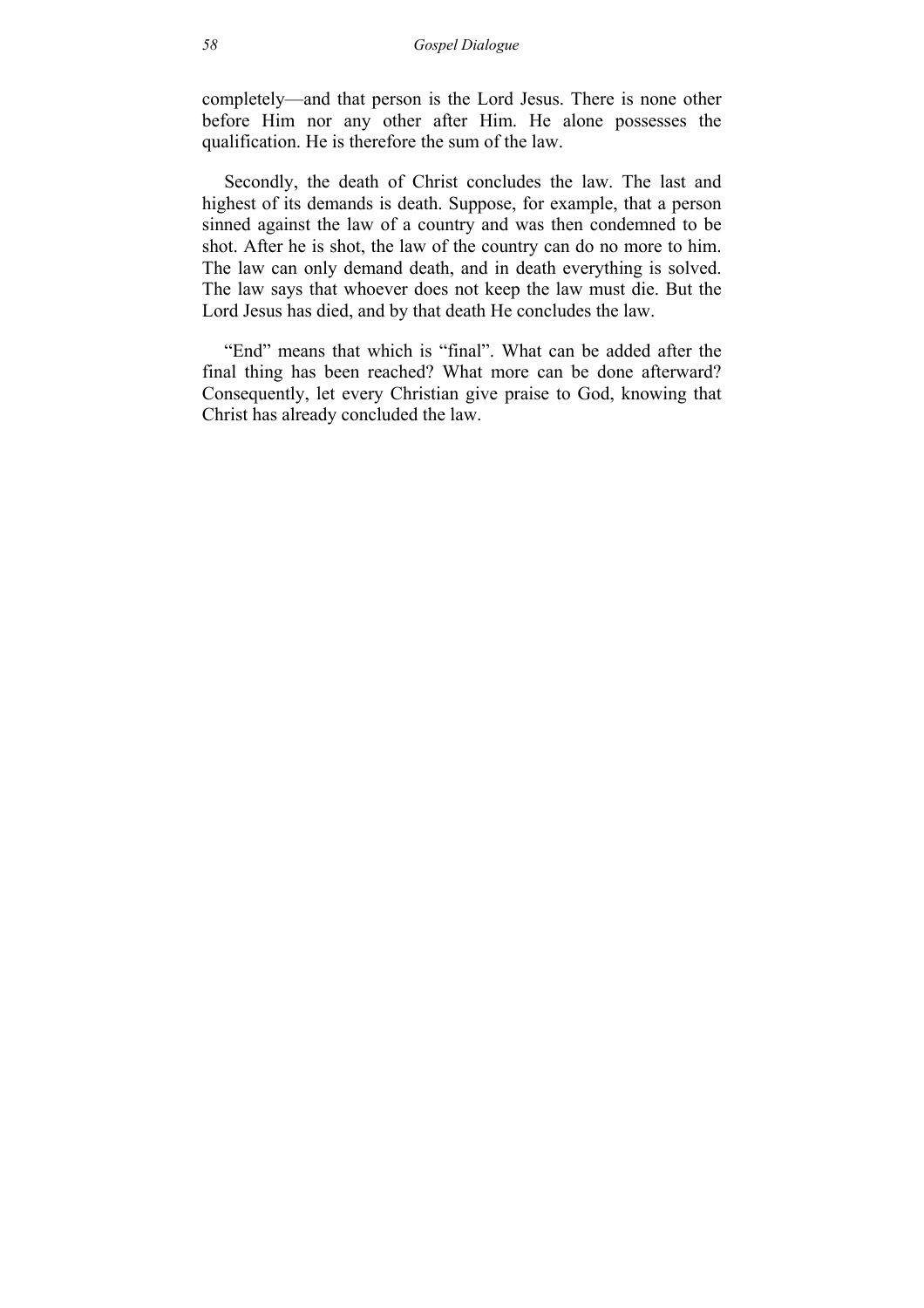### **Question 16: Christ Fulfills the Law and the Prophets**

How does Christ fulfill the law and the prophets (Matt. 5.17)?

*Answer:* 

In order to answer this question, let us read carefully Matthew 5.17-20.

Let us first consider the words "Think not" in the verse which reads, "Think not that I came to destroy the law or the prophets: I came not to destroy, but to fulfil"  $(v.17)$ . Why does the Lord say this? Because there is the possibility of so thinking, that perhaps some of His hearers are thinking in this very way. The Lord has just announced the nine beatitudes, but He then talks about two more matters: (1) you are the salt of the earth, and (2) you are the light of the world. As the people present hear these things, they may probably think how completely contrary what the Lord is saying today as being blessed is to the Old Covenant conception of what is blessed. According to the Old Covenant God makes Israel great, and causes the Israelites to destroy their enemies. But today the Lord speaks of humility, gentleness, persecution, and so on—things which are so totally foreign to the Old Covenant concept. Does the Lord therefore come to destroy the law? Formerly God had put Israel on earth to be a testimony, but now He transfers this testimony to a few among the children of Israel and calls them the salt and the light. Does He not therefore indeed come to destroy the law? Hence immediately after He has finished saying you are the salt and the light, He continues with "Think not". He clarifies further by saying, "I came not to destroy, but to fulfil". The word "destroy" in the original Greek has in it the picture of tearing down a wall piece by piece, whereas the word "fulfil" in the original means to fill to the full.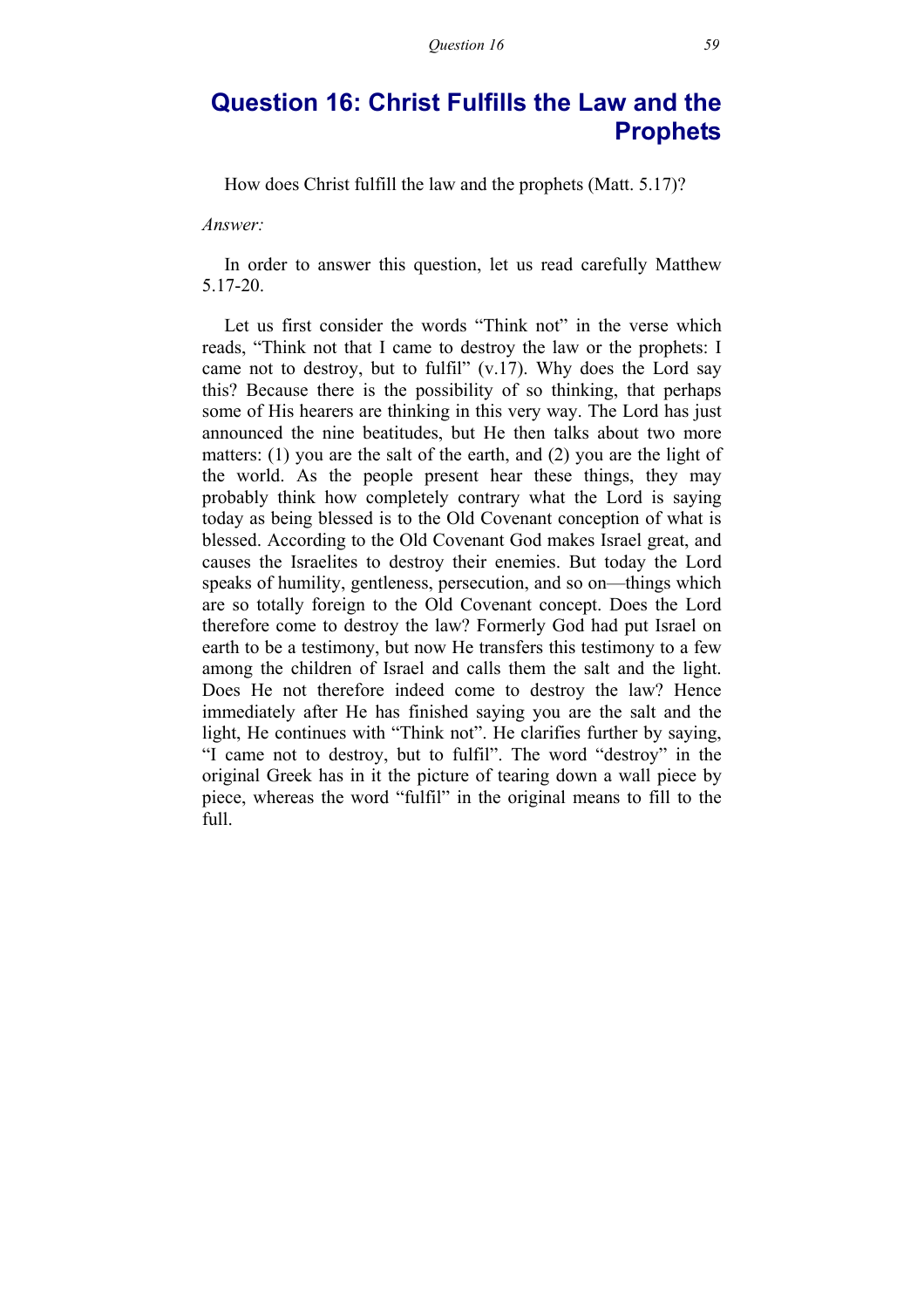As regards the attitude of the Lord Jesus toward the law, there are two different ancient views. One view is held by those who assert that to fulfill the law the Lord Jesus destroys the law. They argue that what the Lord says here differs greatly from what Moses said. Moses declared, for instance, that "whosoever shall put away his wife, let him give her a writing of divorcement", but the Lord declares that "every one that putteth away his wife, saving for the cause of fornication, maketh her an adulteress" (Matt. 5.31,32). In their view, therefore, the Lord opposes Moses. The other view is that the Lord comes to preserve the purity of the law by destroying all which the Jews have added on to the law of Moses during the 1500 years preceding Jesus. We believe, however, that fulfill means what it says: to fill to the full; and that hence it cannot be explained by either of these two views. We will now try to explain what the Lord's attitude really is toward the law.

*First of all*, the Lord acknowledges that the law and the prophets come from God. By saying, "for so persecuted they the prophets that were before you" (Matt. 5.12), He recognizes the prophets as being of God. Moreover, by mentioning the offering of a gift at the altar, He thereby exhibits no opposition to the altar. And, furthermore, after He had finished the teaching on the mount, He came down and met a leper whom He cleansed. Whereupon He immediately commanded the leper who was cleansed to show himself to the priests and offer the gift prescribed by Moses (Matt. 8.1-4). All these instances indicate that the Lord admits to everything which Moses had commanded must be done.

*Second*, although the Lord acknowledges that the law and the prophets do indeed come from God, He nonetheless also informs us that the law is not complete. In the fifth chapter of Matthew we read again and again the words: "Ye have heard that it was said . . . : but I say unto you". What the Lord means is that while it is right for Moses to say "thou shalt not kill" and "thou shalt not commit adultery", He must tell us that these are incomplete since it is wrong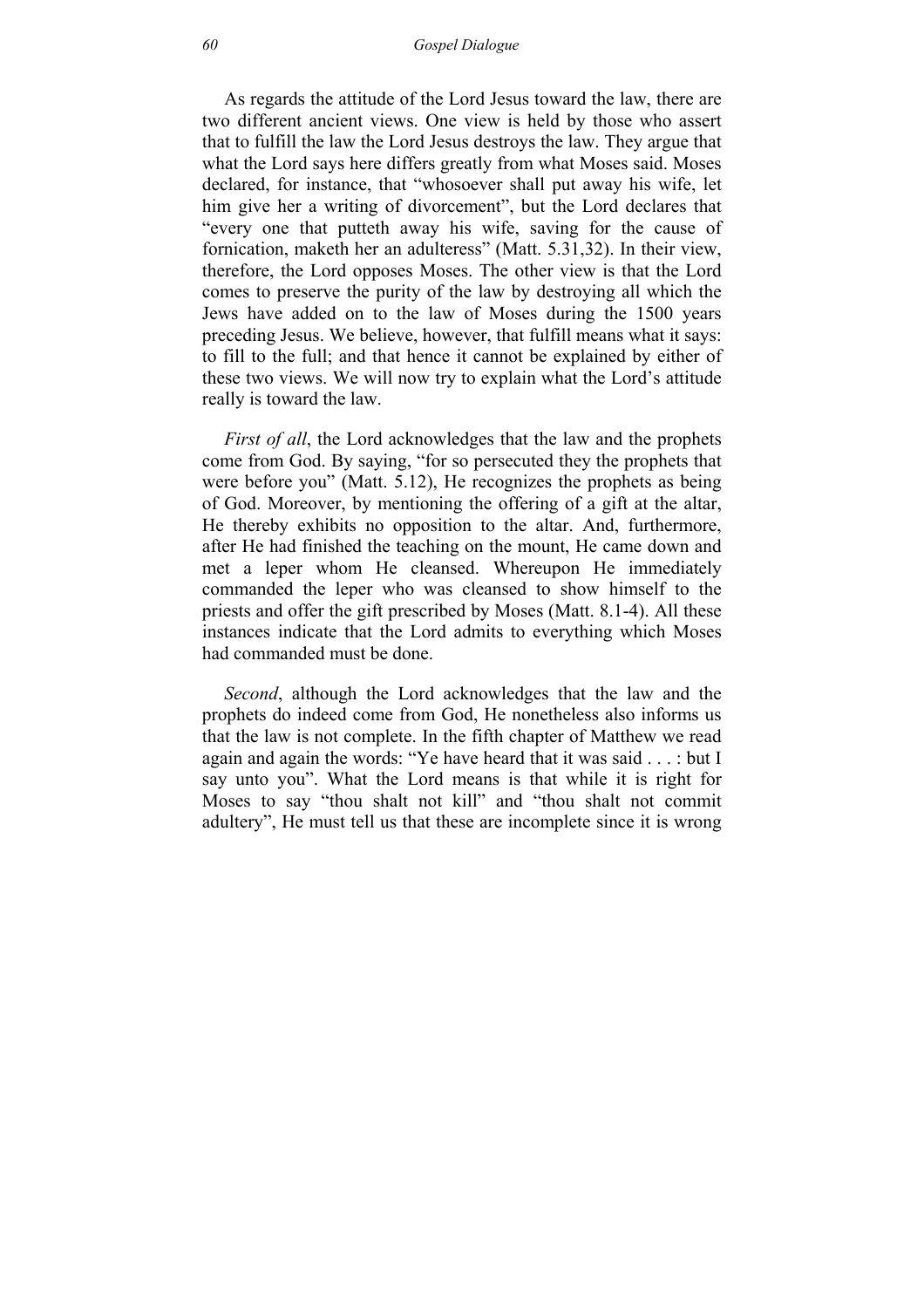even to get angry without cause and even to lust after a woman. Let us clearly understand that to say that something is incomplete is not to say that it is bad. For example, when a child begins to learn the simple addition of two plus two makes four, so far as knowledge goes, what he has learned is incomplete but certainly it is not something bad.

*Third*, the Lord comes to fill up what the law lacks. "Fulfil" points to the Lord's filling full as the Teacher, not as the Savior. This is to say that where the law is lacking, at that very point the Lord fills it up to fullness. The law teaches an eye for an eye and a tooth for a tooth—which is the principle of fairness or righteousness. The Lord, however, instructs us to love our enemies and pray for them who persecute us—and this is the principle of grace. The law manifests the way God works as characterized by justice, but grace and mercy express the very nature of God himself. According to the grace of the Lord, God makes His sun to rise on the evil and the good and sends rain on the just and on the unjust. "For the law was given through Moses; grace and truth came through Jesus Christ" (John 1.17). Moses tells us of God's way of doing things, whereas the Lord tells us of the very nature of God.

Since the Lord has already suffered the curse of the law on the cross in our stead, we who have accepted the Lord's work on the cross and thereby received life ought to live on earth according to all which on the mount He has commanded us to do. Some people suggest that what the Lord has spoken on the mount is law and not grace; therefore, the teaching on the mount is directed to the Jews. There are several proofs to demonstrate the error of such a view.

First, according to proper reasoning, we should not push all the hard things onto the Jews while leaving the easy things for ourselves. Just consider for a moment the illogic of such a position: Would God require more from the Jews to whom He has granted less power and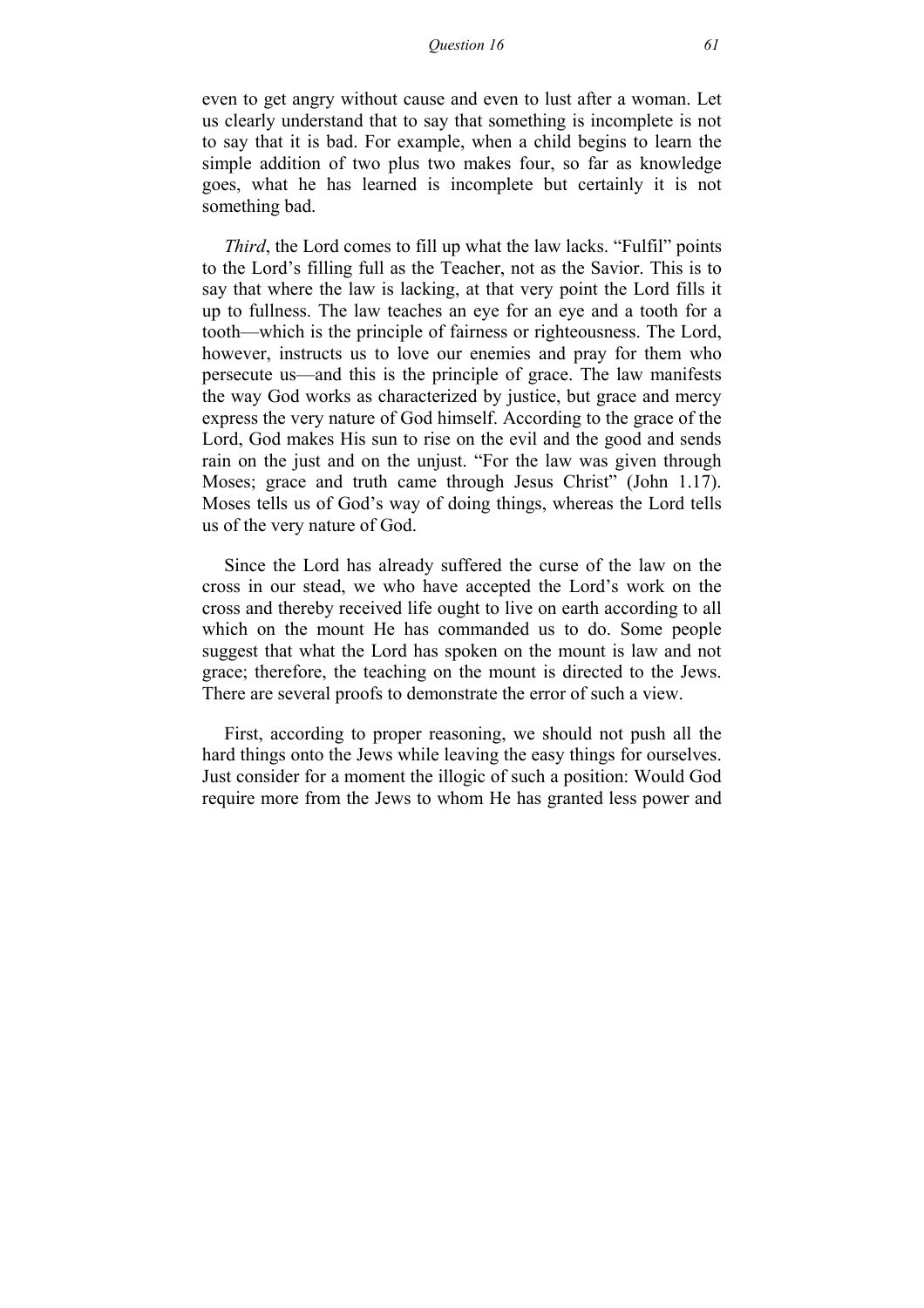grace and require less from us who have received more power and grace?

Second, it is distinctly stated in Matthew 5.1,2 that in this event on the mount the Lord was speaking to the disciples. If, as some intimate, the disciples here point to the Jews, then there is at least one Bible verse which declares that the disciples are Christians (Acts 11.26) but that nowhere in the Bible does it say that "the disciples are Jews", nor is there to be found in the Scriptures such a term as "Jewish disciple". As soon as one becomes a disciple, there is no longer the distinction between Jew and Gentile.

Third, it is stated in Matthew 28: "Go ye therefore, and make disciples of all the nations, baptizing them into the name of the Father and of the Son and of the Holy Spirit: teaching them to observe all things whatsoever I commanded you" (vv.19,20). When we preach the gospel we must at the same time teach people to observe the teachings of the Lord which no doubt include the teaching on the mount. Admittedly, the teaching on the mount is hard, but we cannot arbitrarily push that which is difficult onto the Jews. "The Comforter, even the Holy Spirit, whom the Father will send in my name, he shall teach you all things, and bring to your remembrance all that I said unto you" (John 14.26). Notice the clause "all that I said unto you"—signifying not just a believing unto eternal life but including all the commands of the Lord. The work which the Holy Spirit comes to do is to cause people to observe everything which the Lord has taught and commanded. The apostles are charged with the responsibility of teaching people to observe the teachings of the Lord as well as with that of preaching the gospel.

"For verily I say unto you, Till heaven and earth pass away, one jot or one tittle shall in no wise pass away from the law, till all things be accomplished" (Matt. 5.18). Jot is the smallest letter in the Hebrew alphabet, tittle is the little turn of the stroke by which one letter differs from another similar to it. To indicate that each jot and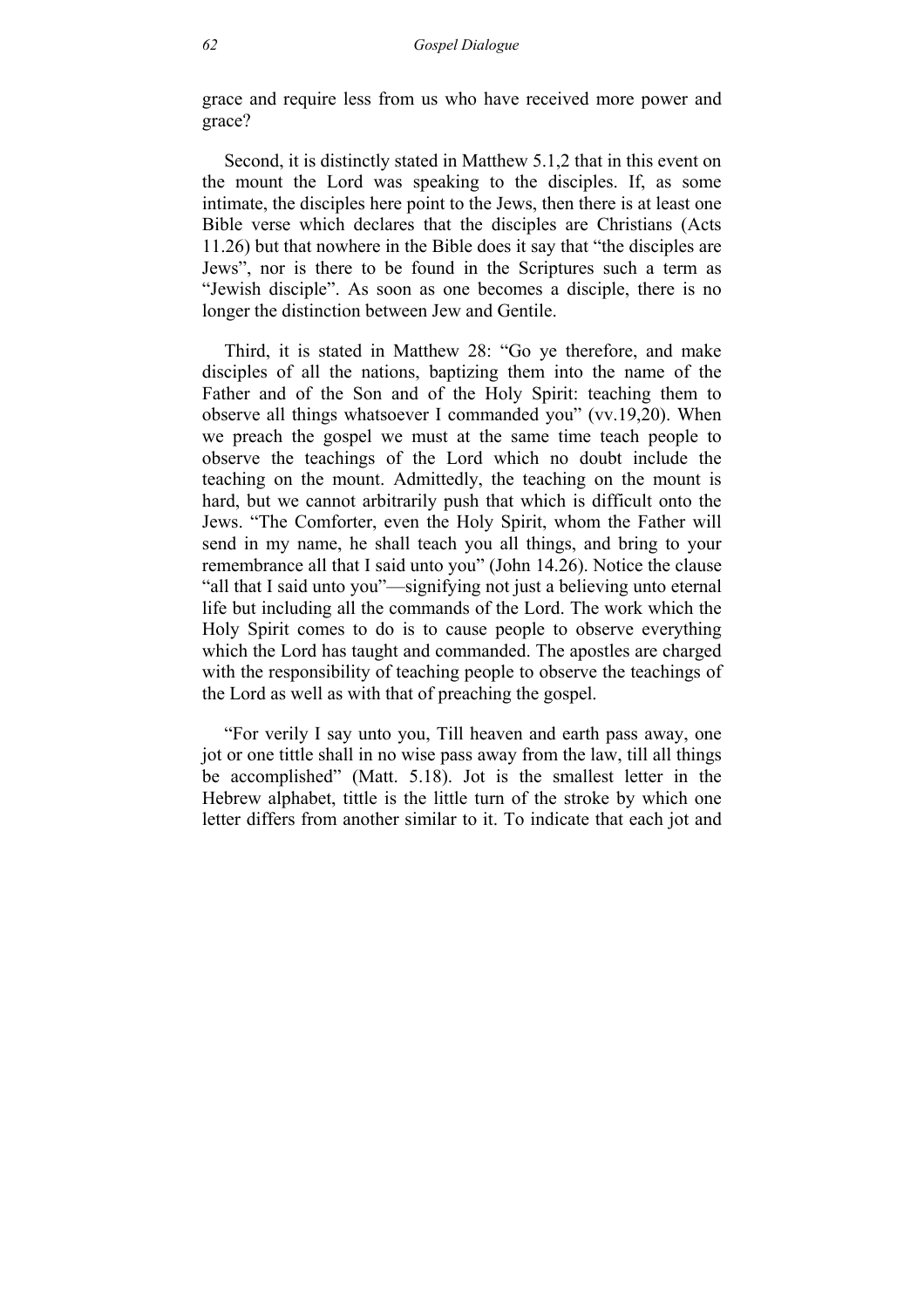tittle is to be fulfilled is to say that all things shall be accomplished. The heaven and the earth will not pass away till all the jots and all the tittles of the law have been accomplished.

In verse 17 we have the law and the prophets, but in verse 18 only the law. Why is this so? Because the law speaks as far as to the millennium, whereas some prophets prophesy to eternity (Isaiah, for example, mentions the *new* heaven and the *new* earth). Should heaven and earth pass away before all things which the prophets have said are accomplished, then those matters spoken of in the book of Revelation will be turned upside down. How our Lord weighs every word—no more, no less! He has said that heaven and earth shall in no wise pass away till every jot and tittle of the law be accomplished. How solemn and full of dignity is the law.

One time Jesus said to a lawyer of the Pharisees: "Thou shalt love the Lord thy God with all thy heart, and with all thy soul, and with all thy mind. This is the great and first commandment. And a second like unto it is this, Thou shalt love thy neighbor as thyself. On these two commandments the whole law hangeth, and the prophets" (Matt. 22.37-40). He also said to the Pharisees: "I desire mercy, and not sacrifice" (Matt. 9.13). The Lord shows us here that moral law is more important than all other laws. "Woe unto you, scribes and Pharisees, hypocrites! for ye tithe mint and anise and cummin, and have left undone the weightier matters of the law, justice, and mercy, and faith: but these ye ought to have done, and not to have left the other undone" (Matt. 23.23). Here the Lord indicates the more and the less important in the law. Some may have observed in quite a complete manner all which was on the ceremonial side of the law, but the Lord still chides them. The tithing of mint and anise and cummin, not weaving wool and linen together, not cooking the lamb in its mother's milk, and so forth belong to those commandments of the law which were of secondary importance.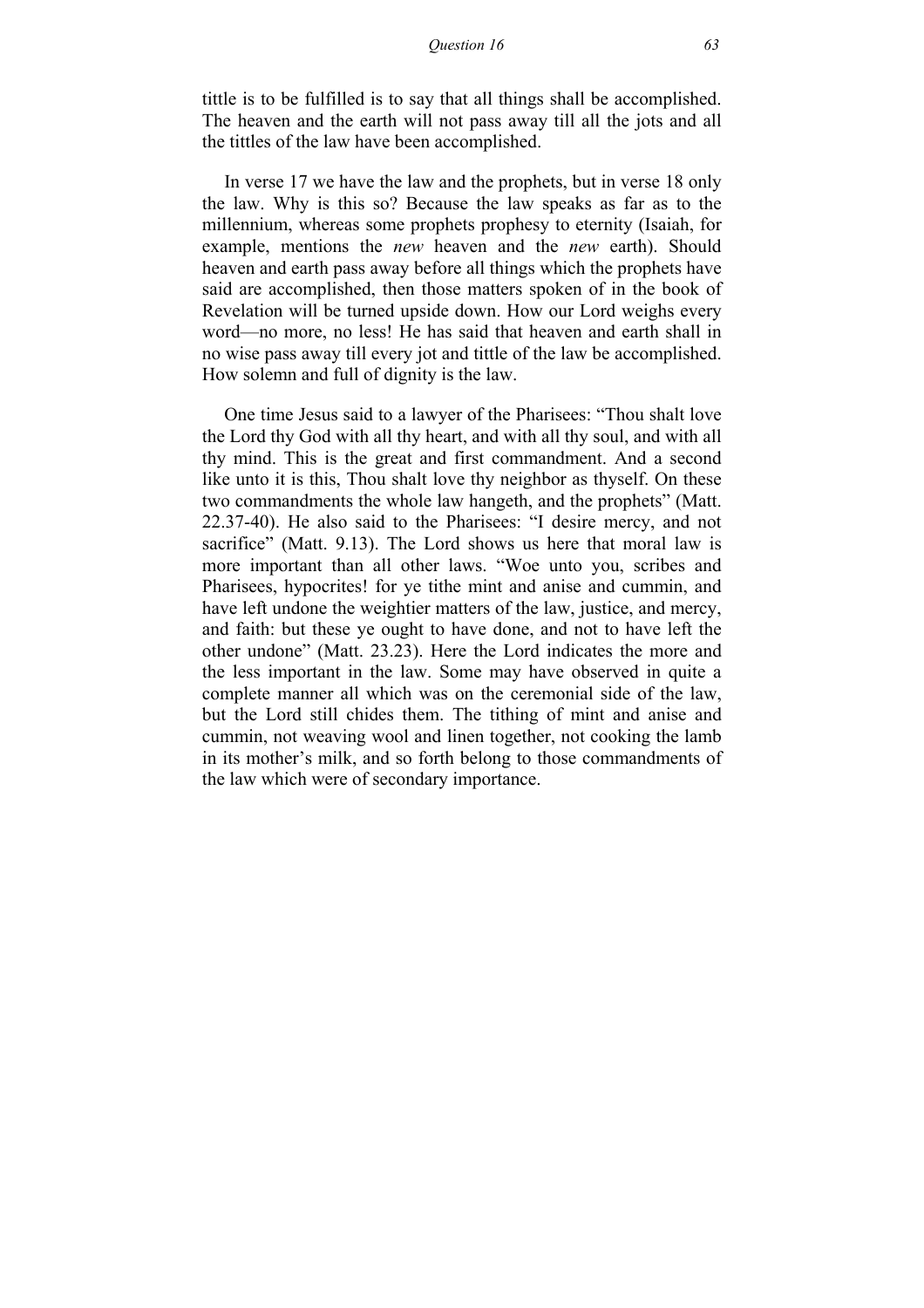Must we Christians also keep the law? No, because Christians are not under law but under grace (Rom. 6.14). During the apostolic age, a few taught the brethren saying, Unless you are circumcised according to Mosaic law you cannot be saved (see Acts 15.5). In reply Peter said, "Now therefore why make ye trial of God, that ye should put a yoke upon the neck of the disciples which neither our fathers nor we were able to bear?" (v.10) Finally, the apostles and the elders in Jerusalem wrote a letter to the brethren who were of the Gentiles, admonishing them to abstain from the pollution of idols and from fornication and from what is strangled and from blood, without requiring them to be circumcised (vv.22-29).

On the other hand, while the Lord was still on earth and before His death and resurrection, and although He was the meaning of all these ceremonial laws, He and His disciples nevertheless kept the law (recall, for example, how both Peter and the Lord paid the temple tax, Matt. 17.24-27). The law continued in force until the death of the Lord. But at the Lord's death all these ceremonial laws were fulfilled and thus passed away. We must notice the dispensational relationship here.

After the coming of the Holy Spirit and the establishing of the church, Peter still desired to keep the ceremonial law in the case of not eating the unclean creatures mentioned in Leviticus 11. How did God instruct him? "What God hath cleansed, make not thou common" (see Acts 10.9-15). There is thus a change under the New Covenant. In the Letter to the Galatians Paul, in speaking about circumcision (which was the most important law to the Jews), most earnestly declared: "Behold, I Paul say unto you, that, if ye receive circumcision, Christ will profit you nothing. Yea, I testify again to every man that receiveth circumcision, that he is a debtor to do the whole law" (Gal. 5.2,3). Paul shows us here the entire law. For unless you keep all the laws, you do not keep any one law. You cannot keep only that which you desire and reject those which you do not desire. Here, then, can we be clear that we are not under law.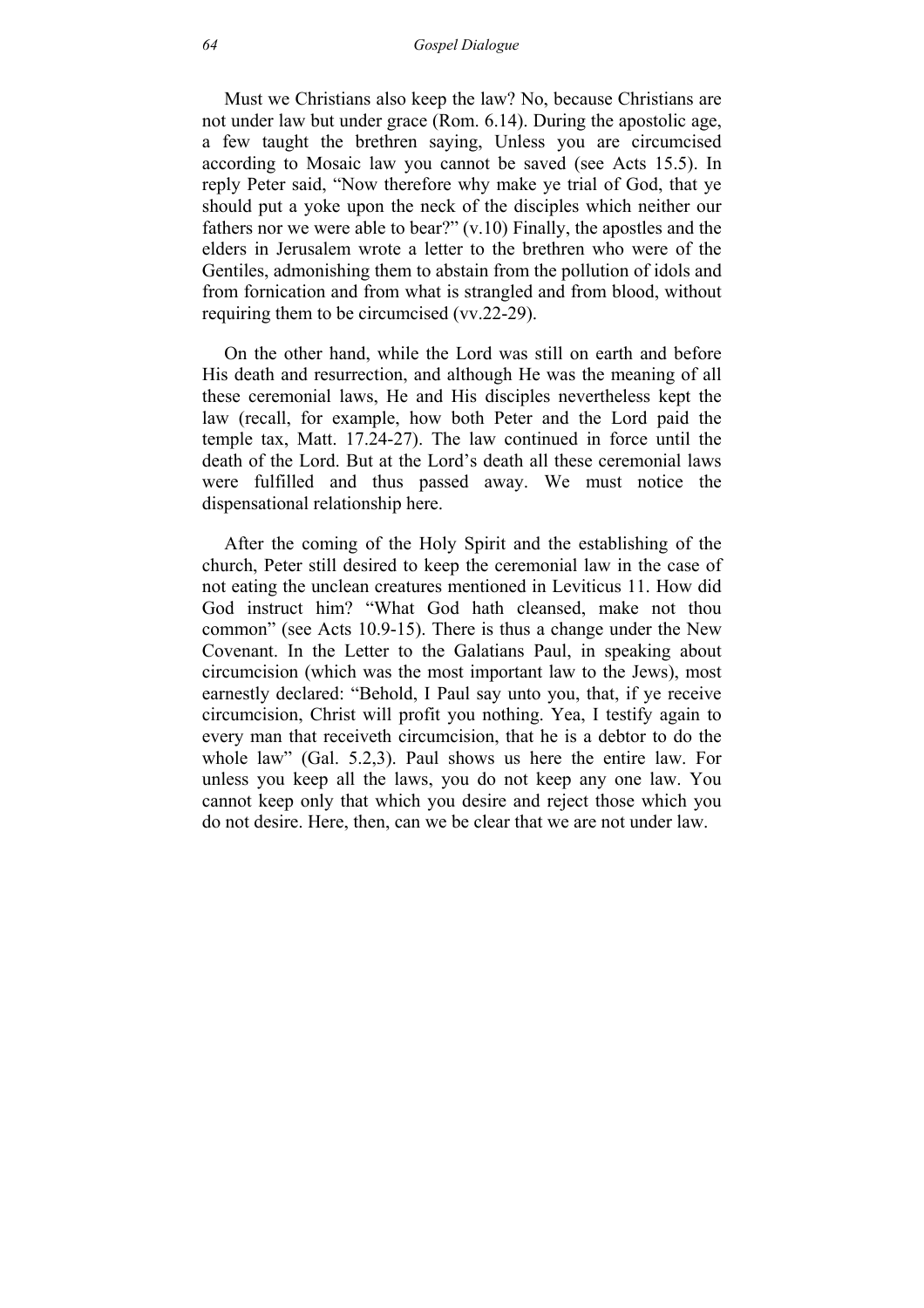The "kingdom" in Matthew 5.19 does not refer to the church; it instead points to the time of the Lord's second coming when we shall reign in the millennial kingdom.

Now some may conclude that even though Christians need not keep the ceremonial law they perhaps must still keep the moral law. After a person is saved through faith, he has the power to do good and to keep the law that he may be sanctified. However, we ought to know that as keeping the law is not a condition for salvation, so also keeping the law is not the principle or rule of our Christian life.

"I say unto you, that except your righteousness shall exceed the righteousness of the scribes and Pharisees, ye shall in no wise enter into the kingdom of heaven" (Matt. 5.20). A Pharisee obtains his righteousness by keeping the moral law. Can a Christian enter the kingdom of heaven by having the righteousness of a Pharisee? The Lord emphatically says, No. In this passage (vv.17-20), the Lord twice says "I say unto you". In verse 18 He tells the disciples that the law shall not pass away till all things in it are accomplished. In verse 20 He indicates to them that there needs to be a filling up of what is lacking in the law. Verse 17 tells us that, negatively, the law is not to be destroyed but, positively, to be fulfilled. Thereafter, verses 18 and 19 show us how the Lord's attitude toward law is, negatively, not to destroy it; whereas verse 20 tells us how His attitude toward law is, positively, to fill it full. Because of these two sides, He uses the phrase "I say unto you" twice.

"Your righteousness" in verse 20 is different from being justified before the law. To be justified by God is something which He freely gives to us and is received by faith. "Your righteousness" refers to our conduct which is the result of the working of the Holy Spirit in us. If it were a matter of justification it would have been spoken to sinners. But here the words are addressed to the disciples. Consequently, the righteousness here spoken of is not a God-given righteousness but the righteousness of the saints.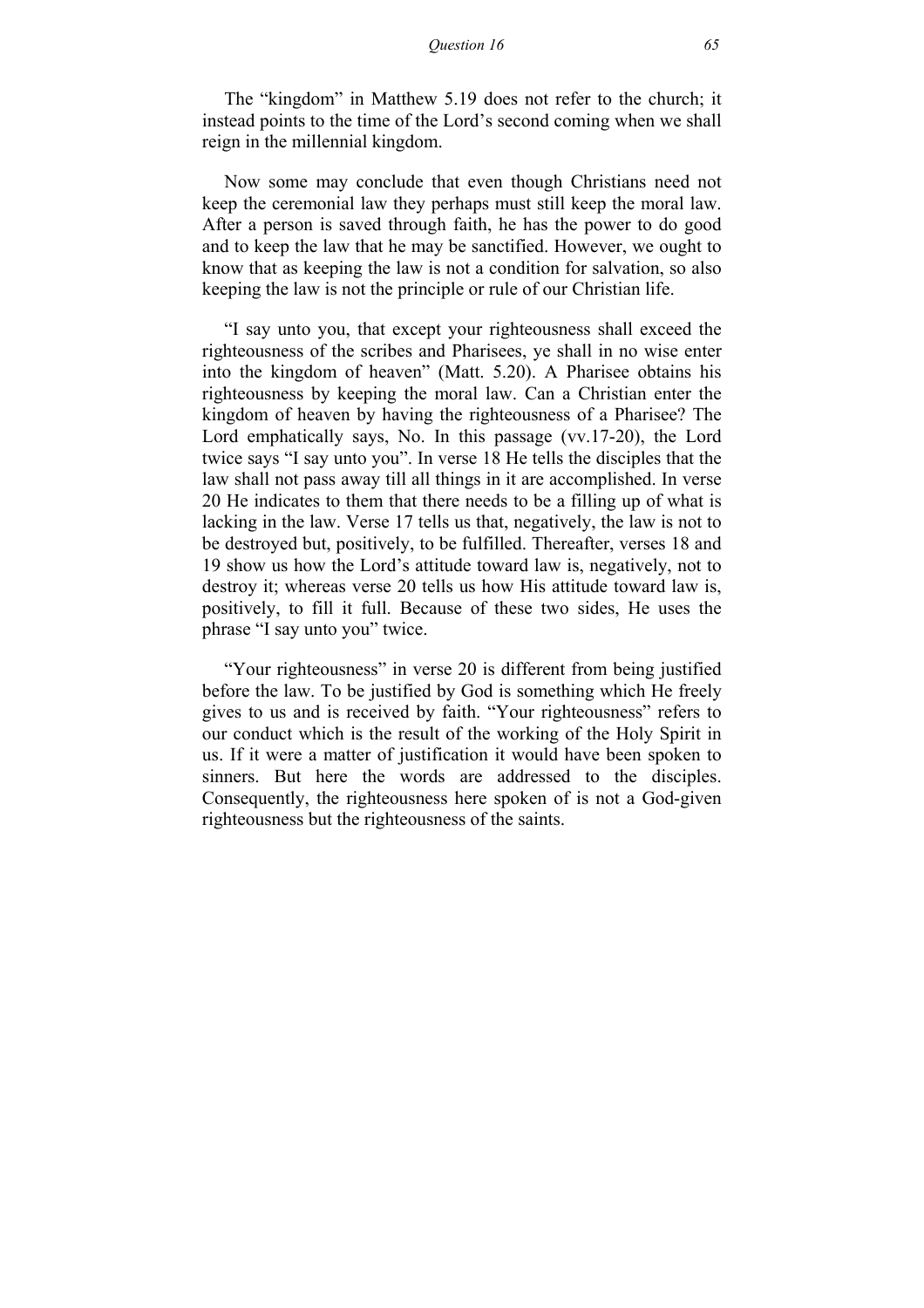However well the scribes and the Pharisees may conduct themselves, the most they have is the righteousness according to the law. But the disciples are not under law and therefore their righteousness must exceed the righteousness according to the law. Their standard ought to be higher than that of the scribes and the Pharisees. No Christian can enter the kingdom of heaven just by keeping the law. He has the teachings of Matthew 5-7. Unless he follows these teachings he will not be able to enter.

Another point which we must clearly understand is this: Every believer has eternal life, but not all believers shall enter the kingdom of heaven. For eternal life is obtained through God's given righteousness, whereas the kingdom of heaven is entered by means of one's own righteousness. Eternal life is obtained by faith and will never be lost; but the kingdom of heaven is prepared for those who overcome. Eternal life is to be possessed at this age; the kingdom of heaven shall be set up at the Lord's second coming. The Gospel according to John mentions nine times about how eternal life is obtained through faith; yet in Matthew 11 it is stated that "the kingdom of heaven suffereth violence, and men of violence take it by force" (v.12). Once one believes, that one has eternal life; but it takes a daily seeking to enter the kingdom of heaven. To have eternal life refers to how God chooses people out of the world; to enter the kingdom of heaven alludes to how God chooses from among those who have eternal life. Eternal life is granted equally to all, but in the kingdom of heaven there are the great and the least. Now that we have been saved, we need to reproduce through the Holy Spirit our own righteousnesses if we expect to reign with Christ at His return. How can we disbelieve the word spoken by the Lord himself?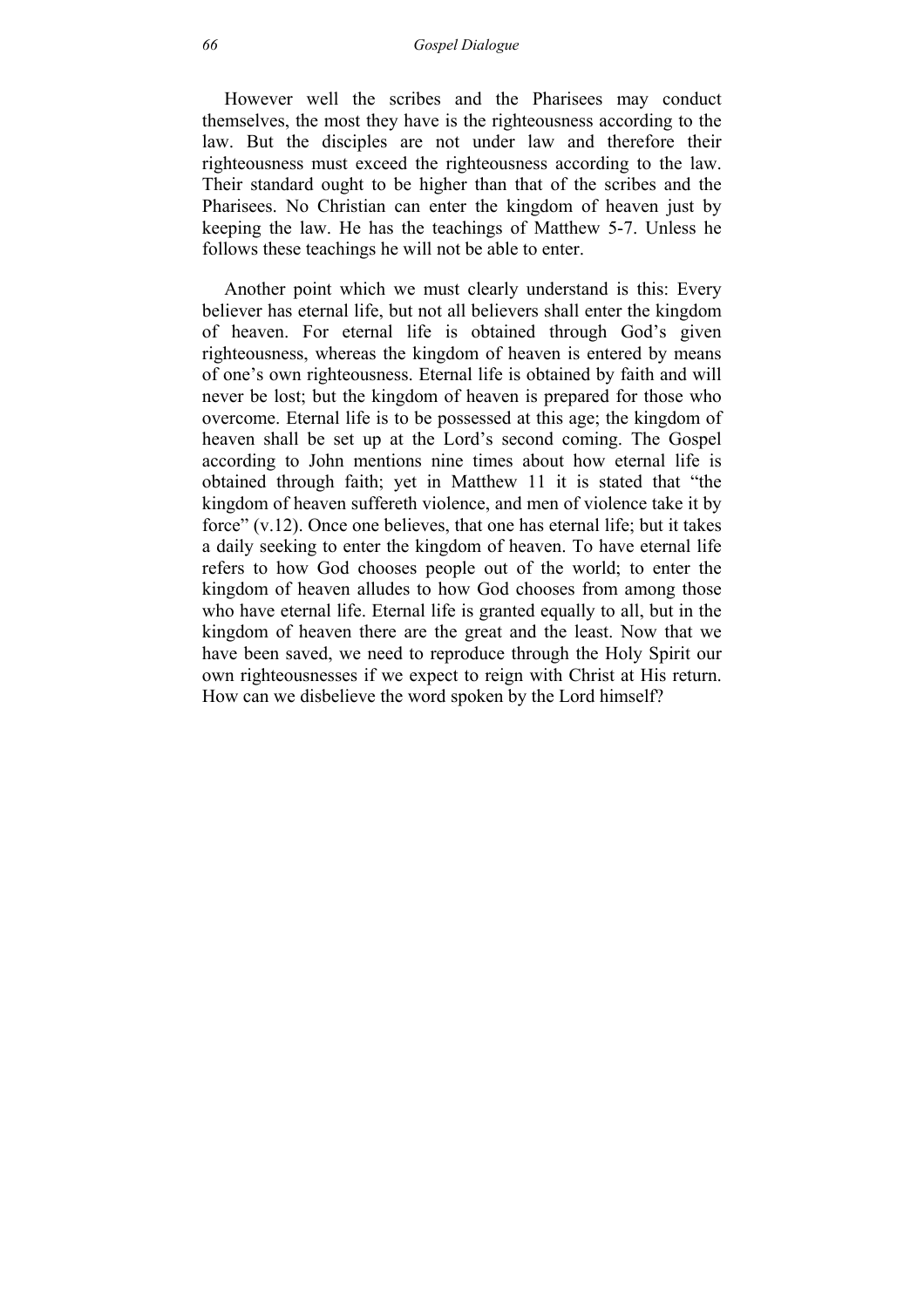### **Question 17: Life, Righteousness, and the Law in Galatians 3.21**

Some Christians tend to make Galatians 3.21 read as follows: "Is the law then against the promises of God? God forbid: for if there had been a law given which could make righteousness, verily life would have been of the law." Is there any error in this rendering? And if so, where is the error?

### *Answer:*

What Galatians 3.21 actually says is this: "Is the law then against the promises of God? God forbid: for if there had been a law given which could make *alive*, verily *righteousness* would have been of the law." The error in the question is to reverse the order of life and righteousness. We must understand what Paul means here. He is saying that the law and the promises of God are not opposed to each other. The Galatians considered the promise as coming after the law, but Paul proves to them that the promise was made before the law. God had promised Abraham first long before He gave the law to Moses. God gave His promise to Abraham 430 years prior to His giving the law.

An error commonly shared by Christians is that God uses grace to save people after He has failed in using law. God has not done anything of the sort. He made His promise to Abraham without regard to what Abraham would do and actually did. The latter received the promise simply by believing. Since the children of Israel did not appreciate the preciousness of grace, they were given the law by God. His intent in giving them the law was to make them realize their sins in violating the law so that they might better appreciate the promise of God. So that, even after God had given the law, He still saves with grace. The law is given for the knowledge of oneself; and after one knows himself, he will treasure grace. When one is hungry,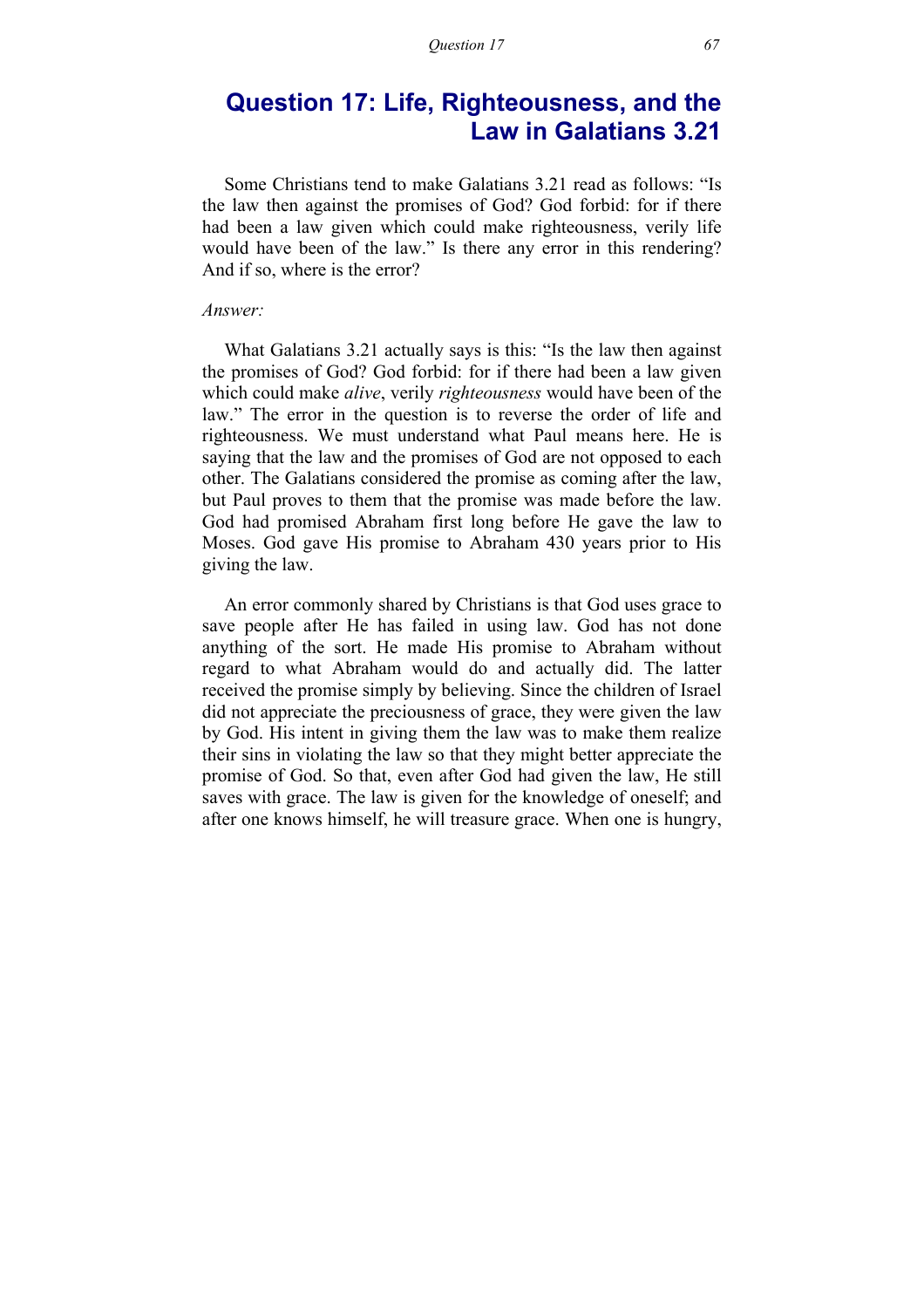he thinks of eating. If he does not desire to eat, he needs to have his appetite stimulated by taking some medicine. In similar fashion, the law leads us to grace.

What is meant in Galatians 3.21 is that if there had been a law which could give life, then the law would have also given righteousness. Does the law give life first or give righteousness first? Does a Christian get life first or get righteousness first? Paul argues this point throughout the Letter to the Galatians. He points out that if the law could give us life, then it also could give us righteousness. In our salvation we obtain righteousness before we receive life. Why must a person perish? Because he has sinned. Does sinning occur first or does perishing? Obviously, first comes sinning, and then the perishing. So then, how is a person saved? Because of righteousness. Does righteousness come first or life first? Naturally righteousness precedes life. We can prove this by quoting the Scriptures: "Much more shall they that receive the abundance of grace and of the gift of righteousness reign in life through the one, even Jesus Christ" (Rom. 5.17). In this verse we see that righteousness is put before life. Again: "Even so might grace reign through righteousness unto eternal life through Jesus Christ our Lord" (v.21). Here, too, it is first righteousness and then life. And still another verse from Romans: "The spirit is life because of righteousness" (8.10). Once more the order is first righteousness, followed by life.

One thing which we must be clear about is that the reason we do not have life is because we do not have righteousness. Without righteousness we should be punished and should die according to the righteousness of God. Note that the Lord Jesus came not to be *resurrected* for us first but to *die* for us first and *then* to be resurrected. In believing into Him we appropriate to ourselves the righteousness that He has accomplished and which in turn becomes our life. The spirit is life because of righteousness, says Romans 8.10. Because of the death and resurrection of the Lord Jesus on our behalf, we now have life. The Lord Jesus has already died; and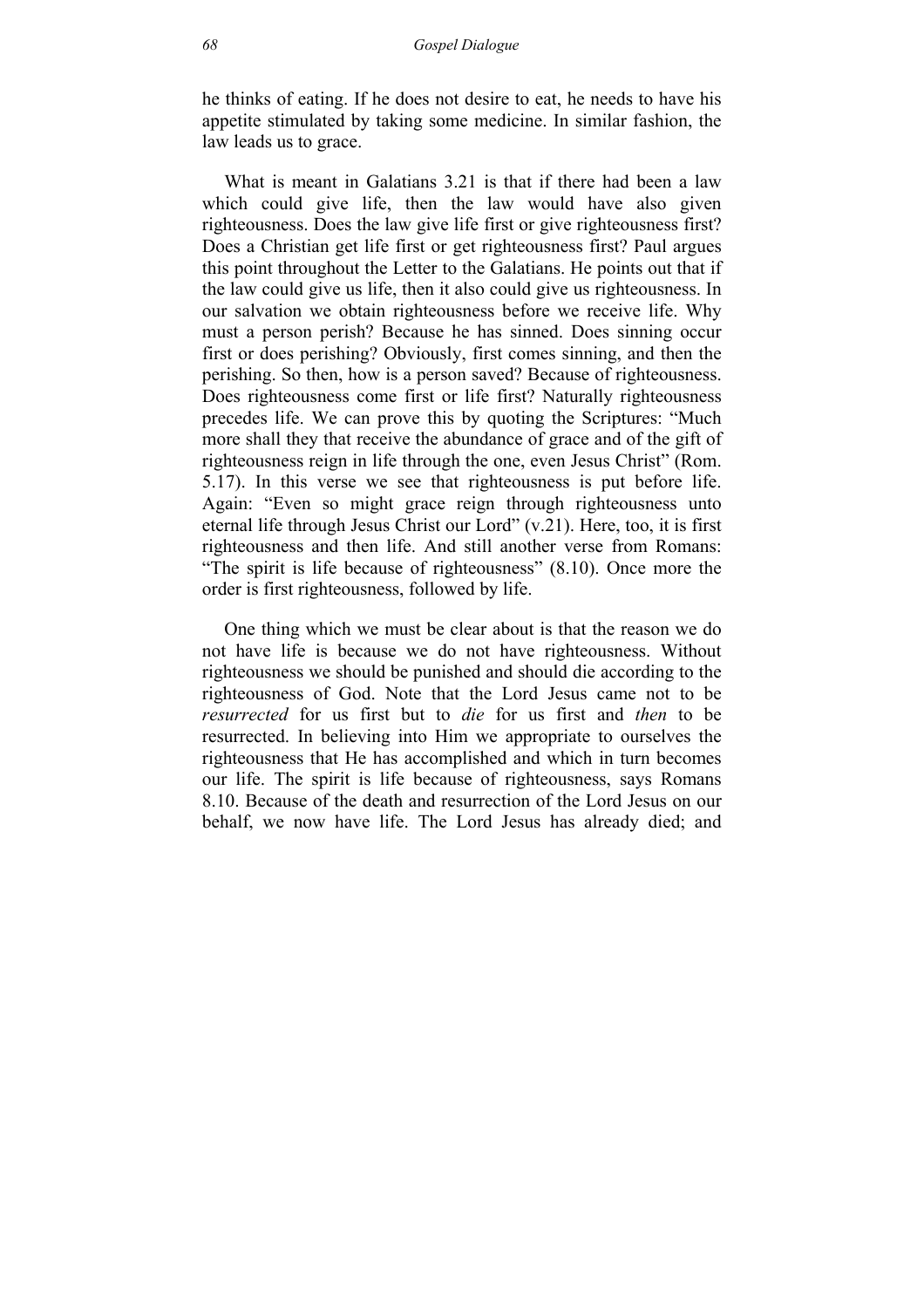according to the righteousness of God, God cannot but forgive our sins because the price is paid and His righteous demand is satisfied. We are therefore saved by the righteousness which Christ has accomplished in His death. What Paul therefore really means is that if I have said that the law could give life, then I would also have had to say that the law could also give righteousness; but I have not so said, because righteousness is not based on the law. Nevertheless, God still saves people according to the principle of the law, for since the law clearly states that whoever is righteous shall live (see Rom. 10.5; cf. Lev. 18.5), grace gives us righteousness first and afterward life. Thus it is proven that the promises of God do not oppose the law.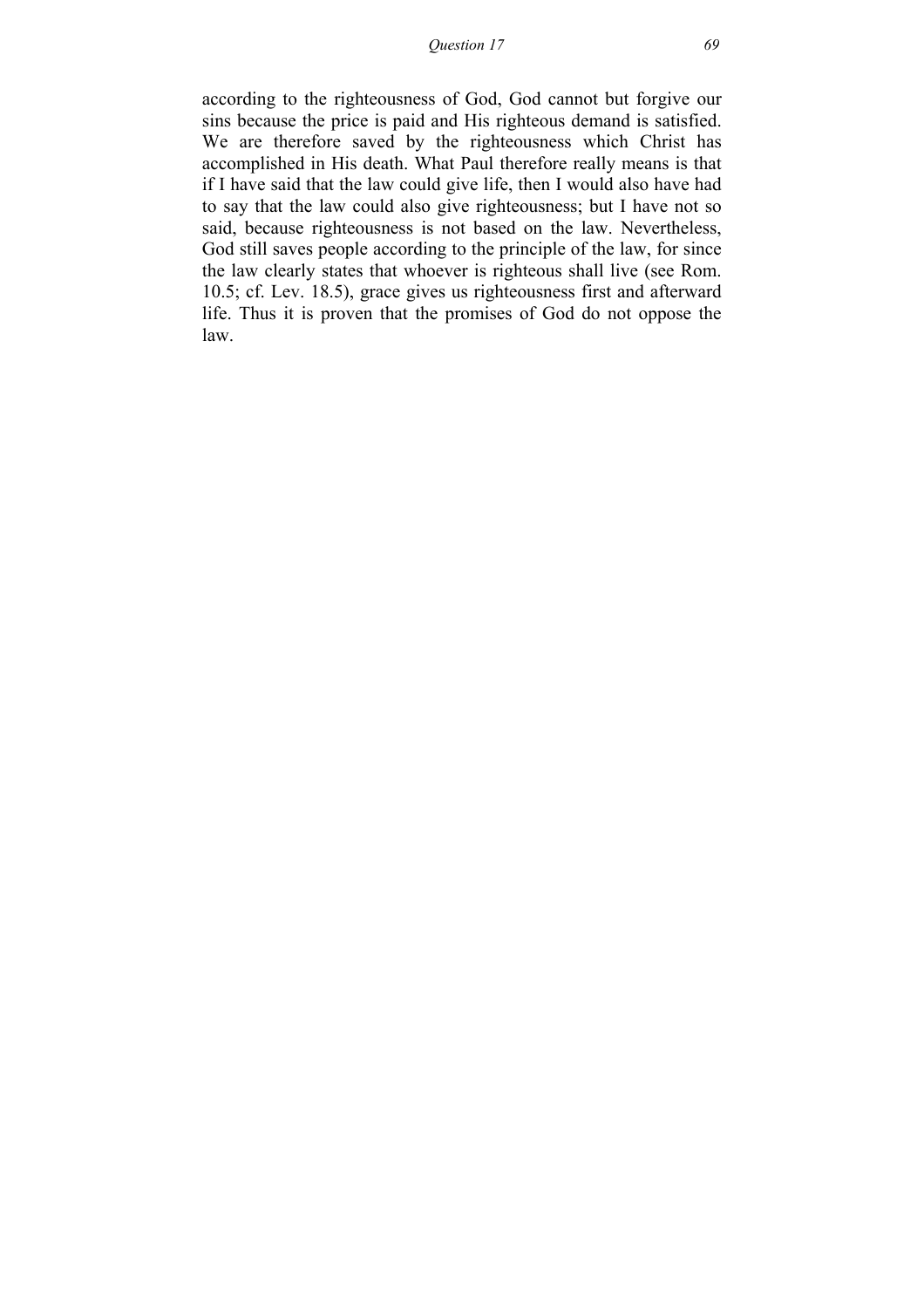### **Question 18: From What Are We Redeemed?**

What is meant by "redemption"? From what are we redeemed?

*Answer:* 

The word "redemption" means to buy out—that is, to redeem back what has been pledged to others.

Yet to say that we are redeemed, we must ask from whom or what are we being redeemed? According to the traditional teaching, we are said to be redeemed from the hand of the devil because we had become his slaves but that the Lord Jesus shed His blood to buy us out of the devil's hand. If so, however, would it be true that God had conceded to the legality of our being under the hand of the devil? Let us illustrate our questioning of this. Suppose someone steals something from you and you know who is the thief, yet you pay a ransom to buy it back. Such a way of redeeming would tacitly acknowledge the legality of his having stolen it from you, which is nonsense. By the same token, then, if we say that the Lord Jesus pays the price of His blood to redeem us out of the hand of the devil, that would be tantamount to saying that God admits to the lawfulness of the fall of man into the devil's hand. Such an interpretation is no doubt incorrect. It cannot be said that we are redeemed from the hand of the devil.

Can it be said, then, that we are redeemed from the hand of God? No, this too is impossible. For in so saying this, it will in the first place efface the love of God. Do not forget that it is God who sent the Lord Jesus to this world. The Bible tells us again and again how God loves us. (By contrast the whole New Testament only mentions "the love of Christ" three times. Now of course the Lord Jesus loves us too and is therefore willing to come and save us according to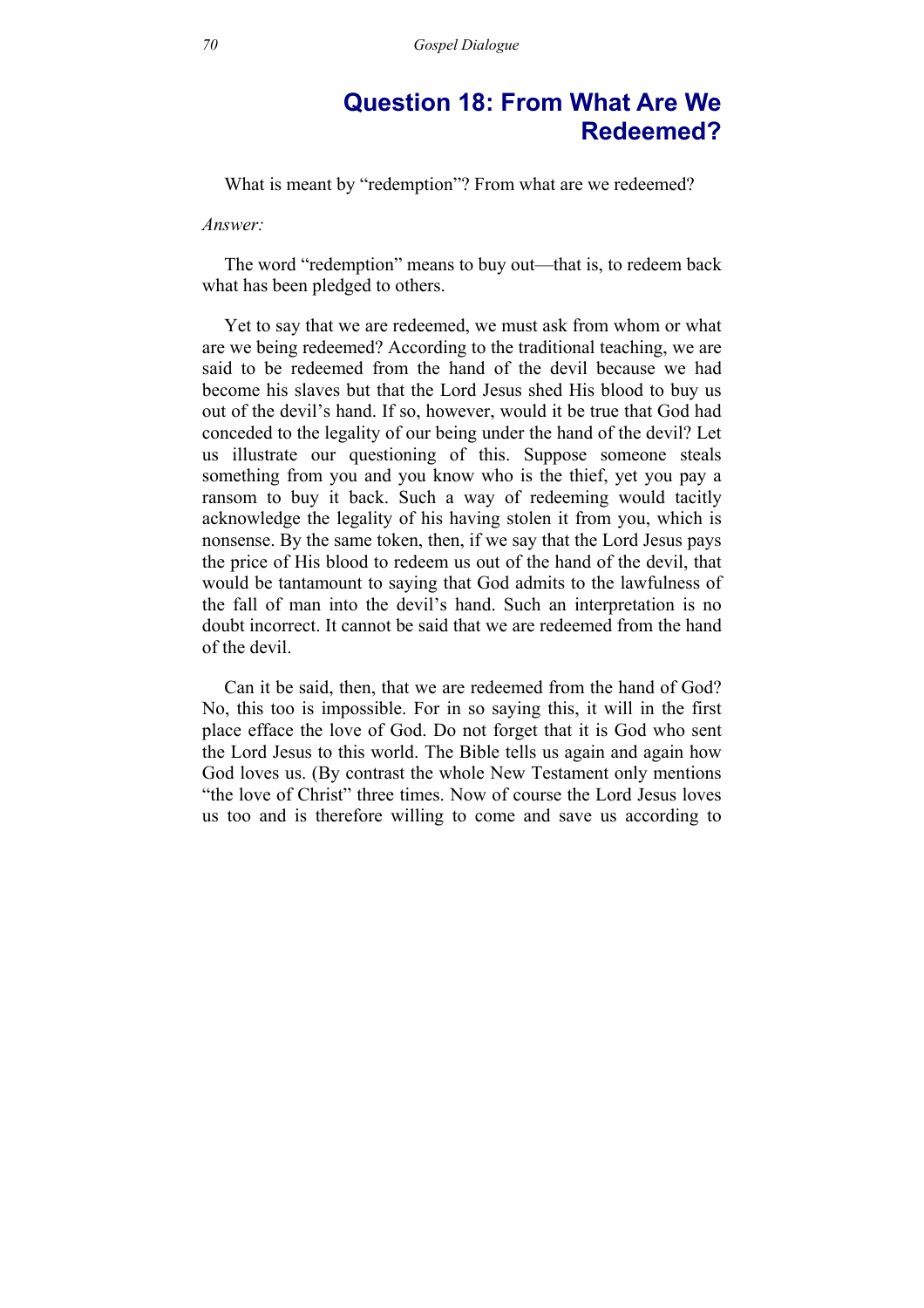#### *Question 18 71*

God's will.) Due to His loving us, God laid out the plan of sending His only Son to save us. Hence we should never misjudge God's nature. But in the second place, in saying that we are redeemed from God's hand we are forced to ask, To whom, then, do we belong? For if we are redeemed from His hand, how can we still be His?

Can we say we are redeemed from sin? This too must be answered in the negative. For if we are in fact redeemed from sin, who, then, receives the ransom money? Truly the Lord has paid the price, but sin cannot in any way receive the ransom.

There is only one place in the Bible that can solve this problem. Let us take note of a verse in Galatians, which reads: "Christ redeemed us from the curse of the law, having become a curse for us" (3.13a). Accordingly, our conclusion is that we are redeemed from the curse of the law. Because we were sinners before God we came under the curse of the law. Now, though, the Lord Jesus has died for us, and has thus redeemed us from the curse of the law. Let us carefully notice that we are not redeemed from the law, but rather, from the *curse* of the law. For us to be redeemed from the curse of the law means to be redeemed from its consequence. It is therefore not a matter of being delivered from a few articles of the law, but a being liberated from the curse of the law, because the blood of the Lord Jesus has answered its demand which requires punishment for all who sin. This, therefore, is what the Bible says; and only this much will we say. Our saying any less or saying any more would constitute an error.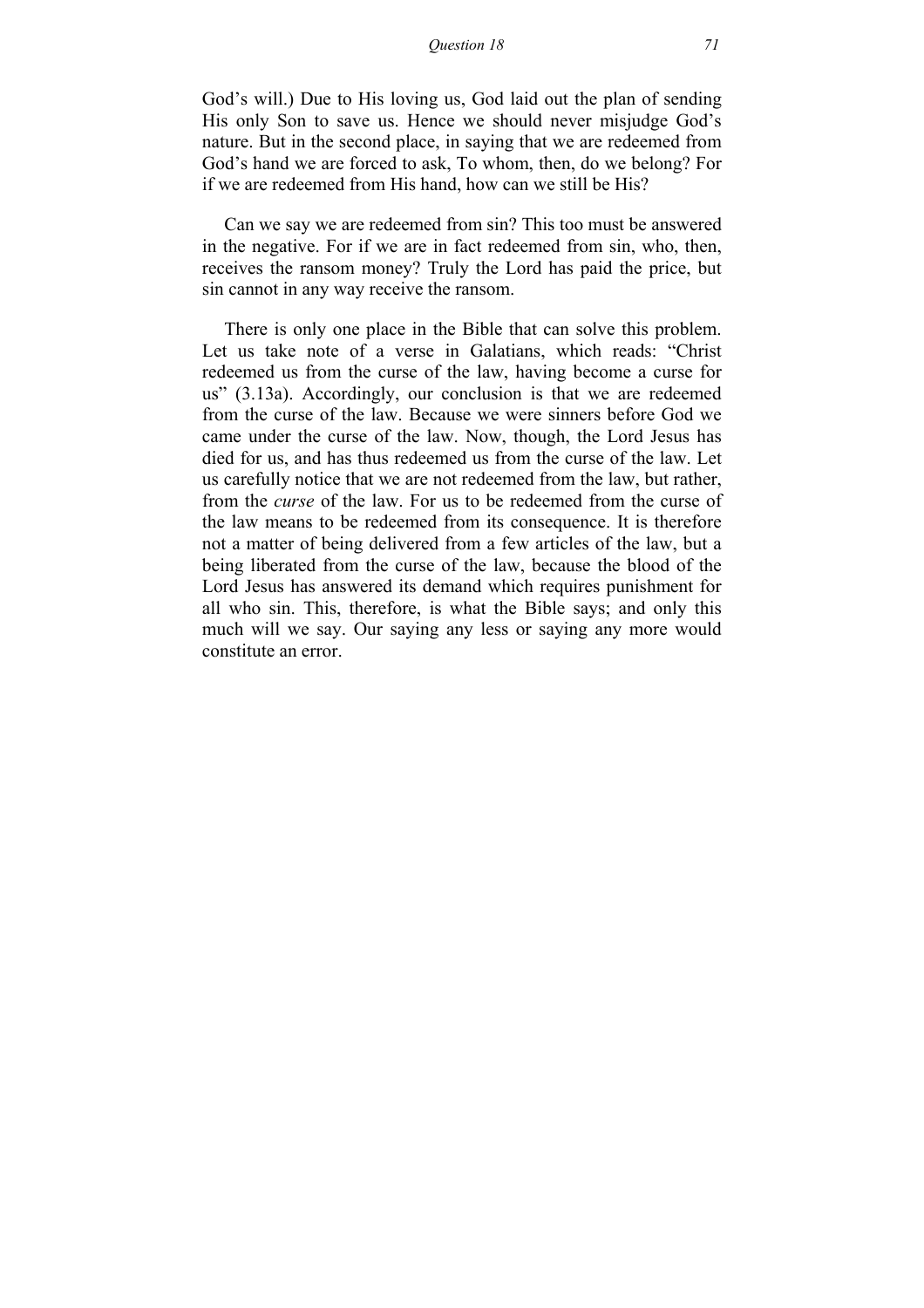### **Question 19: The Sinner, Perdition, and Romans 2.12**

Does Romans 2.12 advocate that without the law (that is, if God does not give him the law) a person will not perish even though he has sinned? Or that, also, if a sinner has never heard the gospel, will his destiny be one of perishing?

#### *Answer:*

Perishing and sin are closely related. To perish or not to perish does not base itself on whether or not there is the law. Romans 2 declares that "as many as have sinned without the law shall also perish without the law" (v.12). God has His way of dealing with people who have not received the law or who have never heard the gospel (see Rom. 2.6-16). First, the just God will not do anything unjust. Second, it is not God's duty or *obligation* to save men, because for men to perish through sin is a self-inflicted consequence; and so God would not be unrighteous by His not saving them. Men are saved not because God is obligated to save, but because God gives special grace.

Hence, to answer this question we must pay special attention to, first, the grace of God, and, second, the righteousness of God. The grace of God has caused the Savior to die and to be resurrected for us. Today we are saved by the righteousness of God because the Lord Jesus has already died and God cannot but save us. If the Lord Jesus had not come and died in our stead, God would still not be unrighteous by not saving us. Grace must come first, and then righteousness follows. Yet, although salvation is *prepared* by grace, it nevertheless is *established* in righteousness. God saves a sinner by sending (through His grace) the Lord Jesus to be the Savior of sinners. If in the future there will be people who go into the lake of fire, there will only be groanings of pain but no murmurings and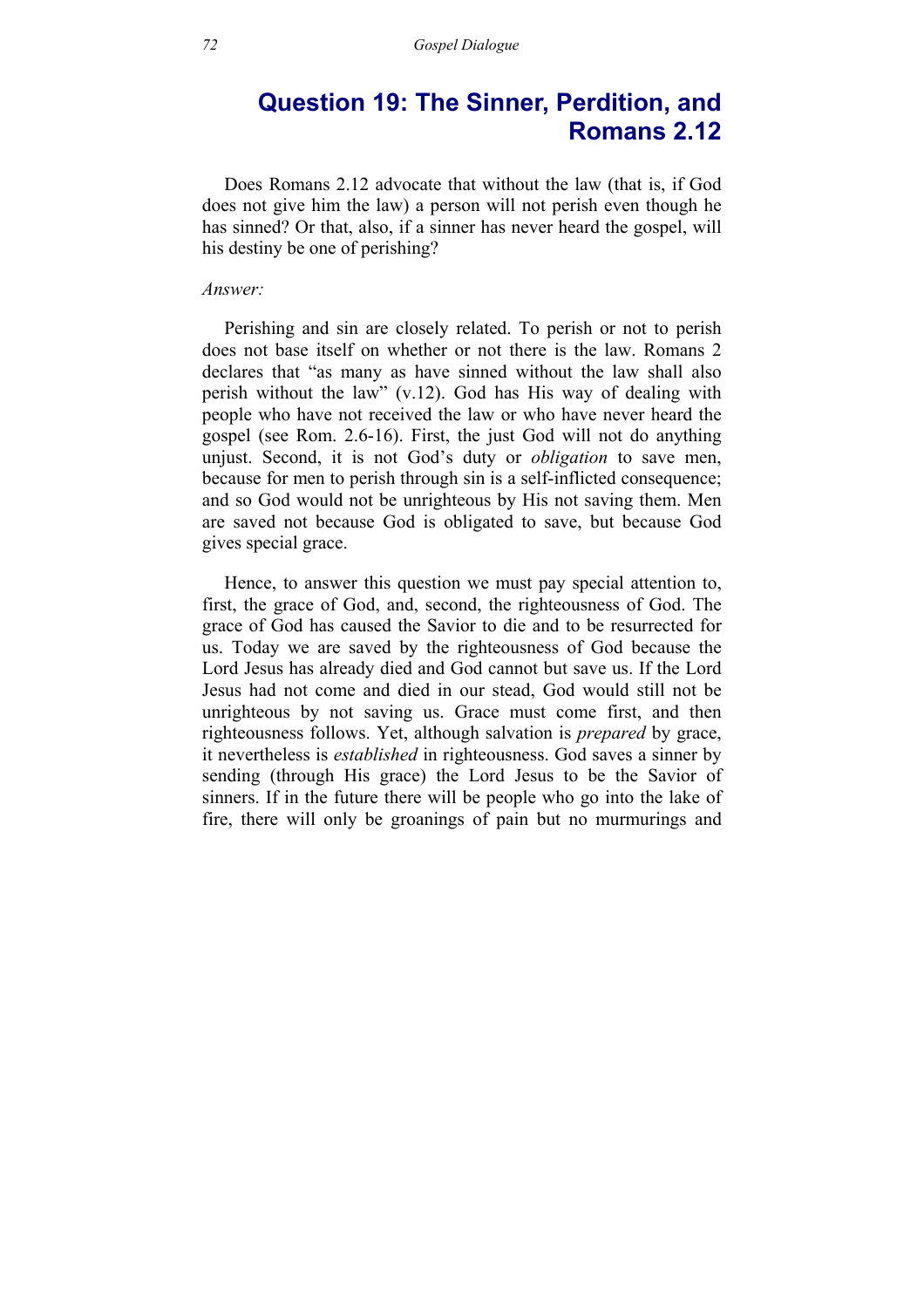complaints, because the lake of fire is God's most *just* punishment. In the judgment of the great white throne told of in Revelation 20, no one will rise up and complain that God is not just.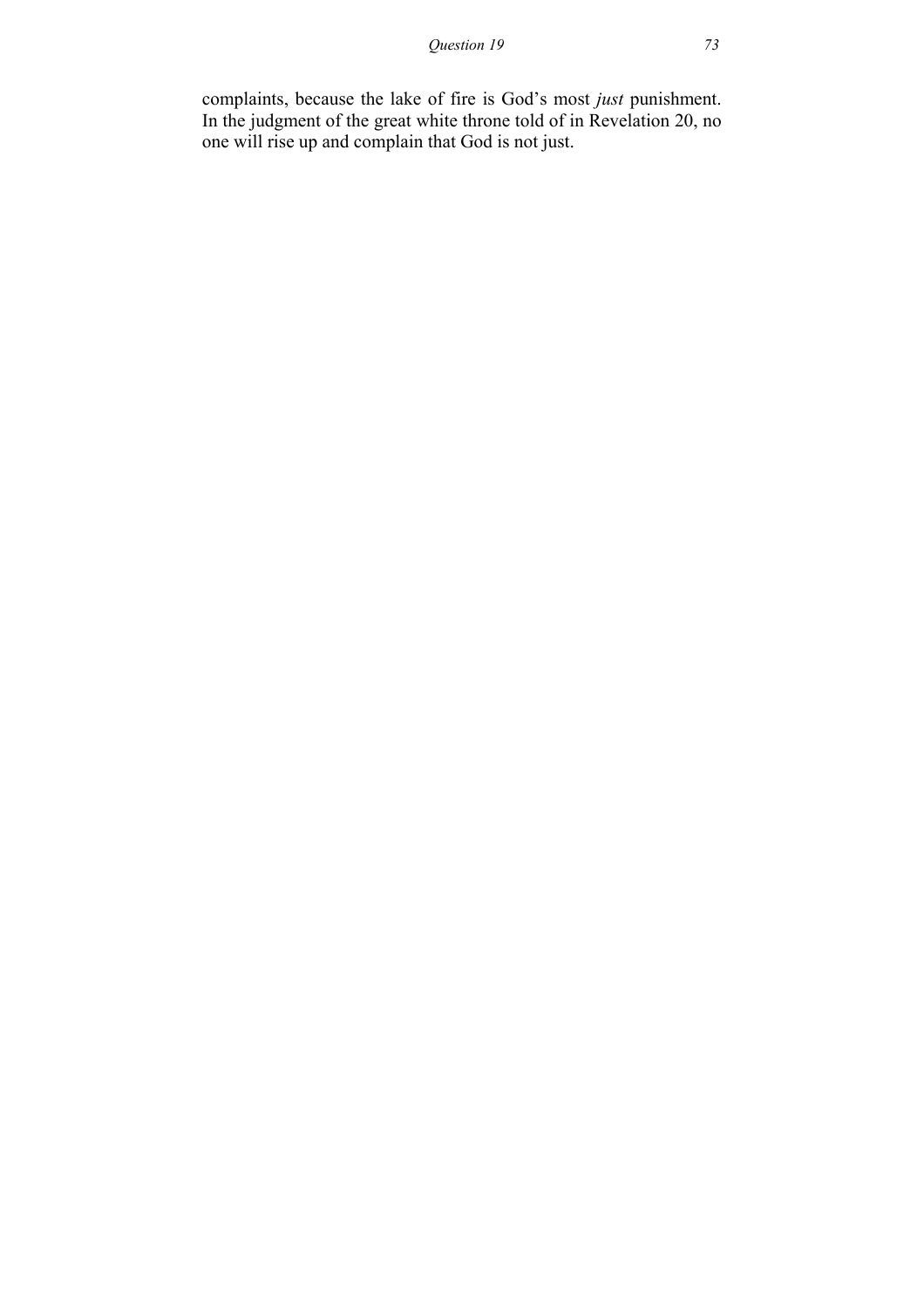### **Question 20: Must Believe in Death** *and* **Resurrection to Be Saved**

Since salvation is based on the death of Christ, why are we told in the Bible to believe in the resurrection of Christ and not just to believe in His death?

#### *Answer:*

The apostles were witnesses to the resurrection of the Lord Jesus (Acts 1.22). The book of Acts is filled with words testifying to the Lord's resurrection. Death is only a process, but resurrection is the fulfillment. For this reason the Bible always mentions the Lord's resurrection whenever His death is spoken of. The Lord himself repeatedly told the disciples that He would be killed, but He never stopped with merely mentioning death but always went on to add that on the third day He would be raised from the dead. Resurrection is a sequel to death; in resurrection the work in death is accomplished. The Lord Jesus died on the cross for our sins. How do we know that He has accomplished what He died for? How are we to know that God has accepted what He did? We know because He is risen from the dead. Suppose a criminal is condemned to serve a certain term of years in jail. How do we know whether his term is fulfilled? We know when he comes out of jail. Resurrection therefore concludes death. Without death there can be no resurrection. Yet with resurrection death is passed away. "Whereof he hath given assurance unto all men, in that he hath raised him from the dead" (Acts 17.31). The Lord wants us to believe in His resurrection.

Merely believing in the death of the Lord Jesus will not result in salvation. One must believe in His resurrection in order to be saved. "Believe in thy heart that God raised him from the dead, [and] thou shalt be saved" (Rom 10.9). Resurrection is an act of God: the Jews "killed the Prince of life whom God raised from the dead" (Acts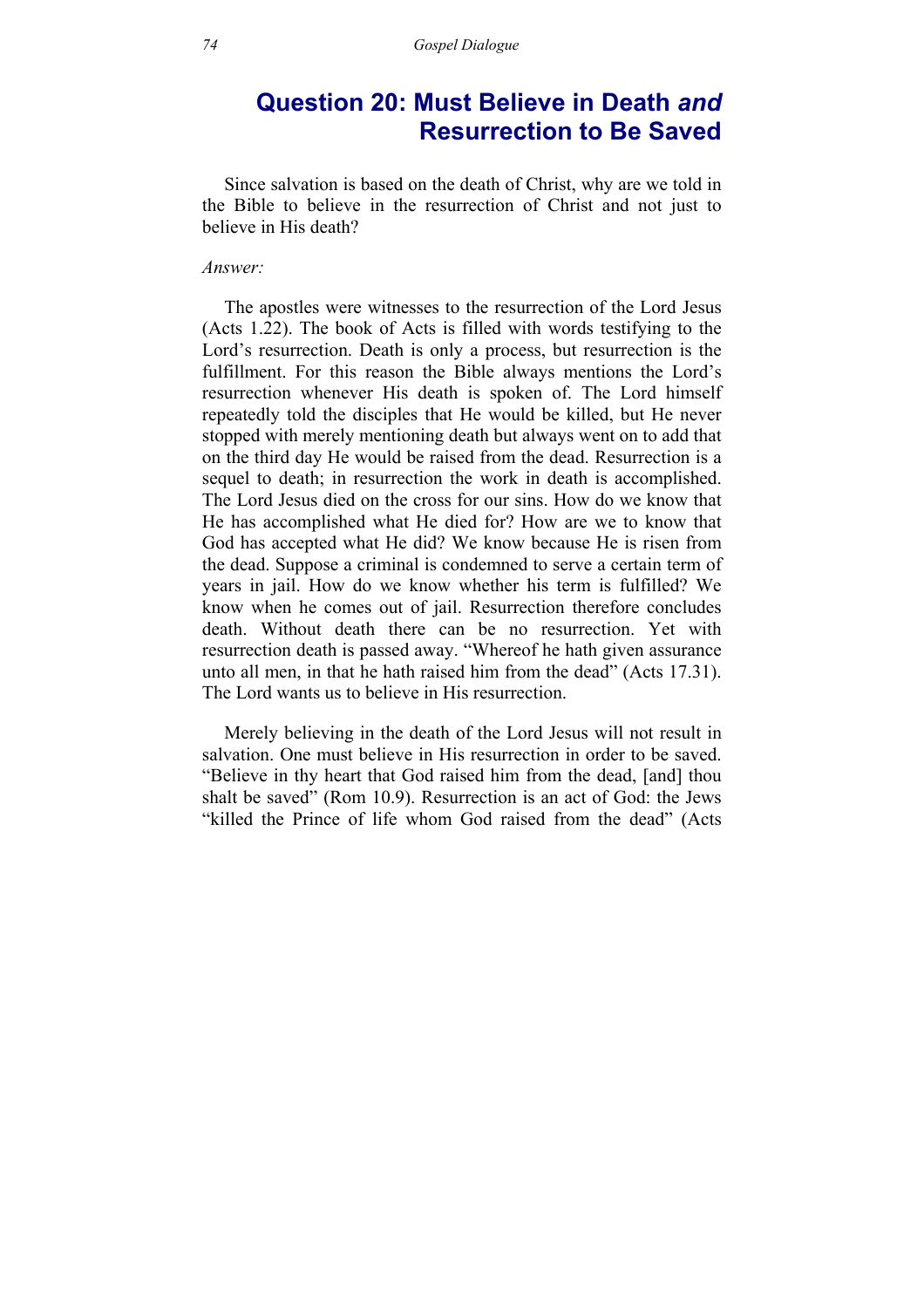#### *<u>Ouestion 20</u> 75*

3.15). What men can see is death. If the Lord had not been raised from the dead, then the people would have looked at Him as merely a man whom they had killed. But God has raised the Lord Jesus from the dead, thus showing all that "it was not possible that he should be holden of" death (Acts 2.24). For "him did God exalt to his right hand to be a Prince and a Saviour, to give repentance to Israel, and remission of sins" (Acts 5.31). "This is he who is ordained of God to be the Judge of the living and the dead . . . Through his name every one that believeth on him shall receive remission of sins" (Acts 10.42,43).

To believe in resurrection is something beyond human ability. Except a person is moved by the Holy Spirit he is not able to believe that the Lord Jesus has been raised from the dead. To say so without any heart conviction is naturally out of the question. For one to truly believe with the heart it requires the work of the Holy Spirit. "By grace have ye been saved through faith; and that not of yourselves, it is the gift of God" (Eph. 2.8). The apostles bore witness to the resurrection of the Lord Jesus in the power of the Holy Spirit. "They were all filled with the Holy Spirit. . . . And with great power gave the apostles their witness of the resurrection of the Lord Jesus" (Acts 4.31,33).

The work of redemption is accomplished through the death of Christ. Our salvation is based on His death. Nevertheless, we must believe in Christ's resurrection as well as in His death.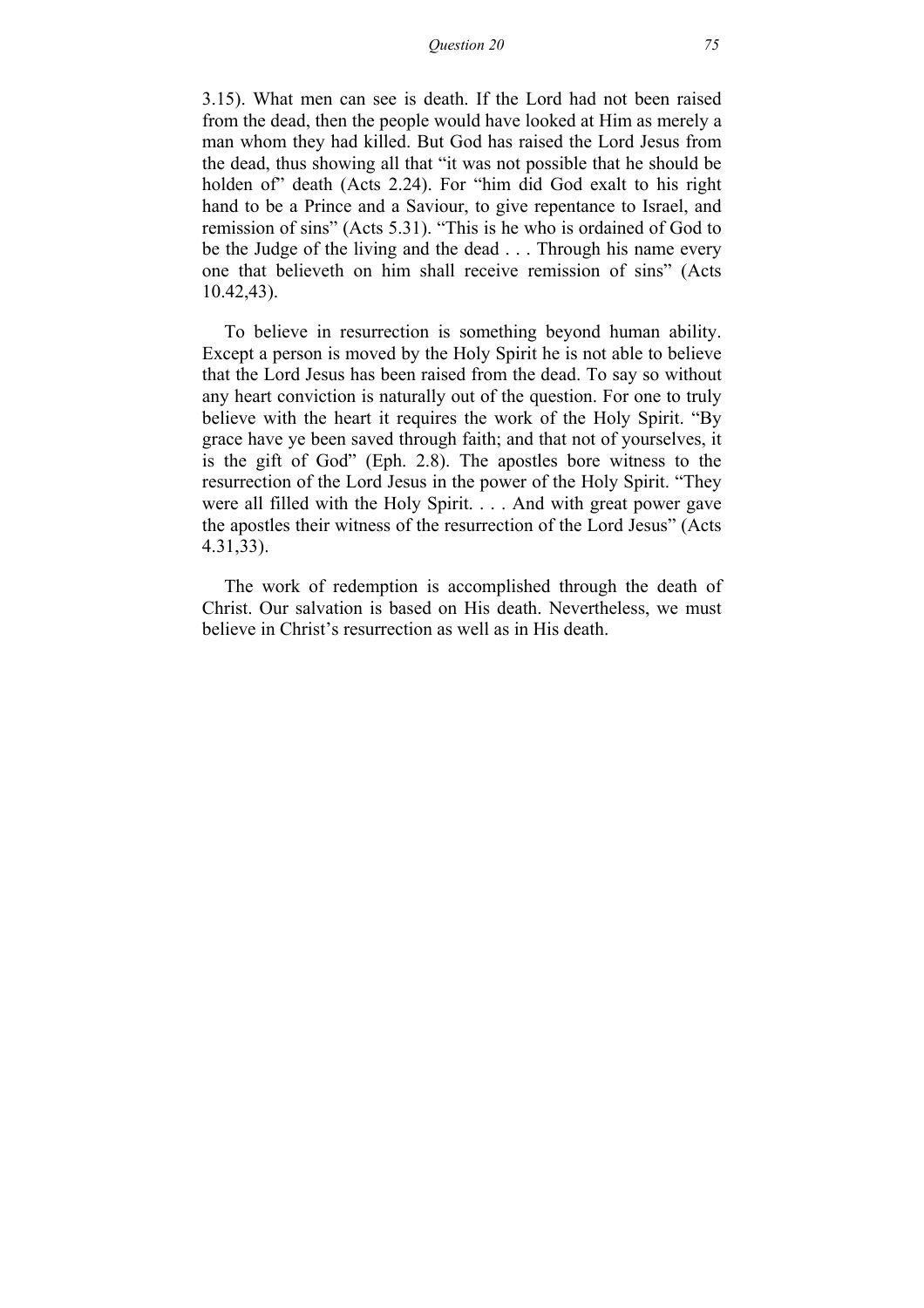## **Question 21: Belief in Christ's Resurrection,** *Continued*

On the cross Christ declared "It is finished", indicating that the work of the cross is most complete. Why is it we cannot be saved if He is not resurrected?

### *Answer:*

When Christ declared on the cross "It is finished", it is redemption that was accomplished, not salvation that was completed. Redemption is accomplished by Christ and is objective to us, but salvation is not completed until we are saved and is therefore something subjective to us. Our union with Christ in its subjective aspect is a being united with His resurrection. And hence, we cannot be saved unless Christ be resurrected.

"The law of the Spirit of life in Christ Jesus made me free from the law of sin and of death" (Rom. 8.2). Let us notice that this verse speaks of a liberation from two laws: the law of sin and the law of death. Christ's death deals with sin; Christ's resurrection deals with death. By His death He takes away sin; by His resurrection He abrogates death. His death only solves the problem of sin, but His resurrection solves the problem of death. We are not only sinners but also dead persons (see Eph. 2.1). In dying on the cross the Lord saves us from the position of a sinner; in being raised from the dead He delivers us from the position as a dead person.

Had the Lord not died on the cross we would still be sinners. If He had died but had not been resurrected, we might not any longer be sinners, yet we would still be dead men. Only resurrection breaks the power of death. His death is to satisfy the law of God, thus meeting the objective need; His resurrection is to give us life, and therefore fulfills the subjective need. We preach half a gospel if we only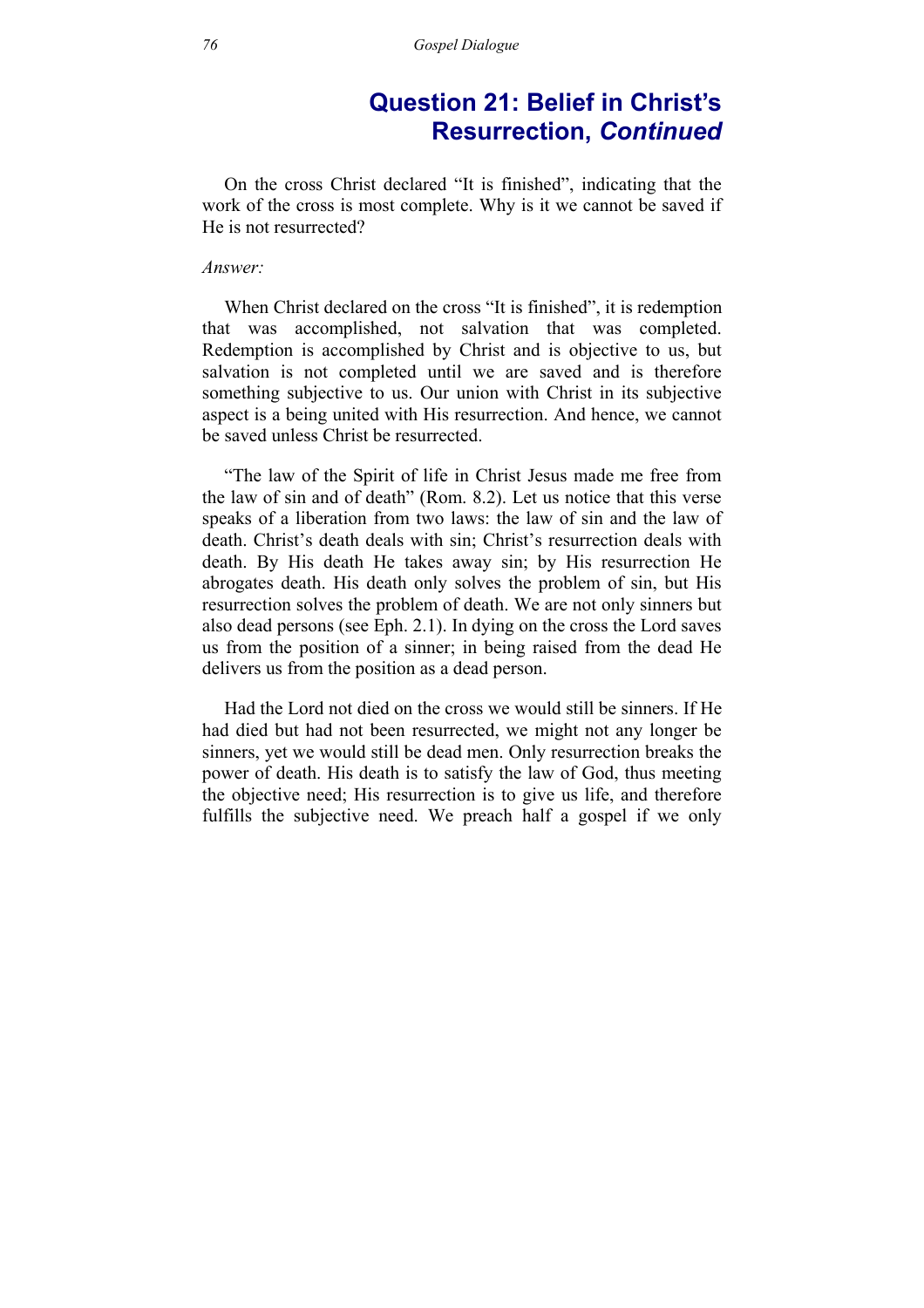#### *<u>Ouestion 21 77</u></sup>*

preach that Christ died for us and not in addition that Christ was raised for us. In reading the book of Acts we can see how much the apostles stressed the resurrection of our Lord.

The Bible mentions the "blood" over 400 times. For blood is to be brought before God for His satisfaction. This, however, happens after resurrection (see Heb. 9.12). We must pay attention to the Lord's death, yet we cannot separate it from resurrection either. It is both death *and* resurrection. Without resurrection there can be no salvation, because God begets us by the resurrection of Jesus Christ from the dead (1 Peter 1.3).

The Bible is full of the truth of resurrection. Not only the New Testament is full of this truth, the Old Testament is full of it too. Abraham offered Isaac because he believed in resurrection. The crossing of the Jordan River by the children of Israel is a type of resurrection. The budding of Aaron's rod typifies it also. "Christ died for our sins according to the scriptures; . . . he hath been raised on the third day according to the scriptures" (1 Cor. 15.3,4). The phrase according to the scriptures refers to the Old Testament and thus indicates that Christ's resurrection as well as His death are according to what the Old Testament has said.

We praise and thank God, because His Son not only died for us but also has been raised from the dead for us. He deals with the law of death as well as with the law of sin. He saves us from a sinner's position and He delivers us from a dead man's place.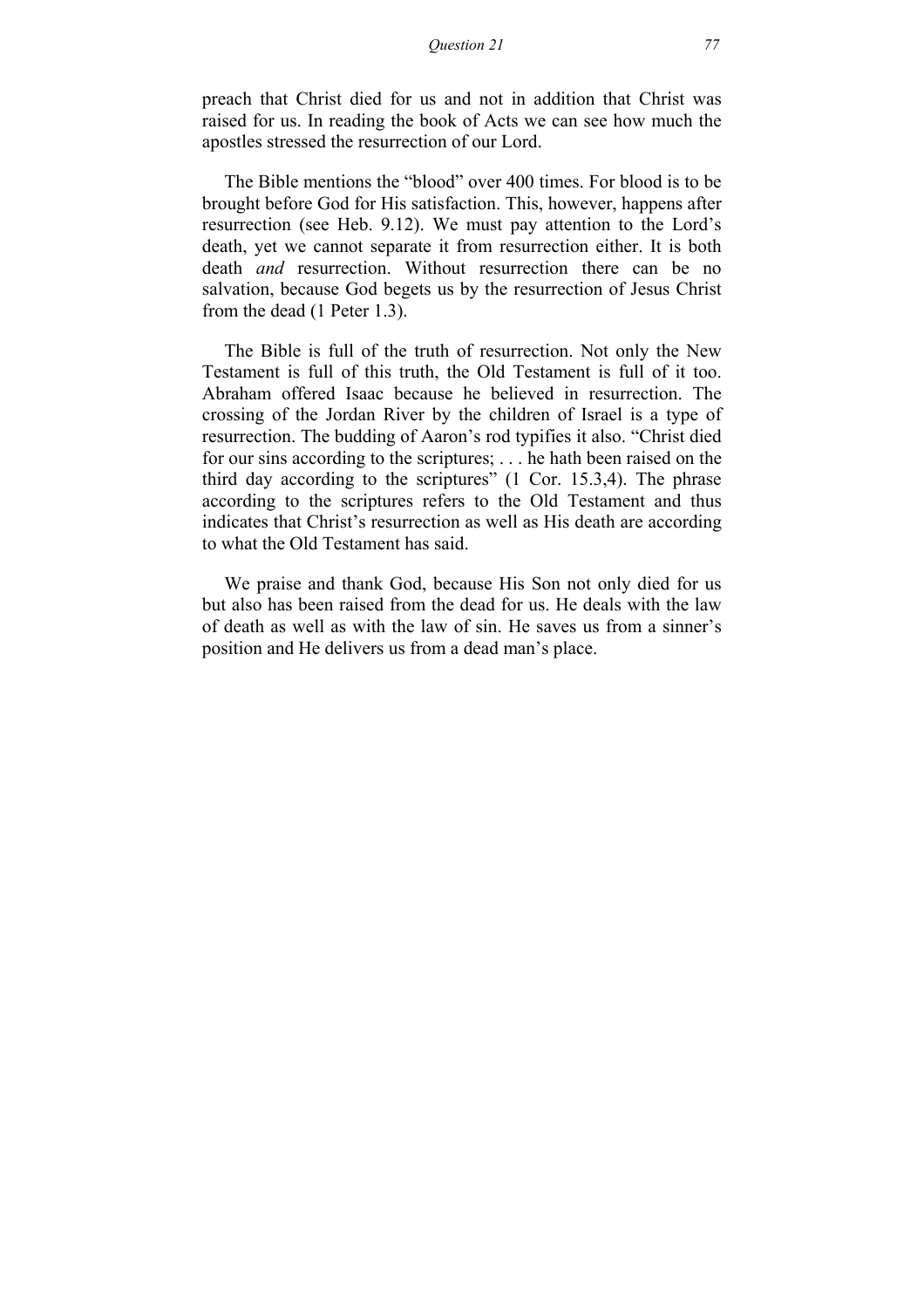## **Question 22: His Resurrection Gives Us a New Life**

Why, after 1 Corinthians 15.3 has said that "Christ died for our sins", does verse 17 say that "if Christ hath not been raised, . . . ye are yet in your sins"?

#### *Answer:*

Verse 3 speaks of the relationship of Christ's death with sin, while verse 17 speaks of the relationship of His resurrection with sin. Why is the problem of sin solved by Christ's death in verse 3 and by His resurrection in verse 17? Those who preach the gospel today have the tendency to emphasize the death of Christ a great deal but to overlook the resurrection of Christ. Frequently we may hear how Christ's death saves us from sin but seldom do we hear people say His resurrection delivers us from sin.

Christ's death does save us from the penalty of sin and does cancel out our criminal case before God; but to be delivered from the power of sin must depend on Christ's resurrection. As we read the book of Acts, which of the two do the apostles speak of more—death or resurrection? Take also 1 Corinthians 15. Is Paul there trying to prove the death of Christ or the resurrection of Christ? We know the apostles placed their emphasis on His resurrection. The world believes that the Lord Jesus has died, but the world finds it hard to believe that He died for our sins. How do we know that He really died for our sins? This difficult question is solved by His resurrection. His resurrection proves that He has died for the purpose of bearing our sins. Now that the problem of sin is solved, He is raised from the dead. When you tell people that the Lord Jesus died for our sins, they will believe if the Holy Spirit reveals the risen Christ to them. The resurrection of Christ can alone prove that His death is for bearing our sins.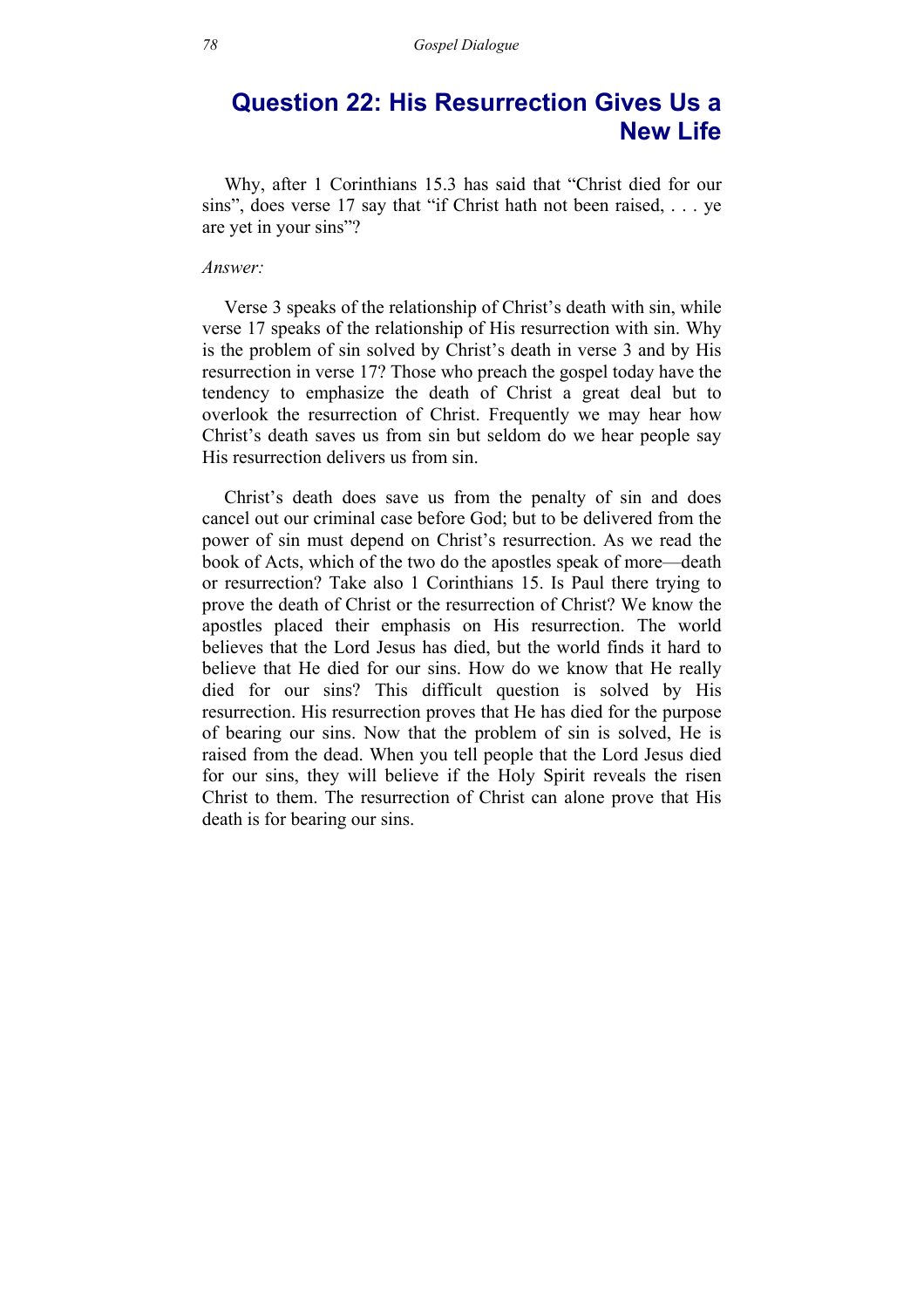Christ's resurrection not only proves that His death was for bearing the sins of the world, it also gives us a new life. Christ must die and be raised for us. I am one who has sinned, but the Lord Jesus has died for me and atoned for my sins. Yet can I live before God by my flesh? Can I go back to sin? True, Christ's death has cleared my old debts, but His death does not guarantee my not incurring new debts. Christ must be resurrected and a new life must be put in me that I may live a life different from the former one. Death clears my sinful case; resurrection makes me sin no more. Consequently, the Lord Jesus not only has died and atoned for our sins before God but He also is resurrected to live within us, to bear our problems, and to enable us to overcome temptations and sins. If He is not raised from the dead, we still will lack the power not to contract new debts even though our old debts are all paid. This explains why Christ must be raised from the dead so as to solve our future problem. We must believe that the Lord Jesus is risen and dwells in us as well as believe that He bore our sins in His death. We are regenerated through the resurrection of the Lord Jesus (1 Peter 1.3). God has put a new life in us, and this life is resurrection life—a life that knows no bounds—so that we may live as Christ lives.

Many people entertain a basic error in their thinking: they only accept the death work of the Lord Jesus without accepting also His resurrection work. Some Christians often complain how adverse are their circumstances and how difficult are their families. They cannot overcome because their temptations are simply too real. We tend to forget that just as the temptations are real, so the Christ who indwells us is equally real. God puts us in a difficult situation for two reasons: one is to prove to us how very real is the Christ who indwells us, and the other is to cause us to declare with satisfaction that the indwelling Christ is truly most real. We are to overcome sin by the indwelling Christ not just once or twice or three times, but many many times. Many of God's people pay attention to the Savior who lives outside them and forget the same Savior who lives within them. They look to the Savior at Calvary but overlook the same Savior inside them. Due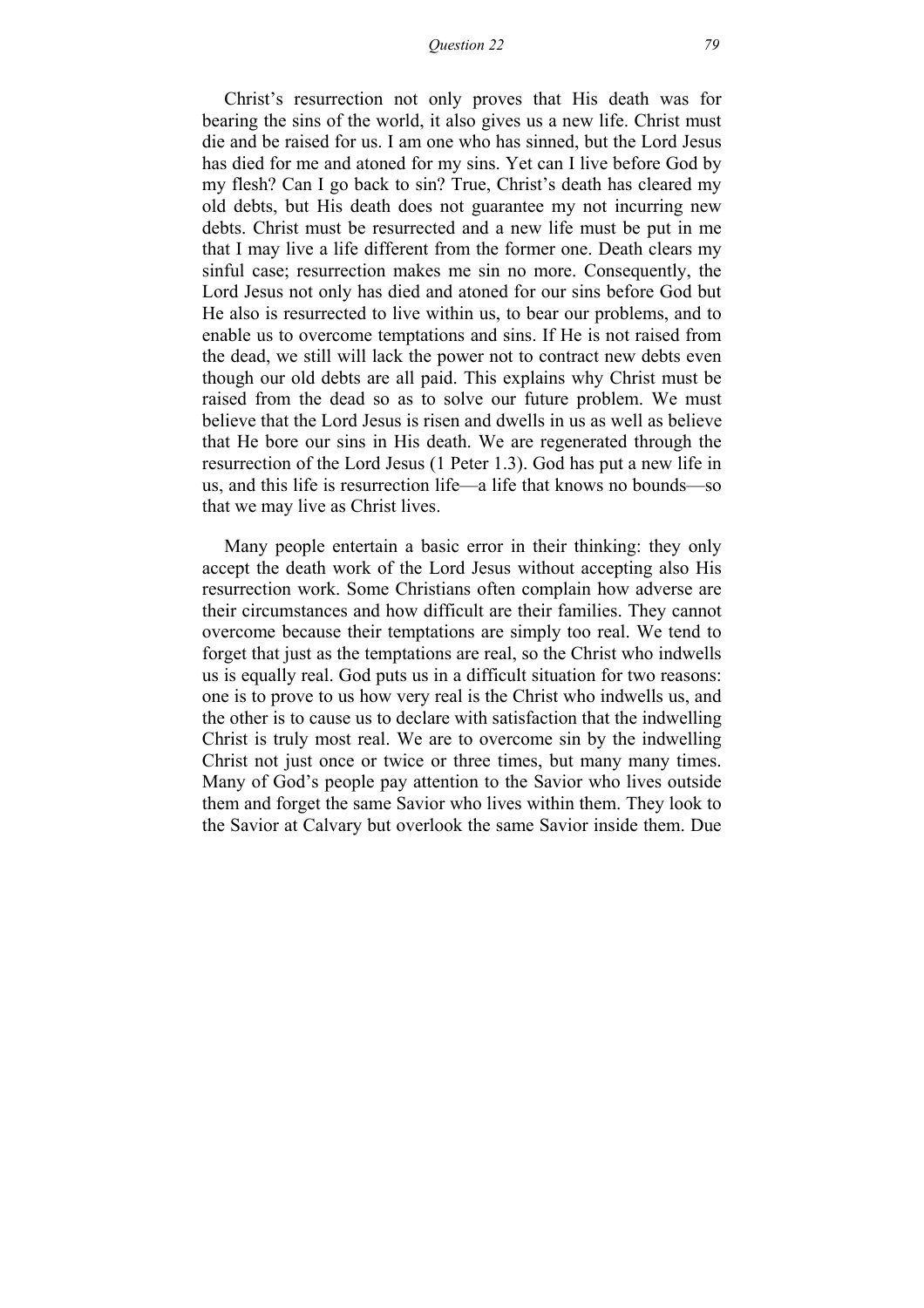to the reality of *this* life in us, we may overcome every and all temptation.

We should now be clear that death solves the problem of sin whereas resurrection gives us a new life that we may not sin.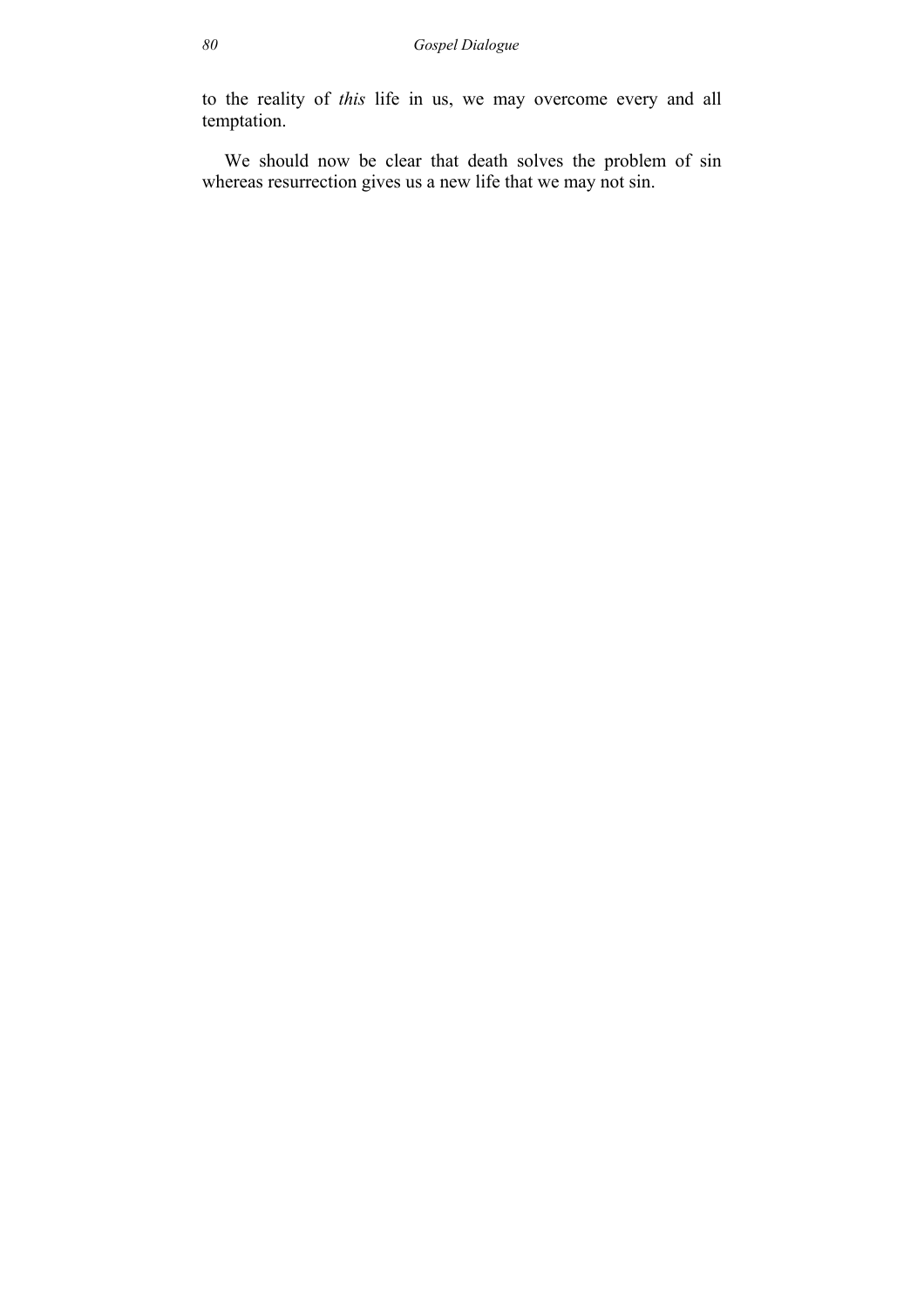# **Question 23: Believing in Both the Son of God and the Son of Man**

Why does the Bible call upon us to believe in the Son of God? What is meant by believing in the Son of God? To believe in the Son of God answers to which part of the many works that Christ has done for us? If a person only believes in the Son of Man, will he nevertheless be saved?

### *Answer:*

Because Christ is lifted up in the capacity of the Son of Man (John 8.28), He includes all mankind in Him. Since Christ died for all, therefore all died (2 Cor. 5.14). Even as the action of the one man Adam involved all mankind in Adam, so the work of the one man Christ embraces all mankind in Christ too. We must see how Christ includes all mankind before we can understand what redemption is.

Hebrews 7.4-10 shows us that the priestly ministry of Melchizedek is greater than that of the Levites because Melchizedek received a tithe from Abraham and also that he blessed Abraham. Melchizedek was therefore greater than the Levites. But why was this so? It is because Levi "was yet in the loins of his father, when Melchizedek met him" (v.10). We know that Abraham begat Isaac, Isaac Jacob, and Jacob Levi—which made Levi the great grandson of Abraham. When Abraham offered the tithe and received the blessing, not only was Levi not yet born, even Levi's father and grandfather had not yet been born. But the Bible reckons the offering of the tithe and the receiving of a blessing by Abraham as constituting the offering of the tithe and the receiving of a blessing by Levi. Since Abraham was less than Melchizedek, naturally Levi too was less than Melchizedek. All this is to show us that when Adam sinned, all mankind was in Adam as well; therefore, all have sinned. And in like manner, when Christ died, all were in Him, and hence all have died.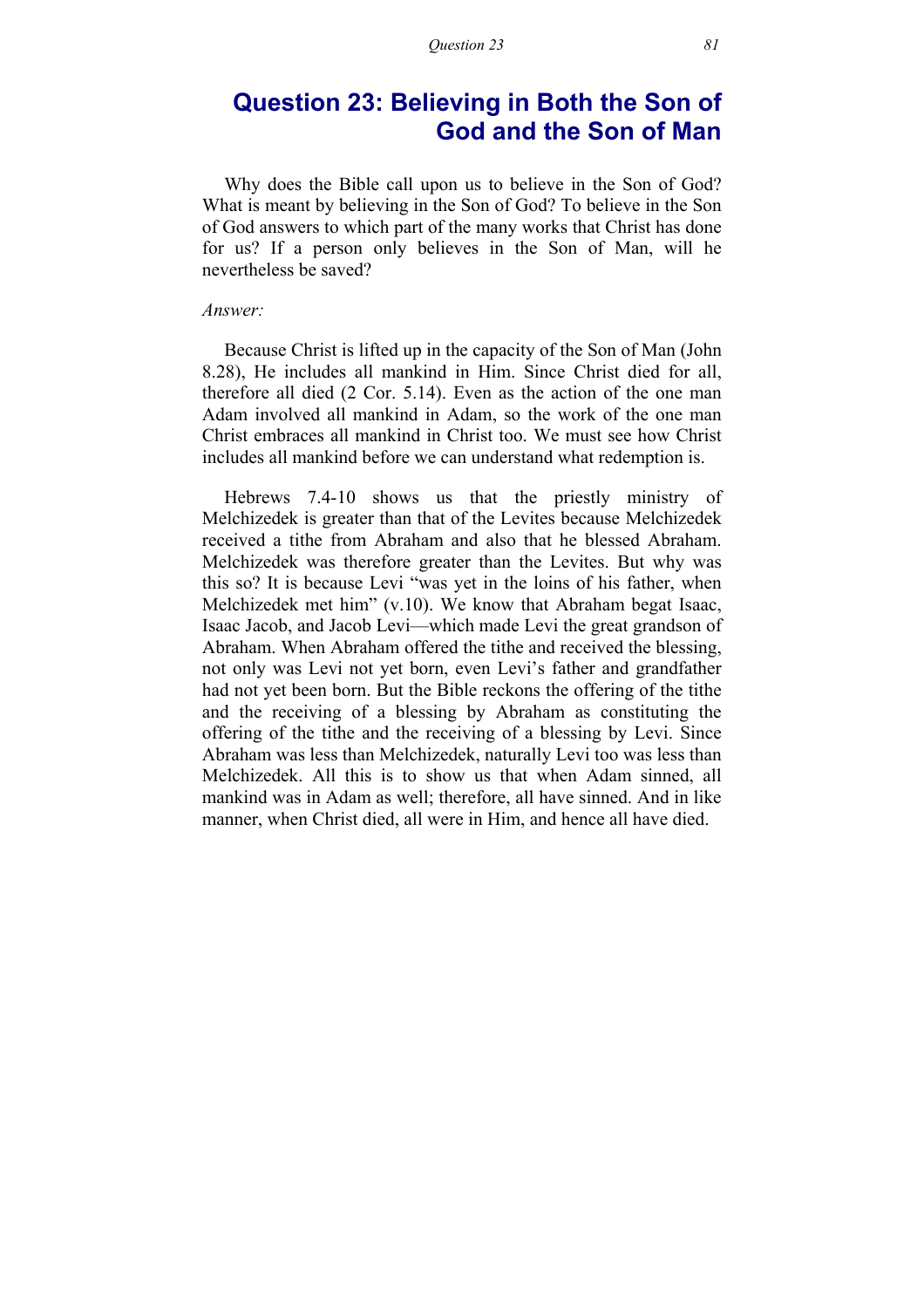Christ as the Son of Man is the conclusion of all who descend from Adam; but Christ as the Son of God commences a new creation. Christ is the last Adam, and by His death He concludes the old creation. But by His resurrection Christ commences a new creation. By His death He deals with sin; by His resurrection He gives us life. Consequently, the Bible calls upon us to believe in the Son of God.

To believe in the Son of God means to believe in the Lord's resurrection. For the Lord "was declared to be the Son of God with power, according to the spirit of holiness, by the resurrection from the dead" (Rom. 1.4). Moreover, Psalm 2 reads: "Thou art my son; this day have I begotten thee" (v.7). And Acts 13.33 tells us that the resurrection of the Lord Jesus is the fulfillment of this word in Psalm 2.7.

Believing in the Son of God is related to the resurrection which Christ has accomplished for us.

No one can be saved by only believing in Christ as the Son of Man and not also as the Son of God. One must believe in Him as both the Son of Man and the Son of God in order to be saved. For He has not only died but also been resurrected. He not only has borne our sins but also abolished death. He gives us eternal life as well as saves us from perishing.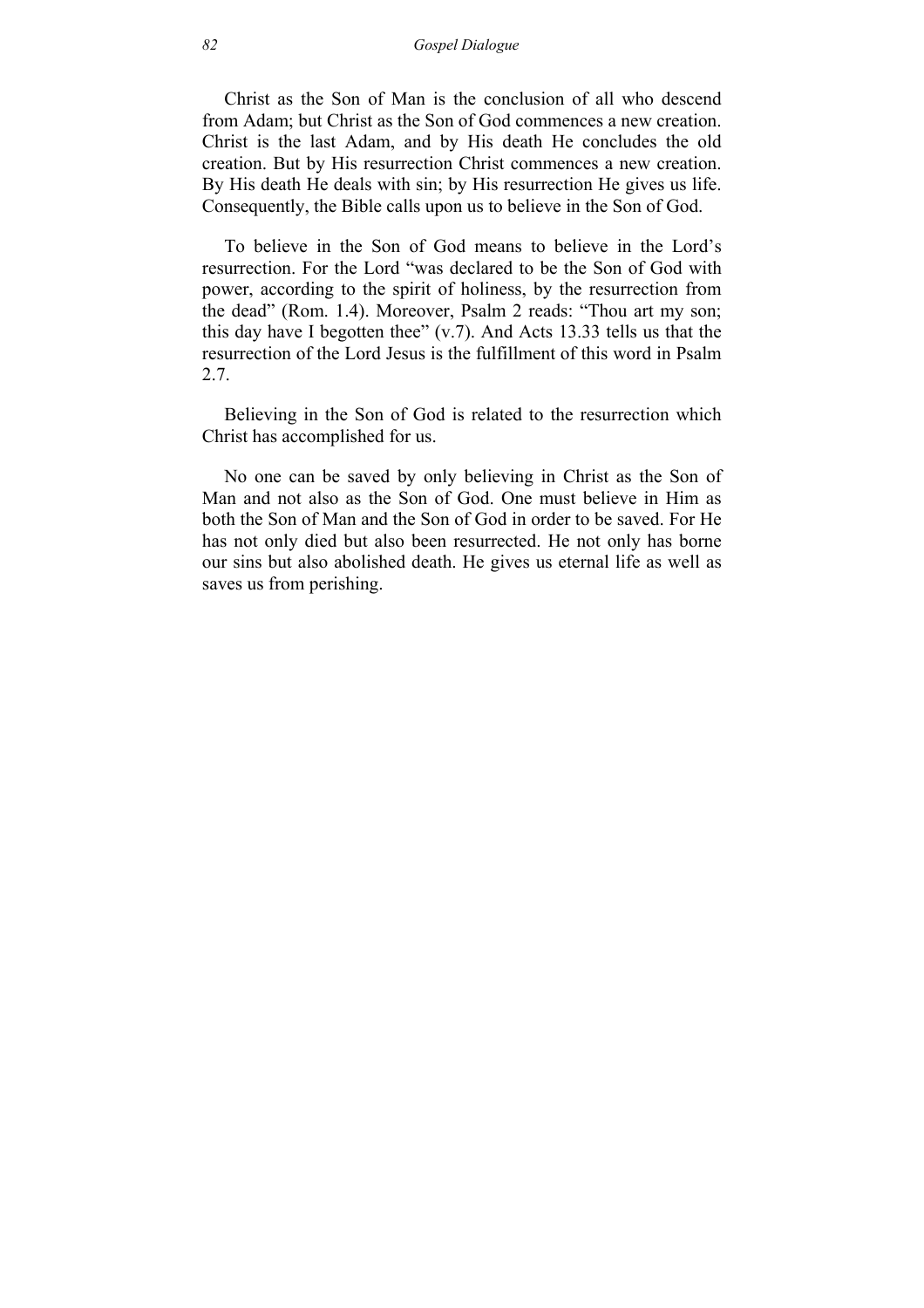## **Question 24: The Story of Jonah and Its Significance**

What is the most important miracle in the Old Testament? To what does this miracle point?

### *Answer:*

The most important miracle in the Old Testament is that concerning Jonah, and this miracle points to the resurrection of the Lord Jesus from the dead.

Some people apply a wrong emphasis to this miracle. They consider Jonah's being in the belly of the fish for three days and three nights as a miracle which typifies the three days and three nights which our Lord spent in the heart of the earth. Let it be known that to be buried for three days and three nights in the earth after death is not a miracle, inasmuch as burial after death is quite the common occurrence. For a person to jump into the sea and to be swallowed by a big fish is also not beyond the realm of possibility. Not only is it not a miracle to be in the belly of a fish for three days and three nights, even to be there for *fifty* days and *fifty* nights is no miracle either. What is miraculous is to *come out* of the belly of a fish after three days and three nights. For Christ to be in the grave three days and three nights is nothing extraordinary, but for Him to be raised from the tomb after three days and three nights, that is extraordinary and hence a miracle. Death is therefore not a miracle; but resurrection is a miracle.

Jonah had made up his own mind; and he would not turn back toward Nineveh until he had suffered, so full was he of racial prejudice. God had ordered him to go to Nineveh but he chose to go to Tarshish. He had therefore disobeyed God, and God would not let him go free. So God raised up such a storm in the sea that the boat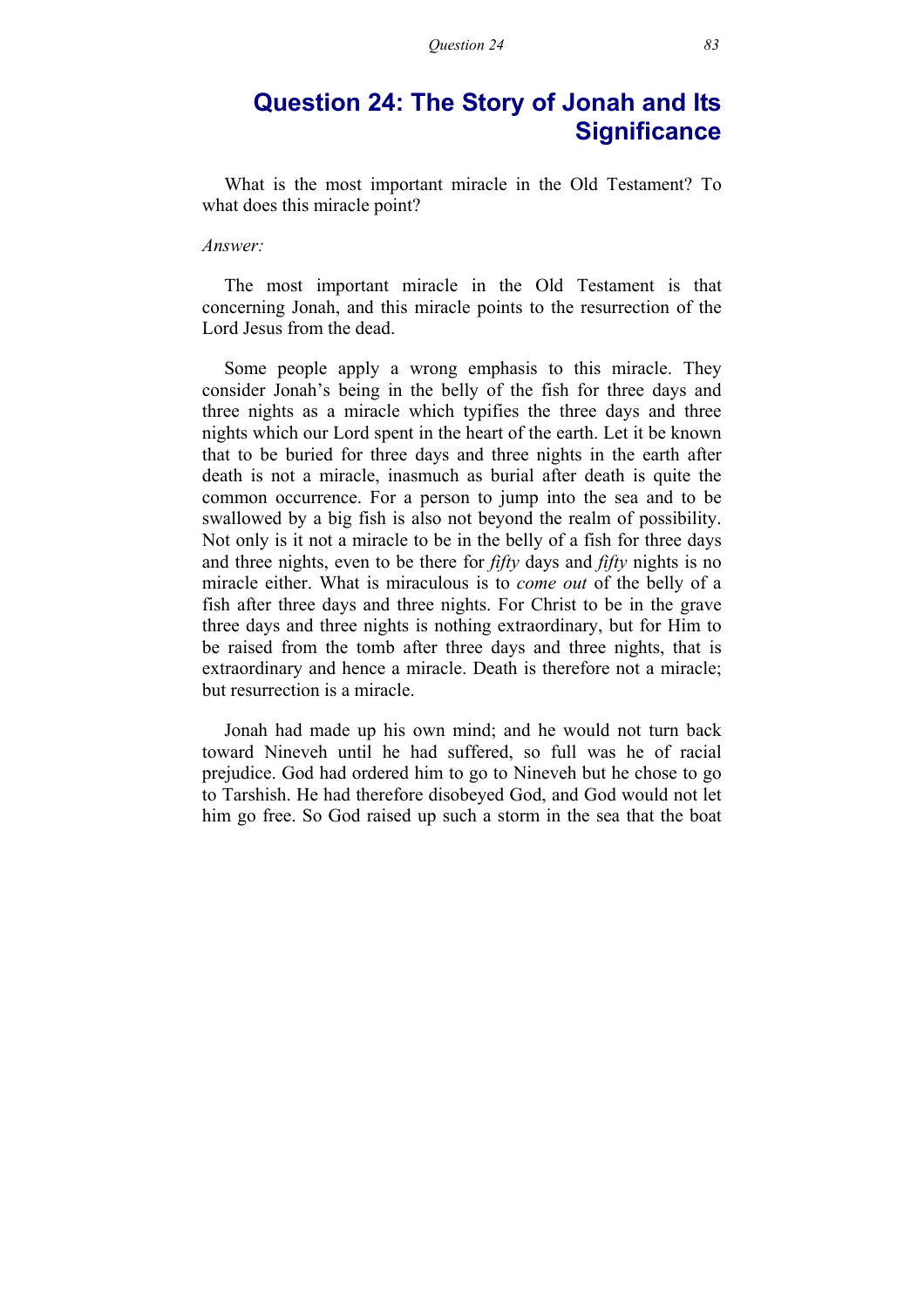was likely to be broken. Jonah at last realized in his heart that he was the cause of this disaster. Finally he was forced to ask the mariners to cast him into the sea, whereupon the storm subsided. God then ordered a big fish to swallow him, and Jonah remained in its belly for three days and three nights. Afterward God spoke to the fish, and it vomited Jonah upon the dry land. Only then did Jonah obey the command of God to go to Nineveh and preach the gospel. If you look for inward peace, therefore, this old man of yours—even this Jonah—must be cast into the sea.

Jonah was a person who rebelled and fled from the will of God. He was thrown into the sea because of his own sin. Not so though with our Lord, for He was crucified on behalf of the sins of others. After Jonah was tossed into the sea, the storm subsided. But it is also true that once the Lord Jesus has died, men are reconciled to God. Whenever we accept the position given us by the Lord Jesus, we obtain peace. Jonah must be cast into the sea; our Lord Jesus must die. And we too must die, that is, be made a partaker of His death.

Jonah's being thrown into the sea and swallowed and taken into the belly of the fish typifies burial. The one and only meaning of burial is this: that we may not see the dead. After his wife Sarah died, Abraham spoke to the children of Heth, saying, "Give me a possession of a burying place with you, that I may bury my dead out of my sight" (Gen. 23.4). In baptism we acknowledge that the death of the Lord Jesus is real and our having died with Him is also real. We have died with Him, and thus we have also been buried with Him. On the other hand, Jonah's being vomited by the fish onto dry land typifies resurrection. The Lord Jesus has been raised from the grave; but we too have been raised with Him.

The resurrection of the Lord Jesus is the heart of all miracles. Resurrection is more than an objective fact, it also is a subjective experience. Before Jonah was cast into the sea, he would rather have died than go to Nineveh; but after he was vomited by the fish onto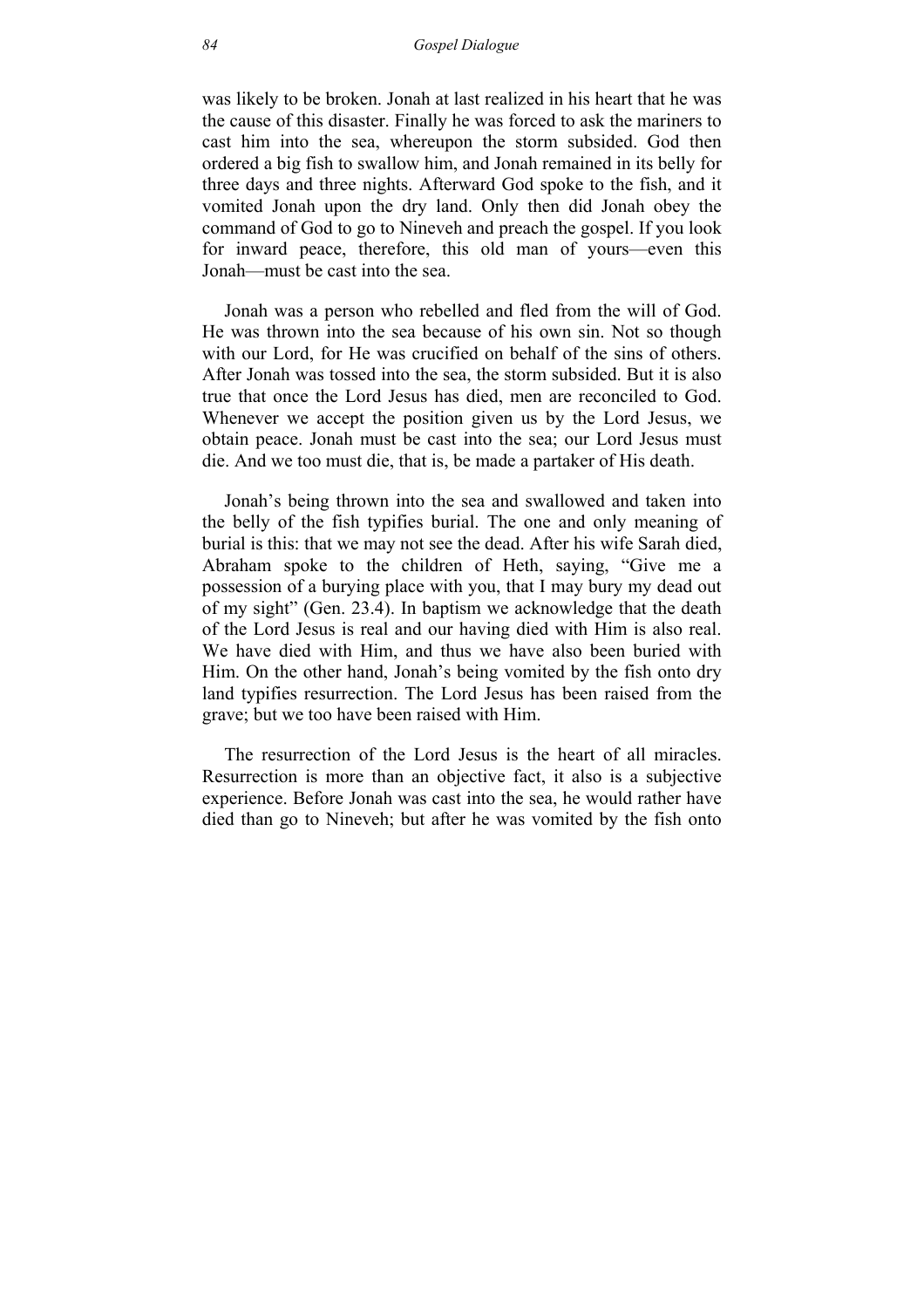dry land, he went without resistance to Nineveh. The basic change wrought in him was due to the work of resurrection. After you are saved and experience resurrection, you will be willing to do what before you would rather have died first than do. Formerly you suffered defeats in many things and simply could not overcome; but now, after you have received His resurrection life, you undergo a drastic change.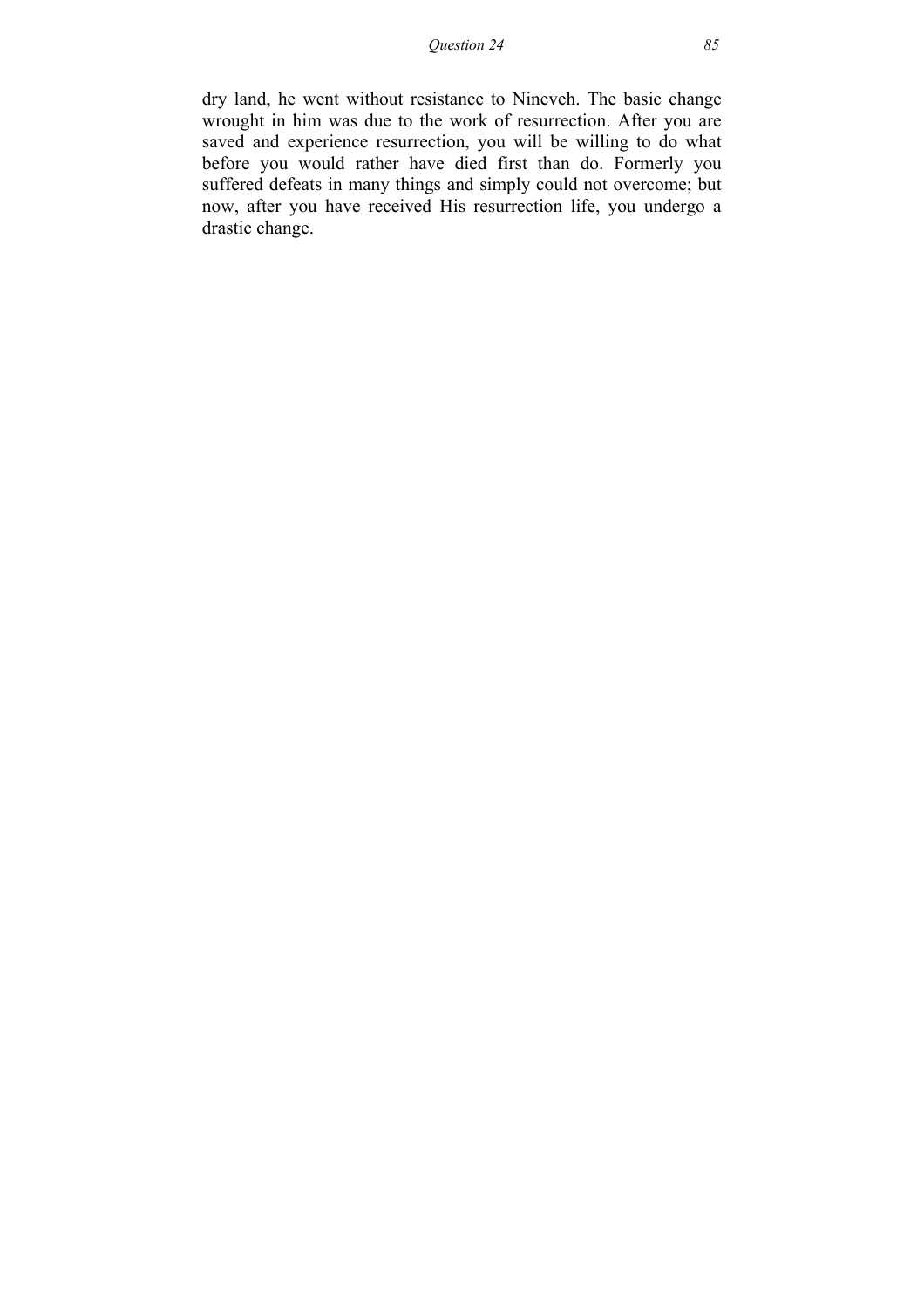# **Question 25: The Christian: Born of God or Created by God?**

Adam is created by God, not born of God; Christ is begotten of God, not created by God. Are we Christians born of God or created by God?

### *Answer:*

Some people profess to believe the whole Bible, yet they do not believe in the regeneration of a Christian. They even maintain that regeneration belongs to the Jews, for Christians are newly created, not regenerated. However, the Bible teaches that Christians are born of God as well as being God's new creation: "That which is born of the flesh is flesh; and that which is born of the Spirit is spirit" (John 3.6); "Begat us again . . . by the resurrection of Jesus Christ from the dead" (1 Peter 1.3). We are reminded from the Scriptures that as there is a begetting of the flesh so there is a begetting of the Spirit. "If any man is in Christ, he is a new creature: the old things are passed away; behold, they are become new" (2 Cor. 5.17). In mentioning regeneration the Bible reminds us of how we once had an Adamic life; in mentioning the new creation the Bible enjoins us not to think of the old but to think of Christ.

We are newly created in Christ. This not only speaks of position but also includes experience. Position and experience are different, but they cannot be separated. According to position the Corinthian believers are already sanctified and justified; but according to experience their lives are marked by jealousy and strife. We may differentiate these two matters in this way, yet to completely separate them tends to make us forget the accomplished work of Christ and to focus on our own experience. The more we look into our own experience the less experience we will have. If our eyes turn to Christ we will be transformed into His image. We must not look at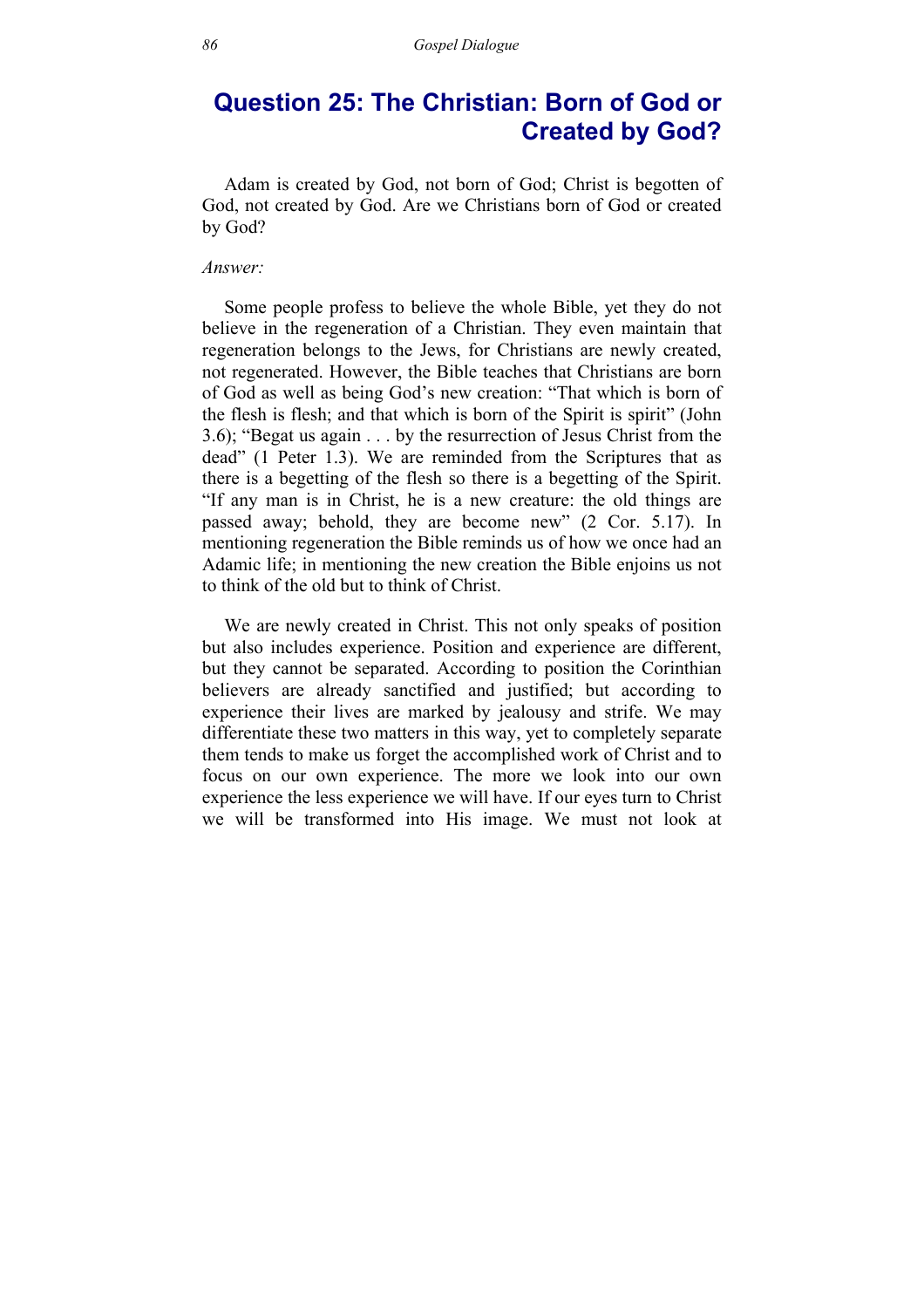ourselves but look to Christ alone, and then shall we have real experience.

What is meant by living in ourselves? It means turning constantly to think of ourselves. By turning to think of ourselves we immediately begin to live in ourselves. Humility, however, is not a thinking of oneself; and it is not just a thinking less of oneself, since thinking less is still a thinking of oneself. Our union with Christ is more than a union of position, it is also a union of life (so, for that matter, was our being in Adam). All who looked at the brazen serpent received the healing effect on them (see Num. 21.9). Hence looking away from ourselves to Christ alone gives us the victory.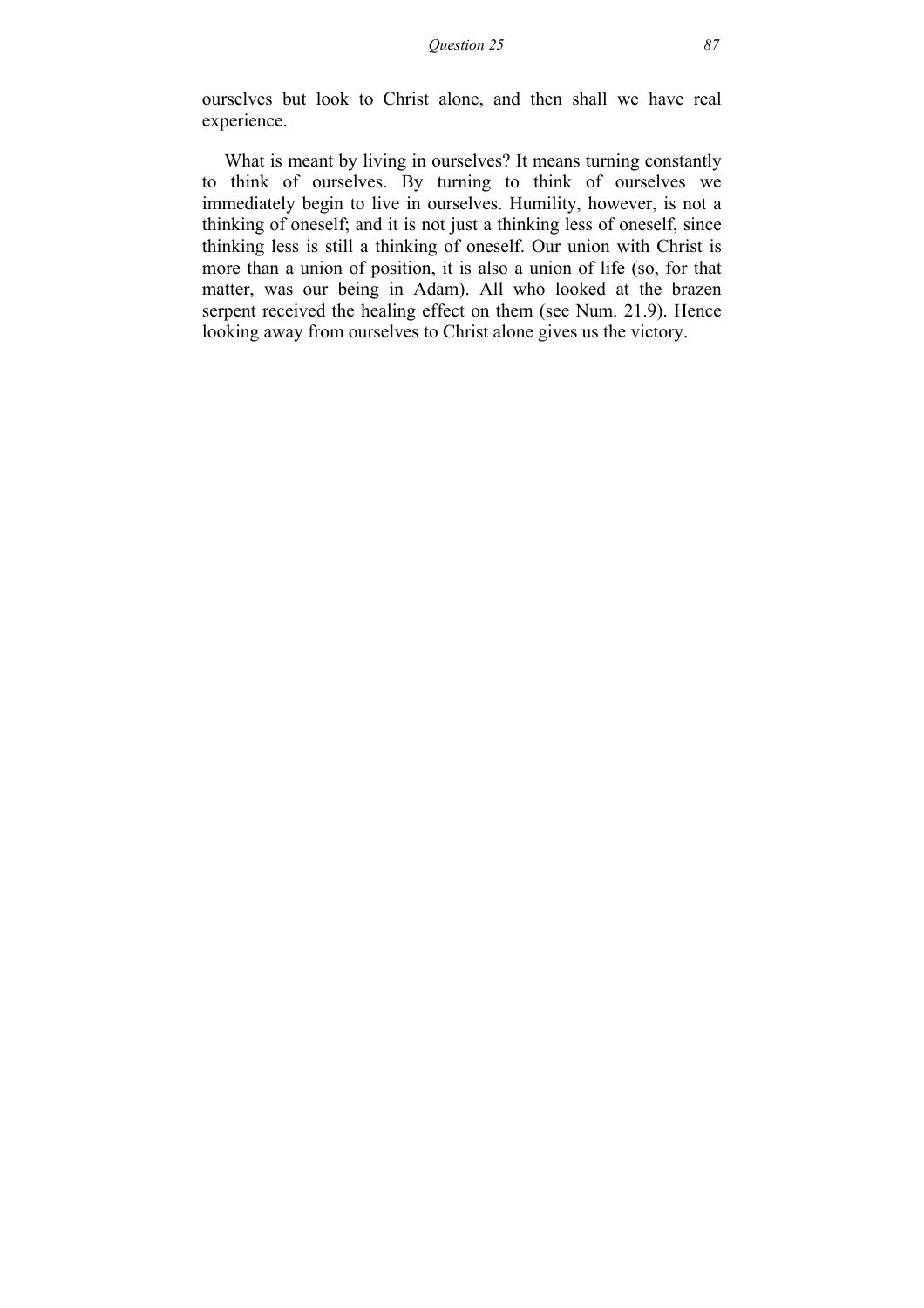# **Question 26: Justification: by Blood and by Resurrection**

What is meant by "being now justified by his blood" (Rom. 5.9)? And what is meant by "raised for our justification" (Rom. 4.25)?

### *Answer:*

How are we going to connect "being now justified by his blood" (Rom. 5.9) and "raised for our justification" (Rom. 4.25)? Let us first examine what is meant by "justified by his blood" and by "raised for our justification", and how wide is the scope of justification by blood and the scope of justification by resurrection.

Justification, according to the Bible, has two meanings: (1) that you have no sin, and (2) that God looks upon you as being righteous, as being perfect. Before they sinned, Adam and Eve were not sinners, yet they were not justified by God either. Christ, though, is righteous and most perfect in the sight of God. To every Christian who comes before Him God will tell him not only that he is a sinner forgiven but also that he is righteous. He not only does not have any defilement of sin, he also is clothed with the robe of righteousness. Everyone who comes to God in Christ is accepted by God even as Christ is accepted.

What is the difference between justification by blood and justification by resurrection? Our criminal case before God is resolved by the blood of the Lord Jesus, because He has shed His blood to annul our case. But we are accepted by God through the resurrection of the Lord Jesus. Many Christians share a common error of thinking, which is, that they assume the forgiveness of sins to be everything. Yes indeed, we should rejoice for the forgiveness of sins; nonetheless, what God gives to us in Christ is more than just forgiveness. We ought to know that forgiveness is not the whole of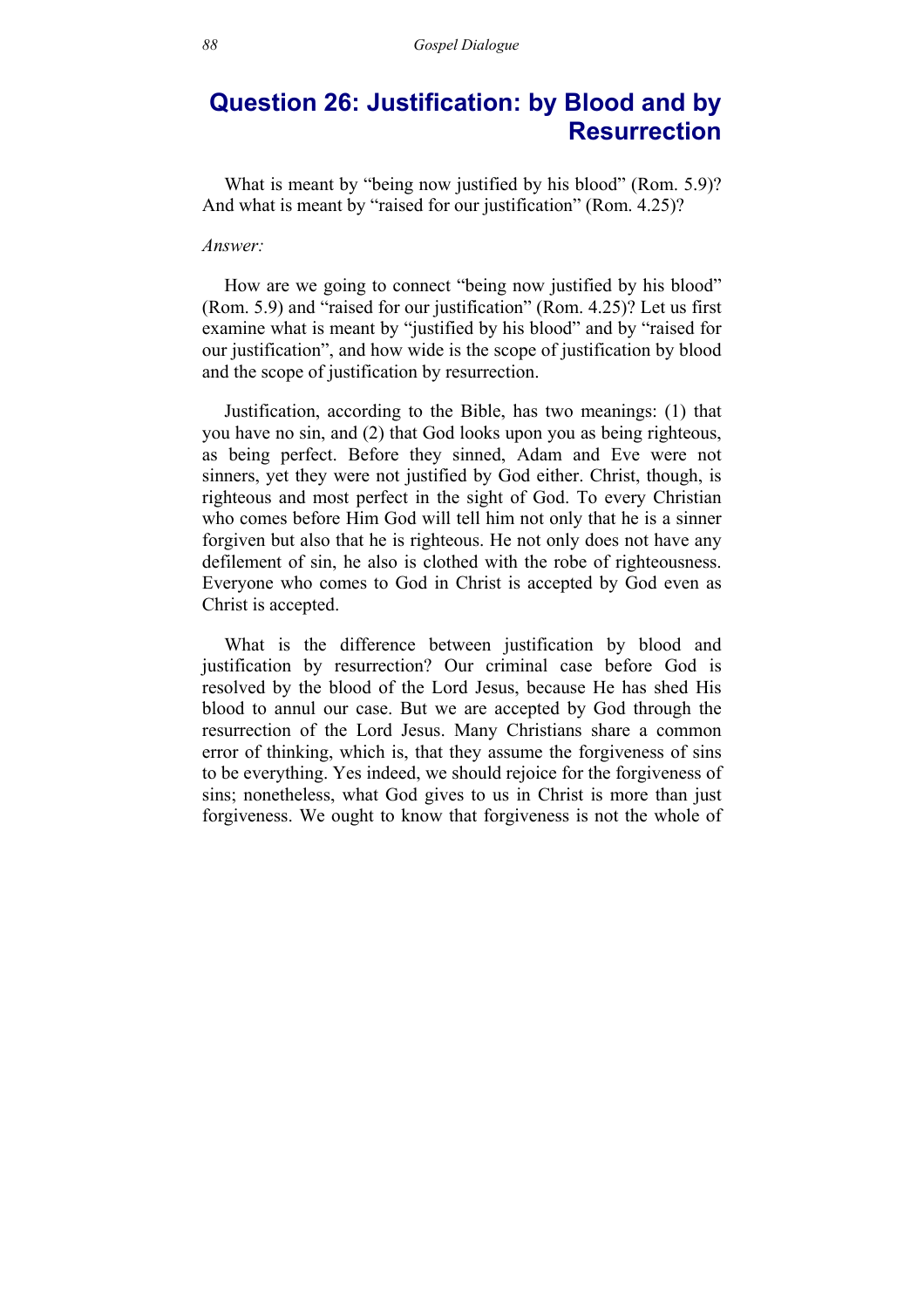salvation. Some have expressed the thought that if they can only so much as climb into heaven they will be satisfied, while others believe that if they can barely stand within the threshold of heaven they shall be content. Should we think in this manner, we betray our great ignorance as to what the grace of God is.

The Scriptures tell us that the grace of God has obtained for us not only the forgiveness of our sins but also a most glorious position, which is, that as we come before God we are accepted in His eyes: "to the praise of the glory of his grace, wherein he has taken us into favour [or acceptance] in the Beloved" (Eph. 1.6 Darby). We are accepted as well as forgiven. The dying thief on the cross is accepted just as much by God as are the apostles John, Peter, and Paul. In the eyes of God, the one who is in Christ is spotless as well as blameless. What is being spotless? Let us suppose that my hand is cut. After the cut is healed there still remains a scar. Though danger no longer exists today, the scar yet proves that once there had been an accident. But the Bible tells us that God is able to save us to the point of spotlessness. That is, God can save us to the point where we will no longer recall our past sinful life nor feel any uneasiness. The work of God is always so perfect. He not only forgives our sins but also makes us righteous.

The blood atones for our sins before God, and this is the objective side. The blood also cleanses the conscience (Heb. 9.14). Each time you think of sin you remember how the blood has cleansed you of your sins, and your heart is peaceful. This is the subjective effect of the blood. The Lord Jesus has shed His blood to atone for our sins before God, thus solving the problem of sin. At the same time His blood cleanses our conscience. What is conscience? Whenever we sin there is always within us that word which points out our sin and makes us uneasy. The blood of the Lord can cleanse our conscience so as to make it void of offense (Acts 24.16). If a Christian is always experiencing an accusation in his conscience, this does not indicate humility on his part; it instead indicates an unbelief in God's word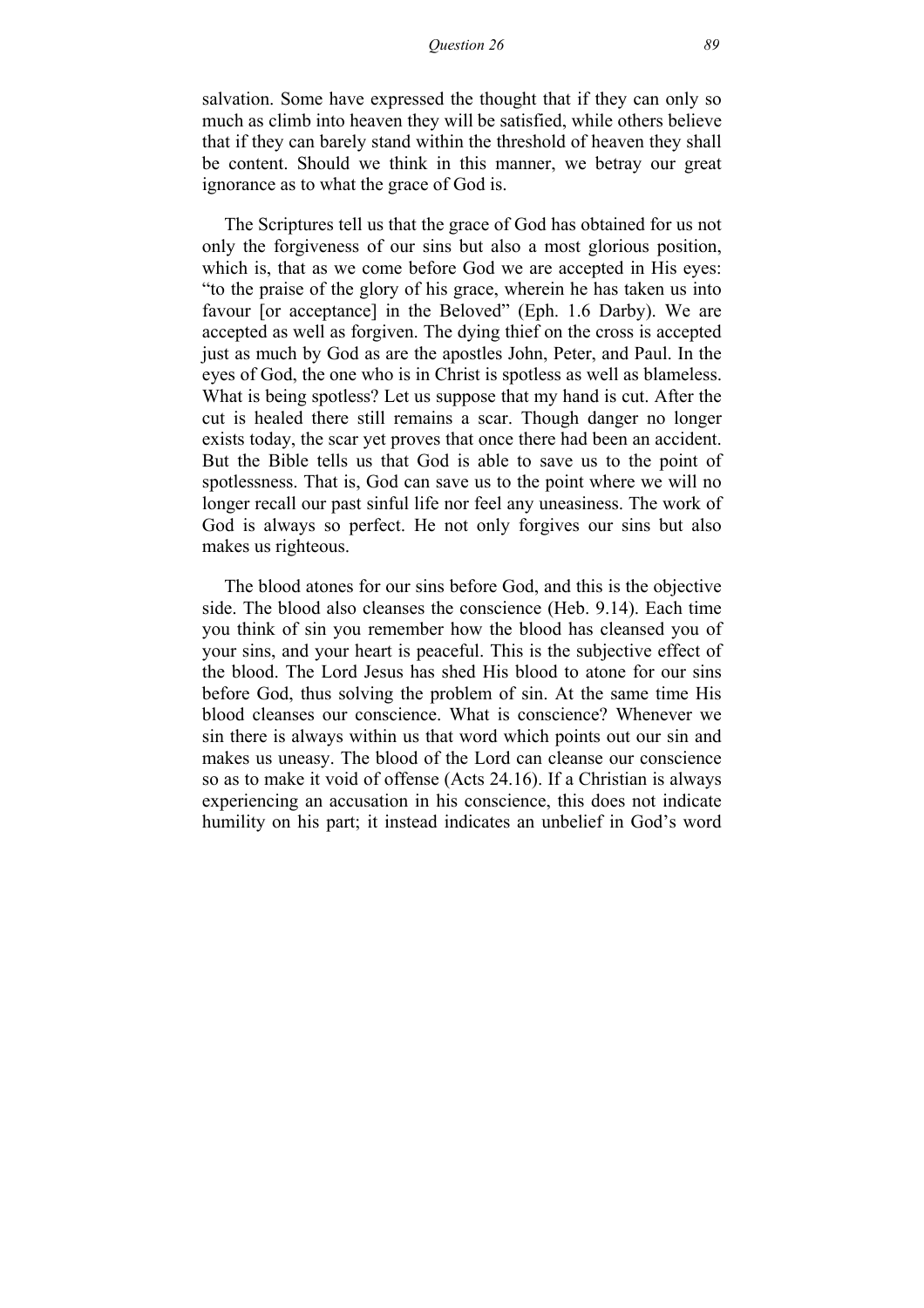and a despising of the work of Christ. Our conscience should not be under constant accusation for our past sins; we should believe that the blood has washed them all away.

There was once a woman who was already more than fifty years old. Over twenty years ago, she committed a most disgraceful sin and continued in that sin for several months. Though she had long repented, there was always an accusing voice which said that the sin she had committed was unpardonable. She accordingly had no peace. Then she met a preacher to whom she revealed her history and also her grief and restlessness. Whereupon the preacher asked her if she had ever read 1 John 1.7. She said she did. The preacher then suggested that they read together the last clause of that verse—"and the blood of Jesus his Son cleanseth us from all sin"—and then asked, "Now aside from that particular sin, have you committed any other sins?" "Indeed, I *have* committed other sins, but all those others have been cleansed by the blood, whereas this sin remains uncleansed," answered the woman. "But *my* Bible says, 'cleanseth us from *all* sin', not 'cleanseth us from *other* sins'," the preacher continued.

He also asked her to read verse 9 with him—"If we confess our sins, he is faithful and righteous to forgive us our sins, and to cleanse us from all unrighteousness"—and after finishing reading it he asked her, "How would the faithful and righteous God forgive and cleanse you?" "By confessing my sins," replied the woman. "Have you confessed?" "I *have* confessed, hundreds of times." "Well, God says that if you confess your sin, He will forgive and cleanse. You have confessed, and He has already forgiven and cleansed you." "But I do not feel it," responded the woman. "Does it really matter how you feel, if God in heaven has forgiven and cleansed you?" "No, it really does not matter," she replied.

Later they prayed together. But before they prayed, the preacher told her, "Prayer is effective only if you believe what the Bible says;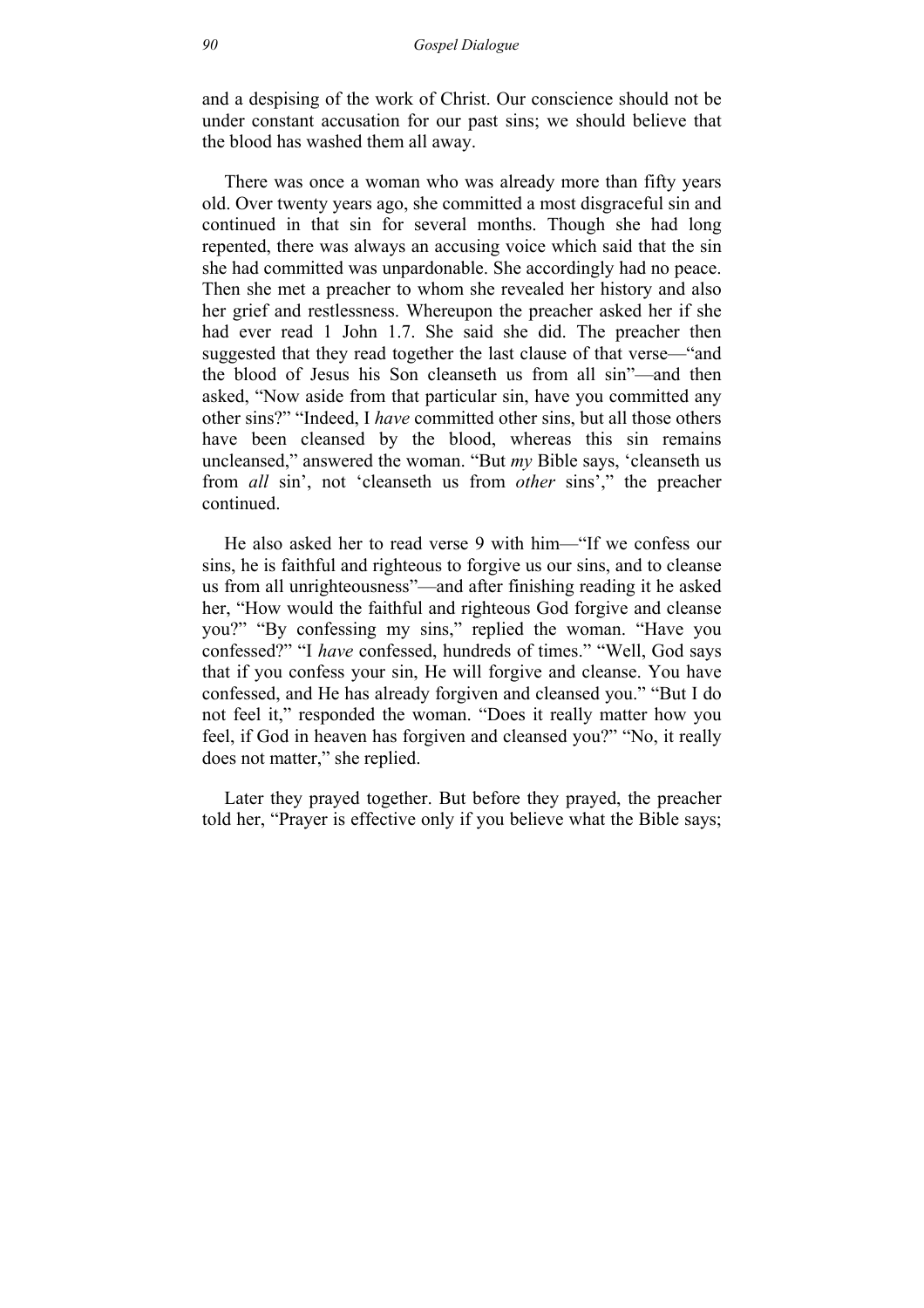#### *<u>Ouestion 26</u> 91*

prayer is useless if you do not believe." In simple words he committed her to God, asking Him to make her believe that her sin had been forgiven and cleansed. Then she prayed, saying, "O God, my former fault was not believing in the work of Christ. Now I do believe in His work, I believe Your word. Therefore, earlier my sin *had* been forgiven and cleansed." Someone met this sister afterward and asked her how she was. She quickly answered, "Fine, very fine!"

Many people are not clear on this point; consequently, they daily see their sins and not the sinner's Savior, their sins but not God's grace, their sins yet not Christ's work. The irony of it all is this: that whoever thinks more of his own sin, sins the more. If one looks to the Lord Jesus and believes in His finished work, he will soon forget his particular sin. We are saved by looking to the Lord, not by recollecting about ourselves. The more anyone gives attention to one particular sin the harder will it be to be rid of that sin. But if he should look to the Lord he will be transformed from glory to glory according to the Lord's image (see 2 Cor. 3.18).

We are justified by resurrection. And this is the positive aspect. In being raised from the dead He imparts the new life to us. This life in us is as righteous as the Lord is righteous: it cannot sin; so that when God sees this life in us He reckons us as righteous. Christ's resurrection does not only give us new life, it also causes our life to be hid with Christ in God (Col. 3.3). Subjectively speaking, Christ is our life; He dwells in us. The life which we obtain at the time of regeneration is a resurrection life. Objectively speaking, however, we appear before God in Christ. We have a new position, which causes God to look upon us as though looking upon Christ. Hence we need not tremble with fear when we approach God; instead, we may say, Hallelujah! We may draw nigh to God with boldness and fullness of faith. We may say to Him, You are our Father and we are Your children. Who then can condemn us, for we have God justifying us? As we appear before Him in Christ, there is nothing more beautiful than this. In a hymn written by Catesby Paget, there are these words: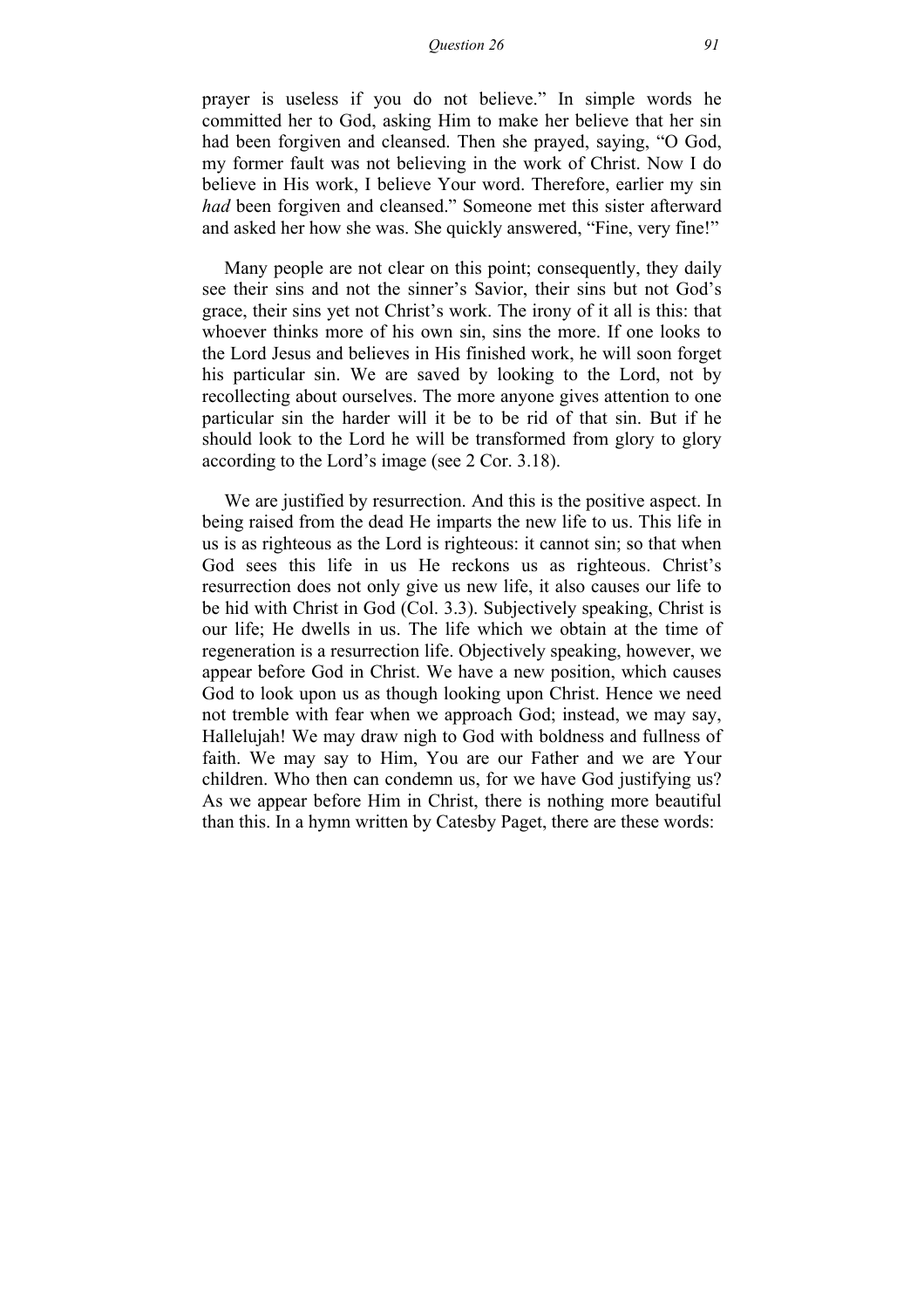So nigh, so very nigh to God, I cannot nearer be;

For in the person of His Son I am as near as He.

So dear, so very dear to God, More dear I cannot be;

The love wherewith He loves the Son, Such is His love to me.

The life within us is Christ-given, but so too is our position before God given by Christ. The reason many Christians do not grow properly is because their conscience is under accusation and so they have no liberty before God. When there is a hole in the conscience, faith soon leaks out. If our conscience is accused, our faith in prayer becomes greatly weakened.

Being justified by the blood our problem regarding sin is solved; God will look upon us as though we have no sin. Being justified by resurrection we have Christ in us as our life, and this gives us a new position before God—a relationship with God such as that between Christ and God.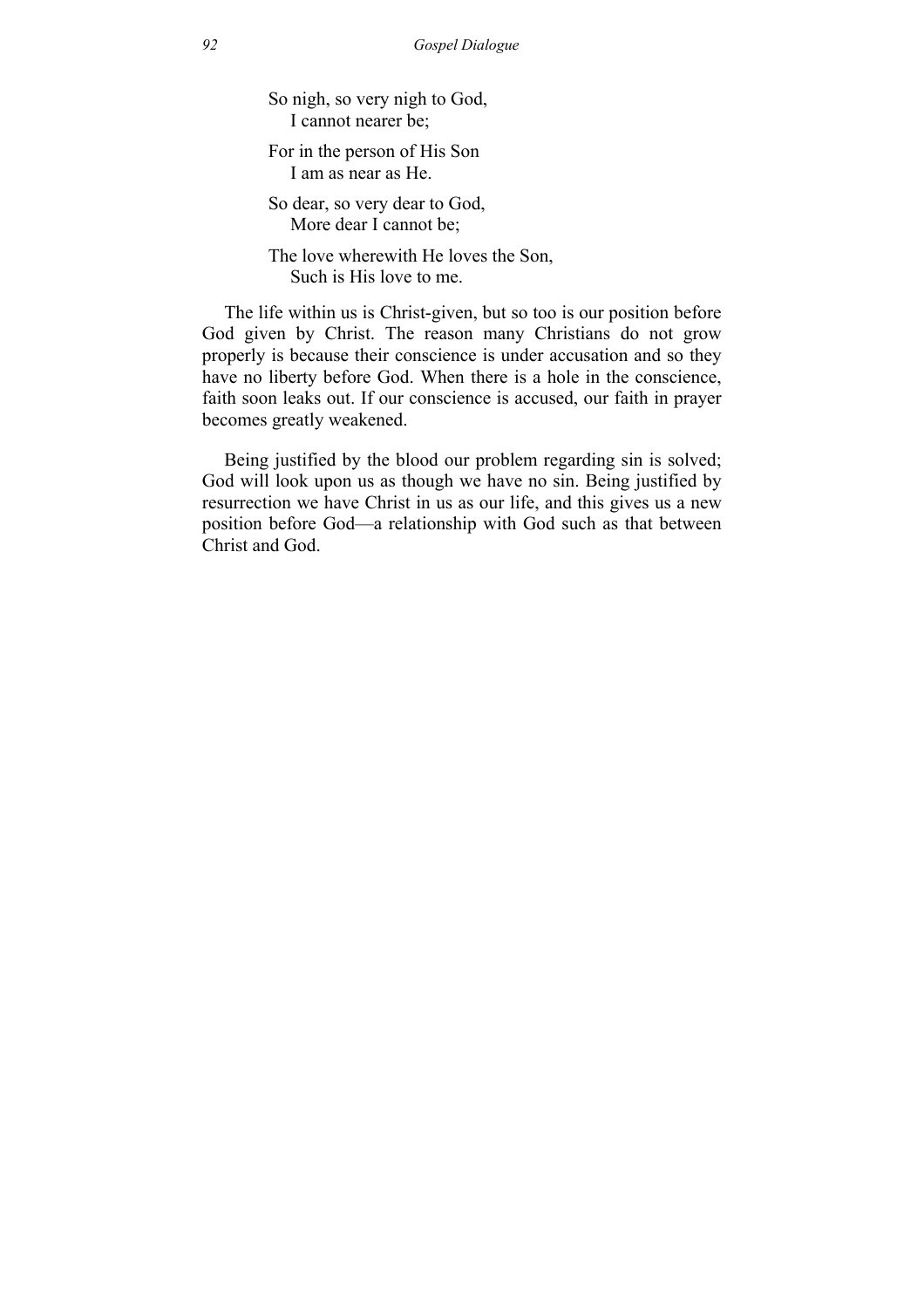## **Question 27: Two Sides of Christ's Crucifixion: by Men and by God**

There are two sides to the crucifixion of Christ—His being crucified by men and His being crucified by God. The verses in Acts 2.23,36 and 3.15 speak of *men* crucifying Him, while those in Is. 53.6,10 speak of *God* crucifying Him. Which part of His crucifixion is done by men and which part is done by God?

### *Answer:*

In studying the Scriptures we can clearly see that the crucifixion of Christ has both the men-crucifying-Him aspect and the Godcrucifying-Him aspect. Judging by the seven words the Lord spoke from the cross, we may know which part of His crucifixion was done by men and which part by God. According to our human estimate, His crucifixion lasts for six hours. During the first three hours He spoke three words; during the last three hours He uttered four words. Why did He not say more or less during the first three hours? After a careful study we will know that the first three hours of His crucifixion is the period of men's work, whereas the last three hours is the period of God's work.

The first three hours lasted from nine in the morning until noon (Mark 15.25), when the Lord was crucified, mocked, railed at, and reproached by men. All His sufferings were heaped upon Him by men.

But the last three hours, which extended from noon to three o'clock in the afternoon, were when Christ suffered at the hands of God. For during these three hours darkness covered the whole land, distinctly not an act of men. The veil in the temple was suddenly rent into two from top to bottom; this also was beyond human capability. The earth quaked, the rocks were rent, and the tombs were opened;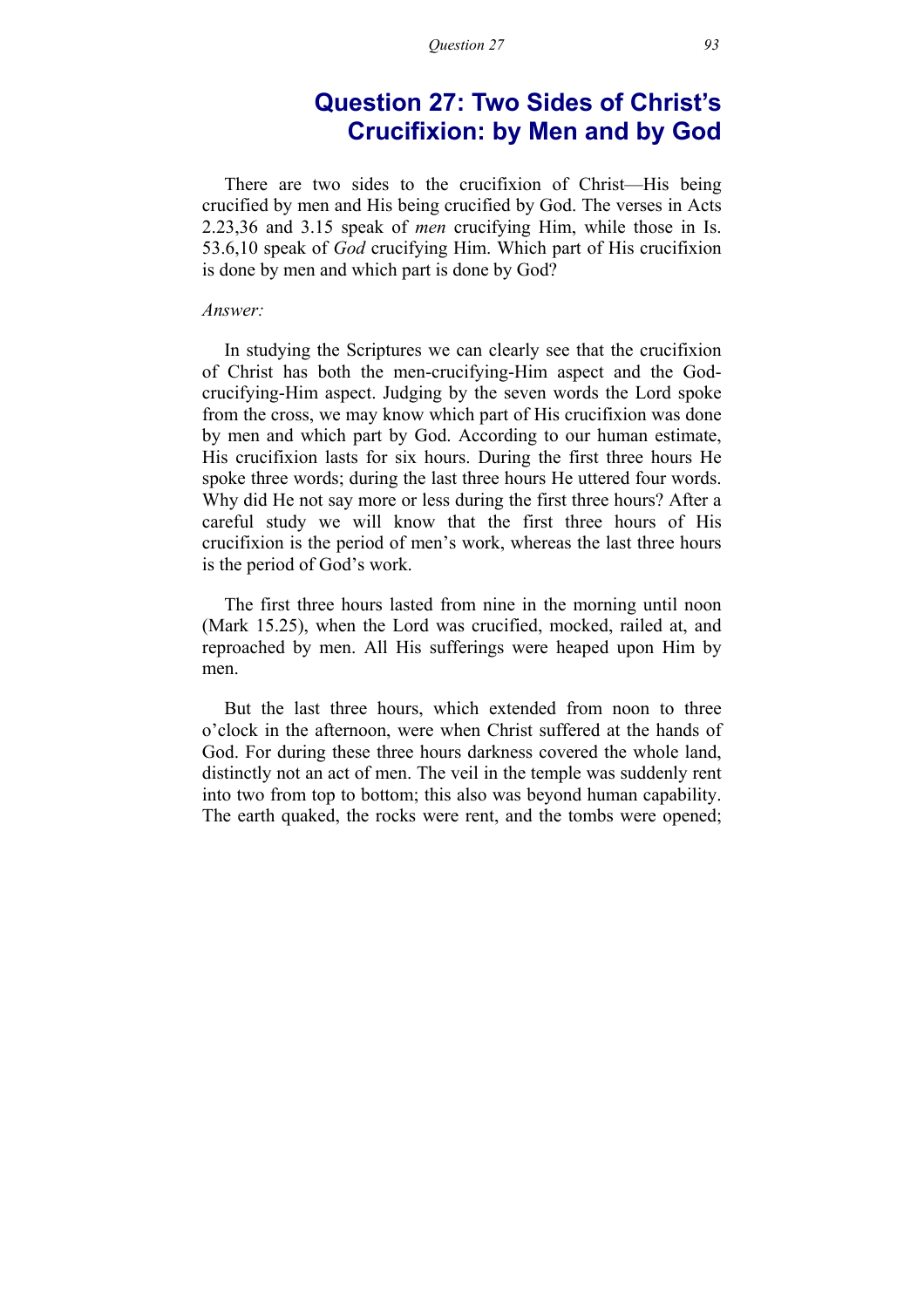obviously none of these was men's work. These were all done by God.

During the first part of Christ's crucifixion, men did everything they could do to Him; in the second part of His crucifixion, God also did all that He could possibly do. The first part of the cross expressed all the hatred of men toward God; the second part of the cross reveals all the love of God toward men. Hence the cross, as some people would say, became the meeting point of love and hate.

Let us first look at the three words spoken during the initial three hours.

*The opening word* was: "Father, forgive them; for they know not what they do" (Luke 23.34). How could God forgive those who murdered an innocent person? How could the Lord pray in this way? If God should answer this prayer will He not be guilty of being unrighteous? In answering these questions we need to recognize clearly that the Lord Jesus was crucified to bear the sin of the world. The righteous God could only forgive our sins at the cross, because "apart from shedding of blood there is no remission" (Heb. 9.22). And the Lord Jesus could pray such a prayer only on the ground of the cross. Otherwise, God's forgiveness as well as the Lord's prayer would both be unrighteous.

*The second word* was: "He said unto him, Verily I say unto thee, today shalt thou be with me in Paradise" (Luke 23.43). How could a malefactor enter Paradise? For were all malefactors permitted to enter Paradise would it be any longer a garden of pleasure? Yet all these considerations are human reasonings. In the eyes of God, not only the malefactors cannot enter Paradise, even the so-called "good people" are not able to enter there. For all in Adam have sinned (Rom. 5.12). The Lord Jesus was able to say such a word to the repentant malefactor because He is the one mediator between God and men (1 Tim. 2.5) as well as the Lamb of God (John 1.29).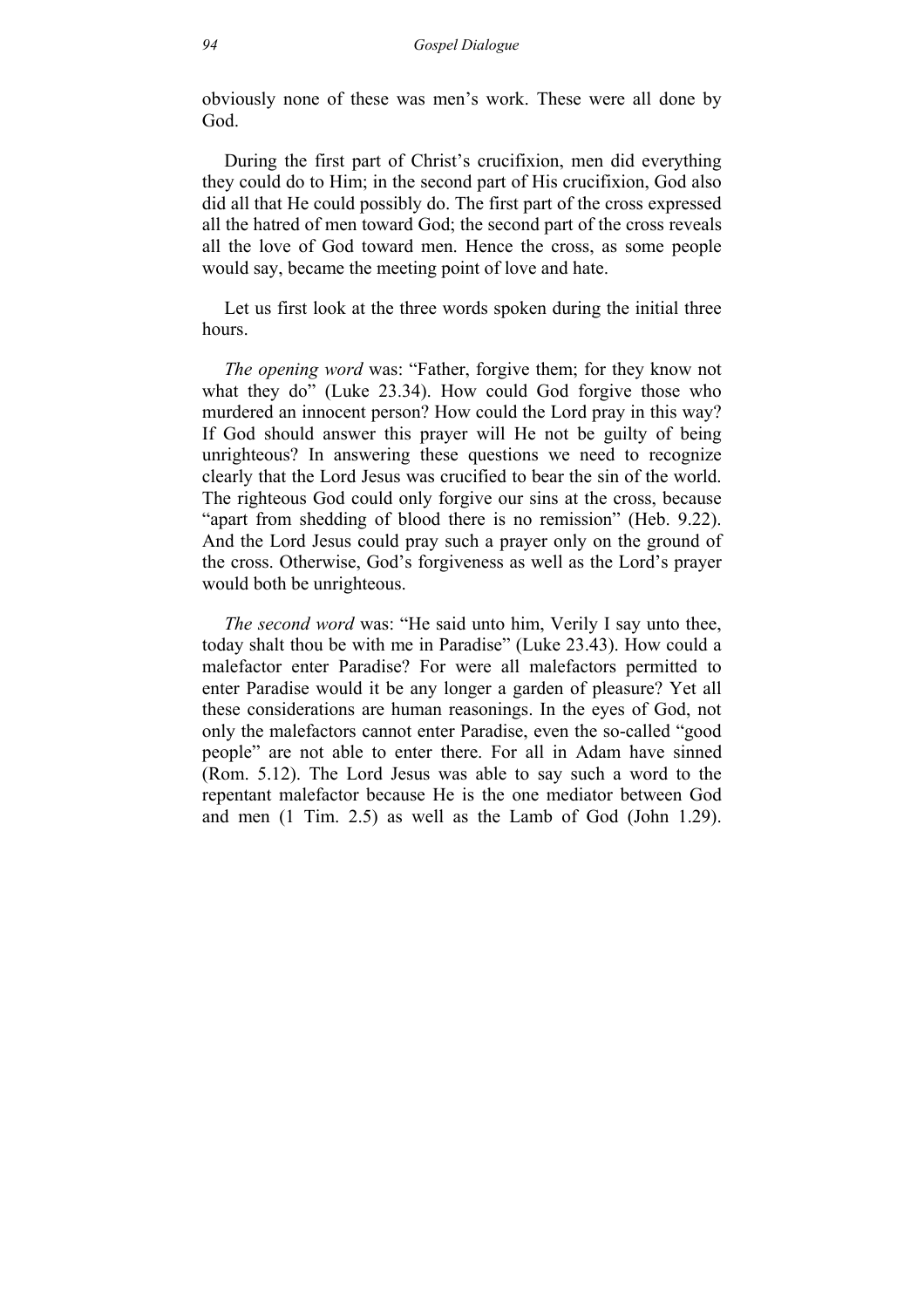Through the eternal Spirit He offered himself without blemish to God in order that His blood might cleanse our conscience from dead works (Heb. 9.14). That malefactor in Paradise is no longer a malefactor, but one whose conscience has been cleansed from dead works. All who receive the Lord—that is, who believe in His name have the same experience.

*The third word*: "He saith unto his mother, Woman, behold, thy son! Then saith he to the disciple, Behold, thy mother!" (John 19.26,27) Here we are shown that due to what the Lord has done on the cross we now have a new relationship with God and with men; we are now fellow-citizens with the saints and of the household of God. We may have fellowship not only with God but also with one another. Not just John at that time could receive Mary as his mother according to the word of the Lord, even Paul (see Rom. 16.13) and all the rest of the saints throughout the ages can have the same feeling. How marvelous this is! Sharing the same life gives all the saints a new relationship.

After the Lord Jesus finished uttering these three words the earth was covered with darkness. God had heard the prayer offered by the Lord and had put all the sins of the world upon Him. God had made Him who knew no sin to be sin on our behalf. God therefore now saves us not only on the ground of His grace but also on the ground of His righteousness. He has bestowed mercy on us, but He has also given One who has paid the price for us all, who has repaid every penny we ever owed.

And so around three o'clock in the afternoon, the Lord began to utter four more words.

*The fourth word* was this: "My God, my God, why hast thou forsaken me?" (Matt. 27.46) Many martyrs who have been under persecution and severe punishments have felt the nearness of God to them and have borne their sufferings with dignity. Yet how much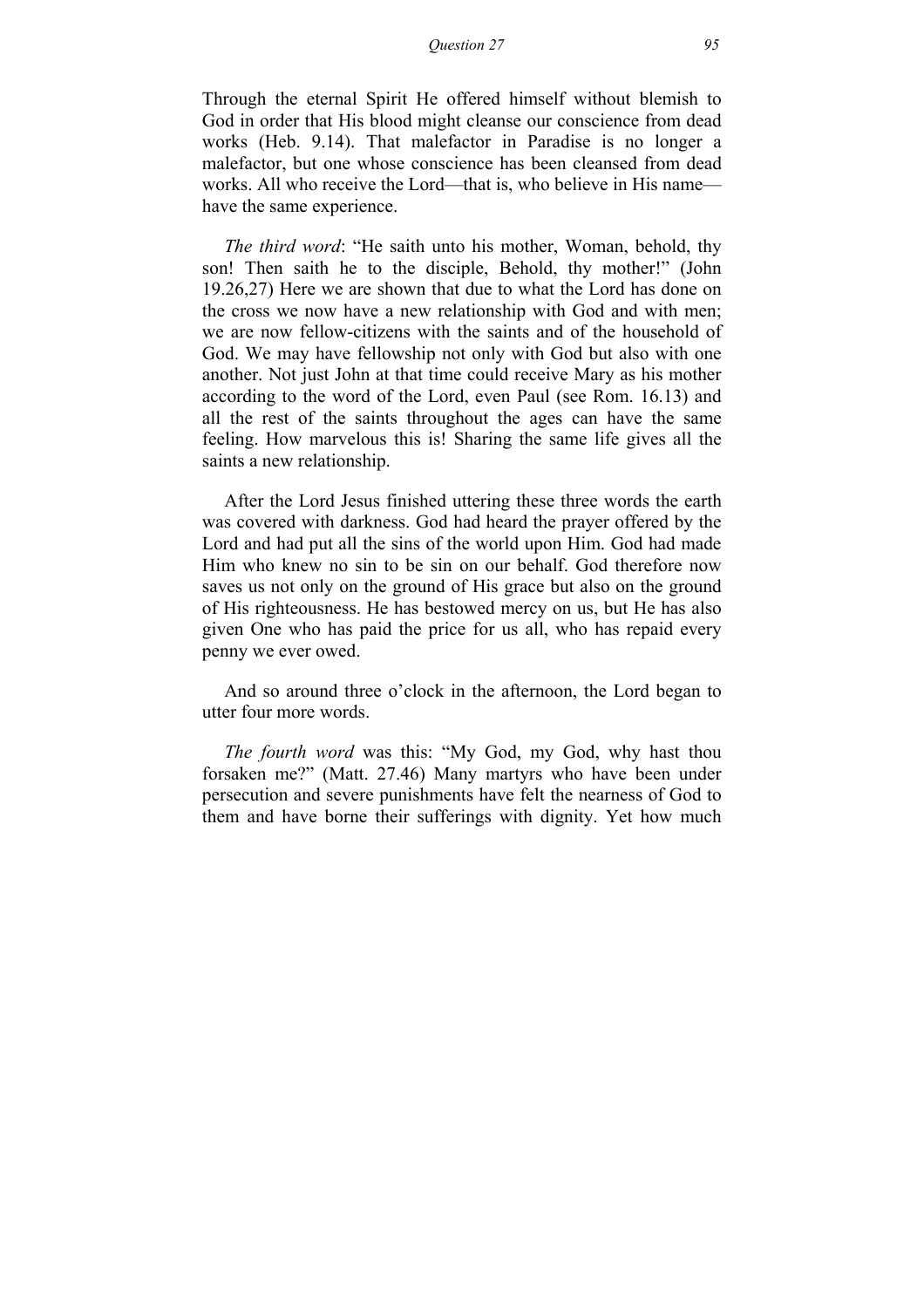closer God would have been to our Lord (whose whole life had been spent in obedience to God) if He had merely been crucified through the persecution that came from men! How could God ever forsake Him when men forsook Him? Praise and thanks be to God, on the cross our Lord did not die a martyr's death; rather, He died in bearing the sins of all mankind: for God put our sins on Him: it was God himself who crucified the Lord. After the Lord had spoken the first three words, He knew that God had heard His prayer and had put the sins of all mankind upon Him; and consequently, He also knew that God had now forsaken Him.

*The fifth word* simply came as: "I thirst" (John 19.28). Thirstiness is a condition in hell; thirstiness is the characteristic of the sufferings of hell. The rich man in Luke 16 was in the fire of Hades without even a drop of water to cool his tongue. There is no place more thirsty than hell. At this particular moment the Lord suffered the penalty of hell on men's behalf and tasted death for every man (Heb. 2.9).

*The sixth word* was: "It is finished" (John 19.30). This indicates that the work of redemption is finished, for the Lord by this time has borne the sin of the world and received sin's penalty for the world.

And finally, *the seventh word:* "Father, into thy hands I commit my spirit" (Luke 23.46 Darby). Some time earlier the Lord had cried out, "My God, my God, why hast thou forsaken me?" This was because He stood on the ground of bearing our sins. But now He utters the word "Father" to indicate that the work of redemption has been accomplished and that His fellowship with the Father is now instantly restored. The Lord laid down His life voluntarily, and He committed His life to God: "No one taketh it away from me, but I lay it down of myself. I have power to lay it down, and I have power to take it again" (John 10.18). If this were not the case, then not even a hundred crosses could have taken our Lord's life away.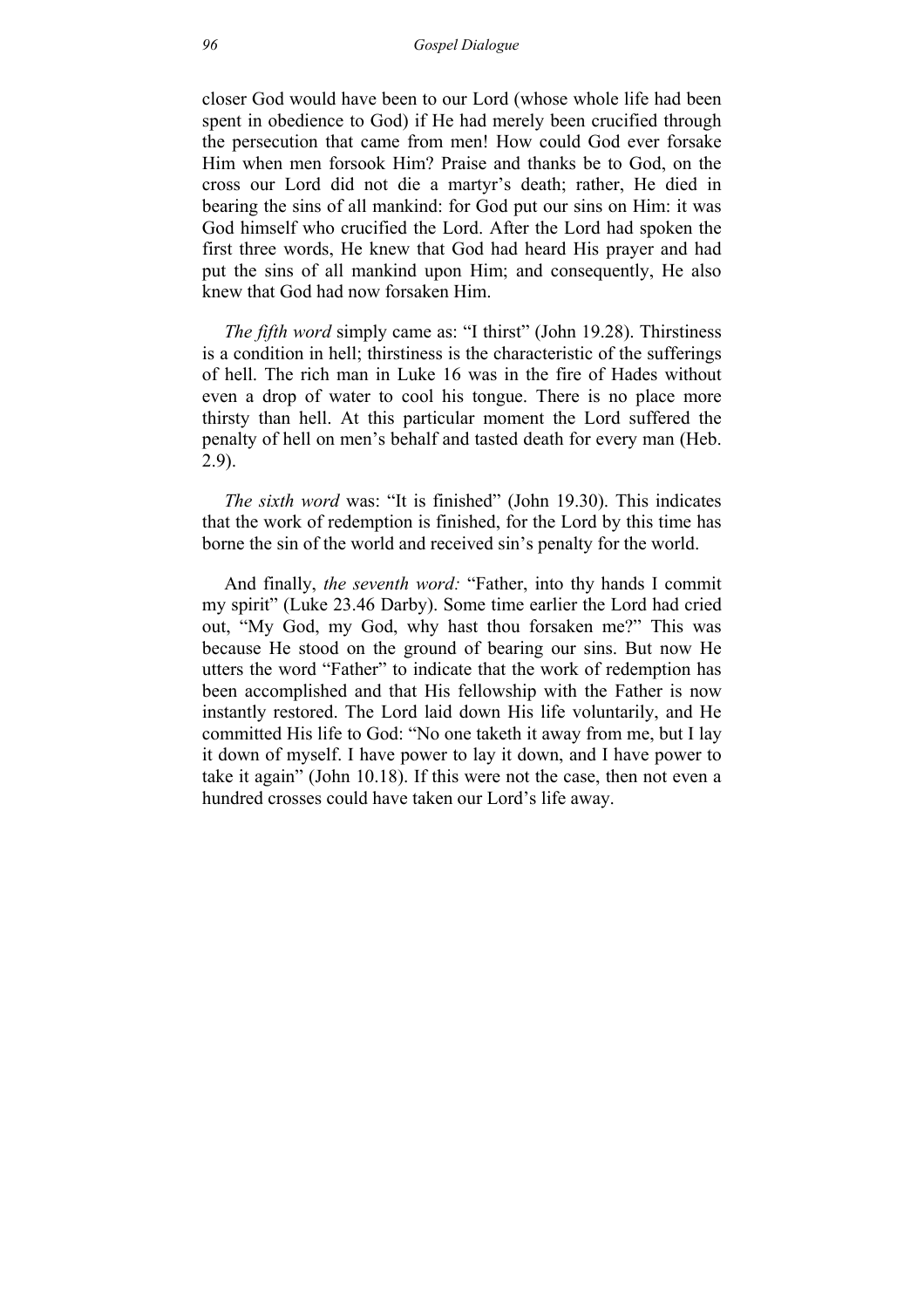Our sins are thus taken away by the most righteous Lord. According to His righteousness God must forgive us, because Christ has already died and become a sin-offering.

Yet some people may ask, Since the Lord accomplishes the work of redemption by His death on the cross, how could He have forgiven people's sins *before* His death? This is because, even before Christ died, God has already reckoned the cross as an accomplished fact: "Whosoever believeth on him should not perish, but have eternal life" (John 3.16); "He that eateth my flesh and drinketh my blood hath eternal life" (6.54). These passages show us that even when the Lord was on earth all who believed in Him would have eternal life. Moreover, we read in Revelation about "the Lamb that hath been slain from the foundation of the world" (13.8 mg.; cf. also 1 Peter 1. 19,20). The Lord is indeed the Lamb that has been slain from before the foundation of the world. Consequently, the church is not limited by space (for the body of Christ is one), and the cross is not restricted by time. (For even in the Old Testament period God could forgive people. Under the Old Covenant—see Numbers 35.25-28—if any person should kill another accidentally he could flee to a city of refuge, where no one could seize his life and where he would become free once the high priest had died. This is a type of the fact that even before Christ's death, if anyone should hide himself in Christ, he was safe and would become free upon the death of Christ who is *the* high priest of God.)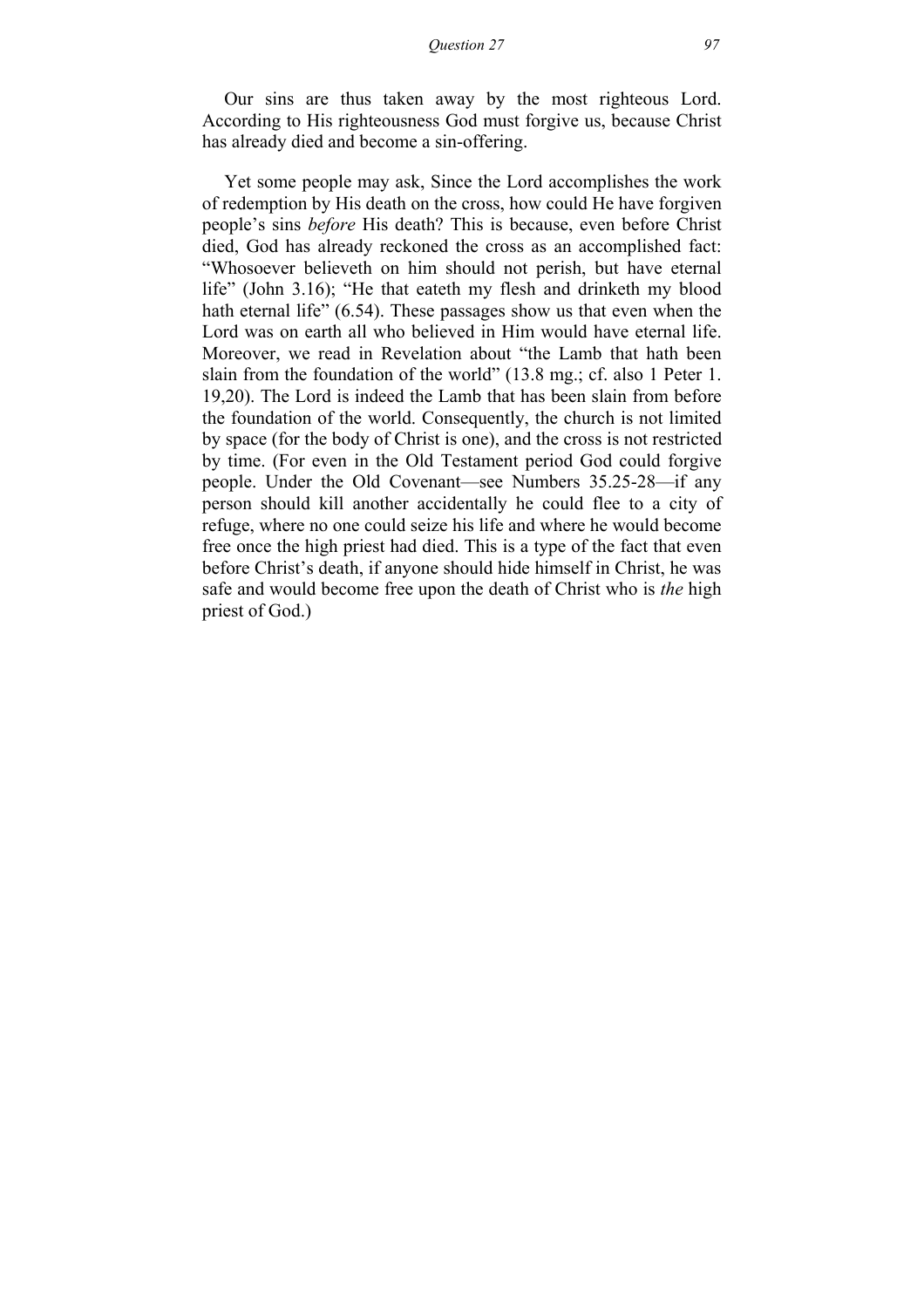# **Question 28: "It Is Finished"** *vs.* **"Lacking of the Afflictions of Christ"**

John 19.30 says "It is finished" whereas Colossians has Paul saying: "I . . . fill up on my part that which is lacking of the afflictions of Christ" (1.24). What is finished and what is still lacking?

*Answer:* 

At first glance these two passages may appear to be contradictory; but with careful reading, the distinctiveness of each can be seen.

"It is finished" points to the propitiation of the Lord Jesus. It refers to the penalty which the Lord took on the cross; it speaks of the sufferings for sins which He received from God's hand.

"Afflictions" is sometimes translated as "tribulations" or "distresses". The "afflictions" here noted refer to the afflictions which come from human hands. What afflictions Christ received from God's hand none else could share; all were solely fulfilled in the Lord. But at the same time there is still a lack in those afflictions of Christ which He suffered from human hands. And this is the part which every Christian is called upon to share in and to fill up.

The work of redemption has been accomplished. Unfortunately, however, many Christians do not seem to clearly comprehend it. Some are still thinking that if their conduct is good they will somehow be more fit to go to heaven and will thus have more confidence in entering in; but that if they do not behave themselves they will not dare enter heaven boldly, but instead will feel like crawling into heaven. Nothing could be further from fact. Suppose the malefactor who was crucified with Christ had lived on after he believed in the Lord. Suppose he had come down from the cross and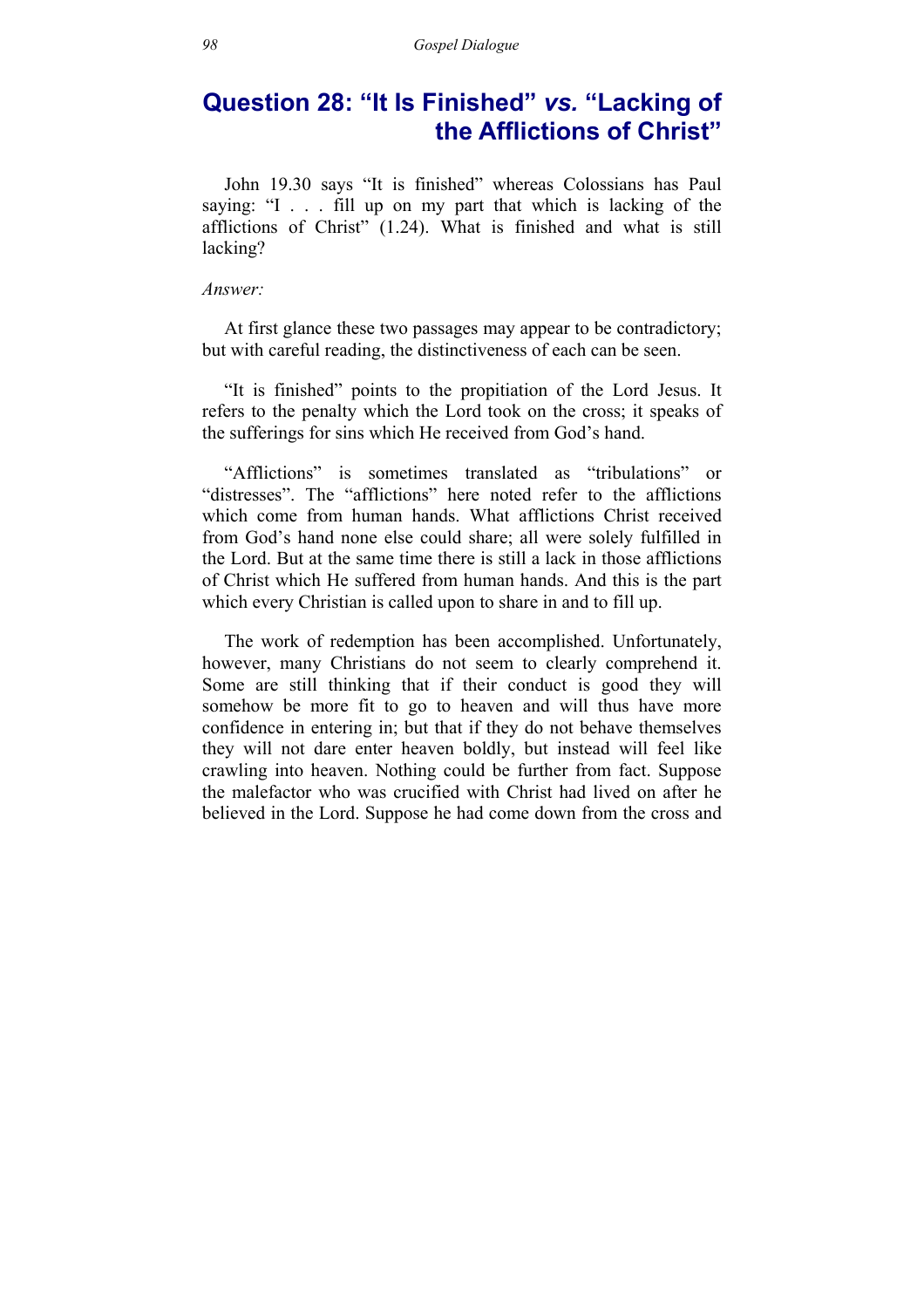had lived for several decades more. Let us suppose further that during these years his work was ten times more than that of Paul's, his love grew ten times more than that of John's, and that he saved ten times more people than did Peter. Would it make any difference if he went to heaven then or on the day he was crucified? Would it make him worthier after all those years? All who know the grace of God realize that he was not one bit worthier afterward than on the first day. Why? Because the qualification for entry into heaven is entirely founded upon the Lord and His work. None who believes is ever unfit for heaven, nor is anyone ever more worthy to enter heaven. The work of redemption has been accomplished by Christ, and no one can add anything to it. Even if one should become what is commonly acknowledged by the world as a sage, his qualification for heaven is still founded upon the "It is finished" of Christ.

Yet let us not misconstrue this as permitting believers to sin. Far be the thought. If a saved believer does not behave, he will not be able to enter the kingdom, even though he is not thereby barred from heaven. Whatever may be our conduct, it does not alter our entry into heaven. Even God cannot change the situation, because as the Lord Jesus was crucified I was judged and am therefore dead. How, then, can God ever be unrighteous? Since he has already accepted Christ's death as my death, He will no longer judge and condemn me. It is finished; and, it is unchangeable. Nevertheless, if we continue to sin we will be placed outside the kingdom—that is, outside the glory of the kingdom.

There are two places in Romans which refer especially to the glory of God. One is: "All have sinned, and fall short of the glory of God" (Rom. 3.23); the other is: "Through whom also we have had our access by faith into this grace wherein we stand; and we rejoice in hope of the glory of God" (Rom. 5.2). Falling short of the glory of God is due to sins; rejoicing in hope of the glory of God is due to the blood. Whatever loss sin has incurred the blood has not only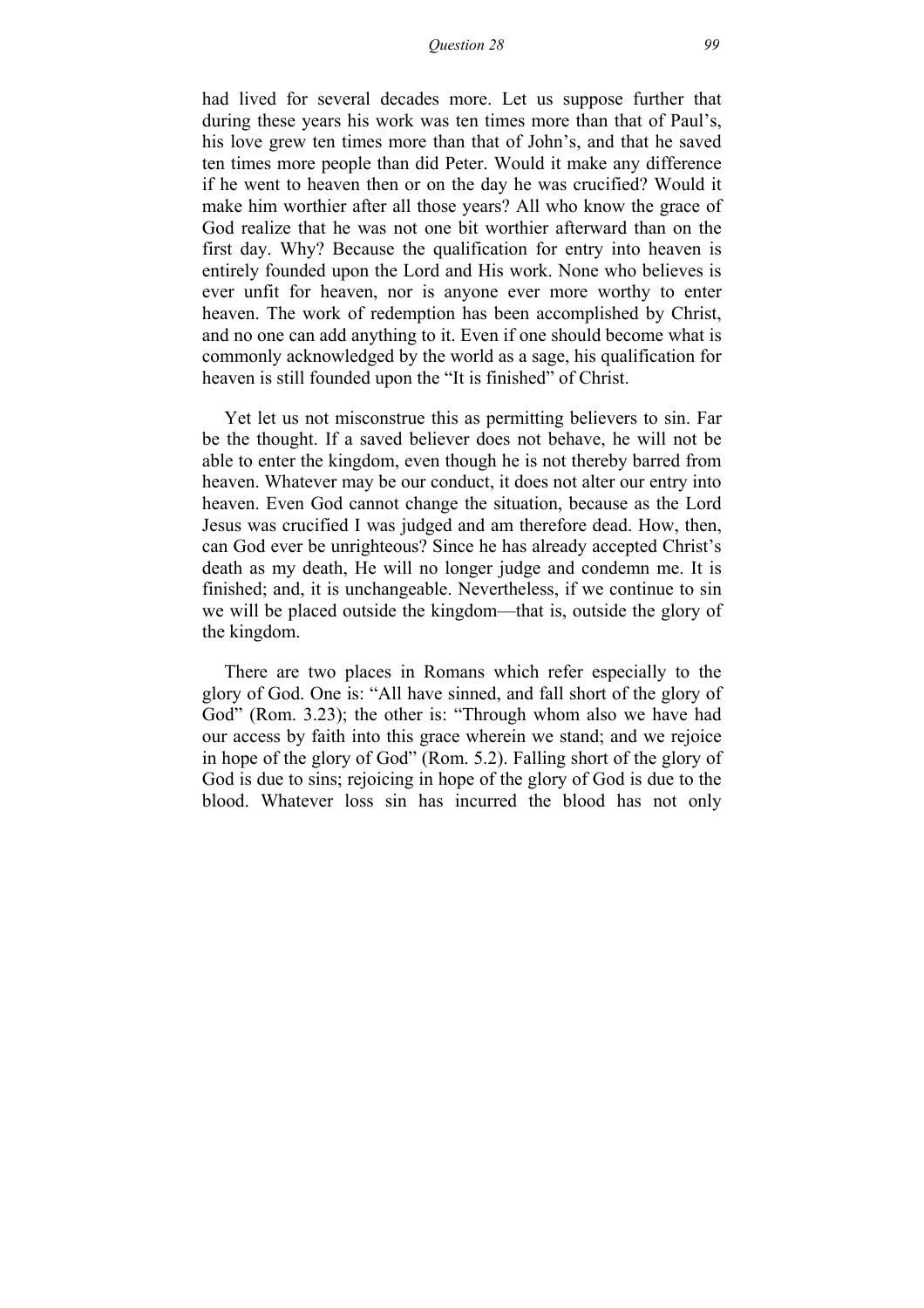replenished but added on much more. Because of the death of Christ we may rejoice in hope of the glory of God.

The redemptive work of Christ is finished, but the afflictions of Christ remain to be filled up. He has already accomplished redemption; yet do all people know what He has done? Probably many do not know. For this reason we must go and tell the world what Christ has accomplished. Christ himself only preached the gospel to those who had direct contact with Him and therefore He was limited to the people of His generation. His afflictions among men are still lacking; consequently, we today must take up the responsibility to preach the gospel. In preaching the gospel, afflictions are unavoidable. To preach the gospel may appear foolish to the world; to distribute a tract may cause blushing on the face. Nevertheless, these afflictions and more are what we must take. For what Christ has accomplished is only the work of redemption; there is still a lacking in the tribulations, the distresses, and the afflictions involved in the spreading of the news of this redemptive work. Hence we must go and spread it.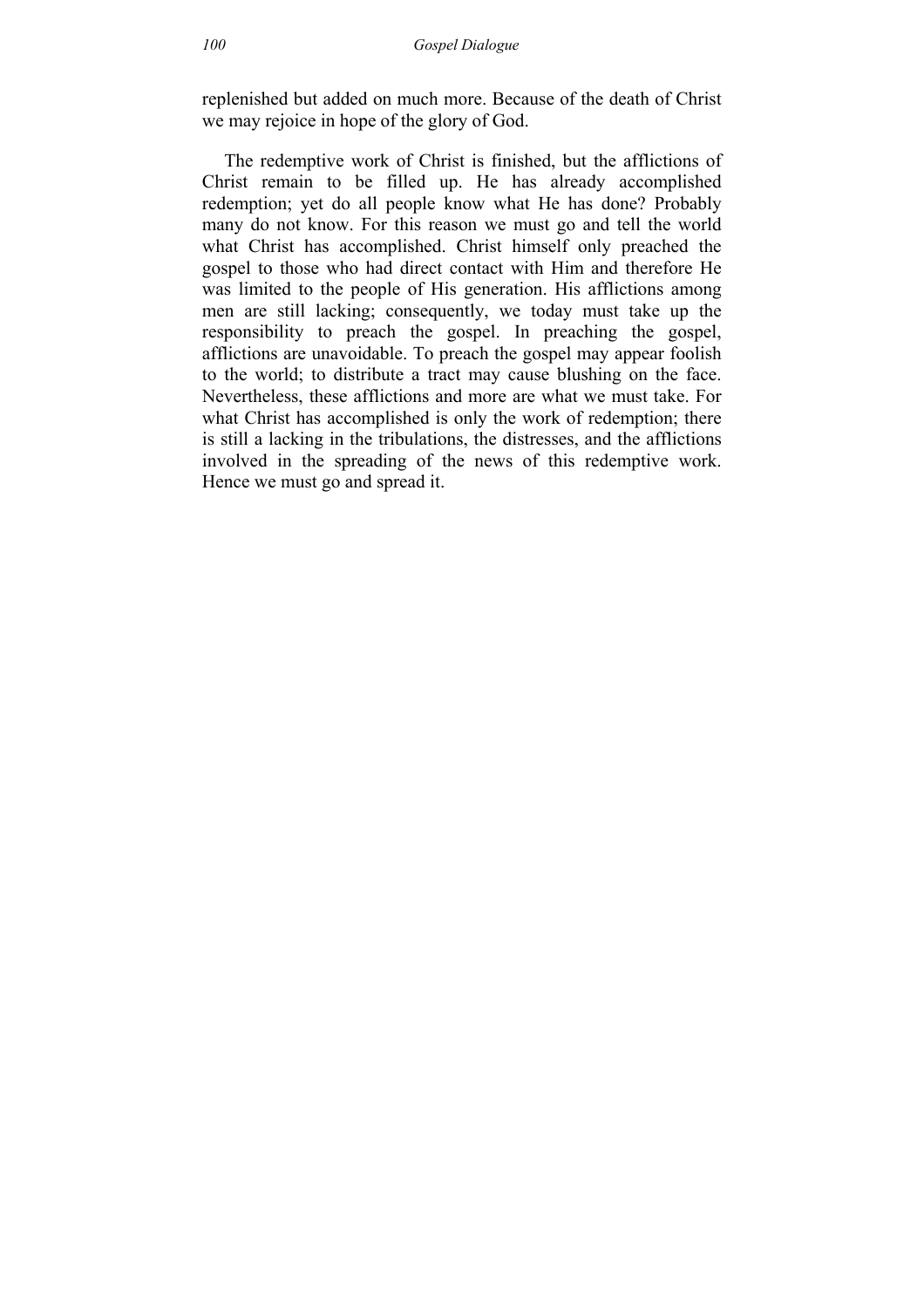# **Question 29: Christ Died: for Us and for Our Sins**

What is the difference between "Christ died for us" (Rom. 5.8) and "Christ died for our sins" (1 Cor. 15.3)?

*Answer:* 

"Christ died for us" means that Christ died for us sinners. The purpose of His death is to save us sinners. What He has accomplished is for us; that is, to gain us, and to deliver us from ourselves.

"Christ died for our sins" signifies that He died for the sins committed by us sinners. The purpose is to take away our sins so that they may be forgiven, and to save us from the penalty and the power of sin so that we are no longer under its dominion.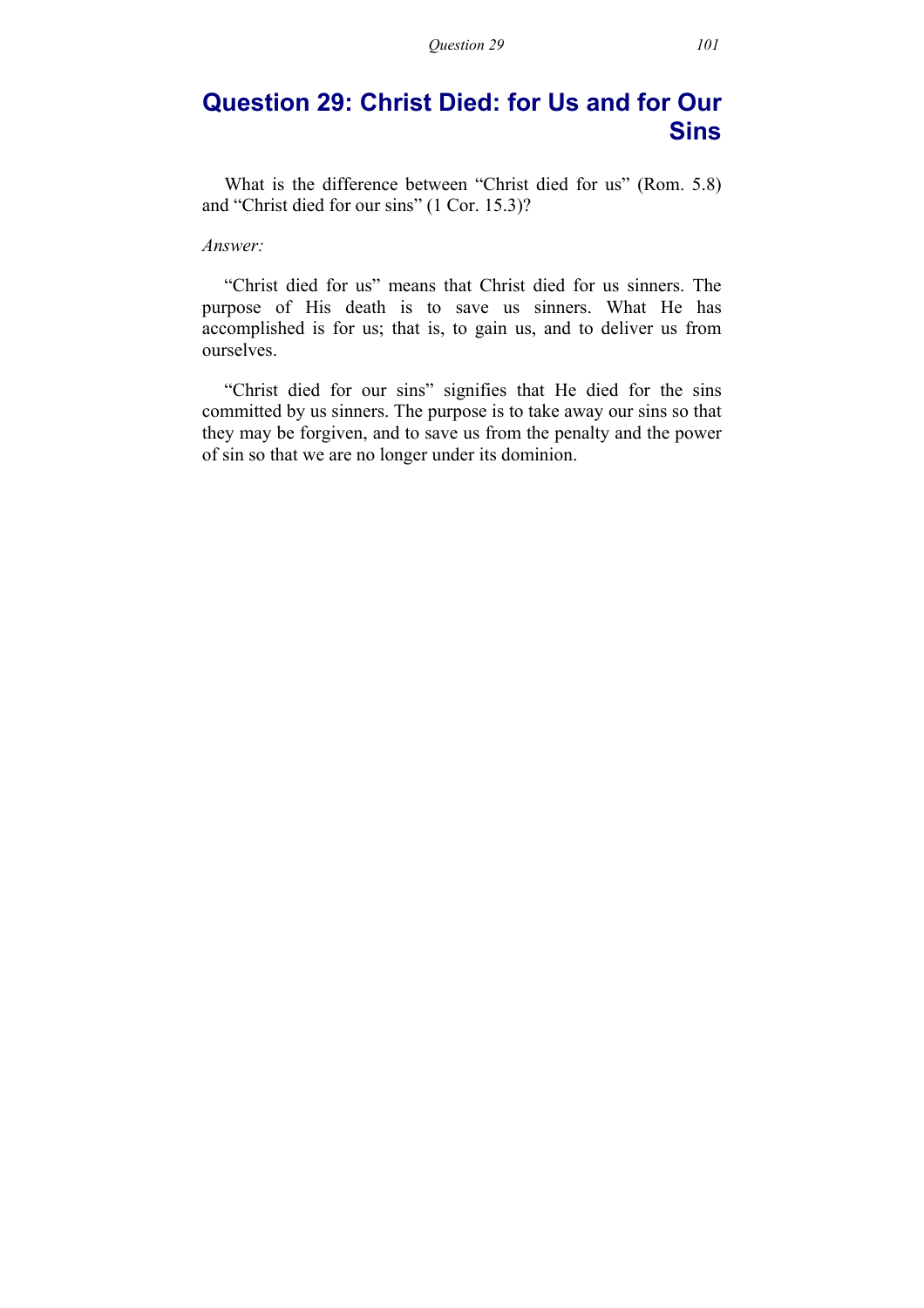# **Question 30: In Redemption, Do Christians Change Position with Christ?**

In God's plan of redemption do Christians change position with Christ? In other words, does He who is righteous become unrighteous but that we who are unrighteous become righteous? (2 Cor. 5.21)

### *Answer:*

In God's plan of redemption the Christian and Christ do not exchange places, but there *is* a union involved: "Him who knew no sin he [God] made to be sin on our behalf; that we might become the righteousness of God in him" (2 Cor. 5.21).

Nowhere in the Scriptures are we told that Christians and Christ have exchanged positions. Why is it, then, that we often say: I am saved because though I have sinned Christ died for me? We need to understand that such a way of speaking refers exclusively to our personal welfare. The question that is asked here, however, is concerned with the matter of position in God's plan of redemption. From the viewpoint of our personal gain it is true that Christ died for us; but in God's redemptive plan, if I were to say that Christ stood in my sinner's place and died for me—that would make God unrighteous. For how can God condemn Christ as being unrighteous, knowing full well that Christ is righteous? But then, too, how can God justify me whom He knows to be a sinner? Hence in God's plan of redemption the Christian and Christ do not exchange positions but instead come into a union.

Let us again read 2 Corinthians 5.21: "Him who knew no sin he made to be sin on our behalf '; God made the One who had never sinned, and who knew not what sin was, to be sin for us. The phrase "to be sin" does not signify merely to bear or to carry our sins.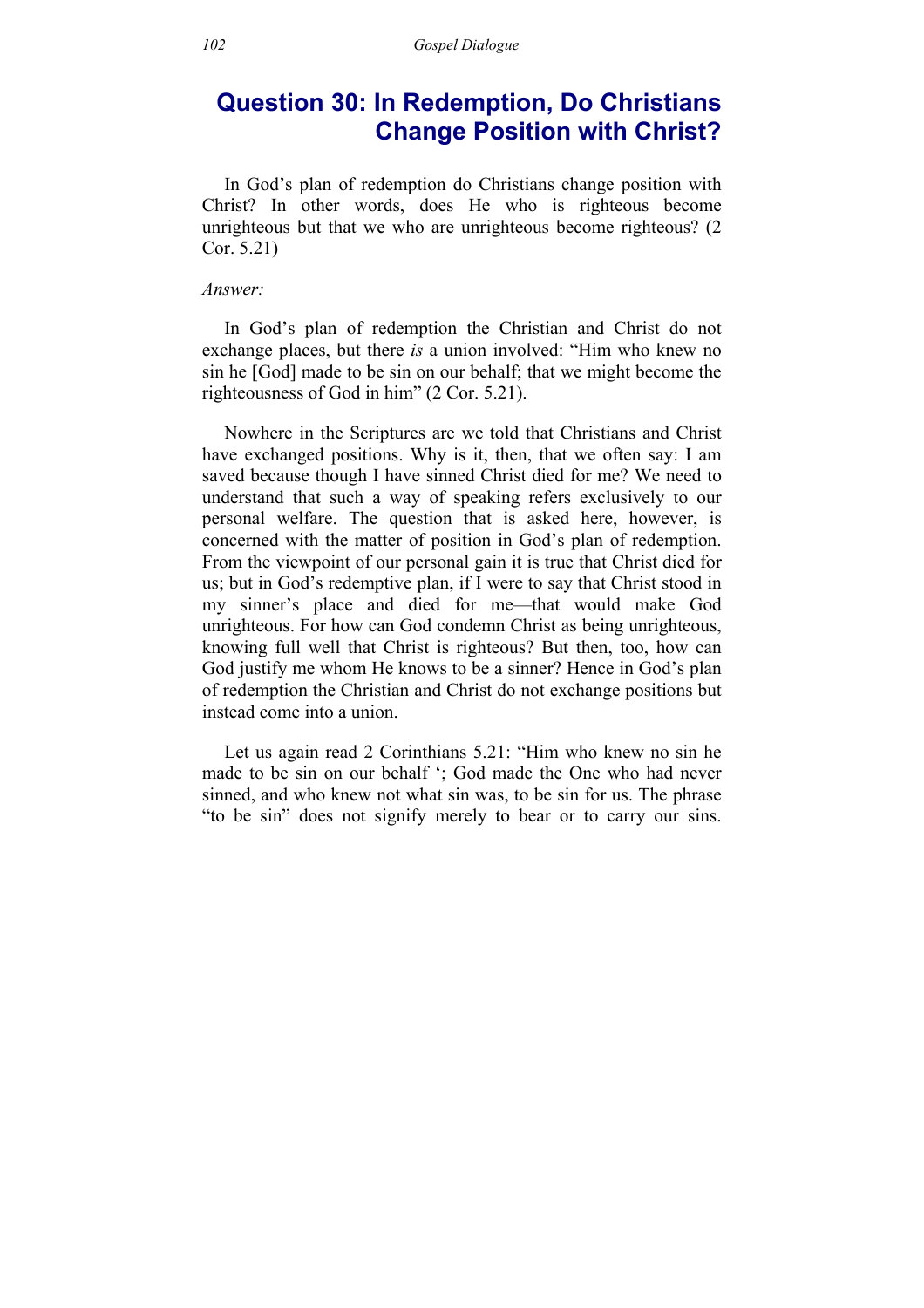#### *<u>Ouestion 30</u> 103*

Because if it is only bearing, there is always the possibility of not bearing: if it is only carrying, it is merely a being carried in the body. Yet on the cross Christ not only bore or carried our sins, He was made to be sin for us. The Lord Jesus was united with us to such an extent that He was made to be sin as well as to bear and carry our sins. So when God judged Him, He judged sin; when God punished Him, He punished sin.

There are three things we ought to know about God's plan of redemption, and three phrases can best summarize them: the first is "God and me", the second is "God for me", and the third is "God in me". "God and me" lays the foundation for the success of God's plan of redemption. "God for me" accomplishes God's redemption for me. And "God in me" works in me what God has accomplished. For in the Word becoming flesh, God and man are joined into one in the Lord Jesus. This is "God and me". Because the Lord is both God and man He can die and be resurrected for us, thus becoming the mighty Savior. In order for God to dwell in me, He must send from heaven His Holy Spirit. When the Lord was on earth He was clothed with flesh; but in dwelling in us today He is clothed with the Spirit. Hence some say that the Holy Spirit is the second Self of the Lord Jesus Christ. The Holy Spirit comes to work in us, to accomplish in us all which God has already accomplished in Christ. If there is no "God and me", there can never be "God for me" nor "God in me". Had the Lord Jesus not been born to become a man He could never die. In dying on the cross He did not bear the sin of the world in the capacity of a third person. No, He became sin for us and died for us in the capacity of a man.

On the one hand, it is indeed true that God has put all our sins on the Lord and thus the Lord has borne our sins. On the other hand, in God's plan of redemption He has judged the Lord Jesus and in so doing has judged us and judged sin. We can therefore thank God today for the fact that the Lord has become sin for us on the cross.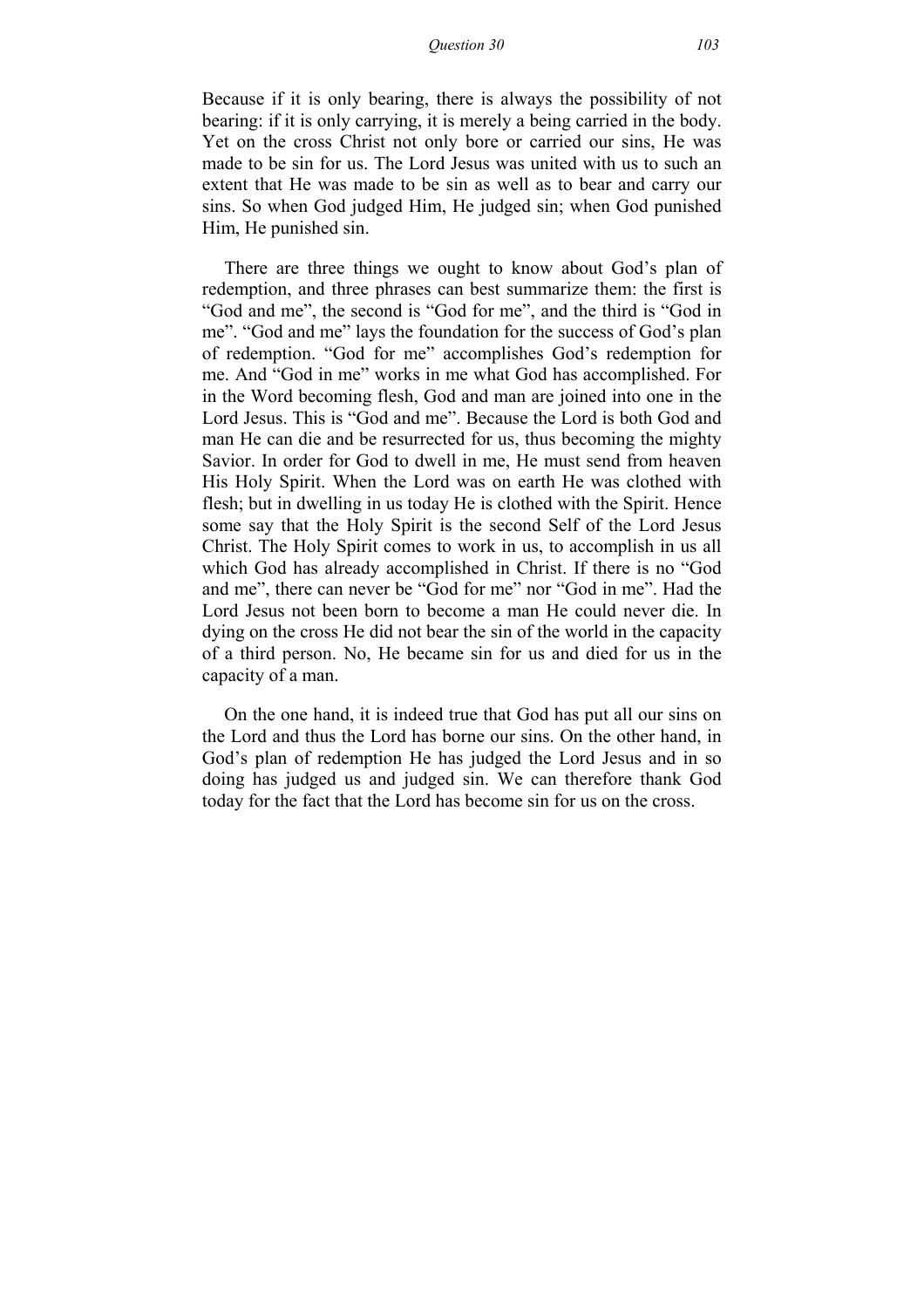What is the consequence of Christ being made sin on our behalf? that we may become righteous? that we may be righteous in Him? Not this, but "that we might become the righteousness of God in him", as is indicated in our verse. We should not only notice the words "in him" but also pay attention to the words "the righteousness" of God". In being made sin for us, Christ does not change us to be righteous nor make us no more sinners; rather, He causes us to become the righteousness of God in himself. Every saved Christian becomes the righteousness of God. It is the righteousness of God which saves us. It is God who has made Christ to be sin for us. In judging the Lord Jesus, God has judged us as well as judged sin. He reckons us as righteous, yet not because we ourselves are righteous; this is a purely objective matter.

People may, according to their view, say to us that we are not very good. The fact is, however, that we are not made to be righteous in Christ but we become the righteousness of God in Christ, thus proving that it is the righteousness of God which so saves us. If we are clear on this point our problems will be greatly lessened in our daily life. For the Lord to be on the cross is for Him to be reckoned as sin on the cross. There God has condemned sin and solved the problem of sin. And so we are free.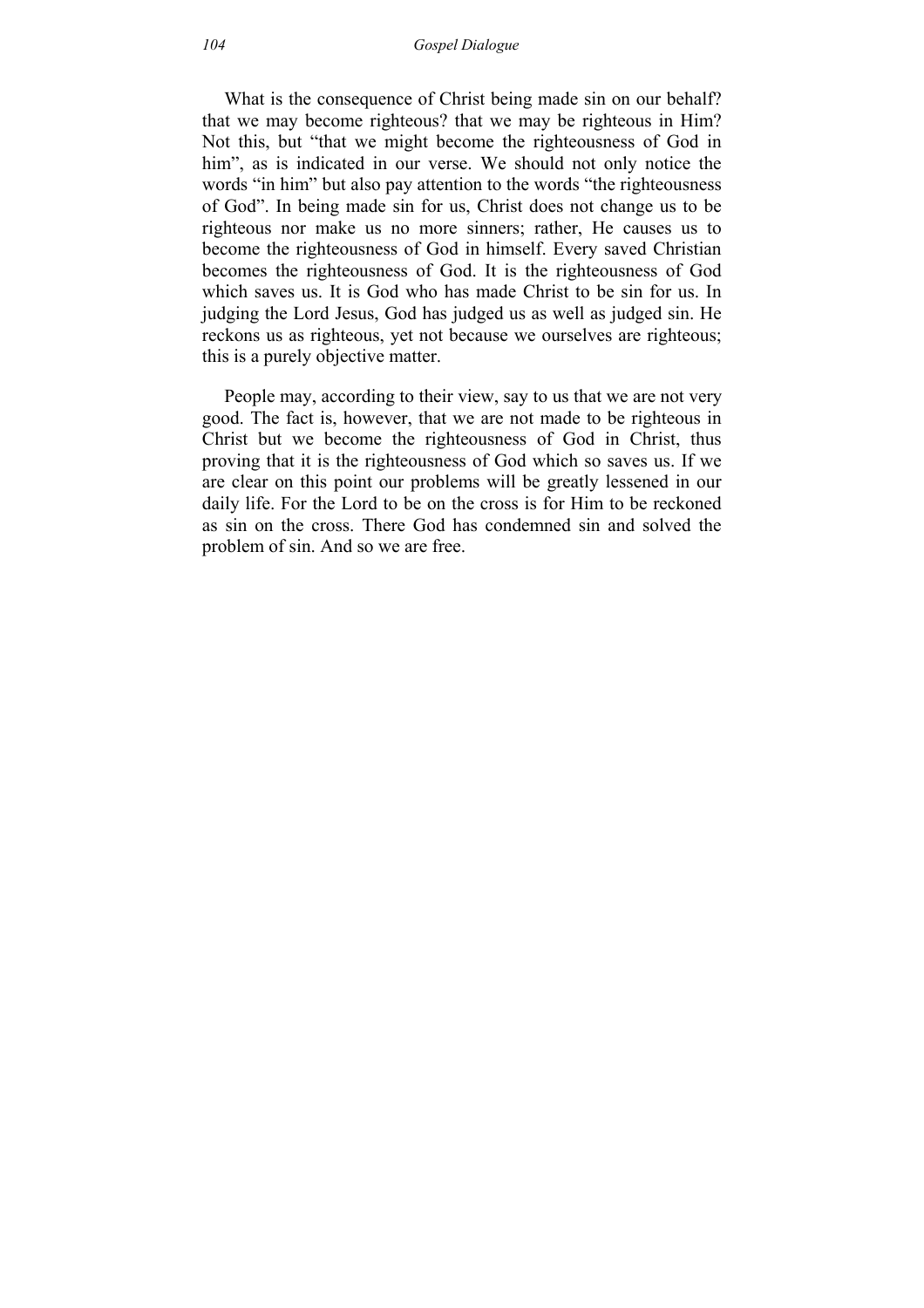# **Question 31: When Is Our Union with Christ Actualized?**

When is our union with Christ—both objectively and subjectively—actualized?

### *Answer:*

Considering the objective side, we may say that our union with Christ is actualized at the time of His death on the cross. "One died for all, therefore all died" (2 Cor. 5.14). When Christ died He took all the people of the world to the cross with Him, and therefore all died in Him.

Judging the subjective side, our union with Christ is actualized at the time we are born again, that is, by virtue of the Lord's resurrection. By reading Romans 6.3-5, and also Chapter 8, we may clearly see this fact. Our union with Christ on the subjective side is effected in His resurrection. What does baptism represent? It represents death. Viewed objectively, when we are baptized we are saying that we have already died, because only the dead are buried. We are acknowledging that the death is real, and so we accept the burial. But resurrection comes after the burial: a rising after being buried is resurrection. In our daily life we are not seeking death, since we confess that we have already died in Christ; instead, we are daily allowing the resurrection life to be lived out through us. Romans 6 requires us to do one thing, which is to yield (or to consecrate). The minds and hearts of many people are bent on experiencing death, but they are unable to put themselves to death. We should realize that after we believe in the Lord the first thing for us to do is to be buried, not to die. We are to acknowledge our death, not to beg for our death.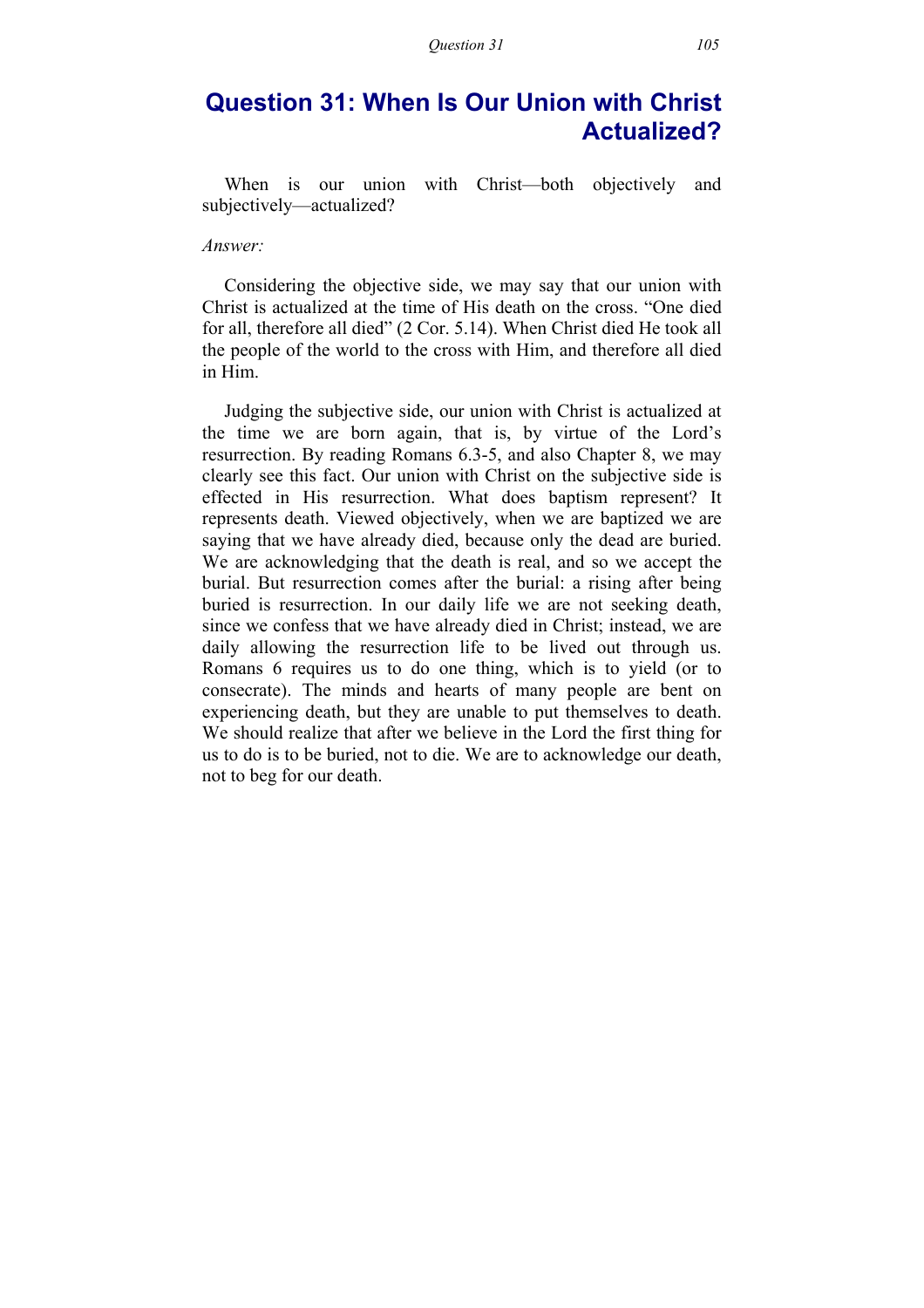There is another point to be raised in this discussion. Suppose people talk about the cross by stating that first, the Lord died on the cross for me; second, the Lord died on the cross as me; and third, the Lord died on the cross with me. Is such a statement scriptural? Laying aside the first two points, let us focus on the third. Is there any error in saying "the Lord died on the cross with me"? In searching the New Testament, nowhere can we find such a statement that Christ died with me. The Bible says instead, "I have been crucified with Christ" (Gal. 2.20). It also says in Galatians 6.14 that through the cross of the Lord Jesus Christ you and I have been crucified to the world. Simply by reading these two passages we ought to know that *we* have died with *Christ*, not that Christ died with us. This is because our union with His death is an objective fact. Christ died once, and forever. We have already died in His death.

To say that He died with us would be to turn that which is objective into that which is subjective; and it would mean that Christ must be offered up many times: today Christ must die with Mr. Chang, and tomorrow with Mr. Yu. If a thousand persons believe in Him, He would need to die afresh a thousand times. Let us remember this well, that the Scriptures only tell us this truth—that "we have died with Christ" and not that "Christ died with us". Do not think that reversing the order is of no importance, because in fact such inversion unsettles the truth. The word of the Lord allows no inversion.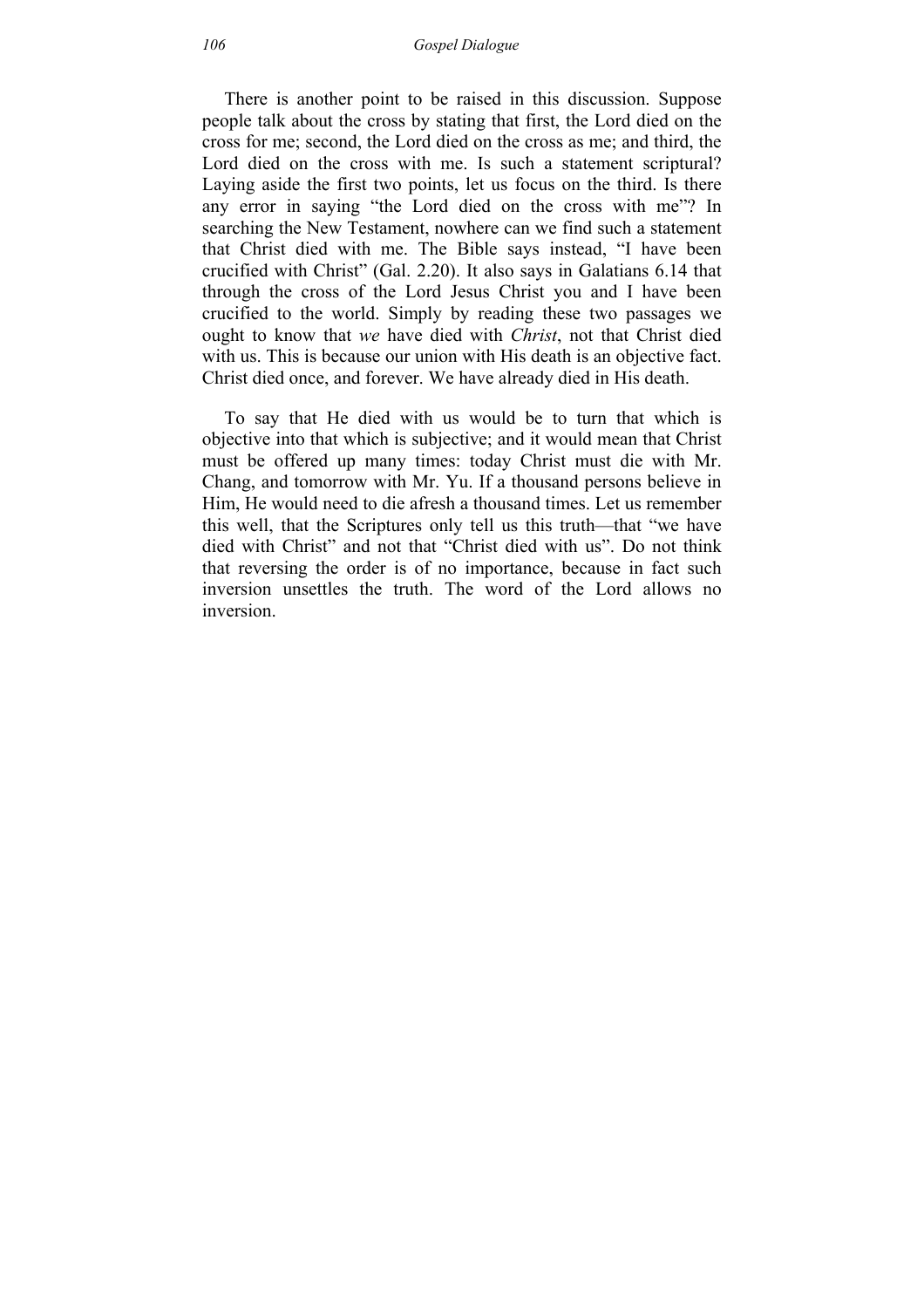## **Question 32: Why Are We Never "in Jesus" or "in Jesus Christ?"**

Why does the Bible say we are "in the Lord", "in Christ", or "in Christ Jesus", but never "in Jesus" or "in Jesus Christ"?

*Answer:* 

Let us be aware first of all that the passage in 1 Thessalonians 4.14 rendered "even so them also that are fallen asleep in Jesus" should be translated as "them that are fallen asleep *through* Jesus" (ASV mg.). In no other place in the Bible can such a phrase as "in Jesus" or "in Jesus Christ" be found in connection with our relationship to Christ. The Scriptures always say "in the Lord" or "in Christ" or "in Christ Jesus". For these phrases convey something of tremendous significance toward us as well as toward atonement.

"Jesus" is the name given Him at His birth. It is His lowly name as a man. "Christ" (which means, the Anointed) is the name given Him when He is anointed by God after His resurrection (see Acts 2.36). It is His glorious name.

"Jesus Christ" conveys the thought that this lowly Jesus is to be Christ in the future; while "Christ Jesus" means that the Christ who is now is the same who was Jesus before.

Why not "in Jesus" or "in Jesus Christ"? This is because we are not united to the Lord while He lived on earth. We have no union with Him on His Son of Man side. "Jesus" is His name as the Son of Man. He as the Son of Man is far above all men in virtue and in beauty. With such a life we have no portion. The meaning of "Jesus" is Savior. We are not united with Jesus because we do not, together with Him, save people.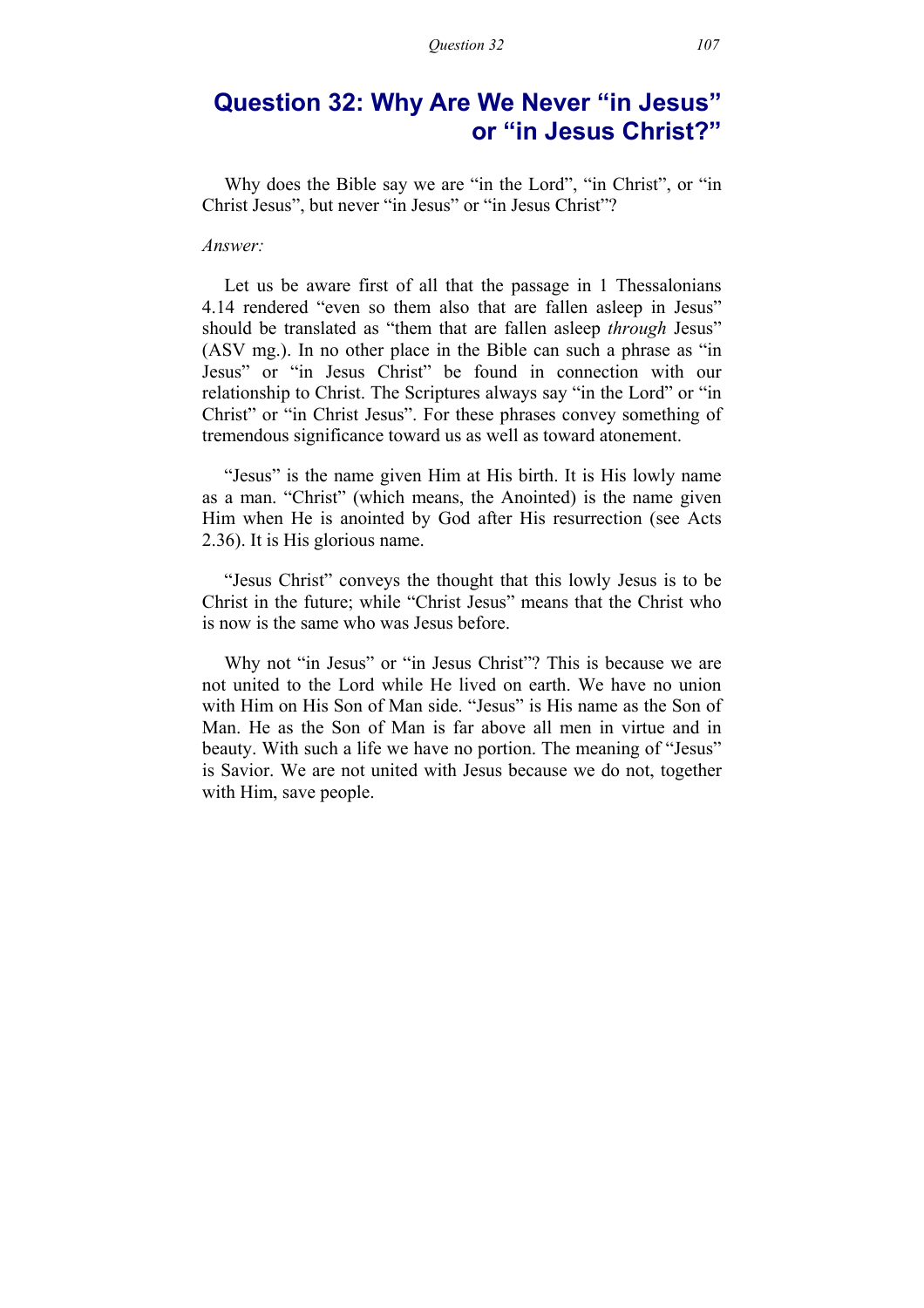To say "in the Lord", "in Christ", or "in Christ Jesus" is to indicate that due to Christ's being raised from the dead, God has made Him both Lord and Christ, and in that respect we do have a share in Him, because we have a share in His resurrection. God has put us in His resurrection. Our subjective experience is actualized in His resurrection.

"Jesus" is a personal name, whereas "Christ" is a name corporate as well as personal: "As the body is one, and hath many members, and all the members of the body, being many, are one body; so also is Christ" (1 Cor. 12.12). Here it does not say "so also is Christ and the church"; it simply says Christ. The head is Christ, the body is also Christ. And this is the corporate Christ. The Bible mentions the name of "Christian"—that is, "Christ-man" or "Christ-one"—but never does it say "Jesus-man". For the Christian is a part of Christ. "Jesus" refers to His experience on earth as the Son of Man. His life is most marvelous but it is beyond the touch or reach of men. But we *are* Christians, Christ-men. The head is Christ, the body is also Christ. If we understand what Christ is, we will know how very deep is our union with Him. The head is Christ, so also the body is Christ. Were a man's small finger to be broken off, the man would have a scar or blemish on him. By the same token, if a Christian could perish, then Christ would have a blemish. Once we are in Christ, we are forever in Him. For we read in Ephesians that Christ "might sanctify" the church, "having cleansed it by the washing of the water with the word, that he might present the church to himself a glorious church, not having spot or wrinkle or any such thing; but that it should be holy and without blemish" (5.26,27).

"Jesus" speaks of His own personal experience—God sending Him to be the Savior. So that when the Bible talks of Him as man, it calls Him Jesus and never calls Him Christ. After His resurrection, however, if the Bible does not call Him Christ, it at least will identify Him as Lord. This is to emphasize His resurrection and sovereignty. Although several times in Acts and the Epistles He is referred to as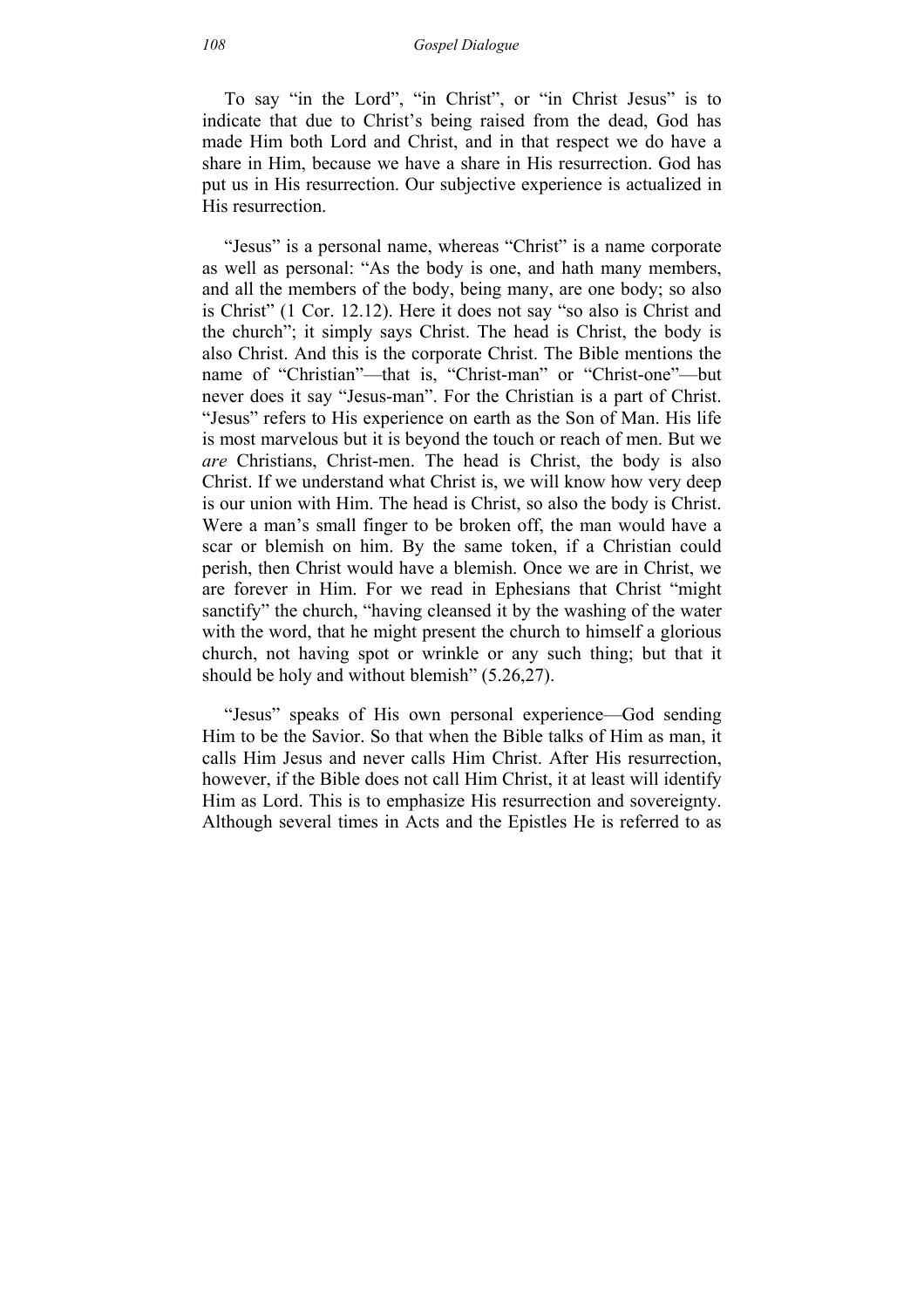Jesus, on those occasions His humanity is especially in view. For this reason, when we address Him today we should not call Him simply Jesus, but the Lord Jesus.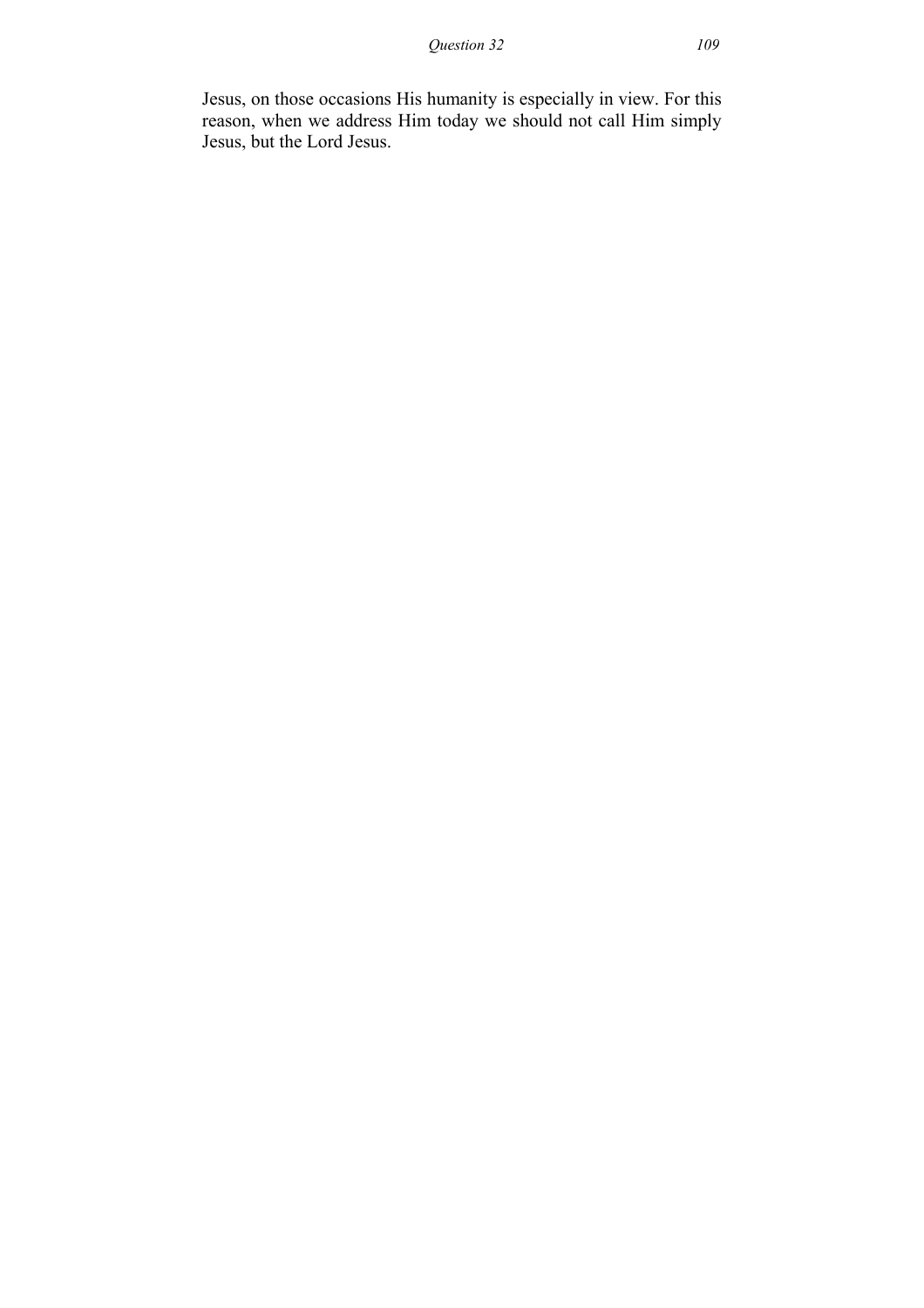# **Question 33: At Calvary, When Were We Crucified with Christ?**

At what moment were we crucified with Christ—between His being nailed upon the cross to His giving up of His breath, or was it at the time He expired?

### *Answer:*

If we have understood Question 32, we can now conclude that we were crucified with Christ at the particular moment when He expired. Because prior to His expiration He was engaged in the work of atonement: He was bearing our sins and dying for us. If it were during these times that we were actually crucified then we would have been sharing in His atoning work and thereafter would have become Savior. This, though, would constitute a grave error. Some have gone to the extent of explaining the matter this way. Since the Lord Jesus was on the cross for six hours and hence did not die at once, our death with the Lord must have also lingered on for those six hours. If such were the case, however, we would have shared with the Lord in His atoning work. God forbid! Our death with the Lord occurred at the moment the Lord gave up His breath. With the result that the suffering was His but the effect is ours. We praise and thank God!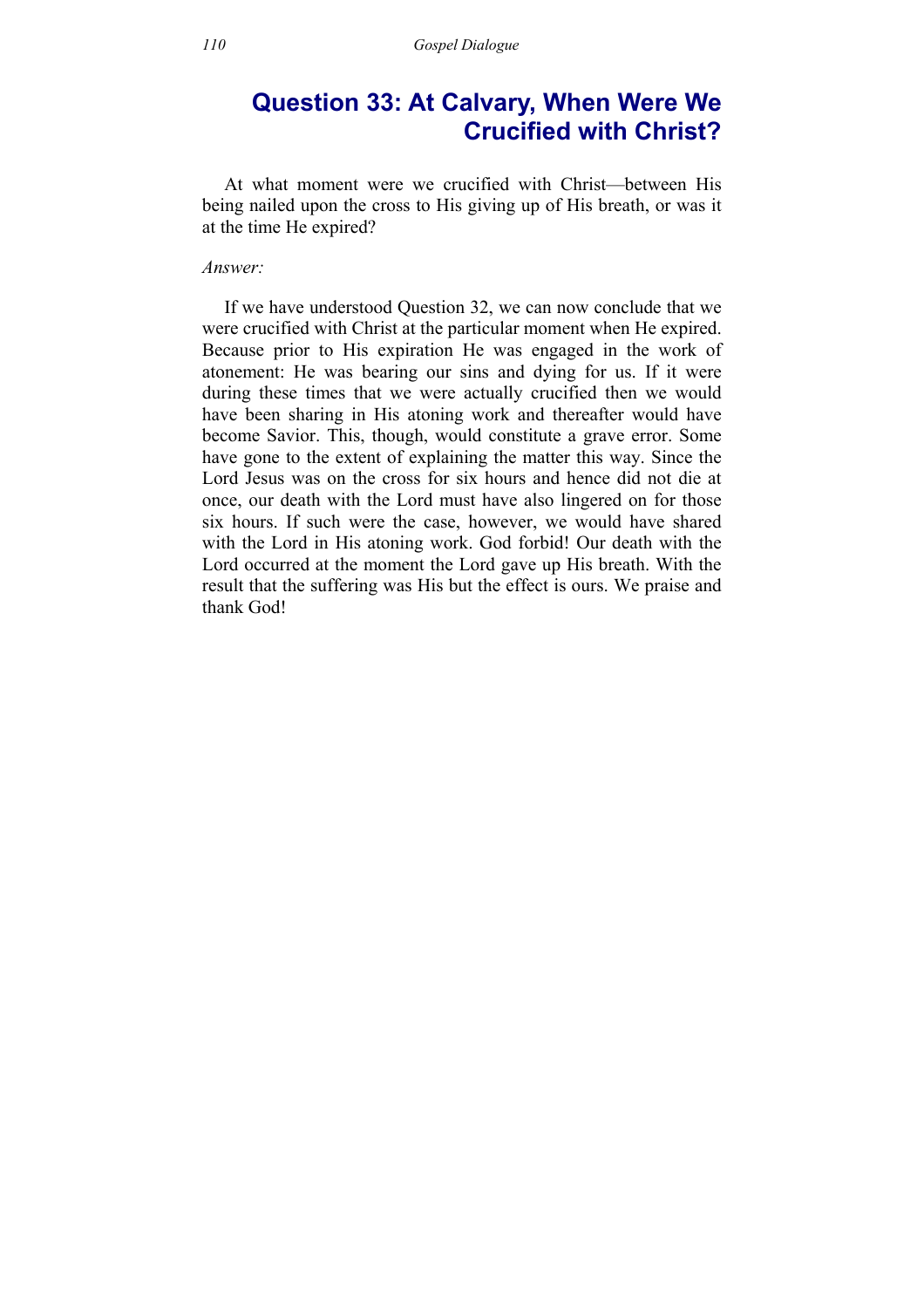# **Question 34: The Blood and the Cross: Their Meanings and Effects**

What is the difference between the meaning and the effect of the blood with that of the cross? Why does the Bible never say we shed blood with the Lord, but only says we were crucified with the Lord?

### *Answer:*

At the outset, we need to address ourselves to the following question. If our sins have been taken away before God, why do we still have sin in us? We need to answer whatever doubt is raised by this question first.

The Bible indicates to us in many places how our Lord shed blood and in many other places how our Lord was crucified. Is the meaning and effect of the blood the same as that of the cross? Are they interchangeable? Can we, for example, change the reading of Hebrews 9.22—"Apart from shedding of blood there is no remission"—to "Apart from being crucified on the cross there is no remission"? Moreover, can we in Romans 6.6 alter the words "Knowing this, that our old man was crucified with him" to read: "Knowing this, that our old man shed blood with him"? If their meanings and effects are the same, then they are interchangeable. If they are not interchangeable, they must be different.

Hence what are the meaning and the effect of the blood? And also, of the cross?

Let us first look at the blood side. The Bible mentions a great deal about the blood, in over four hundred places in fact. Why does God require the blood? Why will He slay all who dare to approach Him without the blood? The following verse will be helpful: "The life of the flesh is in the blood; and I have given it to you upon the altar to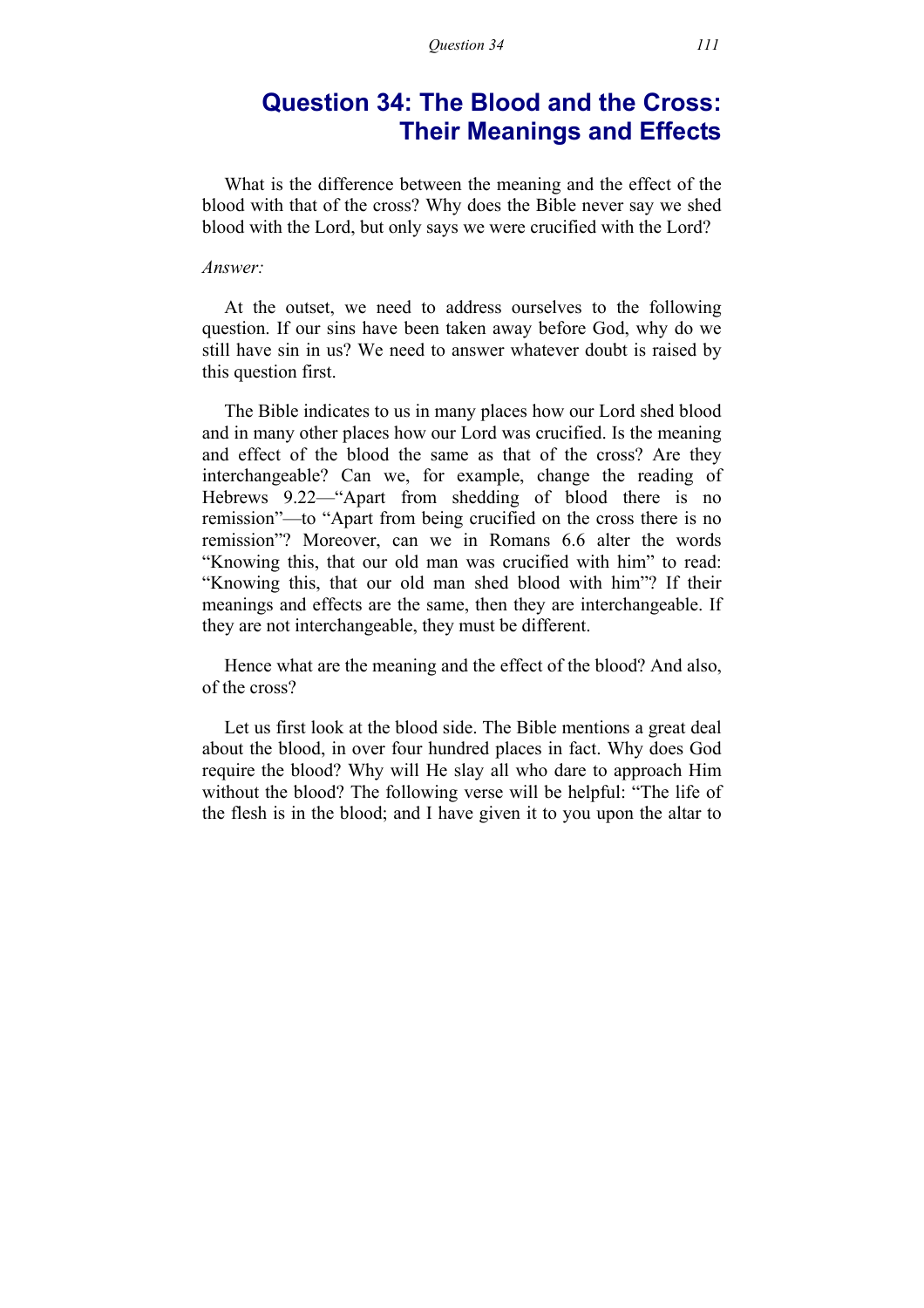make atonement for your souls: for it is the blood that maketh atonement by reason of the life" (Lev. 17.11). This verse plainly tells us that the blood is for atonement. Where does it atone? On the altar. The work of the blood is before God, it is not in the first instance directed toward us. The blood atones for us before God that He might reckon our sins as taken away; it does not cleanse the sins inwardly in us.

But, some will ask, does not 1 John 1.7 say that "the blood of Jesus his Son cleanseth us from all sin"? Indeed, that Scripture passage so says, but we still need to remember that the cleansing of sins by the blood always refers to a cleansing before God. What are the words which precede these words in this verse? "But if we walk in the light, as he is in the light, we have fellowship one with another"; and then there follows, "and the blood of Jesus his Son cleanseth us from all sin"—thus showing that the cleansing is before God. The effect of the blood is wholly Godward. It is God who demands the blood, and hence the blood is brought before Him.

Yet some may further inquire about the verse in Hebrews 9 which declares this: "How much more shall the blood of Christ . . . cleanse your conscience" (v.14). Let us realize that the cleansing here refers to the cleansing of the conscience, not the cleansing of the sinful nature. Our sinful nature is never cleansed by the blood. The word of God never says that the blood cleanses the old nature, or the flesh. The blood only cleanses us from our sins before God. It only cleanses our conscience that we may have boldness before Him. "Apart from shedding of blood there is no remission." With the blood sins are forgiven, and therefore we have peace. By the blood of the Lord Jesus we have boldness to enter the holy place through the way which He dedicated for us, that new and living way (Heb. 10. 19,20). Hence it is the blood which is brought to heaven; the cross is not brought to heaven. The Bible affirms that the Lord Jesus shed blood, not that we ever shed blood with the Lord. It is well if we lay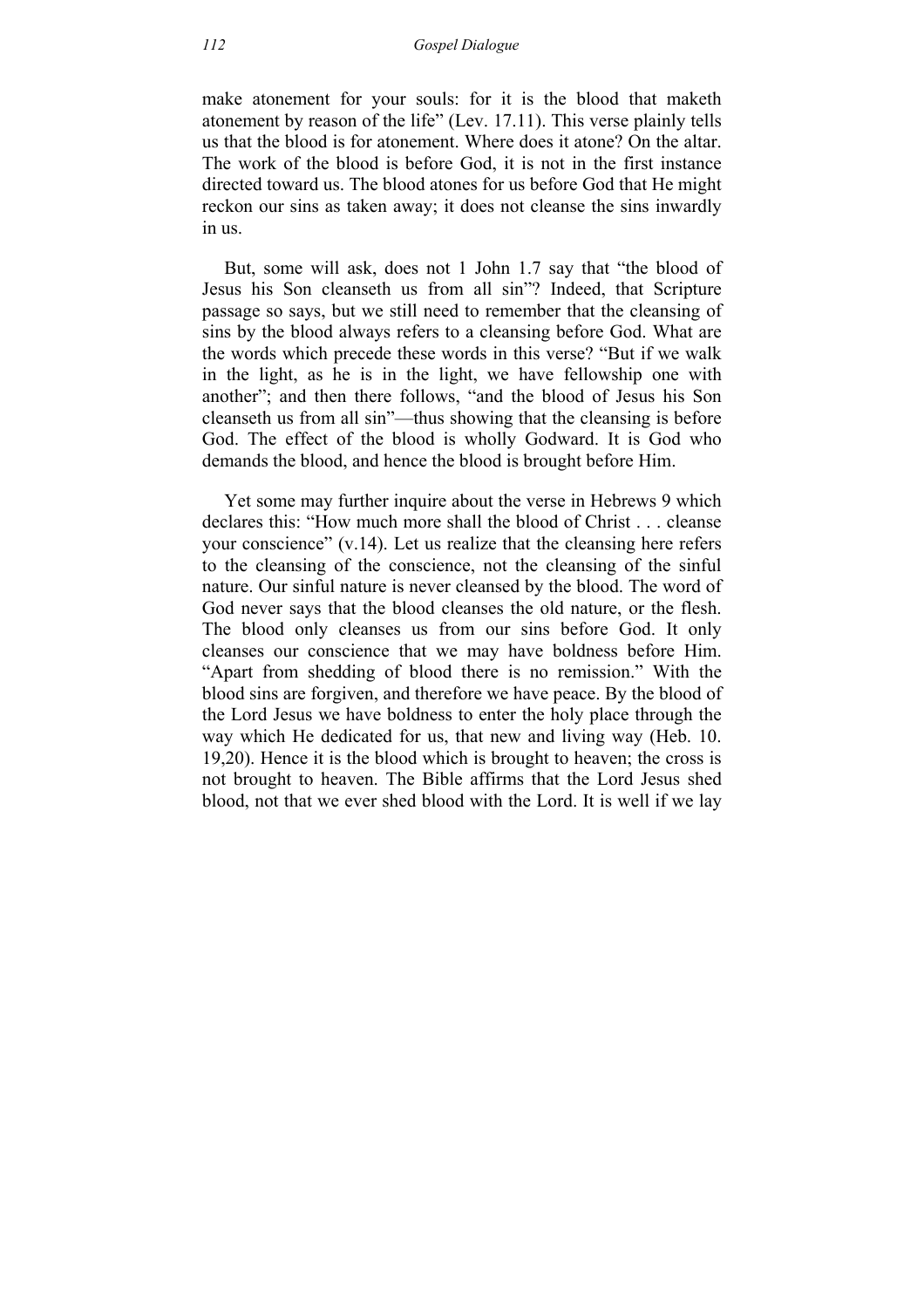hold of this fact that the blood secures for us forgiveness before God because it takes away our sins.

Many people do not have liberty and boldness before God because they misunderstand the effect of the blood, taking it as cleansing the sin within them. As a consequence they fail to see the efficacy of the blood. The cleansing in 1 John 1.7 does not apply to the sin within, as though it cleanses even the root of sin. This verse is only speaking of the cleansing before God. He alone demands the blood; and the blood of the Lord Jesus alone satisfies God's heart. Because of this, we freely draw nigh to Him by the blood at any time. No matter how we feel about our sins—whether they are great or small, rough or refined, forgivable or unforgivable—all these sins have been cleansed before God. "Though your sins be as scarlet," says the Bible, "they shall be as white as snow" (Is. 1.18). What does this mean? It means God is able to erase every scar and trace of sins as though you had never sinned. This of course points to your condition before Him. Although you are still no good inside, yet before God your sins are all taken away from before His eyes.

By reading Numbers 20.2-9 and 21.4-9 we can readily perceive how bad was the condition of the children of Israel in the wilderness. They sinned and they murmured against God. Yet what does Numbers 23 say about them? "He hath not beheld iniquity in Jacob; neither hath he seen perverseness in Israel" (v.21). Now this was a reality, for we must notice that the matter of sin is dealt with in two distinct areas: one is before God, the other is in us. The blood cleanses our sins before God so that He sees nothing unrighteous with us.

Does the Bible ever state that we are justified by the cross? Never, because justification is through the blood. With the blood before Him, God is able to justify us. What is this justification, that is, what is this righteousness? This righteousness is that which makes us fit to dwell in heaven together with God. The blood of the Lord Jesus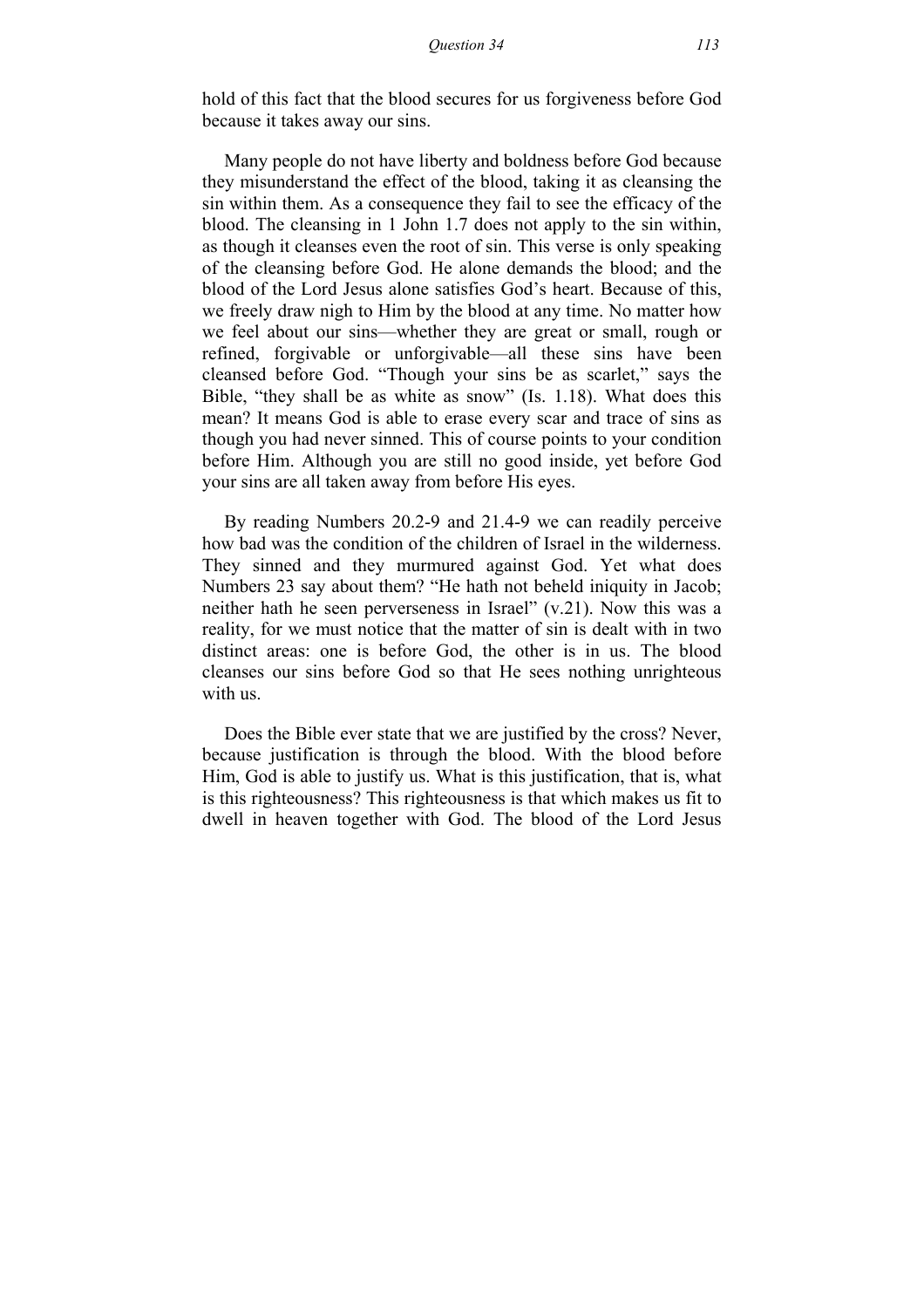gives us a place in heaven that we may dwell with God. We may enter heaven boldly by the blood. God truly knows how valuable is the blood!

"On this day shall atonement be made for you, to cleanse you; from all your sins shall ye be clean before Jehovah" (Lev. 16.30). This plainly tells us that all sins are cleansed before God, not cleansed within us. As regards us, the blood is confined to the cleansing of our conscience that we may no longer be conscious of sins and that there may therefore be no distance between us and God. The blood clears our conscience from the accusation which stems from all the sins we have committed, but it does not take away our consciousness of the root of sin. In His death the Lord bore our sins before God; hence His blood cleanses us before God. Blood is to atone for our sins; it is not for the purpose of eradicating the sinful nature in us.

In fact, in the phrase "taketh away the sin of the world" of John 1.29 and in the phrase "cleanseth us from all sin" of 1 John 1.7, the word "sin" in both cases is singular in number. This is because as a collective term it refers to the whole problem of sin (for an earlier discussion of this subject see Question 7 above). In neither case can the "taketh away" or "cleanseth us" be applied to the matter of taking away the root of sin or a cleansing us from the root of sin. Both verses are in reference to how the blood of the Lord solves our sin problem.

Moving on next to the second part of the question, we must see that the meaning and the effect of the cross is quite different from that of the blood. Blood is before God, the cross is in us. Blood solves our sin problem, the cross solves the problem of the old man. God has not only given us liberty before Him through the blood, He has also given us the cross that we may have our corrupt self or flesh dealt with.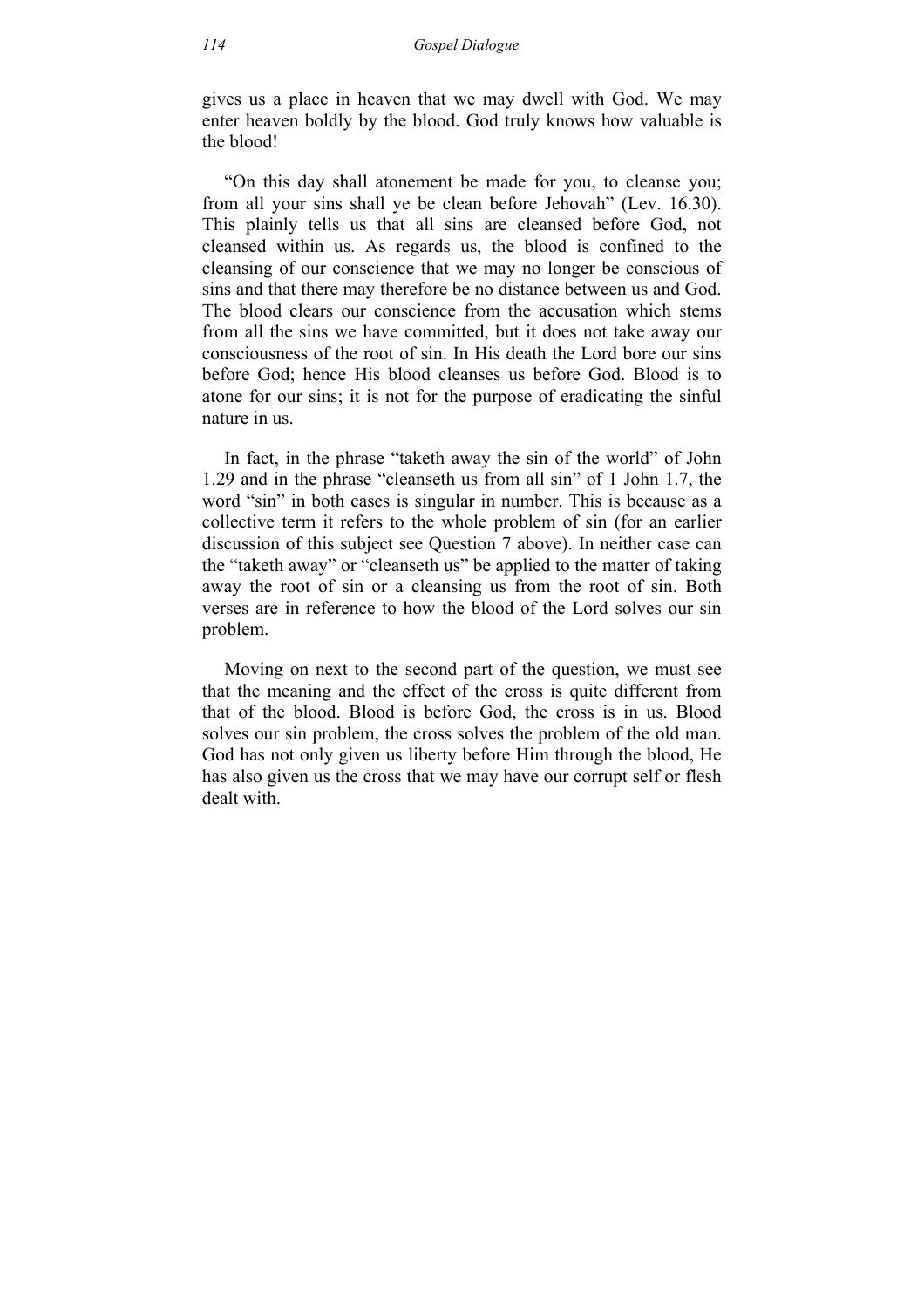The flesh is dealt with by the cross: "They that are of Christ Jesus have crucified the flesh with the passions and the lusts thereof" (Gal. 5.24). Does it say the blood cleanses the flesh? No, it says crucified the flesh. Cleansing is of no avail here. Let us illustrate it this way. Both a living child and a clay doll become dirty. After the living child is washed he is clean. But no matter how the clay doll is washed it is never clean because it is made of clay. The corrupted flesh is like the clay doll. It has become so corrupted throughout that even the blood of the Lord cannot cleanse it. The only way to deal with the flesh is to have it crucified.

God uses the blood to cleanse us from our sins, but He uses the cross to crucify our flesh. We cannot have our sins cleansed before God by the cross, nor can we cleanse our flesh by the blood. "Knowing this, that our old man was crucified with him, that the body of sin might be done away, that so we should no longer be in bondage to sin" (Rom. 6.6). In the original Greek, "done away" in this passage and "cumber" in Luke 13.7 are the same word. It does not mean an annihilating of the body of sin, rather does it signify rendering it useless or powerless. It can therefore also be translated as "unemployed". After God has crucified the old man, the body which always is in subjection to sin is rendered powerless, and thus is no longer in bondage to sin—just as if it were unemployed. We Christians ought not to sin; yet the way of victory lies not in our own conception but according to the word of God. Today we need not ask Him to do the work of sanctification for us, we are instead to thank Him that He has already crucified us on the cross. We need not to believe that God will do but to believe that He has done it. While promise is to be obtained through prayer, fact is to be gained through simple faith. The crucifixion of the old man with the Lord is an accomplished fact. It is well if we believe it. Simply believe, and no temptation can then touch us. The only way of victory is to abide in the Lord by faith, abiding in the accomplished fact in the Lord. Any deviation will curtail the progress.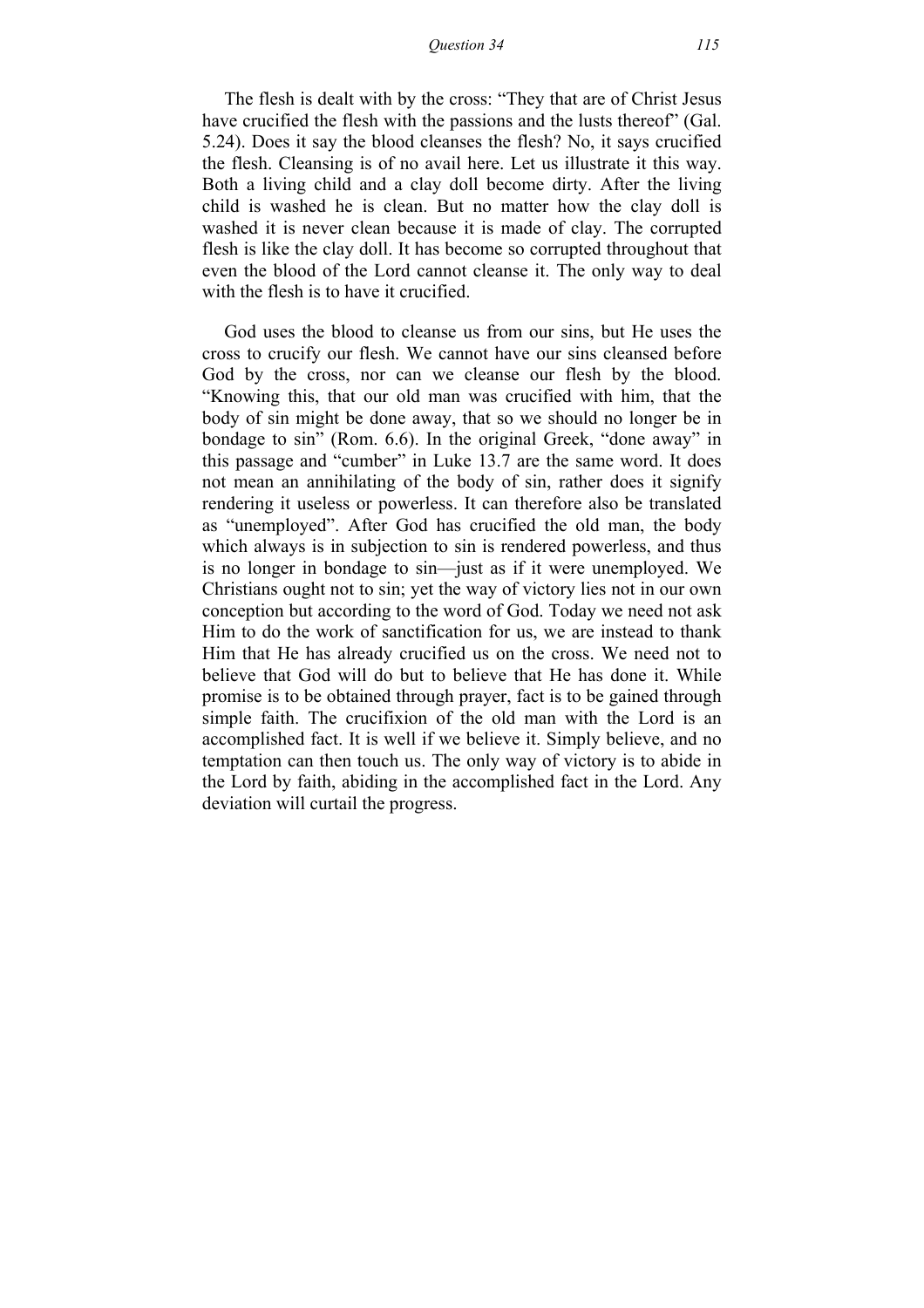"I have been crucified with Christ" (Gal. 2.20). Here it does not declare that I have shed blood with Christ. Instead it announces that this no good I of mine has been crucified with Christ. Let us be absolutely clear: the blood deals with sins, the cross deals with the flesh. The blood gives us forgiveness and acquittal; the cross gives us release and deliverance from the power of sin that we may no longer be in bondage to sin. Blood is related to salvation, the cross is linked to victory. Blood solves our sins before God; the cross dissolves our very selves. Just as we believe in the blood let us also believe in the cross. And it is well if we believe in both daily.

"Even so reckon ye also yourselves to be dead unto sin, but alive unto God in Christ Jesus" (Rom. 6.11). "Neither present your members unto sin as instruments of unrighteousness; but . . . your members as instruments of righteousness unto God" (v.13). We now are doing two things: the one is to stand daily on verse 11, believing that we have died and that therefore the body of sin has become unemployed; the other is to present our members as instruments of righteousness to God. If our presenting is inadequate, we will yet fall. If we do not do what God wants us to do, we still may falter. We must trust on the one hand and obey on the other. Trusting what has already been accomplished and obeying what God is asking will spontaneously bring in victory.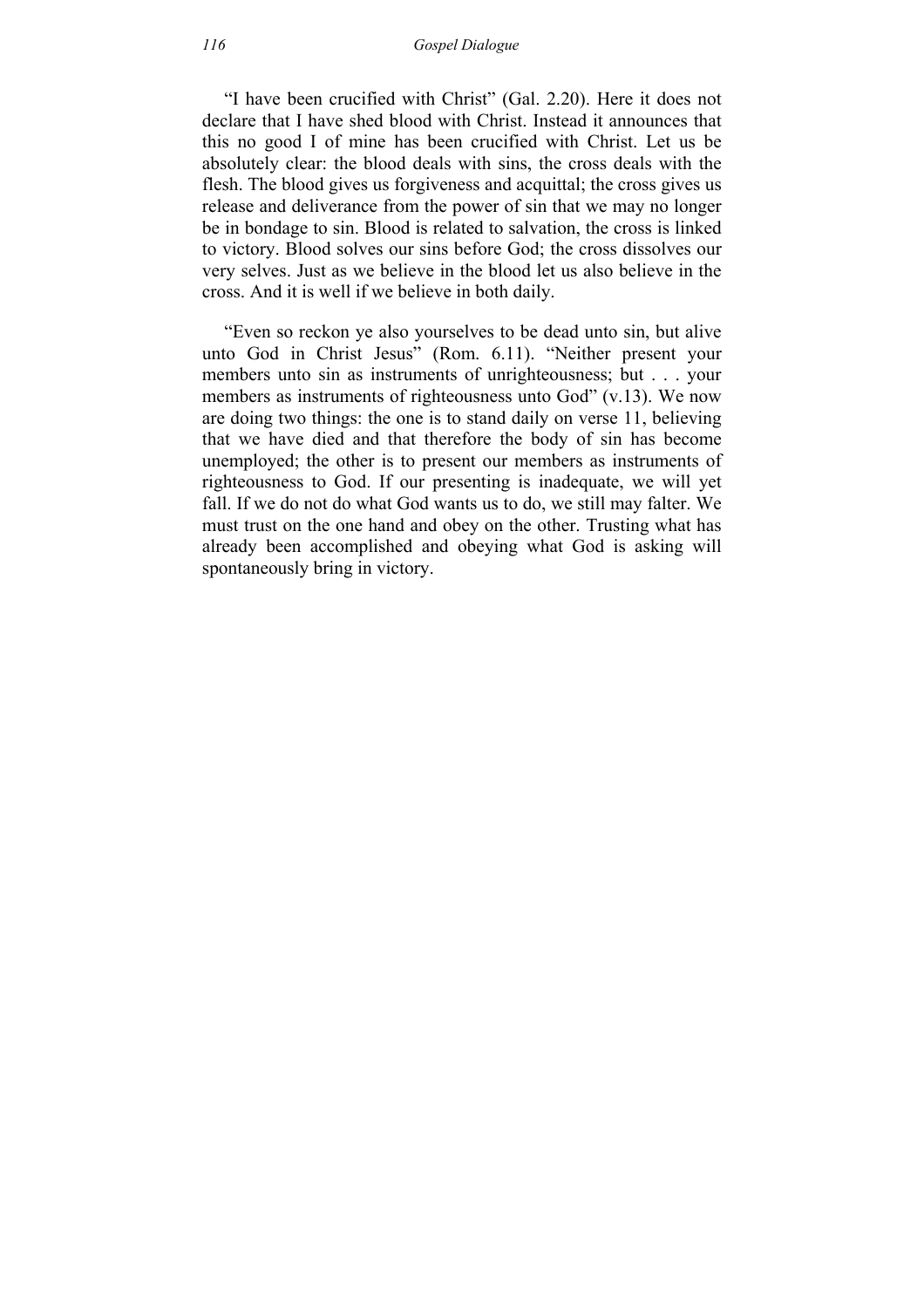## **Question 35: Whoever Does Not Believe Will Perish**

The Bible declares that the Lord Jesus died for all. If a person does not believe in the Lord Jesus, will he perish?

### *Answer:*

"The love of Christ constraineth us; because we thus judge, that one died for all, therefore all died" (2 Cor. 5.14). The "one" here is Christ. The "all" whom He died for are all men. Now it may appear from this, therefore, that even though a person does not believe in the Lord Jesus, he should not die. Yet in John we read that "he that believeth not hath been judged already, because he hath not believed on the name of the only begotten Son of God" (3.18). What can be said about the righteousness of God and His way of operation? Let us look into this matter:

"The Son of man came not to be ministered unto, but to minister, and to give his life a ransom for many" (Matt. 20.28). "Who gave himself a ransom for all" (1 Tim. 2.6). What is the difference between "many" and "all"? The "many" in the first passage includes all who believe, and the Lord Jesus has died for all the many who believe in Him. The "all" in the second passage refers to all men, for whom the Lord Jesus has prepared a ransom. The "for" in Matthew carries in it the idea of substituting, while the "for" in 1 Timothy conveys the idea of providing. With respect to the believers, the Lord Jesus has died to substitute His death for their death as well as to provide for them a ransom. With respect to sinners, however, His death has provided for them a ransom, though it does not serve to substitute for their death. Hence the scope of substitution before God is limited.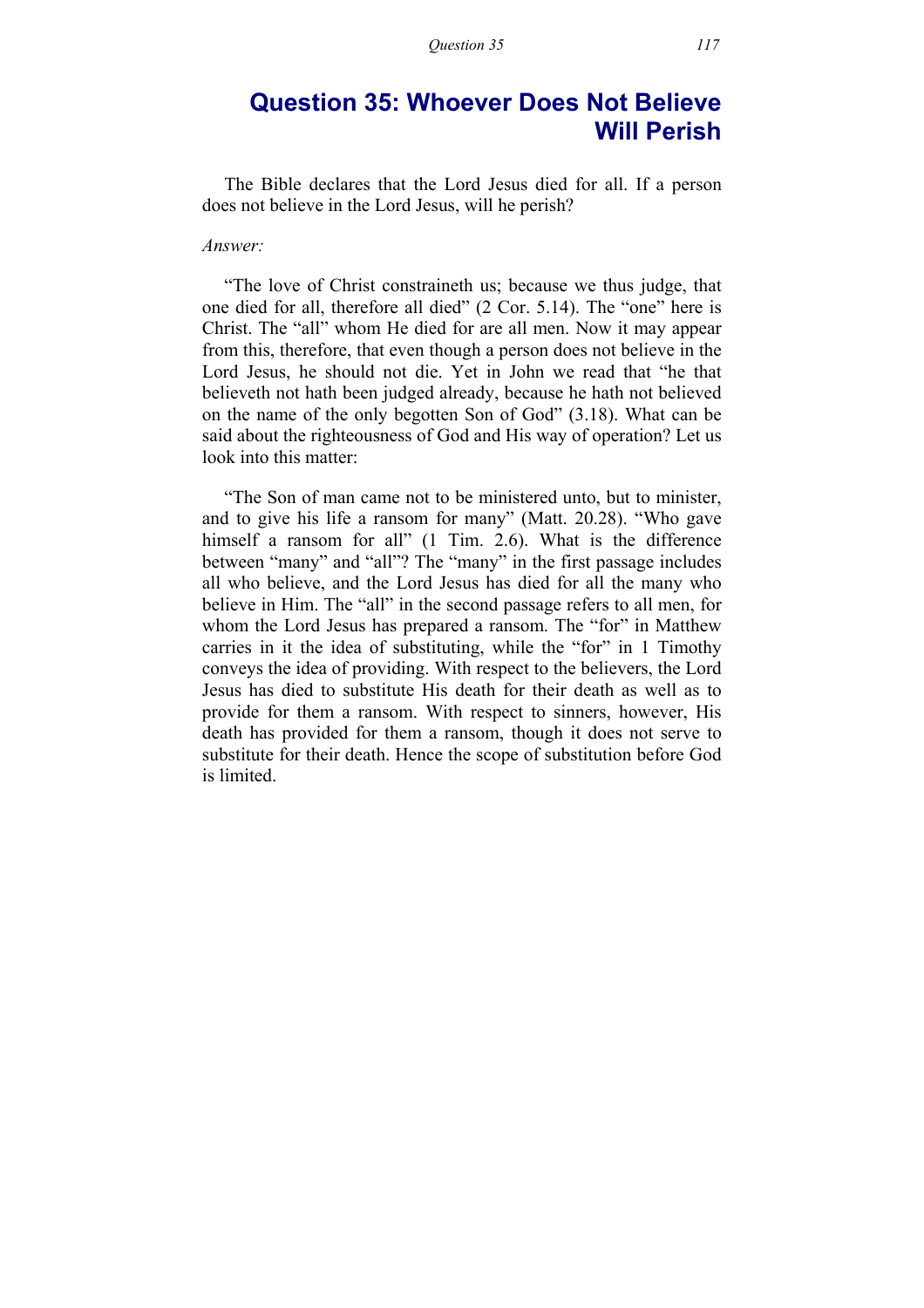The words "one died for all" in 2 Corinthians 5.14 means to say that one had died on behalf of all. It means that the death of the Lord Jesus has provided sufficiently for the use of all men. So far as provision is concerned the death of the Lord Jesus is for all men so that all may have the opportunity to be saved. Only for the believers would the word "substitute" be used.

"He is the propitiation for our sins; and not for ours only, but also for the whole world" (1 John 2.2). Christ is the propitiation for the unbelievers as well as for the believers. But again the meaning here is not substitution, but provision. The salvation of God has already been prepared. When you receive it you then will be reckoned by God as being one among the "many". Christ died on behalf of all men, since His death has made provision for all men; but it cannot be taken to mean a substitution in death for all men. If anyone does not believe, he will perish. This is man's responsibility before God.<sup>∗</sup>

-

<sup>∗</sup> "I may observe once for all, that in the usage of these two words, as applied to our redemption by Christ, *all* is the objective, *many* the subjective designation of those for whom Christ died." Henry Alford, *The Greek Testament* (Chicago: Moody Press, 1968), Vol. I, p. 206.—*Translator*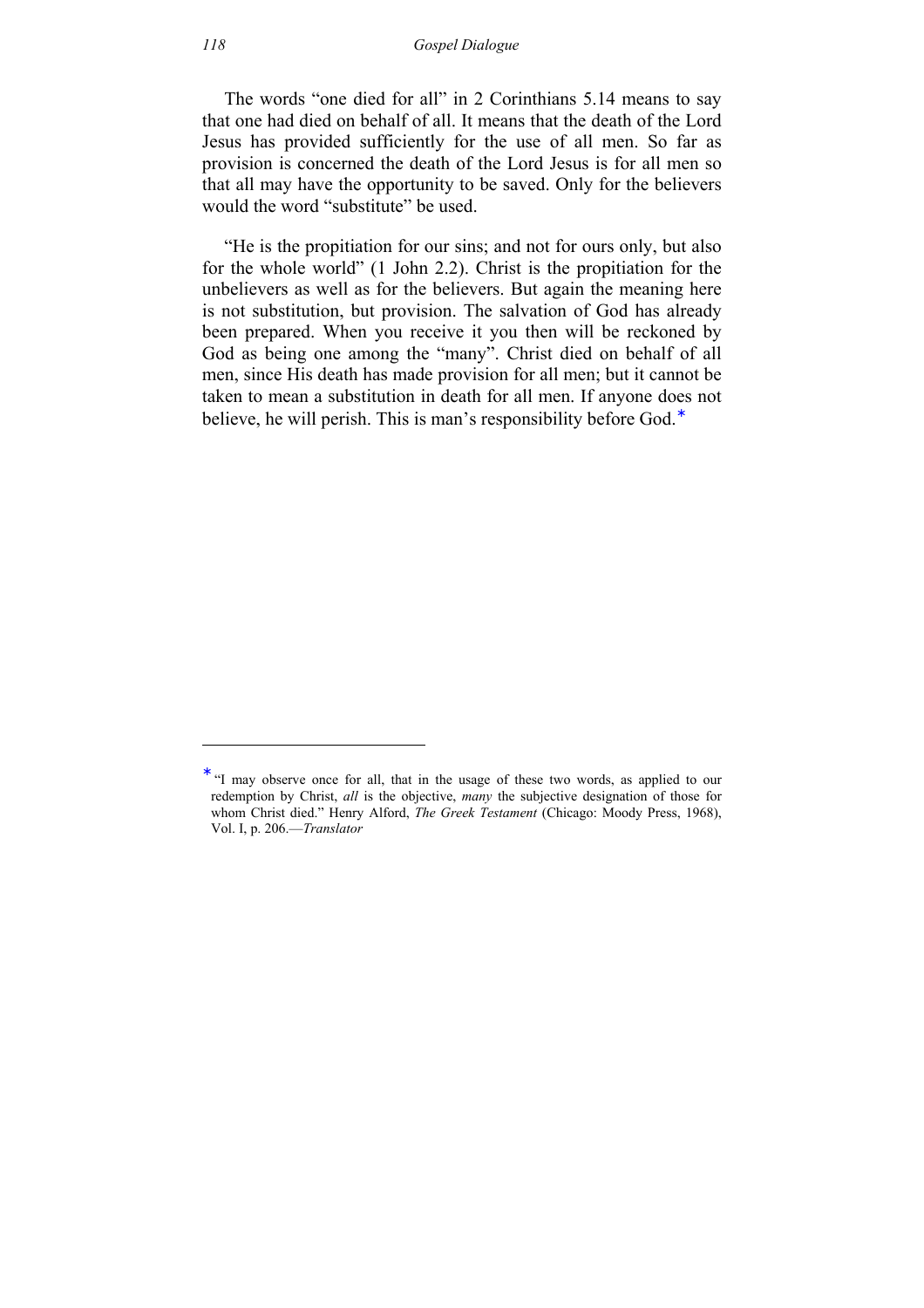# **Question 36: The Will of God** *vs.* **the Will of Man in Salvation**

How do you reconcile "nor of the will of man" (John 1.13) with "he that will" (Rev. 22.17) in regard to eternal life?

## *Answer:*

To this agelong question theologians hold opposite views. Some maintain that our salvation is purely a matter of man's will, others insist that our salvation is wholly a matter of God's will. Let us acknowledge, however, that God's truth often has two sides. If we are not careful we can easily become unbalanced. People usually tend to go to extremes.

Is salvation entirely a matter of man's will or a matter of God's will? Actually both wills are involved. Had it not been God's will to save, no one could be saved. But at the same time God's will is of no avail if man himself is not willing. God is willing, yet man too must be willing. "How often would I have gathered thy children together", said the Lord Jesus, "even as a hen gathereth her own brood under her wings, and ye would not!" (Luke 13.34) This is the two sides of God's truth. Both must be willing; to have only the one side will not be successful. If we wish to know the truth we must not hold on to only one side. In tempting the Lord Jesus Satan said this to Him: "For it is written"; but the Lord's answer was this: "Again it is written" (Matt. 4.6,7). True, it is written, but attention should also be paid to the again it is written. It is not adequate to just lay hold of a verse or a few verses and try to prove one side of the truth, for there may be many other verses which will prove the other side of the truth. For example, to say that a Christian once saved is forever saved is to declare but one side of the truth. For at the same time, if a Christian after he is saved should keep on sinning without exercising any repentance, he will most certainly be *punished*. Though he will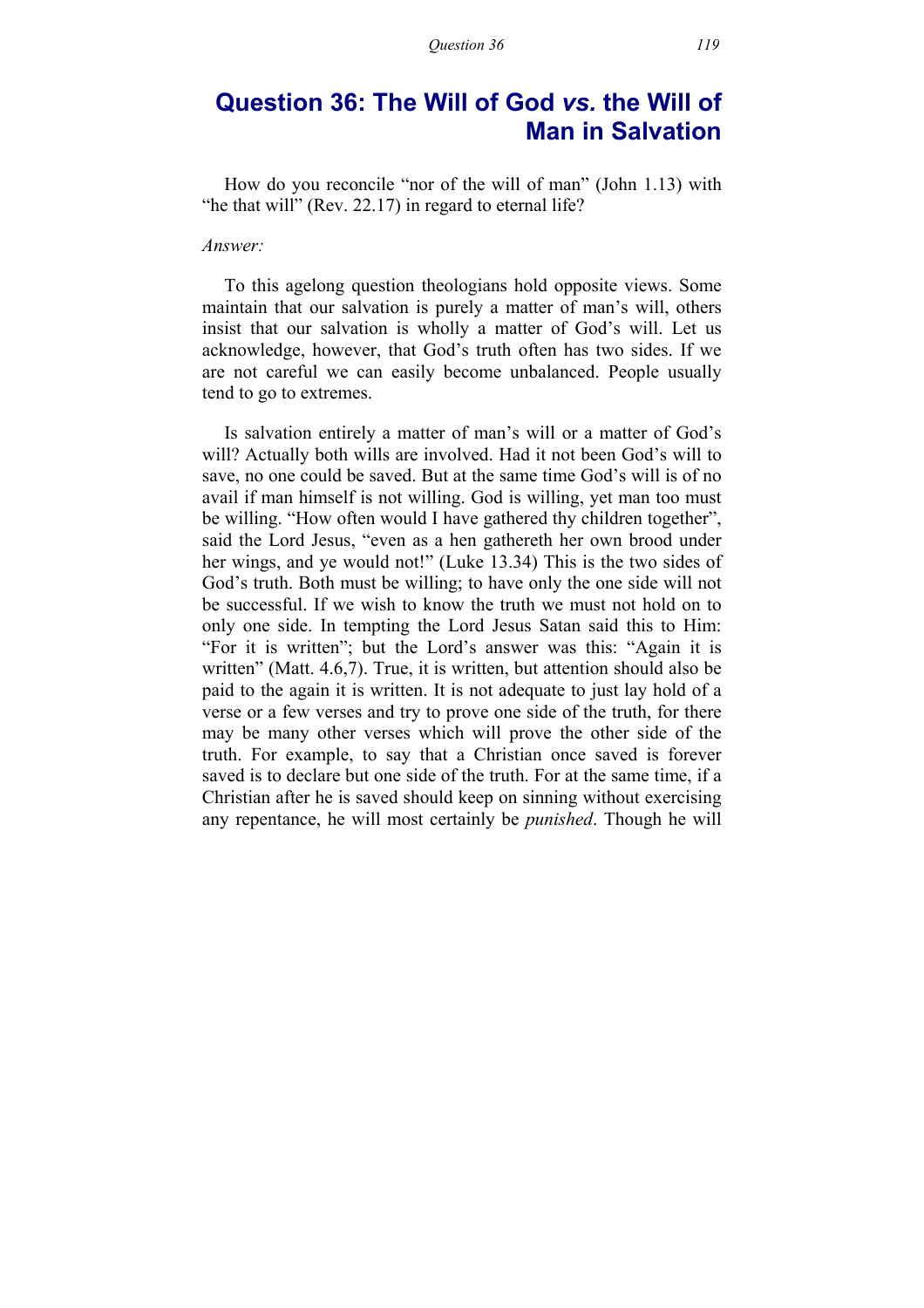not be punished with the second death *itself*, nevertheless, as the Scripture says, he will "be *hurt* of the second death" (Rev. 2.11). Let us recognize that this too is truth.

People will ask why on the one hand the Bible says "he that will, let him take the water of life freely" and "whosoever believeth on him should not perish, but have eternal life", and on the other hand it says that one's salvation is predestinated by God? Someone has answered this question quite well. This person's answer runs something like this: On the outside of the door of heaven there is written the words "Whosoever will may come" (Rev. 22.17) and hence whosoever wills to do so may enter. But upon entering through the door of heaven he looks back and sees written on the inside of the door: "Chosen from before the foundation of the earth" (Eph. 1.4). Such a reply shows the two sides of God's truth. And our own experience indeed bears this out. At the moment of believing, belief is all which is required. Yet having believed, one reminisces why *he* is saved whereas many others who are far better than he are not saved. He acknowledges that he is ignorant and cannot explain. He can only say that his salvation is predestinated by God.

Whosoever believes shall be saved. This is the word to unbelievers. But God's election—God's predestination—is the word for believers. It will be unwise, if not a grave error, if the word for believers is spoken to unbelievers. Please note, for instance, that it was to the *disciples* that the Lord asserted: "Ye did not choose me, but I chose you" (John 15.16). These words should therefore not be told to unbelievers.

Once a theological student went to see a servant of God, asking: "I find the Bible saying that man's salvation is predestinated by God. Yet as I am preaching, I look at someone's face and conclude that God has not predestinated him to be saved. What, then, will happen if I do persuade that one to get saved?" The servant of God wisely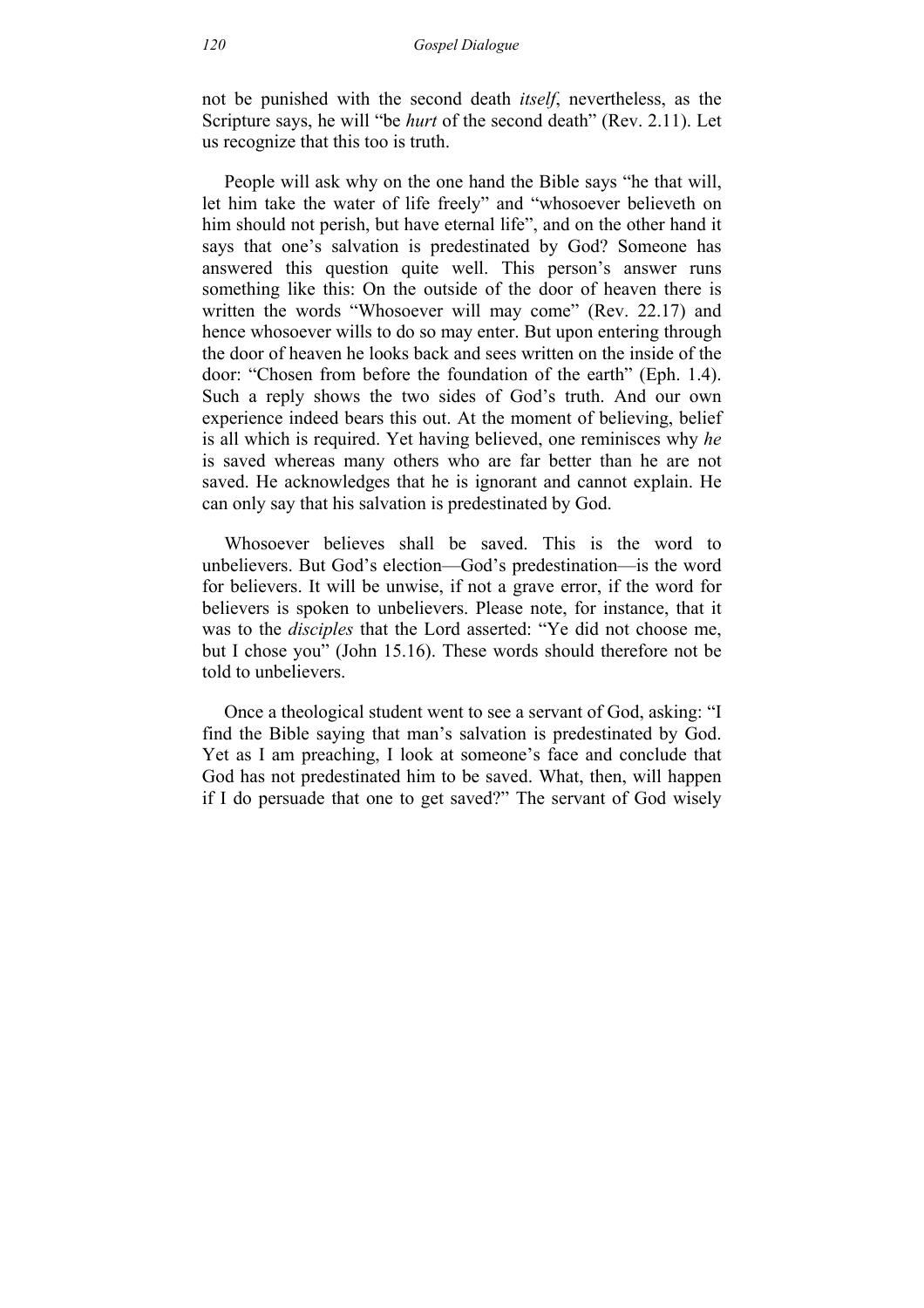answered: "You go and preach. And if you persuade anyone to be saved, then he must have indeed been predestinated by God."

We ought to realize that the reason why God tells the believers that they are predestinated to be saved is for the purpose of arousing in them a heart of gratitude such as might be expressed by some believer in the following way: "Many are still unsaved; and yet here I am, saved. I can only say that God has chosen me out of the tens of thousands. Hallelujah! I am saved, not because of my merit but because of God himself. I can do nothing but thank and praise Him!"

Hence we may answer that the words in Revelation 22.17 are spoken to unbelievers. And in this way shall the truth be balanced.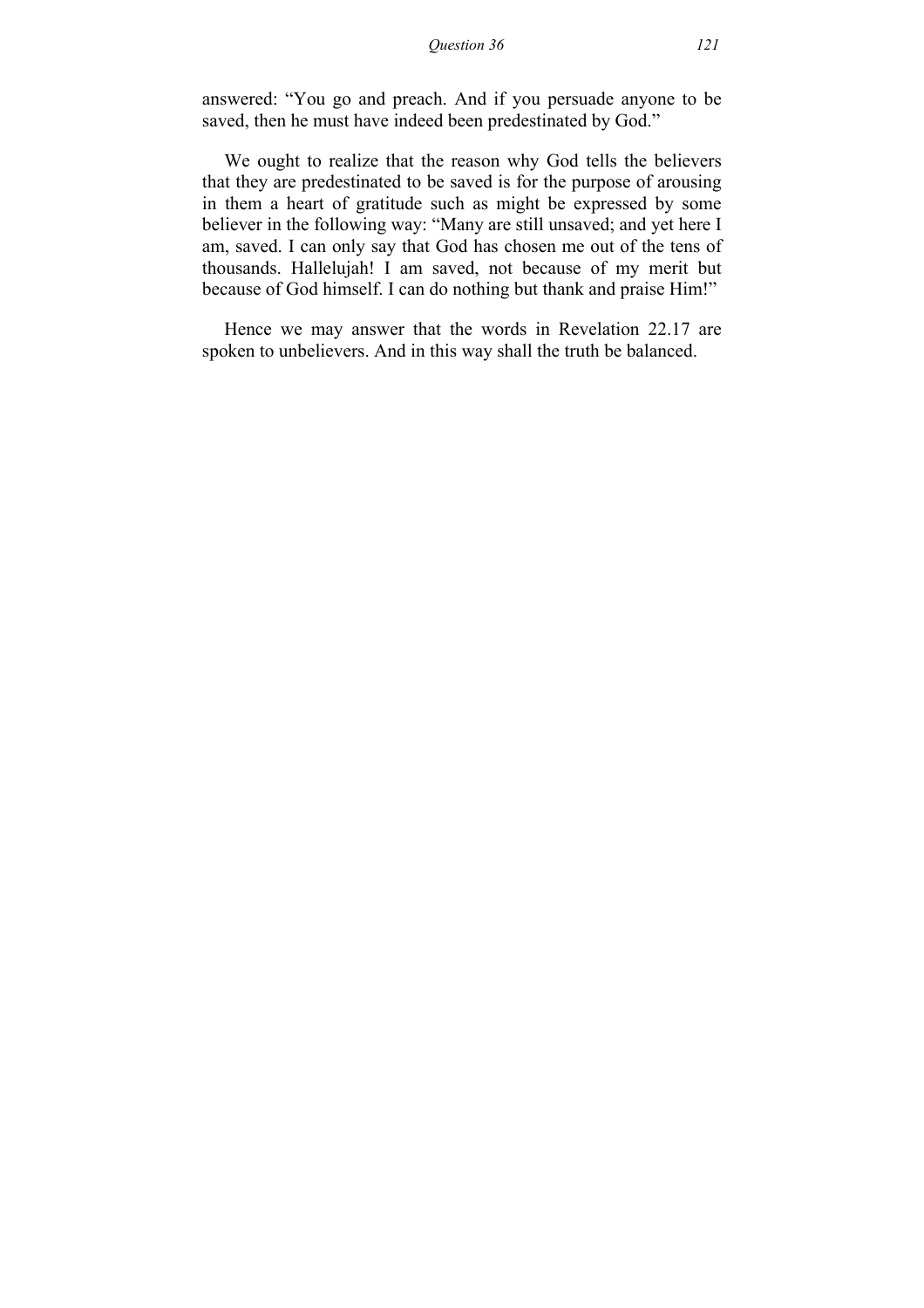# **Question 37: Is Eternal Life Obtained by Works?**

Does not Luke 10.25-37 indicate that if a person should love the Lord his God with all his heart and with all his soul and with all his strength and with all his mind and should also love his neighbor as himself, he will inherit eternal life? If so, is not eternal life obtained by works?

### *Answer:*

The Bible tells us that eternal life is given according to faith, not according to works. In the entire New Testament there are over five hundred instances where words such as "Believe . . . shalt be saved", "Believe . . . hath eternal life", "Believe . . . shalt be justified", etc., are used. The lawyer in Luke 10 asked, "What shall I do to inherit eternal life?" But the Lord asked in return, "What is written in the law? how readest thou?" (vv.25,26) And he answered, "Thou shalt love the Lord thy God with all thy heart, and with all thy soul, and with all thy strength, and with all thy mind; and thy neighbor as thyself" (v.27). Then the Lord said, "Thou halt answered right: this do, and thou shalt live" (v.28). The law teaches two things: (1) to love God, and (2) to love people. Since these are all works, does it not appear to be that eternal life is obtained by works? If the story had ended here at verse 28 the issue of eternal life would in truth be a puzzle. But thank God, the story continues on to verse 37.

The lawyer asked, "And who is my neighbor?" (v.29) By this he meant to say that he knew God but he knew not who his neighbor was. In response to this question the Lord spoke of a man fallen into the hands of robbers on his way to Jericho. A priest passed by without saving him; so did a Levite go by without offering any help. Only a Samaritan came to save him and save him to the uttermost. Then the Lord asked that lawyer, "Which of these three, thinkest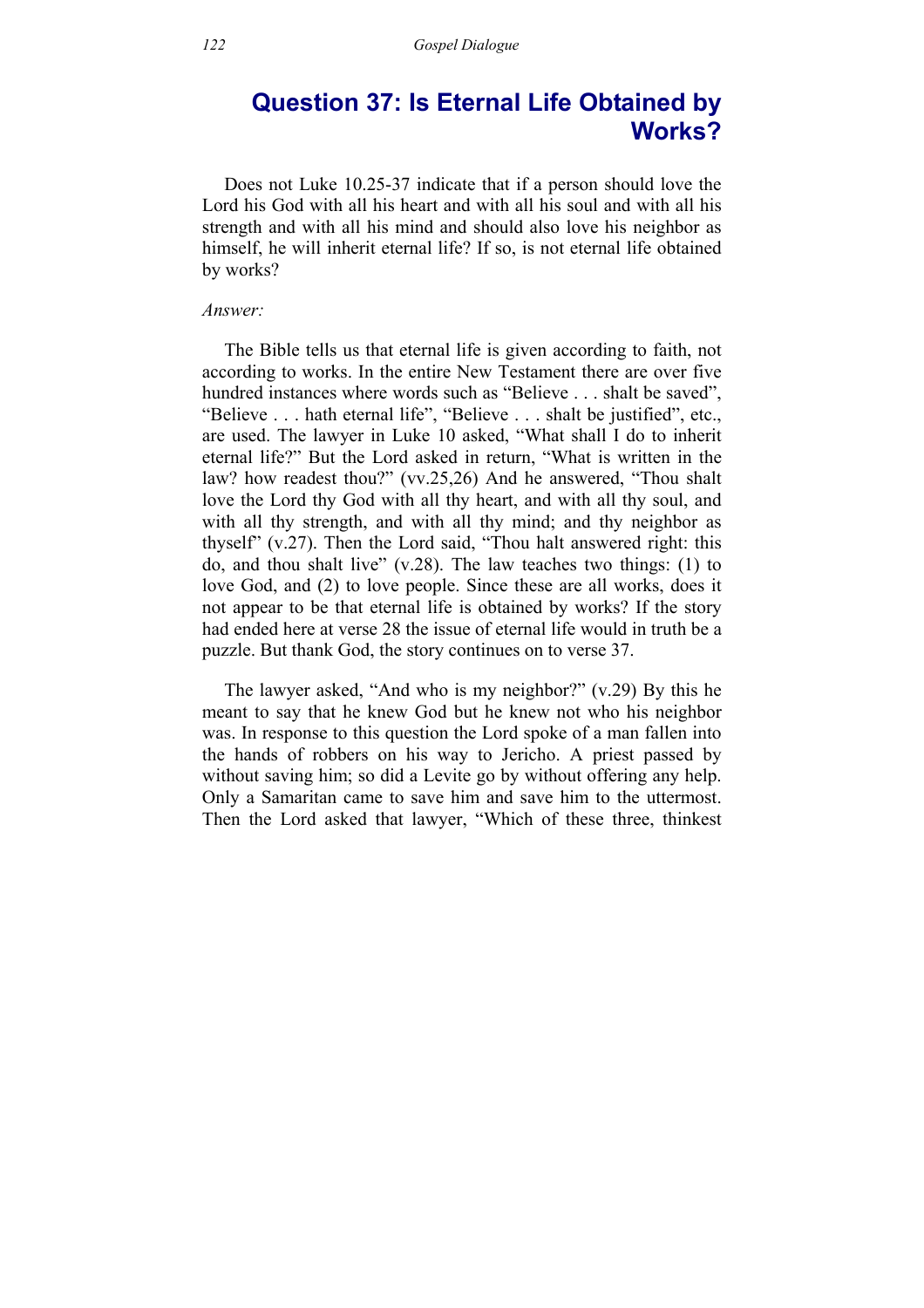thou, proved neighbor unto him that fell among the robbers?" (v.36) Let us notice that the question asked by the lawyer was, "Who is my neighbor?" Our Lord's question in verse 36 was, "Which of these three, thinkest thou, proved neighbor unto him that fell among the robbers?" What the Lord meant was this: You are the one who has fallen into robbers' hands; now then, which one of these three is your neighbor? "He that showed mercy on him," replied the lawyer. Whereupon the Lord answered, "Go, and do thou likewise". We are plainly shown that the Lord had not asked the lawyer to go and be a good Samaritan; instead, He caused the lawyer to know that his neighbor was the good Samaritan. In other words, it was the Samaritan who saved him. In short, this good Samaritan was the Savior of the lawyer.

He who falls in the hands of robbers is a sinner. Neither the priest nor the Levite can be his Savior. A sinner's neighbor is the sinner's Savior. To love the neighbor is to love the Savior. To have eternal life is to trust in the Savior; to have eternal life is not to trust in oneself as a Savior. Many have misread this parable, thinking erroneously that it teaches us to treat people well. Yet the Lord has never said, Let the one who falls among robbers be his own Savior; on the contrary, He is saying here that you have fallen into the hands of the robbers and the good Samaritan who saves you is your neighbor and that therefore you ought to love him always. He whom we know not comes to save us. Hence the neighbor to be loved is the Lord Jesus himself.

People love the Lord because they have eternal life; they do not get eternal life because they love the Lord. There is first the neighbor relationship, then the affection. This passage of Scripture shows us several things: (1) man is fallen, (2) he cannot save himself, (3) the Savior has already come, and (4) if anyone accepts His salvation, that person will be saved and will in turn love Him. The mistake many commit is in trying to make themselves their own Savior. They do not know the gospel of grace. We ought to realize that the Lord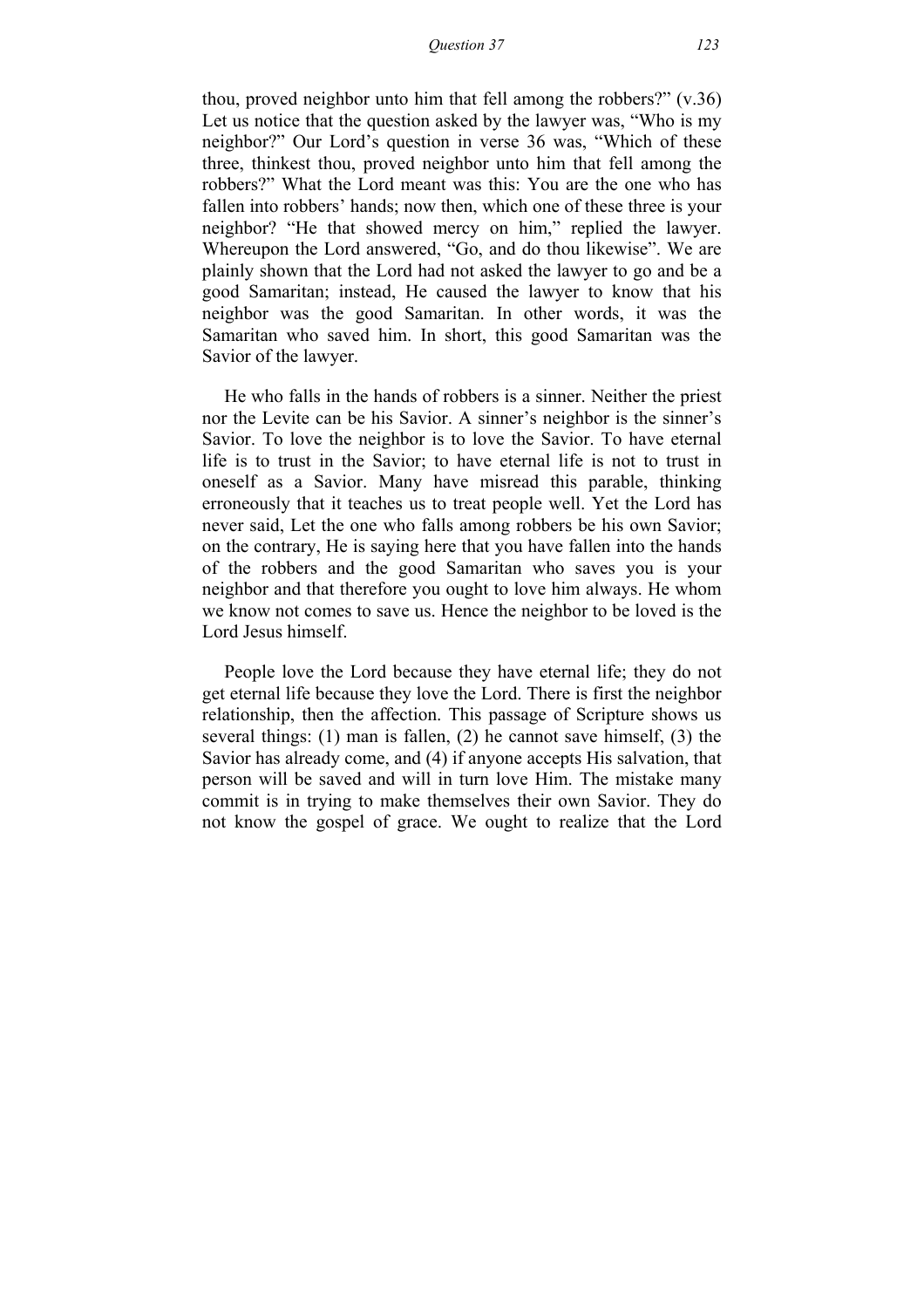wants us to love the good Samaritan, who is none other than the Lord himself.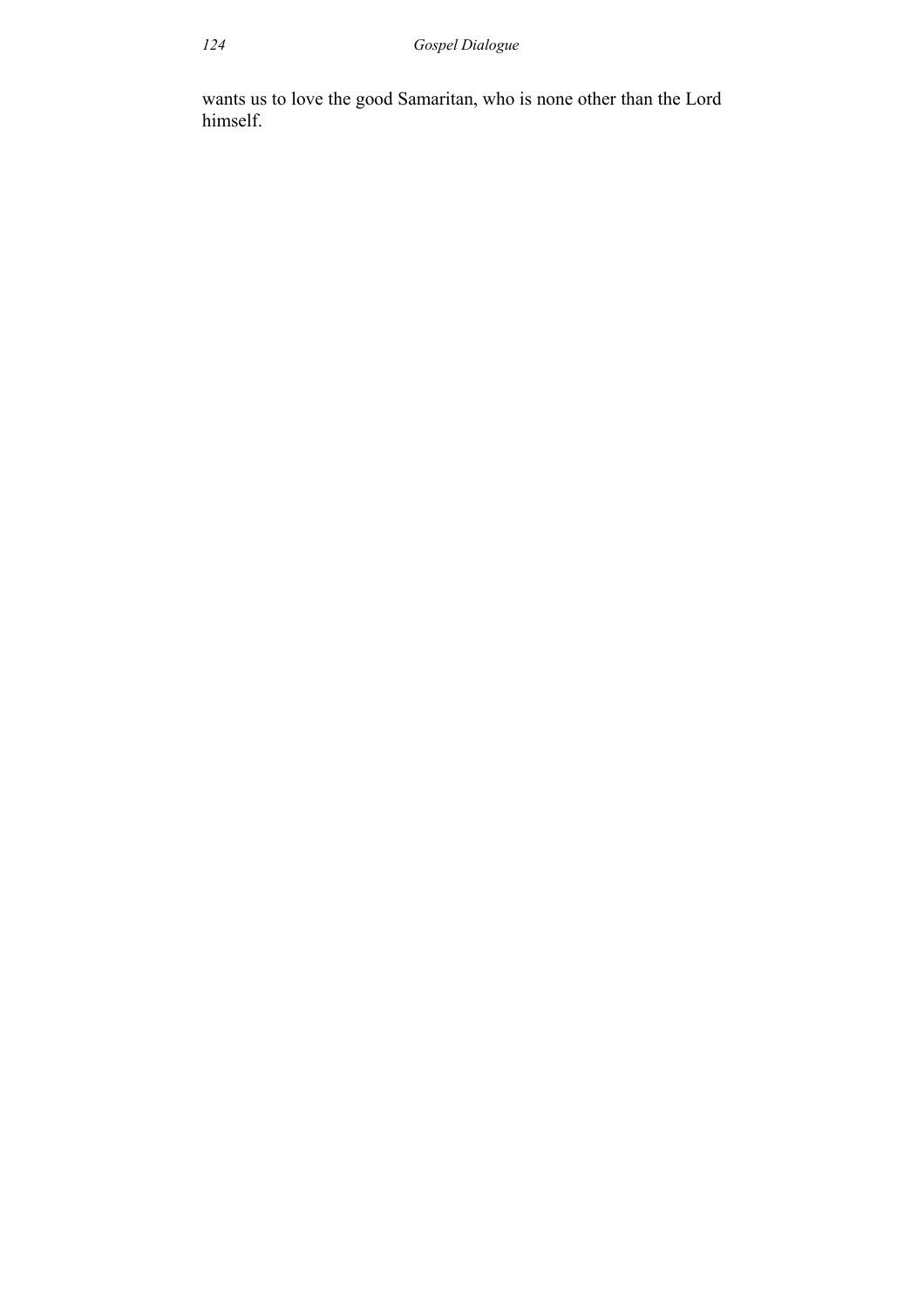# **Question 38: The Rich Man and Lazarus— Luke 16**

In Luke 16 we have the story of the rich man and Lazarus. Did the rich man perish because he had received good things in his lifetime whereas Lazarus was saved because he had received evil things in his life? Or is there some other cause?

## *Answer:*

Some maintain that the rich man perished because he had enjoyed good things in his lifetime but that Lazarus was saved since he had suffered evil. They base their conclusion on the words of Abraham to the rich man recorded in Luke 16.25. Is this so? As a matter of fact, in verse 25 Abraham was merely comparing the respective conditions of the rich man and Lazarus before and after death. It is only with verse 29 that we have given to us the basic reason for perdition or salvation. Let us take careful note of it: "But Abraham saith, They have Moses and the prophets, let them hear them." This reveals that the rich man perished because he had not heard Moses and the Prophets, whereas Lazarus was saved because he *did* hear Moses and the Prophets.

What are the words of Moses and the Prophets? After His resurrection the Lord fell into conversation with those two disciples who were on their way to Emmaus, and Luke in 24.27 makes this interesting comment: "Beginning from Moses and from all the prophets," the Lord Jesus "interpreted to them in all the scriptures the things concerning himself". And the same night He appeared to His disciples in Jerusalem and He said to them: "These are my words which I spake unto you, while I was yet with you, that all things must needs be fulfilled, which are written in the law of Moses, and the prophets, and the psalms, concerning me. Then opened he their mind, that they might understand the scriptures; and he said unto them,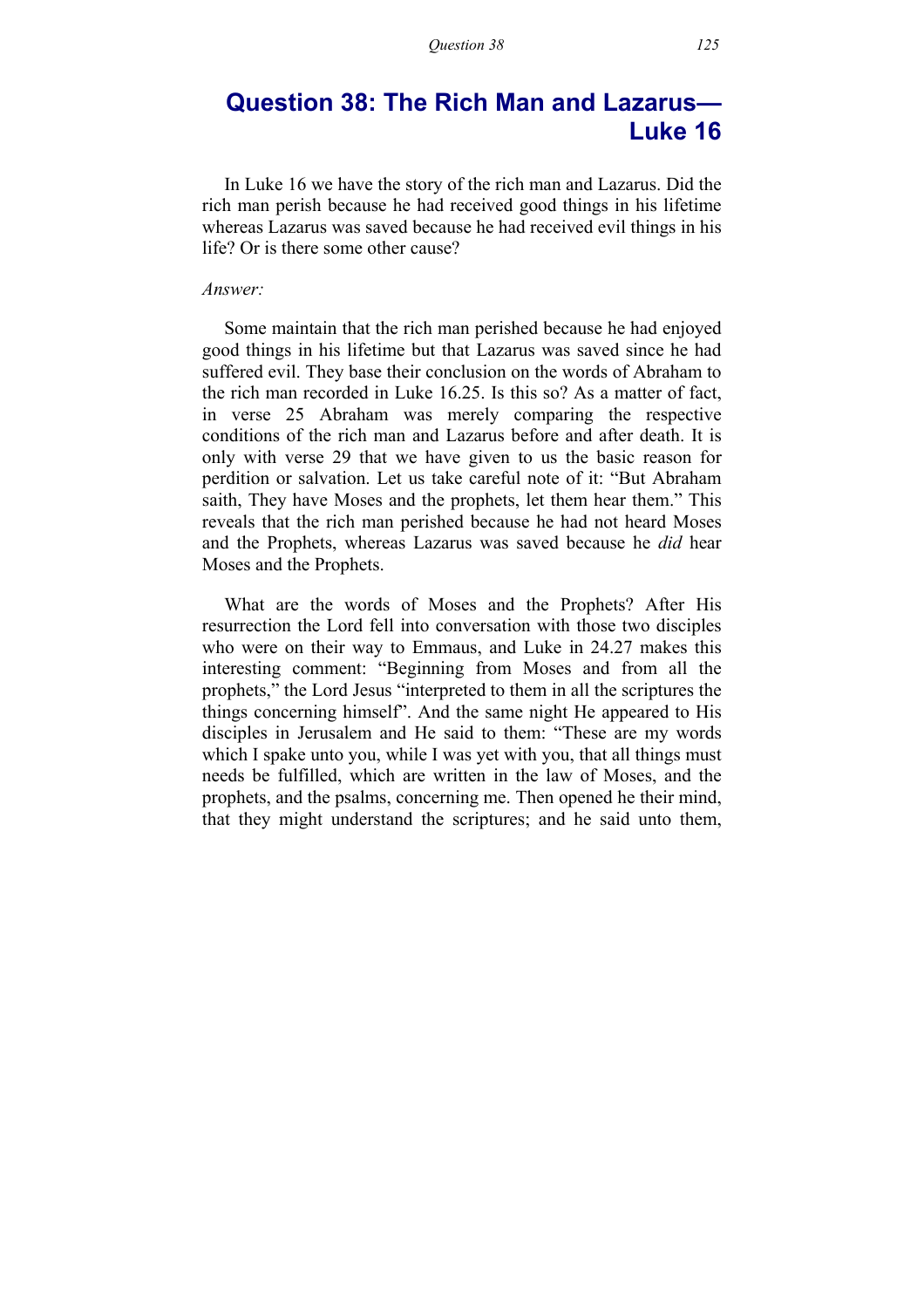Thus it is written, that the Christ should suffer, and rise again from the dead the third day" (Luke 24.44-46). Accordingly, the words of Moses and the Prophets mean all the words which are spoken concerning the Lord Jesus. In other words, the rich man perished because he had not accepted the Savior who died and was raised from the dead for him, while Lazarus was saved because he had accepted the Savior.

God has already given us the Bible. Our therefore having the words of the Scriptures to believe, He will not send a man who is raised from the dead to preach the gospel (Luke 16.31). He has hidden himself to such a degree that men begin to imagine there is no God. Even though people sin so terribly, they will not be instantly stricken to death by lightning. They can continually blaspheme God and still not receive immediate judgment from Him. God has not arranged the stars in heaven to spell out the truth of His existence or the sin of mankind; He does not use spectacular ways to prove himself; He simply wants men to believe in His word.

"And he said unto him, If they hear not Moses and the prophets, neither will they be persuaded, if one rise from the dead" (Luke 16.31). Here is given to us a revelation, which is, that if people do not believe in Moses and the Prophets they will not be persuaded even if someone is raised from the dead. Whoever does not accept the witness of the Bible will still not believe even should one rise from the dead.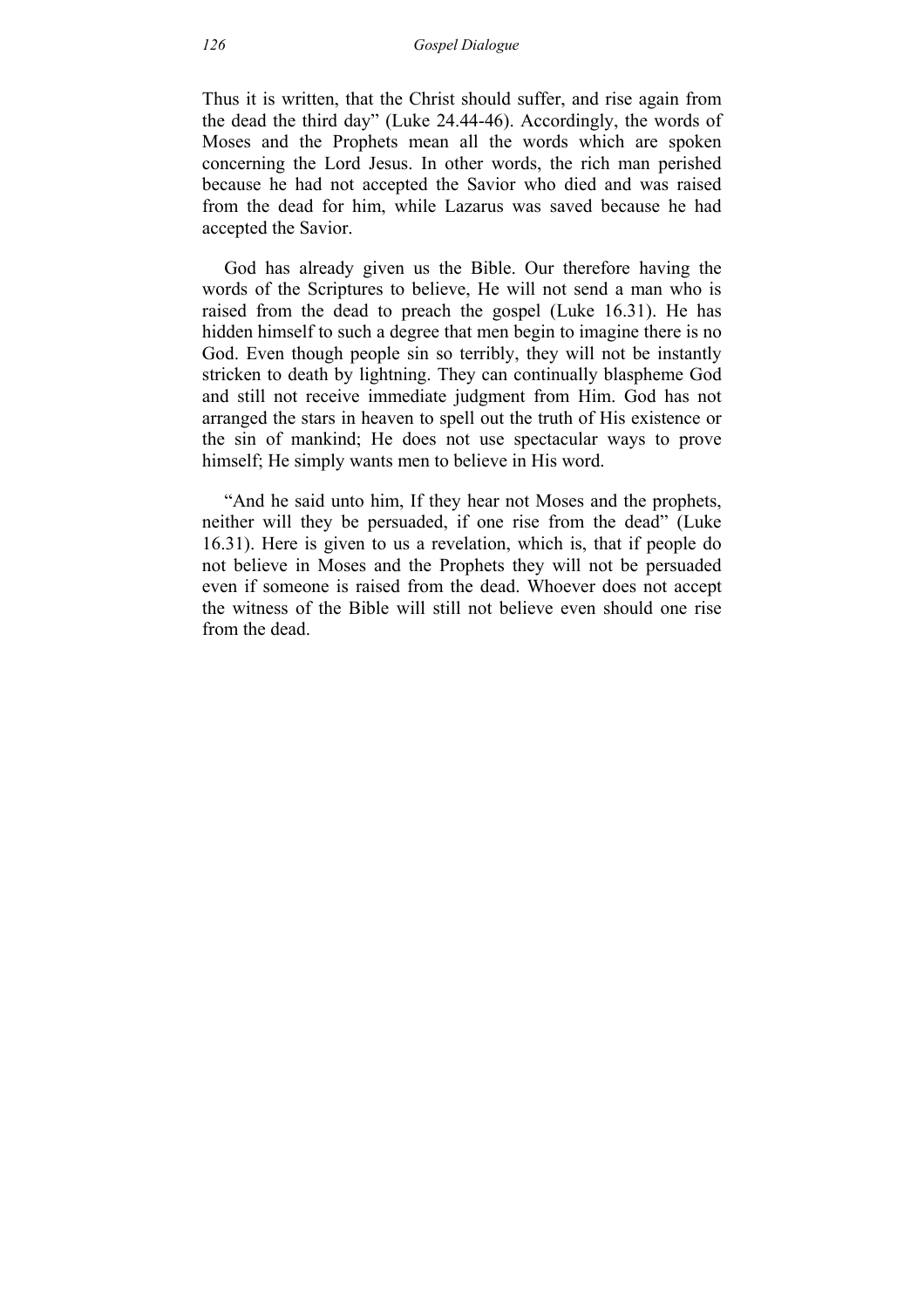# **Question 39: Justification by Faith** *vs.* **Justification by Works**

Romans 4 says Abraham was justified by faith, while James 2 says Abraham was justified by works. How do we explain these two justifications? What is their relationship to each other?

## *Answer:*

Concerning justification, the Bible shows us two different kinds: one is justification by faith, the other is justification by works. We may prove them with the following passages from the Scriptures.

"By him [the Lord Jesus] every one that believeth is justified from all things, from which ye could not be justified by the law of Moses" (Acts 13.39). "We reckon therefore that a man is justified by faith apart from the works of the law" (Rom. 3.28). In both passages Paul speaks of the justification by faith.

"I know nothing against myself; yet am I not hereby justified: but he that judgeth me is the Lord" (1 Cor. 4.4). What is said here is basically different from the above two passages. For Paul is here speaking about being rewarded at the judgment seat of Christ. What is meant by "justified" in this 1 Corinthians verse? It means reward through having performed good works. Thus Paul mentions justification by faith on the one hand and justification by works on the other.

We know that the two Pauline letters of Romans and Galatians speak of justification by faith whereas James speaks of justification by works. Some people have speculated that in view of the apparent inadequacy of justification by faith as explained by Paul, James intends to fill up the lack by speaking on justification by works. But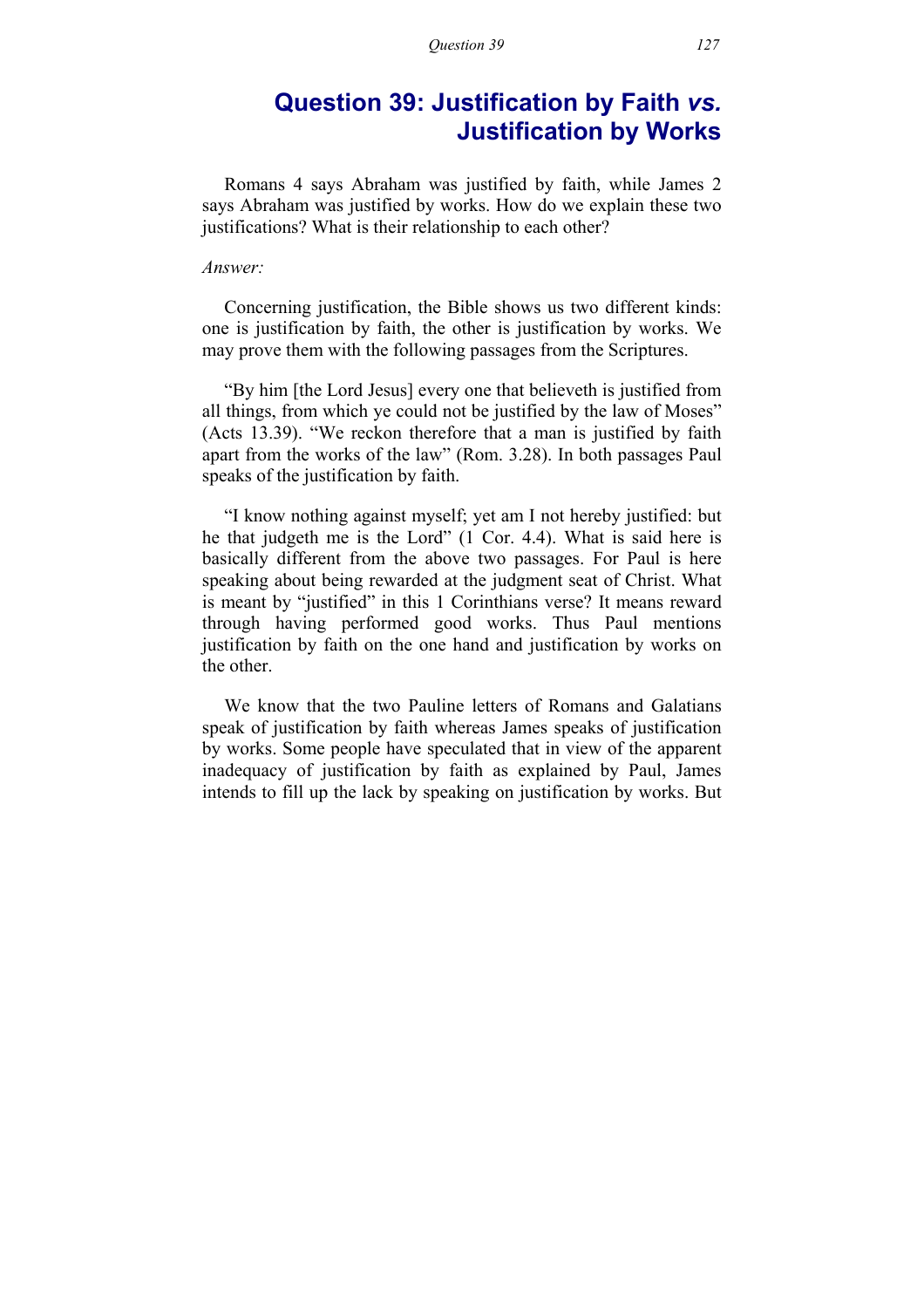such a concept is most inaccurate. For when James wrote his epistle Paul had yet to write Romans and Galatians.

In Romans Paul tells us that we are justified by faith. He is afraid that some are ignorant of what God has done and of what Christ has accomplished and what the efficacy of the blood is, thereby considering faith by itself as inadequate and advocating the addition of man's works in order to be saved. To refute such a misconcept Paul quotes the story of Abraham to prove that justification is indeed by faith. But James also quotes Abraham, yet he does so in speaking of justification by works. Hence we can assume that there must be an intimate relationship between faith and works in the matter of justification. What both Paul and James speak of is actually one thing. Let us now see what is the inner relationship between the two and how they are related.

*First, let us consider Romans 4*: "If Abraham was justified by works, he hath whereof to glory; but not toward God. For what saith the scripture? And Abraham believed God, and it was reckoned unto him for righteousness" (vv.2,3). "Is this blessing then pronounced upon the circumcision, or upon the uncircumcision also? for we say, To Abraham his faith was reckoned for righteousness. How then was it reckoned? when he was in circumcision, or in uncircumcision? Not in circumcision, but in uncircumcision" (vv.9,10). We see from this that Abraham was justified before he received circumcision. Now the Jews look upon circumcision as one of the most important works of its kind. They look down upon the uncircumcised gentiles as pigs and dogs. But before Abraham himself was circumcised, he was justified by faith.

"And he received the sign of circumcision, a seal of the righteousness of the faith which he had while he was in uncircumcision: that he might be the father of all them that believe, though they be in uncircumcision, that righteousness might be reckoned unto them" (v.11). Circumcision is like a seal stamped by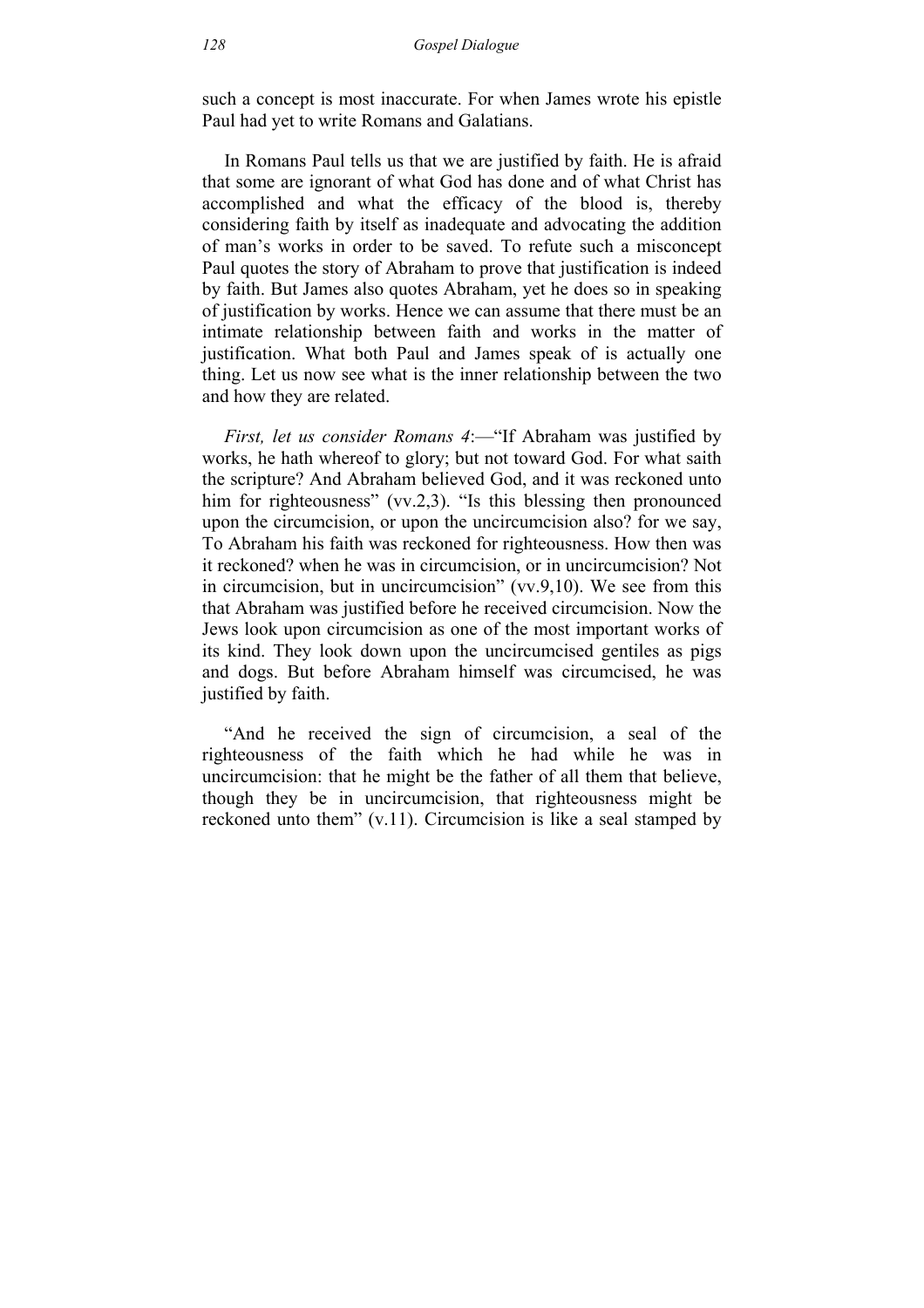*Question 39 129*

God, declaring that now is one justified by faith and there will be no change forever. God told Abraham to be circumcised, yet not that he might thus be justified but that there might be a seal put upon him, thus showing how unchangeable is justification by faith. Even if later on Abraham should decline to offer Isaac, he was still justified by faith. Let us therefore rest in peace, knowing that justification by faith is sure and secure.

"And the father of circumcision to them who not only are of the circumcision, but who also walk in the steps of that faith of our father Abraham which he had in uncircumcision" (v.12). This verse indicates to us that the circumcised must also have faith, since Abraham himself was justified by faith before being circumcised.

Romans proves to us that a sinner cannot be justified by works of the law. Galatians shows us that a believer cannot be sanctified by works of the law. We are sanctified by faith as well as justified by faith. How can we begin in the Spirit and try to be perfected in the flesh? In any case, the seal has already been put on us. So then, they that are of faith are blessed with the faithful Abraham.

*Now let us turn to James 2*:—"What doth it profit, my brethren, if a man say he hath faith, but have not works? can that faith save him?" (v.14) What is the motive behind these words written by James? To whom does he address himself? For some people boast that they have faith, yet there is no work displayed in their lives. If they are not refuted, the church will be evilly affected. Faith should be kept before God, not to be bragged about before men. Faith needs to be accomplished by works. All who say they have faith and yet have no works cannot be saved by their kind of faith.

"Saved" in the Scriptures has several meanings. "I know," says Paul, "that this shall turn out to my salvation, through your supplication and the supply of the Spirit of Jesus Christ" (Phil. 1.19). Is not Paul already saved? This obviously does not refer to a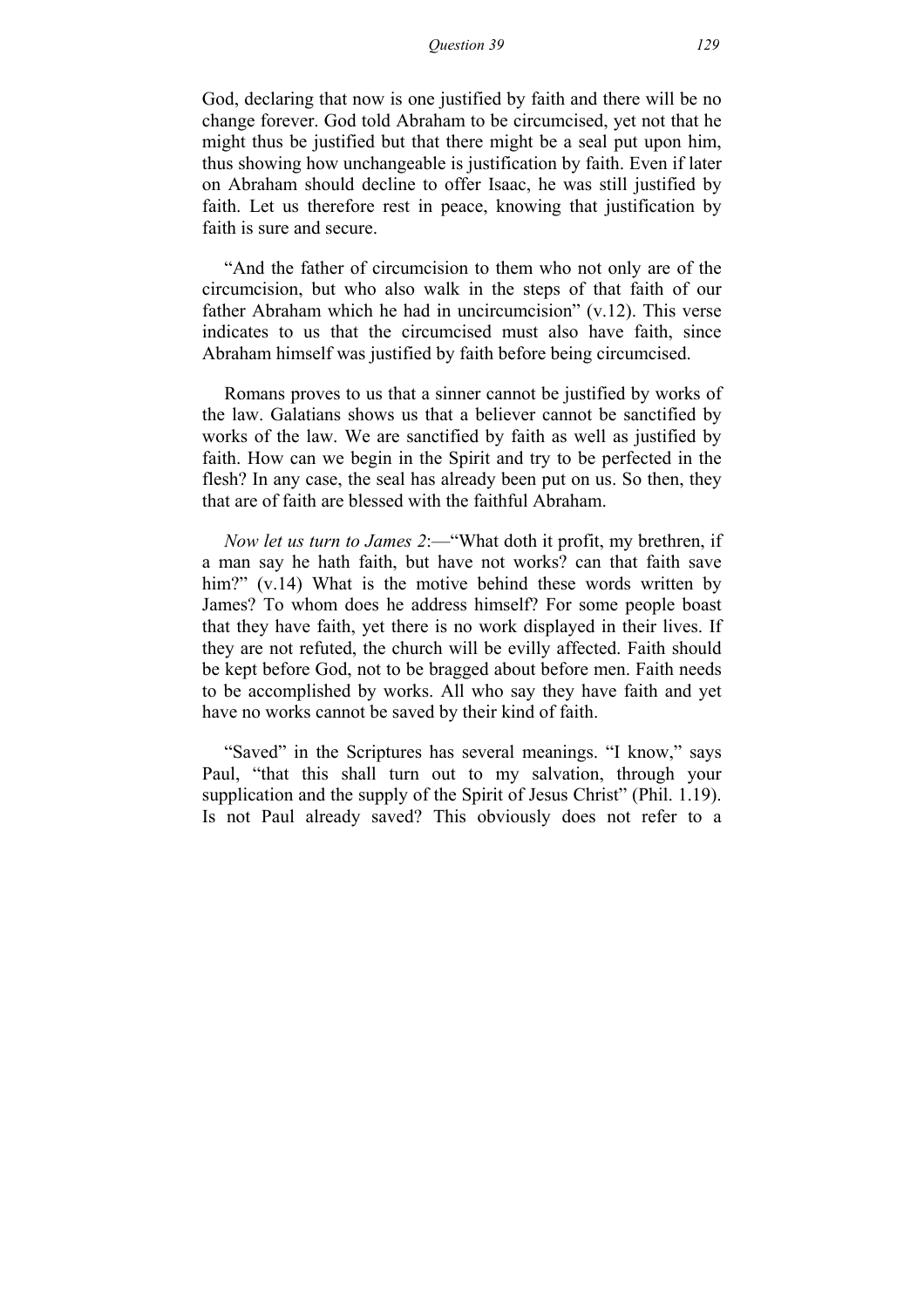believer's receiving eternal life; it points to Paul's being released from prison. "Who delivered us out of so great a death, and will deliver: on whom we have set our hope that he will also still deliver us" (2 Cor. 1.10), declares Paul once more. Some think that this alludes to how the Lord died on the cross to save us from the penalty of sin and is now our Advocate in heaven saving us from the power of sin and in the future will come again to save our body. Who knows for sure, say they, that these matters are not what Paul in fact is talking about here? Well, the deliverances herein mentioned pertain to Paul's and his friends' physical deliverances by the Lord. For by reading the entire context we learn how they had formerly been afflicted in Asia to the point of despairing even of life but that the Lord delivered them out of such a situation. For this reason, Paul believed that the Lord would deliver him out of afflictions yet further—both now and in the future.

In like manner the word "save" used by James above has reference to being profited through environment. This is clear if we read the verses which follow: "If a brother or sister be naked and in lack of daily food, and one of you say unto them, Go in peace, be ye warmed and filled; and yet ye give them not the things needful to the body; what doth it profit?" (James 2.15,16) The "one of you" points to those who brag emptily of having faith. They do not supply food and dress to the brothers and sisters in need, but instead they vainly pronounce to the needy: Go in peace. The problem involved here is not one of going to heaven, but is one that is concerned with the warmth and the filling up of the body today. What James means to say is that you cannot simply say you have faith and yet do not supply the needs of your brothers and sisters.

"Even so faith, if it have not works, is dead in itself" (v.17). This is a verdict given by James. He means that if you believe that those needy ones will be warmed and filled and yet you do not lend a hand to supply their needs, such kind of faith without works is not faith at all; it is dead. A living faith believes in the heart that the God of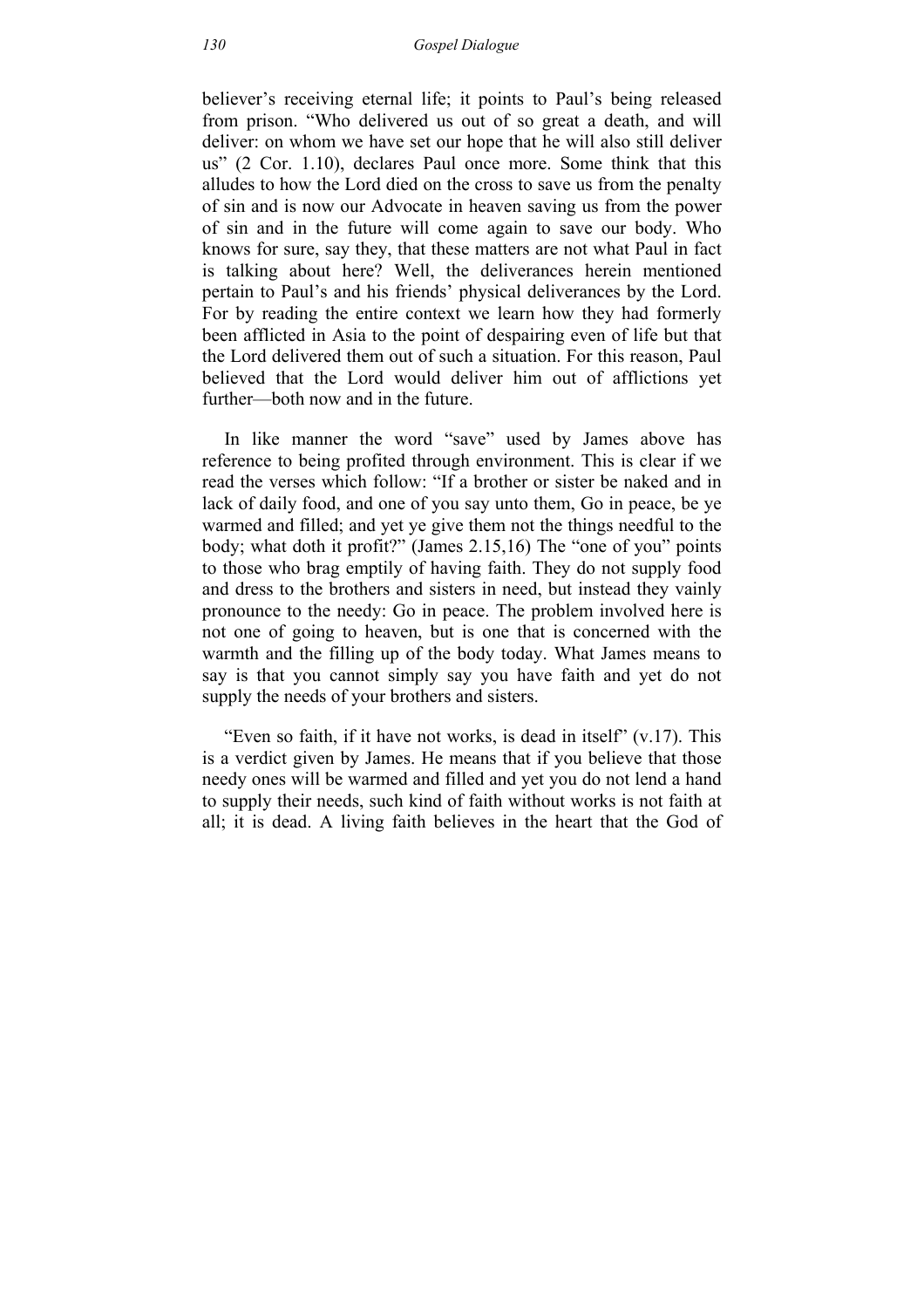mercy would not permit those needy brethren to go cold or hungry; and at the same time this living faith causes us to distribute various physical supplies to them.

"Yea, a man will say, Thou hast faith, and I have works: show me thy faith apart from thy works, and I by works will show thee my faith" (v.18). Those who brag vainly of their faith will be challenged by others, who will say: You say you have faith but where do you express it? You can only say with your mouth; you will not even lift a finger at the time of real need. Where then is your faith? You pretend to believe for others, though you yourself have not faith. If you have faith, why do you not give all that you have? Your brother or sister is now naked and in lack of daily food. Why do you not give what you have to him since you yourself are warmly clothed and well-fed? You say you have faith, but how are you going to prove your faith? But as a matter of fact, your faith is but empty word, your faith is dead. It does not profit the needy ones. On the other hand, though, I have works, and by my supplying the needs of brothers and sisters I prove my faith. I believe that God would not cause us to suffer cold or hunger, therefore when I see the needs of brothers and sisters around me I share all that I have with them. My works are based on my faith. My works are the expressions of my faith. By my works I show forth my faith.

"Thou believest that God is one; thou doest well: the demons also believe, and shudder" (v.19). The children of Israel believe in one God, and this is right. But the demons believe also in one God, yet they remain as demons. What James infers from this fact is that faith without works is like demons who remain demons though believing in God.

"But wilt thou know, O vain man, that faith apart from works is barren?" (v.20) Vain man is but another name for the one who brags emptily of his faith. It can be said that he really does not have faith in his heart. Only he who supplies others in a practical way can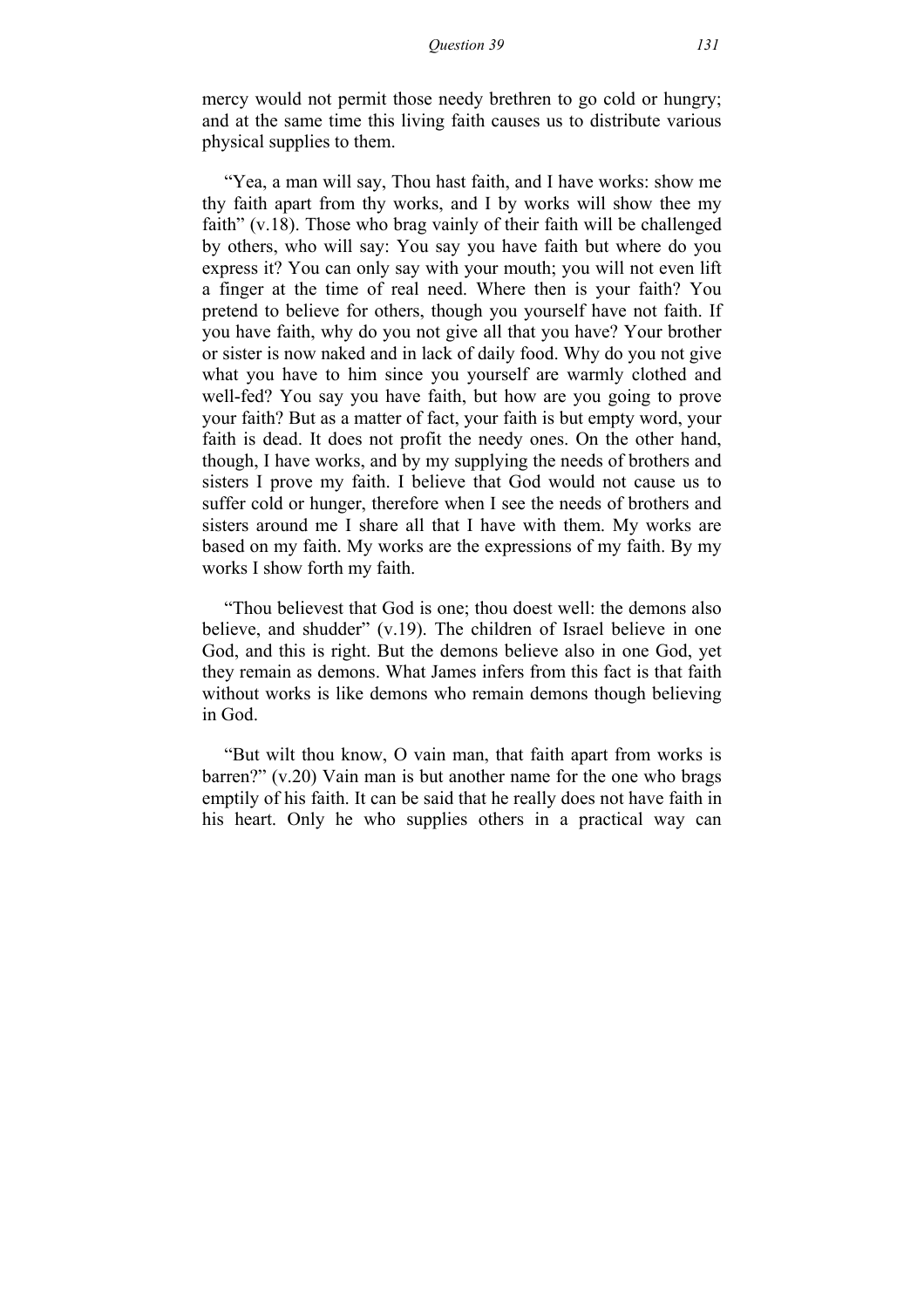demonstrate his faith to people. First faith, then works. True faith produces true works. The one who boasts of his faith yet has no works is proven to have a dead faith. Since his heart errs before God, his faith is also dead.

"Was not Abraham our father justified by works, in that he offered up Isaac his son upon the altar?" (v.21) If James had not quoted the story of Abraham, some readers of Romans and Galatians would consider outright that James is in error in what he says, for had not Paul spoken of justification by faith, and therefore faith is sufficient without the need of works? Yet what James maintains is that Abraham was indeed justified by faith but he was also justified by works. James does not overturn Abraham's being justified by faith; he only proves by his offering up of Isaac that Abraham's work is the expression of Abraham's faith. So that he was not only justified by faith but also justified by works.

Instead of overturning justification by faith, James actually strengthens it with justification by works in proving what true faith is. Abraham's offering up of Isaac is a work, and this work is reckoned to him as righteousness. But what kind of work is it? It is a work of faith. "By faith, Abraham, being tried, offered up Isaac: yea, he that had gladly received the promises was offering up his only begotten son; even he to whom it was said, In Isaac shall thy seed be called: accounting that God is able to raise up, even from the dead; from whence he did also in a figure receive him back" (Heb. 11.17- 19). In quoting the offering up of Isaac by Abraham, James shows us that true faith must be accompanied by works. Abraham gladly received the promises of God. He believed in what God had told him, notably that "in Isaac shall thy seed be called" (v.18). Eliezer was not the one, nor was Ishmael, nor was any son who might later be born of Sarah; Isaac alone was to be the heir of the inheritance and the promises.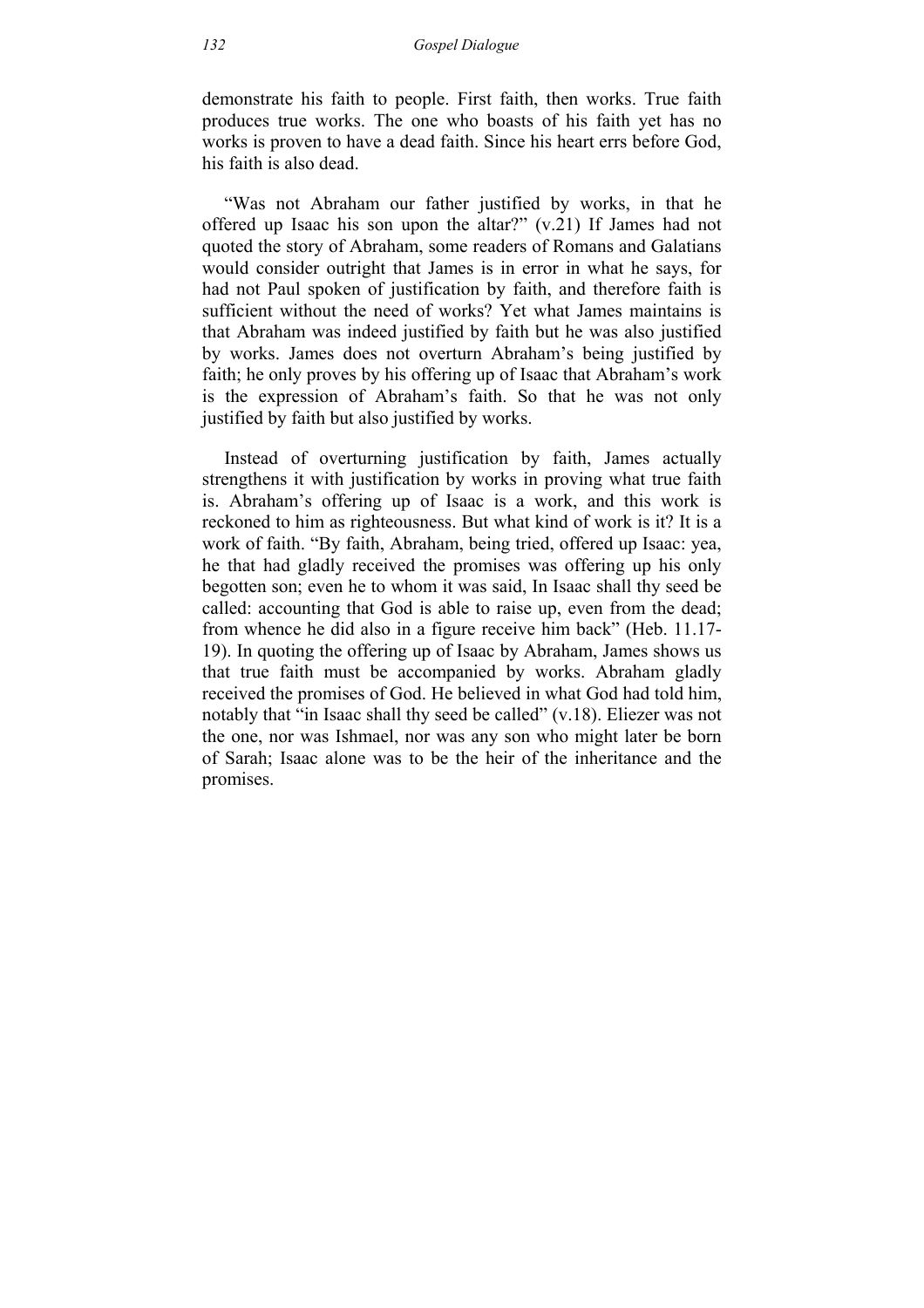Now God tested Abraham in order to see what his heart was toward God and how real was his faith. God asked him to offer up on the altar his son Isaac—the one who was divinely appointed to be his heir—and there to be slain and burnt. Yet how would God's promise ever be fulfilled if Abraham loved God and burned Isaac? If he wanted to fulfill God's promise he could not comply with God's request. According to man these two, far from being unified, are contradictory to each other. Yet to a living faith they are unified and not contradictory. It is God who promises, and it is God who requires. God will never contradict himself. Between promise and request God will open a new way, that is to say, the way of resurrection: "accounting that God is able to raise up, even from the dead" (v.19).

Abraham's faith is thus defined. Even though I slay Isaac and offer him as a burnt-offering, I still believe Your promised word— "in Isaac shall thy seed be called"—will be fulfilled, for you shall raise up Isaac from the dead. So when he went off to the appointed place to offer up Isaac, he went with a determined heart. He actually bound Isaac and raised high his knife. His heart toward God was absolute, there being no reservation. His faith in God was firm and void of doubt. And when the angel of the Lord called to him and said, "Lay not thy hand upon the lad, neither do thou any thing unto him" (Gen. 22.12), he "did also in a figure receive him back" (Heb. 11.19). Abraham's offering up of his only begotten son was a work of faith. And this is called justification by works.

"Thou seest that faith wrought with his works, and by works was faith made perfect" (James 2.22). This continues on from the preceding thought. Due to the fact that by offering up Isaac on the altar Abraham was justified by works, we come to realize that faith runs parallel with works, or, to phrase it another way, that faith and works operate together. Abraham's work is performed through his faith, and faith is perfected by his works. A faith which has not been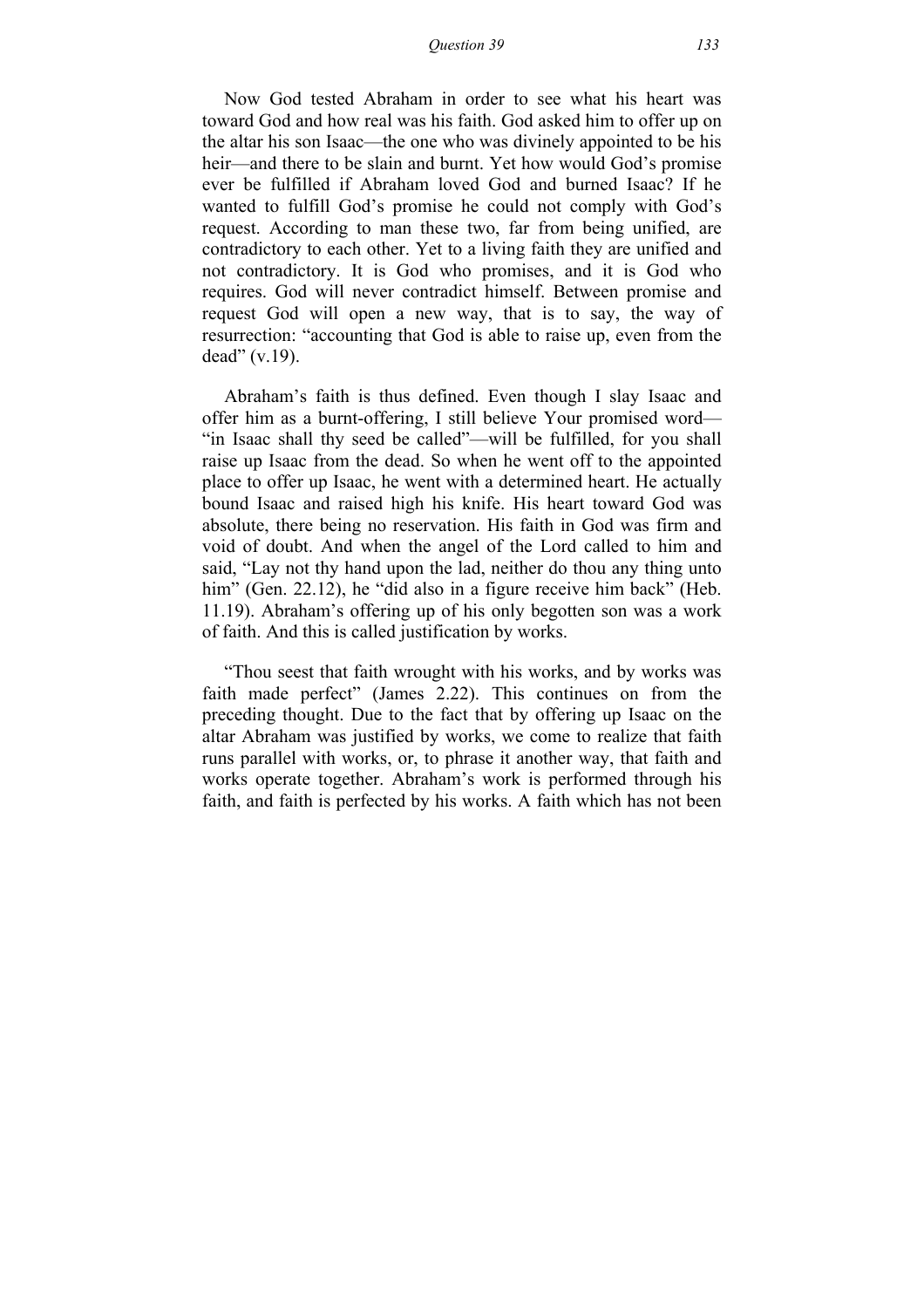tested is undependable. By his offering Isaac, Abraham's faith is both proven and perfected.

"And the scripture was fulfilled which saith, And Abraham believed God, and it was reckoned unto him for righteousness; and he was called the friend of God" (v.23). "Abraham believed God, and it was reckoned unto him for righteousness"—this word is recorded in Genesis 15.6. What is the relationship between the offering up of Isaac in Genesis 22 to that word? Why should James quote it in his epistle when he suggests that the offering up of Isaac is a justification by works? And he even adds that the scripture was fulfilled. The relationship is simply this: that justification by works fulfills justification by faith. It appears as though justification by faith is a prophecy and that justification by works is the fulfillment of that prophecy. He who has faith must have works, for works explain the reality of faith. Abraham believed in God, he was reckoned as righteous, and he was also called the friend of God. Hence Abraham's work in offering up Isaac is the fulfillment of Abraham's faith in God. In short, his offering up of Isaac demonstrates to us his faith in God.

"Ye see that by works a man is justified, and not only by faith" (v.24). Since Genesis 22 is the fulfillment of Genesis 15, and since works are the expressions of faith because faith without works is dead and faith is made perfect by works, therefore a man is justified by works and not only by faith. Let us notice that James has not said that a man is justified by works and not by faith; he merely says that a man is justified by works and not *only* by faith. And by this he means to say that after a man is justified by faith he needs to prove and to be made perfect in that faith through justification by works, even as Abraham after he was justified by faith was tested by God and thus was justified by works.

"And in like manner was not also Rahab the harlot justified by works, in that she received the messengers, and sent them out another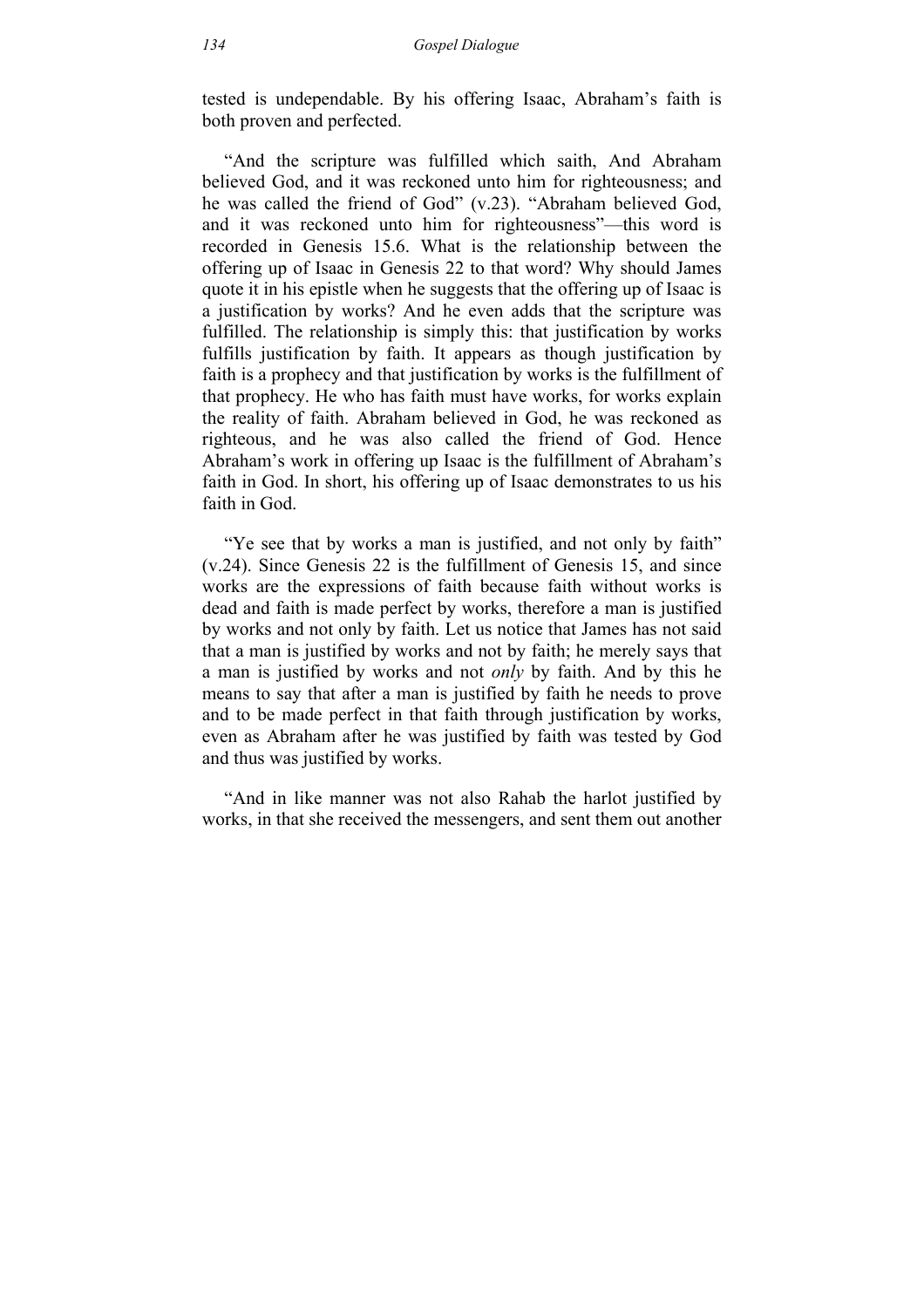way?" (v.25) James first cites an excellent person such as Abraham to show that he was not only justified by faith but also justified by works. Next, though, he cites a bad woman such as Rahab to show that she too was justified by works. For she received the messengers and sent them out another way. What kind of work is this work? "By faith Rahab the harlot perished not with them that were disobedient, having received the spies with peace" (Heb. 11.31). This work is also a work of faith. Faith and works are inseparable; they are the two sides of one thing. With respect to this one and same thing it is called faith in Hebrews and works in James. Works are the expressions of faith whereas faith is the source of works. To say that there is faith and yet there be no works of faith shown, that faith is dead. Consequently, after there is a justification by faith there must also be the justification by works.

"For as the body apart from the spirit is dead, even so faith apart from works is dead" (v.26). In Chapter 2, from verse 14 onward, James speaks of the relationship between faith and works. There is a kind of faith which has no works, being nothing but a vain boast; and it is dead. But there is another kind of faith which has works; and it is living. Works prove the faith, and works make perfect the faith. James uses what Abraham and Rahab did as evidences to prove his point. And finally, he uses this other illustration: "As the body apart from the spirit is dead, even so faith apart from works is dead": living faith is always accompanied by works: so that just as the body without the spirit is dead, faith without works is also dead.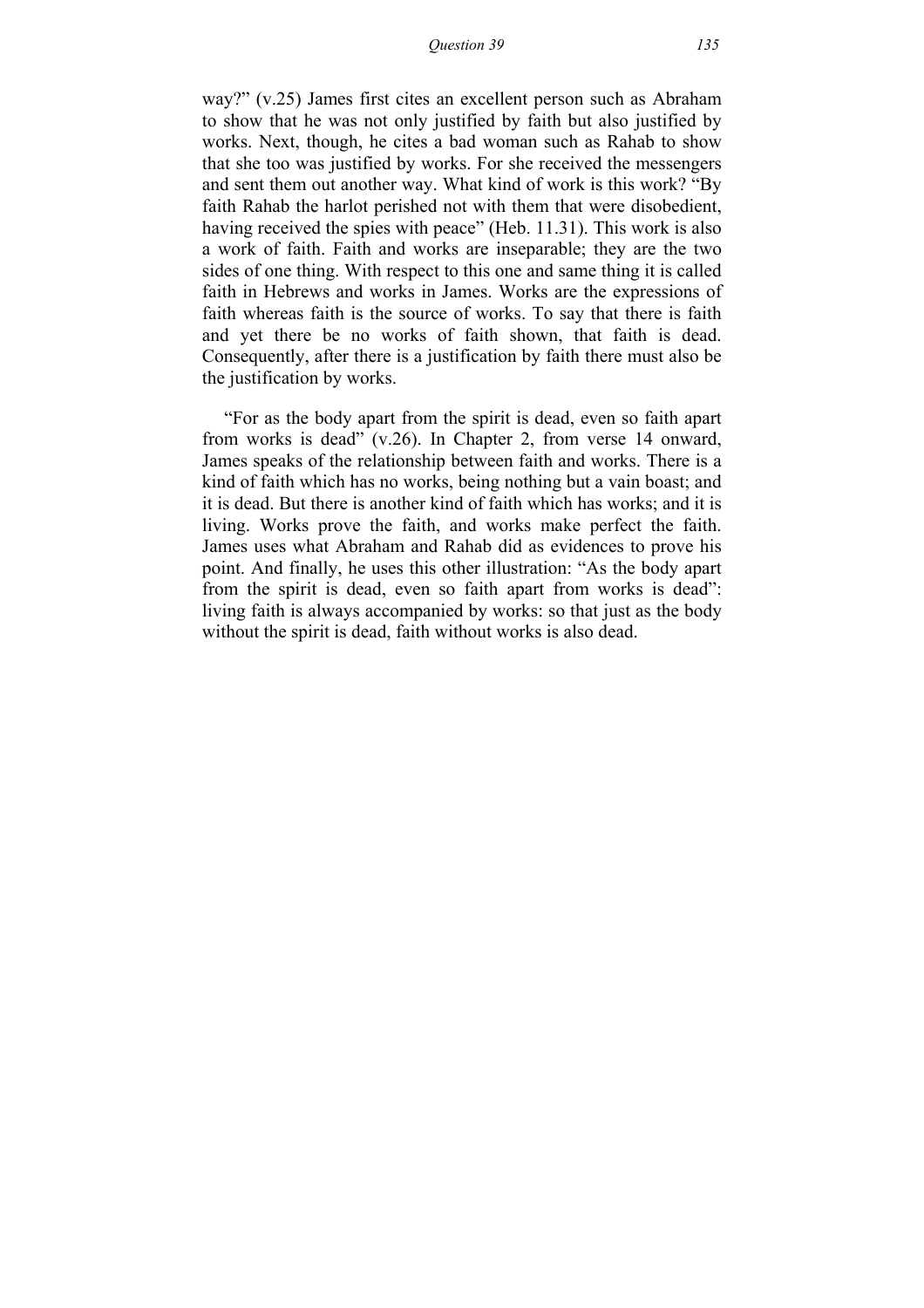## **Question 40: How God Treats the Lost: the Three Parables of Luke 15**

Why does Luke 15 use three parables? Would not one parable have been sufficient?

### *Answer:*

In Luke 15 we find three parables which all have reference to the matter of being "lost". The first parable speaks of a lost sheep; the second, a lost piece of silver; and the third, a lost son. Many who read this chapter are surprised at its use of the "lost" to signify a sinner, and puzzled as to why the Lord would tell as many as three parables instead of just one. We should know, however, that the purpose of the parables here spoken by the Lord Jesus is not to describe the lost or the fall of man; instead, His emphasis is on how God treats a lost soul. If He intended only to speak of the lost, then of course one parable would be quite sufficient. But the Lord lays stress on how God treats the lost, and therefore none of these three parables may be omitted. Toward the lost, the Triune God with Father, Son and Holy Spirit have their respective work. And these three parables do indeed reveal the three-sided work of the Triune God.

Can the order of these three parables be changed? No, for the gospel would be tampered with were we to disturb their order. For in these three parables we are given the order of the plan of God's redemption. The first one speaks of the work of the Lord Jesus as the Good Shepherd. John 10 tells us that the good shepherd lays down his life for the sheep. Next, the Lord mentions the parable of the woman who sought diligently for the lost piece of silver. The good shepherd seeks his lost sheep in a different place from that of the woman who seeks for her lost piece of silver. The good shepherd goes outside his house to seek the sheep. And so does the Lord Jesus, who left His Father's house and came to the world to seek each one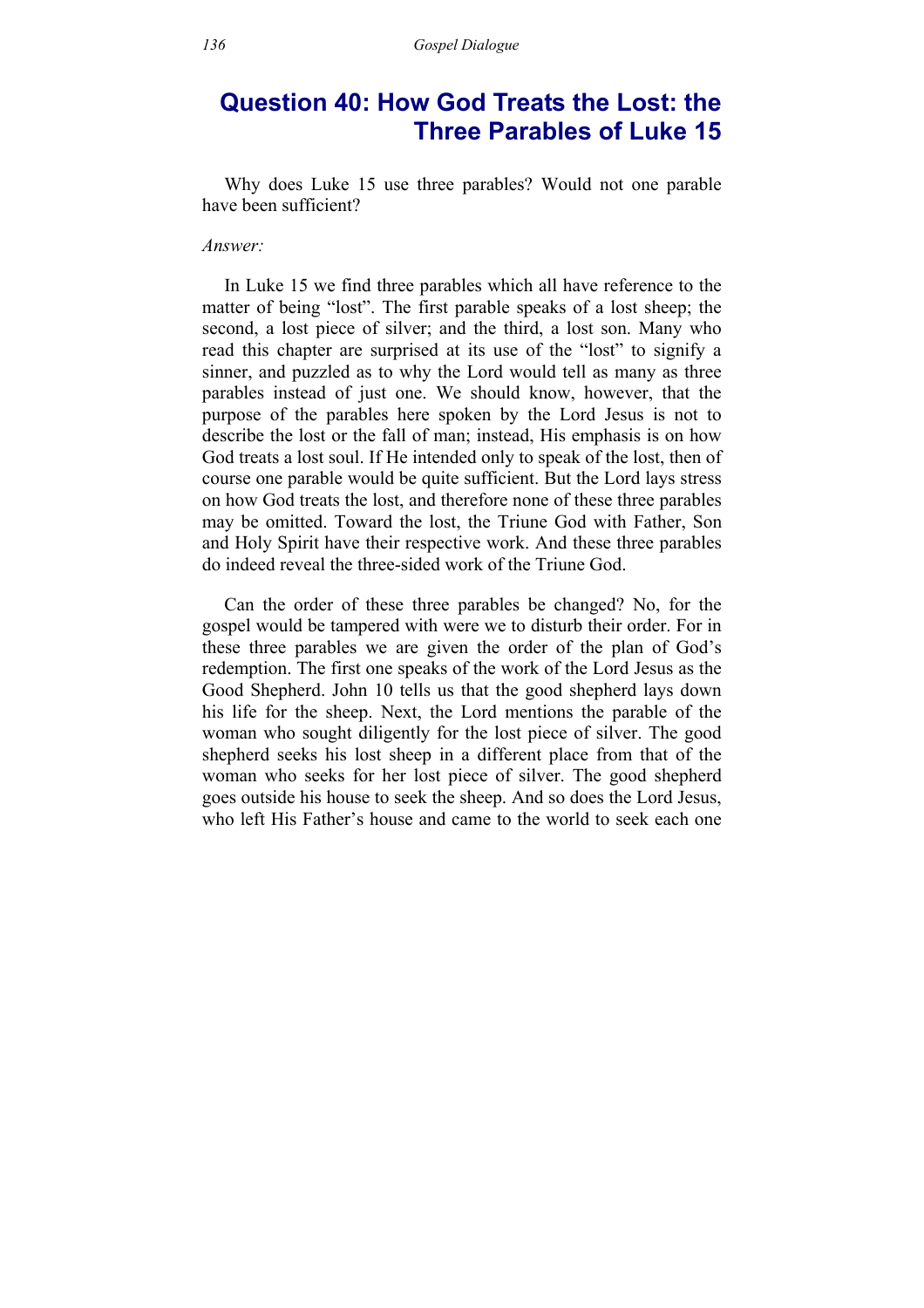#### *<u>Ouestion 40</u> 137*

of us. The woman, though, searches for her lost coin inside the house. She lights a lamp, sweeps the house, and seeks diligently for the lost piece. Do we see the order here? First comes the Lord Jesus to accomplish redemption, then the Holy Spirit enlightens us within that we may accept what the Lord Jesus has accomplished. The Bible shows us *two* wonderful gifts of God, not just one. He gives us His own Son, and He gives us the Holy Spirit.

Some preachers commit a serious mistake by preaching only half the gospel. They merely tell people: "God so loved the world, that he gave his only begotten Son, that whosoever believeth on him should not perish, but have eternal life" (John 3.16); but they then fail to tell what the Lord Jesus has said: "I will pray the Father, and he shall give you another Comforter, that he may be with you for ever" (John 14.16). God has not only sent the Lord Jesus as the Good Shepherd who comes and seeks us out, but He has also sent the Holy Spirit to enlighten us. In the first parable there is no lamp; in the second, there is a lamp. The first parable speaks of seeking outside the house; the second speaks of searching within the house. The Lord Jesus goes to the outside of the house—the world—to seek the lost sheep; the Holy Spirit is in the house—within us—enlightening us with the lamp of light and seeking diligently for the lost piece of silver. But finally, the last parable speaks of the father who waits for his son to return home. The Savior having come to seek and the Holy Spirit having come to search (for what the Lord has done is not in vain, nor can the work of the Holy Spirit be fruitless), God is now waiting at home for the son to come back.

If either the first or the second parable is missing, the third parable cannot stand. For without the coming of the Good Shepherd to lay down His life for the sheep, redemption will not be accomplished. And without the enlightening of the Holy Spirit, none will be convicted of sin, of righteousness, and of judgment. Although some people may experience partial conviction over their sins, no one can truly repent without the enlightenment of the Holy Spirit.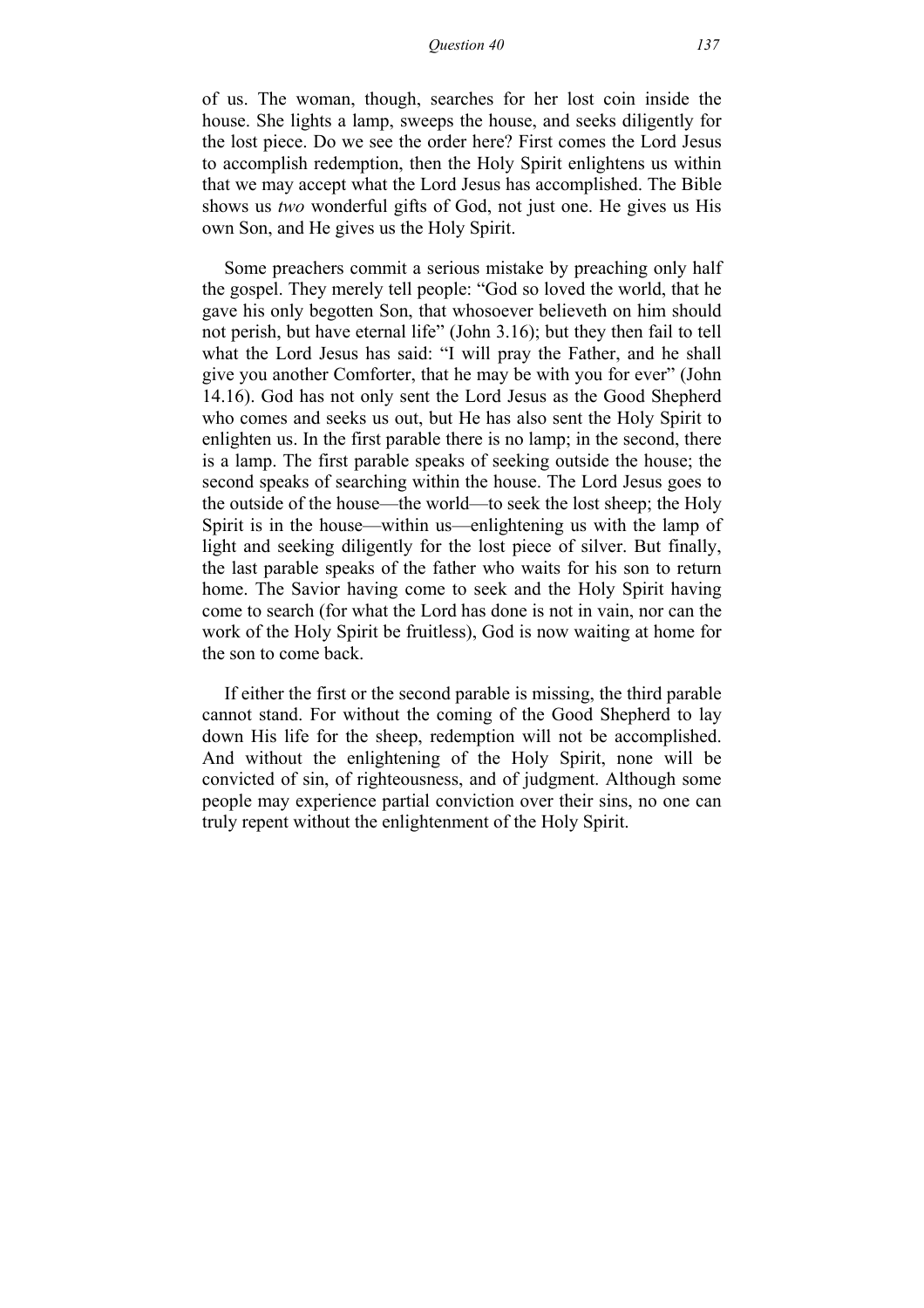If the Good Shepherd does not lay down His life for the sheep, the Father cannot receive the prodigal son when he returns home. The work of the Holy Spirit is based on the death of the Lord. If the Lord did not die, the heavenly Father could not forgive man's sins; else God would be unrighteous. Let us lay hold of the fact that God's forgiveness is God's righteousness. He loves us, but His love comes through His righteousness; otherwise He would be found to be unrighteous by doing something against His righteous nature. Without the shedding of blood there can be no remission of sins. If it were possible to receive forgiveness without the shed blood of the Lord, it would be the same as telling people that we do not need the Savior. How are we saved? Truly we have sinned, but equally true is it that the Savior has borne our sins. We may therefore boldly approach God and be accepted. If we do not have a Savior our conscience will never be at peace. Since the Lord Jesus has died and has accomplished redemption, the heavenly Father is now waiting to receive us. We should notice that when the prodigal son returned home his father did not utter a word of blame nor a word of exhortation. This is because the Savior has already accomplished redemption for him and the Holy Spirit has also enlightened him so that his sins are forgiven and washed with the blood.

But we also need to recognize the importance of the second parable. For even though the Lord Jesus as the Good Shepherd comes and dies and the heavenly Father is found waiting at home, the prodigal son will still be unable to return if there is not the enlightening of the Holy Spirit. It is the Holy Spirit who convicts him of sin and as to why he does not believe in the Lord earlier. It is the Holy Spirit who convinces him of righteousness because the Lord has already been resurrected and has ascended and been accepted by God, and so prompts him as to why he does not receive the Lord Jesus. It is the Holy Spirit who demonstrates to him the matter of judgment since Satan has already been judged and is no longer man's master, and therefore asks why he still follows Satan. All these works are done by the Holy Spirit. For this reason we must pay attention to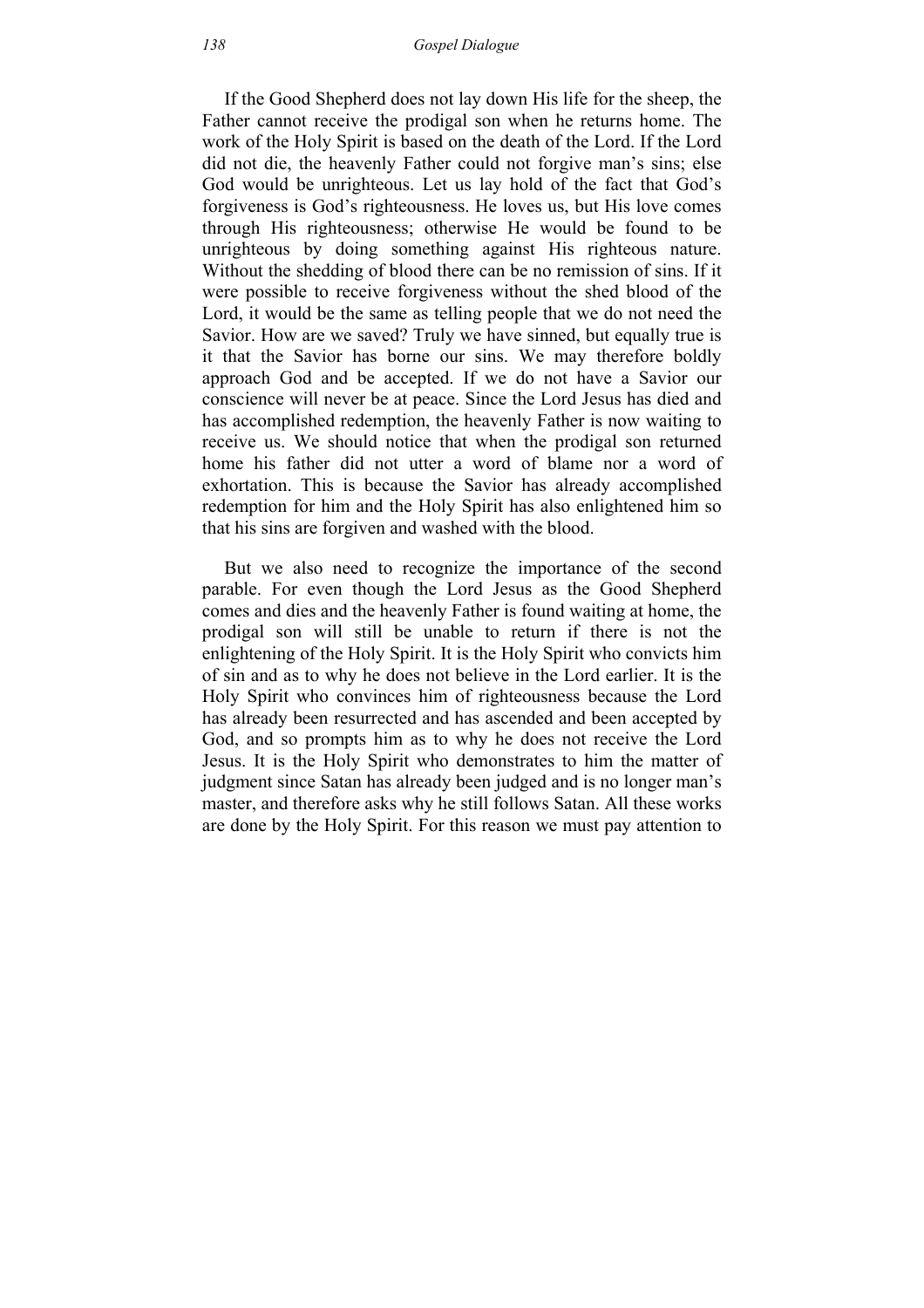what the Holy Spirit will do as well as to the matter of believing in what the Lord Jesus has done.

Some people emphasize what the Holy Spirit will do but overlook what Christ has done, whereas other people pay attention to what Christ has done and forget what the Holy Spirit will do. Those whose sole attention is focused on what Christ has done will maintain that since Christ has died and been resurrected and has accomplished all things, the Holy Spirit in leading us into all truth merely causes us to know these facts of Christ's death, resurrection, and glorification. But those whose interest lies only in what the Holy Spirit will do will assert that with the Holy Spirit performing a special work in us we will have a special experience. Both these classes of people are partially inclined. We know that a bird has two wings. If one of its wings is clipped it cannot fly. These two classes of men wish to clip away one of the wings of God's truth. If a person's attention is riveted solely on what the Holy Spirit will do, He will be without a foundation or ground, because the work of the Holy Spirit can only be based on the finished work of Christ.

"The grace of the Lord Jesus Christ, and the love of God, and the communion of the Holy Spirit, be with you all" (2 Cor. 13.14). God's heart is love; it is God who initiates the plan to save us. But love is something inward; its outward expression is grace. Love expressed is grace, and inside grace is love. The reason the grace of the Lord Jesus is first mentioned in the verse is because redemption is accomplished by Christ. It is God who loves, and this love as shown in Christ becomes grace. The Holy Spirit communicates to us that which Christ has accomplished, and so it is termed the communion of the Holy Spirit. The Holy Spirit himself has nothing to give; He simply communicates to us what Christ has done. Without the Holy Spirit we are unable to receive the grace of the Lord. Yet neither are we able to receive anything if we merely want the Holy Spirit and do not desire what Christ has accomplished. A water pipe is for conducting water. Neither water without a pipe nor a pipe without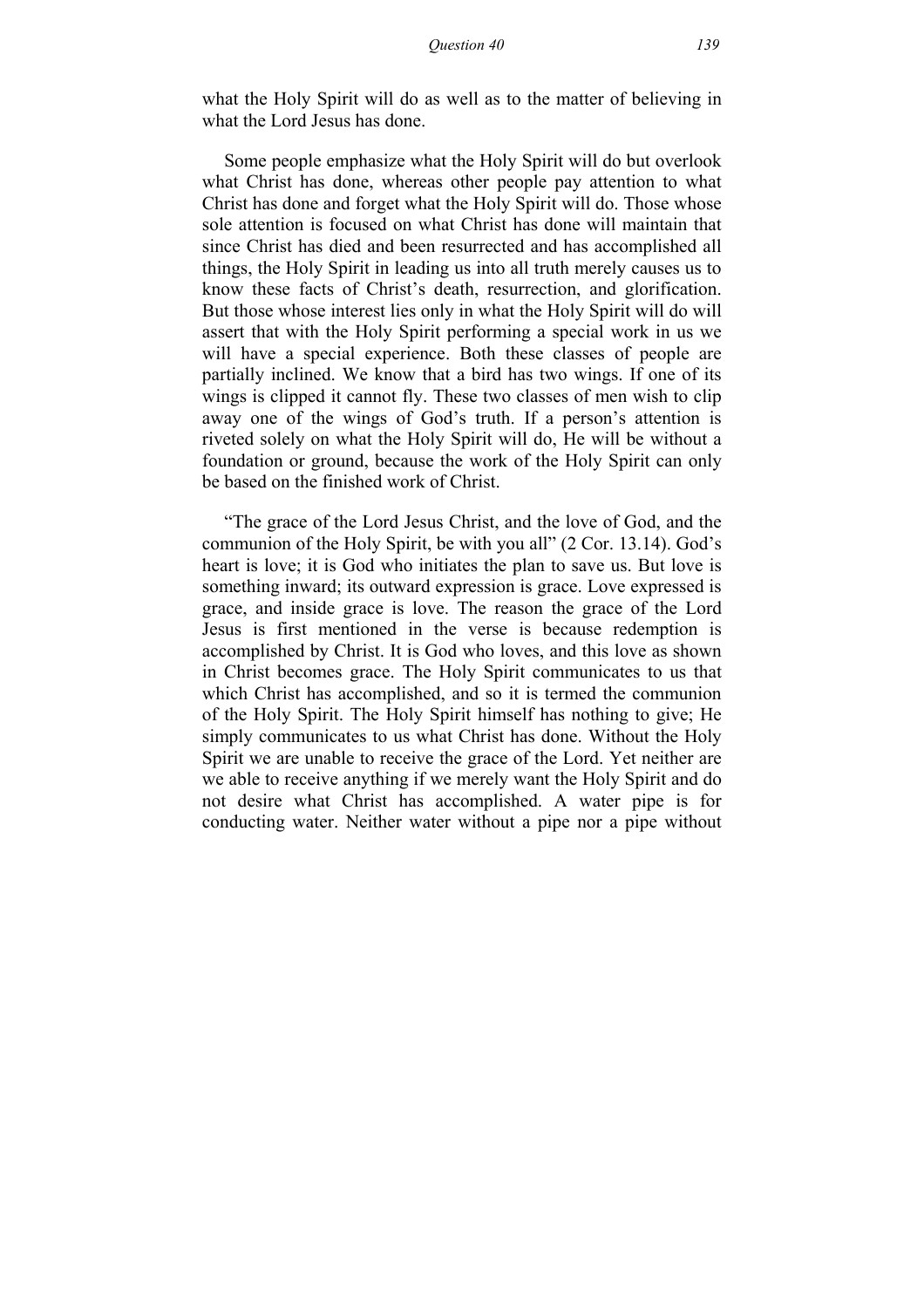water is effectual. Let us see, then, that the three parables in Luke 15 are not repetitions, for they do show forth the order of God's plan of redemption. Christ accomplishes redemption, the Holy Spirit enlightens, and God the Father receives us with His love. A right understanding of these three parables will give us a balanced Christian life.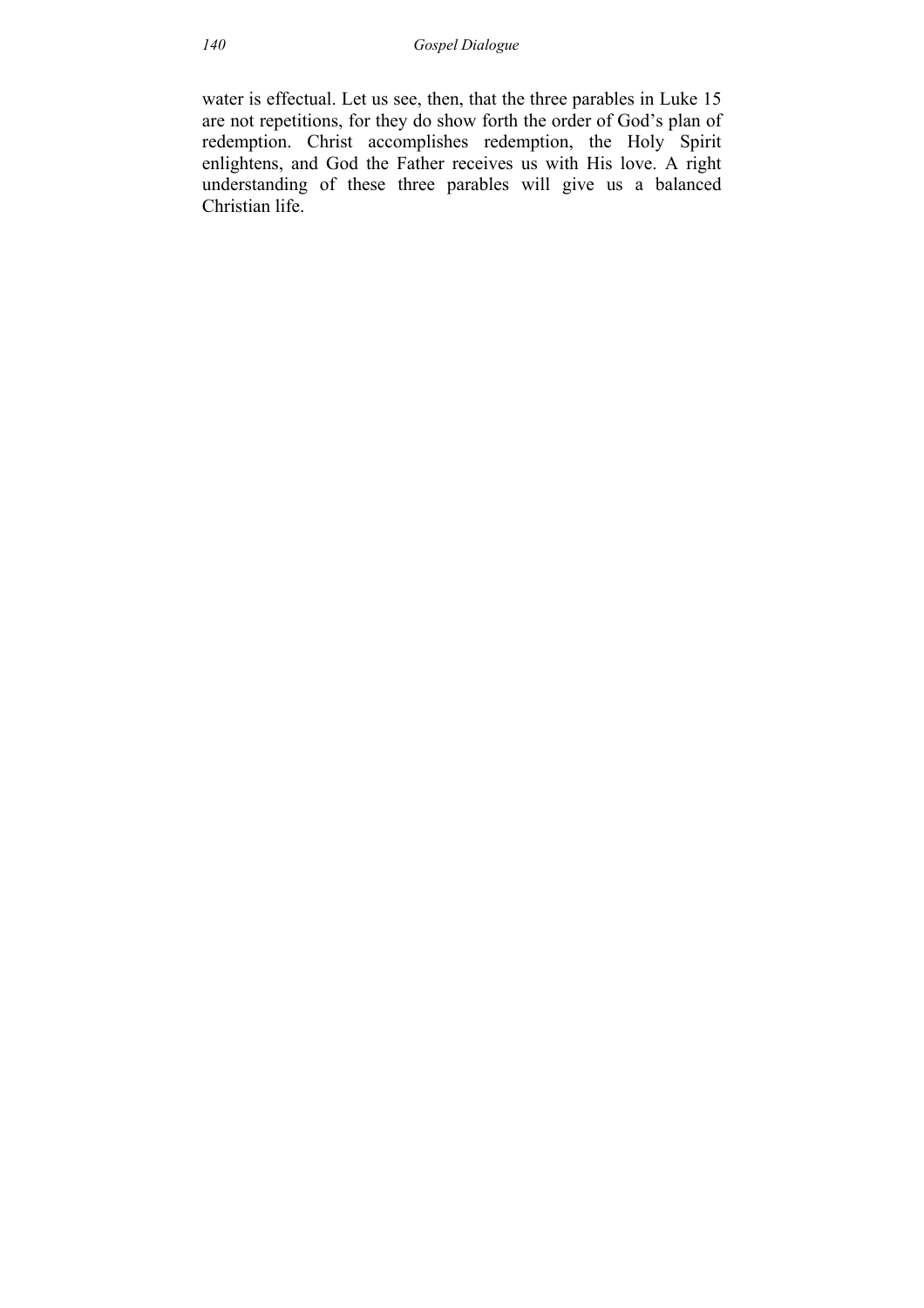## **Question 41: The Lord's Death, the Descent of the Spirit, and the Believer's Walk**

What is the relationship between the death of the Lord Jesus and the descending of the Holy Spirit?

## *Answer:*

This question has great significance in salvation and the gospel; therefore it must be investigated.

A great number of people have an erroneous concept about the Holy Spirit. They think that to be filled with the Holy Spirit costs a great deal and requires much self-denial and hard pleading until they feel elated, and that only then will they be able to be good Christians as well as to have power to preach the gospel. But in carefully reading the Bible we do not find this to be the case. Instead, the Bible tells us that the only cost for having the Holy Spirit has been paid by the Lord Jesus Christ. Because of the death and resurrection of the Lord Jesus, God has given the Holy Spirit. The descent of the Spirit is due to the death, the blood, and the merit of the Lord Jesus and not due in any way to what price or merit we pay or obtain.

While the Lord Jesus was on earth He told the disciples that the Father would give the Holy Spirit to those who asked Him (Luke 11.13), for at that time the Holy Spirit had not yet come. But after His resurrection He "breathed on" the disciples "and saith unto them, Receive ye the Holy Spirit" (John 20.22). Henceforth it is no longer a matter of asking for the Holy Spirit but of receiving the Holy Spirit

A servant of God once put it this way. "The Holy Spirit has already descended. Now if the water pipe for the Holy Spirit is blocked, remove the cork and the water will flow. We must not consecrate ourselves just once, but should do it often." On the basis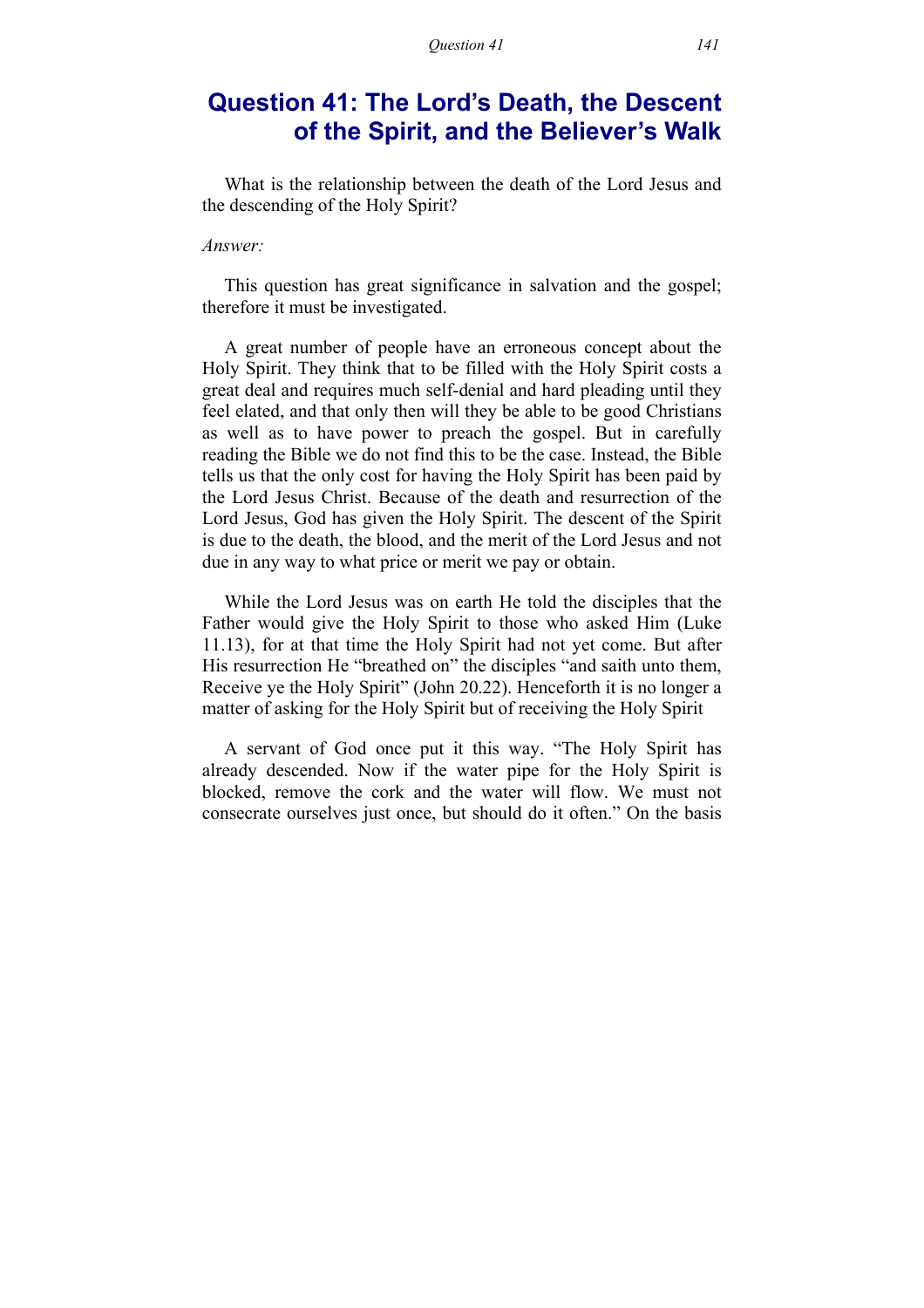of the Lord's blood, death, resurrection, and ascension, the Holy Spirit has already come. The problem today is to remove the cork by consecrating ourselves to the Lord and so we shall be filled with the Holy Spirit. Consecration is the way to the filling or inflow of the Holy Spirit, while the blood of the Lord is the basis for the outflow of the Holy Spirit. If we wish to be filled with the Spirit we need to consecrate ourselves. The more thorough our consecration the fuller the filling of the Holy Spirit. The blood of the Lord Jesus, on the other hand, is that which gives water to the pipe; that is to say, it gives us the Holy Spirit.

It is recorded in the Old Testament that while the children of Israel were in the wilderness Moses smote the rock with the staff and water flowed out of the rock. First Corinthians 10 says that "the rock was Christ" (v.4). The outflow of the Holy Spirit is not caused by our consecration but depends on the death of the Lord Jesus. In Leviticus 14, according to the law of the leper in the day of his cleansing, he shall have the blood of the trespass-offering put upon the tip of his right ear, the thumb of his right hand, and the great toe of his right foot before he has the oil in the left hand of the priest put upon the tip of his right ear, the thumb of his right hand, and the great toe of his right foot and the rest of the oil put upon his head. The blood here points to redemption, while the oil points to the Holy Spirit. The Holy Spirit comes upon the leper not because he himself declares that he is well but because he is cleansed by the blood, and only then is he anointed with oil.

Our ear is to listen to God's voice, our hand is to do His work, and our foot is to walk in His path. All these must first be cleansed by the blood. On the basis of the redemptive work of the Lord we have our sins washed by His blood, and then we shall be filled with the Holy Spirit who gives us power to live and to work.

The New Testament speaks more clearly on this matter than does the Old Testament: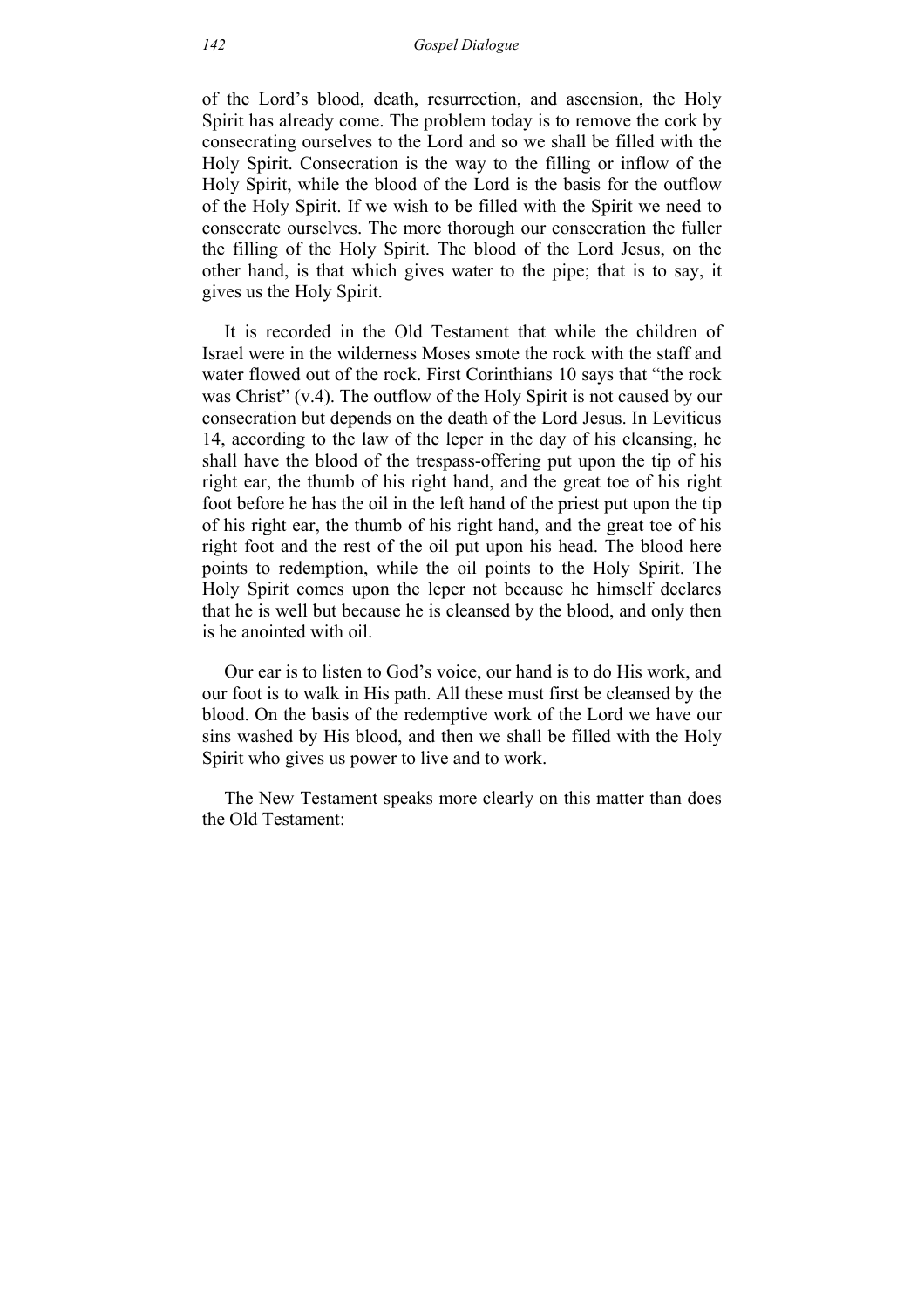#### *<u>Ouestion 41</u> 143*

*Now on the last day, the great day of the feast, Jesus stood and cried, saying, If any man thirst, let him come unto me and drink. He that believeth on me, as the scripture hath said, from within him shall flow rivers of living water. But this spake he of the Spirit, which they that believed on him were to receive: for the Spirit was not yet given; because Jesus was not yet glorified. (John 7.37-39)* 

At that time the Holy Spirit was not yet given because the Lord Jesus was still to die, be resurrected and ascend back to heaven. The reason the Holy Spirit did not come was not because people did not pray and beg but because the Lord Jesus Christ had not yet been glorified. But when the Lord Jesus was glorified, the Holy Spirit did indeed come: "Being therefore by the right hand of God exalted, and having received of the Father the promise of the Holy Spirit, he hath poured forth this, which ye see and hear" (Acts 2.33). The Holy Spirit was poured forth after the Lord Jesus had died, been resurrected and been exalted by God. His descent is therefore due to the Lord himself, and not to our pleading.

In the past we have seen some people begging and penalizing themselves in order to obtain the power of the Holy Spirit. We have also known of other people who thought that those who receive the power of the Holy Spirit must be extraordinary Christians, for surely it is not meant for the ordinary believers. To them, receiving the power of the Holy Spirit is exceptional. Truly, the gift of the Holy Spirit *is* most special and truly the price *is* most expensive, yet it is the Lord Jesus who is the one who has already paid this price. He it is who has died and been raised, therefore we may have the Holy Spirit. The Lord's blood is the cost, the Lord Jesus himself is the source of the Holy Spirit. Naturally, on our side, we need to get rid of all hindrances; otherwise, and no matter how much water there is, it will not be available if the pipe is blocked. If we understand the source of the Holy Spirit and know that Someone else (and not any of us) has already paid the price, do we need to plead piteously for Him?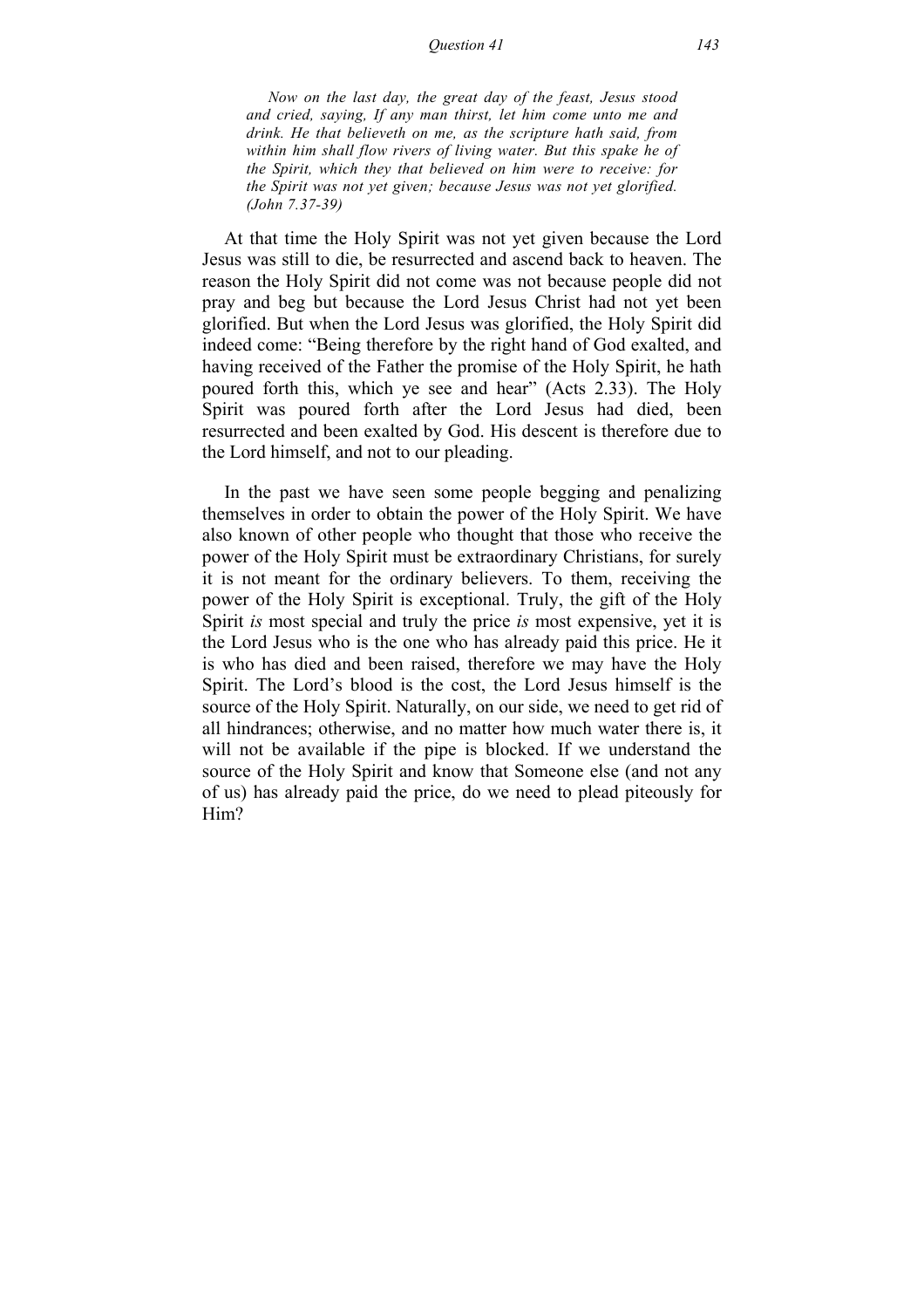"Christ redeemed us from the curse of the law, having become a curse for us; for it is written, Cursed is every one that hangeth on a tree: that upon the Gentiles might come the blessing of Abraham in Christ Jesus; that we might receive the promise of the Spirit through faith" (Gal. 3.13,14). We are told here that the purpose of the Lord Jesus' hanging on the cross is for the blessing of Abraham to come upon the Gentiles. What does the blessing of Abraham coming upon the Gentiles mean? It means that by faith we might have the promised Holy Spirit.

If you feel weak, if your spiritual life flows and ebbs intermittently, if you frequently fall and have not the power of the Holy Spirit, you should know that the Lord Jesus has already died and His blood has been shed; therefore, you can come to God and claim the promised Holy Spirit. You may thank God for the blood price already paid by Jesus Christ, which thus gives you the power of the Holy Spirit. You have no need to live an abnormal life of ups and downs. One thing, however, you must be careful to consider: if any hindrance in your life remains unremoved or if your consecration is less than thorough, you will still not have the power of the Holy Spirit.

We do not plead compellingly for the Holy Spirit. We merely receive what the Lord Jesus has already accomplished. And for this we simply believe and appropriate. For the Bible clearly affirms that since the Lord Jesus has already been sent to fulfill God's will, the Holy Spirit is poured forth upon us.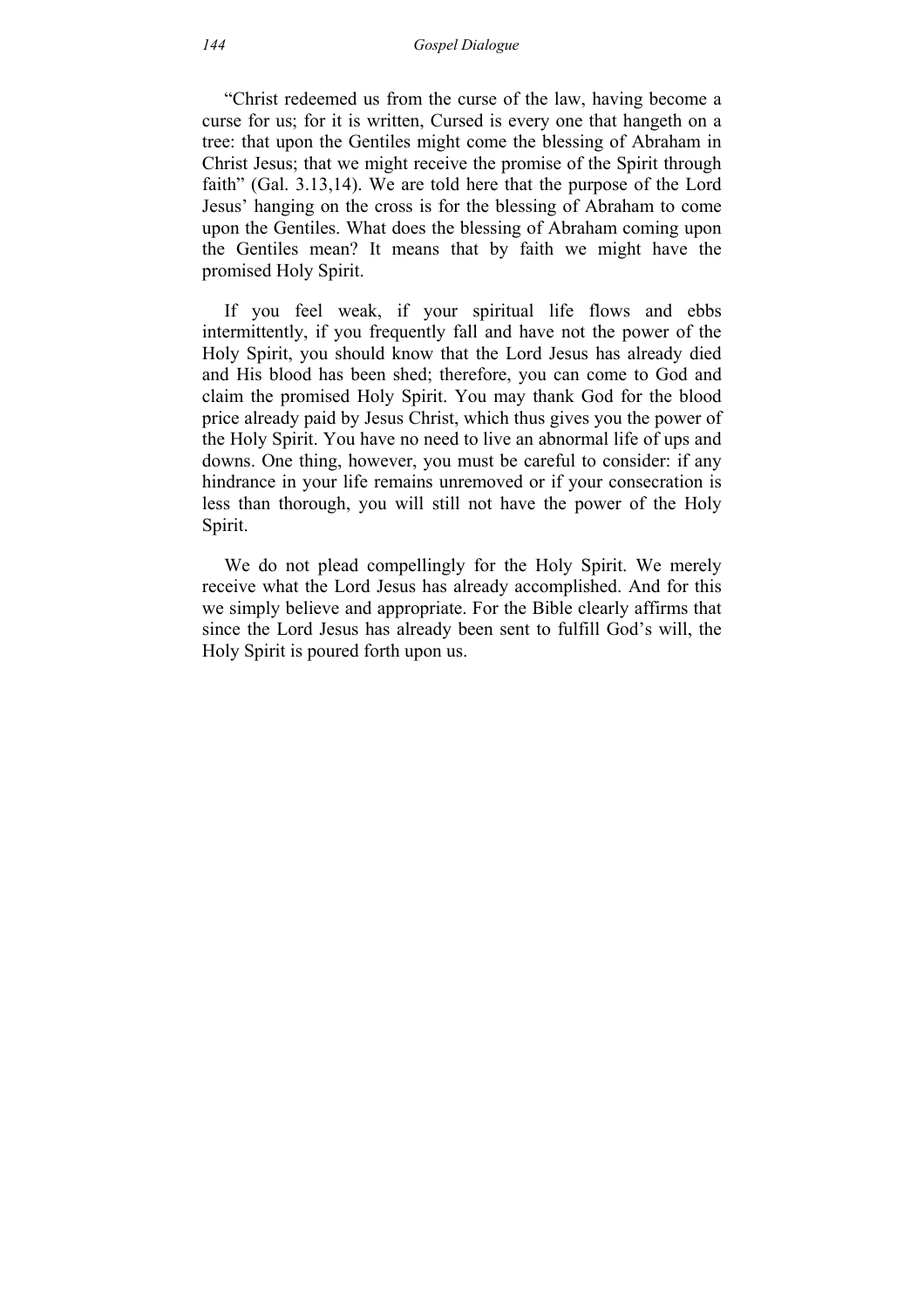## **Question 42: Reconciliation**

What is the teaching on reconciliation in the Bible? Is it for men to be reconciled to God? or God to be reconciled to men?

*Answer:* 

"All things are of God, who reconciled us to himself through Christ, and gave unto us the ministry of reconciliation; to wit, that God was in Christ reconciling the world unto himself, not reckoning unto them their trespasses, and having committed unto us the word of reconciliation. We are ambassadors therefore on behalf of Christ, as though God were entreating by us: we beseech you on behalf of Christ, be ye reconciled to God" (2 Cor. 5.18-20). These verses show us that the Bible never supports a common misconception of our having to beg God to change His mind in order for us to be saved. God is not One who hates man. For there is no problem on His side. How often we imagine that in view of God's heart being apparently most hard, it takes tens of thousands of pleadings to bend His heart toward pitying and forgiving us. Let it be known that the Bible does not teach this way.

"All things are of God, who reconciled us to himself through Christ"—God reconciled us to himself through Christ. This proves how mistaken it is to fancy that God hates us and that therefore it requires lots of pleadings, confessions, tears, and doing much penance for Him to forgive us. The fact is that God is actually reconciling us to himself through Christ. When Christ was on earth He represented God. Whatever He did for men, each time He did it it stood for how God is. Christ's love toward men manifested God's love in heaven. Then finally, in His death on the cross as the Savior sent by God to be a substitute, we are shown how God reconciled us to himself through Christ. God's heart toward men is peaceful, there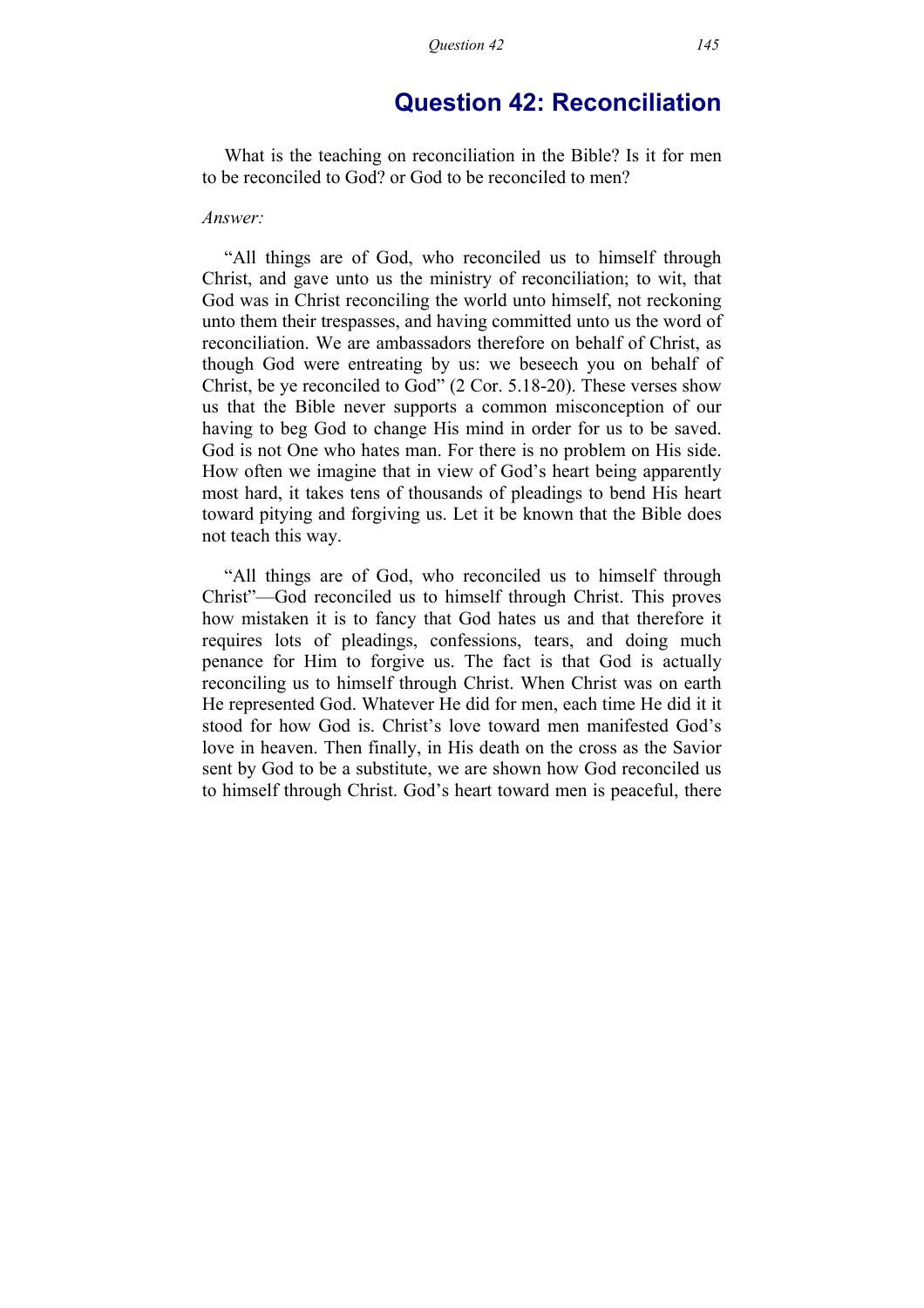is absolutely nothing held against us. So that His treatment of men is totally different from men's thought of Him.

"And gave unto us the ministry of reconciliation": the ministry of the apostles is to persuade men to be reconciled to God. People are thinking how they must entreat Him to pity and to love them, yet they do not realize that He has loved them to the uttermost. How God longs to have them reconciled to himself! Hence in preaching the gospel the apostles beseech men to be reconciled to God; they never ask God to be reconciled to men.

How does God get men to be reconciled to Him? "Not reckoning unto them their trespasses" is the way. God in Christ reconciles the world to himself by His not reckoning unto us our trespasses.

"We are ambassadors therefore on behalf of Christ, as though God were entreating by us: we beseech you on behalf of Christ, be ye reconciled to God": here the apostles on behalf of Christ are entreating that men be reconciled to God; they do not ask God to be reconciled to them. People may think God does not want to be reconciled to them, but in actuality He has entrusted to the apostles the task of entreating them to be reconciled to Him. The command we receive from God is to beseech people, on His behalf, to be reconciled to Him; it is not an asking God to be reconciled to them. So no one needs to plead piteously with Him; he only needs to believe and to accept what Christ has accomplished.

Yet does not God hate sin, you may ask? No doubt God does hate sin. But if anyone receives the Lord Jesus Christ, his sins are forgiven him by God. We should therefore be very careful lest we give people a wrong impression that God's heart is one of hatred toward *them*.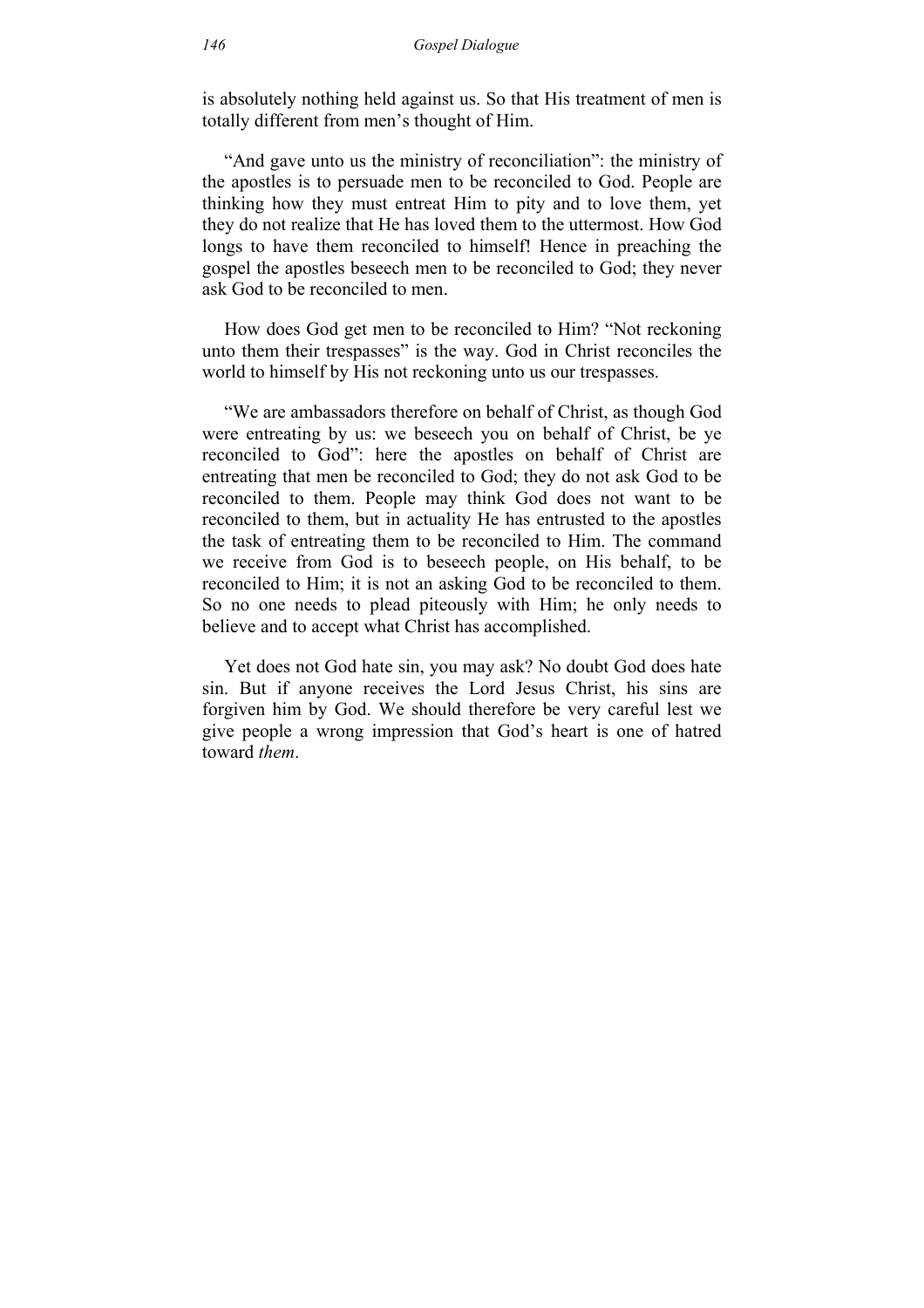## **Question 43: Salvation: by Grace through Faith Plus Nothing**

What is the condition for salvation (that is, for receiving eternal life)?

### *Answer:*

According to the Bible, there is but one condition to our being saved, and that is, to believe. There is absolutely no need to add anything to faith. Unfortunately many consider faith as not enough, and so they always want to add on something extra in order to be saved. This is due to their not understanding what it is we believe, what faith actually is, what is the effect of faith, and how living faith is expressed. Anyone who truly believes is saved; there is no need to add any other condition. Let us now review seven items which are not conditions at all of salvation.

(a) *Not faith plus hope.* Some think that to be saved one must believe and then pray earnestly, hoping God will be merciful to him and get him to heaven. Yet the Bible does not say we should expect God to show mercy, we should instead believe that He has *already* shown mercy. "But now apart from the law a righteousness of God has been manifested, being witnessed by the law and the prophets; even the righteousness of God through faith in Jesus Christ unto all them that believe; for there is no distinction" (Rom. 3.21,22). For that person who accounts himself as one who believes and yet is one who is still hoping, his faith is undependable and not real. For faith is a believing that it already has been done. Such a person therefore does not know what faith is, neither does he understand the heart of God. He regards God as most reluctant to forgive, so he must plead till He has mercy on him. Do you know that God has already forgiven you? In shedding His precious blood the Lord Jesus is forgiving all your sins. This fact is already established. By believing,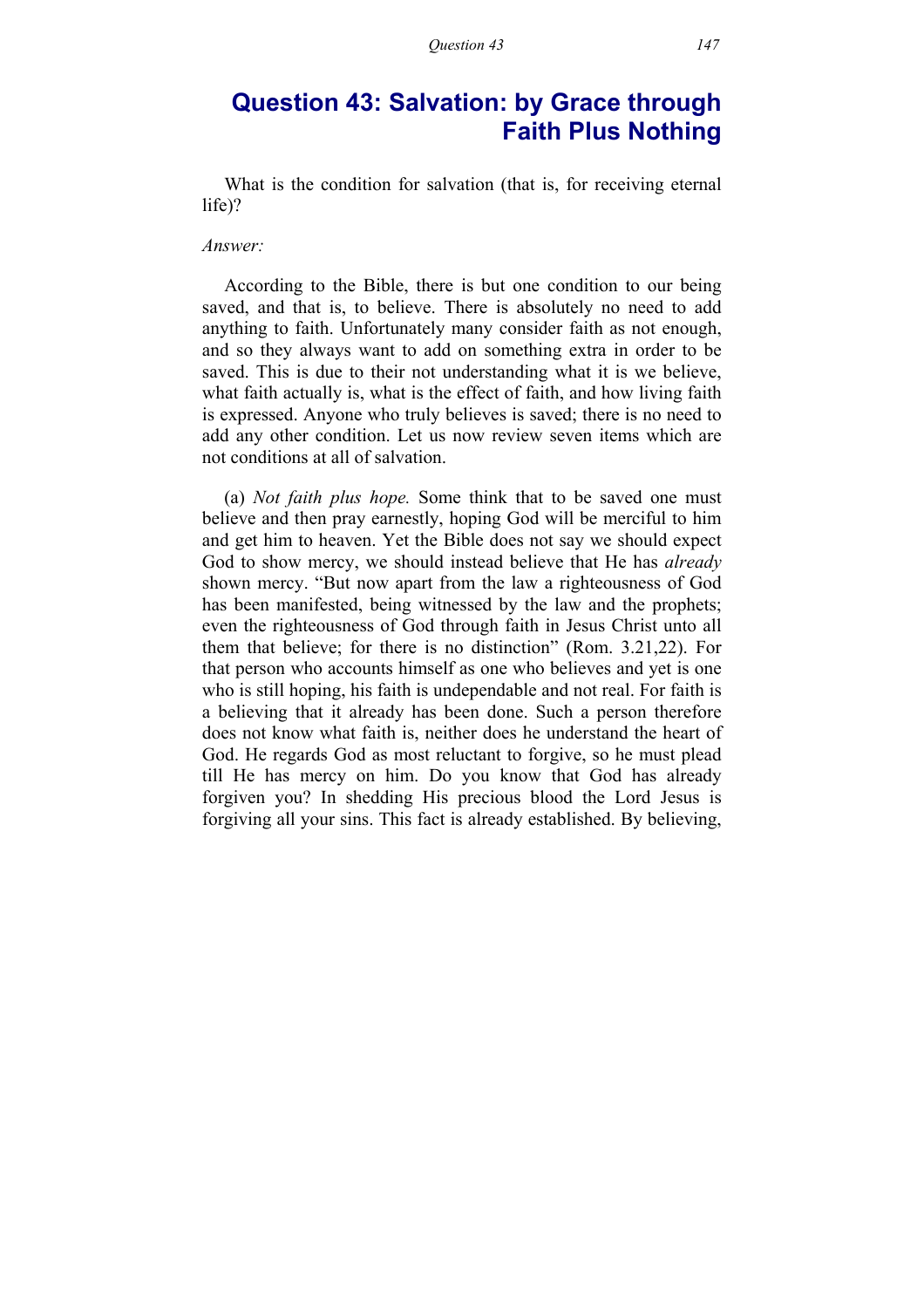you will receive forgiveness. If you believe, the forgiveness which the Lord has accomplished is yours. If you believe that Jesus Christ has died for you, the grace of God shall be manifested in you.

 (b) *Not faith plus confession*. Some say if a person believes and yet does not confess Christ, he cannot be saved. Doubtless the one who believes must confess Christ. But he is not saved because of his confession, since confession is not a condition for salvation.

"Every one therefore who shall confess me before men, him will I also confess before my Father who is in heaven. But whosoever shall deny me before men, him will I also deny before my Father who is in heaven" (Matt. 10.32,33). This passage does not apply to our receiving eternal life. On the contrary, it points to a person's place in the kingdom of the heavens to come. It refers to the salvation of the believer's soul by indicating that if anyone is willing to deny himself and confess the Lord on earth today he shall be acknowledged by the Lord before the Father in the future. It does not speak of eternal salvation.

"Whosoever shall be ashamed of me and of my words in this adulterous and sinful generation, the Son of man also shall be ashamed of him, when he cometh in the glory of his Father with the holy angels" (Mark 8.38). This too refers to the kingdom time. Earlier in Mark it is mentioned that "whosoever would save his life shall lose it; and whosoever shall lose his life for my sake and the gospel's shall save it" (8.35). "Life" in the Greek original is "soul". What is meant by losing his soul on earth? It means forfeiting while on earth all the enjoyments within the soul for the sake of the Lord. He who is afraid of losing his face or is ashamed of the Lord today will certainly lose his face and be put to shame in the future. Anyone who is not afraid to lose face today for the sake of the Lord or who is not ashamed of the Lord shall definitely receive glory in the future. Whoever is unwilling to suffer with the Lord now shall not gain the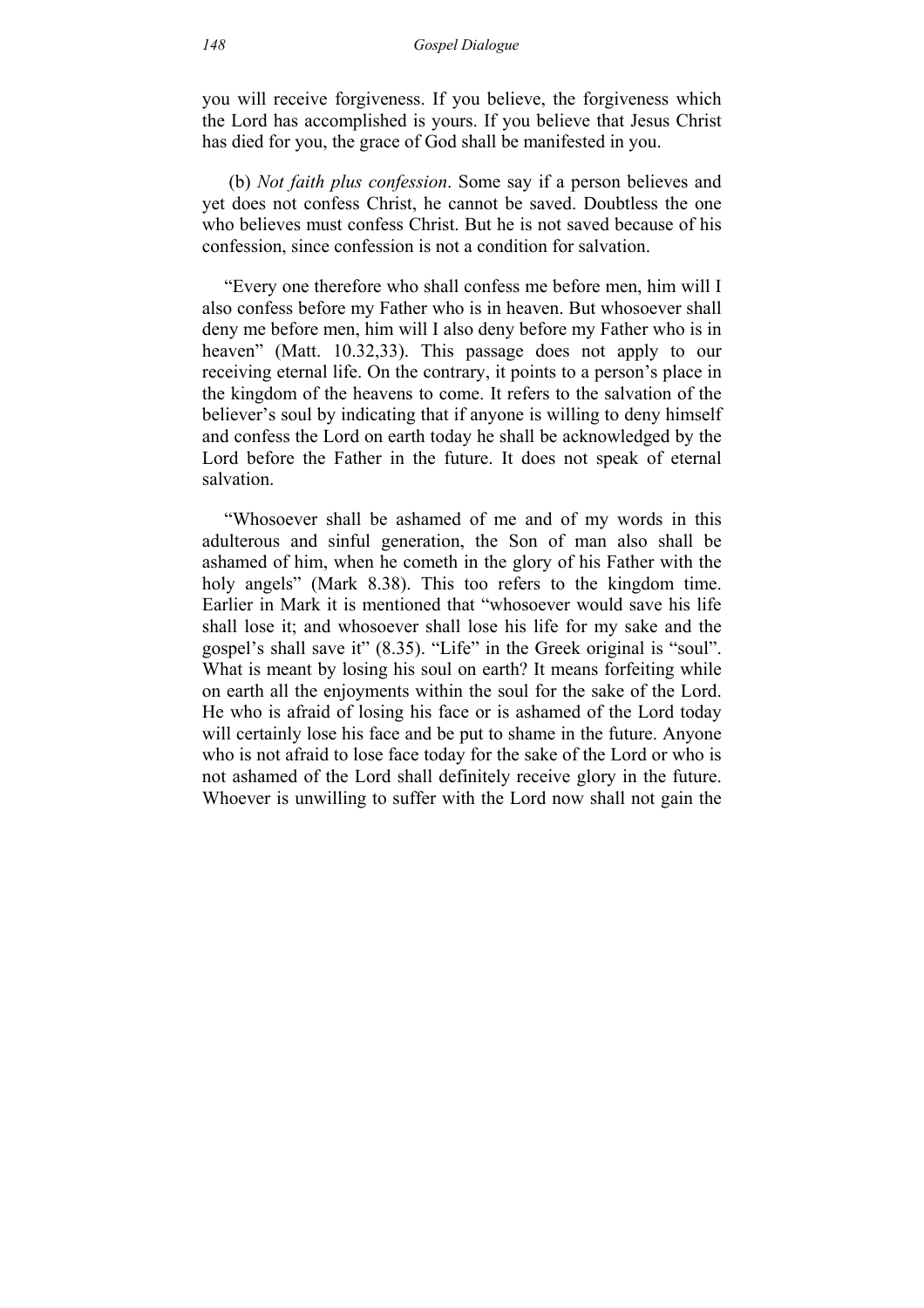glory of the kingdom then. How very many will miss the glory when the Lord Jesus Christ sets up His kingdom on earth!

Both Matthew 10.32,33 and Mark 8.35,38 therefore speak of the kingdom, not of eternal life. Entry into the kingdom is directly related to the believer's conduct on earth. If a believer does not confess the Lord as he should, he will have no part in the kingdom, even though he has eternal life.

"With the heart man believeth unto righteousness; and with the mouth confession is made unto salvation" (Rom. 10.10). It is clearly stated here that with the mouth confession is made to salvation. But to understand what this means we must look into the context. The theme of Romans 10 is the righteousness which is by faith. "Christ is the end of the law unto righteousness to every one that believeth" (v.4). Faith is the condition for having righteousness. Now what about this faith? "The word is nigh thee, in thy mouth, and in thy heart: . . . because if thou shalt confess with thy mouth Jesus as Lord, and shalt believe in thy heart that God raised him from the dead, thou shalt be saved" (vv.8,9).

Hence faith here includes two sides: one side is done by the mouth and the other side is done by the heart. Both are the actions of faith, being the two sides of one thing just as justification and salvation are but two sides of the same thing. To confess with the mouth is an expression of faith and is therefore included in faith. And that is why in the concluding remark only faith is mentioned, and not confession as well: "Whosoever believeth on him shall not be put to shame" (v.11). It does not say that whosoever believes on Him and confesses Him shall not be put to shame. "How then shall they call on him in whom they have not believed?" (v.14); "Who hath believed our report?" (v.16); "So belief cometh of hearing" (v.17)—in none of these places is confession mentioned. Hence confession does not stand alone by itself, it is only the natural expression of faith. What, then, is the confession mentioned here? It does not refer to our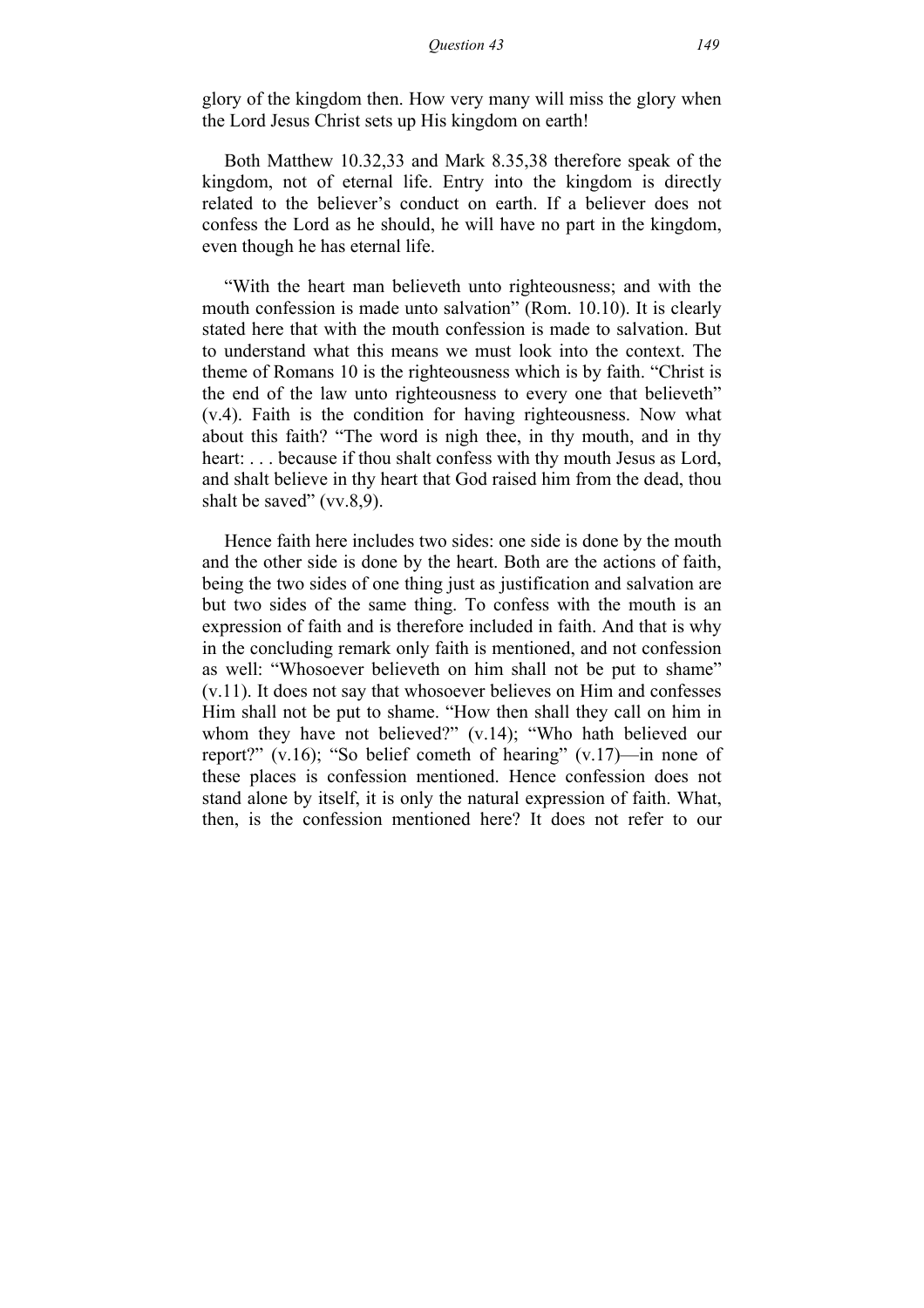standing up and testifying, rather is it like the crying aloud of "Mama!" when a child recognizes its mother. Even so, as soon as a person believes in his heart, his mouth will most naturally cry out with "Abba, Father" (Rom. 8.15; Gal. 4.6). Accordingly, confession is not another additional condition for salvation. Only believe and you shall be saved.

(c) *Not faith plus good works*. Some may feel that, being a sinner, he ought to have good works. It is too cheap a thing to be saved simply by believing in Jesus; he should do good as well as believe in Jesus; only in this way shall his salvation be guaranteed. But this is not the teaching of the Bible. Unquestionably, the aim in God saving us is to have us to do good subsequently; for is it not stated that "we are . . . created in Christ Jesus for good works" and that we are "prepared unto every good work" (Eph. 2.10; 2 Tim. 2.21)? Do let us remember that what the Bible tells us is that good works *follow* salvation. It is not good works toward salvation, nor is it that faith *plus* good works is salvation. Do consider the fact that a little child is not able to walk before he is even born. In like manner, we must be born again before we can do good. If anyone expects to do good before he is even born, he should be shown plainly that no such possibility exists anywhere in the entire world.

"Now to him that worketh, the reward is not reckoned as of grace, but as of debt. But to him that worketh not, but believeth on him that justifieth the ungodly, his faith is reckoned for righteousness. Even as David also pronounceth blessing upon the man, unto whom God reckoneth righteousness apart from works" (Rom. 4.4-6). He who works earns the wages; his wages cannot be reckoned as grace but as his due. But he who does not work and yet believes—let us underline the word "believeth"—in God who justifies the sinner, has his faith reckoned to him for righteousness. Here it is no work, only faith not faith plus something else. Keep well in mind that faith alone is sufficient. Hence David pronounces blessing upon the man whom God reckons as being righteous apart from works.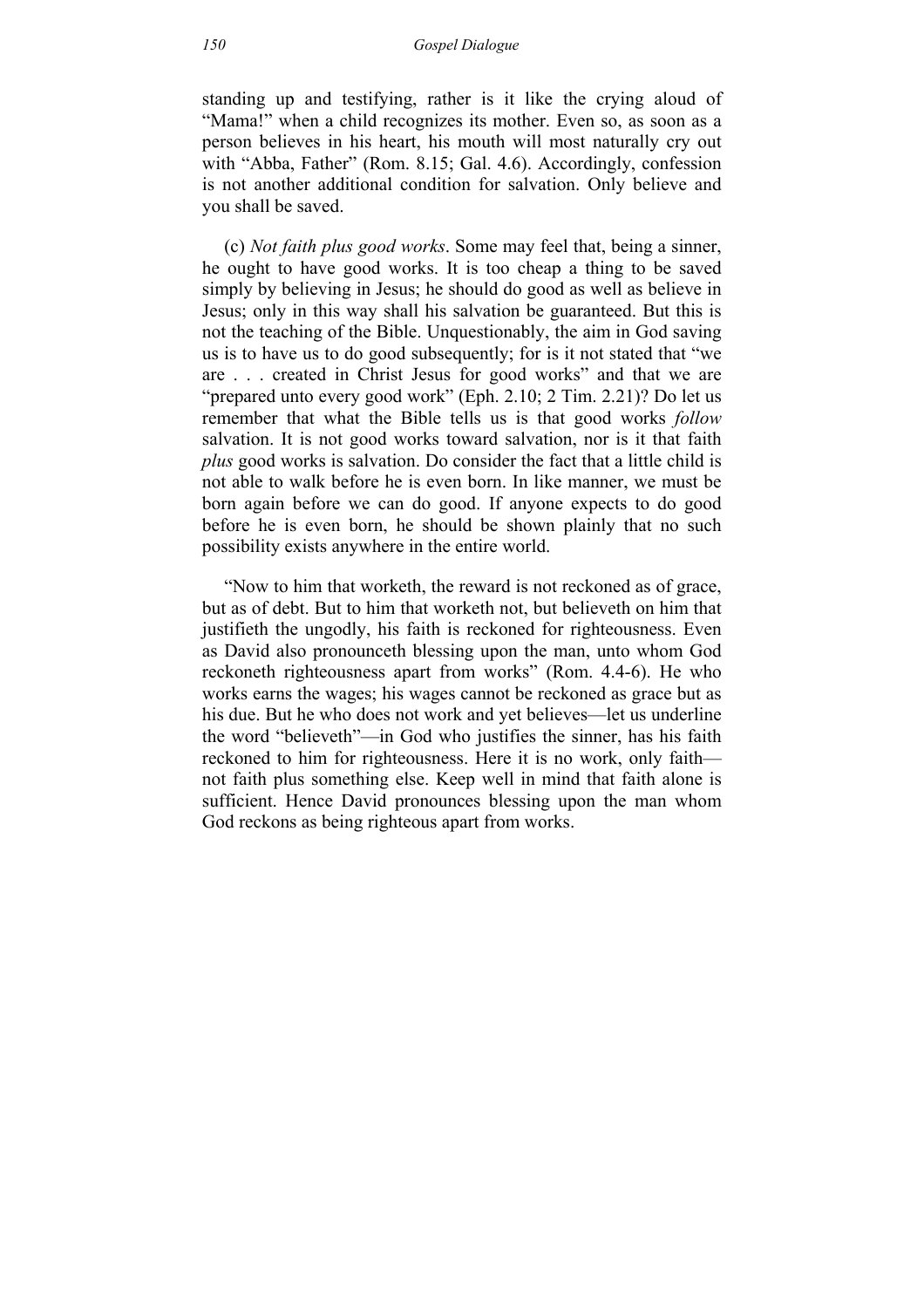### *Question 43 151*

"By grace have ye been saved through faith; and that not of yourselves, it is the gift of God; not of works, that no man should glory. For we are his workmanship, created in Christ Jesus for good works, which God afore prepared that we should walk in them" (Eph. 2.8-10). Verses 8 and 9 tell us that we are saved by grace and through the faith which God has given us, not at all by our own works. Then verse 10 tells us that God has saved us in order that we may do the good works which He has prepared for us beforehand. So we are saved by grace through faith; and after being saved we should do the good works which God has earlier prepared for us.

(d) *Not faith plus prayer*. Some may view prayer as a condition for salvation, not knowing that we are saved by faith and not by prayer. Since the Lord Jesus Christ has already borne our sins and was judged by God, all we need to do is to believe; we do not even need to pray. Prayer is asking God to do it, but faith is believing He has already done it. We are to believe that God has judged Jesus Christ who died in our stead. The cross has already completed the work of redemption, so that whoever believes in what God has done shall be saved.

Someone may raise the question, Does it not say in Romans 10.13 that "whosoever shall call upon the name of the Lord shall be saved"? Does this not then imply that no one can be saved without prayer? Yet we find this verse is immediately followed by another which declares: "How then shall they call on him in whom they have not believed?" (v.14a) The correct order is: first believe, then call. Call after there is faith. Hence calling is an expression of our believing; it is not an independent and additional condition. Faith includes asking, faith spontaneously leads to asking. Moreover, the asking here is not in the sense of ordinary prayer, it is rather a calling upon the name of the Lord. It is the same as "confess with thy mouth Jesus as Lord" in the passage preceding it. It is similar to the calling on the name of the Lord as described in 1 Corinthians 12: "No man can say, Jesus is Lord, but in the Holy Spirit" (v.3). The name of the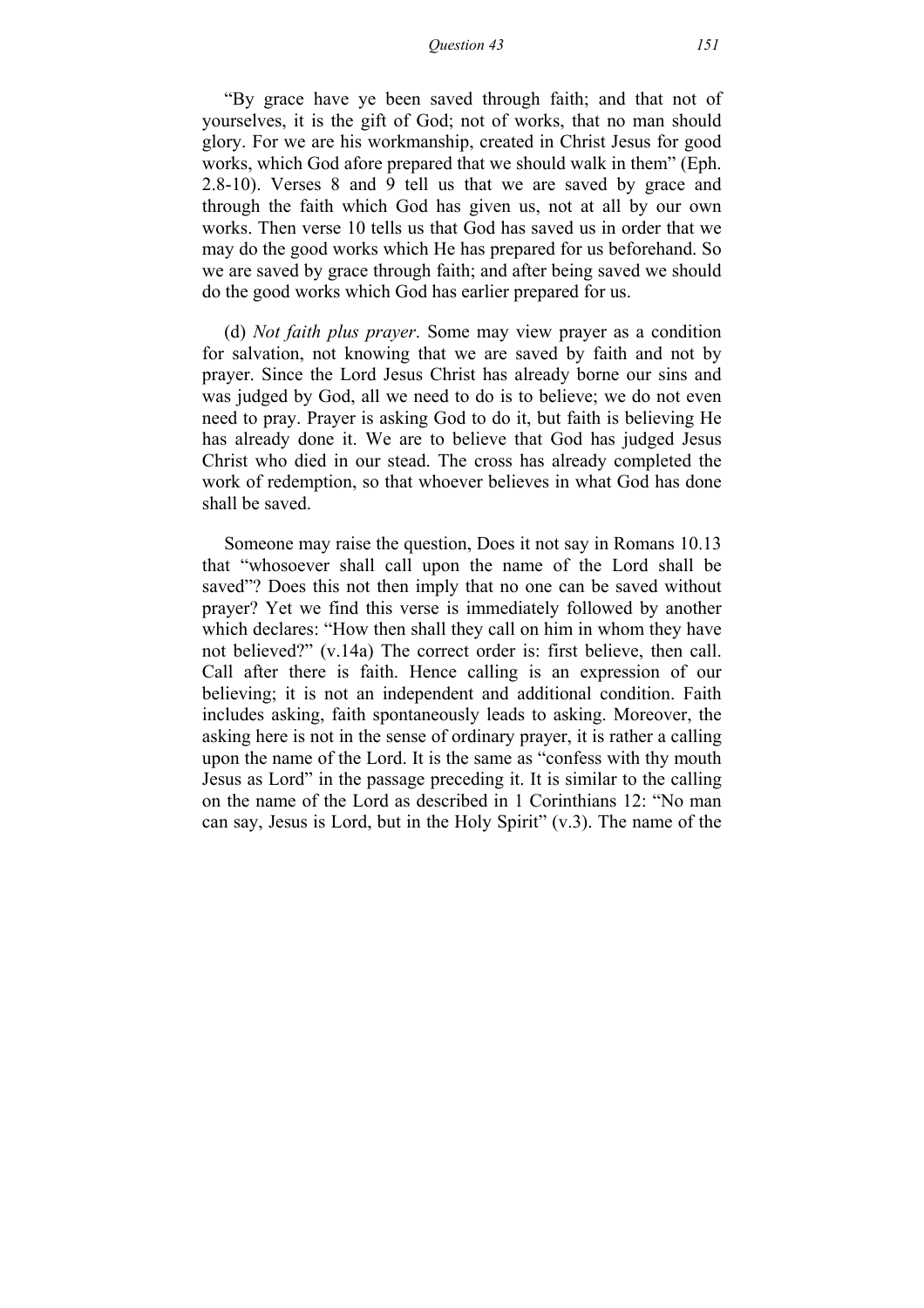Lord is salvation to us. Whoever calls on His name, that is, saying Jesus is Lord, shall be saved. How can anyone say Jesus is Lord if he does not already believe that Jesus is indeed Lord? How can anyone believe that Jesus is Lord and fail to call upon His name? So prayer is not a condition for salvation, faith alone is.

(e) *Not faith plus baptism*. Now someone may suggest that even though salvation does not depend on hope, confession, works, or prayer, nevertheless only he who believes and is baptized is saved. Such a concept is also incorrect. Yes, Mark 16.16 does in fact state that "he that believeth and is baptized shall be saved", but we should notice what the word "saved" points to. The Bible mentions several kinds of salvation such as eternal salvation, believer's daily salvation, saved from affliction and physical deliverance, and salvation of the soul. The salvation which is related to baptism refers especially to being saved from this sinful world. This is different from having eternal life. Having eternal life is a personal acceptance of life eternal, but baptism is to be saved out of the evil system of the world. One who believes and yet is not baptized has eternal life in him, but he will still be viewed by the world as an unsaved person. He must rise up and be baptized—declaring thereby that he has severed his relation with the evil world—before he will be acknowledged by the people that he is a saved person.

As to having eternal life—that is, coming out of judgment and being eternally saved—all he needs is faith and nothing else. For we must note that the second part of Mark 16.16 continues with: "but he that disbelieveth shall be condemned"; it does not say, He that disbelieves and is not baptized shall be condemned. On the other hand, to be saved from the evil system of this world does require faith and baptism, whereas unbelief alone is enough for condemnation. In other words, the condition for not being condemned is simply "believe", not "believe and be baptized". The malefactor on the cross was not baptized, yet the Lord said to him: "Today shalt thou be with me in Paradise" (Luke 23.40-44). He had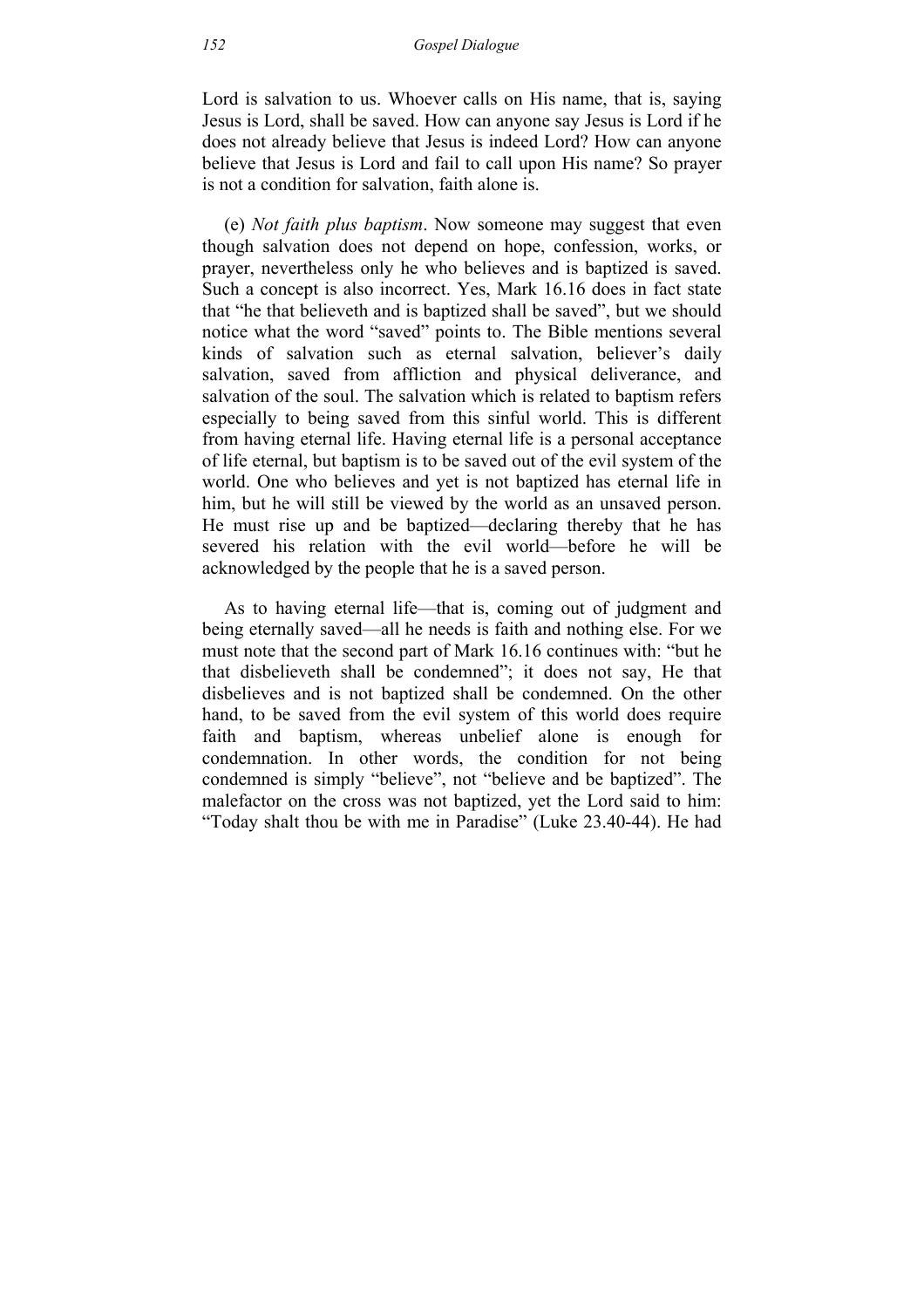### *Question 43 153*

believed, so he was not condemned. He was saved and received eternal life. Consequently, baptism is not a condition for eternal life.

(f) *Not faith plus confession of sin*. Someone may fancy that his sins are as scrolls hanging on the cross. Each time he confesses his sin a scroll is taken down; and whatever sin is unconfessed remains hanging there. The Bible never teaches such a way. This does not mean, of course, that we do not need to confess our sins. Quite the contrary, Christians ought to confess. Yet confession of sin is not a condition for salvation.

But does not 1 John 1.9 say: "If we confess our sins, he is faithful and righteous to forgive us our sins, and to cleanse us from all unrighteousness"? Does not this tell us that we should confess our sins? It is true that there is such a verse in the Bible; even so, let us be clear that 1 John is not written to unbelievers. The "we" here refers to Christians because this letter is written to believers. Now in this letter, three classes of Christians are continually being mentioned: (1) little children who have life, (2) young men who have power, and (3) fathers who have experience. 1 John speaks of fellowship. If a Christian sins, he must confess his sin; otherwise, his fellowship with God will be hindered. In order to have his fellowship with God restored he must confess his sin.

It is very wrong, though, to tell an unbeliever that he needs to confess his sins in order to be saved. As a sinner is being convicted by the Holy Spirit of sin, of righteousness, and of judgment, he believes in the finished work of the Son of God and his sins are all forgiven before God. The condition for a sinner to be forgiven by God is faith. Nowhere in the whole Bible can it be found that for a sinner to be saved he must believe plus confess his sins. Jesus Christ has already accomplished the work of redemption; and whoever believes in the witness which God renders concerning His Son shall be saved.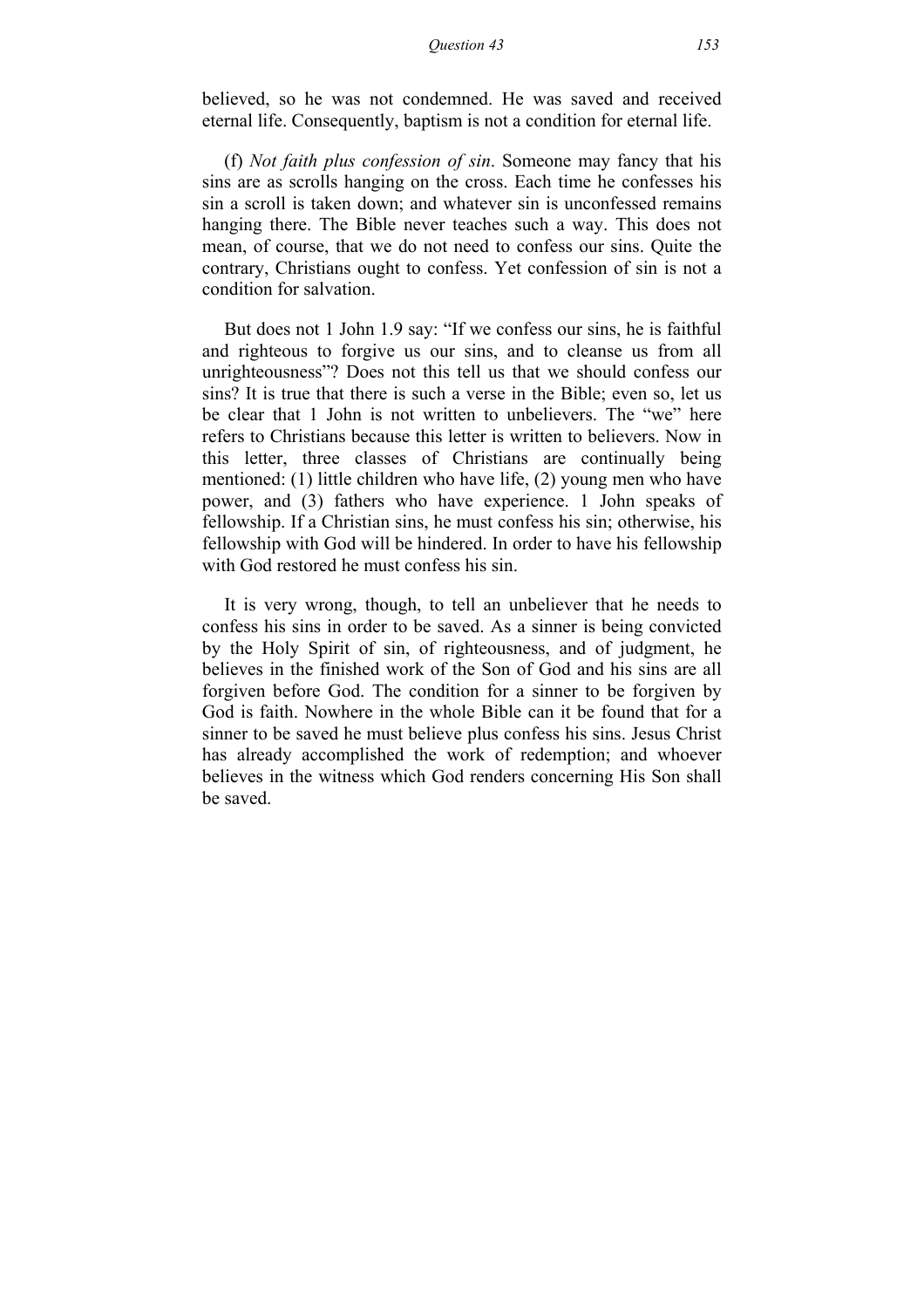(g) *Not faith plus repentance.* Quite a few maintain that salvation depends on repentance. The book of Romans presents most clearly the salvation of God, yet not once does it ever mention salvation by works. The Gospel according to John expresses itself most definitely on the gospel, but it never once says that salvation is through repentance. Salvation hinges on faith, not on repentance.

Does this mean that repentance is unnecessary? According to the Scriptures, those who believe must first repent; but even believers must also repent. Before the exercise of initial faith there is repentance; and after once believing, there is also the necessity of repentance. Unless a person changes his views on sin, on himself, on the world, and on the Lord, it is not possible for him to be saved. The very meaning of the term "repentance" signifies a change of mind. What one considers as precious before salvation is now looked upon as dross. Repentance is therefore not a condition for salvation; it is instead an element attached to faith and thus to salvation.

What is faith? Faith is not believing in some theological doctrines. We do hear the doctrines, but we believe in Christ. "In whom ye also, having heard the word of the truth, the gospel of your salvation,—in whom, having also believed, ye were sealed with the Holy Spirit of promise" (Eph. 1.13). Hearing is hearing the word, a hearing the gospel; but believing is a believing in Christ. Some acknowledge that they have believed, yet actually they may only be agreeing to certain doctrines—they may not have believed in Christ. Or, some people may profess to believe for some ulterior reason, but they never really know Christ. Such persons are not saved. Hence preaching of doctrines can never serve as our aim; our aim is for people to believe in Christ.

What is meant by believing in Christ? Consider what 1 John 5 tells us: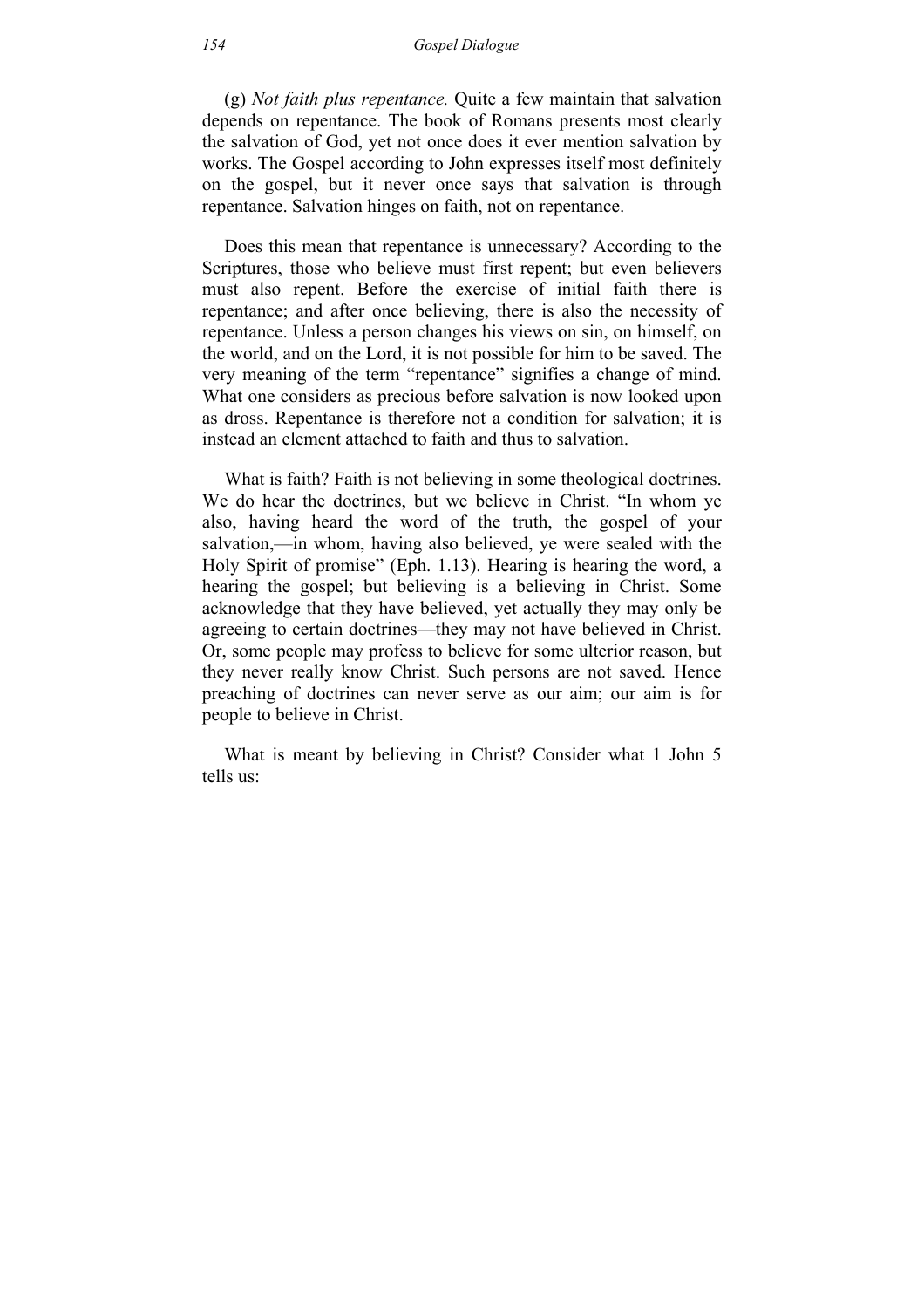### *Question 43 155*

*If we receive the witness of men, the witness of God is greater: for the witness of God is this, that he hath borne witness concerning his Son. He that believeth on the Son of God hath the witness in him: he that believeth not God hath made him a liar; because he hath not believed in the witness that God hath borne concerning his Son. And the witness is this, that God gave unto us eternal life, and this life is in his Son. He that hath the Son hath the life; he that hath not the Son of God hath not the life. (vv.9- 12)* 

Faith is none other than receiving the witness which God has borne regarding His Son. Whoever believes in the Son of God has eternal life.

We rejoice today because we are saved by faith and not by any other requirement. We should have good works, we should confess Christ before men, we should repent and confess our sins, we should also be baptized and pray much—so that God may be pleased with us. But we do not depend on these things to get saved. We are saved through faith alone.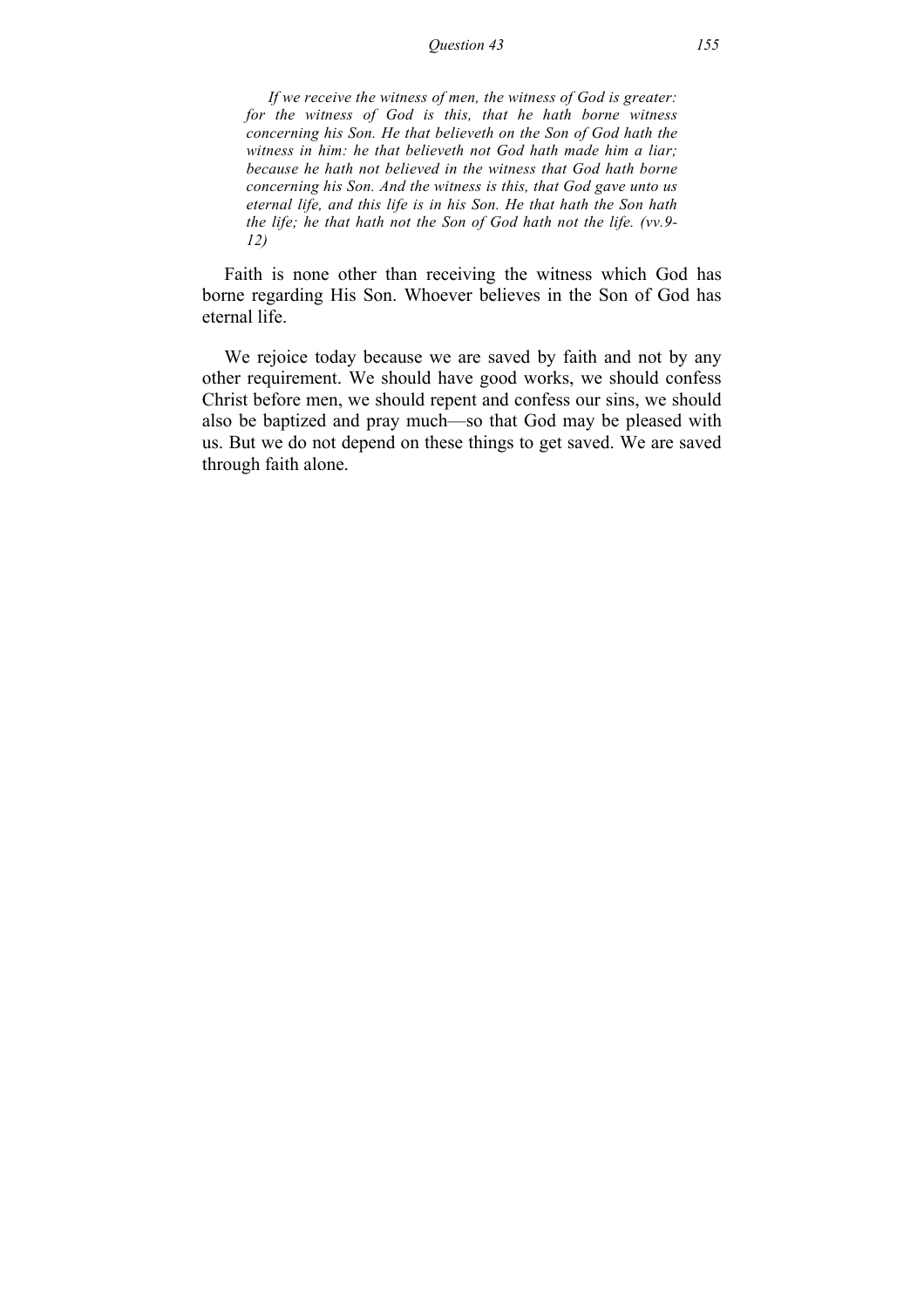## **Question 44: The Unpardonable Sin**

What is the unpardonable sin? Is it that whoever commits this sin cannot be saved? What is the meaning of this sin?

### *Answer:*

The unpardonable sin is that of blaspheming the Holy Spirit. Wherever the Holy Spirit works, the devil is also at work; he is never lazy. Sometimes the devil will stretch the truth of the Bible a little further so as to torment people. When the Holy Spirit is convicting a person of his sins, the devil will tell the man:—You are a sinner, a chief sinner, a special sinner who has committed the sin of blaspheming the Holy Spirit; therefore, you will never be forgiven. Many people are in fear lest they have committed the sin of blaspheming the Holy Spirit. So let us first explain the meaning of this sin, and then we can draw the conclusion which we come to that no one today is able to commit this sin. Let us read Mark 3.28-30.

"Verily I say unto you, all their sins shall be forgiven unto the sons of men, and their blasphemies wherewith soever they shall blaspheme" (v.28). This sounds like music! It is a most pleasant word! All the sins and blasphemies of the world may be forgiven. What a great declaration of the gospel! All sins include great sins, small sins, refined sins, gross sins, sins which are humanly considered as unpardonable as well as those that are viewed as pardonable, and sins of yesterday, today, and even tomorrow. Hallelujah! All sins are forgiven! Words of blasphemy against God are forgiven, slanders against the Lord are also forgiven. All sins that is, all our actions of conduct and all our words spoken against God while we were yet sinners—are all forgiven. There is not any sin that cannot be forgiven, even every blasphemous word against God is forgiven. This is what the Lord says here.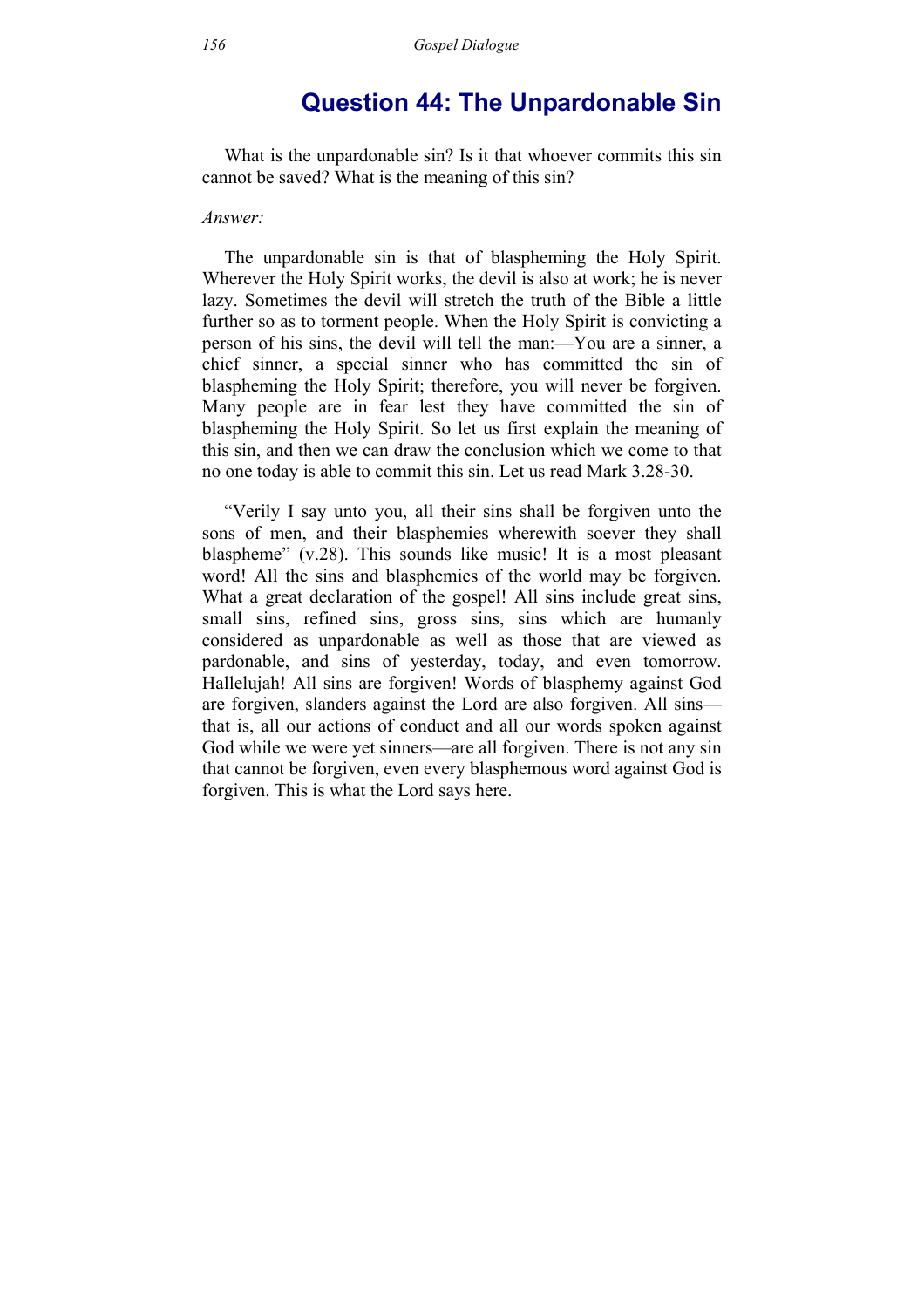*Question 44 157*

Do not imagine that you have committed the unpardonable sin. Words spoken against God and against Christ are not to be considered as blasphemy against the Holy Spirit. The only unpardonable sin is blasphemy against the Holy Spirit, not against Christ. Quenching the Holy Spirit is not the same as blaspheming against Him, nor is resisting the Holy Spirit a blaspheming against Him.

"But whosoever shall blaspheme against the Holy Spirit hath never forgiveness, but is guilty of an eternal sin" (v.29). It is therefore evident that this sin is a special and unordinary kind.

What is blasphemy against the Holy Spirit? It is to speak out openly words which blaspheme the Holy Spirit. How do we know that this sin is spoken out of the mouth? Please read the concluding verse which says: "Because they said, He hath an unclean spirit" (v.30). Hence this sin is not so easily committed as many today think. To commit such a sin a person must clearly witness the Lord casting out demons and performing miracles and wonders while He was on earth, and in spite of his knowledge of all these things he still insists that the Lord has an unclean spirit.

Because of all this, therefore, for people to commit this sin they must (1) see the Lord Jesus with their eyes, (2) witness the Lord doing wonders in their midst, (3) know assuredly that this is of the Holy Spirit, and (4) in the face of such inner conviction speak nevertheless that this is the work of the demons. How, then, can we today commit this sin of blasphemy against the Holy Spirit if we have not seen the Lord with our eyes, neither have witnessed Him doing wonders in our midst, nor have known definitely that this is of the Holy Spirit? Hence we may conclude that we do not have the opportunity nor the possibility of committing such a sin. In case anybody or even the devil should say to you that you are never to be forgiven because you have committed the sin of blasphemy against the Holy Spirit, you may answer at once that there is no such thing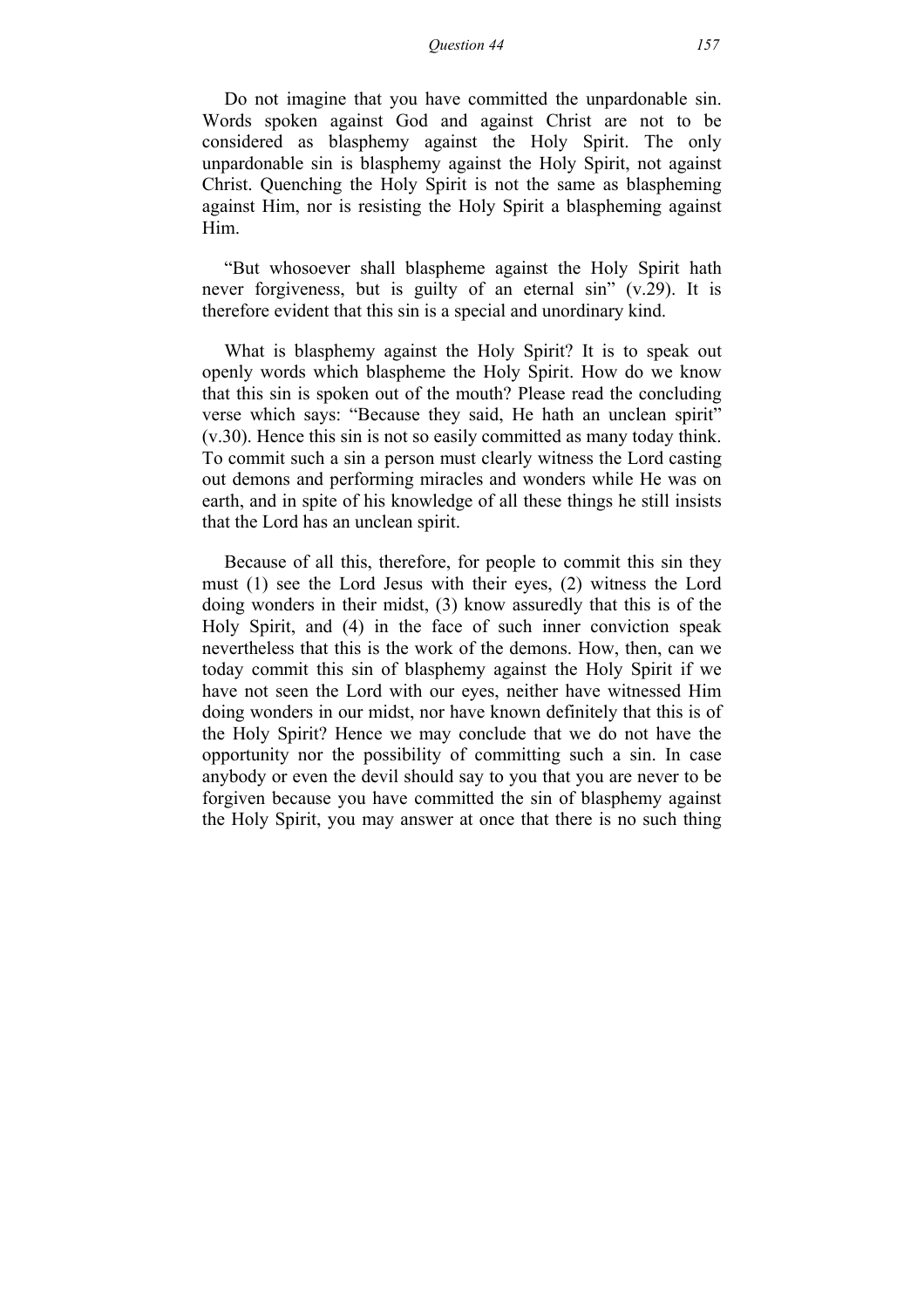because you have not seen the Lord nor His wonders, neither have you spoken willfully that the work is done by demons while knowing assuredly it is of the Holy Spirit.

Once a newly saved brother asked an elderly brother, "Have I committed the sin of blasphemy against the Holy Spirit?" The answer to him was excellent. "If you are still able to grieve for your sins," he replied, "then this is a proof that you have not committed the sin of blasphemy against the Holy Spirit." This answer is full of truth. We may add one more word by saying that even concerning one who is not conscious of his sins, he too may not be described as having committed the sin of blasphemy against the Holy Spirit.

Let us see how Matthew records the discussion of this matter: "Whosoever shall speak a word against the Son of man, it shall be forgiven him; but whosoever shall speak against the Holy Spirit, it shall not be forgiven him, neither in this world, nor in that which is to come" (12.32). These are words spoken by the Lord Jesus to the Jews, who did commit the sin as recorded in this chapter. They clearly saw how the Lord had cast out demons by the Holy Spirit, and yet they stubbornly maintained that He had cast these demons out by Beelzebub the prince of the demons. How does the Bible describe these Jews? "Unto them is fulfilled the prophecy of Isaiah, which saith, By hearing ye shall hear, and shall in no wise understand; and seeing ye shall see, and shall in no wise perceive: for this people's heart is waxed gross, and their ears are dull of hearing, and their eyes they have closed" (Matt. 13.14,15a). Thus are we shown that if a person has committed the sin of blasphemy against the Holy Spirit, he will in no wise be sensitive to sin; nor shall he be saved, because his heart has waxed gross, his ears are dull of hearing, and his eyes are closed.

There are words in two other Scripture passages which are very meaningful to this subject. One passage is found in Luke 8: "And those by the wayside are they that have heard; then cometh the devil,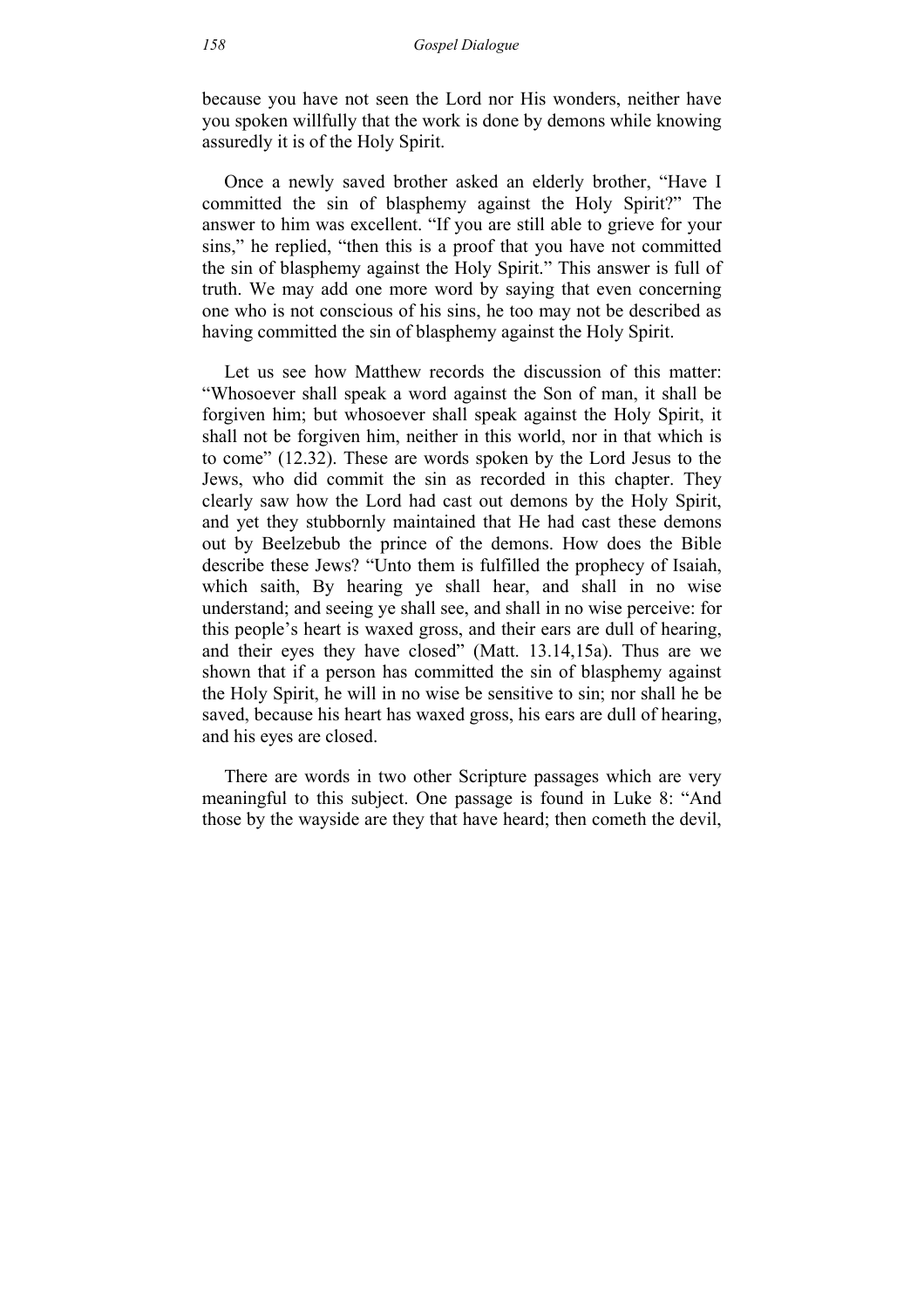and taketh away the word from their heart, that they may not believe and be saved"  $(v.12)$ . Not only the Lord but the devil too knows that as soon as a man believes, he is saved; and hence he is fearful lest any man believes and is saved. The other passage is found in Matthew 13: "He answered and said unto them, Unto you it is given to know the mysteries of the kingdom of heaven, but to them it is not given . . . Therefore speak I to them in parables; . . . lest haply they should perceive with their eyes, and hear with their ears, and understand with their heart, and should turn again, and I should heal them" (v.11-15). Concerning those who have blasphemed against the Holy Spirit, God is fearful that they might come to be saved. For this reason, the Lord speaks in parables lest they should indeed turn again and be healed. Hallelujah! How wonderful is the word "believe and be saved".

Whoever shall blaspheme against the Holy Spirit shall never be forgiven, for he "is guilty of an eternal sin" (Mark 3.29). According to the opinion of some Bible scholars, this can also be translated as: he "is in the grasp of an everlasting trespass". Yet someone may ask why it says he cannot be forgiven in this age or the age to come (Matt. 12.32). Simply because he will sin forever. But how can he sin in hell, for what torments him most in hell are worms and fire. We must see that in hell there is not only the suffering because of a lack of water even insufficient to wet the fingertip so as to cool the tongue, but there is also the burning of the fire of lusts. Hell is where sin and lusts are never satisfied. It is a most miserable place. But we may thank and praise God that if only we are willing to believe, there is no sin that can block us from being saved. For the Lord himself says: "All their sins shall be forgiven unto the sons of men, and their blasphemies wherewith soever they shall blaspheme" (Mark 3.28). Consequently, we may be at peace.

Although we today will not be able to commit the sin of blasphemy against the Holy Spirit, we should nonetheless be very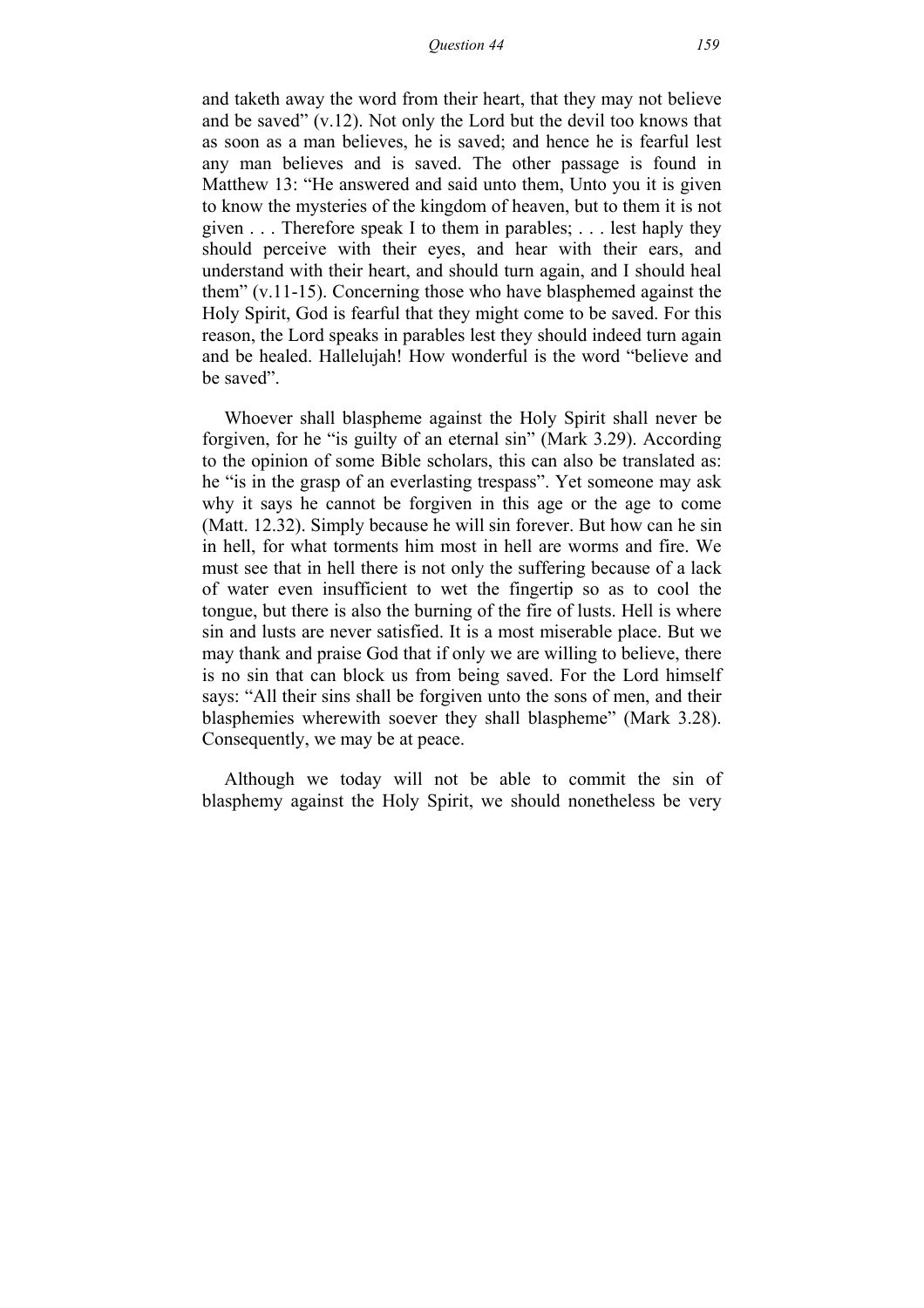careful in saying so-and-so's work is of the Holy Spirit whereas soand-so's work is of the evil spirit.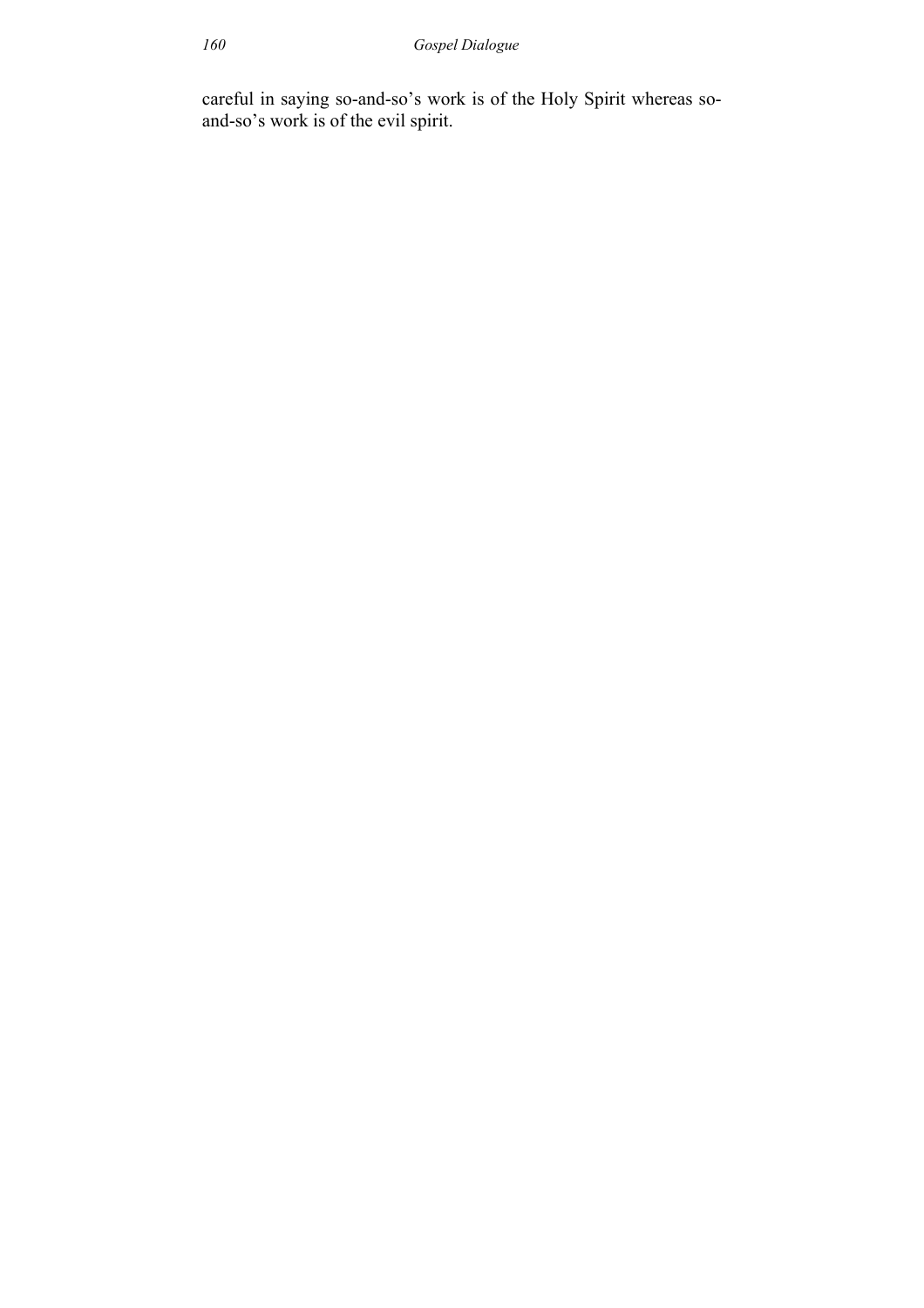## **Question 45: Falling Away from Grace**

What is meant by having "fallen away from grace" (Gal. 5.4)? Will a person who has fallen away from grace be saved?

### *Answer:*

There are several books in the New Testament which bear a close resemblance to each other in reading them—books such as Ephesians and Colossians, Galatians and Romans. Why do they have such a resemblance? Because one makes a positive statement while the other discusses the matter in a negative way or in opposite terms. Ephesians tells us that the church is the body of Christ, but Colossians turns around and says that Christ is the head of the church. Romans presents from the positive side that justification is by God's grace, based on God's righteousness, and obtained by man's faith; Galatians proceeds from the negative side to say that no one is justified by works nor saved by the law. Romans advances what the truth is, whereas Galatians declares what is not the truth. By knowing what is not the truth, the knowledge of the truth is increased.

The believers in Galatia had a good beginning, for they were clearly saved through faith. There then developed a danger among them because some people maintained that though the beginning of salvation did come through faith in Christ, the operation of the Holy Spirit, and the grace of God, yet once having been saved, people must keep the law of God and try their best to do good if they would merit God's pleasure. If you were to ask someone how he was saved, he would answer, By faith. But if you were then to ask him how he could obtain God's pleasure, he would say, By doing good. This is precisely the condition of the Galatian believers. They knew they were saved by faith but they must now maintain this salvation by keeping the law: first they must be circumcised, and next they must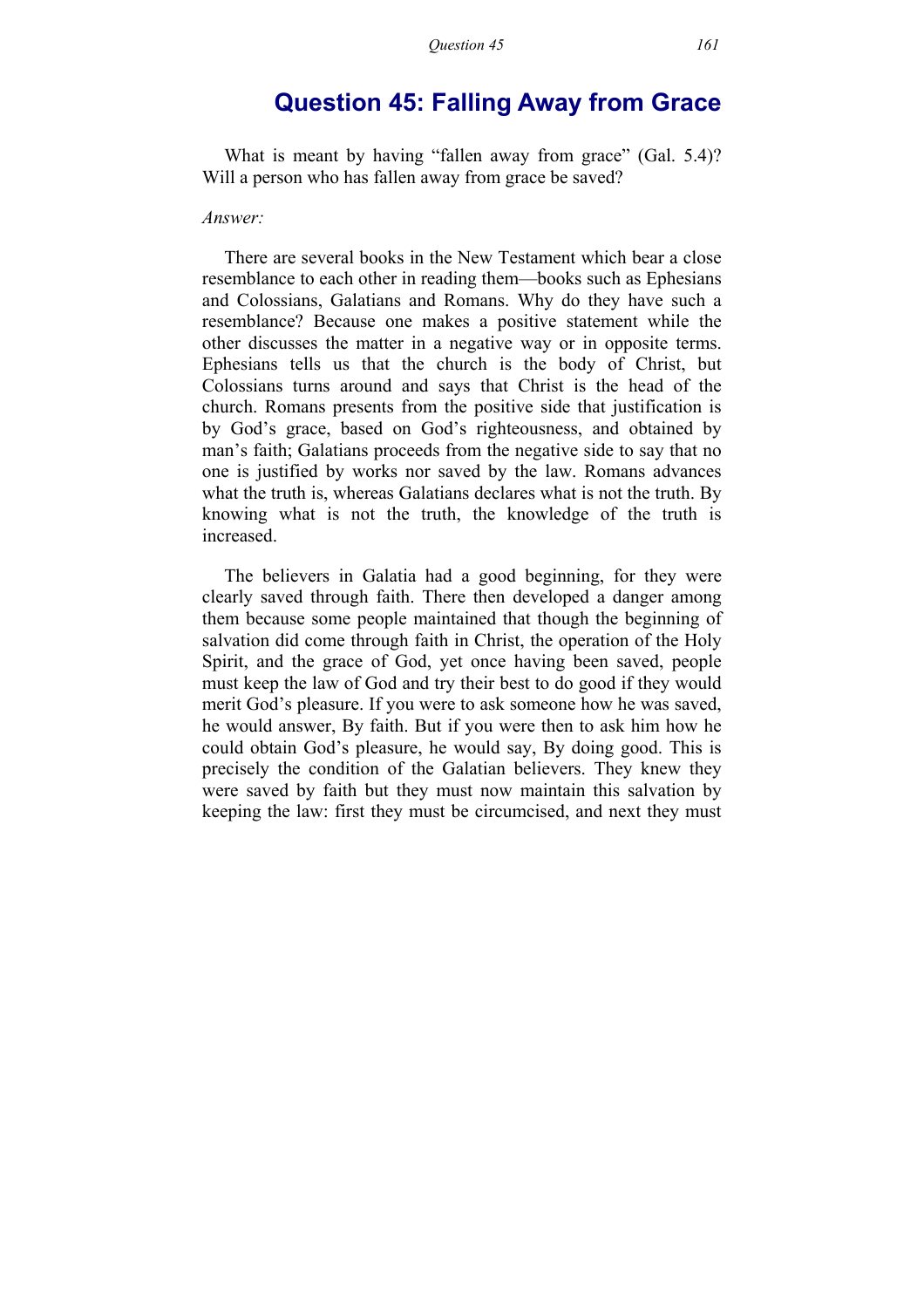observe the many ordinances of the Old Testament. In view of all this Paul had to reprimand these people by saying: "Ye are severed from Christ, ye who would be justified by the law; ye are fallen away from grace"  $(5.4)$ .

What does "fallen away from grace" mean? From Galatians 5.1 we know that these people had already entered into grace. "For freedom did Christ set us free: stand fast therefore, and be not entangled again in a yoke of bondage." Christ had set them free; therefore they should now stand in this freedom and not be entangled again in the yoke of bondage. So what is meant by "fallen away from grace"? Well, if one moves away from the place of freedom in which he originally stood, he makes for himself a yoke to bear. This is viewed as a having "fallen away from grace". Yet this basically has nothing to do with whether or not one can be saved. Quite the opposite, only he who has already been saved is able to fall away from grace.

Every Christian obtains a new position on the day he is saved. He also has obtained a liberty which is his as a child of God. Liberty is not licentiousness. It is having a free spirit to come before God. We are not required to do hard labor, neither keep the days, nor to be circumcised.

What is the difference before God between a Christian who is not free and one who is free? When a Christian who is free comes to God, all he remembers is that he is accepted by Him through the Lord Jesus. He forgets himself, not even does he look into himself; for he knows that he has boldness to enter the holy place by the blood of Jesus. However, a Christian who is not free will be most wary from morning till night. If during the day he treats people well, reads the Bible with joy, and prays at some length, he will seem to become bolder when he attends the church meeting, and his amens will be uttered more loudly than usual. But if on a particular day he has not done too well, he will imagine that God is displeased with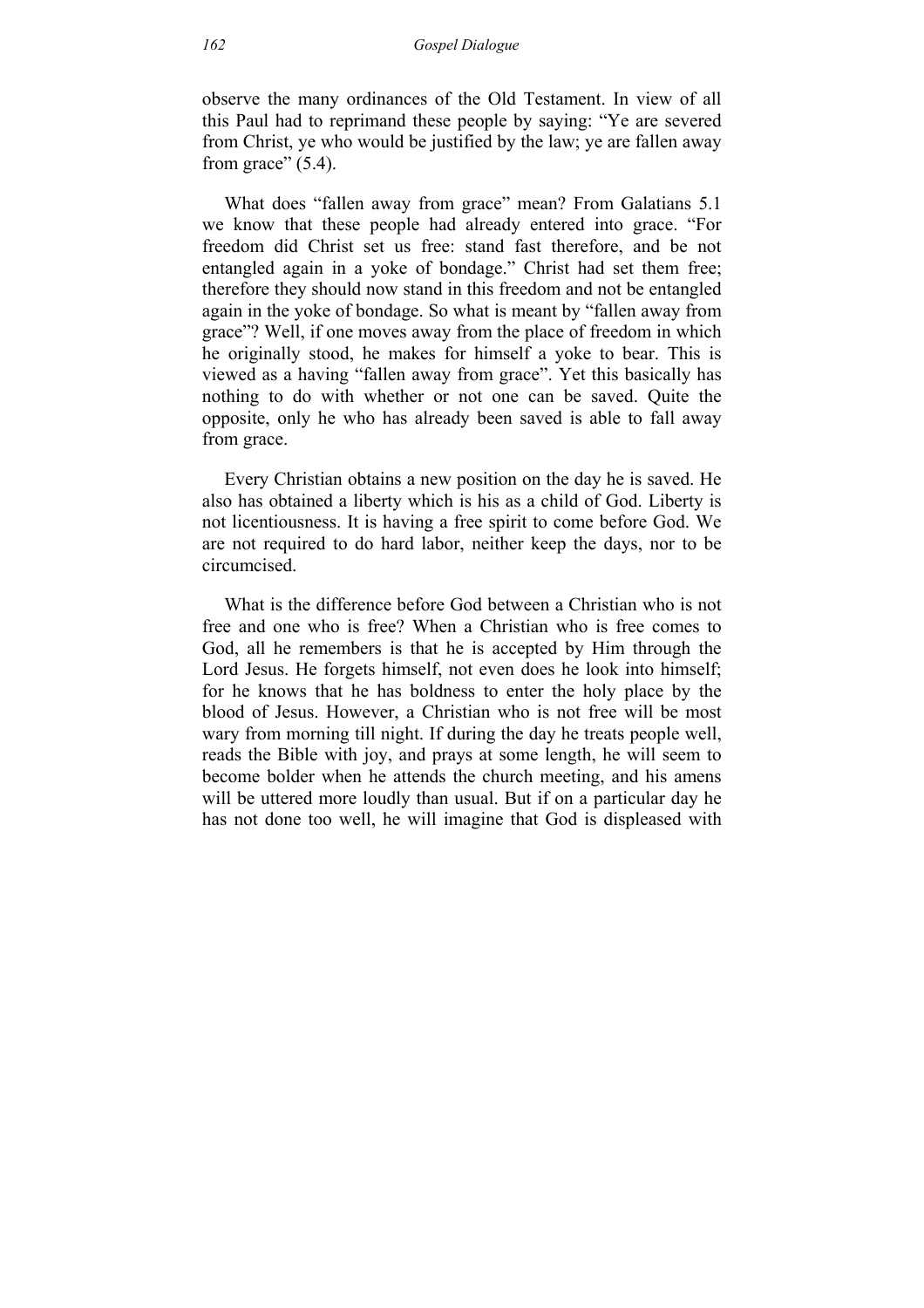### *Question 45 163*

him. Such kind of Christian always turns his eyes inward, thus forgetting to see what Christ has already accomplished. He surmises that God will be pleased with him if he does well, but that God will be displeased with him if he does not do so well. From dawn to dusk he is fashioning an iron yoke for himself, a yoke composed of the strictest laws for himself to keep.

We should realize that the freedom which Paul talks about refers not to position, nor to salvation, but to the Christian's daily enjoyment of that freedom in grace which God has given us. Such freedom is not licentiousness, not an unrestricted permissiveness to do anything one wishes. This freedom is a freedom before God, given to us through Jesus Christ. If a person comes before God and forgets the blood and looks at himself he is committing a great sin, because he has neglected the blood which God highly values. Hebrews 10.29 tells us that whoever counts the blood of the covenant an unholy thing commits a grave sin. The blood is so valuable in God's sight that the Bible calls it "precious blood". Anyone who fails to look at the precious blood before God will lose the enjoyment of grace in this life.

"Ye are severed from Christ" in Galatians 5.4 means not having the blessings of this life. If one is saved, he naturally will have the blessings of after life; but if he does not know how to live daily by that which Christ has accomplished, he is not able to enjoy the blessings which Christ gives to him day by day. A shackled Christian makes a yoke for himself to bear; he lives as a slave, not as a freeman before God.

The Bible places a great emphasis on the work of Christ. It tells us that God accepts us because of the work of Christ, not because of our own works. Each time we come to God it is based on what Christ is before God, not on what we are before Him. For He esteems *Christ* highly and not us. Even if one should act better than Peter, John and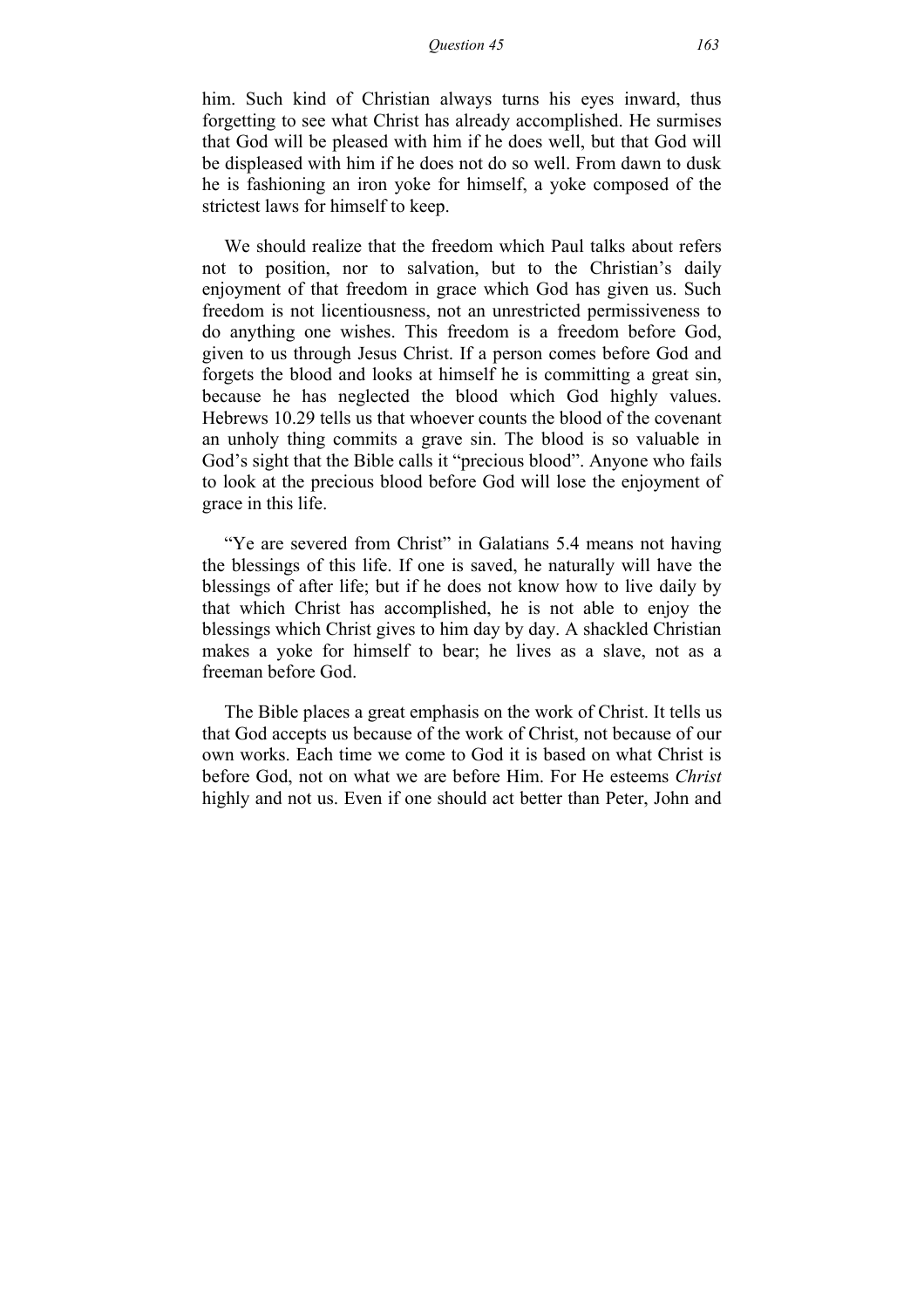Paul, he still comes to God through Christ. It is Christ who brings a person to God, not his own good works.

Yet having said that we come to God by what Christ has accomplished, we need to say something about our coming before men. For can we say that since our coming to God is through what Christ has accomplished we need not have good works before men? Let it be understood that our light should shine before men. Let our light shine before them that they may see our good works and glorify our Father who is in heaven (Matt. 5.16). If our conduct is bad, who in the world will acknowledge us as Christians?

The position which Christ has given us before God is most secure. Each day each time we come to God we ought to come with a conscience void of offense. Nevertheless, some Christians always feel guilty as they come before Him. But has not Hebrews 10.2 declared that "the worshippers, having been once cleansed, would have had no more consciousness of sins"? With our conscience once cleansed by the blood, we are forever free before God.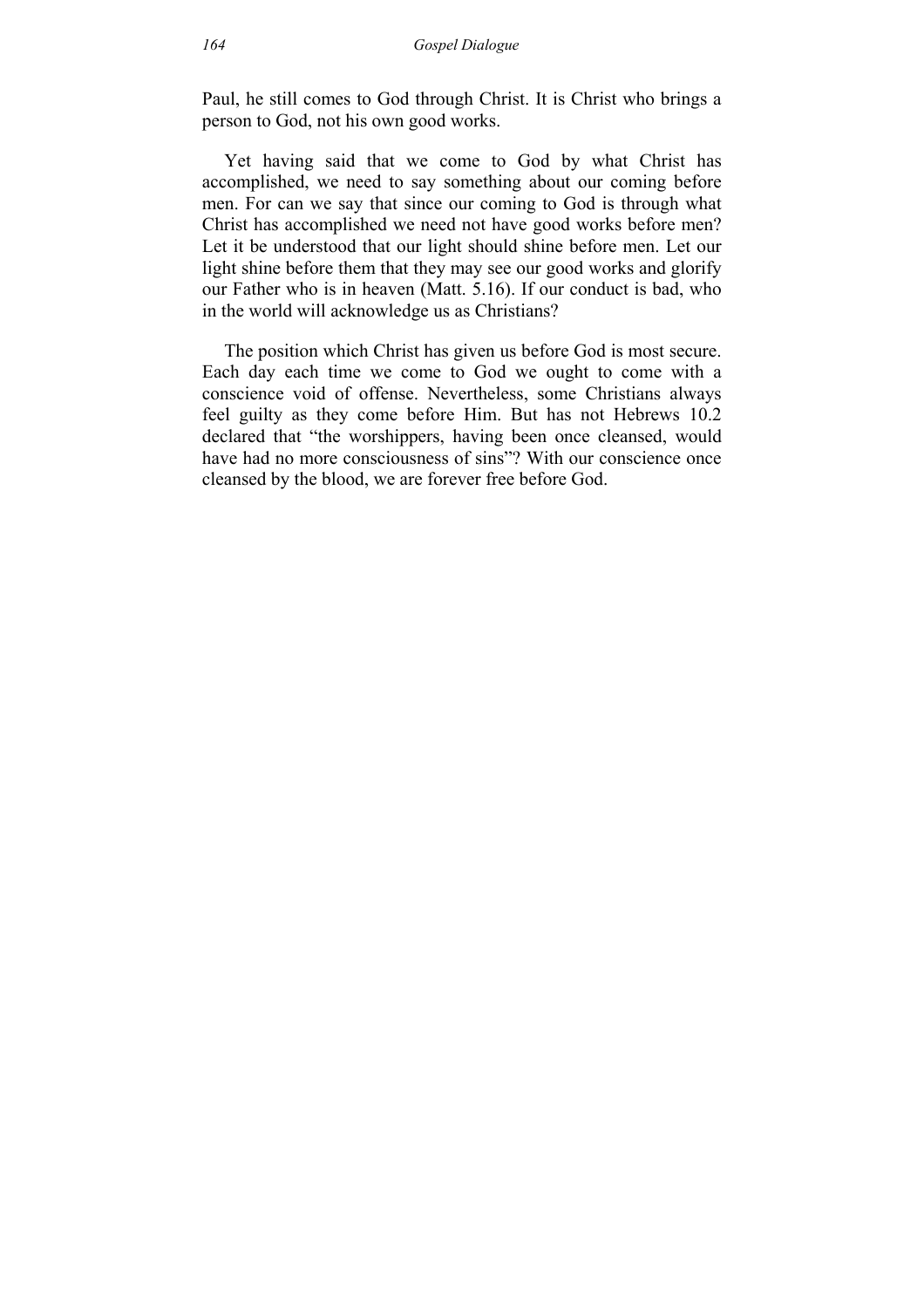## **Question 46: Will Those Mentioned in Hebrews 6.4-8 Perish?**

Will the class of people mentioned in Hebrews 6.4-8 perish?

*Answer:* 

Let us read from verse 1 to verse 8 of Hebrews 6:

*Wherefore leaving the doctrine of the first principles of Christ, let us press on unto perfection; not laying again a foundation of repentance from dead works, and of faith toward God, of the teaching of baptisms, and of laying on of hands, and of resurrection of the dead, and of eternal judgment. And this will we do, if God permit. For as touching those who were once enlightened and tasted of the heavenly gift, and were made partakers of the Holy Spirit, and tasted the good word of God, and the powers of the age to come, and then fell away, it is impossible to renew them again unto repentance; seeing they crucify to themselves the Son of God afresh, and put him to an open shame. For the land which hath drunk the rain that cometh oft upon it, and bringeth forth herbs meet for them for whose sake it is also tilled, receiveth blessing from God: but if it beareth thorns and thistles, it is rejected and nigh unto a curse; whose end is to be burned.* 

Some people after reading verses 6 and 8 (italicized above) conclude that this class of people cannot be saved. Who are they? According to verses 4 and 5 they are people who fall away from the truth after they have experienced four things: (1) have once been enlightened, (2) have tasted of the heavenly gift, (3) have been made partakers of the Holy Spirit, and (4) have tasted the good word of God and the powers of the age to come. Their consequence will be: are "rejected and nigh unto a curse, whose end is to be burned" (v.8). Basing their conclusion on this last verse, some judge that this class of people is not saved. If such is really the case, then a person who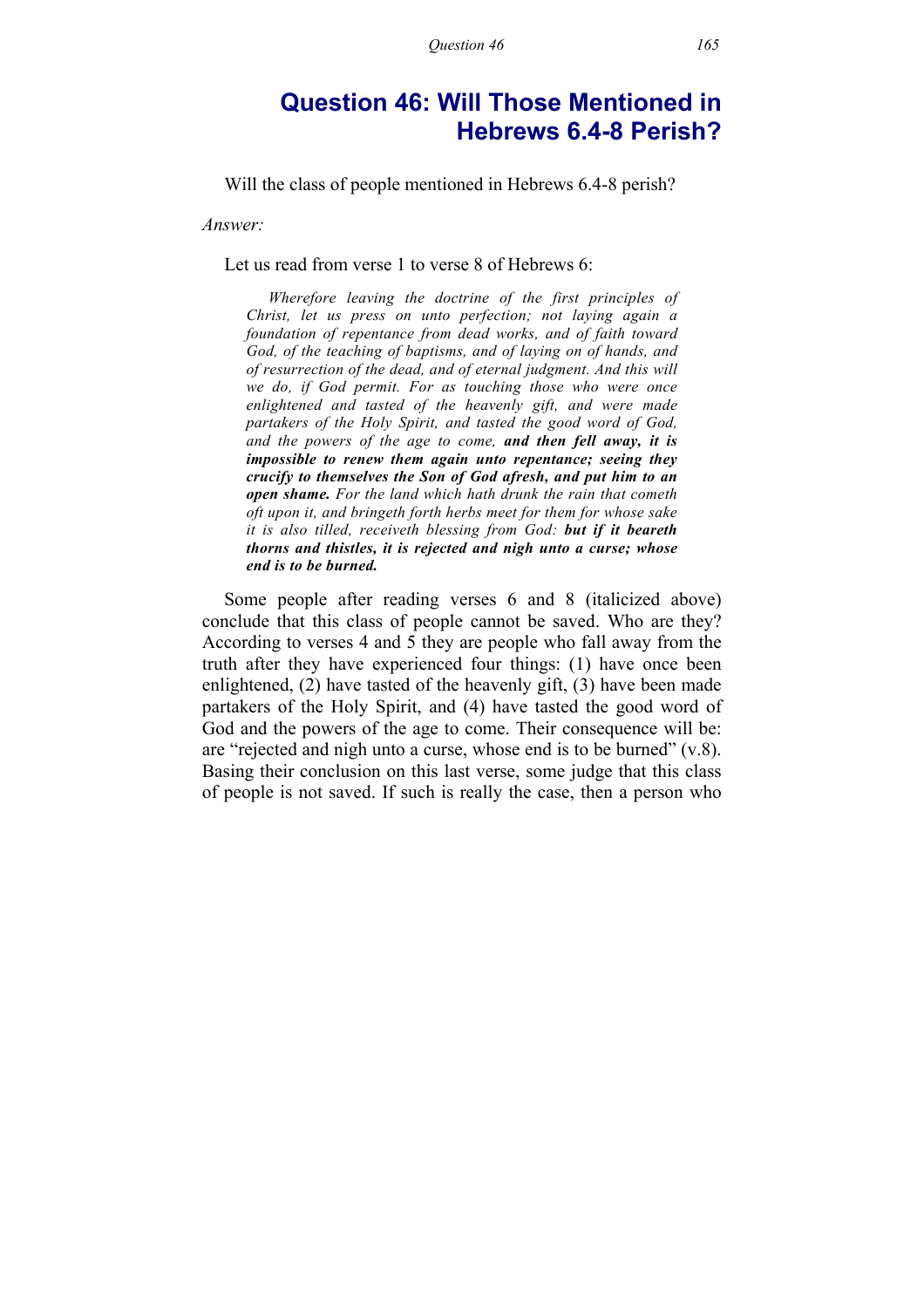has eternal life is able to lose it—which is to say, that he who is saved may be "unsaved". How can we explain it?

Let us first understand what the book of Hebrews is talking about. Hebrews speaks about "pressing on"; and our progress of pressing onward is twofold: (1) Christians must grow, and (2) those who teach others must grow too. Christians should know the Lord progressively more in their lives; those who teach others should also teach more advanced truth; that is, they should not only teach on salvation from the beginning to the end of the year, they should teach even deeper truth.

The peak concerning progress spoken in Hebrews is reached in Chapters 5 and 6. Chapter 5 speaks of Melchizedek, about whom the writer says: "Of whom we have many things to say, and hard of interpretation, seeing ye are become dull of hearing" (v.11). You ought to have fully grown, yet you are still pitifully old babies. You should be able to take the solid food of the word of righteousness but, sad to say, you are in need of milk. Then Chapter 6 is addressed to those who teach. In their teaching there should be progress instead of confining it merely to the six elementary doctrines of repentance from dead works, faith toward God, the teaching of baptisms, the laying on of hands, resurrection of the dead, and eternal judgment. So we may plainly perceive that Hebrews 6.1-8 does not deal with the problem of initial salvation but with the problem of progress. The aim of this Epistle to the Hebrews is to point toward progress, not toward salvation. We will be seriously mistaken if we confuse the theme.

A number of Christians pay no attention to the truth of the church or the truth of the kingdom; their eyes are exclusively fixed on salvation as if that is all. But the Bible is not totally devoted to the matter of salvation; it tells us of many other things.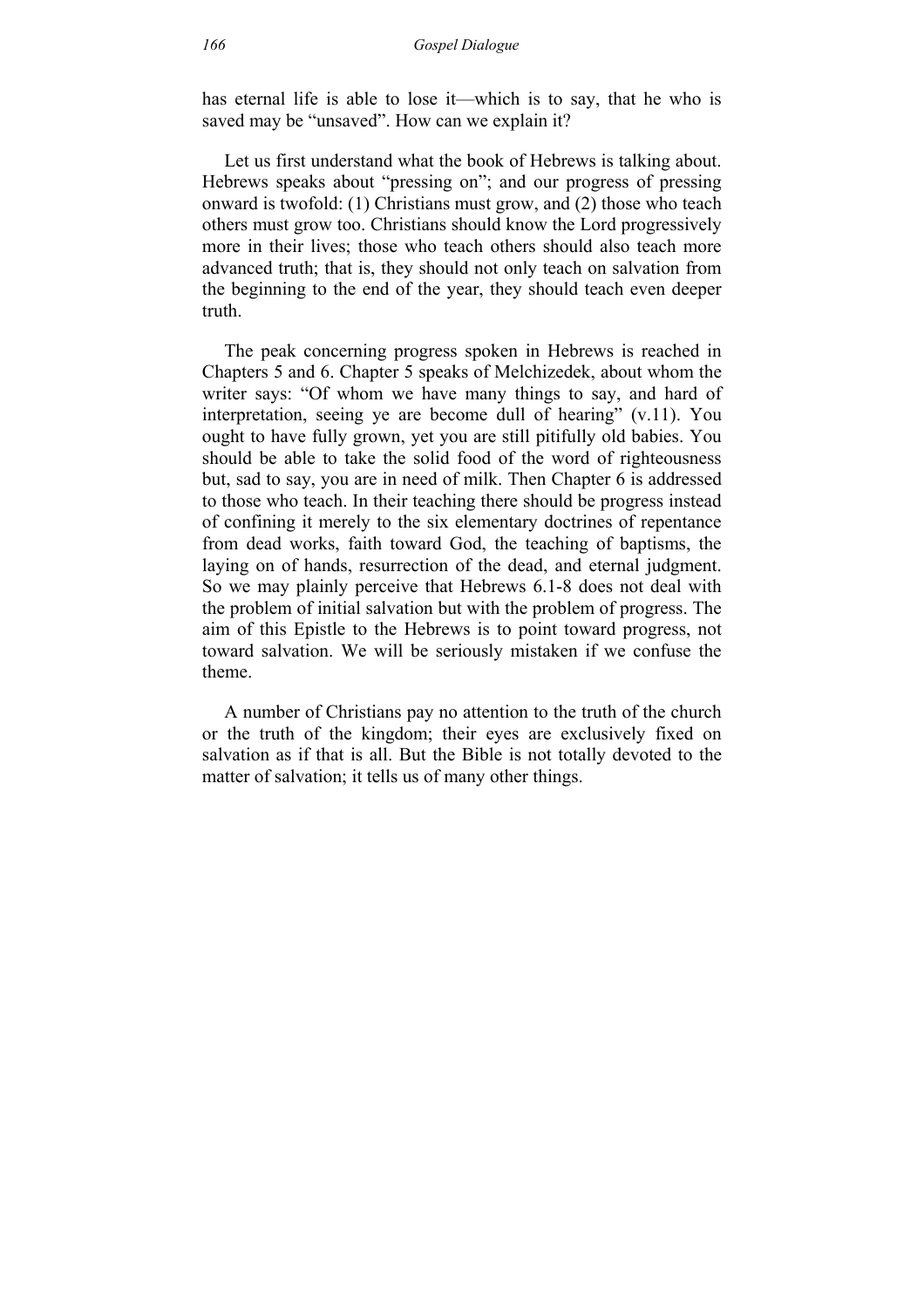Hence let us first lay hold of the theme of the epistle before we look into this particular portion of Hebrews. Now the passage before us may be divided into three sections: (a) verses 1-3, "not again"; (b) verses 4-6, "impossible"; (c) verses 7 and 8, which can be entitled "should not". Let us take up each in order.

(a) *Not again*. "Not again" is in reference to six things; namely, repentance from dead works, faith toward God, teaching of baptisms, laying on of hands, resurrection of the dead, and eternal judgment. We are told about "not laying again a foundation". These six items are foundational truths. Since the foundation is already laid, it need not be laid again. Who will ever build a house by laying the foundation all the time? After the foundation is laid, the work should proceed onward.

(b) *Impossible*. "Once" in verse 4 refers back to a historical fact. "Again" in verse 6 is the same word as the "again" in verse 1. The coordinate conjunction "and" in this section joins four things together; namely, once enlightened, tasted of the heavenly gift, made partakers of the Holy Spirit, and tasted the good word of God and the powers of the age to come. Hence what is said here is, that if a person already has experienced these four things it is impossible for him to be renewed again unto repentance if he falls away. For this person has only fallen—he has not forsaken the course he runs. Since his direction is still correct, how can he ever renew his repentance, crucify again the Son of God, and put Him to an open shame?

The writer of this letter told the Hebrews in verses 1-3 that they had no need of laying again the foundation. Some might retort: But what if a person fits the description in verses 4-6? Must he not lay the foundation again if he falls away? Should he not be renewed again to repentance? The answer of the writer was: Even though one may have the conditions of verses 4-6, that is to say, a situation in which he has really sinned, it is still impossible for him to be renewed to repentance.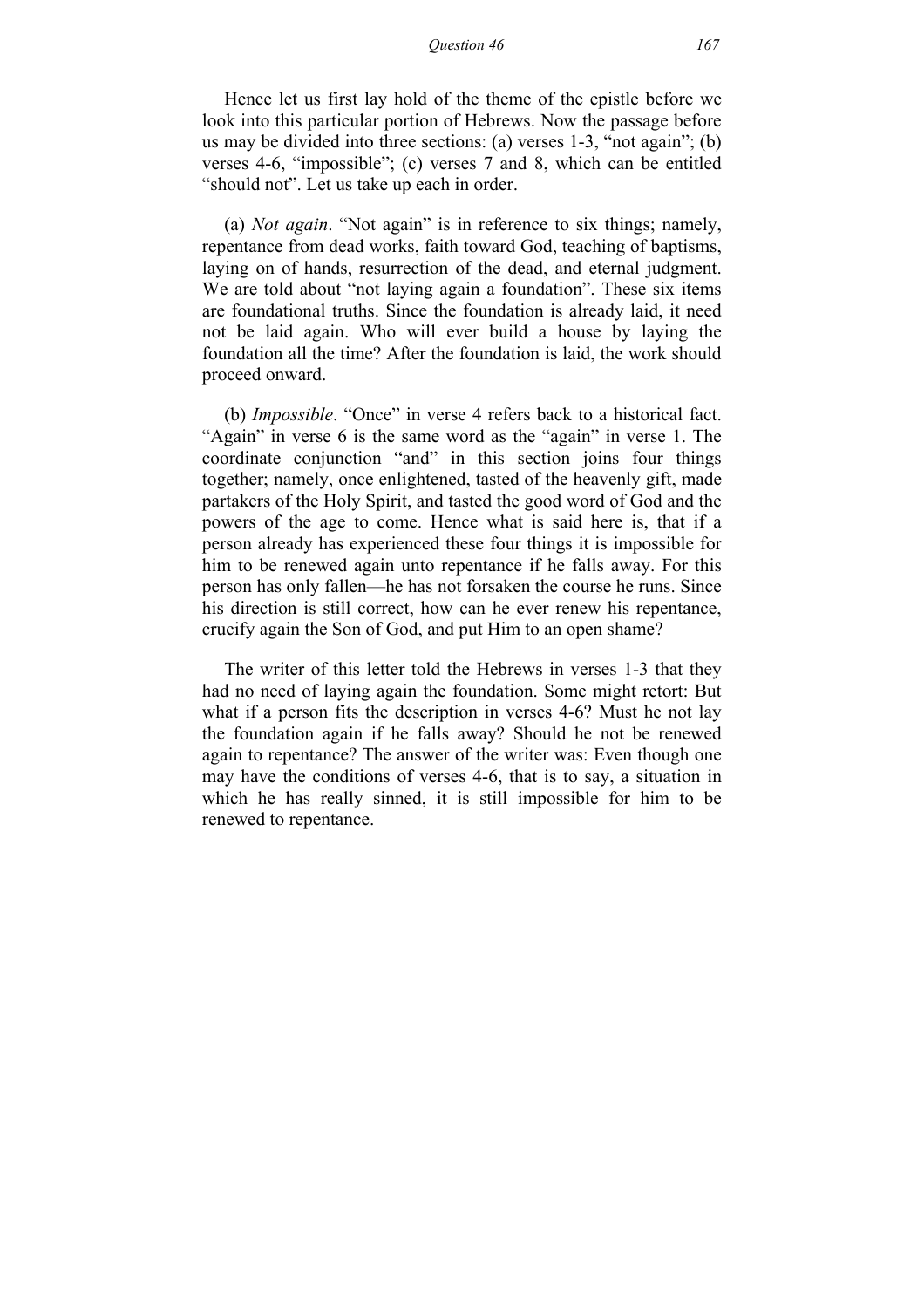Can we be born again and then be unborn? Can we be renewed to repentance and be reborn? The repentance in verse 6 is the same repentance as in verse 1, so it is repentance as a foundation. This does not suggest that one should not repent again; it only affirms that no one could go back to the foundational position and renew himself to repentance. That, then, is the big difference. Take special note of the word "again"—renew again to repentance, laying again a foundation of repentance. Not again, because it is impossible.

Therefore, this passage does not instruct us that if a person falls after he has received so much spiritual benefits he must renew his original repentance and lay again the foundation. Regeneration happens only once. Who will start all over again if he merely falls on the way? Even so, many people entertain such a misconception as this.

(c) *Should not*. Although verses 1-3 tell us "not again" and verses 4-6 tell us "impossible", verses 7 and 8 tell us that we "should not", which means that we should not continue to fall, we should not always sin, lest we seem to crucify the Son of God afresh and put Him to an open shame. We will be disciplined if we really do so. Hence we should not do it.

Some people assume that if a person sins after he is saved he will be unsaved. Other people believe that after one is saved he will not be punished regardless of what sin he commits. Both of these views are incorrect. God expects a saved person to grow and to make progress. Just as no one can go back to his mother's womb and be born again after he has lived a bad life for several decades, so spiritually he cannot go back to lay again the foundation if he ever falls away. But what if he really continues doing bad things? There will be three consequences; namely, (1) rejected, (2) brought nigh to a curse, and (3) be burned.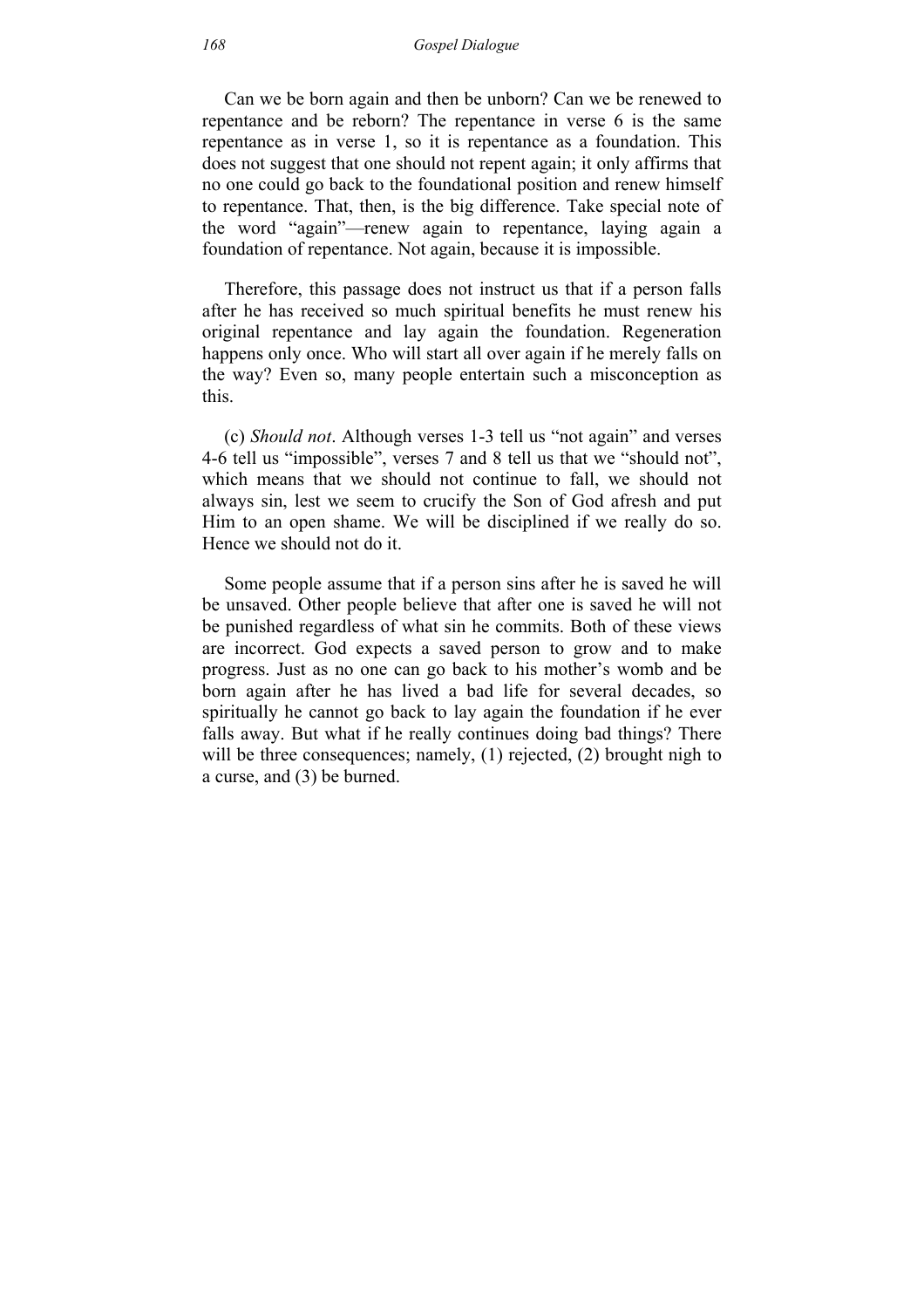#### *<u>Ouestion 46</u> 169*

(1) *Rejected*—This is the same word as the "rejected" found in 1 Corinthians 9.27. There Paul describes how he buffets his body and brings it into bondage lest by any means after he has preached to others he himself should be rejected. Naturally every Christian knows that Paul is not in danger of becoming unsaved, but that he is afraid lest he miss the crown and the kingdom.

What is meant by being rejected of God? For example, you have a bicycle which was originally in good shape and fit to be used, but now it is broken and rusted and cannot be used. By saying this it does not mean that this bicycle has disappeared; it is only being rejected, put aside because useless. To be rejected by God does not mean that a person has lost eternal life or is unsaved; it only means he is set aside by God and has thus become useless. To those believers who continue in sins, God has His discipline of putting them outside of glory—in outer darkness-without any part in the kingdom. This is what Matthew 25.30 means.

(2) *Brought nigh to a curse*—Here it says *nigh* to a curse, not a curse itself. Nigh to a curse looks like a curse, and yet it is not to be cursed. What is being stressed here is not so much a matter of the degree of punishment as it is the fact of punishment itself. Not only unbelievers will be punished, Christians too will be punished. Therefore it says nigh to a curse.

Let us be very careful lest we deign to think that no matter what a Christian does he will not be punished. Remember that "nigh unto a curse" implies there is punishment.

(3) *Be burned*—This fits in well with what 1 Corinthians 3.15 says about God's fire burning up the person's work. Such a person is like a living garbage can in which are stored many unclean things that will be purified through the fire.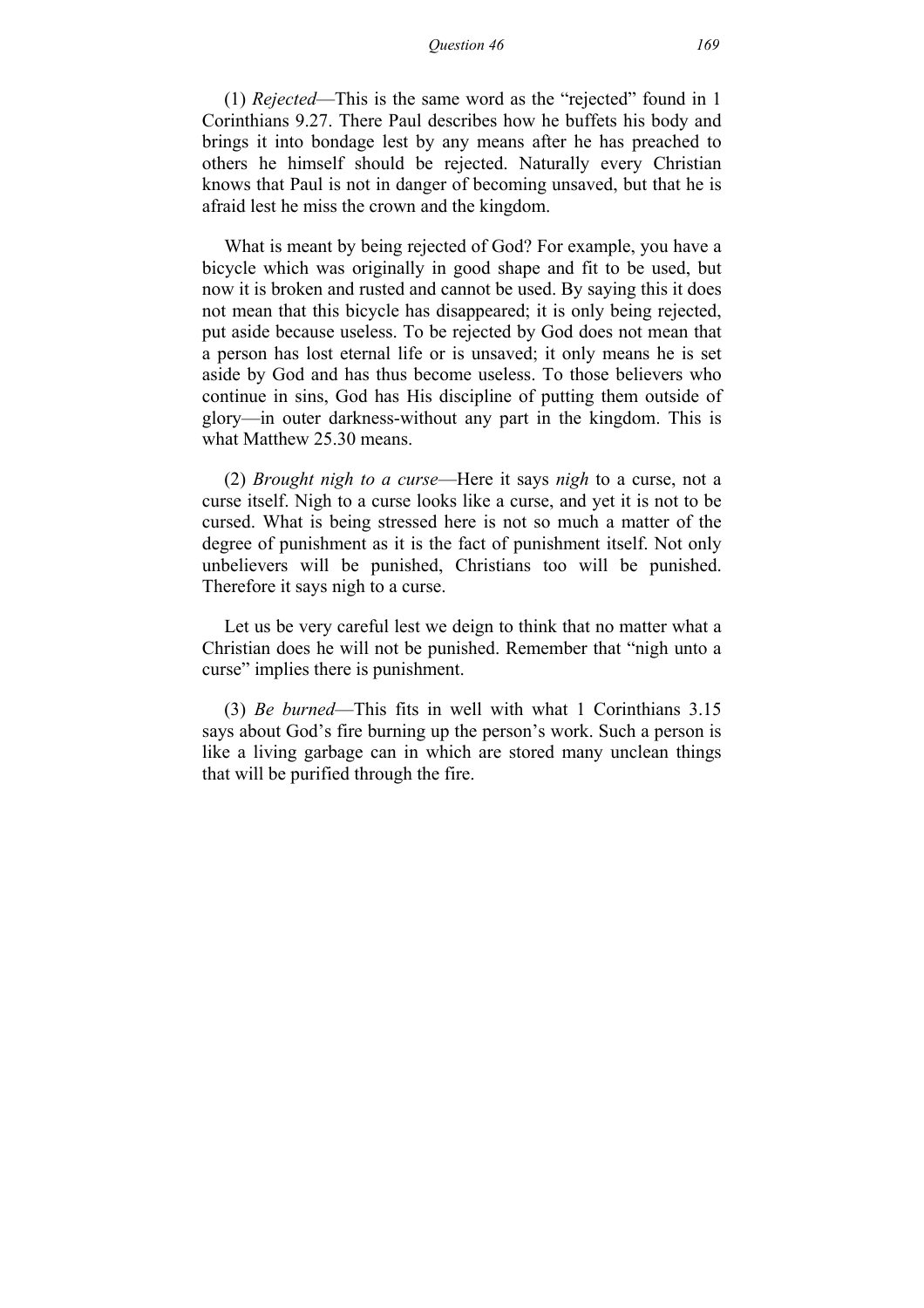We should rejoice on the one hand and be warned on the other. Our salvation is safe and secure on the one side, yet on the other side we will receive punishment if we do not behave. Although such punishment is not permanent, we shall have no part in the millennial kingdom.

To sum up, then, Hebrews 6.1-3 states that the foundation is not to be laid again; verses 4-6 explain that it is impossible to again lay the foundation from whence a believer has fallen but there must be a rising up, since there is no possibility of going back to renew his first repentance; and verses 7 and 8 conclude that one should not misbehave, because he will surely be punished if he persists.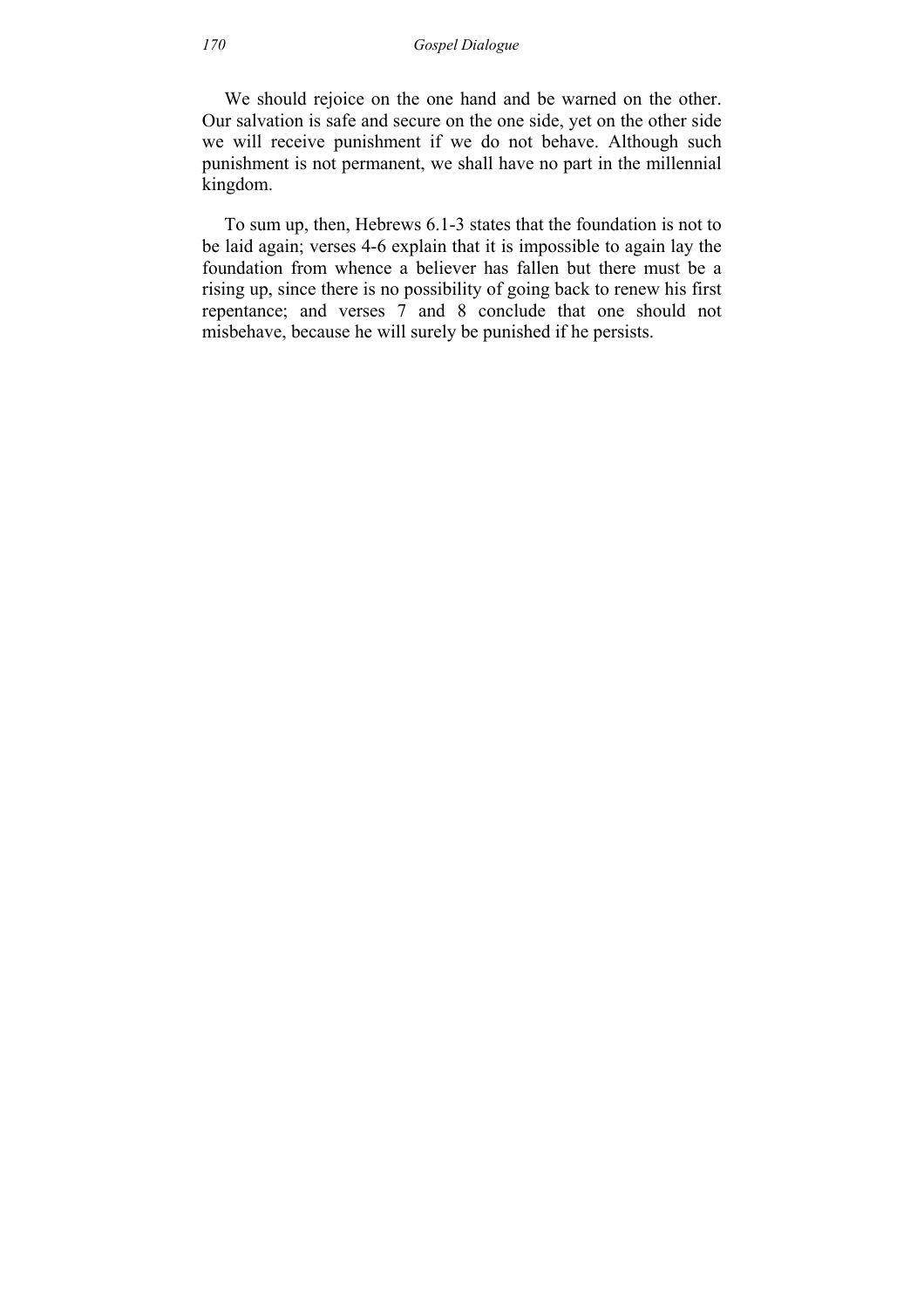## **Question 47: "There Remaineth No More a Sacrifice for Sins" (Hebrews 10.26)**

What is meant by "there remaineth no more a sacrifice for sins" (Heb. 10.26)?

### *Answer:*

"If we sin wilfully after that we have received the knowledge of the truth, there remaineth no more a sacrifice for sins" (Heb. 10.26). What is meant by "no more a sacrifice for sins"? Some people will say: "If I sin willfully after I have known the truth, I will not be saved. It is true that God has caused His Son to bear my sins and die for me that I might be saved through believing in His Son; but if I sin willfully, then according to Hebrews 10.26 there does not remain anymore sacrifice for sins, and consequently I will not be saved. Furthermore, the next verse states that there remains 'a certain fearful expectation of judgment, and a fierceness of fire which shall devour the adversaries' (v.27). So if I sin willfully, I can only wait for two things: one is judgment, the other is the fire which shall devour the adversaries, which is hell or perdition." In the view of these people this passage of the Scriptures is directed at Christians; so that if a Christian sins willfully he cannot be saved. Let us now see whether "if we sin wilfully" has reference to Christians or to another class of people. We shall also want to see if "sin wilfully" points to ordinary sin or rather to some specific sin.

According to the statement of the Bible, those people who "sin wilfully after that [they] have received the knowledge of the truth" have "a certain fearful expectation of judgment, and a fierceness of fire which shall devour the adversaries". Therefore, these cannot be that class of persons, mentioned in Hebrews 6, "who were once enlightened and tasted of the heavenly gift". The "truth" mentioned here is that truth spoken of in the first part of Hebrews 10, which is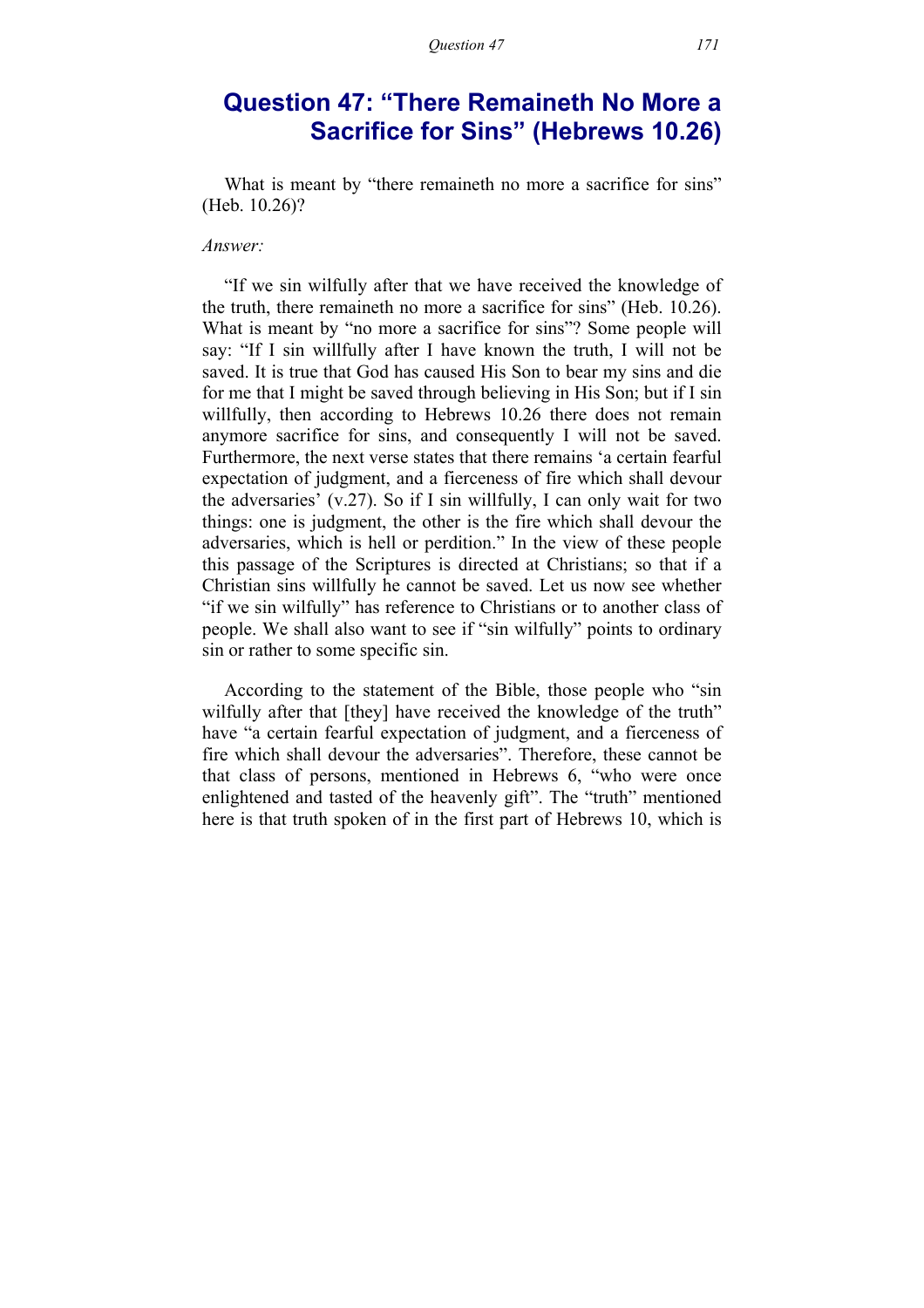the redemption accomplished once and for all by the Lord Jesus Christ. Such people know of the death of the Lord Jesus, of His shed blood and broken body. They even know that they can enter the holy place boldly through the blood of the Lord Jesus and be accepted by God, and that the sacrifice for sins has been offered once and for all, so that the work of redemption is forever completed. Now if these people should sin willfully after they have had such knowledge of the truth as this, then there remains no more a sacrifice for sins.

We need to see that if the above verses could be applied to a Christian, that is, if a Christian is tempted to lie and steal, to frequent places he ought not to go, or do things he knows he should not do, and is thereby considered as sinning willfully and is therefore not saved, *who* then shall be saved? Even Paul and Peter would probably not qualify for being saved! Has not Paul the believer confessed: "For not what I would, that do I practise; but what I hate, that I do. . . . For the good which I would I do not: but the evil which I would not, that I practise. . . . Wretched man that I am! who shall deliver me out of the body of this death?" (Rom. 7.15,19,24) Does not Paul practice the evil he knows he should not do and does not do the good he knows he should do? And has not the believing Peter denied the Lord thrice before a maid? Does he not know that he is lying and that lying is sin? From all this we can know that the phrase "sin wilfully" must mean something special and not just committing a sin that one knows.

Yet this can be proven even in another way. To do so, we need to read the text of this Scripture passage all in one breath from verse 26 through 29:

*For if we sin wilfully after that we have received the knowledge of the truth, there remaineth no more a sacrifice for sins, but a certain fearful expectation of judgment, and a fierceness of fire which shall devour the adversaries. A man that hath set at nought Moses' law dieth without compassion on the word of two or three witnesses: of how much sorer punishment,*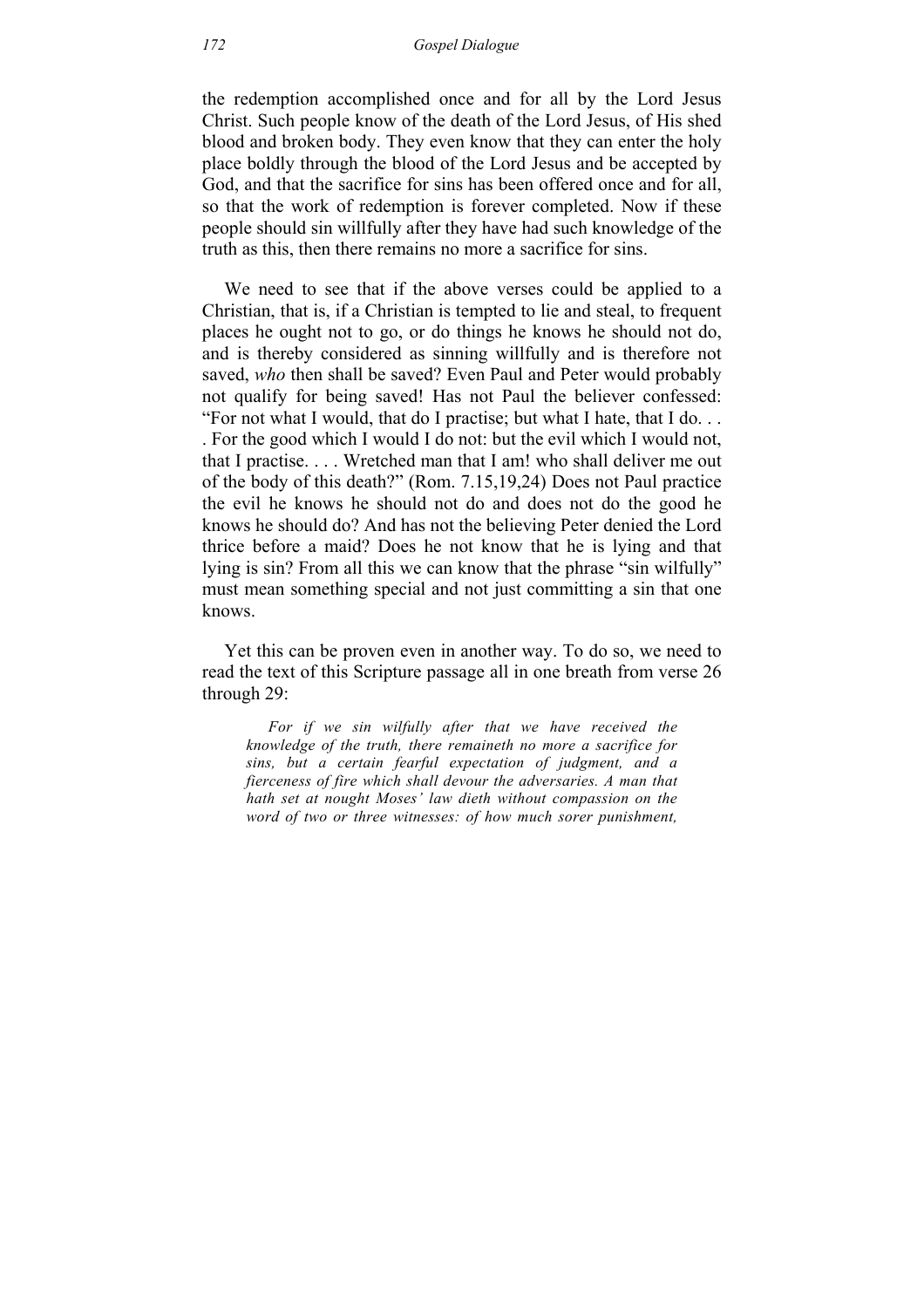*think ye, shall he be judged worthy, who hath trodden under foot the Son of God, and hath counted the blood of the covenant wherewith he was sanctified an unholy thing, and hath done despite unto the Spirit of grace?* 

What is really meant by "sin wilfully" in verse 26? It points to the three things in verse 29; namely, (1) trodden underfoot the Son of God, (2) counted the blood of the covenant wherewith he was sanctified as an unholy thing, and (3) done despite to the Spirit of grace. In sum, it means to reject the gospel of salvation. He has heard the word of God which states that Jesus is the Son of God, yet he answers by saying that Jesus is a bastard. He has heard God's word which says that Jesus has shed His blood for the remission of sins and that His blood is most precious—even as the blood of a pure spotless lamb, but he replies by saying that the death of Jesus is a martyr's death and that the blood Jesus shed is common just like anybody else's. He has heard the word of God which says that the Holy Spirit brings repentance and gives eternal life, nevertheless he retorts by declaring that he does not believe God will impart to him what Jesus has accomplished nor does he believe in new birth. Because of this kind of reaction, the Bible's word is that there remains to him no more sacrifice for sins.

What is meant by "there remaineth no more a sacrifice for sins"? "No more" indicates that there once was. We must pay particular attention to this word "more". In this connection please note the following passages of the Scriptures:

"Who needeth not daily, like those high priests, to offer up sacrifices, first for his own sins, and then for the sins of the people: for this he did *once* for all, when he offered up himself" (Heb. 7.27).

"Nor yet through the blood of goats and calves, but through his own blood, entered in *once* for all into the holy place, having obtained eternal redemption" (Heb. 9.12).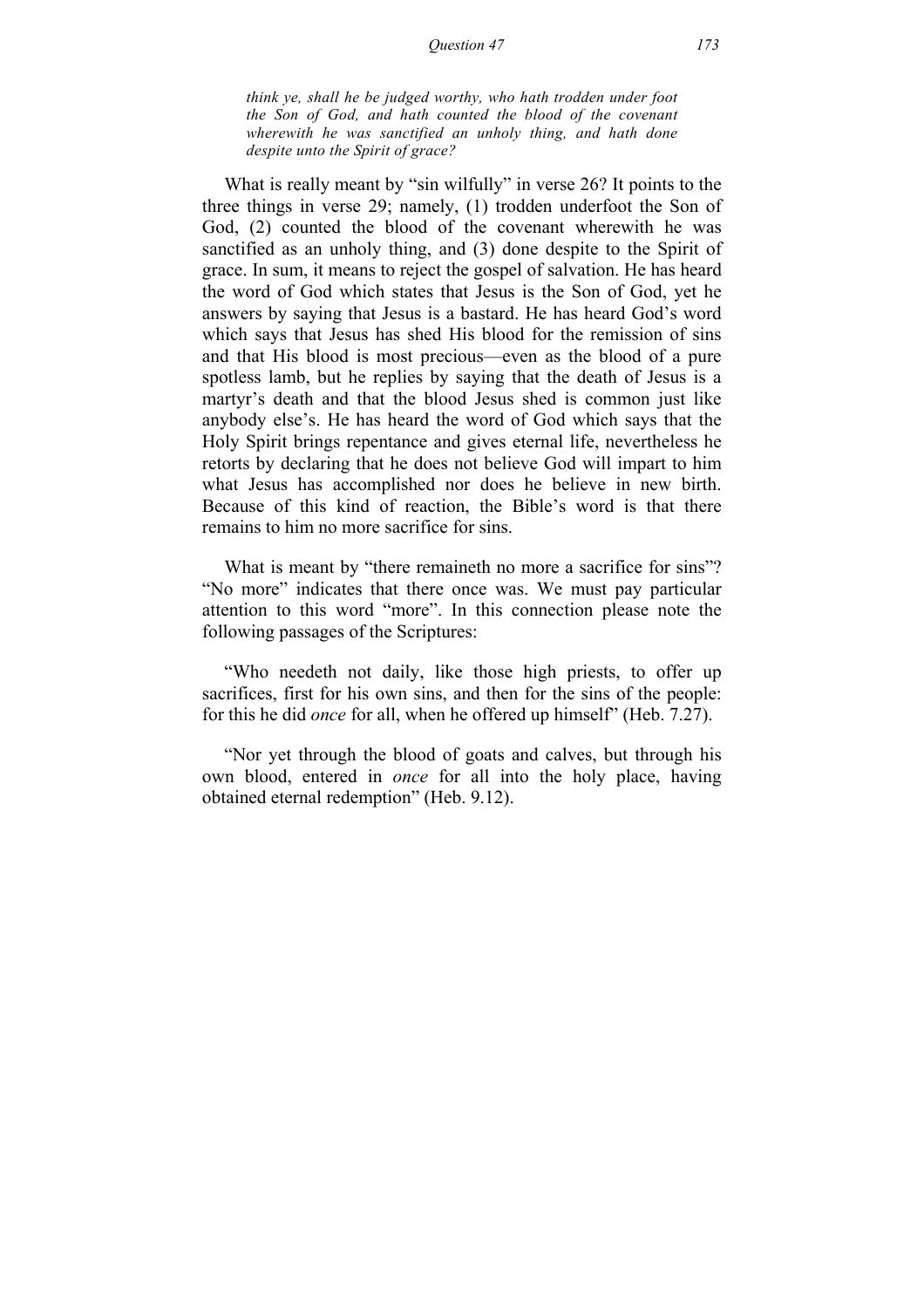"Nor yet that he should offer himself *often*, as the high priest entereth into the holy place year by year with blood not his own; else must he *often* have suffered since the foundation of the world: but now *once* at the end of the ages hath he been manifested to put away sin by the sacrifice of himself. . . . So Christ also, having been *once* offered to bear the sins of many . . ." (Heb. 9.25-28).

"Else would they not have ceased to be offered? because the worshippers, having been once cleansed, would have had *no more* consciousness of sins" (Heb. 10.2).

"By which will we have been sanctified through the offering of the body of Jesus Christ *once* for all. And every priest indeed standeth day by day ministering and offering *oftentimes* the same sacrifices, the which can never take away sins: but he, when he had offered *one* sacrifice for sins for ever, sat down on the right hand of God" (Heb. 10.10-12).

Why do all the above passages indicate that the Lord Jesus has not offered himself many times but only once? It is because, beginning from Chapter 7, the book of Hebrews dwells on the comparison between the sacrifice which the Lord Jesus has offered and the sacrifices offered in the Old Testament period. The Lord Jesus Christ has offered himself only once and has forever accomplished eternal redemption; whereas the sacrifices mentioned in the Old Testament were in the form of bulls and goats which were offered year by year. Individually speaking, anyone living in the dispensation of the Old Testament had to bring and offer a bullock or a goat or a pair of turtledoves or two young pigeons as a sin-offering each time he sinned. Corporately speaking, the whole congregation of Israel had to offer yearly, on the day of atonement, the sin-offering.

Why must they offer bulls and goats as sacrifices year after year? Because the blood of bulls and goats could never take away sins. People had to offer sacrifice for the sins of this year as well as the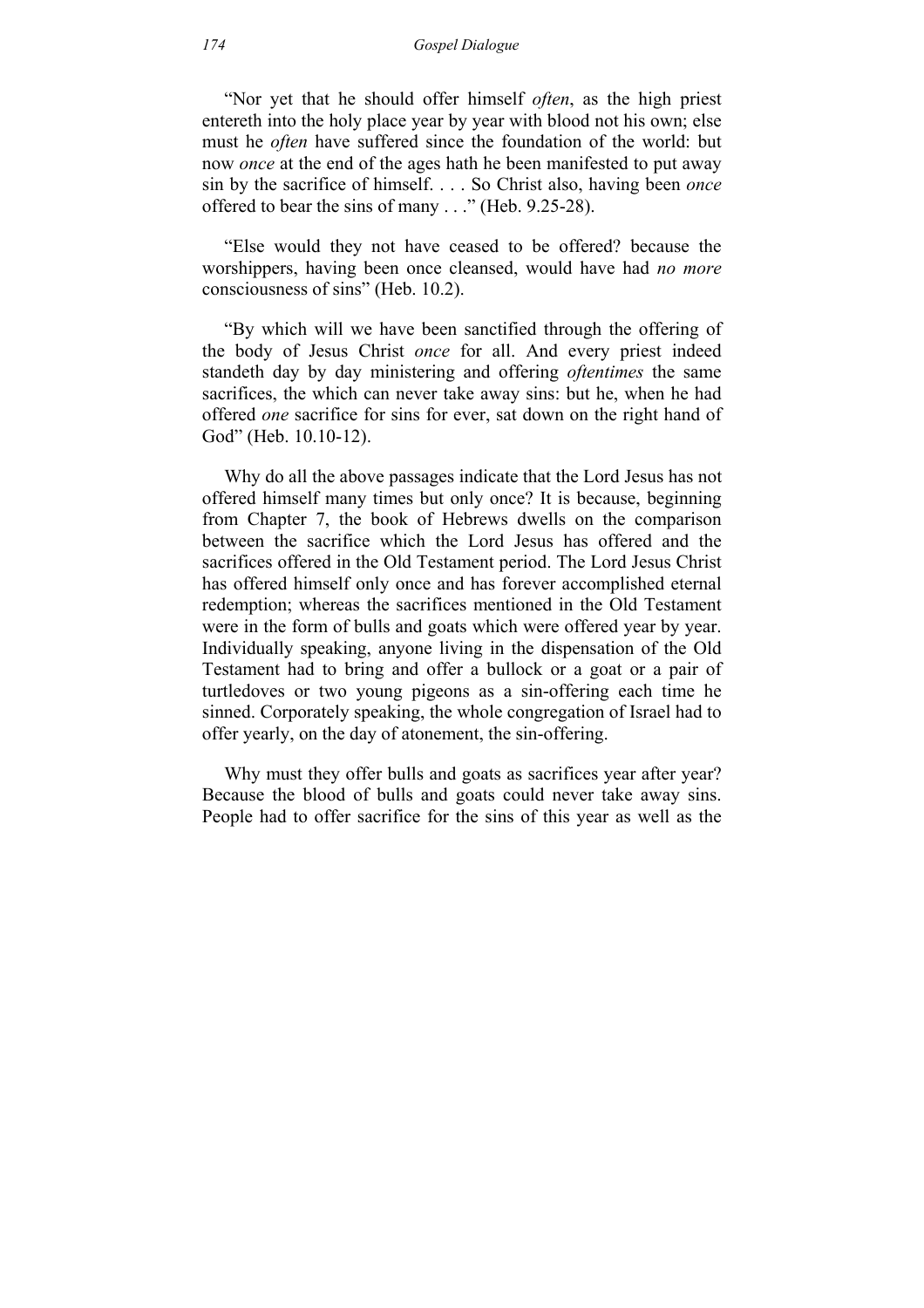sins of last year. Only Jesus Christ through the *eternal* Spirit has offered himself to God, and by so doing has obtained *eternal* redemption so that He has perfected *forever* us who are sanctified (Heb. 9.14,12; 10.14).

Consequently, Hebrews 10 follows this up by saying that anyone who has heard the truth and yet has sinned willfully has rejected the Holy Spirit as well as the blood of the Son of God. For such a person who has despised the Son of God there remains no more sacrifice for sins. For people in the Old Testament time, if they missed the opportunity for atonement one year they still might have it the following year. But today, if any man should reject Jesus Christ, there does not remain anymore sacrifice for sins, since even the sinoffering of the Old Testament dispensation has passed and is therefore no longer effective. Whoever has the knowledge of the truth but rejects it has no more sacrifice for sins available to him. For "in none other is there salvation" (Acts 4.12). God had done His uttermost when He sent the Lord Jesus Christ to this world to accomplish the work of redemption so that we might be saved. There is therefore nothing more He can add. Accordingly, the Bible tells us that if any man should sin willfully, that is, reject the gospel which he has heard and known, it is finished and done with for him. His end is nothing but a certain fearful expectation of judgment and a fierceness of fire which shall devour the adversaries.

Hebrews 6.1-8 says that the end of the class of people therein mentioned is "nigh to a curse"; but Hebrews 10.26-29 says that the result for its group of people is to be burned with the "fire which shall devour the adversaries"; how then can this latter group ever point to Christians? This passage can mean none but those who have knowingly rejected the gospel, therefore there is no other salvation. Otherwise, why should the word "more" be used in saying "there remaineth no more a sacrifice for sins"? Why should the word "once" be used repeatedly in the preceding verses? By joining these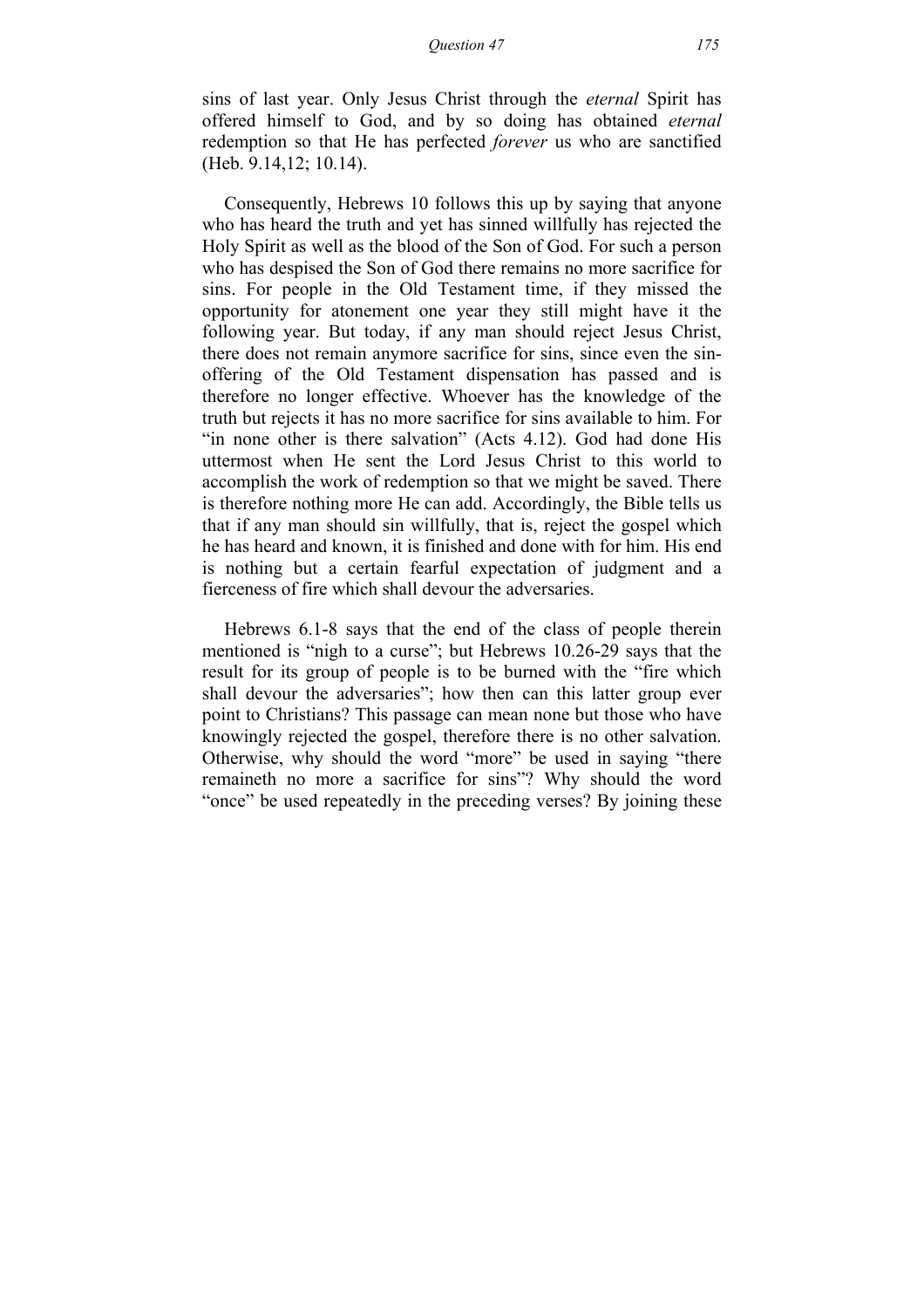words within their context, we can easily discern the meaning of the words "there remaineth no more a sacrifice for sins".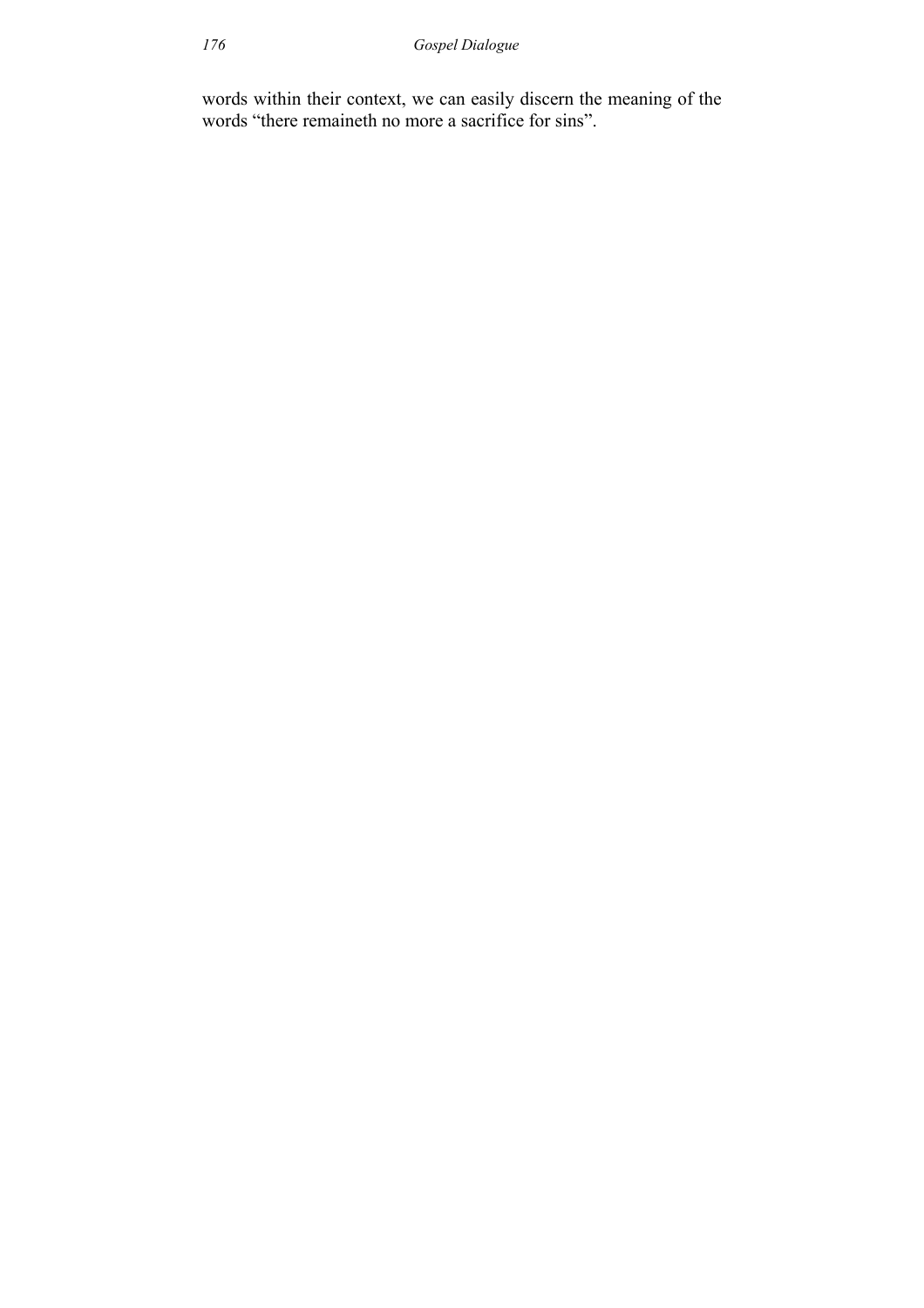# **Question 48: The Five Kinds of Forgiveness**

In the Bible, how many different kinds of forgiveness which come from God are mentioned? And what is their respective significance?

*Answer:* 

Let us bear in mind this one factor: that the kind of consequence to sin will determine the kind of forgiveness involved. Now the consequences of sins are five in number:

(a) Eternal perdition.

(b) Separation from the people of God. (During the Old Testament days, if an Israelite sinned, he would be cut off from the congregation of the children of Israel. From the New Testament time onward there is also such a word as this: "Put away the wicked man from among yourselves—"1 Cor. 5.13)

(c) Interruption in communion with God.

(d) If sin is not forsaken, there will be chastisement from God.

(e) If sin is not forsaken, it will adversely affect the person who has sinned, in the kingdom to come when the Lord shall reign and deal with such a problem.

(The fourth kind of consequence is chastisement in this age, whereas the fifth kind of consequence is a chastisement in the age to come. The Bible mentions in another context that "it shall not be forgiven him, neither in this world, nor in that which is to come". "World" here points to the "age". This gives us light on the truth that some sins are forgiven in this age while other sins are forgiven in the age to come.)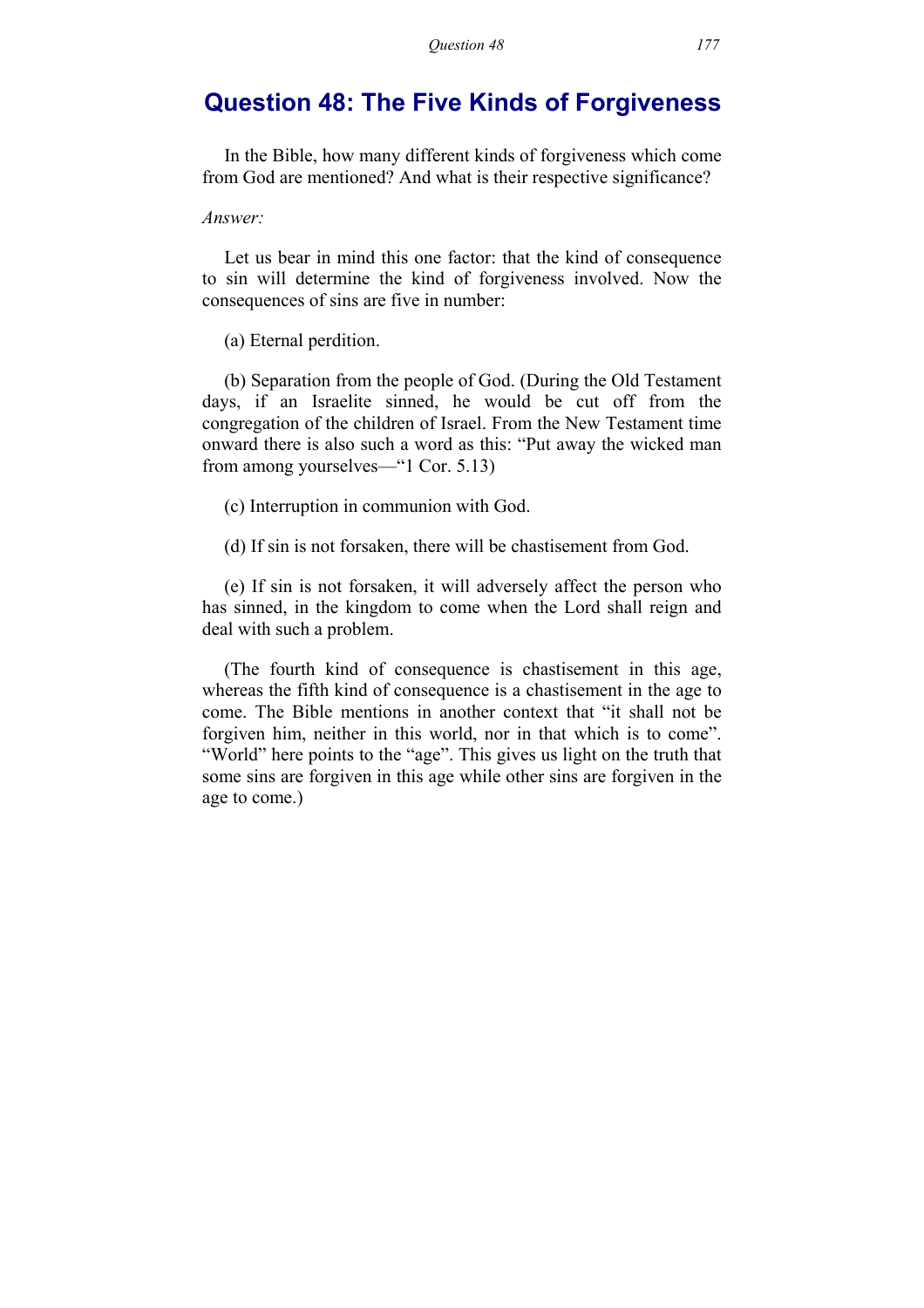Since sins have these five different kinds of consequence, their forgiveness will also be of five different sorts. If there were only three kinds of forgiveness, what would happen to the other two consequences of sins remaining? So many people are confused in this regard, just as those are who think there is but one judgment. If we are not clear on these five different kinds of forgiveness we may sometimes become lost in a puzzle.

What are these five kinds of forgiveness? Let us first list them before attempting to explain each of them one by one.

(a) God's eternal forgiveness. (This concerns eternal salvation.)

(b) Forgiveness through God's people. (This concerns the fellowship of God's children. We may also call this forgiveness as borrowed forgiveness or the forgiveness of the church.)

(c) Forgiveness for the restoring of fellowship. (This concerns one's communion with God.)

(d) Forgiveness with discipline. (This concerns the way of God with His children.)

(e) Forgiveness in the kingdom. (This concerns the forgiveness during the millennial kingdom.)

Now let us explain them separately. (a) *God's eternal forgiveness*. Eternal forgiveness is related to man's eternal salvation. Although such forgiveness is for eternity, it nevertheless is given to a sinner today. On what basis is such forgiveness given? "Apart from shedding of blood there is no remission" (Heb. 9.22). "This is my blood of the covenant, which is poured out for many unto remission of sins" (Matt. 26.28). These verses tell us that eternal forgiveness is based on the blood of the Lord Jesus. No matter how big or gross a sin is, it can be forgiven through His blood. Such forgiveness is not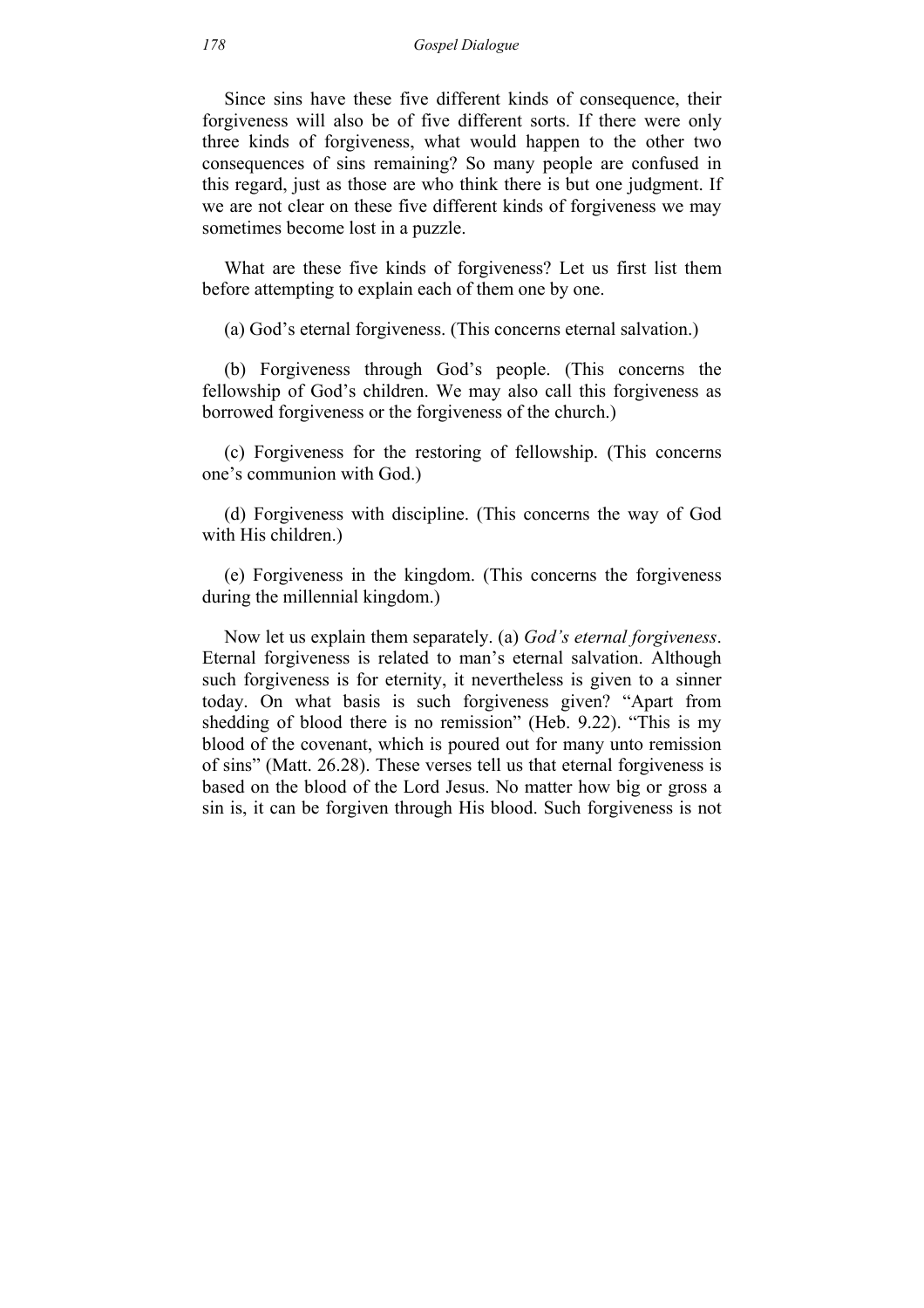#### *Question 48 179*

without price, since God cannot freely forgive; for "apart from shedding of blood there is no remission", says His word. In forgiving our sins He has not overlooked them, for He *has* condemned sin. He can only forgive us because He has judged our sins in the flesh of Christ. The Lord Jesus has died, shed His precious blood, and paid the price. And so God can be most righteous in forgiving us, for how can He not forgive us since we have a Savior who has died for us?

The reason why our sins are forgiven is because the Lamb of God has taken away our sins, because the blood of Jesus God's Son has cleansed our sins. The basis for our forgiveness is His blood; and through faith we receive this forgiveness (Acts 10.43; 13.39). Do not vainly think that we are forgiven because we have repented of our past sins and have determined not to sin in the future. The word of God tells us that our sins are forgiven because, and only because, of the blood of the Lord Jesus. Whoever believes in His blood shall see that his sins, having been laid on the Lord Jesus, are all forgiven.

When do we receive the forgiveness of our sins—now or in the future? "I write unto you, my little children, because your sins are forgiven you for his name's sake" (1 John 2.12). Notice the words "are forgiven". It is not rendered "waiting to be forgiven" but "are forgiven". Hallelujah! As soon as a person believes in the Lord Jesus his sins are all forgiven. God's word makes it clear: "My little children, . . . your sins are forgiven you for his name's sake"; if God says "are forgiven" they *are* forgiven, since He never lies.

(b) *Forgiveness through God's people*: "Whose soever sins ye forgive, they are forgiven unto them; whose soever sins ye retain, they are retained" (John 20.23). Is it not strange concerning the forgiveness mentioned here? Does this mean that the apostles have the authority on earth to forgive? The answer to this question is very important, for if we do not understand the meaning of this verse, we will not be able to refute the presumed authority the pope claims to have. The authority to forgive in relation to our salvation is in the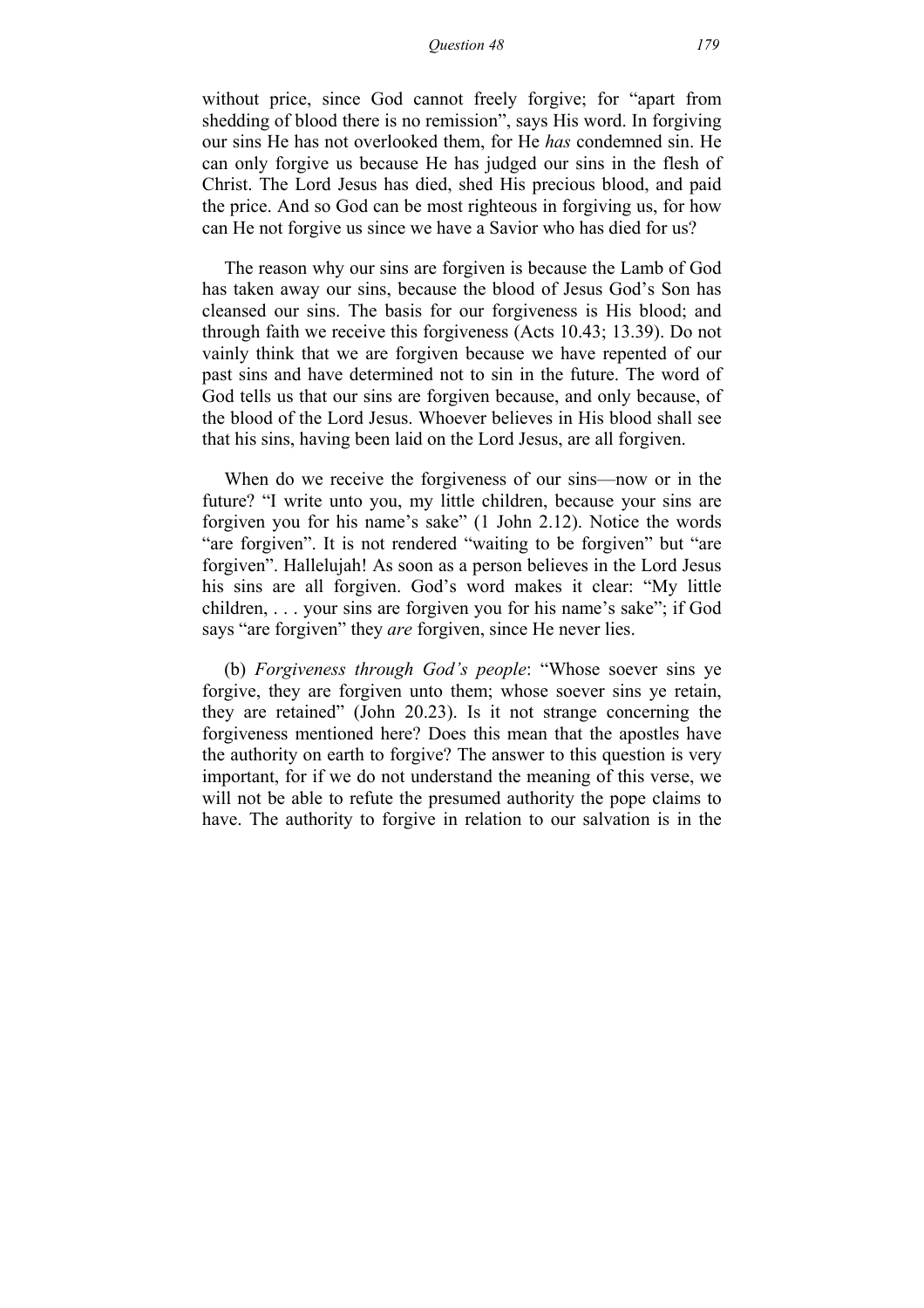hand of God. Suppose, for instance, that you go to see Peter and he refuses to forgive you. Does this mean to say that you cannot be saved? Not at all, for salvation or the forgiveness of sins is based on our accepting the precious blood of the Lord Jesus.

Then to what does the forgiveness mentioned in John 20.23 refer? It refers to the declaration made by the church after she has been instructed by the Holy Spirit and has known the forgiveness of God given to an individual. We need to notice that the verse reads "whose soever sins *ye* forgive", with the pronoun stated in the plural number, not "you" in the singular. It is corporate, not personal; the church, not individual. "Whose soever sins ye forgive" means to say that when the church declares whose sins are forgiven, the person or persons involved were already saved people to begin with. Suppose a person should come to the church and say, "I have heard the gospel and have believed. Please receive me in baptism and in the breaking of bread that I may be like the other disciples." For the brethren to receive him, they need to know that his sins are forgiven by God. If the brethren know they are forgiven and that he is already a child of God, they will declare that he is indeed a forgiven and saved person, and he is therefore received into the fellowship of the church. If the brethren are not sure within themselves and cannot testify for him, they are not able to receive him. The forgiveness of the church is based on the forgiveness of God. The church merely declares what *God* has already done. And through the church God announces what the condition of the person is before Him.

We should pay attention to the verse preceding 23, since verse 23 follows and is a sequel to verse 22. "When he had said this, he breathed on them, and saith unto them, Receive ye the Holy Spirit" (v.22). The judgment the church makes concerning a person's forgiveness depends on the power of the Holy Spirit. She decides according to the teaching of the Holy Spirit, not according to personal feeling. Even if a person is truly saved and yet the church is not quite sure and so asks him to wait, this will in no wise affect his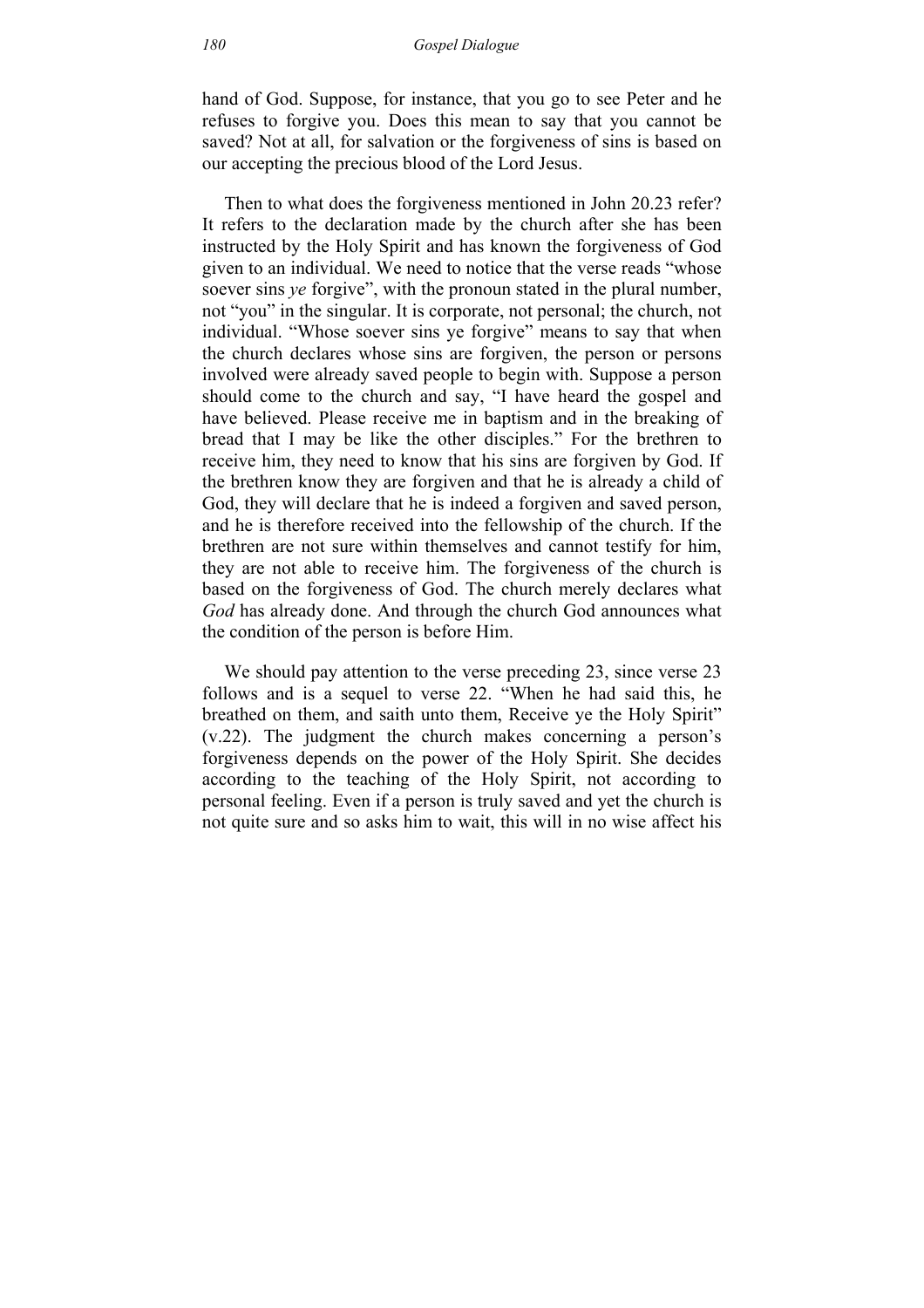forgiveness before God. Take the instance of Paul who after he was saved and came to Jerusalem sought for fellowship with the disciples; but they were afraid of him and did not believe that he had really trusted in the Lord and had become a disciple of Christ. It was not until Barnabas bore him witness that he was able to go in and out with the disciples in Jerusalem (Acts 9.26-28). Hence the church itself does not *directly* forgive or retain a person's sins, she merely declares if one's sins are forgiven before God, thus deciding whether he is able to have fellowship among the disciples.

(c) *Forgiveness for restoring fellowship*. "My little children, these things write I unto you that ye may not sin. And if any man sin, we have an Advocate with the Father, Jesus Christ the righteous: and he is the propitiation for our sins; and not for ours only, but also for the whole world" (1 John 2.1,2). "If we confess our sins, he is faithful and righteous to forgive us our sins, and to cleanse us from all unrighteousness" (1 John 1.9). Let us first be clear on the emphasis of John's Gospel and of his earliest epistle. The Gospel of John discloses the gospel among men, while the First Epistle of John reveals the gospel in God's heart: John's Gospel runs along two lines of thought—grace and truth: when it speaks on grace it speaks also on truth. The First Epistle of John also runs along two lines of thought—God is love and God is light: it speaks of love on the one hand and of light on the other. What is the relationship of grace and truth with love and light? That which is in the heart of God is love; that which is expressed among men is grace. What is in God's heart is light; what is manifested among men is truth.

The Gospel of John brings God to the people, but the First Epistle of John brings the people to God. The Gospel speaks of life, salvation, eternal life, and other similar matters and the First Epistle speaks of fellowship, drawing nigh to God, and coming into His presence. The Gospel deals with the question of salvation, whereas the First Epistle deals with the question of communion with God.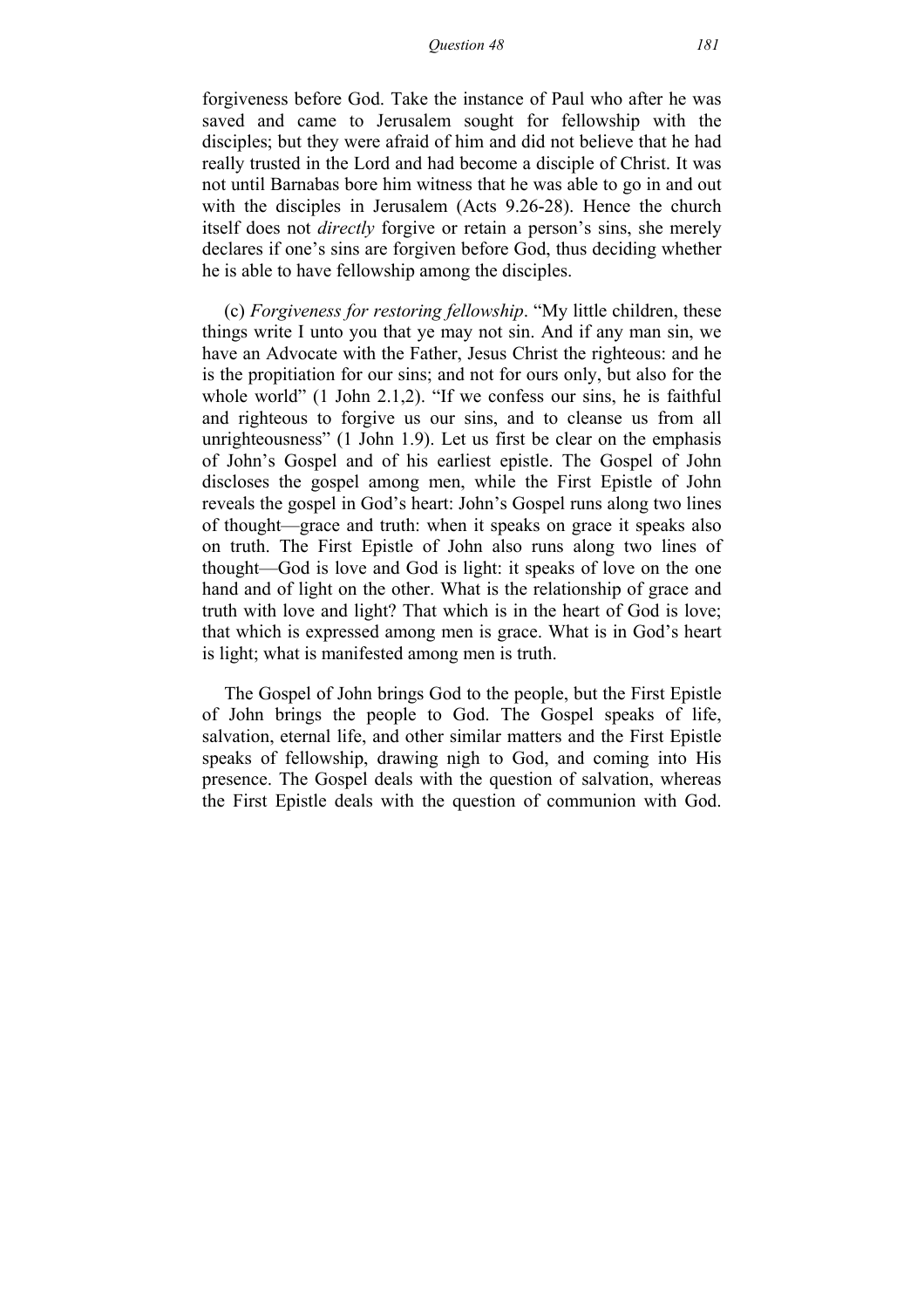The Epistle opens up with the matter of fellowship, both Chapters 1 and 2 dwelling on the forgiveness in fellowship.

Our relationship to God is two-fold. The first one is the kindred relationship we have with God: we are saved and thus become His children. This relationship can *never* be broken. Question No. 1— Will a son cease to be a son if he is bad? No, impossible. Question No. 2—Will a son cease to be a son of his father because he is unwilling to be such a son? No, he cannot. Question No. 3—Will a son cease to be a son to his father if the latter denies him? No, he will not. Question No. 4—Suppose you are son to a certain man, can other people or the devil oppose your being his son? No, they cannot. Let us say reverently that not even God himself can deny this relationship. After a person is born again and becomes a child of God, this relationship can never be overturned, since such a relationship is eternally secured.

Nevertheless, there *is* a kind of relationship which *may* be interrupted from time to time. That relationship is the one of fellowship. For example, you are your father's son. But one day you do something wrong. So you are afraid to see him lest you be scolded. And the greater your fault, the more you are afraid to see him: Even though your relationship as kindred remains unbroken, your communication with him is interrupted. So too is our relationship with God. There is still the possibility of sinning after we are saved. As we sin, our fellowship with God is immediately cut. Such fellowship is not restored until our sins are forgiven. If we sin, we must confess our sins according to 1 John 1.9, acknowledging that we have done wrong in a certain matter and asking God to forgive us. By such confession our fellowship with Him will be restored.

By what means are sins cleansed? By the blood. Nonetheless, many Christians try to cleanse their sins by means of time and not by the blood. How so? Well, a person who sins today might continually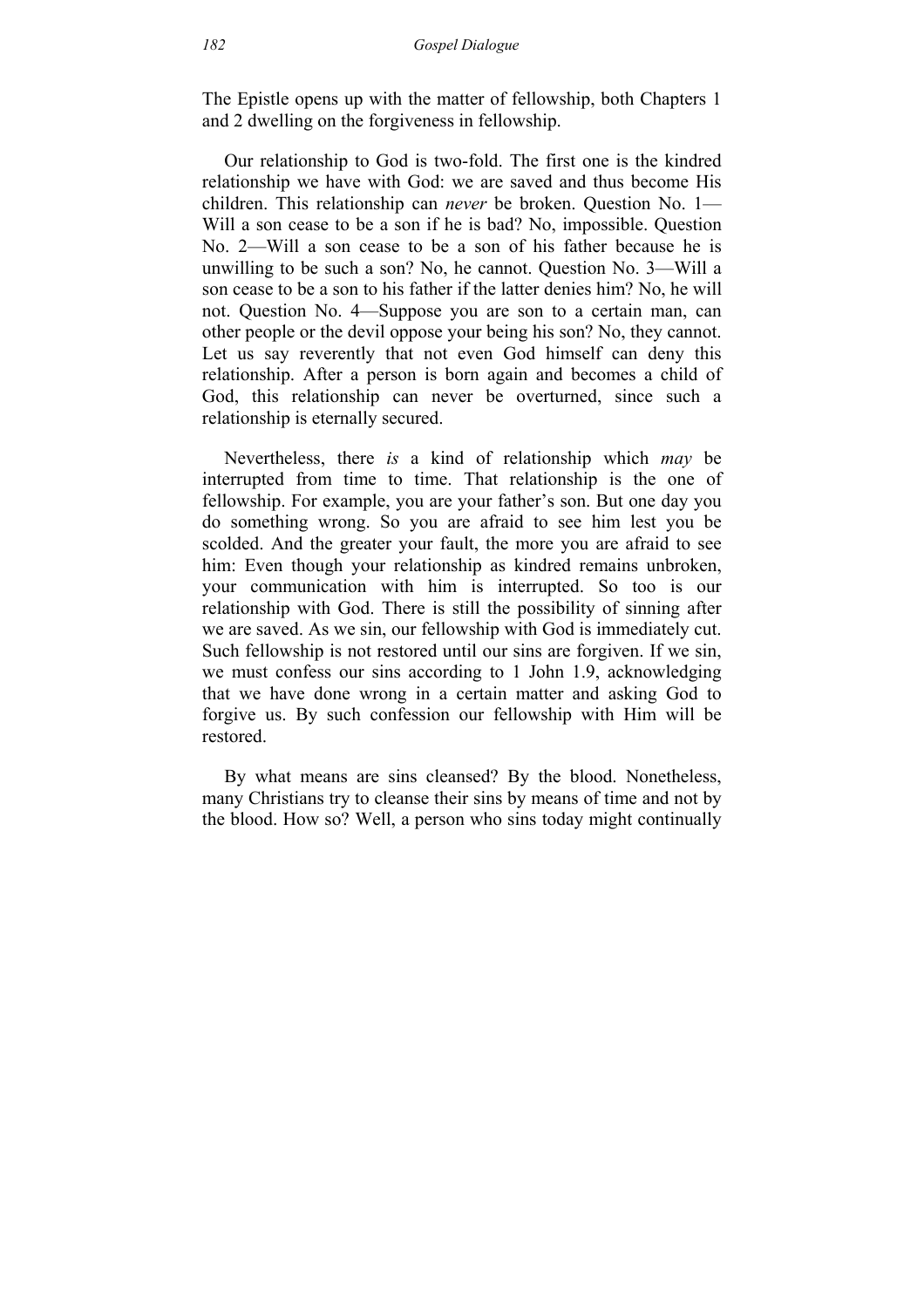moan for several days because he thinks that God cannot so quickly forgive. After five or ten days of this his heart begins to feel peaceful, so he concludes that there is no more sin. Is not this an attempt to cleanse one's sins away with five or ten days of time rather than with the blood? Let us be clear that our sins are forgiven because of the blood and not because of forgetting. Not because we have forgotten our sins are our sins forgiven; only because the blood of Jesus God's Son has cleansed us from all our sins. God can only forgive sins that are under the blood.

There was once a story that ran like this. Someone asked a child what he would do if he sinned. He replied that he must do two things: first, he must grieve for a few days; then, he would receive forgiveness. The theology of this child seems to be that of many people. It appears to them as though there must be enough grief and time to have elapsed before there can be forgiveness: Brothers and sisters, no matter how many days you spend in grieving, they will not help you obtain even one one-hundredth of your forgiveness. It is right and proper for us to feel sorrow for our sins, yet our forgiveness does not come by our grieving but only by the blood of the Lord Jesus, and thus shall our fellowship with Him be restored.

(d) *Forgiveness with discipline*. This pertains to God's way of dealing with His children. What is His dealing? It is His way, that is to say, it is the manner by which He will deal with people. Let us first read several passages in the Bible.

"With the merciful thou wilt show thyself merciful; with the perfect man thou wilt show thyself perfect; with the pure thou will show thyself pure; and with the perverse thou will show thyself froward" (2 Sam. 22.26,27). This is a description of God's way of dealing. He will deal with you in accordance with what you are. "Be not deceived; God is not mocked: for whatsoever a man soweth, that shall he also reap. For he that soweth unto his own flesh shall of the flesh reap corruption; but he that soweth unto the Spirit shall of the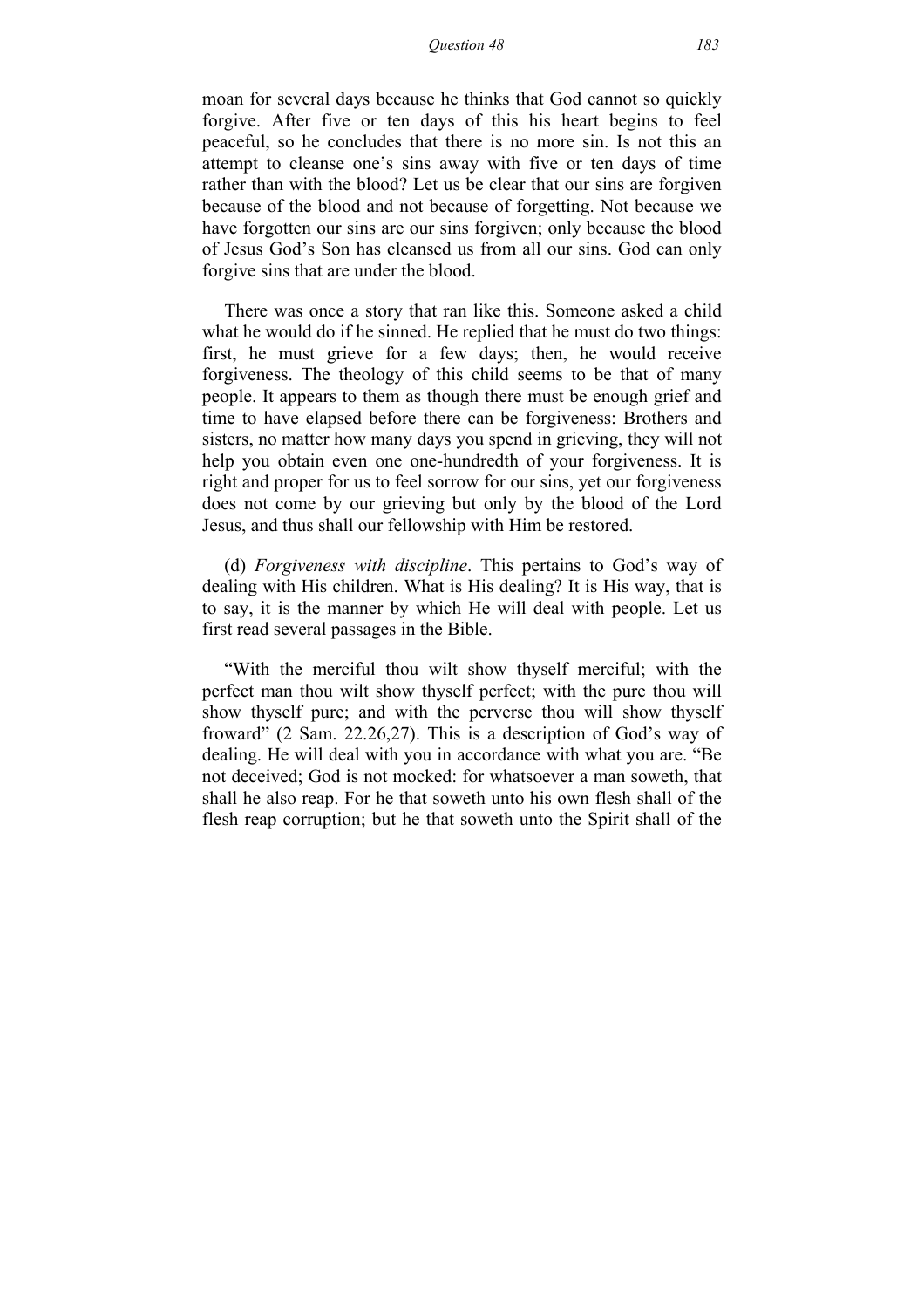Spirit reap eternal life" (Gal. 6.7,8). These verses too show us the principle by which God deals with people. He who sows to the flesh shall of the flesh reap corruption; but he who sows to the Spirit shall of the Spirit reap eternal life. In our sinning, there is not only a crime committed before God, there is likewise a suffering which is an accompaniment or an aftermath of sin. The crime may be forgiven but the suffering cannot be avoided. A child disobeys his mother by stealing candies to eat. If he repents, the crime of stealing candies may be forgiven but his teeth will soon be decayed. Frequently God's children have their sins forgiven, yet they must reap the effect of these sins. Eternal forgiveness is given as soon as one believes; forgiveness for the restoration of fellowship is granted immediately after one confesses, but God's dealing in connection with such forgiveness is something quite painful.

Take Samson as an example. He was a leader and judge over God's people. Later he fell into sin and was ill-treated by the Philistines. Though he made a last request to Jehovah, saying "O Lord Jehovah, remember me, I pray thee, and strengthen me, I pray thee, only this once, O God, that I may be at once avenged of the Philistines for my two eyes" (Judges 16.28), and though he slew more at his death than during his entire lifetime, yet his eyes were never restored. His hair might grow again, his fellowship with God might be recovered, but his office as a judge is not restored.

In 2 Samuel 11 we find recorded that David committed two of the grossest kinds of sin—adultery and murder. God sent the prophet Nathan to reprove him, and God most severely judged his sins:

*Now therefore the sword shall never depart from thy house, because thou hast despise me, and hast taken the wife of Uriah the Hittite to be thy wife. . . . I will raise up evil against thee out of thine own house, and I will take thy wives before thine eyes, and give them unto thy neighbor, and he shall lie with thy wives in the sight of this sun. For thou didst it secretly: but I will do this thing before all Israel, and before the sun. (2 Sam. 12.10-12)*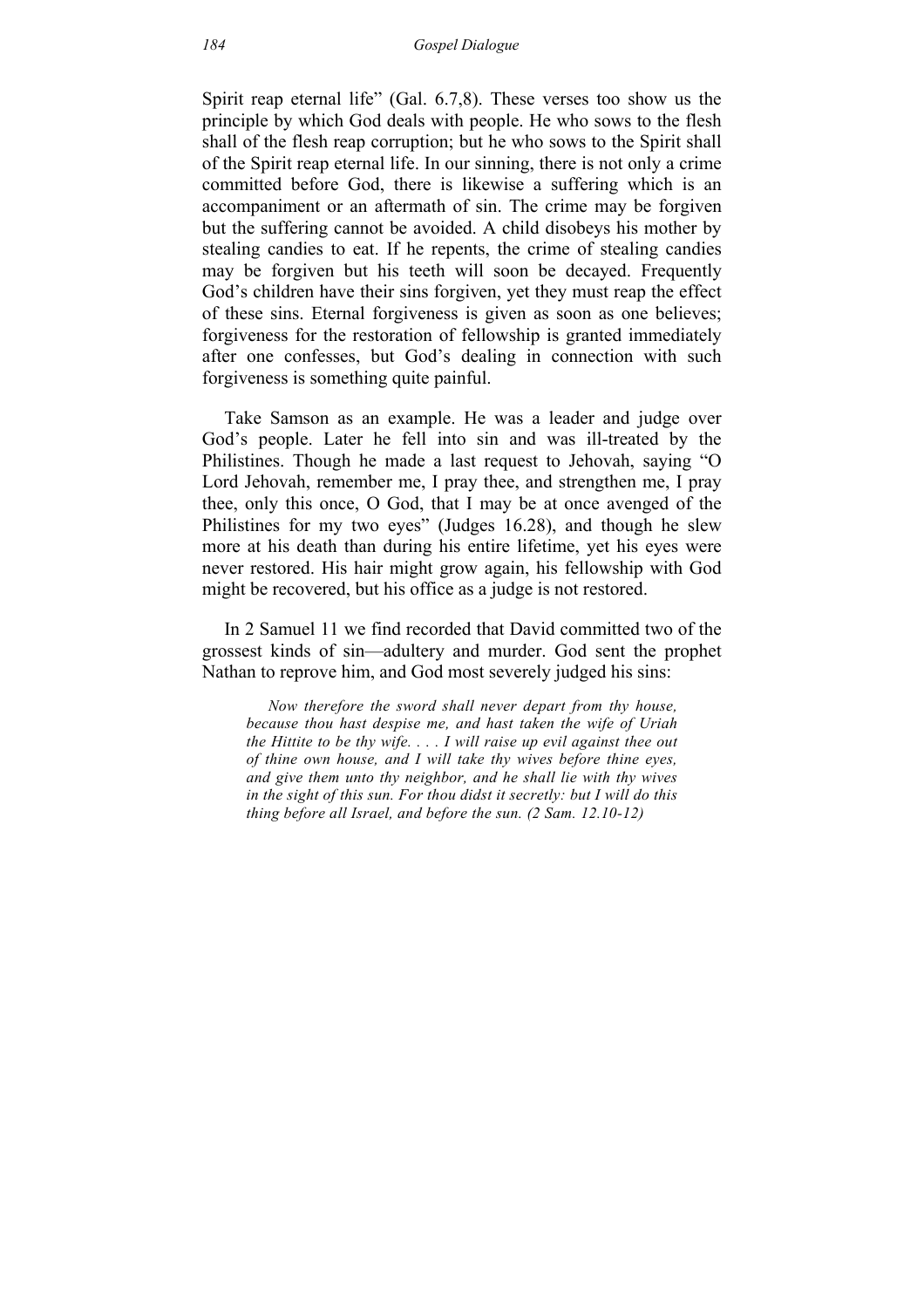# *Question 48 185*

This was what David received under God's discipline. For although David confessed his sin and was told by Nathan that "Jehovah also hath put away thy sin", he had to undergo suffering under discipline. By confessing to God, his sin was forgiven and his fellowship with Him was restored, yet discipline followed upon the heels of forgiveness. He murdered but one Uriah, but four of his sons died (the first child born to Bathsheba, and also Ammon, Absalom, and Adonijah). This is the righteous act of God. In knowing this, we dare not sin. God had to vindicate himself to the effect that He was displeased with what David did. If God did not discipline David for his sin the whole world would say that God was pleased with David's conduct. God could forgive David, but He must express His detestation of David's sin.

"Is any among you sick? let him call for the elders of the church; and let them pray over him, anointing him with oil in the name of the Lord: and the prayer of faith shall save him that is sick, and the Lord shall raise him up; and if he have committed sins, it shall be forgiven him" (James 5.14,15). The forgiveness cited here is a forgiveness which is under discipline. Were this a reference to eternal forgiveness, how could it be obtained through the prayer of faith of other people? But then too, this cannot be the forgiveness for restoring fellowship because a person's own confession alone will instantly bring it about. A forgiveness under discipline is to be implemented by asking the elders of the church to come, and, if the Lord gives them the prayer of faith, the sick shall be made well.

"He was wounded for our transgressions, he was bruised for our iniquities; the chastisement of our peace was upon him; and with his stripes we are healed" (Is. 53.5). This verse touches on four different areas: (1) pertaining to works, (2) pertaining to the condition before God, (3) pertaining to the body, and (4) pertaining to God's discipline—for the pertinent clause may also be translated "he was chastised for the sake of our peace". The Lord has already been chastised for us; there is therefore this element of chastisement in the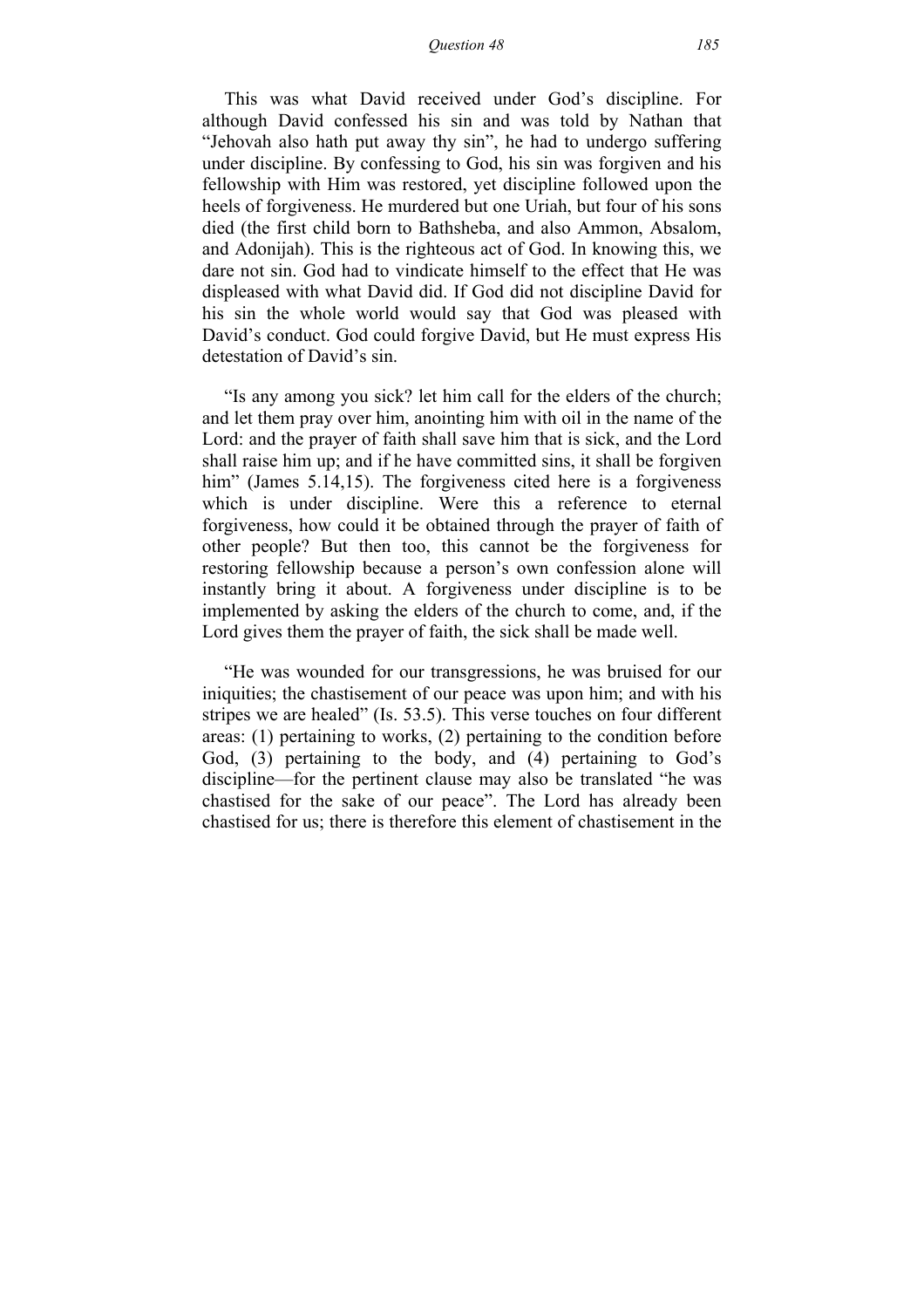work of the cross. Consequently, we may ask God to dispense with our chastisement since the Lord has already been chastised.

*Be subject therefore unto God; but resist the devil, and he will flee from you. (James 4.7) Humble yourselves therefore under the mighty hand of God, that he may exalt you in due time, casting all your anxiety upon him, because he careth for you. Be sober, be watchful: your adversary the devil, as a roaring lion, walketh about, seeking whom he may devour: whom withstand stedfast in your faith, knowing that the same sufferings are accomplished in your brethren who are in the world. And the God of all grace, who called you unto his eternal glory in Christ, after that ye have suffered a little while, shall himself perfect, establish, strengthen you. (1 Peter 5.6-10)* 

Whenever we are disciplined, let us humble ourselves under the mighty hand of God. Let us say to Him: "I will not resist what You give me; I deserve the treatment You give me." Yet we must indeed resist the devil, because if we are not careful he will give us additional sufferings which are totally unwarranted. When God chastises, the devil tries to attack; we must therefore resist the devil. Only after we have humbled ourselves under the discipline of God are we able to resist the devil. On the one hand we must obey God; on the other hand we must exercise our will daily to resist the devil, declaring that we refuse to be sick or weak.

(e) *Forgiveness in the kingdom*. Concerning the forgiveness in the kingdom we may read Matthew 18.21-35:

*Then came Peter and said to him, Lord, how oft shall my brother sin against me, and I forgive him? until seven times? Jesus saith unto him, I say not unto thee, Until seven times; but, Until seventy times seven. Therefore is the kingdom of heaven likened unto a certain king, who would make a reckoning with his servants. And when he had begun to reckon, one was brought unto him, that owed him ten thousand talents. But forasmuch as he had not wherewith to pay, his lord commanded him to be sold, and his wife, and children, and all that he had, and payment to be made. The servant therefore fell down and worshipped him,*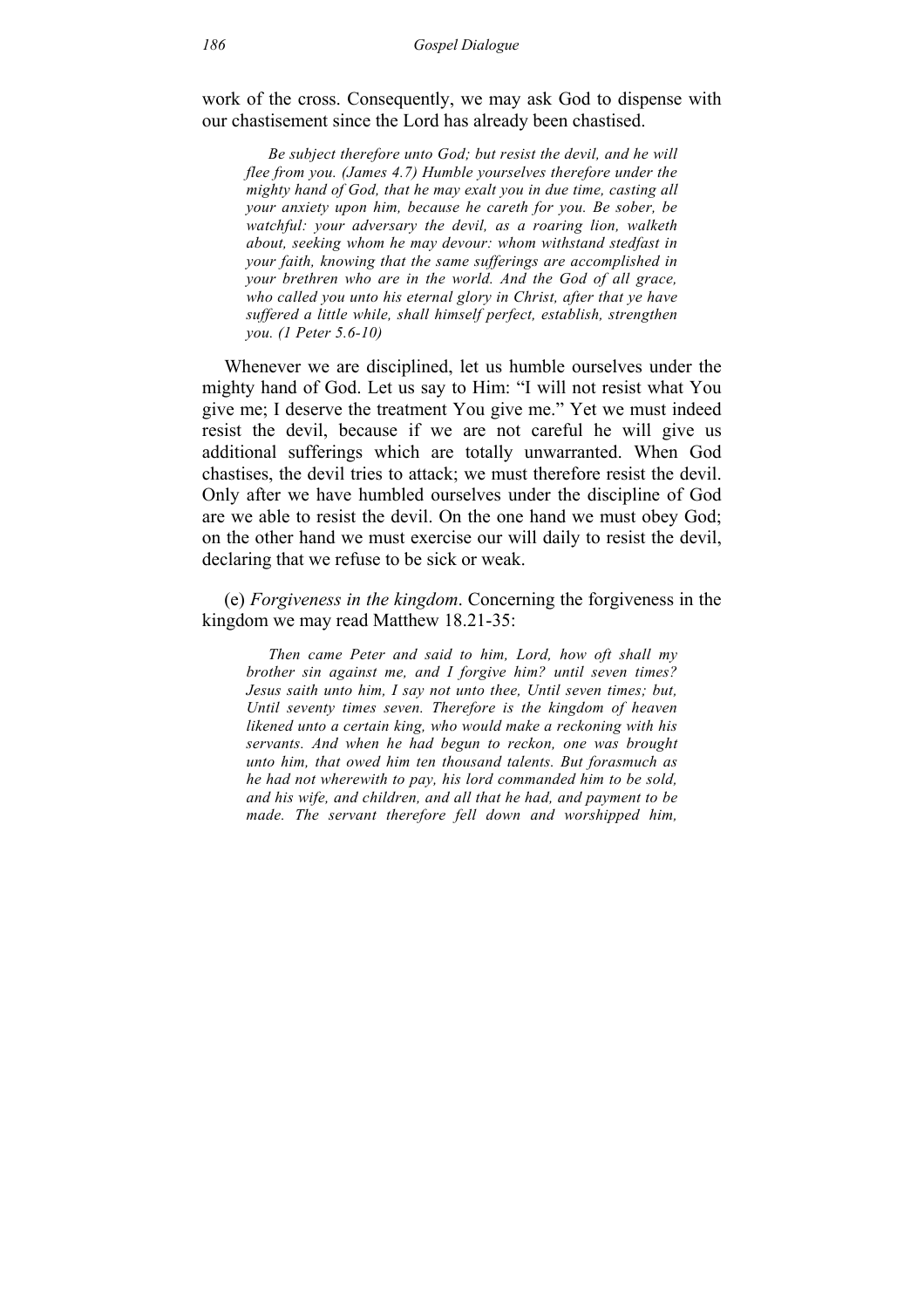*saying, Lord, have patience with me, and I will pay thee all. And the Lord of that servant, being moved with compassion, released him, and forgave him the debt. But that servant went out, and found one of his fellow-servants, who owed him a hundred shillings: and he laid hold on him, and took him by the throat, saying, Pay what thou owest. So his fellow-servant fell down and besought him, saying, Have patience with me, and I will pay thee. And he would not: but went and cast him into prison, till he should pay that which was due. So when his fellow-servants saw what was done, they were exceeding sorry, and came and told unto their lord all that was done. Then his lord called him unto him, and saith to him, Thou wicked servant, I forgave thee all that debt, because thou besoughtest me: shouldest not thou also have had mercy on thy fellow-servant, even as I had mercy on thee? And his lord was wroth, and delivered him to the tormentors, till he should pay all that was due. So shall also my heavenly Father do unto you, if ye forgive not every one his brother from your hearts.* 

In reading the Bible we will be confronted by a great difficulty if we are unable to distinguish the various kinds of forgiveness: Unless we can distinguish what kind of forgiveness we have in this particular case we will most likely speculate that our heavenly Father might rescind eternal forgiveness and allow us to become unsaved. We ought to know that the forgiveness spoken of here does not fall into any of the four preceding categories but pertains to the forgiveness in the kingdom. Such a category of forgiveness will be received in a way similar to the way found in the above parable which begins: "The kingdom of heaven [is] likened unto a certain king, who would make a reckoning with his servants" (v.23). Concerning the church God speaks of grace; concerning the kingdom, He speaks of responsibility. As regards the church, we are told what the Lord has done and how He treats us; as regards the kingdom, we are shown how we are trained before God, how we live today, and what will be the judgment in the future. Here in Matthew 18 we are shown our responsibility, for this passage is concerned with the kingdom of heaven—with reigning for a thousand years and not with the question of eternal salvation.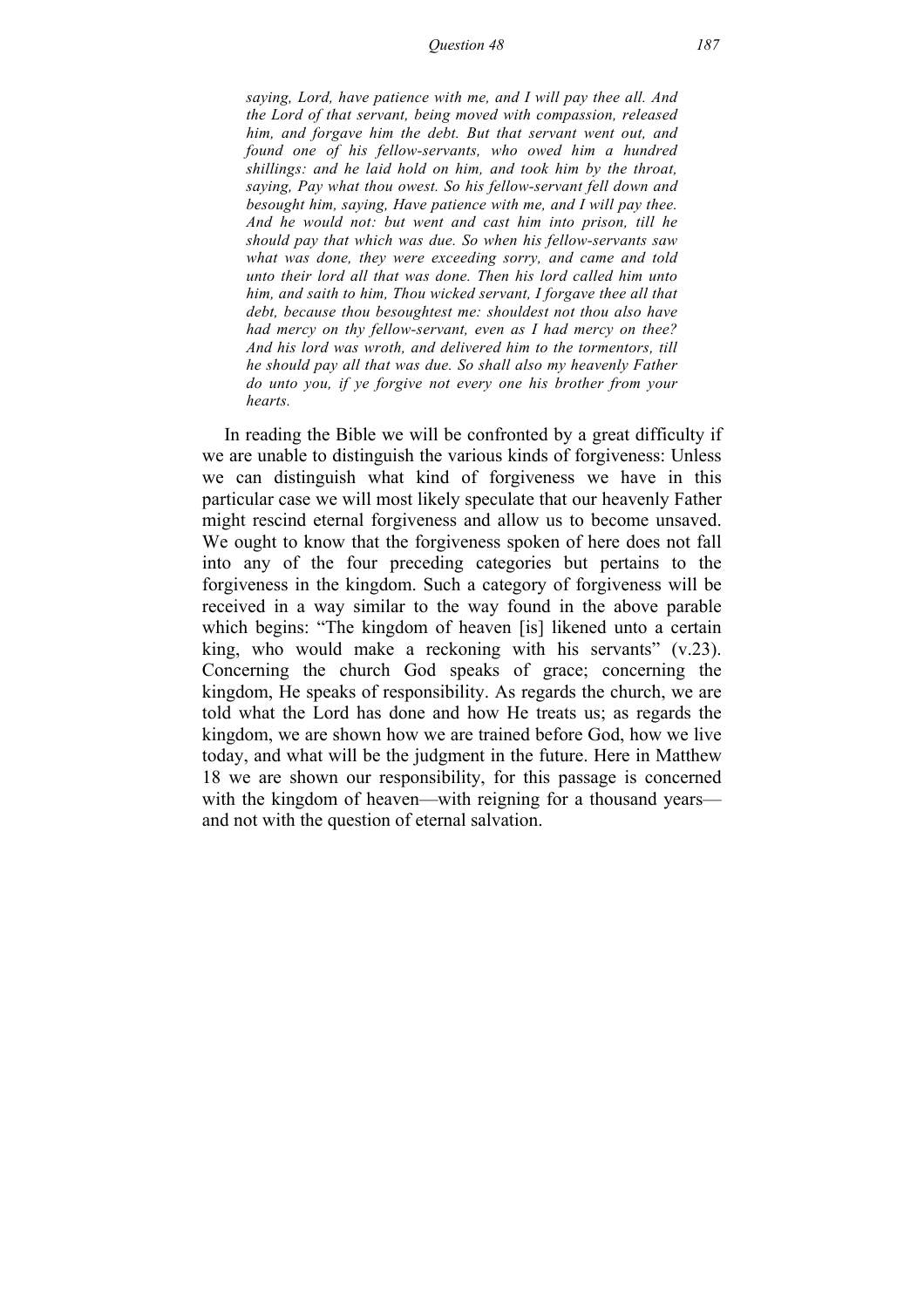There are a number of parables on the kingdom in the four gospels, and Matthew 18.21-35 is one of them. Here the kingdom of heaven is likened to a certain king who reckons with his servants. One servant owed his lord ten thousand talents and was not able to repay the debt. He begged his lord for patience that he might pay him back later. His lord was moved with compassion and forgave him the debt. But when the servant came out and met his fellow-servant who owed him a mere hundred shillings, he would not forgive him but put him into prison till he paid back all he owed. Afterward, other fellow-servants told this matter to the lord, and the lord said to him: "Shouldst not thou also have had mercy on thy fellow-servant, even as I had mercy on thee?" (v.33) Having finished relating this parable, the Lord Jesus began to explain it. Said the Lord, "So shall also my heavenly Father do unto you, if ye forgive not every one his brother from your hearts" (v.35). This is about the forgiveness in the kingdom. Such forgiveness is not the portion of all Christians, for it is given only to those Christians who forgive others.

Let us pause here and recapitulate what we have learned about forgiveness. The first kind of forgiveness is received through believing in the Lord Jesus. The second kind is obtained through the declaration of the church. The third is given upon confessing our sins to God. The fourth is granted after God reckons that the time of chastisement is fulfilled and He removes the rod. But the fifth kind of forgiveness, the one now under consideration, is bestowed after we have forgiven other people from our hearts.

We know that the daily life and work of a Christian on earth will be judged in the future. After the rapture all Christians will stand judgment before the judgment seat of Christ. This is not to be a judging of the salvation of a Christian but the judging of his fitness for the kingdom and his position in the kingdom. Thus there are two perils in our standing before the judgment seat: first, we may be barred completely from the kingdom; or, second, we may receive a *low* position in the kingdom if we *are* allowed to enter.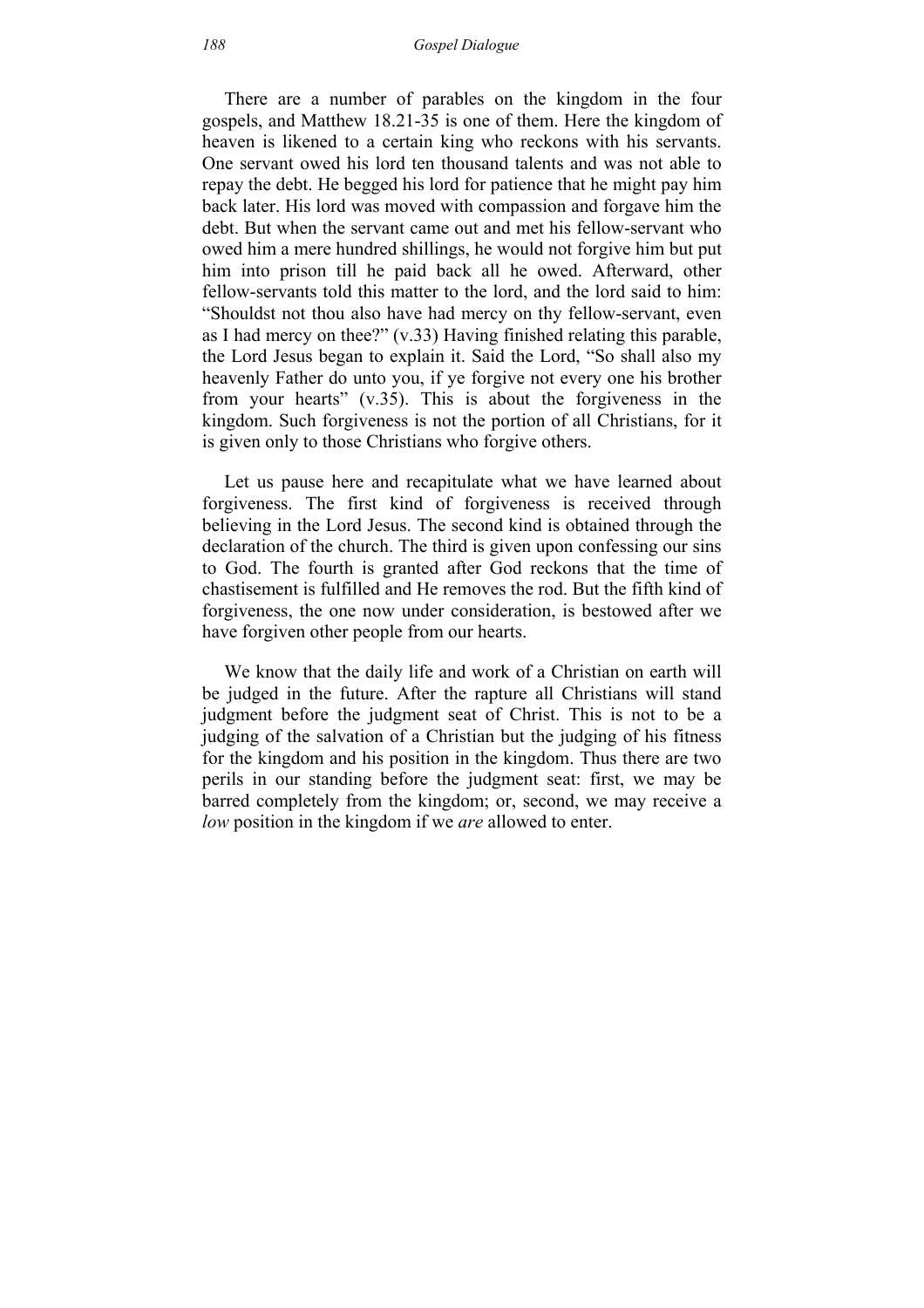# *Question 48 189*

How will God judge? The kingdom is God's reward, and reward must be determined by our works. Though we cannot be saved through good works, we still need good works to be rewarded. Our salvation is due to faith, our reward is due to good works.

There was once a saint who said: "I ask God to cleanse with the blood of the Lord my penitent tears for sins! I ask God to wash with the blood of the Lord my sorrowful repentance!" One day at the judgment seat, the Lord's eyes as a flame of fire will search our lives and works through and through from the very day we were saved and all the time thereafter. At that moment of judgment, perhaps there will be very few things which shall be reckoned by the Lord as being faultless. For what might be viewed by many of us as constituting most excellent works will instead be judged by the Lord as being unclean and worldly-wise and impure. Many so-called "good" works may be condemned as being very bad.

Since judgment is to begin at the house of God (1 Peter 4.17), how serious must be this judgment! And if so, who can pass this judgment? How must we expect God to be merciful to us at the judgment seat, for even there we need grace! This is exactly what Matthew 18 is talking about. It is true that God will judge us with absolute justice; nevertheless, there is forgiveness with Him, and His forgiveness is based on our forgiving others today. No matter how people may treat you, if you forgive five or ten persons who sin against you and you always forgive, then in that day God will treat you justly. Because you have forgiven others, it is most just for God to forgive you at the judgment seat.

"Judgment is without mercy to him that hath showed no mercy: mercy glorieth against judgment" (James 2.13). If you show mercy to others God will also show mercy to you. If you show no mercy neither will God show you mercy. By treating people generously, without being cruel or captious, you will be forgiven by God too on that day. We need to be careful daily about two things: one is to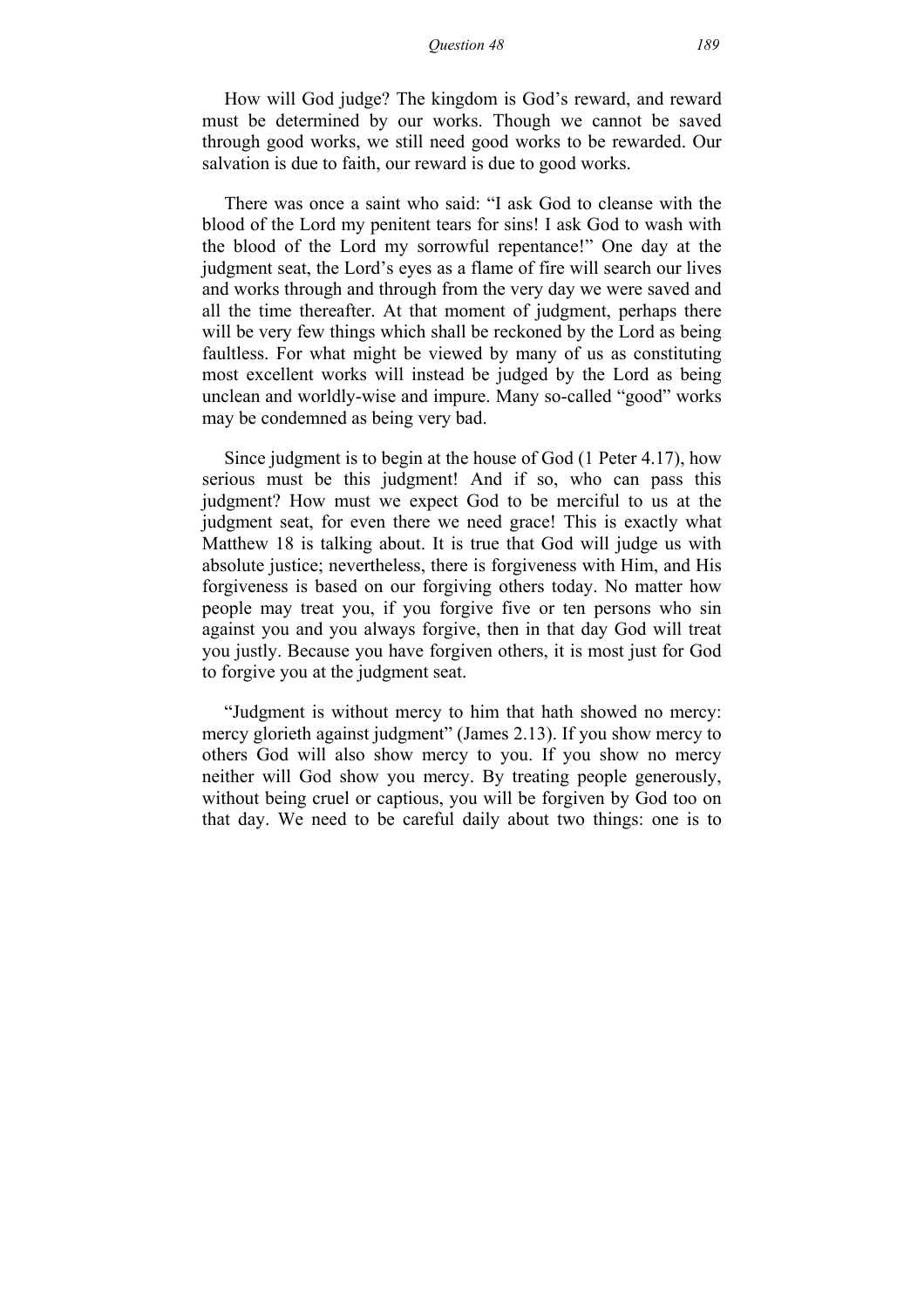examine ourselves lest we fall into the judgment of God; and the other is, that however much people may owe us, let us be merciful and forgiving so that we may receive God's forgiveness on that day.

We need to be careful daily about two things: one is to examine ourselves lest we fall into the judgment of God; and the other is, that however much people may own us, let us be merciful and forgiving so that we may receive God's forgiveness on that day.

"Judge not, that ye be not judged. For with what judgment ye judge, ye shall be judged" (Matt. 7.1,2). According to the manner in which you judge people so will God judge you. The way you judge your brothers will become the way that He will judge you. Suppose you notice something wrong in a person. Instead of lovingly persuading him, you render to him only hard criticism and harsh judgment. On that day God will judge you in the same manner. Hence the way God will judge you on the day of judgment depends on how you today treat other people. This likewise is the meaning of the first few verses in Romans 2:

*Thou art without excuse, O man, whosoever thou art that judgest: for wherein thou judgest another, thou condemnest thyself; for thou that judgest dost practise the same things. And we know that the judgment of God is according to truth against them that practise such things. And reckonest thou this, O man, who judgest them that practise such things, and doest the same, that thou shalt escape the judgment of God? (vv.1-3)* 

"Give and it shall be given unto you; good measure, pressed down, shaken together, running over, shall they give into your bosom. For with what measure ye mete it shall be measured to you again" (Luke 6.38). These words in Luke are very clear. If we give, God will repay abundantly in shaking together and running over. The measure is not only good measure and pressed down but also shaken together and running over. In the measure of grace you give to others God shall give you the same measure of grace. It is absolutely impossible for you to expect God to deal graciously with you in the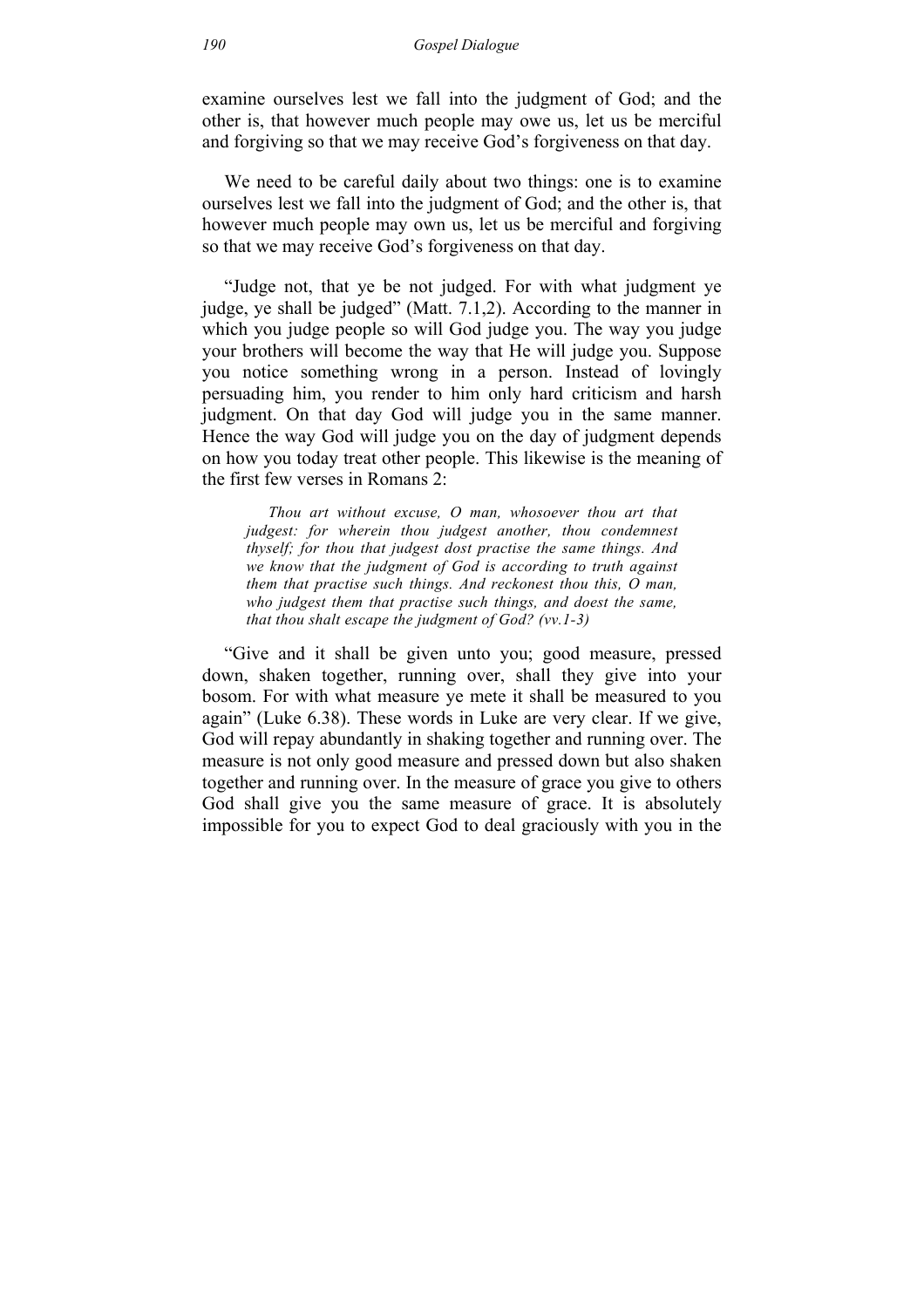future if you treat others sharply today. In view of this, let all Christians learn not to judge. Do not consider yourself as being just and right enough to judge. If we do not forgive others we shall receive severe punishment in the thousand years of the kingdom. There is no doubt that eternal life for us is certain and secure, because eternal salvation is what we get; if, though, we do not forgive our debtors in this life then in the future kingdom God will not forgive us either.

How is a nation destroyed? How is a house fallen? Is it not due to internal strife? For this reason God will not allow any striving among His own, nor will He permit any hatred to exist. How can He tolerate any enmity between two people who each are to rule five cities? He cannot allow the discordant ones to rule over cities. He can only deliver them to the tormentors until they have paid all that is due. How will the payment be made? In no other way than that they will forgive from their hearts. In that case, why should we postpone forgiving until that day, since we shall have to forgive eventually anyway?

"If ye forgive men their trespasses, your heavenly Father will also forgive you. But if ye forgive not men their trespasses, neither will your Father forgive your trespasses" (Matt. 6.14,15). Matthew Chapters 5, 6 and 7 speak of the kingdom of heaven. Whoever does not forgive other men shall not be forgiven by God. Such forgiveness will affect his place in the kingdom. Whether he forgives or not today will bear on whether he is forgiven or not in the kingdom.

Our God is now testing us to see if we are fit to be kings in His kingdom, to see if we are worthy to minister in His kingdom. Do not think that serving in the church is great; service in the kingdom is even greater. In the future kingdom God will commit higher and more glorious things to us to administer: Whoever is unable to manage small things now is unfit to manage great things then. If we do not know how to deal with matters of this life, how can we be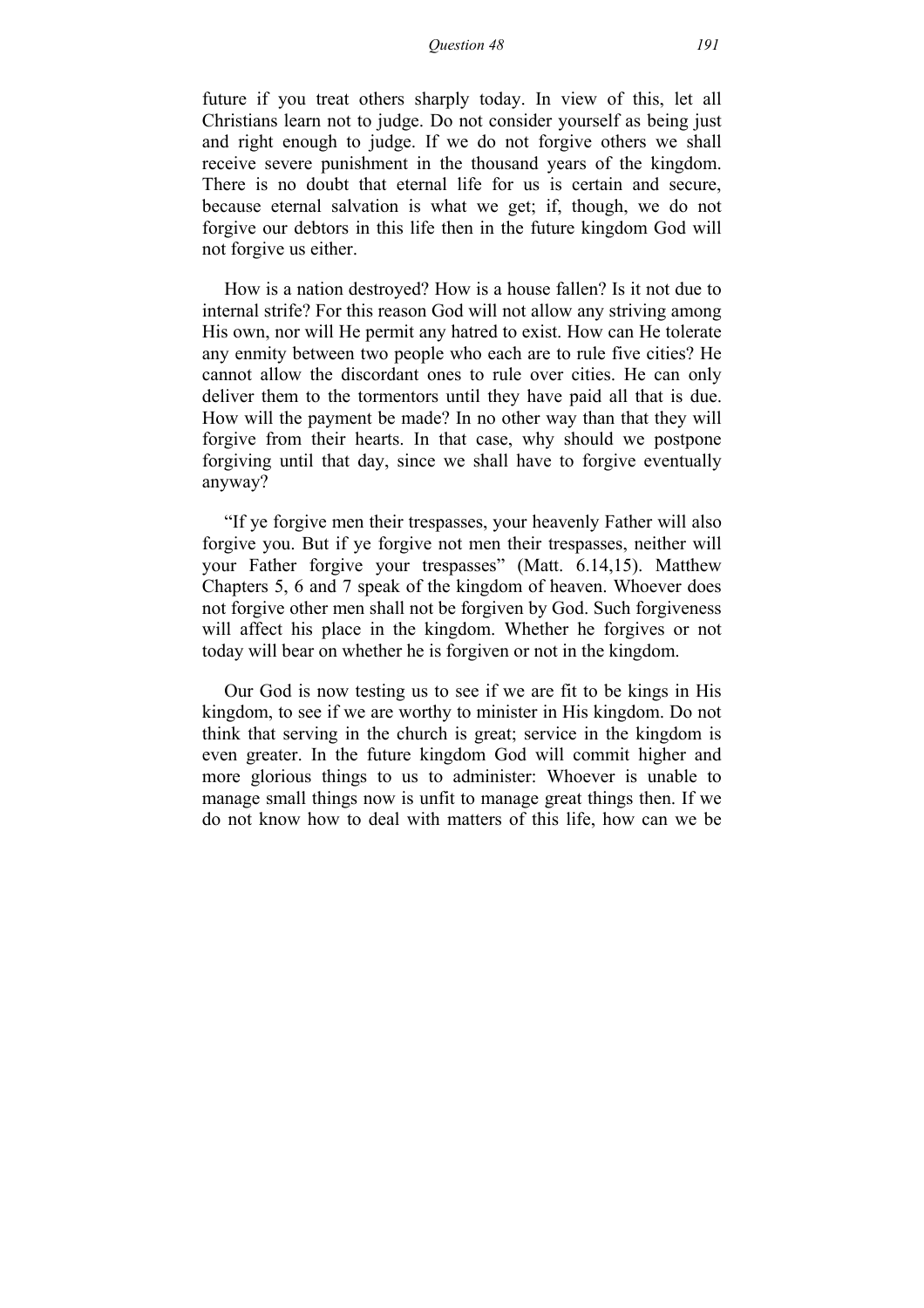trusted to judge the angels in the future (see 1 Cor. 6.1-8)? For the sake of that day let us learn to forgive others in our own day.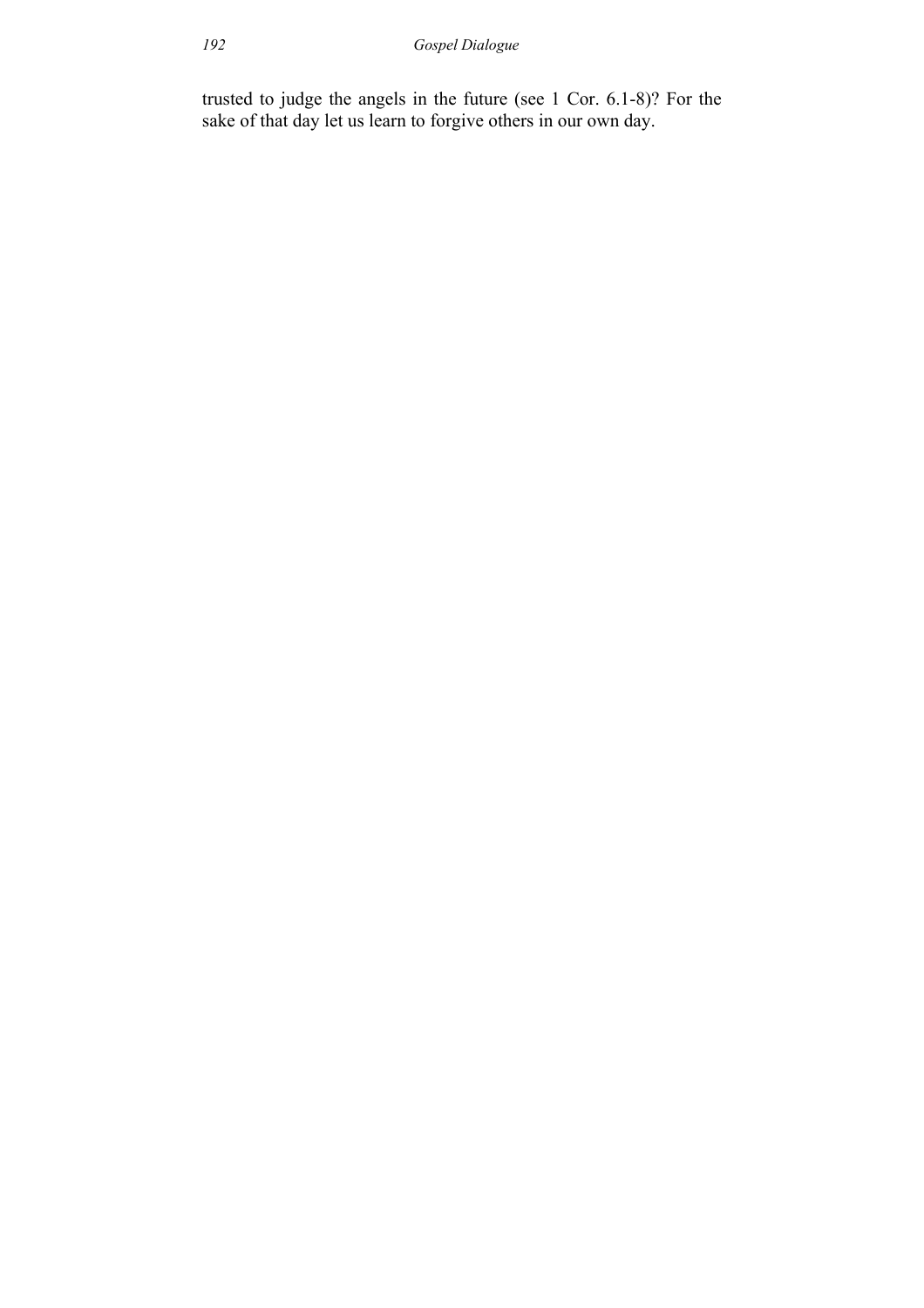# **Question 49: The Six Kinds of Salvation**

How many kinds of salvation are mentioned in the Bible? What are their explanations?

*Answer:* 

The Bible mentions at least six different kinds of salvation. (a) *Eternally saved before God*. This first kind of salvation is eternal salvation before God. This we receive the moment we believe in the Lord Jesus. It is our being delivered from the judgment of sins, the curse of the law, the threat of death, the punishment of hell, and the power of Satan. It also speaks of our being justified, sanctified, and reconciled to God as well as of our sins being forgiven and our iniquities cleansed. It means too that we are now born again, possessing the eternal life of the Lord, with our spirit quickened and the Holy Spirit indwelling us. We are so wonderfully saved purely by the grace of God, it having absolutely nothing to do with our works. "By grace have ye been saved through faith; and that not of yourselves, it is the gift of God; not of works, that no man should glory" (Eph. 2.8,9). "Who saved us, and called us with a holy calling, not according to our works, but according to his own purpose and grace" (2 Tim. 1.9a). "Not by works done in righteousness, which we did ourselves, but according to his mercy he saved us" (Titus 3.5a). "We believe that we shall be saved through the grace of the Lord Jesus" (Acts 15.11a).

This eternal salvation is accomplished for us by the Lord Jesus. He is our Savior who came to die for us, who bore our sins in His body upon the tree (1 Peter 2.24) in order to redeem us from the curse of the law (Gal. 3.13), to deliver us from the wrath to come (1 Thess. 1.10), to bring to nought the devil who has the power of death (Heb. 2.14), to liberate us from the power of darkness (Col. 1.13), and to cause us to escape judgment and pass out of death into life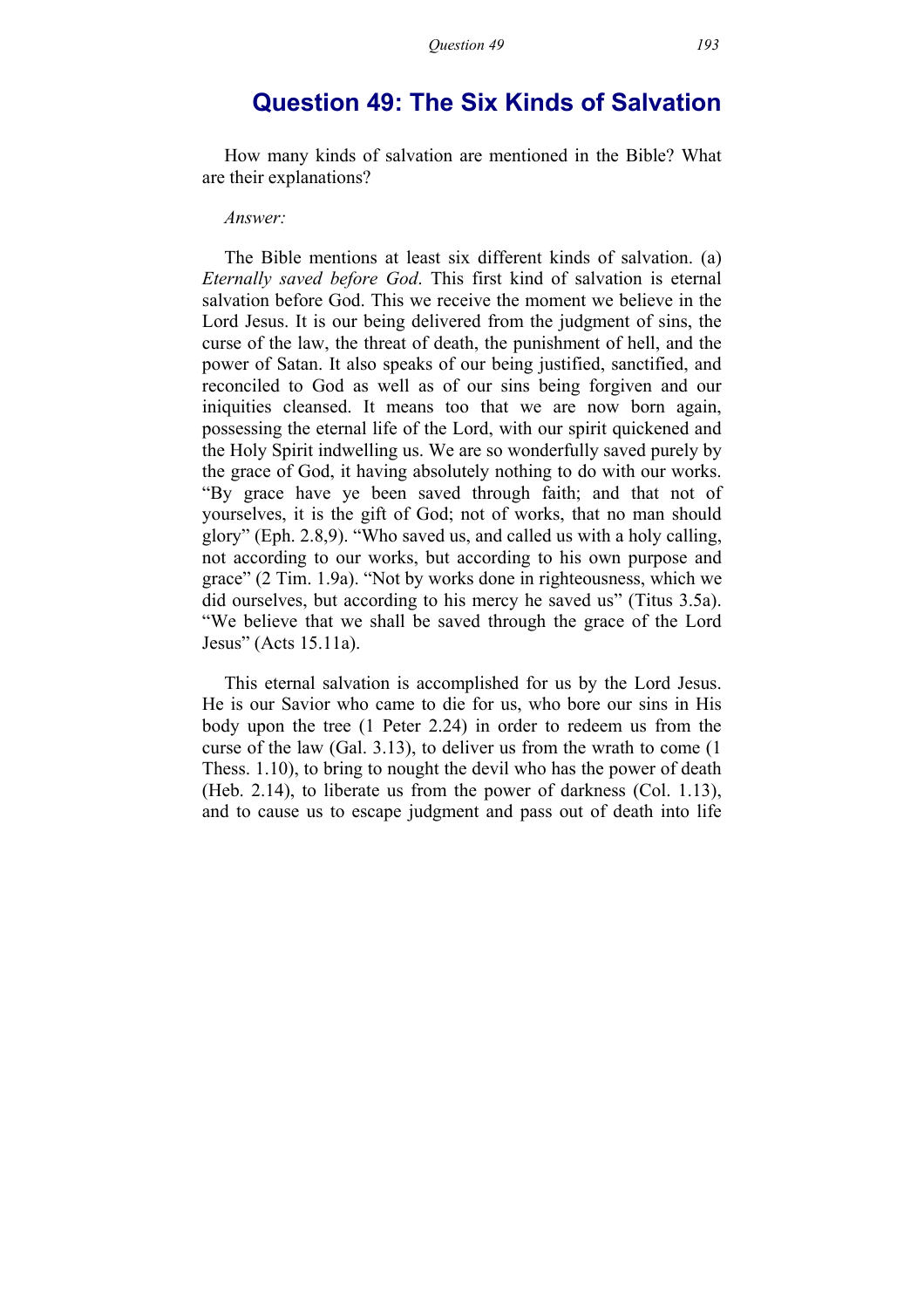(John 5.24). By the resurrection of the Lord Jesus from the dead we are born again and are given eternal life that we might be children of God (1 Peter 1.3; John 1.12). By His ascension we are brought to God the Father with whom we now have fellowship in the holiest place (Heb. 9.12; 10.19-22), far above all the powers of darkness (Eph. 1.21). All these are done wholly by the Lord; we only receive, that is, we believe in Him: "As many as received him, to them gave he the right to become children of God, even to them that believe on his name" (John 1.12). The gospel "is the power of God unto salvation to every one that believeth" (Rom. 1.16). "Believe on the Lord Jesus, and thou shalt be saved, thou and thy house" (Acts 16.31).

Such kind of salvation is eternal. Once saved, forever saved. "Having been made perfect, he became unto all them that obey him the author of eternal salvation" (Heb. 5.9). The salvation which the Lord has accomplished for us is eternal, therefore our salvation is also eternal.

As regards the security of our salvation—that is to say, we will never perish once we are saved—we can find at least twelve different areas of evidence in the Scriptures.

(1) *According to God's will*—God foreordained us to be His children and to have sonship given to us, yet not according to our conditions but according to the good pleasure of His will (Eph. 1.5). He saves us and calls us with a holy calling, yet not according to our works but according to His own purpose (2 Tim. 1.9). For our conditions may change, but God's will never changes (Heb. 6.17). In eternity He has formed a will which wills to save us that none of us should be lost (John 6.39). How then can we be saved and later be unsaved? Our salvation is forever secured in the unchangeable will of God.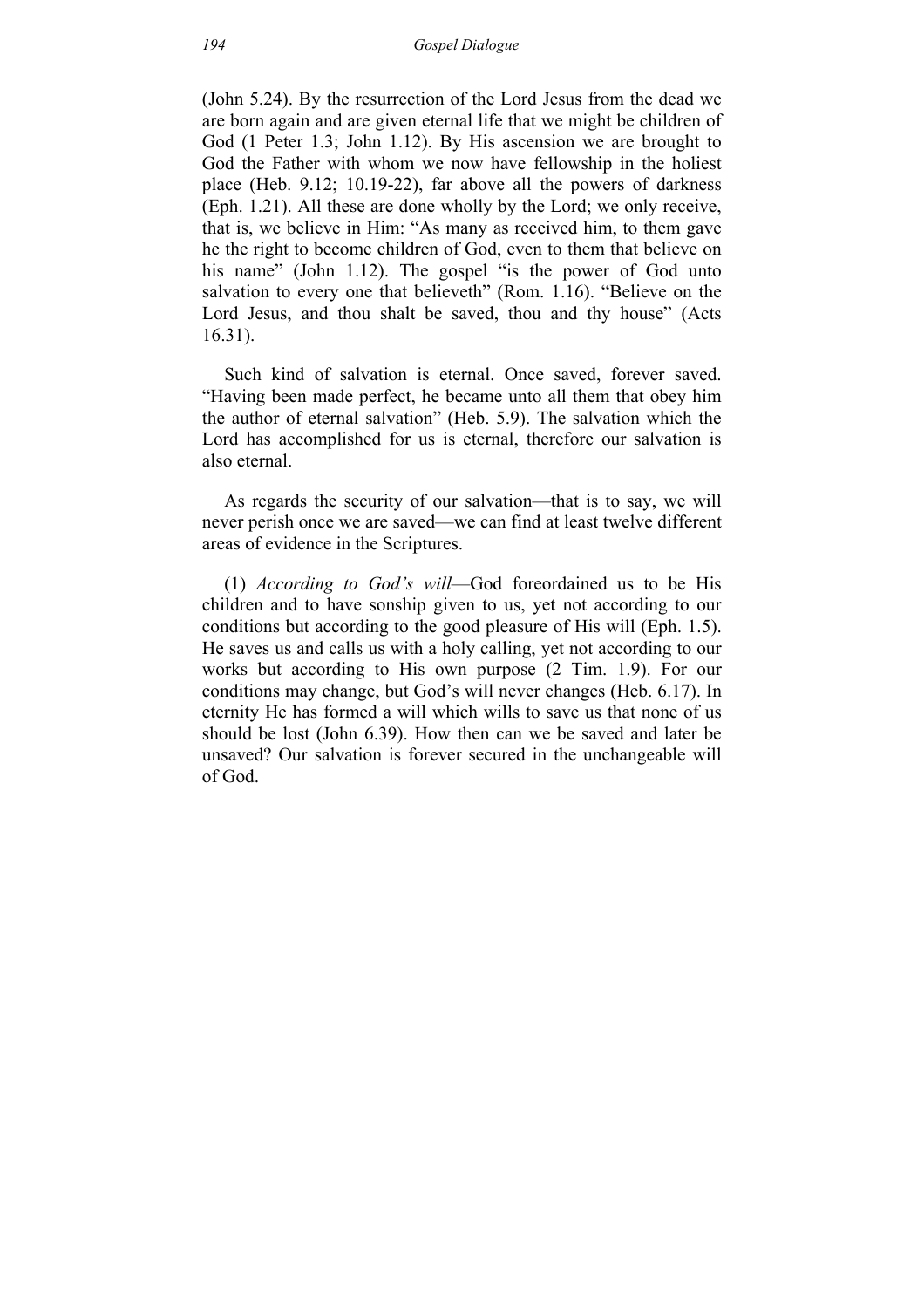# *<u>Ouestion 49</u> 195*

(2) *According to God's election*—God's choosing us is neither accidental nor temporary. He has chosen us in Christ before the foundation of the world (Eph. 1.4). His election is not according to our works but according to His will (Rom. 9.11). For we have not chosen the Lord; the Lord has chosen us (John 15.16). Just as the Lord never changes, so His election knows no repentance (Rom. 11.29). Hence our salvation is eternally secured and will never be moved.

(3) *According to God's love*—Our salvation is based on God's love for us and not our love for God (1 John 4.10). Our love changes easily, but God's love is deeper than a mother's (Is. 49.15). It is eternal (Jer. 31.1), to the end (John 13.1), and changeless. This everlasting love of God has made His salvation eternally secured to us.

(4) *According to God's grace*—We are saved, not by ourselves nor by our own works but by the grace of God (Eph. 2.8,9). We ourselves with our works often change, but the grace of God is firm and sure. For this reason our salvation is eternally secured. Furthermore, this saving grace is given to us in Christ Jesus even before the foundation of the world (2 Tim. 1.9), and we have our redemption according to the riches of God's grace (Eph. 1.7). His grace is always sufficient and more than sufficient. His grace is able to bear all our burdens, supply all our needs, and save us to the uttermost.

(5) *According to God's righteousness*—God saves us not only by His love and grace but also according to His righteousness. He cannot help but save us, because the Lord Jesus on our behalf has already suffered on the cross the righteous judgment of God and has satisfied God's righteous demands. Therefore, if God will not save us He will fall into unrighteousness. In saving us He reveals that He is righteous (Rom. 1.16,17), for righteousness is the foundation of His throne (Ps. 89.14). His righteousness is immovable. Since our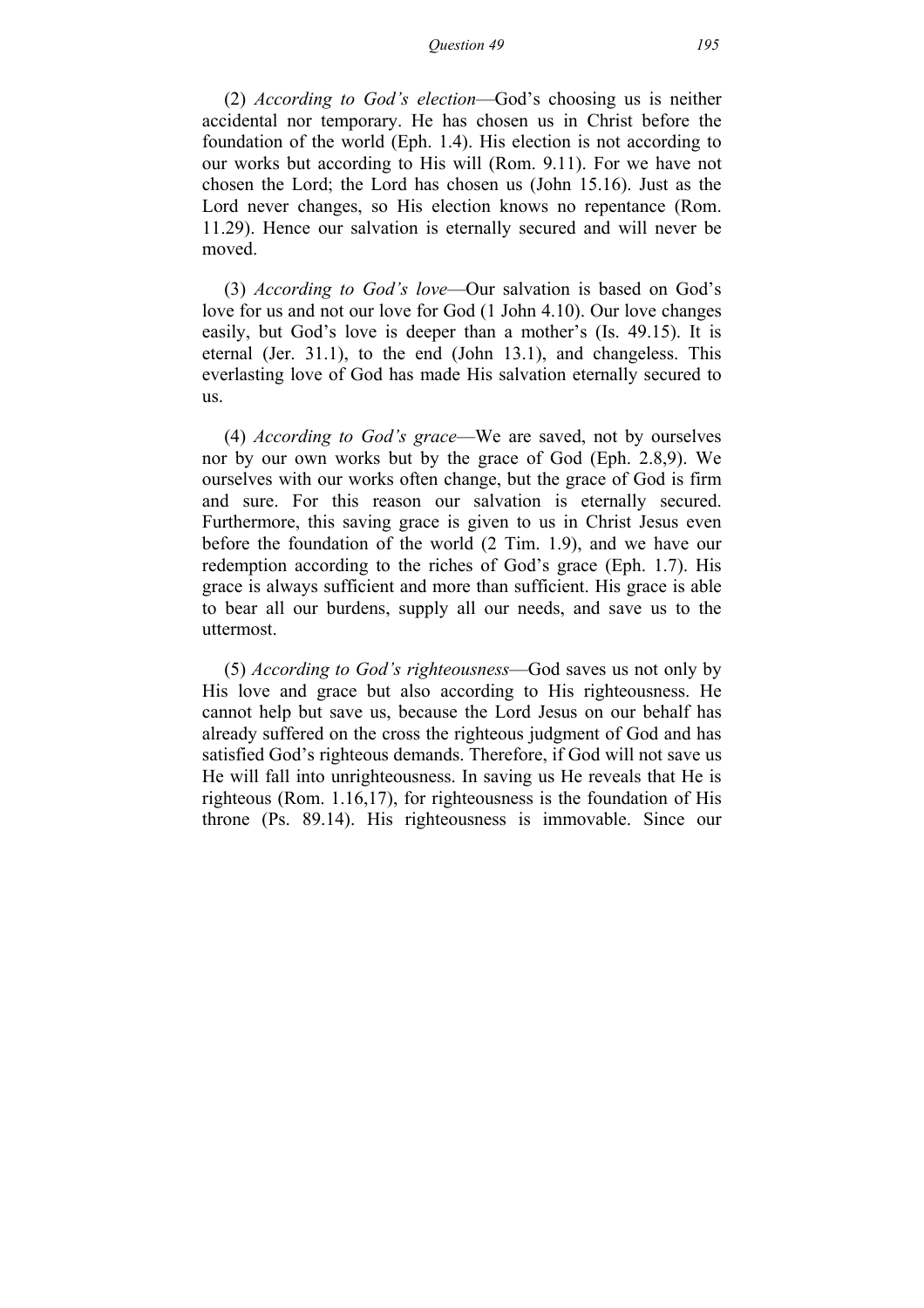justification is founded on the righteousness of God, it is eternal and immovable.

(6) *According to God's covenant*—God has made a covenant with us to save us (Matt. 26.28; Heb. 8.8-12), and a covenant can suffer no alteration (Ps. 89.34). And hence our salvation cannot be changed.

(7) *According to God's power*—"My Father who hath given them unto me, is greater than all; and no one is able to snatch them out of the Father's hand" (John 10.29). God is supreme and His power is the greatest; none can snatch us out of His mighty hand. So that according to His power our salvation is also secured.

(8) *According to God's life*—God's life is eternal. God has given this eternal life to us that we may become His children and have an everlasting life relationship with Him (John 3.16; 1 John 3.1). *Life* relationship can never be dissolved. His eternal life in us will not allow us to perish (John 10.28).

(9) *According to God himself*—There is no variation nor shadow of turning with God (James 1.17; Mal. 3.6). How can our salvation ever waver then, since it comes from such a God?

(10) *According to the redemption of Christ*—The Lord has become to us the author of eternal salvation (Heb. 5.9). We are sanctified through the offering of the body of Jesus Christ once for all (Heb. 10.14). Since what the Lord has done is eternal, our salvation must also be eternal. Because of this, "who is he that condemneth? It is Christ Jesus that died, yea rather, that was raised from the dead, who is at the right hand of God, who also maketh intercession for us" (Rom. 8.34). None can abrogate the redemption which the Lord through His death and resurrection has accomplished for us. None can condemn us for our sins. Hence our salvation is eternally secured.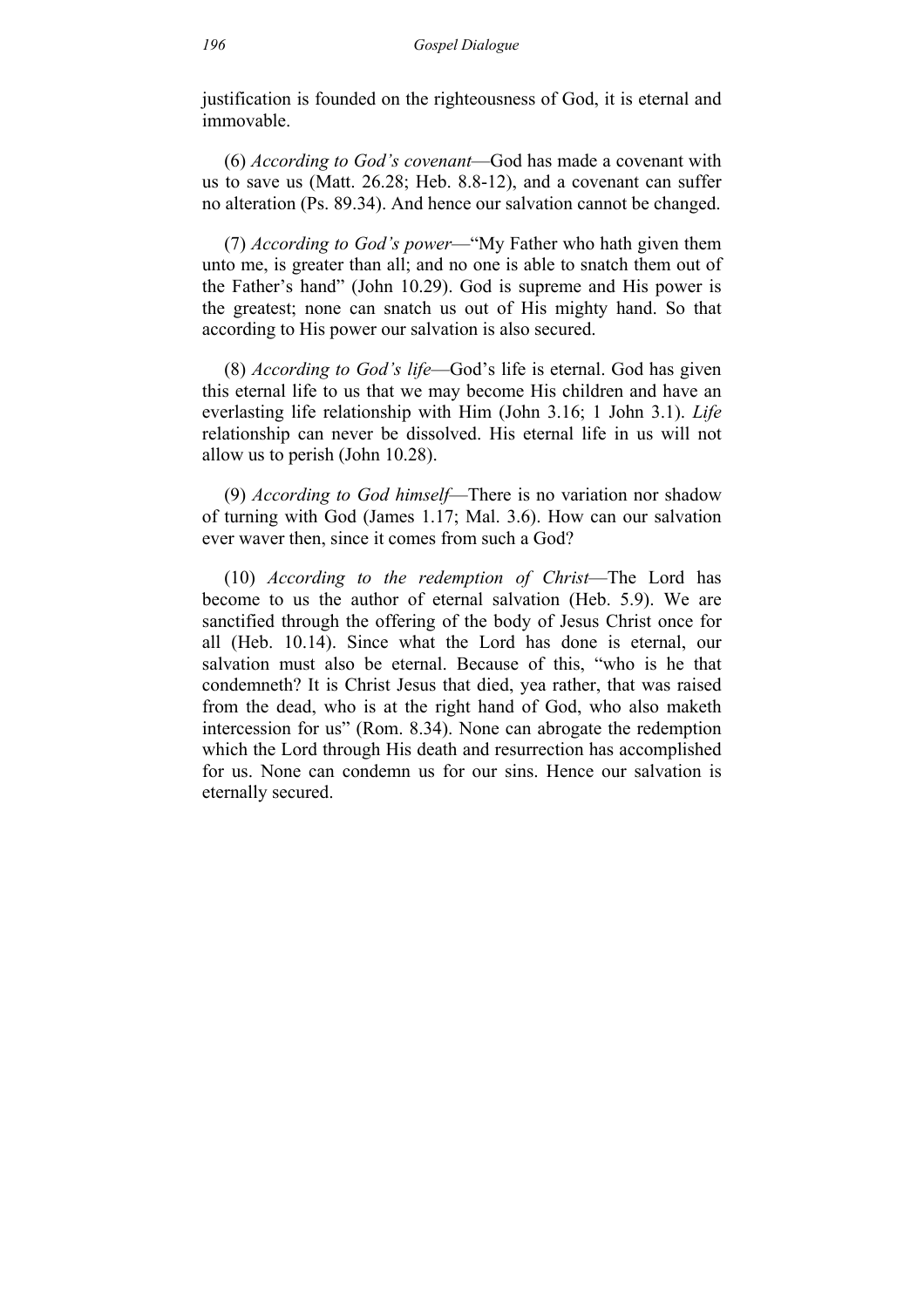# *<u>Ouestion 49</u> 197*

(11) *According to the power of Christ*—"No one shall snatch them out of my hand" (John 10.28). The Lord and God are one. He is equal with God, therefore His hand is as strong as God's hand. No one can snatch us out of His hand. His almighty hand makes our salvation eternally secured.

(12) *According to the promise of Christ*—"Him that cometh to me I will in no wise cast out" (John 6.37). The Lord has promised that He will never cast out any of us who come to Him. Such a promise of His likewise guarantees our eternal salvation.

(b) *Saved before men*. "He that believeth and is baptized shall be saved" (Mark 16.16). The word "saved" here does not refer to eternal salvation, since the latter part of the same verse reads: "but he that disbelieveth shall be condemned". Why does the latter part not say "he that disbelieveth and is not baptized shall be condemned" even as the earlier part says that "he that believeth and is baptized shall be saved"? By omitting baptism while speaking about condemnation the writer has indicated to us that the word "saved" in the first part does not have reference to the same thing as do the words "be condemned" in the second part. Not condemned is wholly a matter of faith, whereas, in this instance, to be saved requires both faith *and*  baptism. Consequently, the salvation in Mark 16.16 cannot refer to the eternal salvation of not being condemned. Then to what does it refer? It refers to our salvation before men. If a person merely believes without being baptized—and though he may have eternal life in him—the world will not know that he is a saved man. He must rise up and be baptized, thus declaring to the world that his sins are forgiven and he is now separated from it. Hence the salvation in baptism points to the salvation before men.

(c) *Saved daily*. "Work out your own salvation with fear and trembling" (Phil. 2.12). We are saved not by what we ourselves have accomplished but by the grace of God freely given to us. But it is said here that we must work out our own salvation. We are already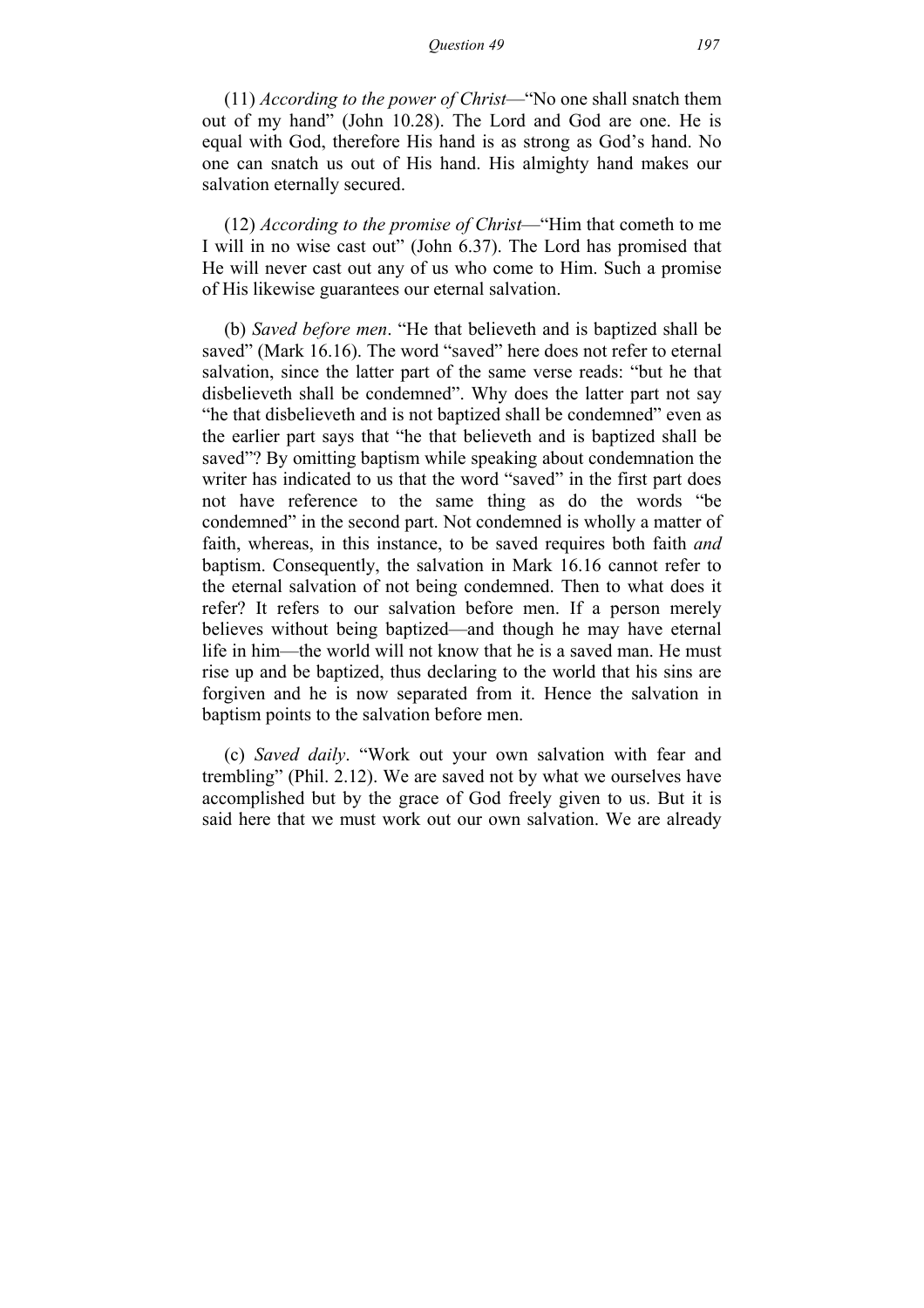saved; therefore, in our lives we must live out the salvation we have already received. As soon as we believe in the Lord we receive God's life, and God dwells in us by the Holy Spirit. For it is God who works in us both to will and to do of His good pleasure (Phil. 2.13). In this way we will live out the life of God and daily live in obedience to His working in us. Such kind of life will not be arrived at instantaneously but will require living daily with fear and trembling.

"He is able to save to the uttermost them that draw near unto God through him, seeing he ever liveth to make intercession for them" (Heb. 7.25). We are told how the Lord will save us daily in our lives. He is today interceding for us before God that we might be preserved and delivered until the day of His coming.

There is yet one more thing we need to take note of concerning this daily salvation. The Lord wants us to pray daily, asking God to deliver us from the evil one (Matt. 6.13). As Satan tries daily and frequently to tempt, entice, attack, and harm us, we must daily and frequently look to the Lord for deliverance.

(d) *Saved out of afflictions.* This kind of salvation pertains to the deliverance which God gives us in afflictions. "Who delivered us out of so great a death, and will deliver: on whom we have set out hope that he will also still deliver us" (2 Cor. 1.10). The salvation here spoken of does not point to the eternal salvation before God; it follows the trend of thought in verses 8 and 9. Paul is talking about how he and his fellow-workers were afflicted in Asia, weighed down exceedingly beyond their power, insomuch that they despaired even of life itself. They had the sentence of death within themselves, yet God delivered them out of so great an affliction and death. He had delivered them in the past, He is now delivering them, and He will yet deliver them in the future. God will deliver them out of all afflictions.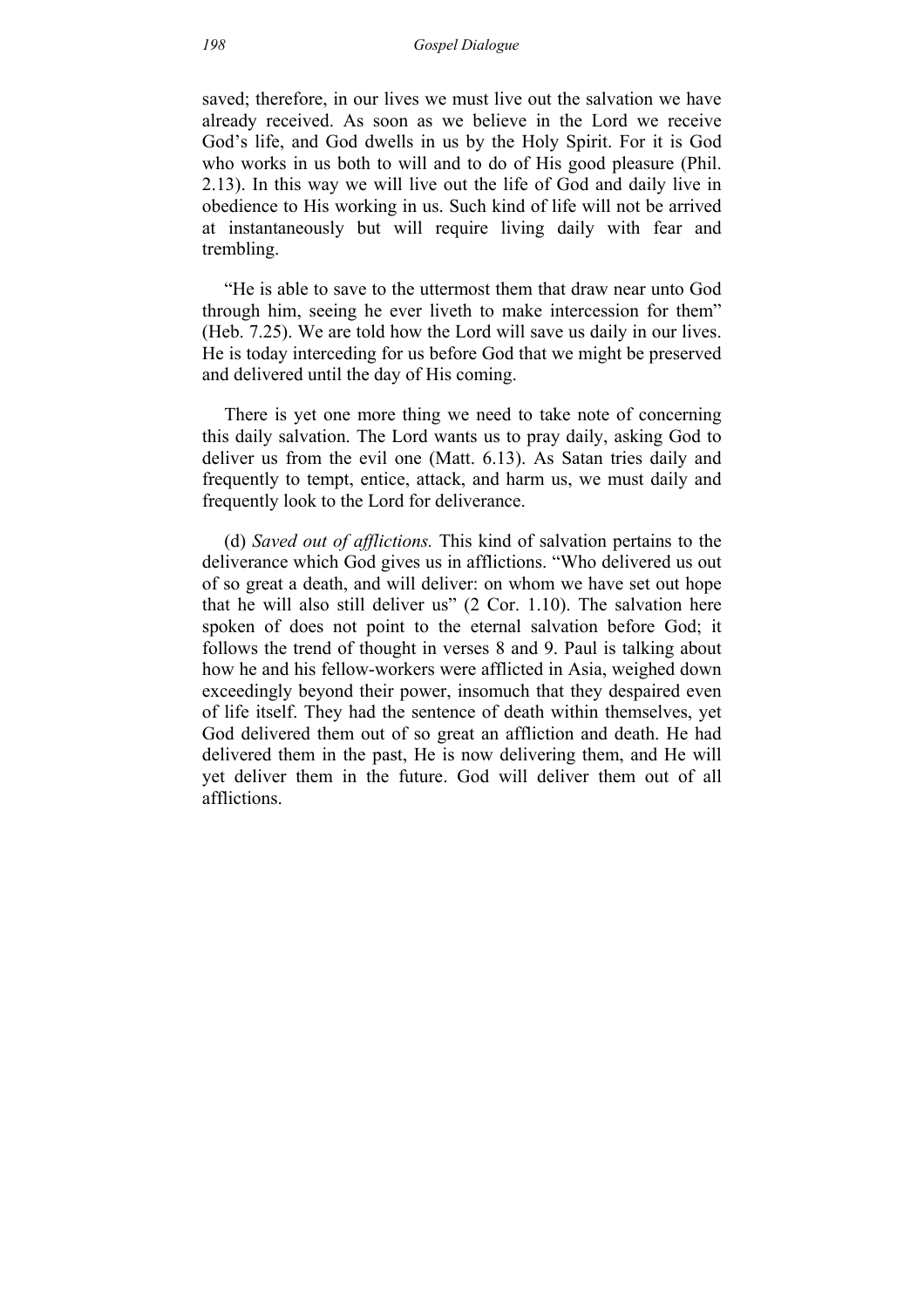"The angel of Jehovah encampeth round about them that fear him, and delivereth them" (Ps. 34.7). God will order His angels to encamp around those who fear Him and will deliver them out of their afflictions.

"I know that this shall turn out to my salvation, through your supplication and the supply of the Spirit of Jesus" (Phil. 1.19). "I was delivered out of the mouth of the lion. The Lord will deliver me from every evil work" (2 Tim. 4.17b,18a). All these passages refer to our being saved out of afflictions and evils.

(e) *Saved in body*. At the second coming of the Lord our body shall be redeemed, transformed, and conformed to His glorious body (Phil. 3.21). This too is called salvation in the Bible, and here it is that of the body. We "ourselves also, who have the first-fruits of the Spirit, even we ourselves groan within ourselves, waiting for our adoption, to wit, the redemption of our body" (Rom. 8.23). This is immediately followed by "For in hope were we saved" (v.24). The word "saved" in verse 24 refers to "the redemption of our body" in verse 23. Since the redemption of the body is to be brought to pass at the second coming of the Lord, we must therefore hope for it. At the time we first believed in the Lord we received eternal salvation and our spirit was quickened; even so, our body is still groaning and travailing in pain in the old creation because it is still subject to the bondage of corruption and the pains of sickness and age. When the Lord returns He will redeem this body of ours—which as a part of the old creation is subject to bondage—and transform it and lead it into the glorious liberty of the new creation.

"Now is salvation nearer to us than when we first believed" (Rom. 13.11). This too points to the salvation of the body. Our spirit is saved when we first believe; but our body is to be saved in the future. Once we have believed, the time of the salvation of our body draws nearer and nearer to us.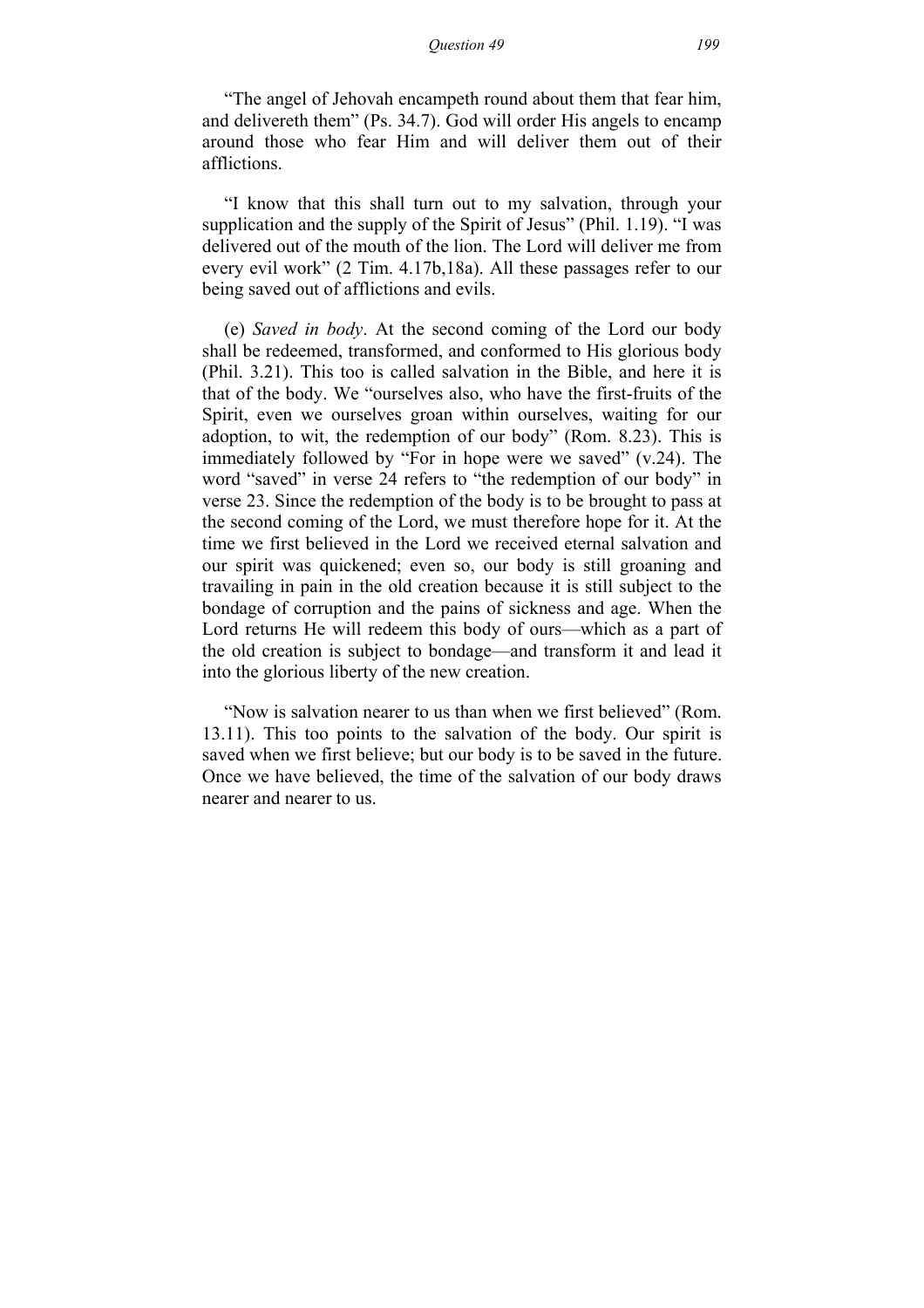(f) *Saved in soul*. We as human beings are made of three parts: spirit, soul, and body (1 Thess. 5.23). Our salvation therefore reaches into each of these three areas. The salvation of our spirit is received through the regeneration of the Holy Spirit at the time we believe in the Lord. God forgives all our sins and the Holy Spirit comes into us and quickens our dead spirit. The salvation of our body will happen at the coming of the Lord when He "shall fashion anew the body of our humiliation, that it may be conformed to the body of his glory, according to the working whereby he is able even to subject all things to himself" (Phil. 3.21). But besides these two parts of our being our soul also needs to be saved; and its salvation is related especially to our entering the millennial kingdom and reigning with the Lord, who will reward us and cause our soul to enjoy with Him the joy of the kingdom.

"Whosoever would save his life [soul] shall lose it: and whosoever shall lose his life [soul] for my sake shall find it" (Matt. 16.25). "Save" here does not point to eternal salvation, since the salvation spoken of here is not something freely given according to faith. The salvation before us here requires a cost the—soul shall be saved by losing and sacrificing itself. A saved person who is willing to deny himself, to take up the cross and follow the Lord, and to be willing to sacrifice his own soul shall enter the millennial kingdom and rejoice with the Lord (Matt. 25.21,23). The soul is the site of man's feeling, whether joy or pain. If a person endures pain and sacrifices temporary pleasure for the Lord's sake, he shall enjoy the joy of the Lord at His coming. Man's soul is his own self. He who is willing to lose his own self today for the sake of the Lord shall be given what is really his own in the future (Luke 16.11,12).

"Whosoever would save his life [soul] shall lose it; and whosoever shall lose his life [soul] for my sake and the gospel's shall save it" (Mark 8.35). The Lord's cause and that of the gospel's are often connected in God's word and are therefore inseparable. If today we sacrifice the soul and its pleasure for either the Lord's sake or the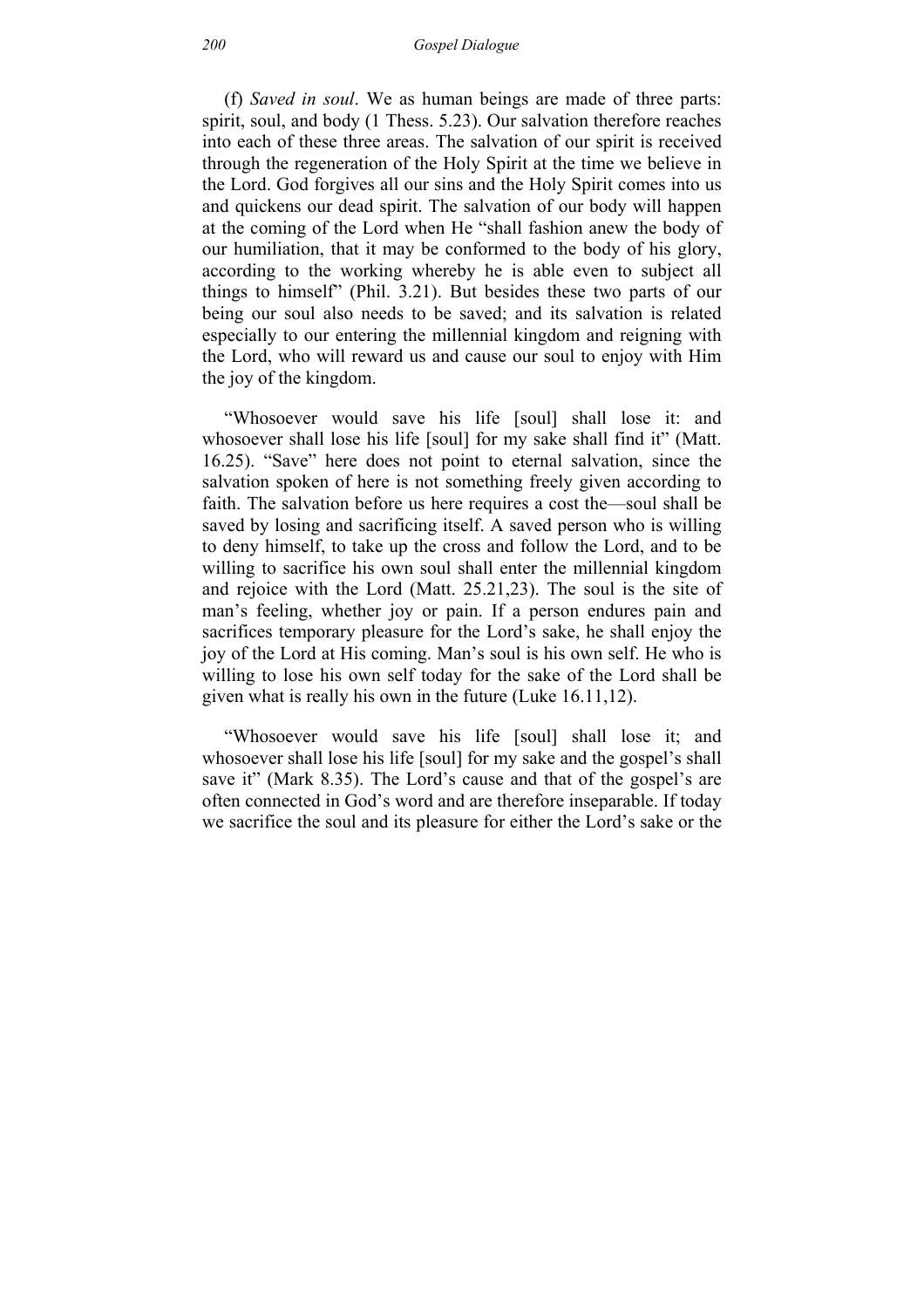# *Question 49 201*

gospel's sake, our soul will gain special joy in the future kingdom, because we shall reign with the Lord and enjoy His joy in glory.

"Whosoever shall seek to gain his life [soul] shall lose it; but whosoever shall lose his life [soul] shall preserve it" (Luke 17.33). Believers who seek to gain their souls with its pleasures in this life shall lose all pleasures during the kingdom. But all who lose their souls and its pleasures in this world for the sake of the Lord shall have their souls saved and shall enjoy greatly in the kingdom.

"He that endureth to the end, the same shall be saved" (Matt. 10.22). "In your patience ye shall win your souls" (Luke 21.19). Believers who will endure persecution to the end shall be rewarded by the Lord in the day to come. Their souls shall not suffer but shall have joy.

"We are not of them that shrink back unto perdition; but of them that have faith unto the saving of the soul" (Heb. 10.39). The "faith" here mentioned is the faith we exercise after we have believed in the Lord Jesus. It is not the faith for entry, but the faith for walking; not the faith for life, but the faith for living. If after we are saved we should walk in the way of the Lord by faith and live a victorious life, our souls shall be saved in the future and we shall have a part in the glory and joy of the kingdom.

"Receiving the end of your faith, even the salvation of your souls" (1 Peter 1.9). The "faith" here is again the faith we exercise after we are saved; it is the faith by which to live. Such faith will preserve us through difficulties and trials, and will prepare our souls to receive the salvation which shall appear at the second coming of the Lord even the deliverance from all sorrows and the enjoyment of the glorious joy of the kingdom.

"Putting away all filthiness and overflowing of wickedness, receive with meekness the implanted word, which is able to save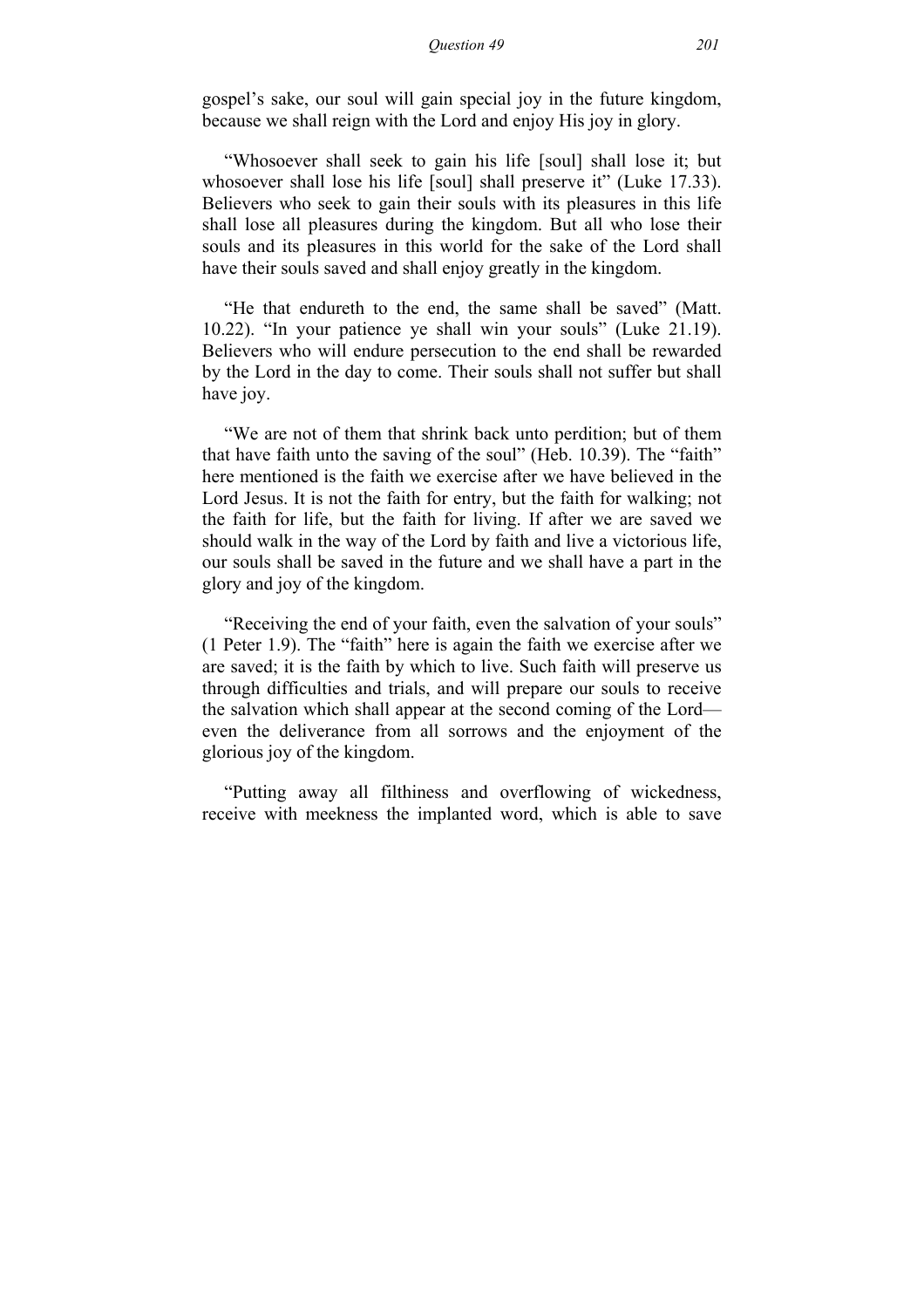your souls" (James 1.21). The salvation of the soul is different from the salvation of the spirit. In the latter case nothing is required of us except to believe and to receive it. In the former case, however, we are asked to put off all filthiness and overflowing of wickedness and to receive with meekness the implanted word.

"The Lord . . . will save me unto his heavenly kingdom" (2 Tim. 4.18). "If ye do these things, ye shall never stumble: for thus shall be richly supplied unto you the entrance into the eternal kingdom of our Lord and Saviour Jesus Christ" (2 Peter 1.10,11). The salvation of the soul means a being delivered into the kingdom of heaven which is the eternal kingdom of our Lord and Savior Jesus Christ.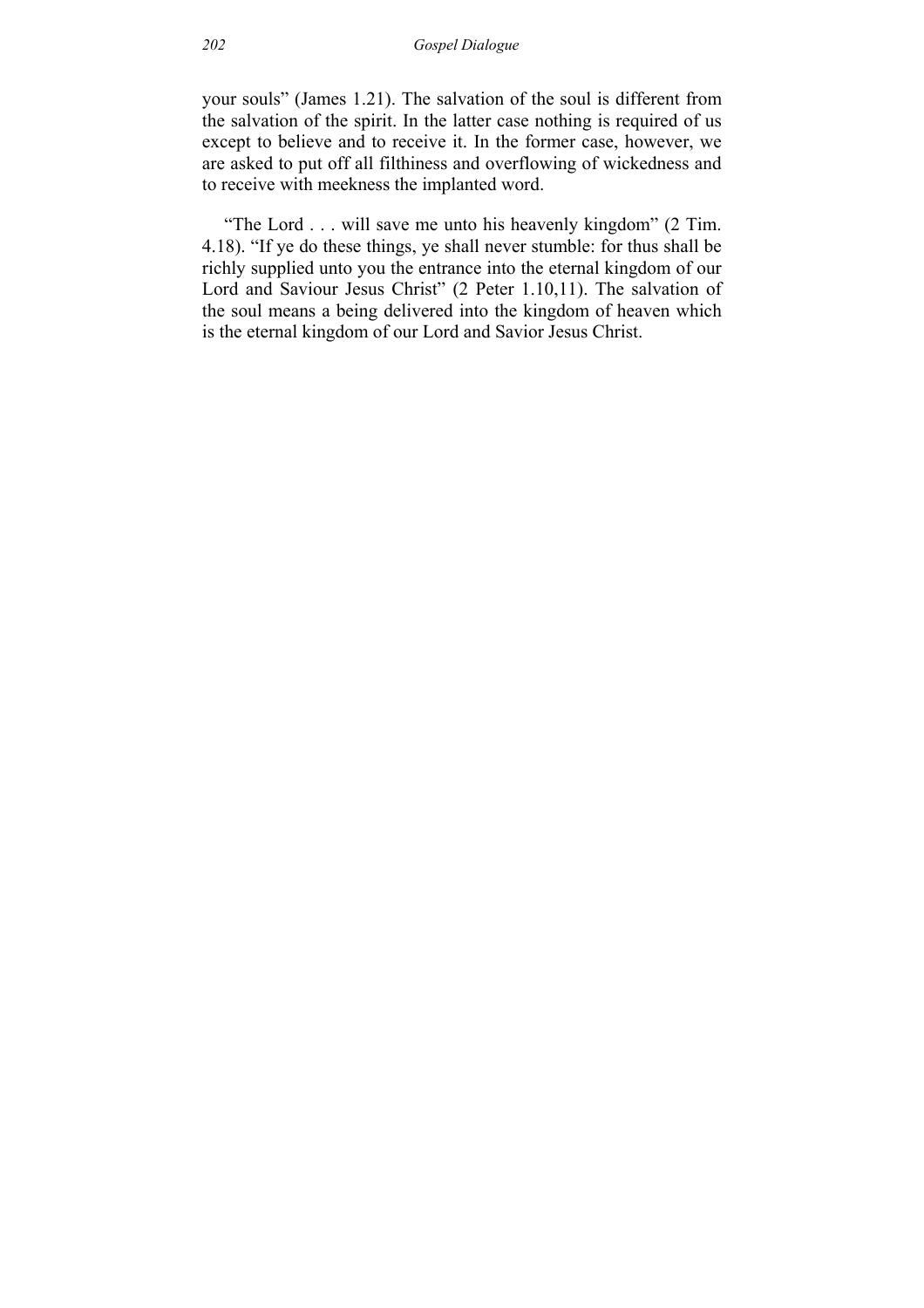# **Question 50: Sanctification**

What is the meaning of sanctification? How are we sanctified?

*Answer:* 

Concerning sanctification, let us notice the following three points. (a) *The meaning of sanctification*. From the Old Testament to the New, from Genesis to Revelation, wherever the word "sanctify" (or related words) is mentioned, it always denotes "set apart to", that is, to set apart in order to belong to another.

"Jehovah spake unto Moses, saying, Sanctify unto me all the firstborn, whatsoever openeth the womb among the children of Israel, both of man and of beast: it is mine" (Ex. 13.1,2). All the firstborn among the children of Israel are God's since they are set apart to Him. They are holy, they belong to Him. So the meaning of sanctification is to be set apart to God. Things can also be sanctified to Him (Lev. 27.14; 2 Sam. 8.11). The Lord Jesus is sanctified by the Father (John 10.36). He is "the holy thing" (Luke 1.35). He is different from all other men in that He is "the only begotten Son, who is in the bosom of the Father" (John 1.18) and is holy. We who believe in the Lord are called saints (Acts 9.13), which word means that we are sanctified to be holy to God.

While on earth the Lord Jesus asked the Pharisees, "Which is greater, the gift, or the altar that sanctifieth the gift?" (Matt. 23.19) It is not the gift which sanctifies the altar, rather is it that the altar sanctifies the gift. By placing it on the altar a person is declaring that the gift now belongs to God. Before it is offered on the altar it belongs to one's own self; but after it is offered, it belongs to God. This does not suggest that the thing itself has changed; but it does announce that it has now become God's entirely. Hence, it is holy. In the Old Testament the tabernacle with all its many objects are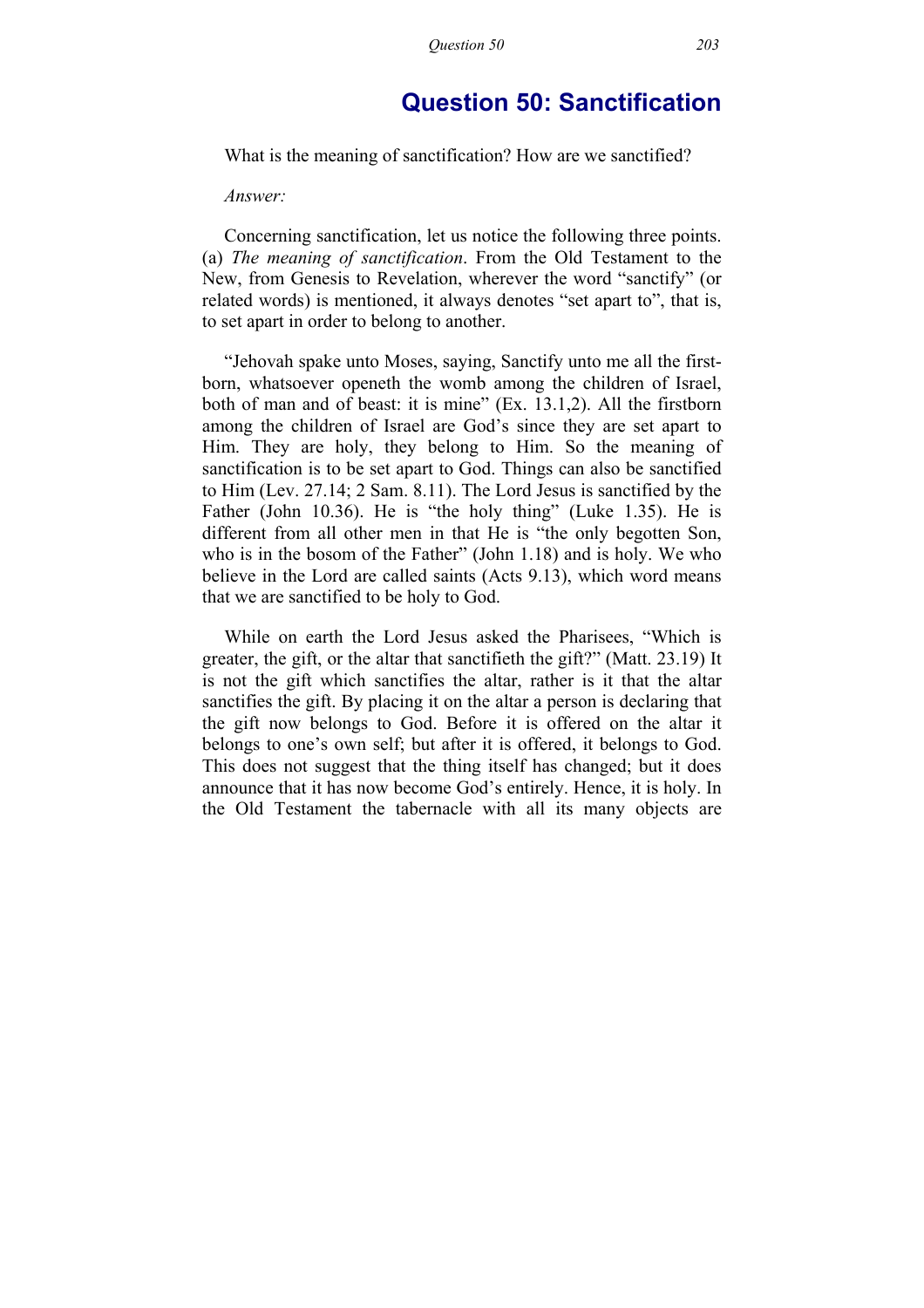anointed so as to be sanctified. This does not mean that these objects have intrinsically been changed; but it does denote that these things now wholly belong to God for His use, and therefore they are holy. The New Testament also declares that an unbelieving husband is sanctified through the believing wife, that an unbelieving wife is sanctified through the believing husband, and that the unbelieving children are made holy through the believing parents (1 Cor. 7.14). This too shows that though nothing in these persons themselves has changed, yet they are now sanctified through their believing husband, wife, or parents.

Since God has purchased us with the blood of the Lord Jesus we no longer can belong to other people. We are set apart to God, and we belong to Him alone.

(b) *The sanctified position before God.* Every Christian, at the time he receives the Lord, not only has had his sins forgiven and has become justified but also has been sanctified before God. God is holy; without holiness no man can see Him, commune with Him, or pray before Him. As righteousness is God's way of doing things, so holiness is His nature. Sins are forgiven according to righteousness. Without forgiveness of sins no one can be saved. And without holiness none may see God (Heb. 12.14). Holiness is not a matter relating to sins, it relates to our being set apart to God. Because every Christian is sanctified in Christ, he therefore may come to God.

Romans deals with justification, but Hebrews deals with sanctification. Romans speaks of righteousness, while Hebrews speaks of holiness. Romans centers on the throne, whereas Hebrews centers on the holiest of all. Romans tells how man is guilty before God; Hebrews tells how man is unclean before Him. Though forgiveness and justification take away a Christian's guiltiness and enable him to stand before God, still, without holiness he is not able to enjoy His presence and to commune with Him in the holiest.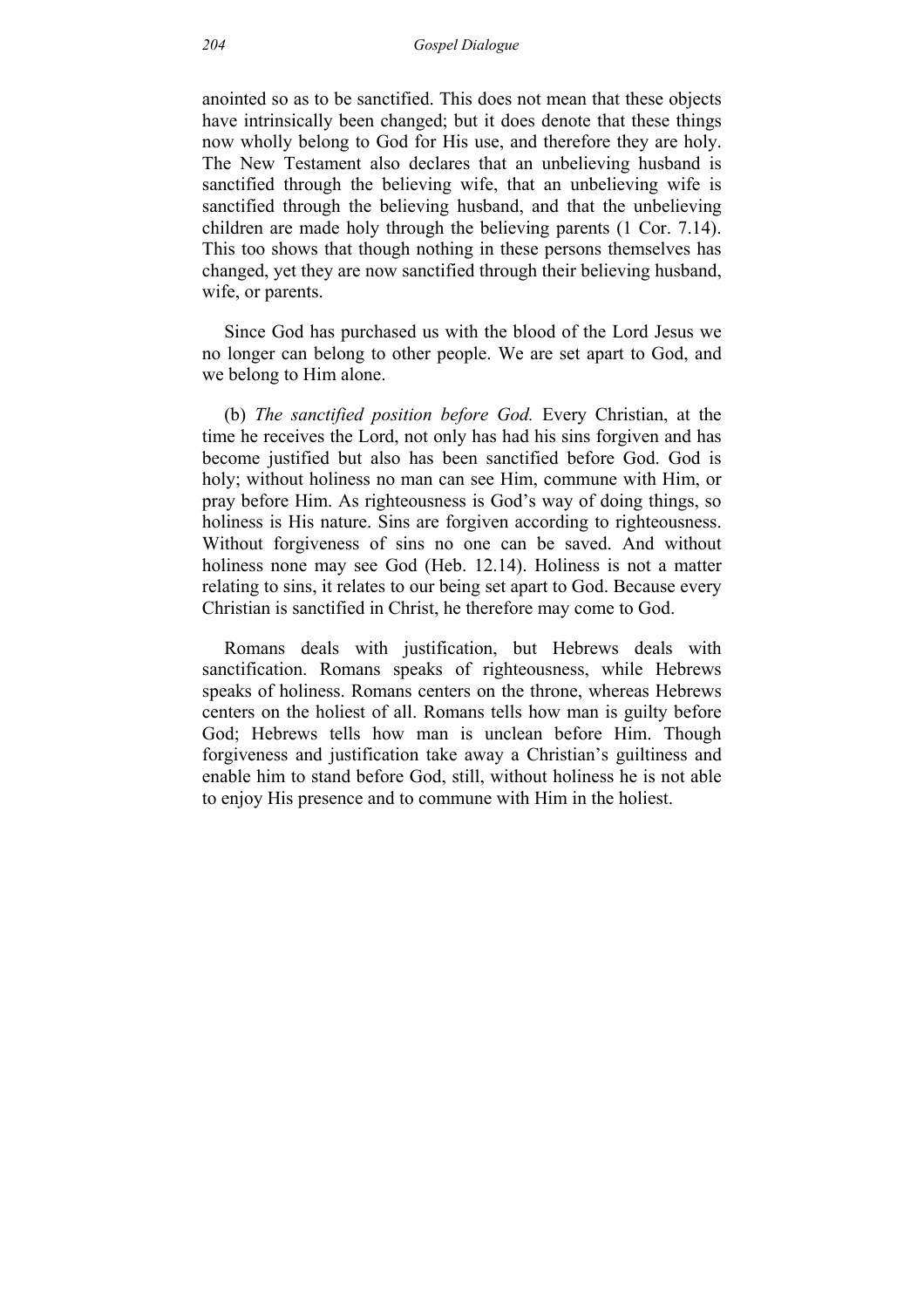Romans informs us that we are sinners but that God has forgiven our sins and justified us through the death of His Son. Hebrews instructs us that our body is unclean but that the blood of the Son of God has washed us so that by His blood we may enter the holiest place and commune with God. We have boldness to enter the holiest by the blood of the Lord Jesus.

How inclusive is sanctification? God's gospel always draws forth hallelujahs. God is holy. And holiness is His highest glory. In Christ we are as holy as He is. This is the highest. Anything less than this will bar us from coming to God. But because in Christ we are as holy as Christ is, therefore we can come before God who looks on us as He would look on Christ. Thank God, how perfect and how everlasting is the redemption of Jesus Christ. Were it not perfect, the righteousness of God would not come upon us. Were it not everlasting, we would not be sanctified forever unto God. The redemption of the Lord Jesus being perfect and everlasting, we may receive eternal forgiveness and be sanctified forever unto God.

"Unto the church of God which is at Corinth, even them that are sanctified in Christ Jesus, called to be saints, with all that call upon the name of our Lord Jesus Christ in every place, their Lord and ours" (1 Cor. 1.2). Paul wrote to the Corinthians, who were sanctified in Christ Jesus and called to be saints. Now the phrase translated "called to be saints" is in the original rendered "called saints". We are not called to be saints; we are saints by calling, meaning we are already sanctified to God. As soon as we are called we are saved, sanctified in Christ, and called saints.

May we not legitimately ask, then, what kind of believers the Corinthians were? Some consumed their own food and drink before they partook of the table of the Lord—so that while these were overly filled or even drunk, others in the church went hungry. Yet at the very beginning of his first letter to them Paul conceded that they were sanctified in Christ Jesus and were called saints. Moreover,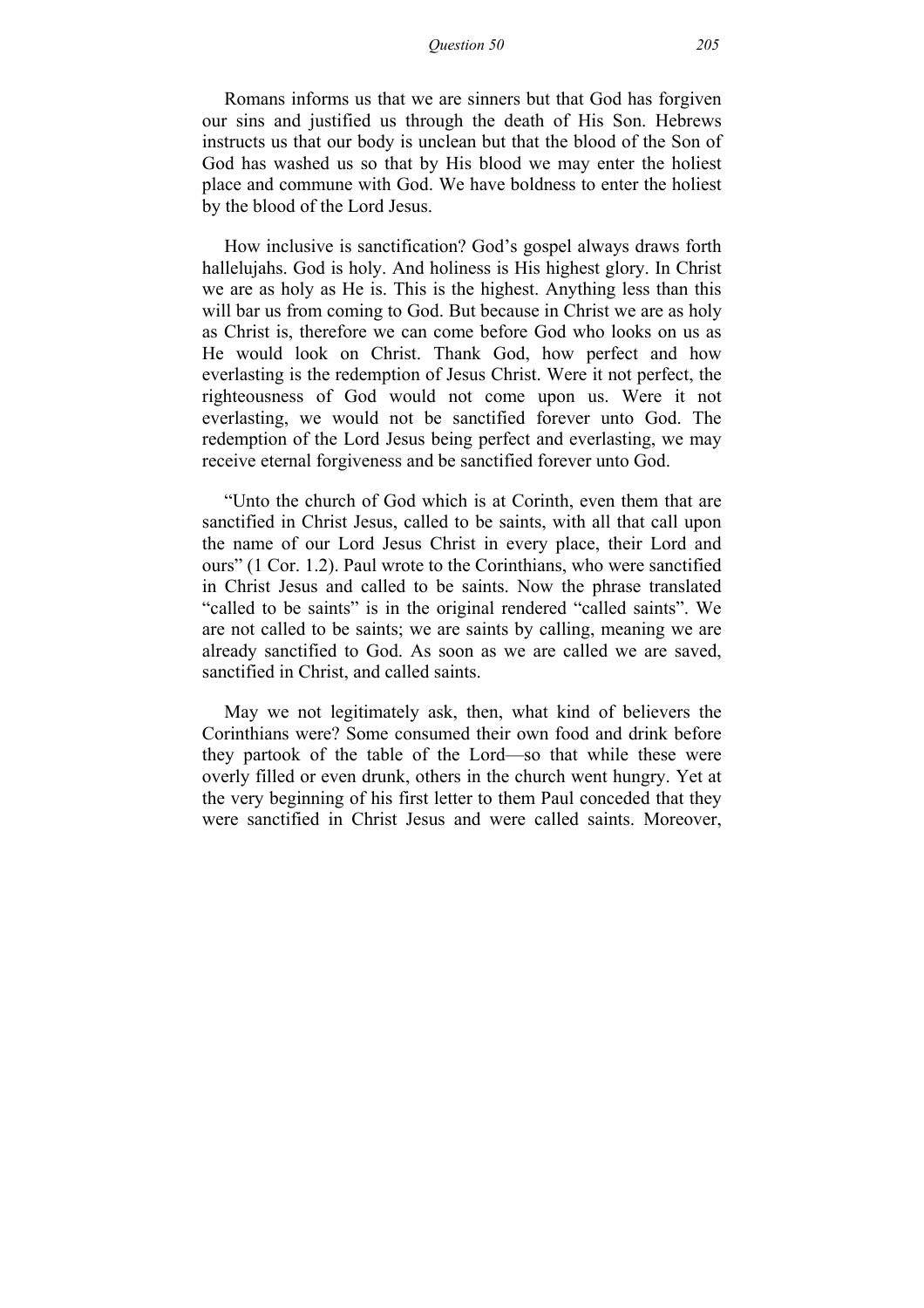someone among them even committed the gross sin of having his father's wife; still Paul said they were sanctified in Christ Jesus. And furthermore, they were arrogant and self-important in their bearing, but Paul nonetheless acknowledged them as being sanctified in Christ Jesus. Thus we conclude that sanctification in the Bible does not refer to outside works. It is different from what Romans Chapters 5-8 say, for therein is presented the fruit of sanctification and not sanctification itself; because there it shows how each person should not be a slave to sin but should yield his members as instruments of righteousness so that he may produce the fruit of sanctification.

Our sanctification comes to us through the Lord Jesus Christ joining us to himself at His death. The tree is different from its fruit. The tree is a tree and fruit is fruit. Likewise, sanctification and the fruit of sanctification are different. Sanctification is one thing, its fruit is another. The believers at Corinth had their sanctified position, but they did not bear the fruit of sanctification. And it was for this reason that Paul wrote his letter to reprimand them, showing them how they must bear the fruit of sanctification as well as have their position of sanctification (2 Cor. 7.1).

"Of him are ye in Christ Jesus, who was made unto us wisdom from God, and righteousness and sanctification, and redemption" (1 Cor. 1.30). This verse reveals how Christ Jesus has become our righteousness, sanctification, and redemption. As Christ Jesus is righteous and holy before God, so we are righteous and holy in Christ. Our holiness before God is not any less than Christ's. Praise God, our holiness before Him is not based on our doing righteously. Holiness is not experiencing Christ, it is Christ. The holiness of Christ is our holiness.

"Such were some of you: but ye were washed, but ye were sanctified, but ye were justified in the name of the Lord Jesus Christ, and in the Spirit of our God" (1 Cor. 6.11). According to the order given here, it would seem that sanctification is ahead of justification.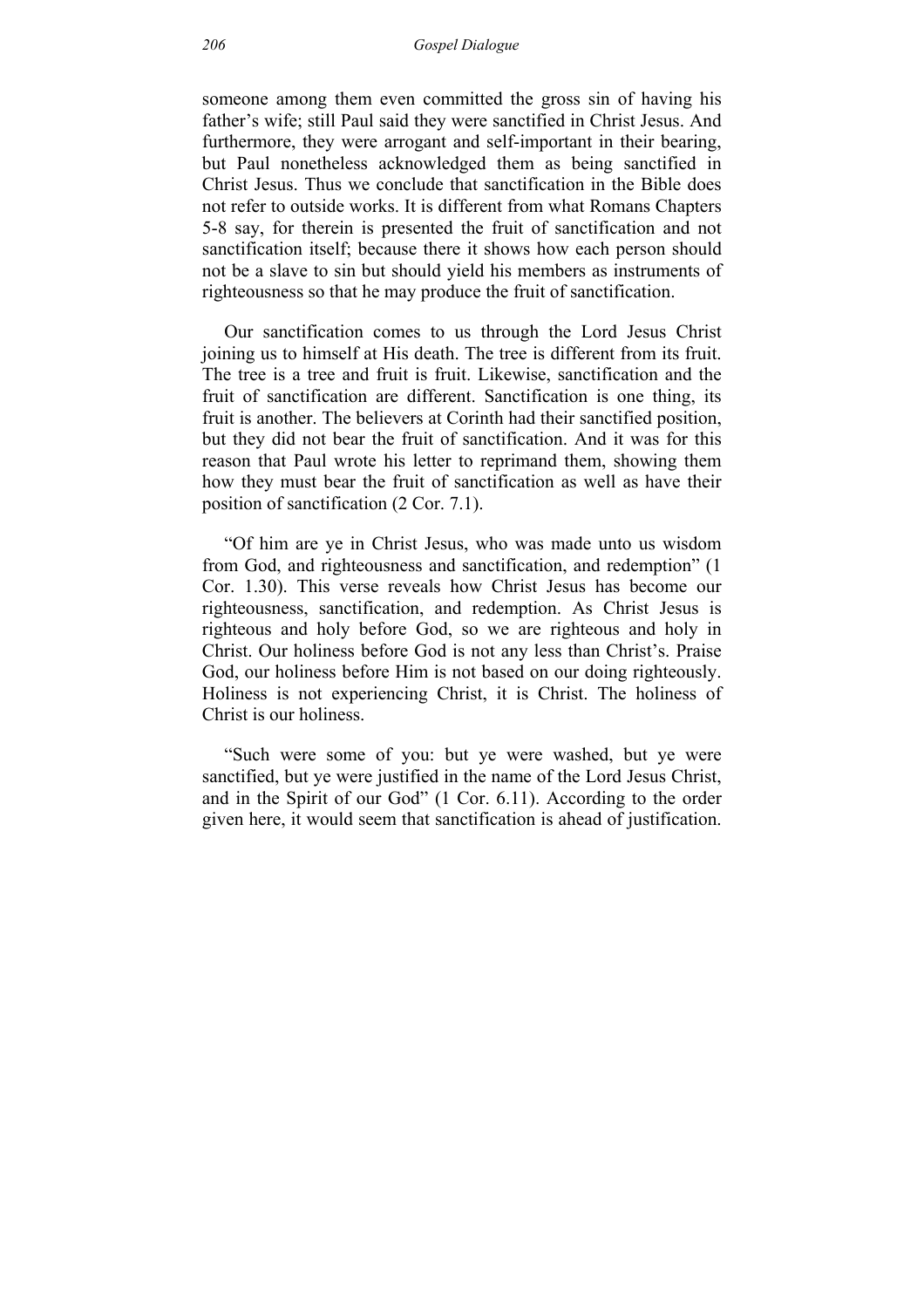# *<u>Ouestion 50</u> 207*

Paul says to his readers that they are already sanctified, they are already justified. Have we already been sanctified and justified? If you were to ask a Christian whether he is justified, he would boldly reply yes. You may even ask him if he is a righteous man and he would still dare to answer affirmatively. But suppose you ask him if he is a saint; most likely he will not dare admit himself to being a saint. Nevertheless, the Bible says we are already saints, we are already sanctified. Due to the Lord Jesus Christ, God not only forgives our sins and justifies us, He also reckons us as worthy, as being saints. This worthiness is that which is in the sight of God. Whenever we see ourselves, though, we are unable to enjoy this relationship.

"By which will we have been sanctified through the offering of the body of Jesus Christ once for all" (Heb. 10.10). Our sanctification is based on Jesus Christ offering up His own body. He does it once and it is accomplished forever: "By one offering he hath perfected for ever them that are sanctified" (v.14). Thank God, our sanctification is solely due to Christ, so ours is eternal and perfect. Some people are afraid to approach God because they always sense their uncleanness. Indeed, we *are* unclean and we can easily be defiled and turn unfaithful; nevertheless, we are holy because of Christ and not because of our own works. By the one offering of Christ we are sanctified forever. Our position before God is holy. Whenever we stand on that position and come to Him through Christ, He will look at us as being holy in Christ and will accept us as He has accepted Christ.

(c) *Bear the fruit of sanctification.* "Like as he who called you is holy, be ye yourselves also holy in all manner of living" (1 Peter 1.15). The Lord is holy, and we are called to a holy position; therefore, we must be holy in all manner of living. How ever can we claim to be holy before God and yet be unholy before men? We should show in our living that we are holy people, that we are set apart to God.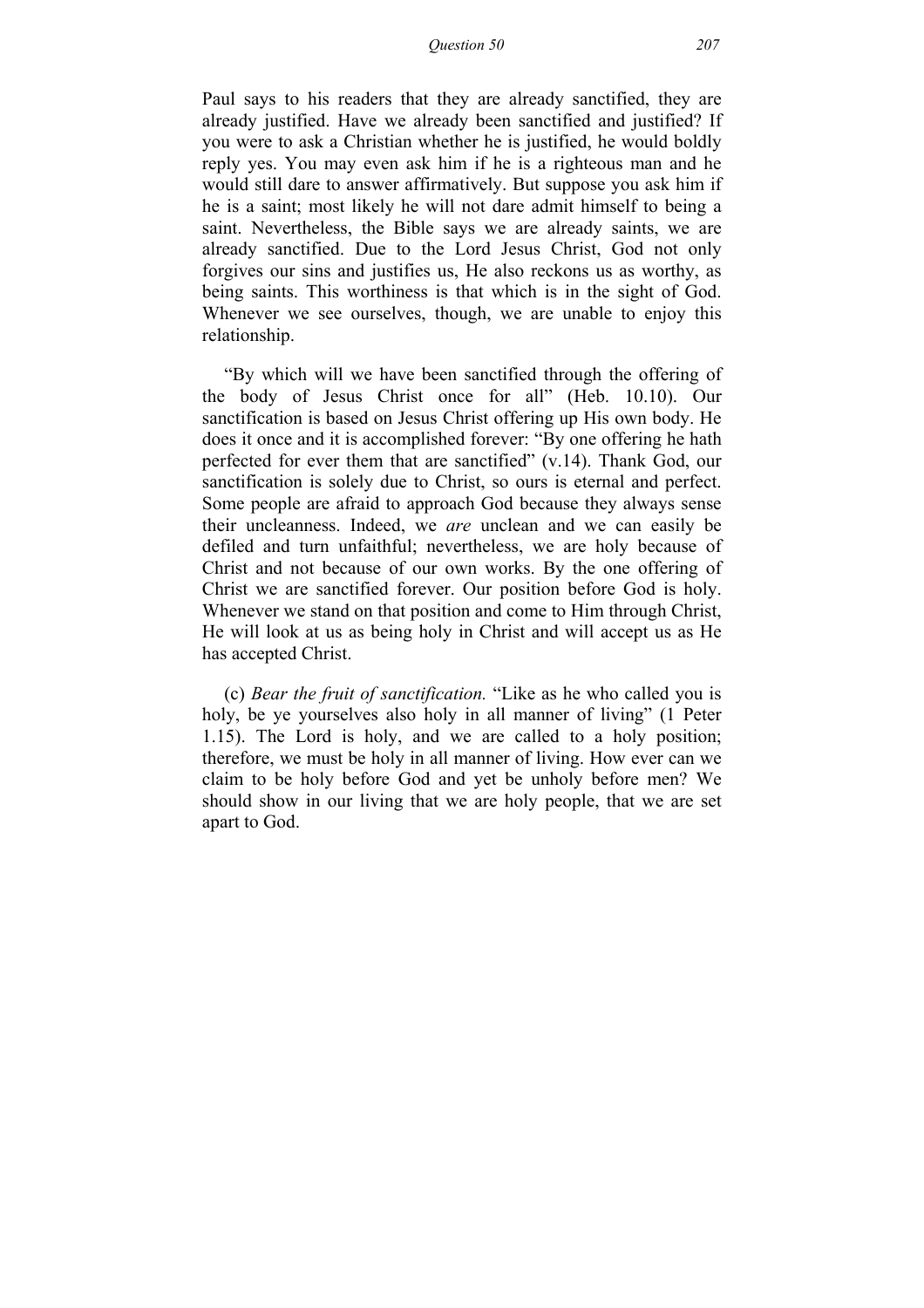"Now being made free from sin and become servants to God, ye have your fruit unto sanctification, and the end eternal life" (Rom. 6.22). Praise God, having been made free from sin and sanctified to be servants of God, we should have the fruit of sanctification. We should not yield our members to lawlessness and unrighteousness; instead, we should yield our members to righteousness that we may belong wholly to God and bear the fruit of holiness as His servants.

"Having therefore these promises, beloved, let us cleanse ourselves from all defilement of flesh and spirit, perfecting holiness in the fear of God" (2 Cor. 7.1). We should rid ourselves of all the defilement of flesh and spirit—of all the things which are not of God—so as to bear the fruit of sanctification in the fear of God.

"Sanctify them in the truth: thy word is truth" (John 17.17). To be sanctified by truth is to bear the fruit of sanctification daily. For the truth is God's word. Daily we should examine our works with God's truth and rid ourselves of all that is dishonoring to God so that we may be cleansed. This is to be a progressive matter day by day, not something which it is assumed can be accomplished all at once. This is the work of the Holy Spirit who operates in us daily by the truth.

Some set forth the idea that sanctification is instantaneous and that we may be sanctified suddenly. Nothing of the sort. We may experience victory over sin suddenly, but we cannot call that sanctification. Sanctification is to be set apart to God; instant victory over sin is called deliverance. An erroneous interpretation will produce an erroneous effect.

"But he [the Father of spirits] [chastens us] for our profit, that we may be partakers of his holiness" (Heb. 12.10). Chastening is also a way for us to bear the fruit of sanctification. When our feet go astray we are turned back to God's way of holiness by His chastisement so that we may be partakers of His holiness and be entirely His.